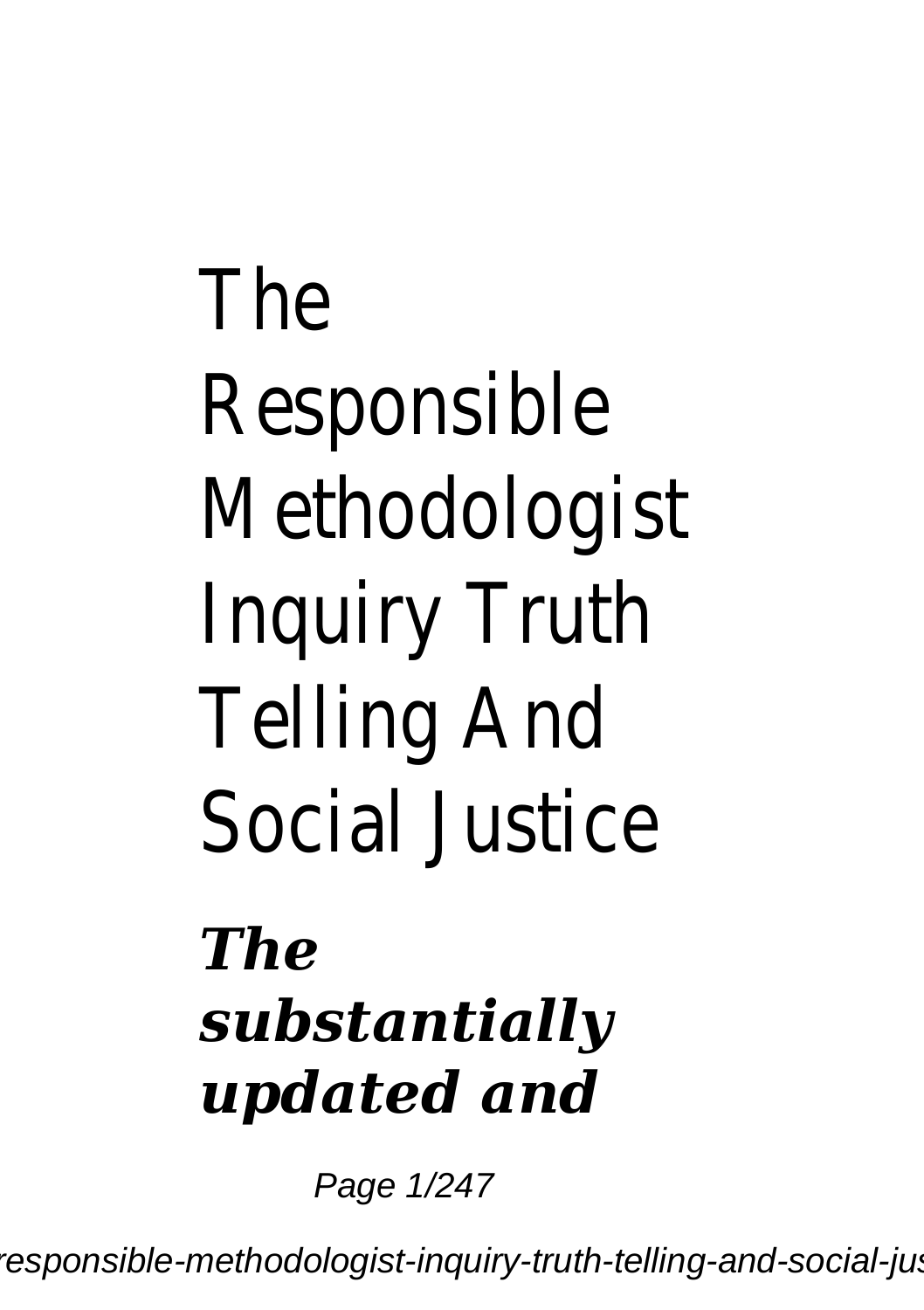*revised Fifth Edition of this landmark handbook presents the state-of-the-art theory and practice of qualitative inquiry. Representing top scholars from around* Page 2/247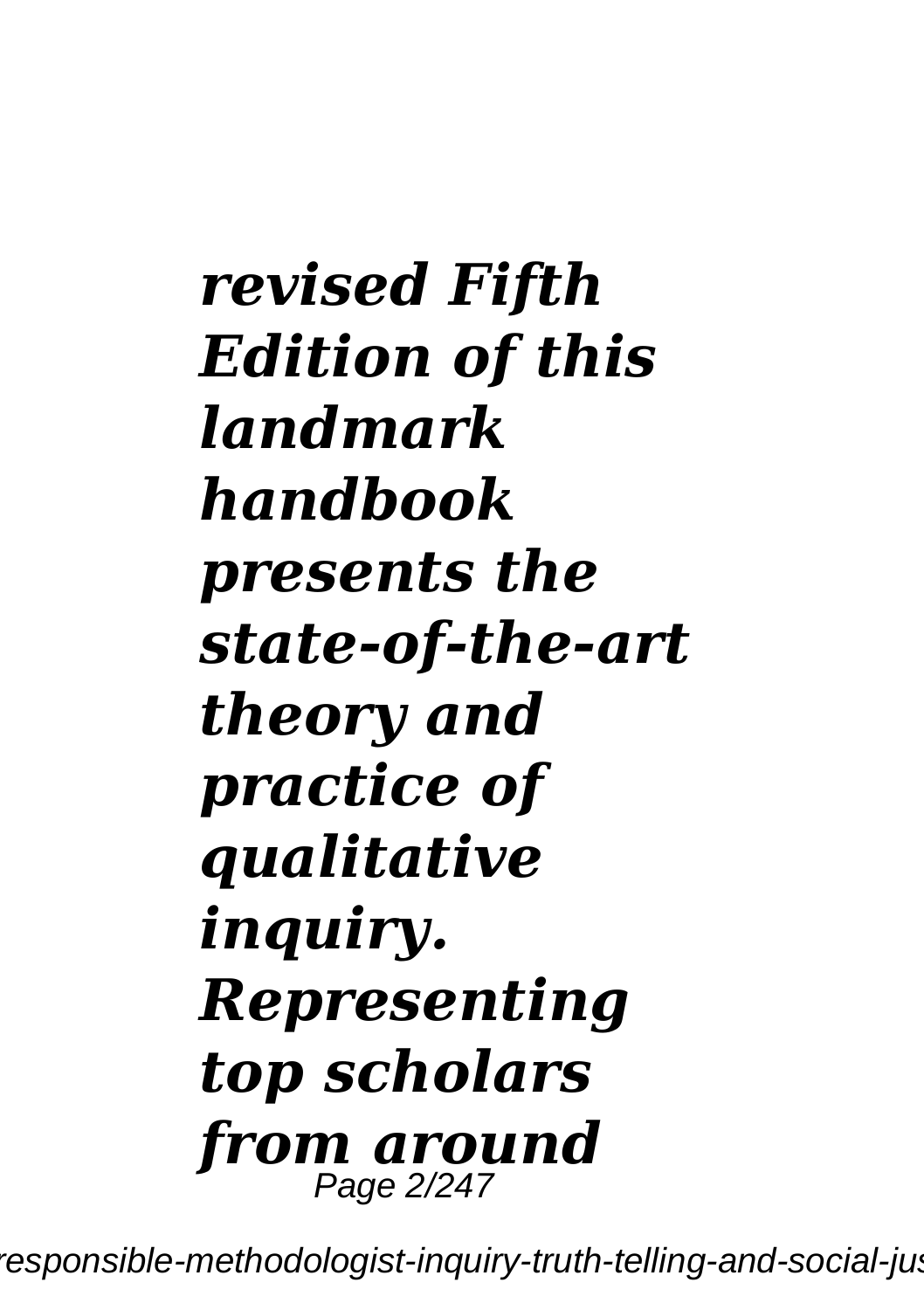*the world, the editors and contributors continue the tradition of synthesizing existing literature, defining the present, and shaping the future of qualitative* Page 3/247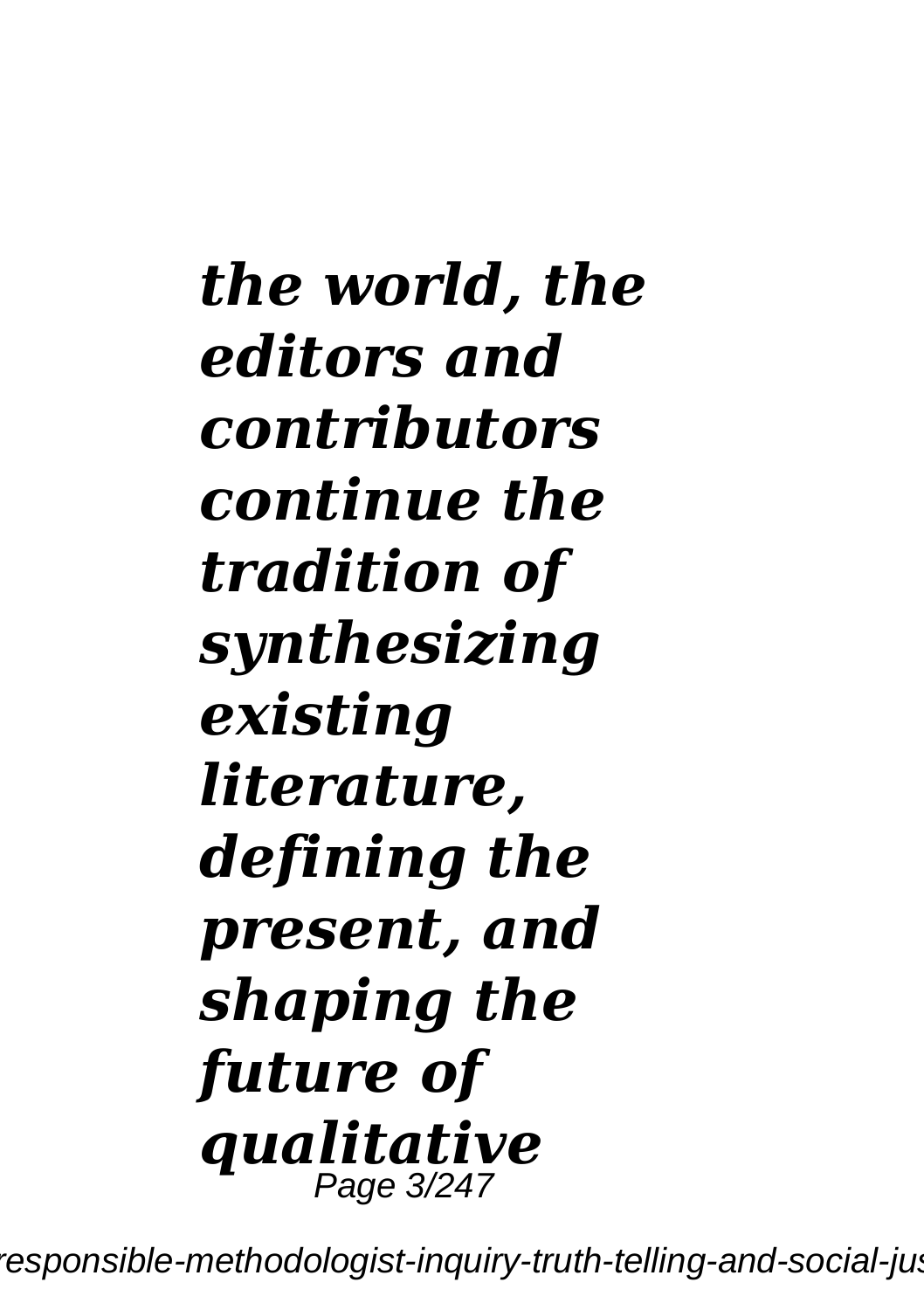## *research. The Fifth Edition contains 19 new chapters, with 16 revised—makin g it virtually a new volume—while retaining six classic chapters from previous editions. New* Page 4/247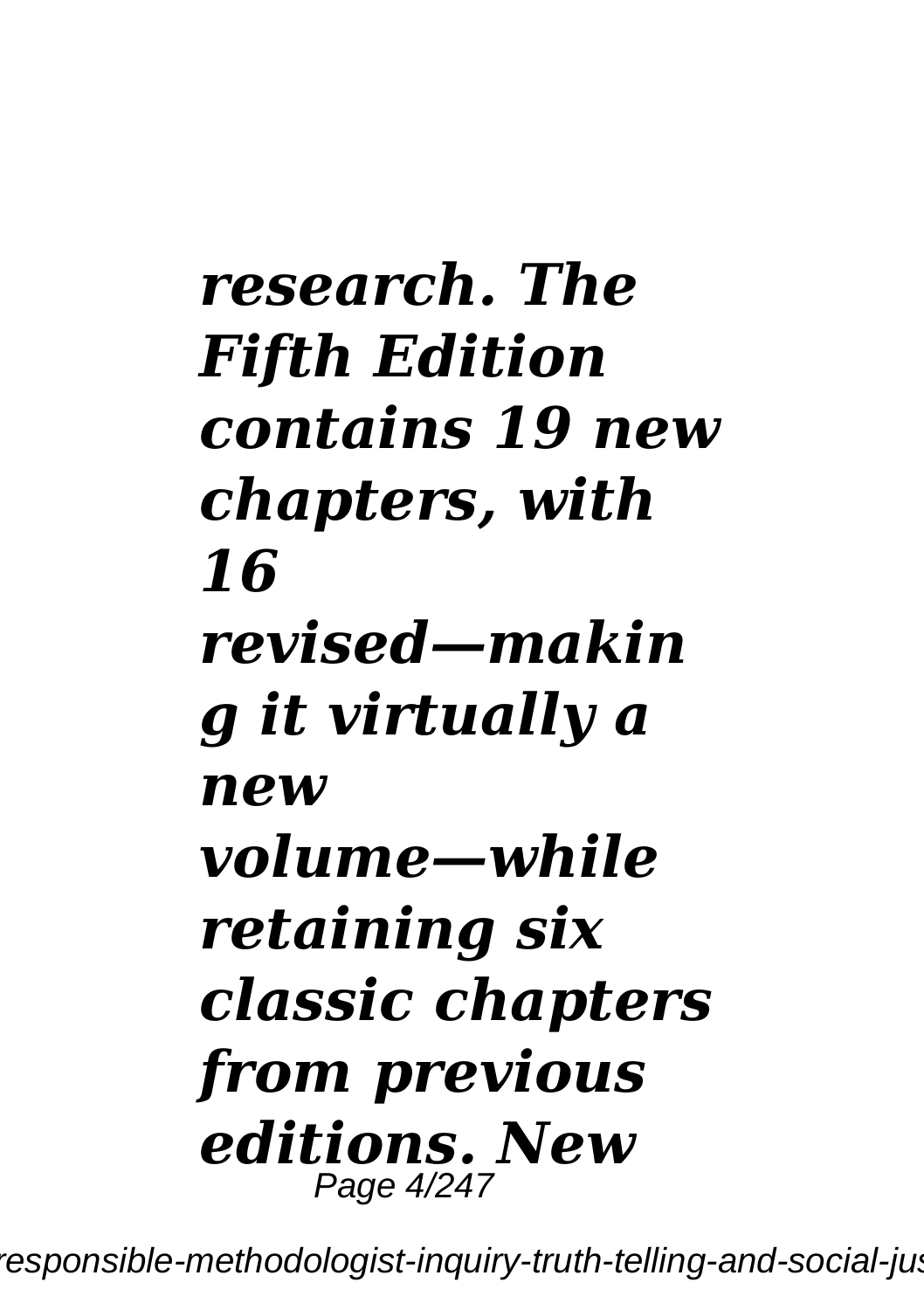*contributors to this edition include Jamel K. Donnor and Gloria Ladson-Billings; Margaret Kovach; Paula Saukko; Bryant Keith Alexander; Thomas A. Schwandt and* Page 5/247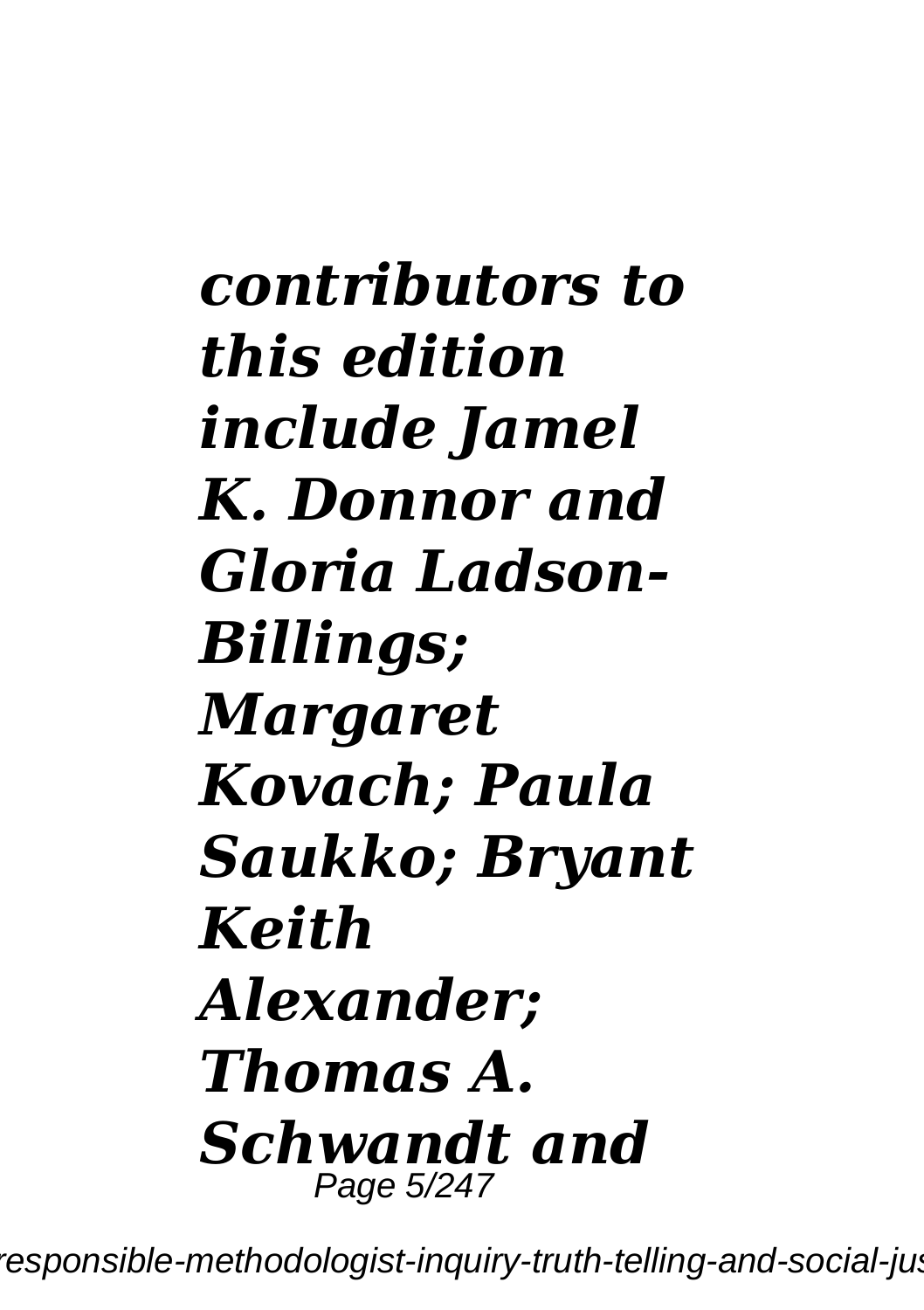*Emily F. Gates; Johnny Saldaña; Uwe Flick; Mirka Koro-Ljungberg, Maggie MacLure, and Jasmine Ulmer; Maria Elena Torre, Brett G. Stoudt, Einat Manoff, and Michelle Fine;* Page 6/247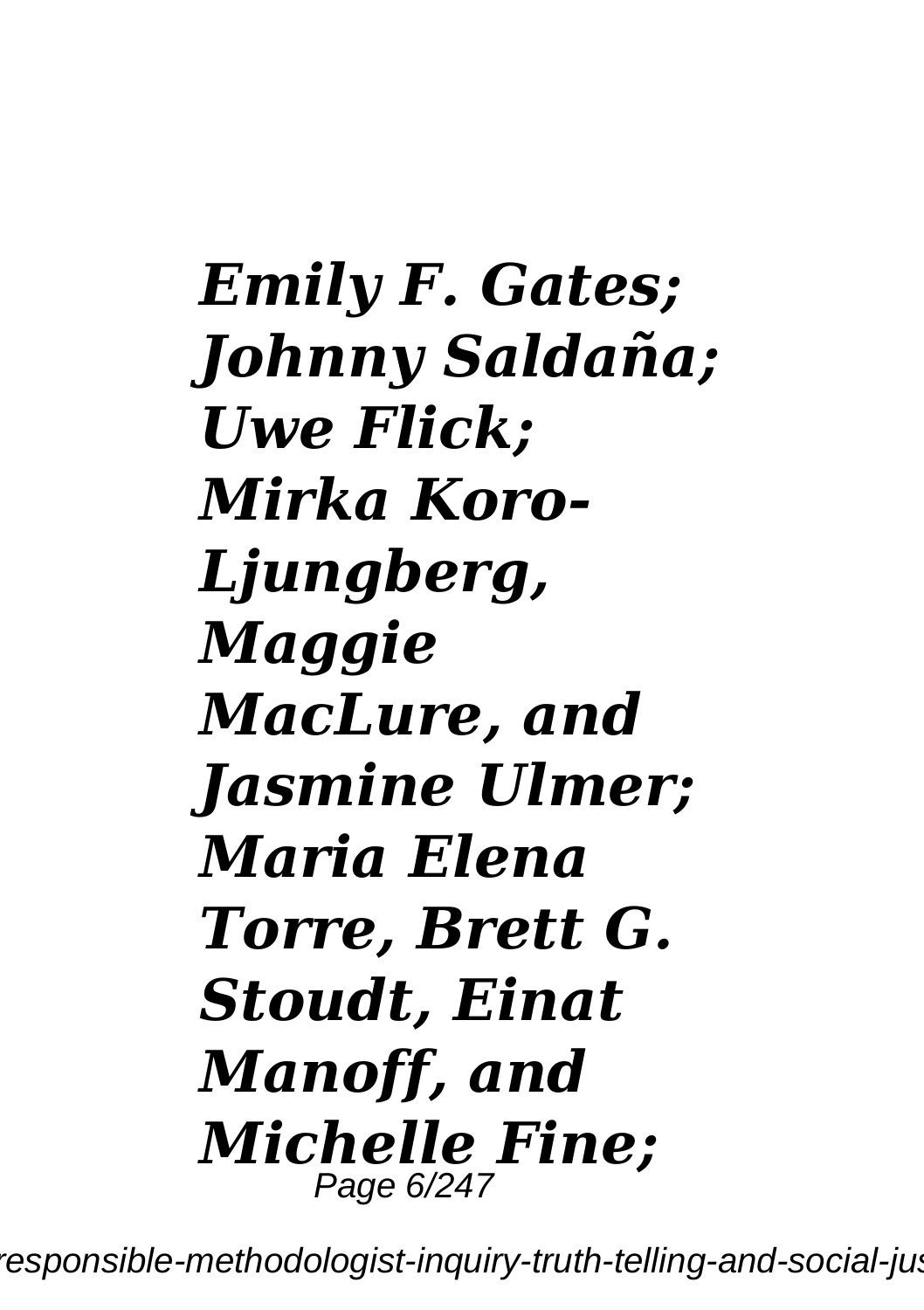*Jack Bratich; Svend Brinkmann; Eric Margolis and Renu Zunjarwad; Annette N. Markham; Alecia Y. Jackson and Lisa A. Mazzei; Jonathan Wyatt, Ken Gale,* Page 7/247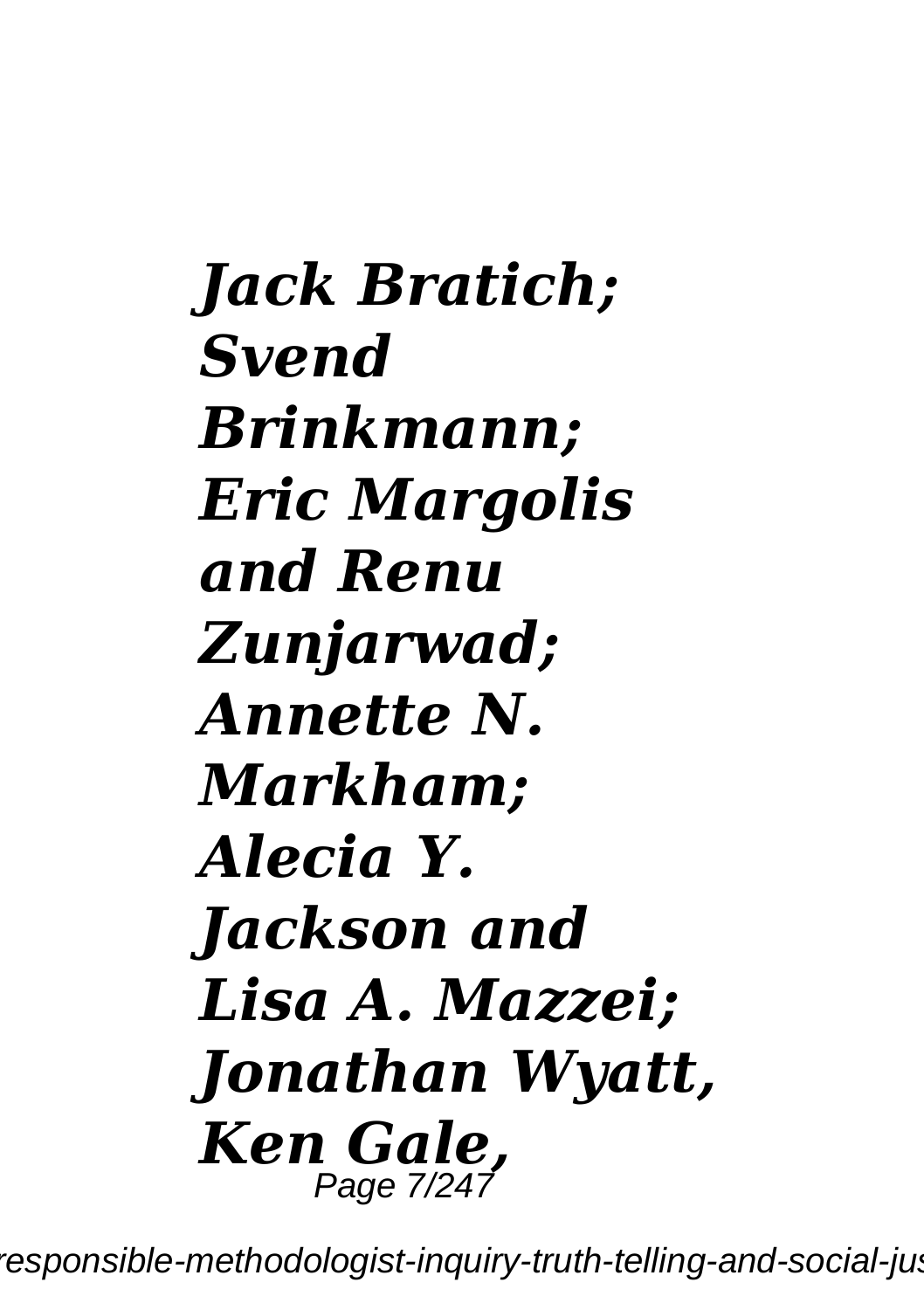*Susanne Gannon, and Bronwyn Davies; Janice Morse; Peter Dahler-Larsen; Mark Spooner; and David A. Westbrook. Qualitative research design is continually evolving. It is* Page 8/247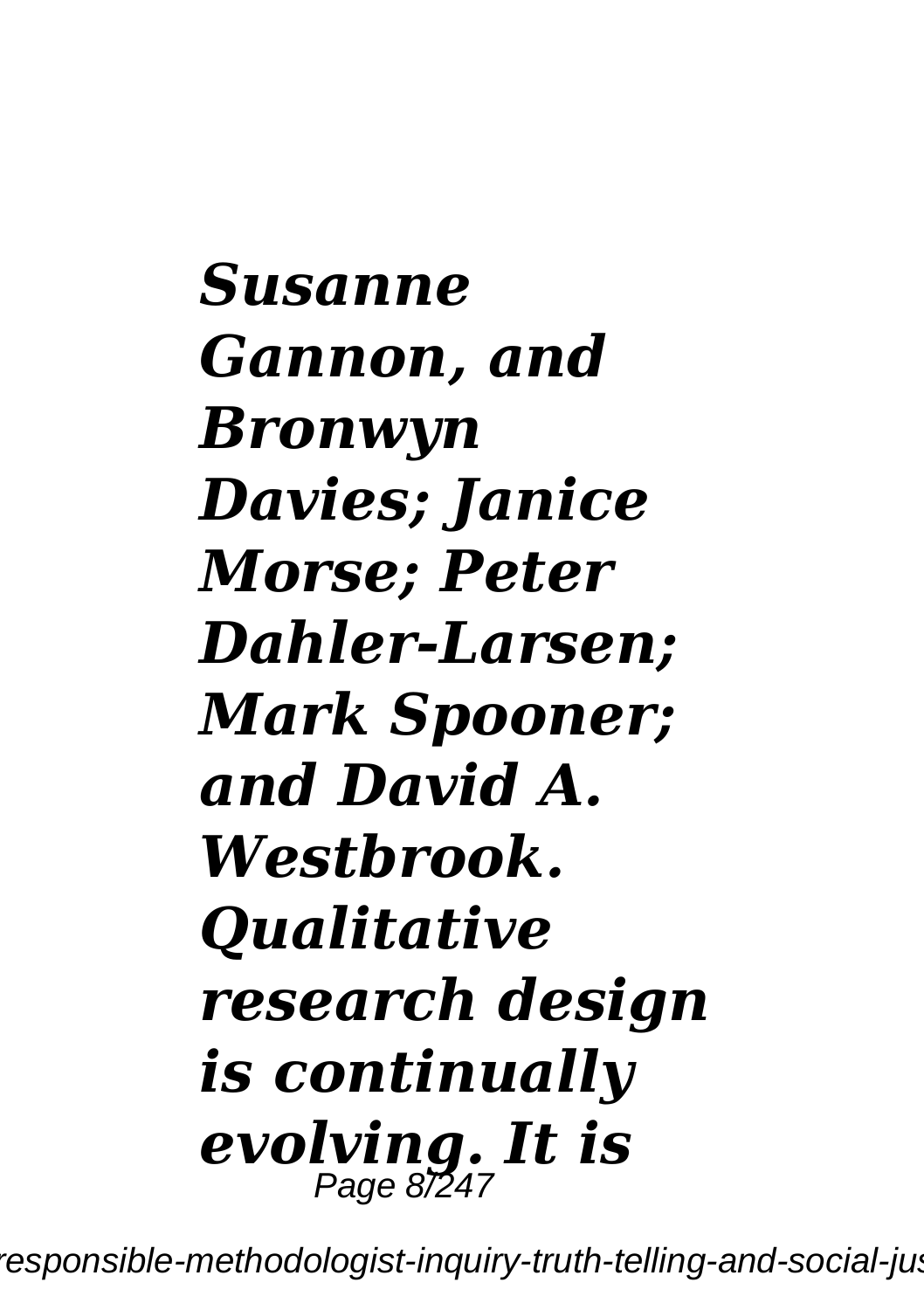*not only more established in disciplines beyond the traditional social sciences in which it is a standard choice, but also just as impacted by the changes in what data,* Page 9/247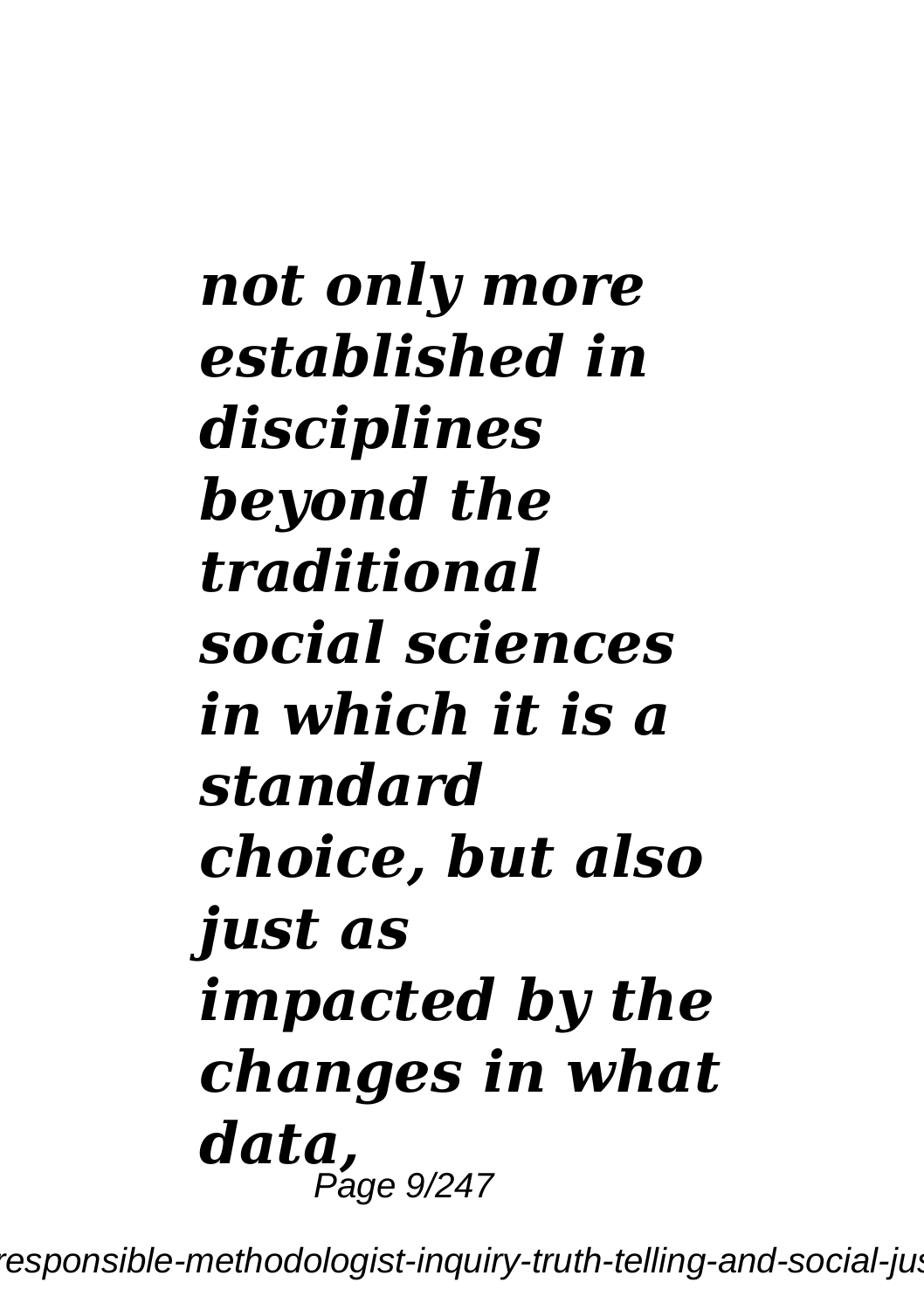*technologies, and approaches researchers are using. This Handbook takes readers through the foundational theories, functions, strategies, and approaches to qualitative* Page 10/247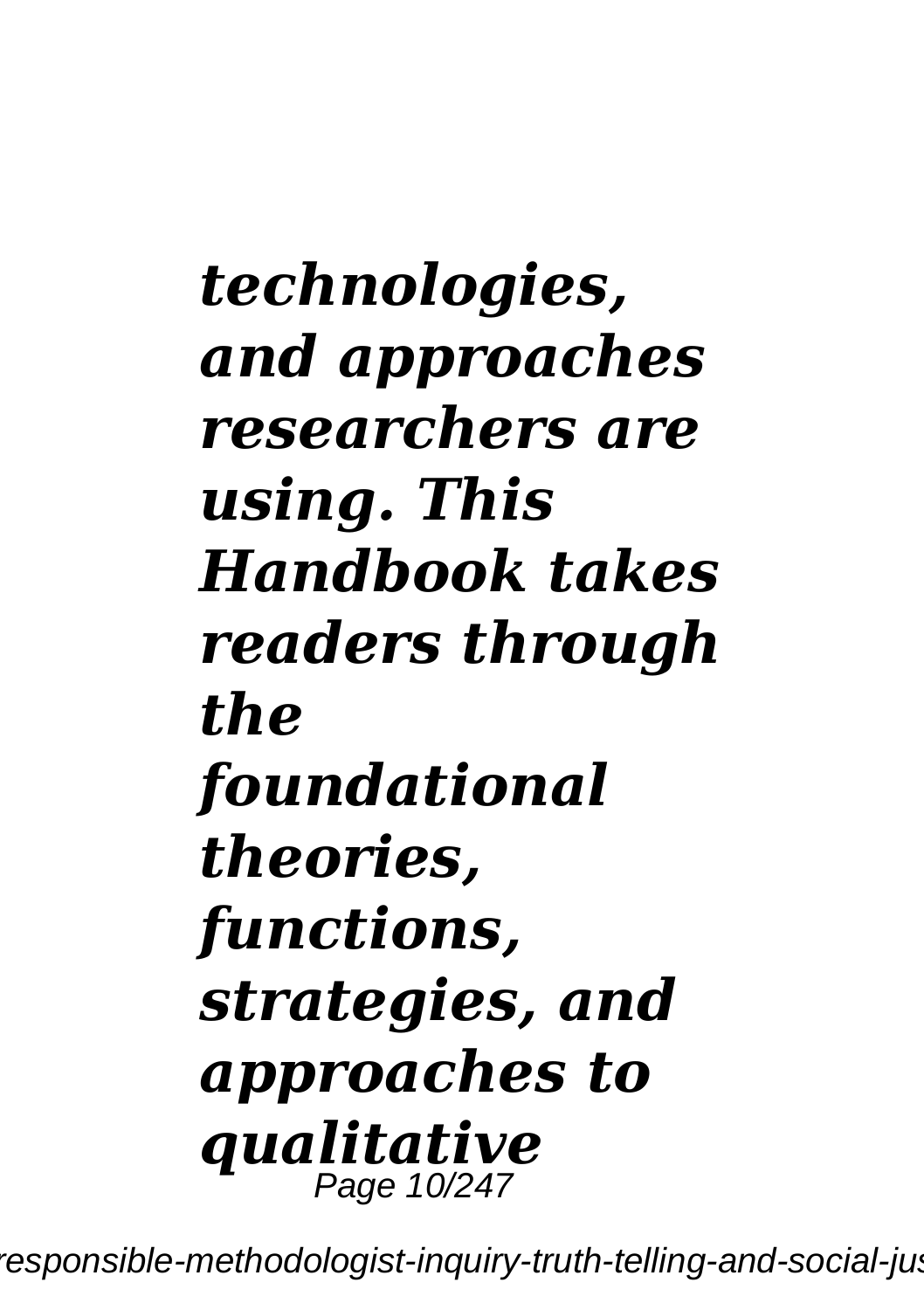*research design, before showcasing how it negotiates different data and research environments and produces credible, actionable impact beyond the study. Containing* Page 11/247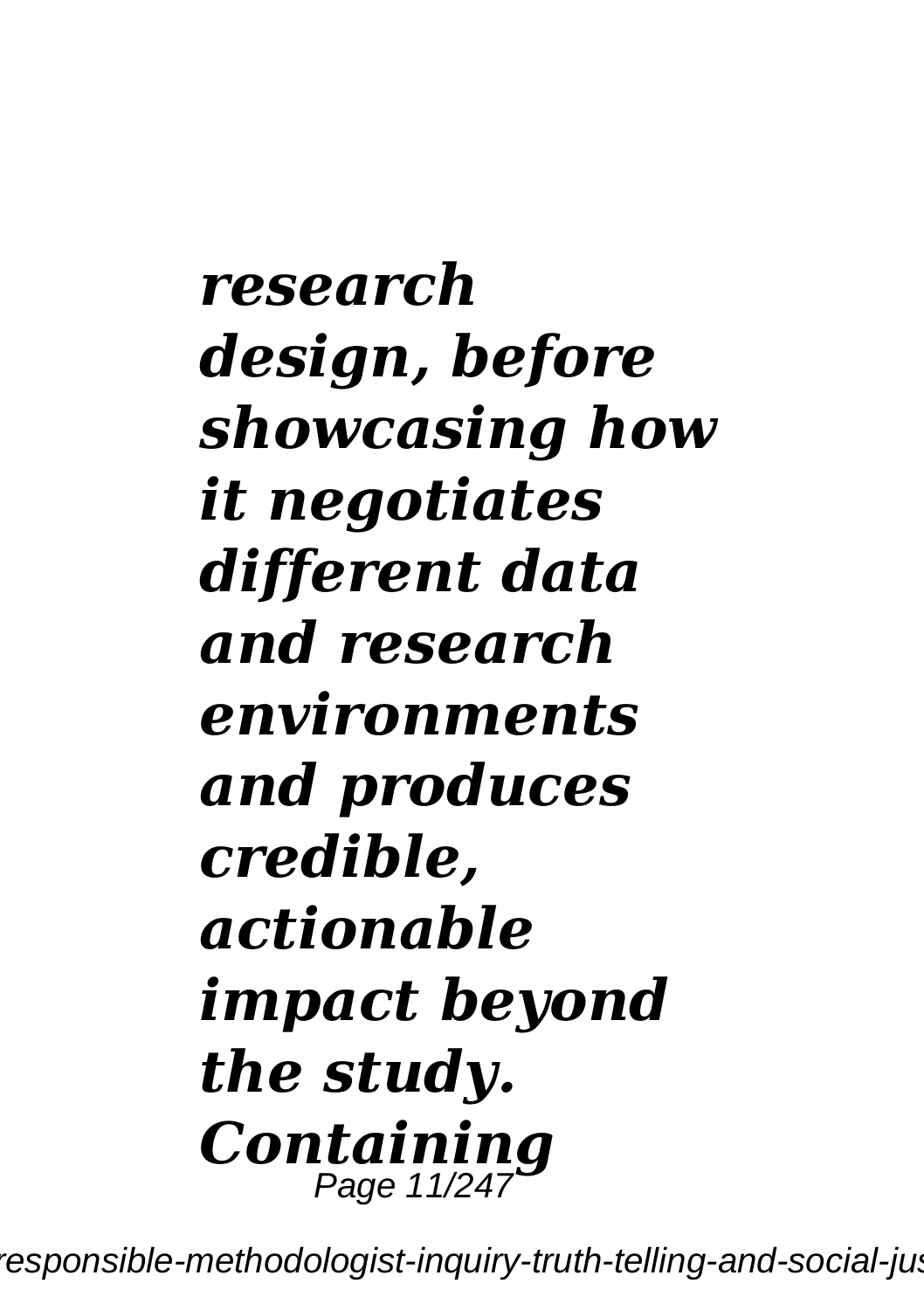*contributions from over 90 top scholars from a range of social science disciplines, this Handbook is not just an anthology of different qualitative research designs and* Page 12/247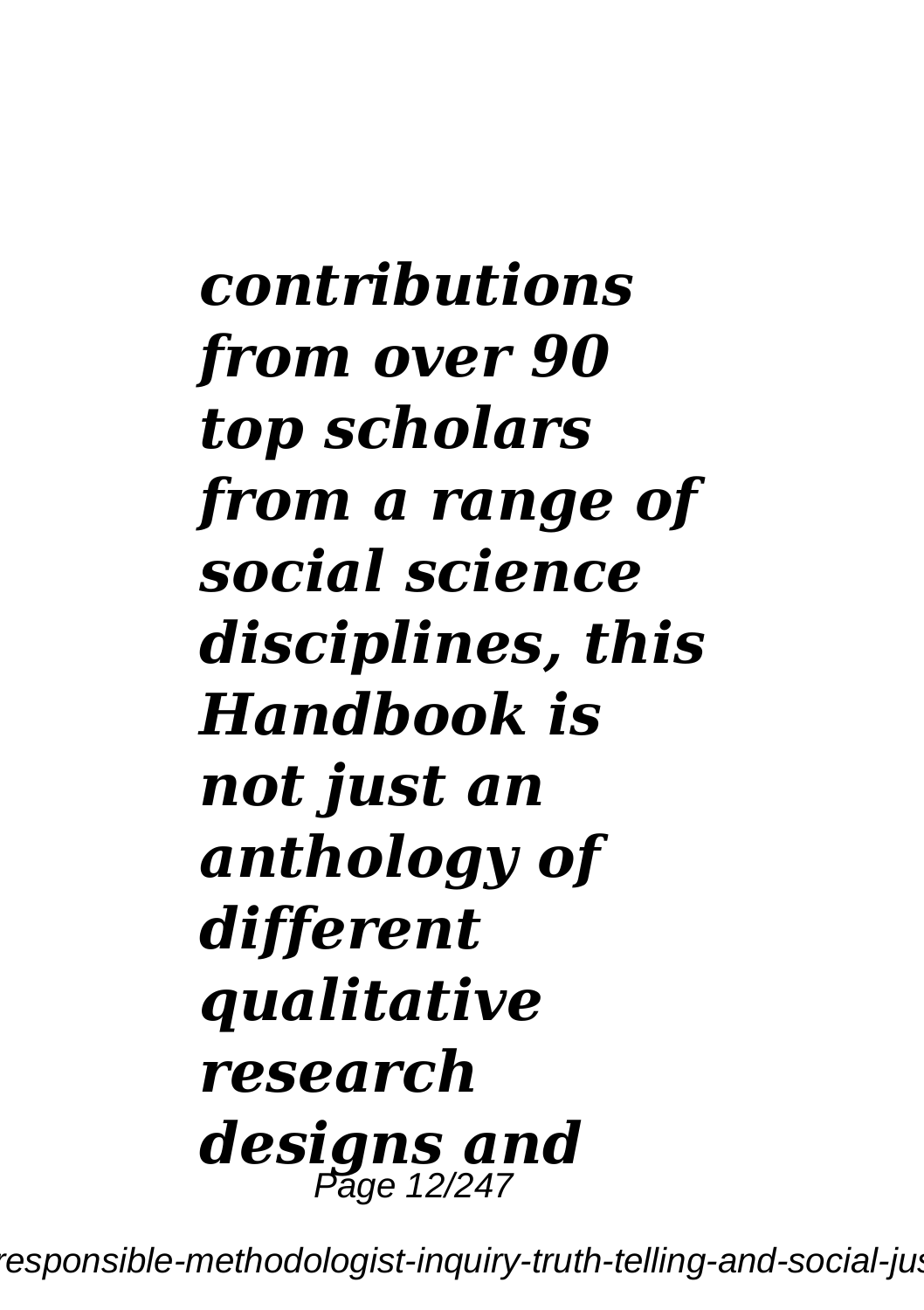*how/when to use them; it is a complete exploration of how and why these designs are shaped and how, why, and into what they are evolving. This is a valuable resource for* Page 13/247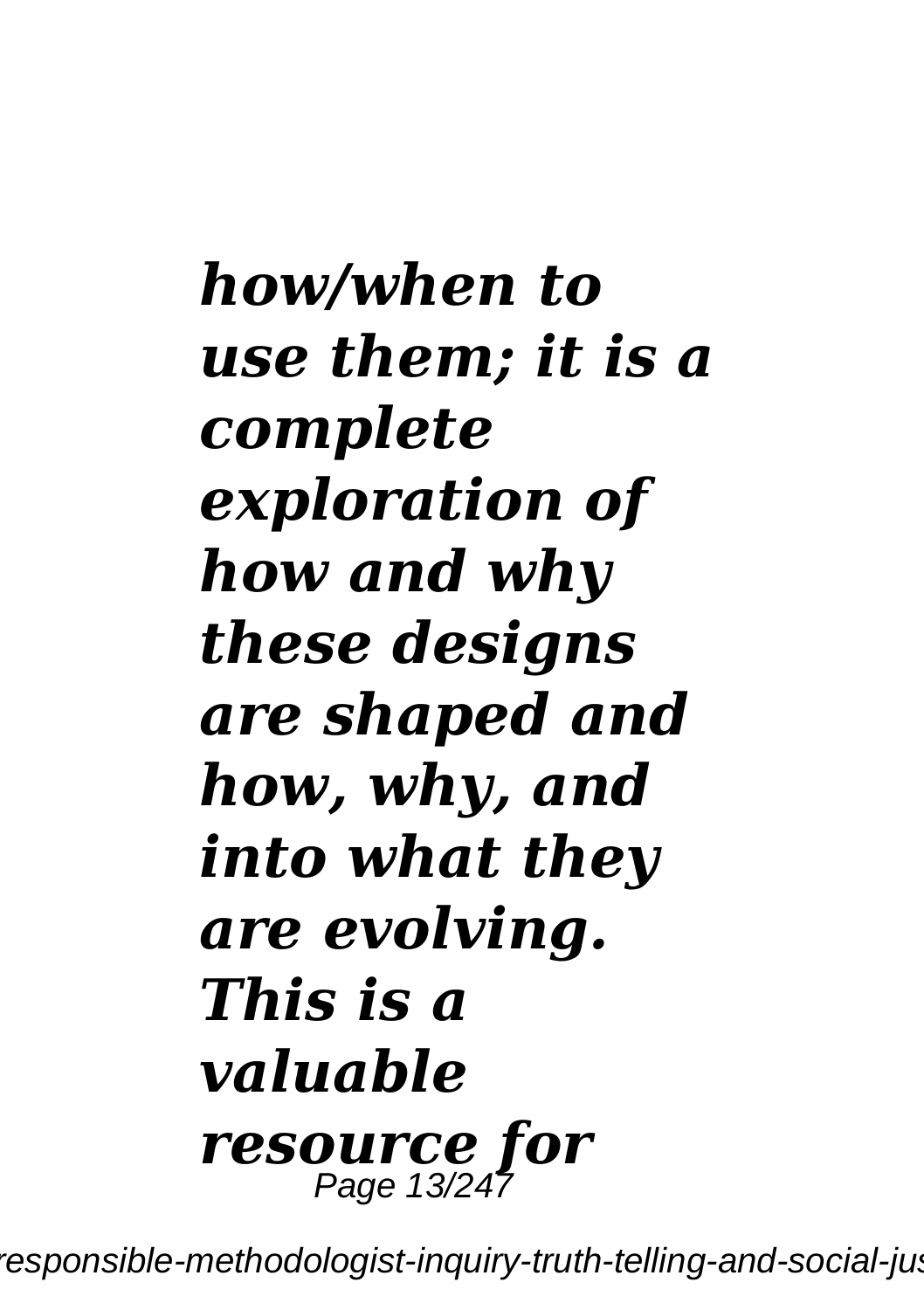*Master's and PhD level students, faculty members, and researchers across a wide range of disciplines such as health, nursing, psychology, social work,* Page 14/247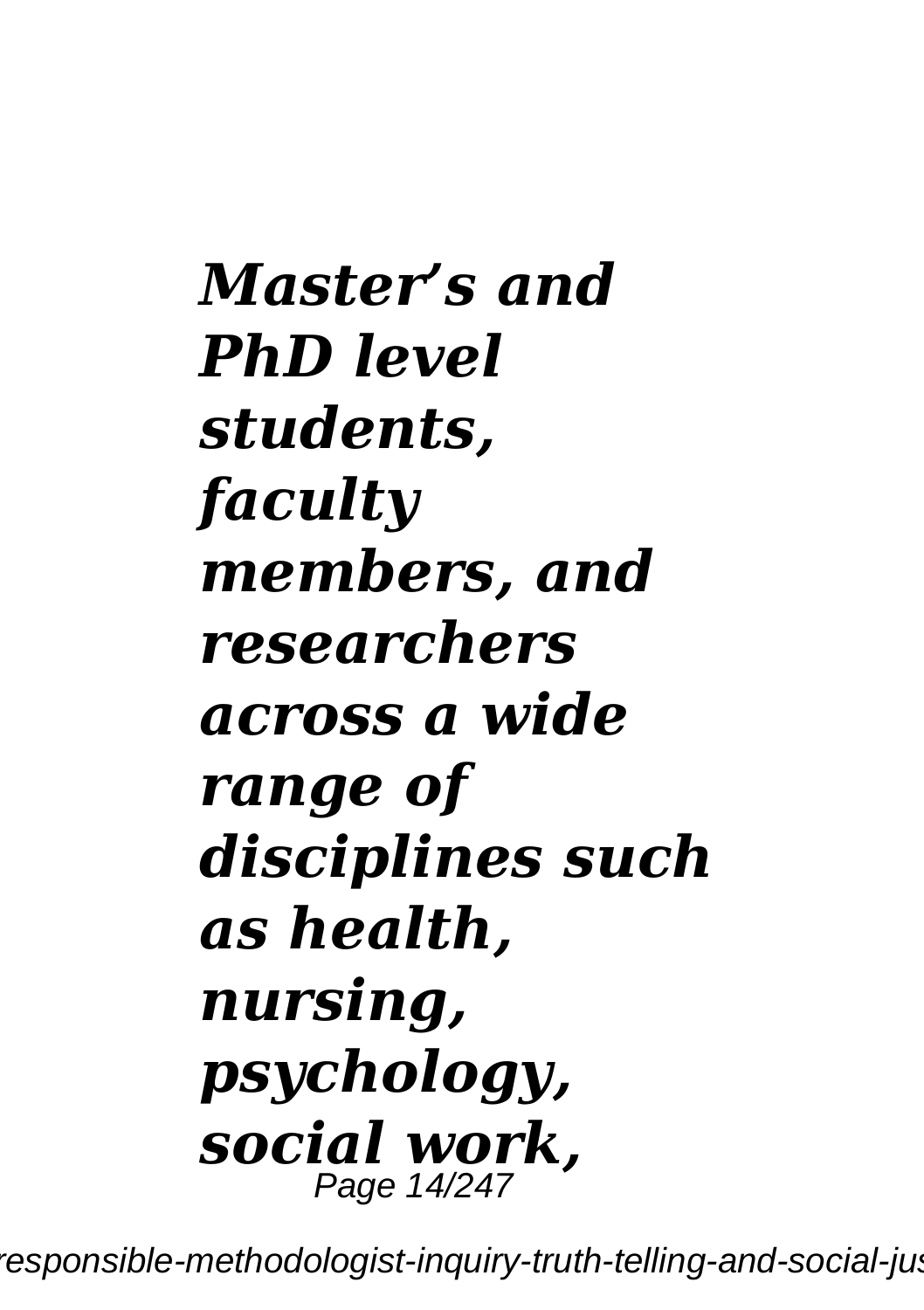*sociology, and education. Volume One: Part I: Concepts of Designing Designs in Qualitative Research Part 2: Theories and Epistemological Contexts of Designing Qualitative* Page 15/247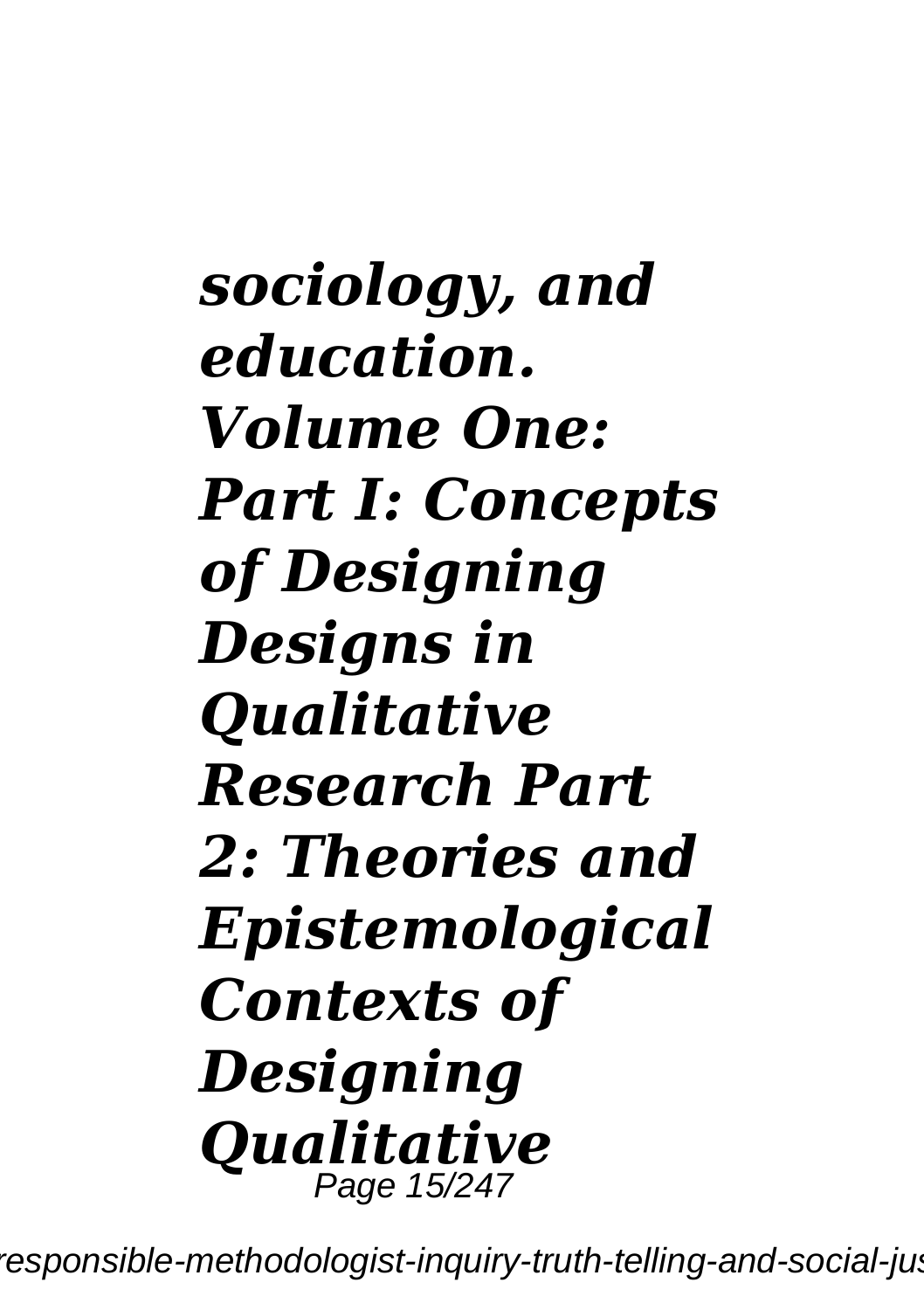*Research Part 3: Elements of Designing Qualitative Research Part 4: Basic Designs and Research Strategies in Qualitative Research Part 5: Mixing Methods in* Page 16/247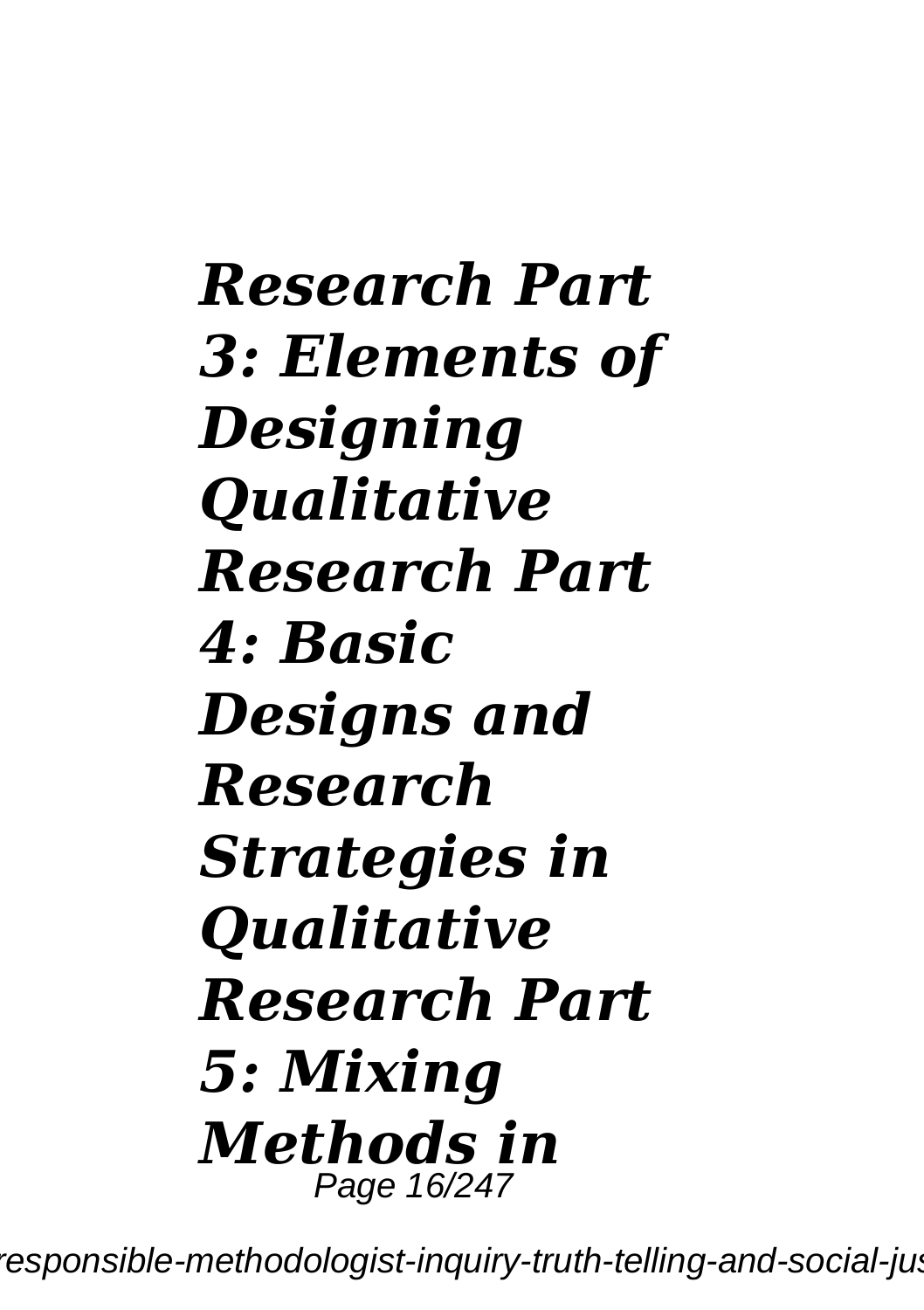*Designing Qualitative Research Volume Two: Part 6: Designing Qualitative Research for Specific Kinds of Data Part 7: Designing Qualitative Online and* Page 17/247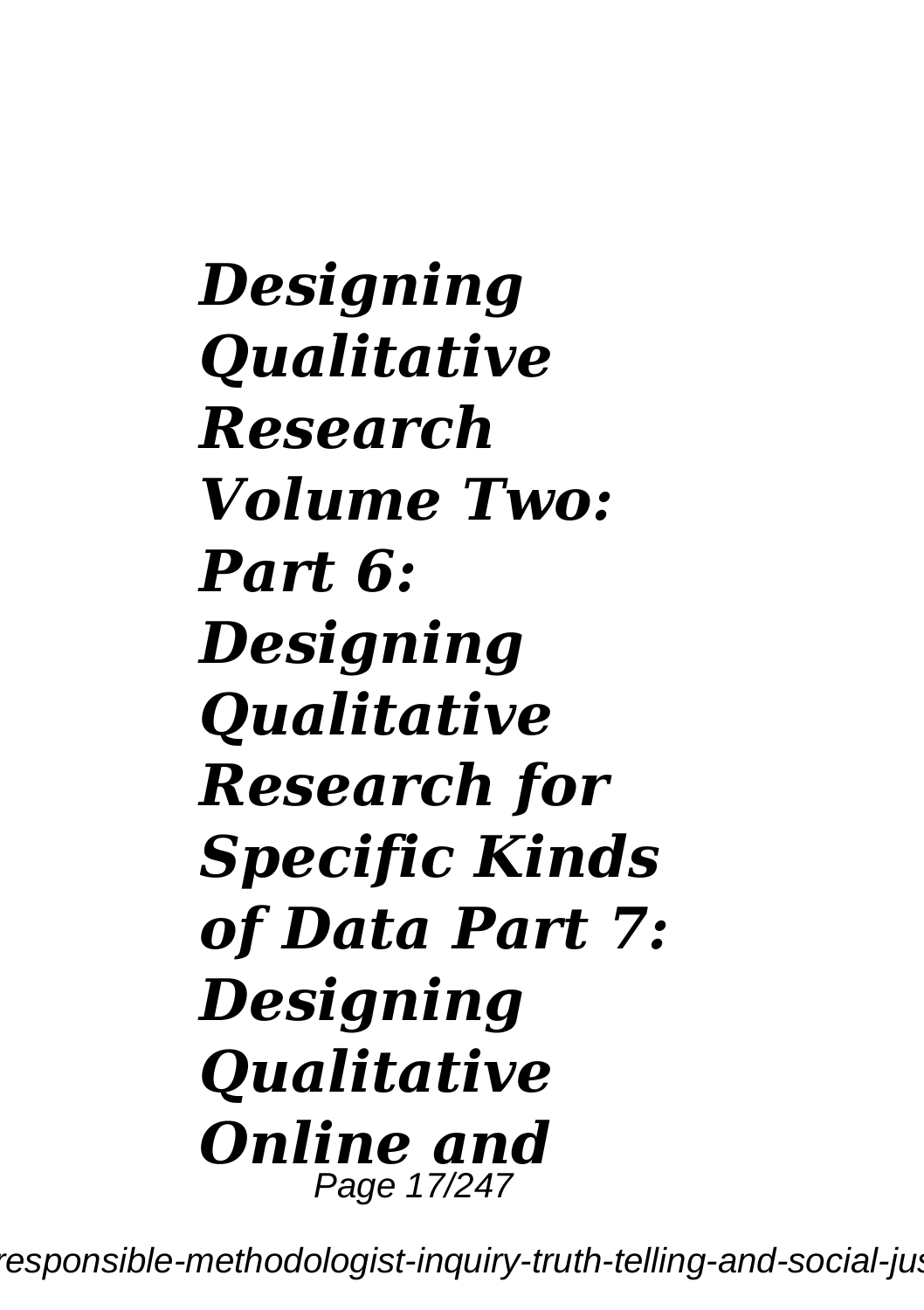*Multimodal Research Part 8: Designing Qualitative Research for Specific Groups and Areas Part 9: Designing Qualitative Research in Disciplinary Fields Part 10: Designing* Page 18/247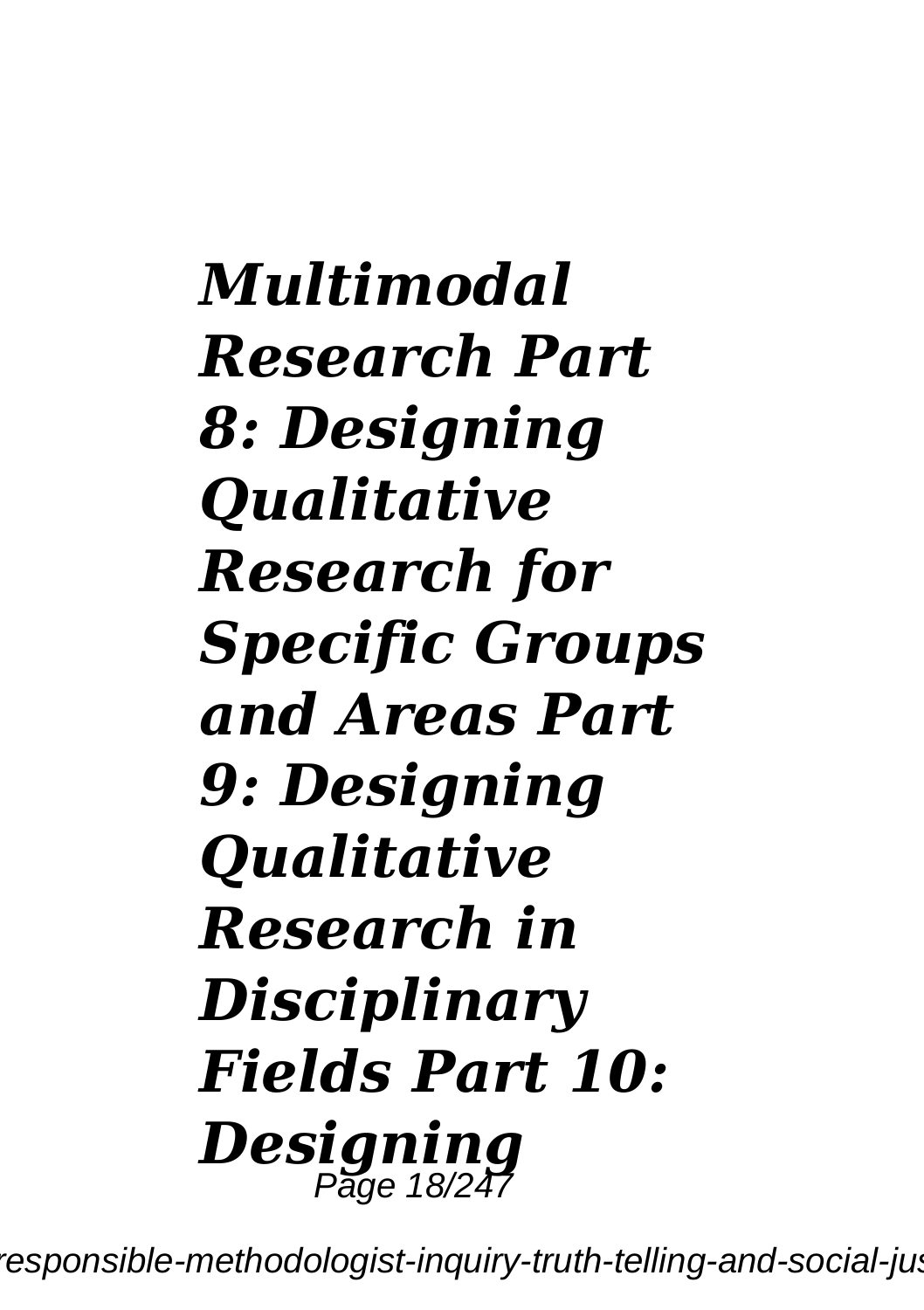*Qualitative Research for Impact What are the problems to which materialist methodologies are posed as a solution? In this book, Aaron M. Kuntz maps the* Page 19/247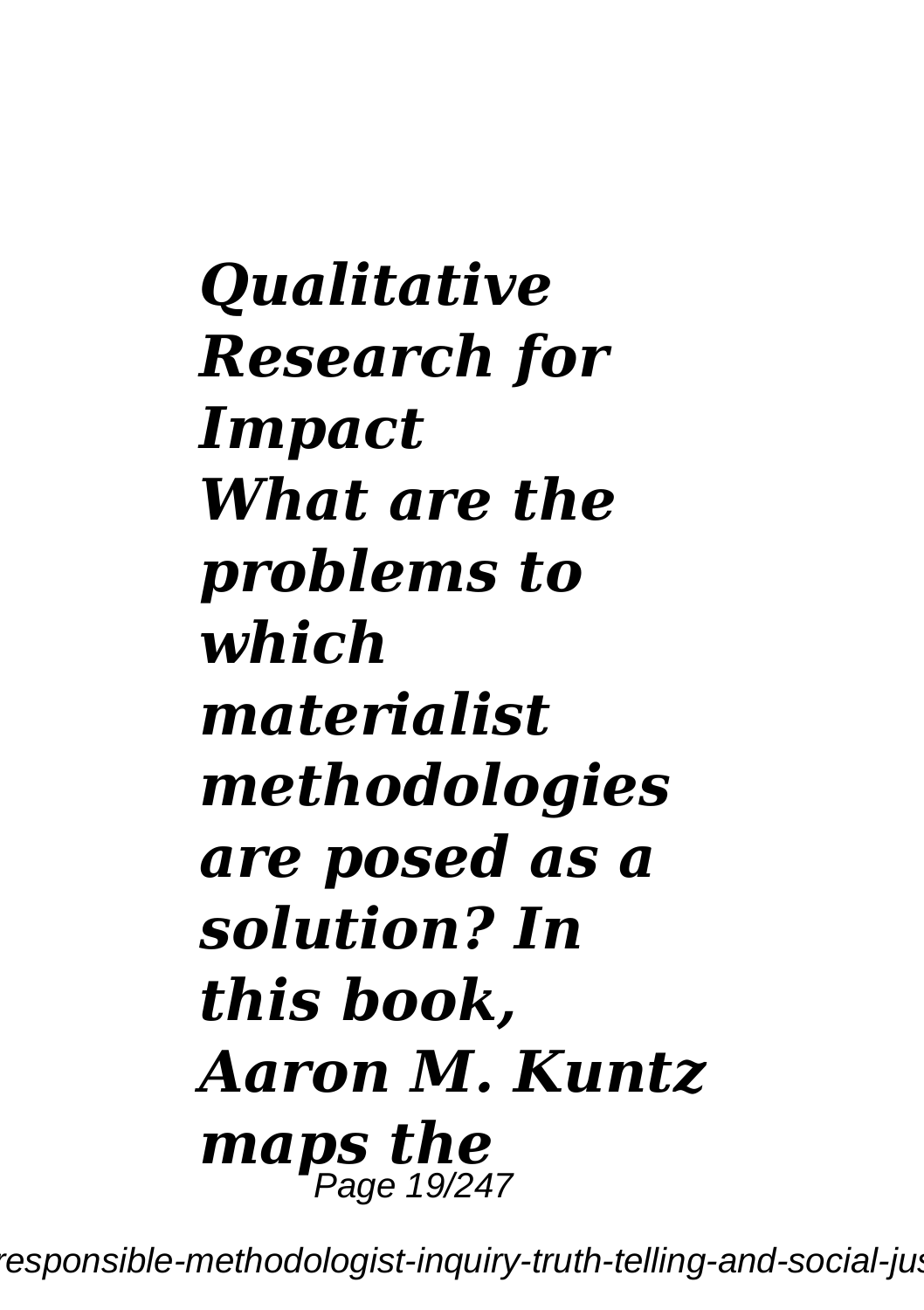*impact of materialism on contemporary practices of inquiry in education and the social sciences. Through this work, the author challenges readers to* Page 20/247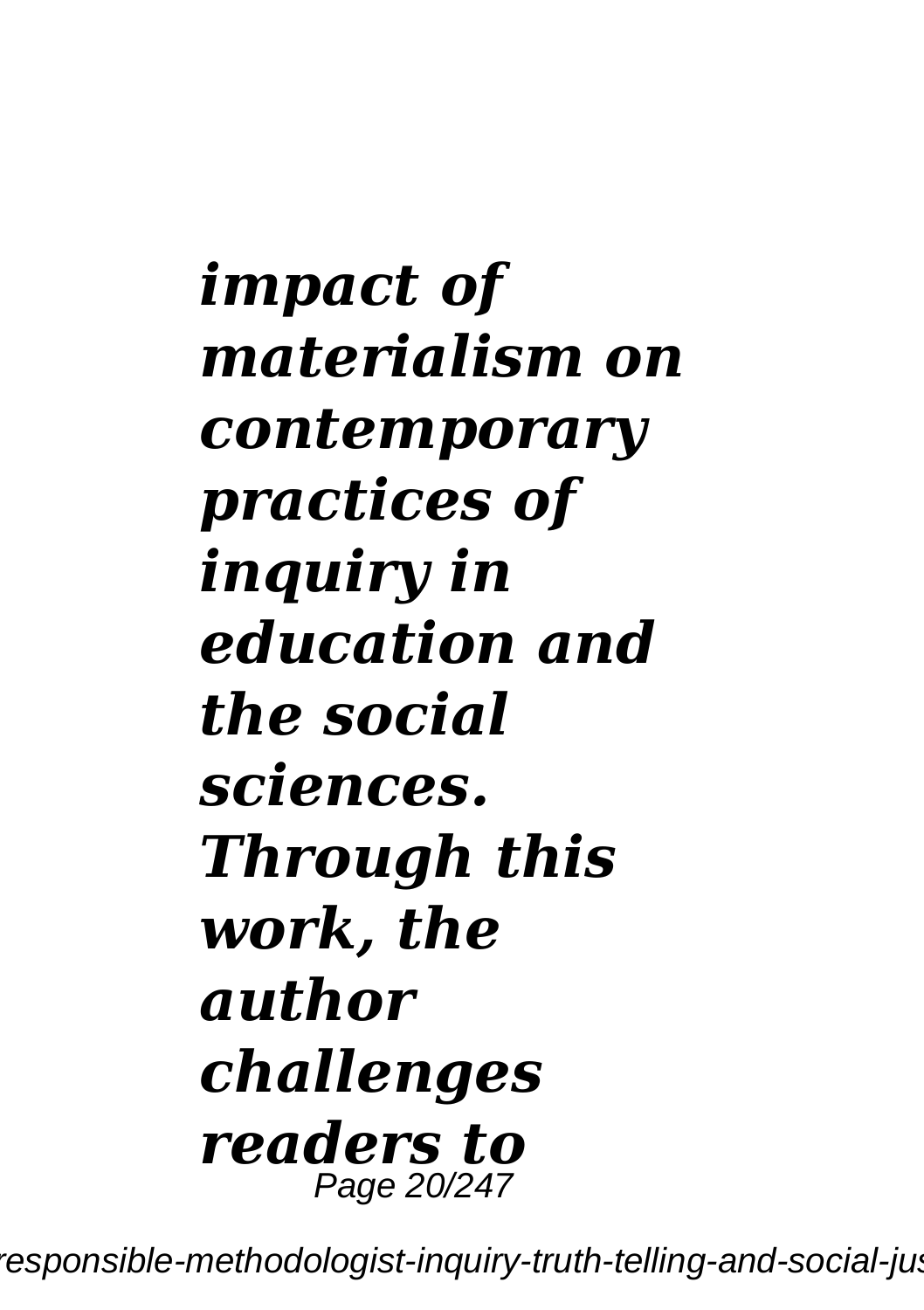*consider inquiry as a mode of ethically engaged citizenship with implications for resisting our contemporary moment towards a more equitable future. The* Page 21/247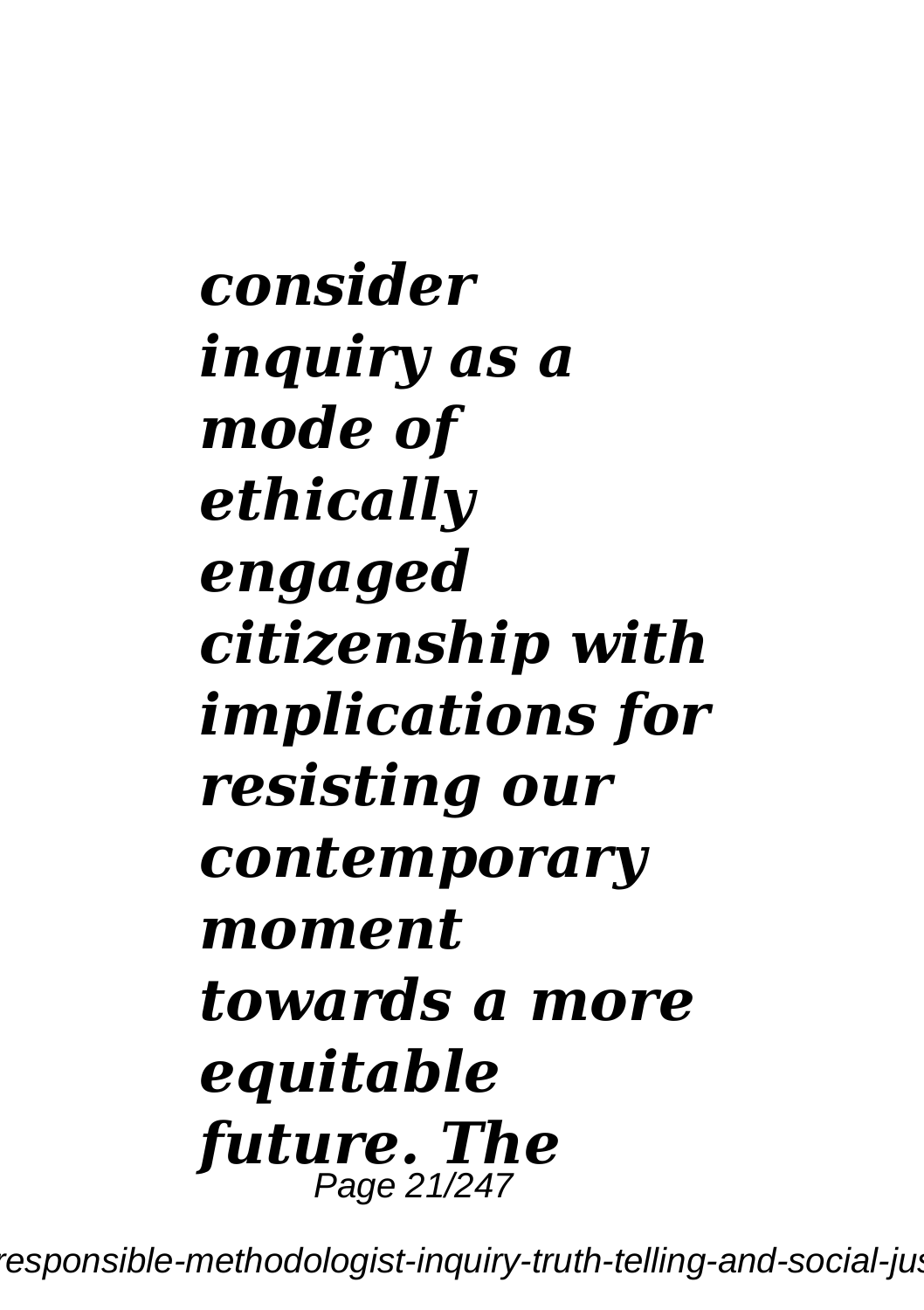*author engages his own inquiry as radical cartographic work, drawing forth distinctions between dialectical and dialogic formations of materialism in order to* Page 22/247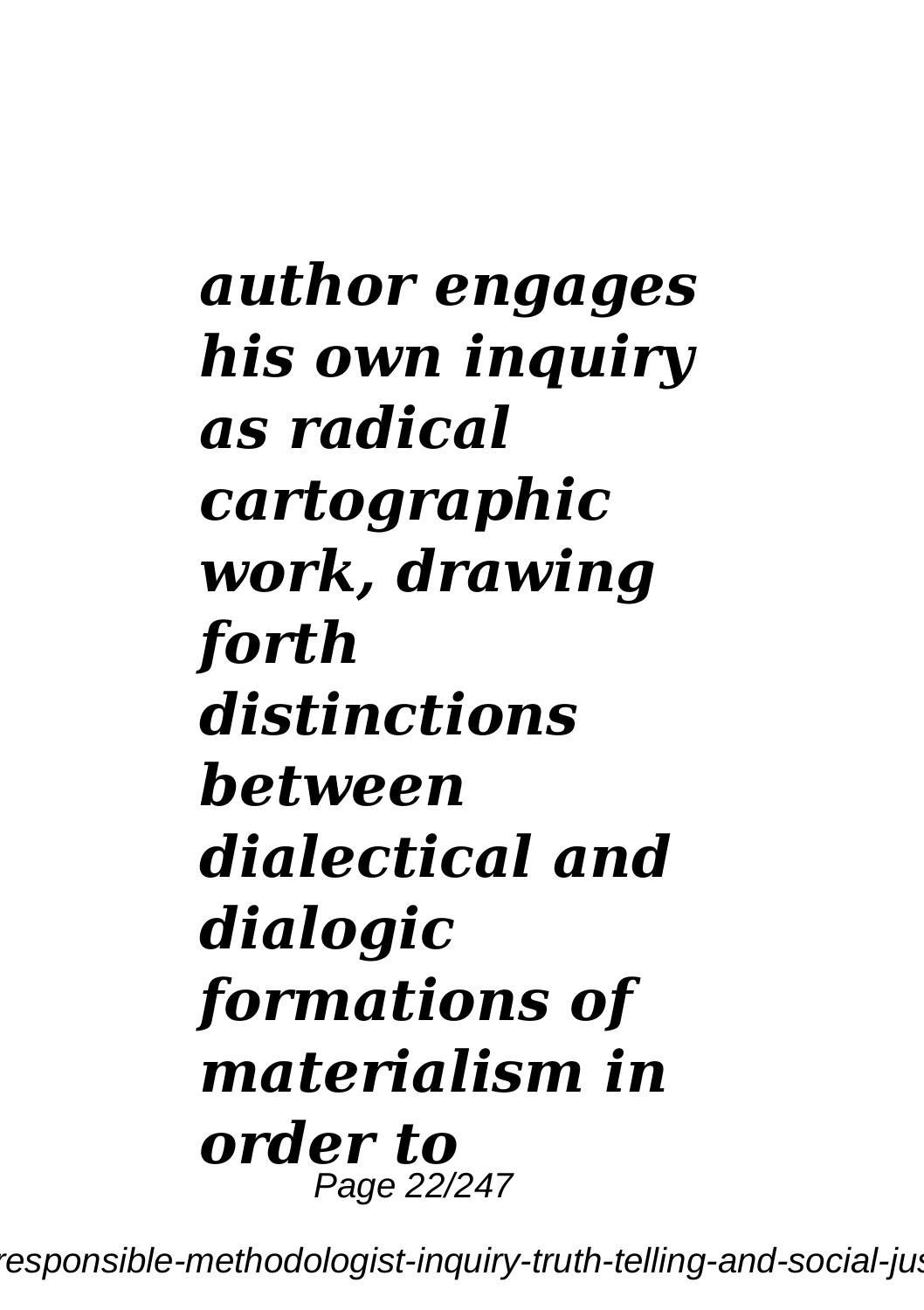*develop what he terms relational materialism—an engaged orientation to living that dwells in the entangled relations of affirmative ethics and enduring practices of* Page 23/247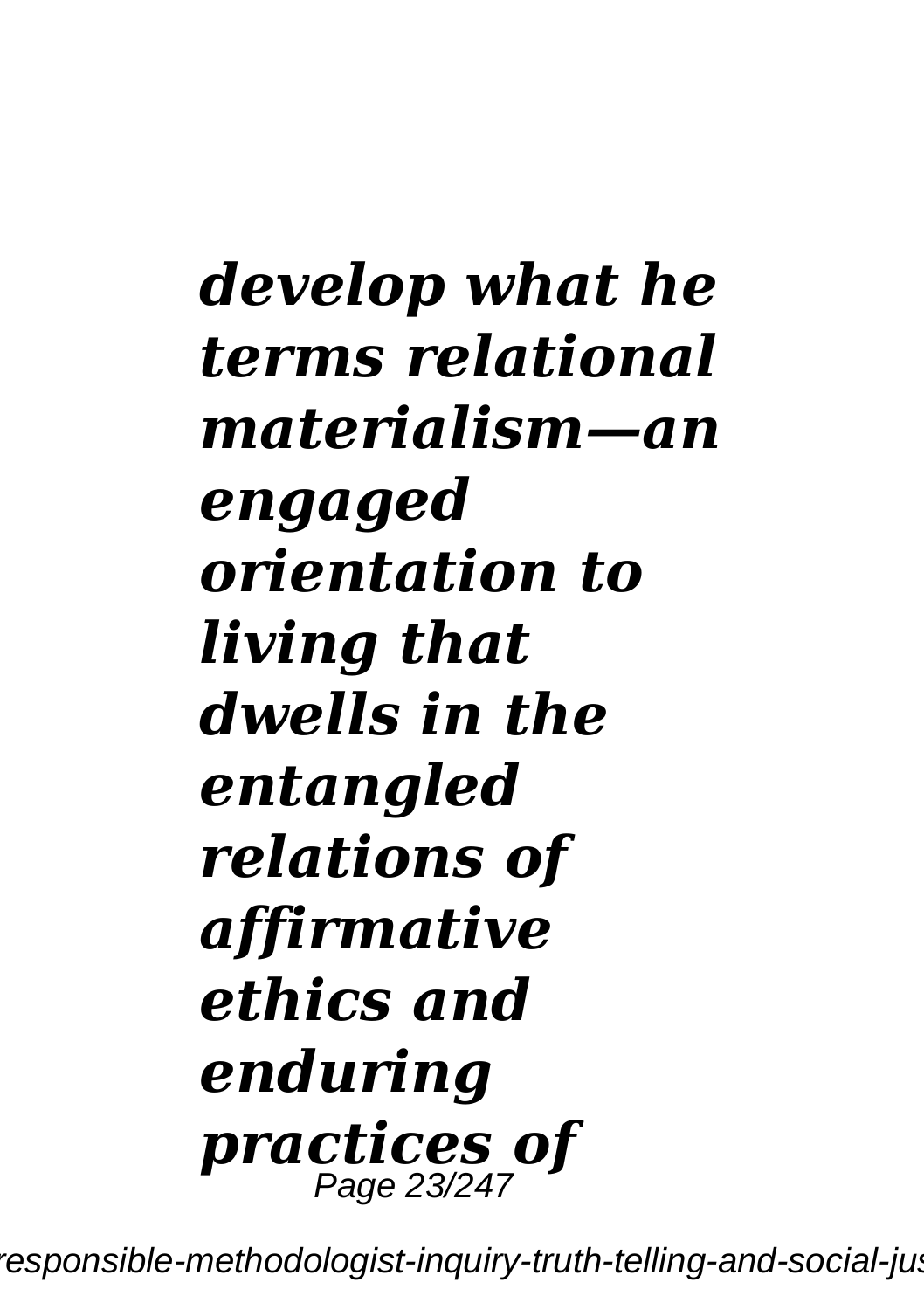*resistance and refusal. Drawing upon examples from higher education, contemporary culture, and normative assumptions of governance, the author considers the* Page 24/247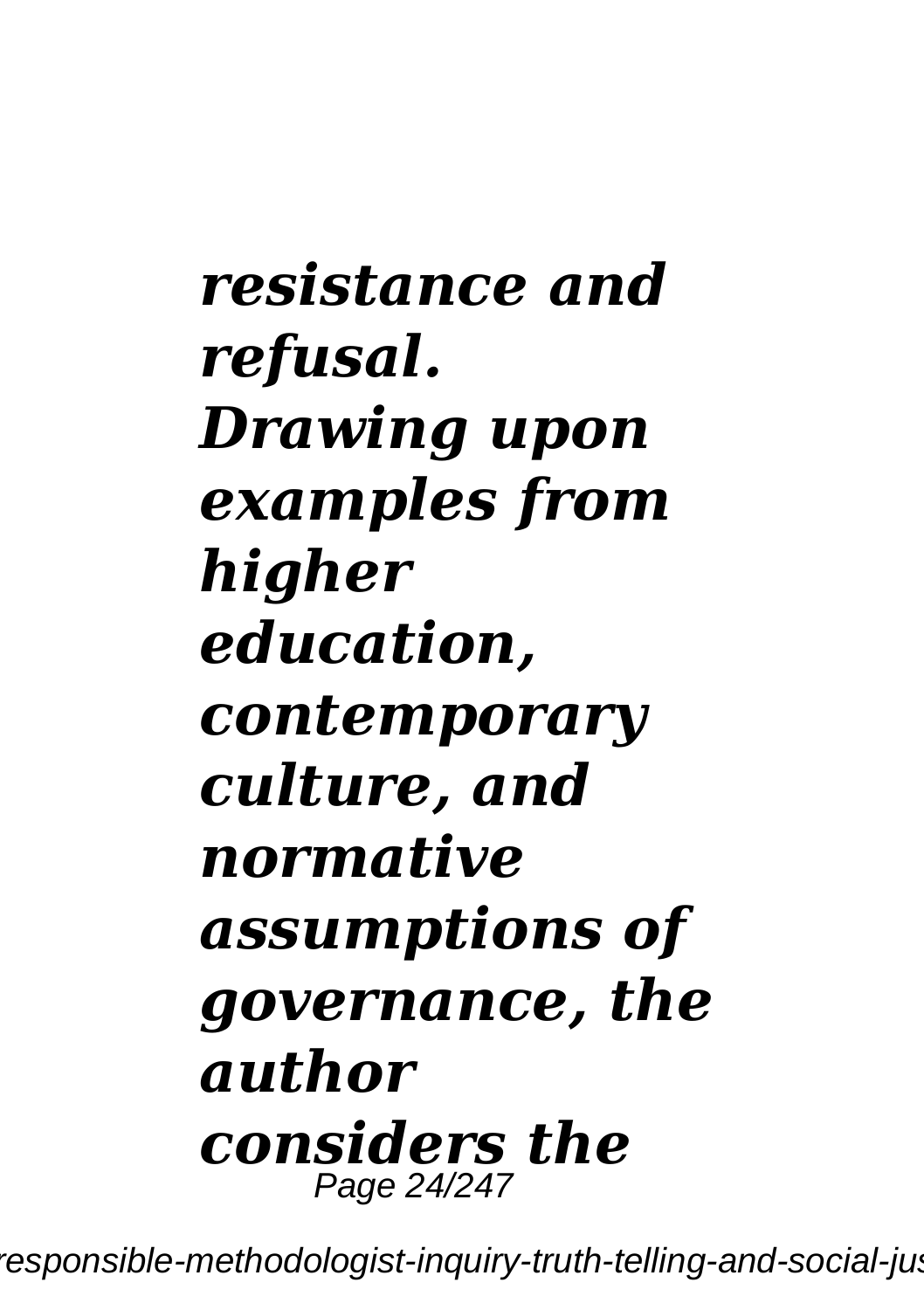*potential that we might generate living alternatives to the contemporary status quo; daily practices no longer dependent on binary division or standardized calculations of* Page 25/247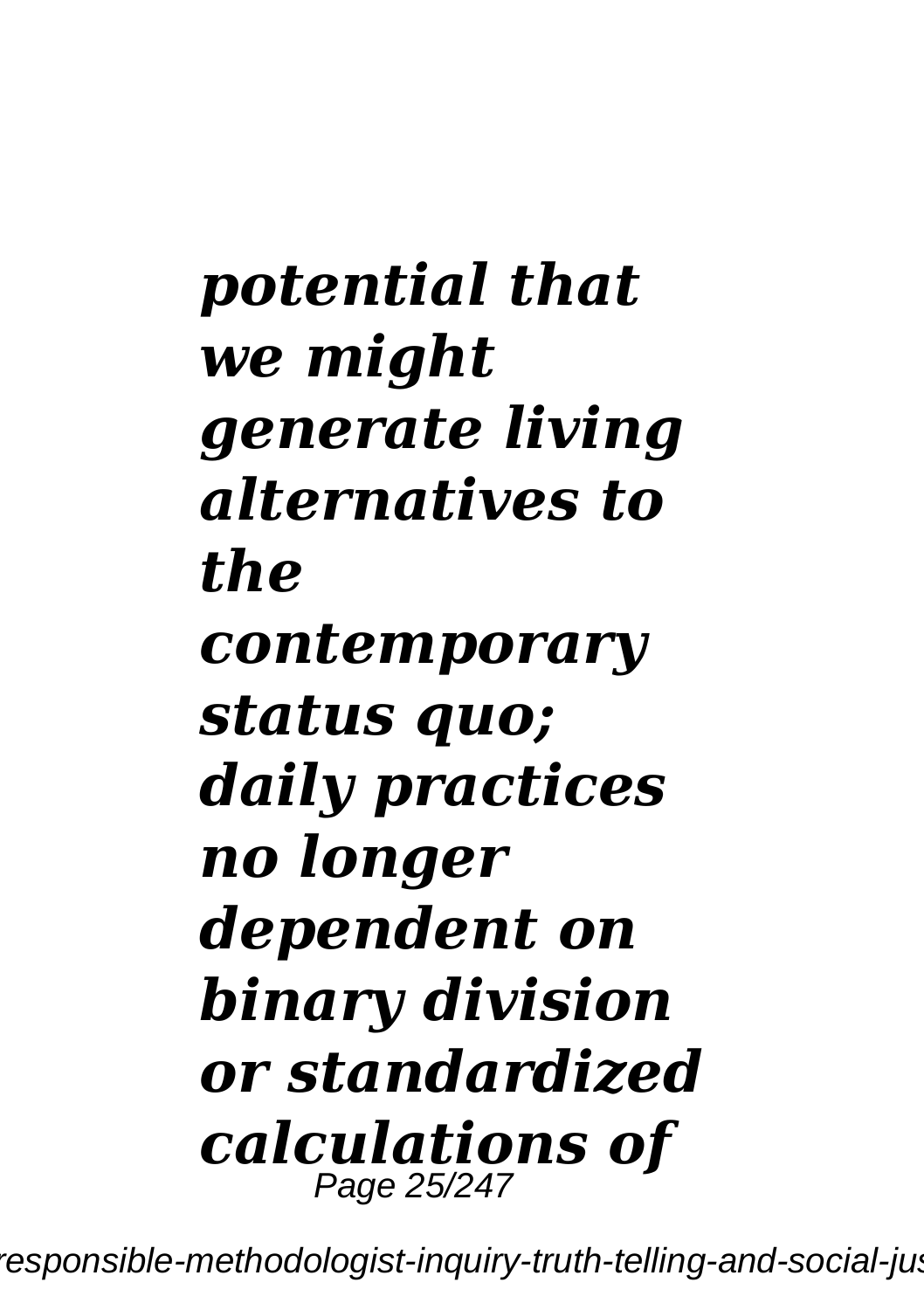*what "matters." As such, the author advocates for practices of virtuous inquiry (futureorientated ethical assertions of what one should do) that orient inquiry* Page 26/247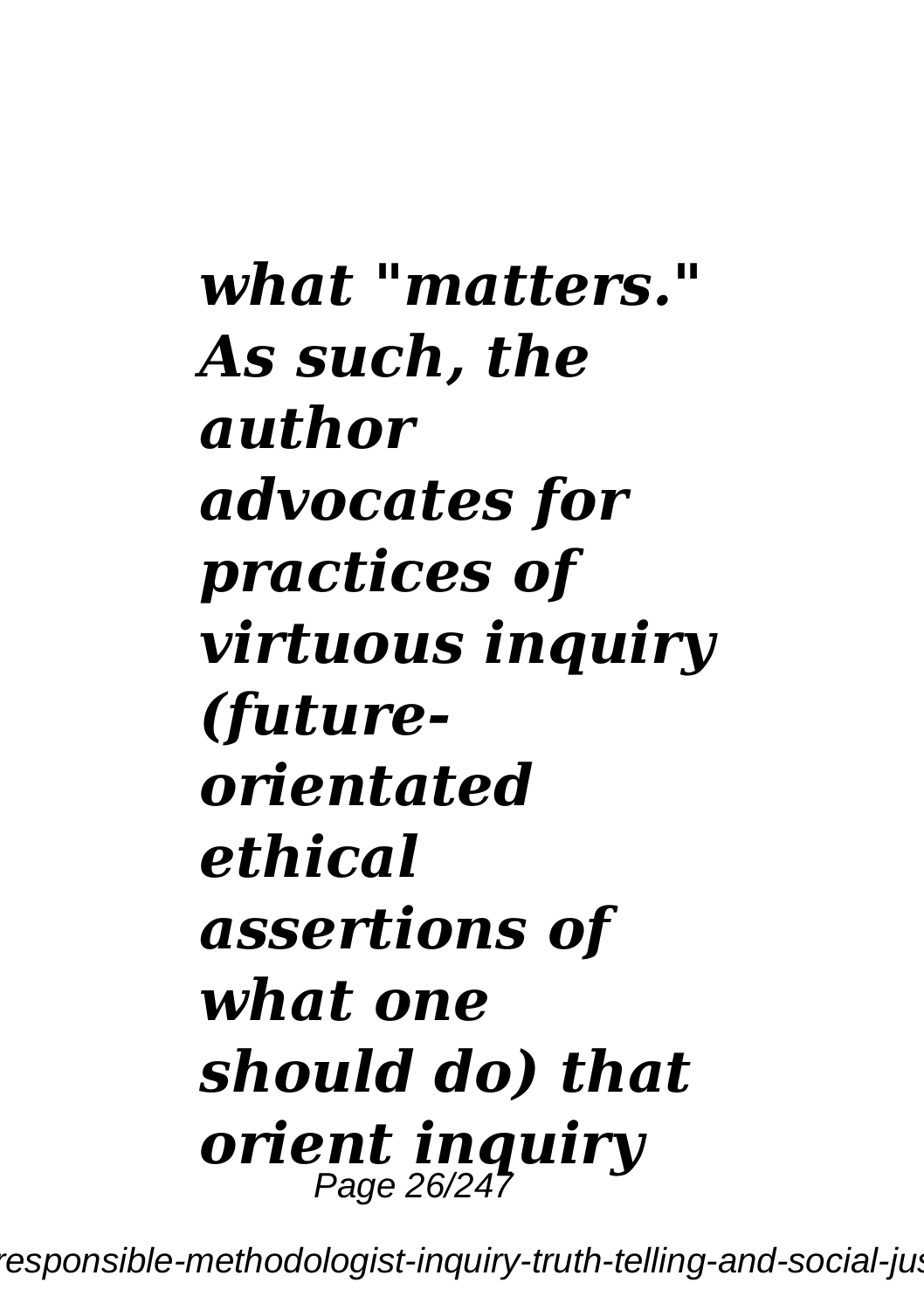## *as materially ethical activity. Despite the ofte n-overwhelming state of inequity and exploitation in our contemporary world, Kuntz generates an affirmative ethical stance that we can* Page 27/247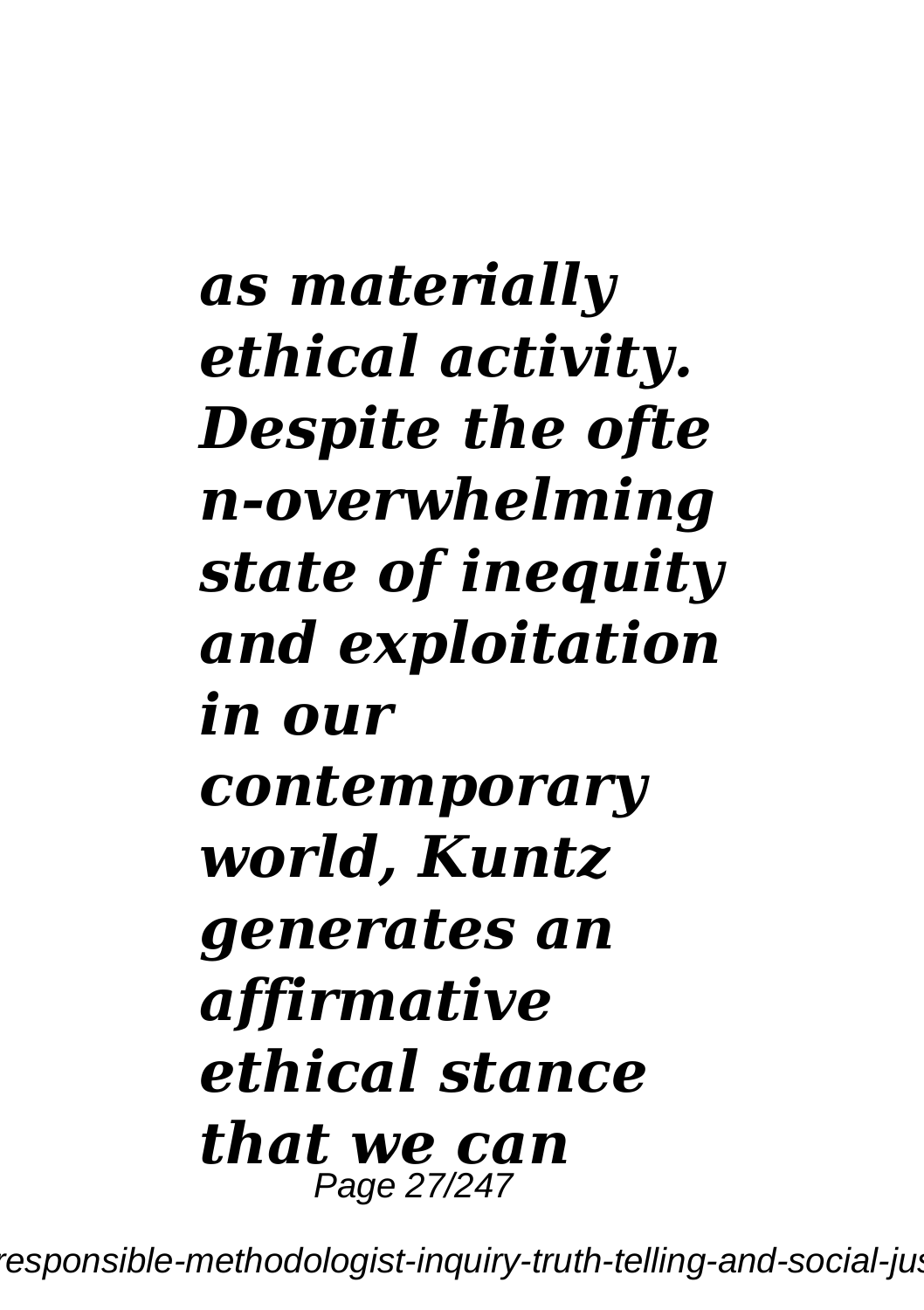*become relationally different, guided by a virtuous determination to articulate inquiry as the cartographic work of disruption and imagination. This text will* Page 28/247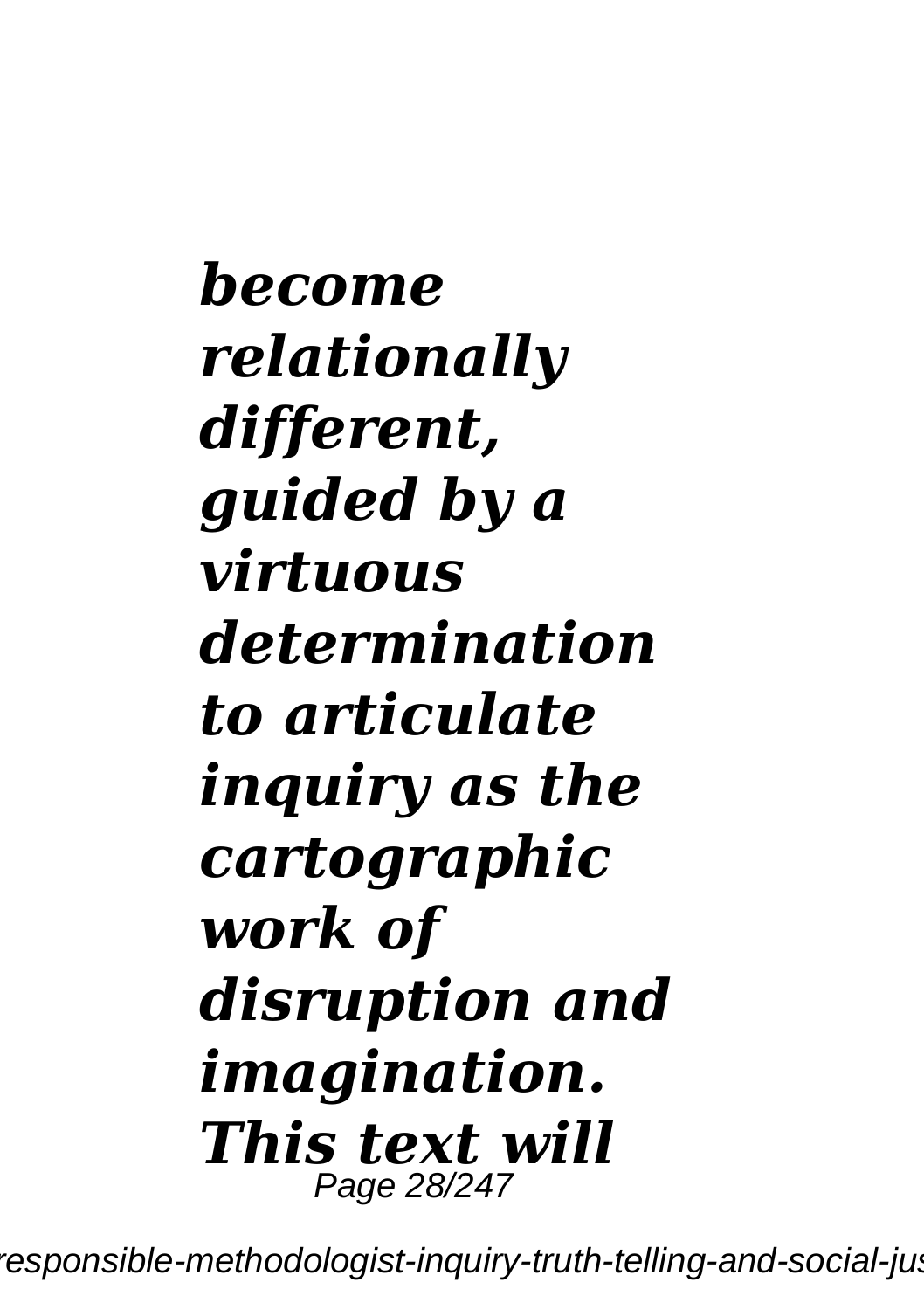*prove valuable to graduate students and faculty who take inquiry seriously and seek the means to understand their work as engaged in the necessary challenge for material* Page 29/247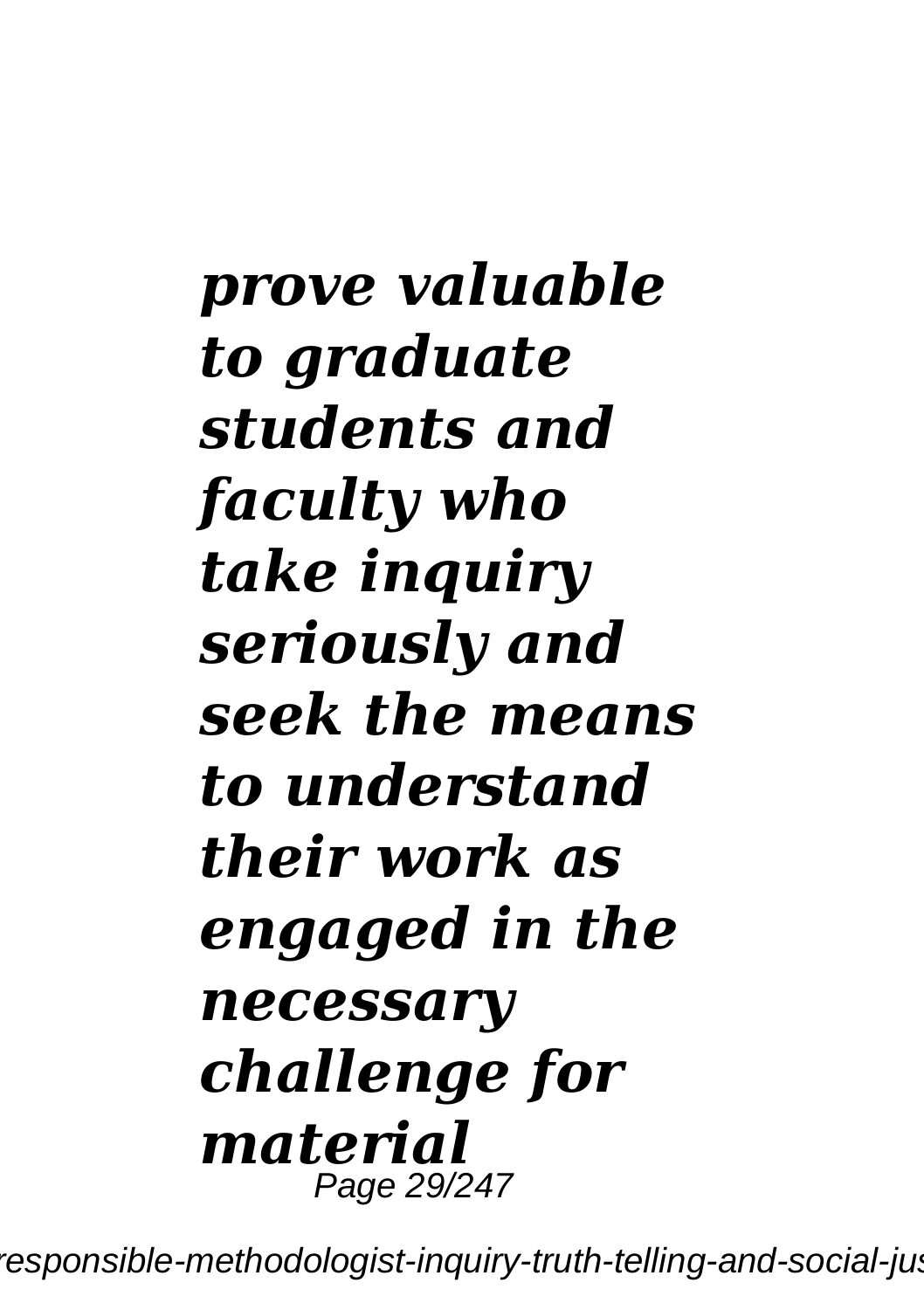*change. What does it mean to be a responsible methodologist? Certainly it is more than being a research middlemanager who ensures that the tools used in a thesis or* Page 30/247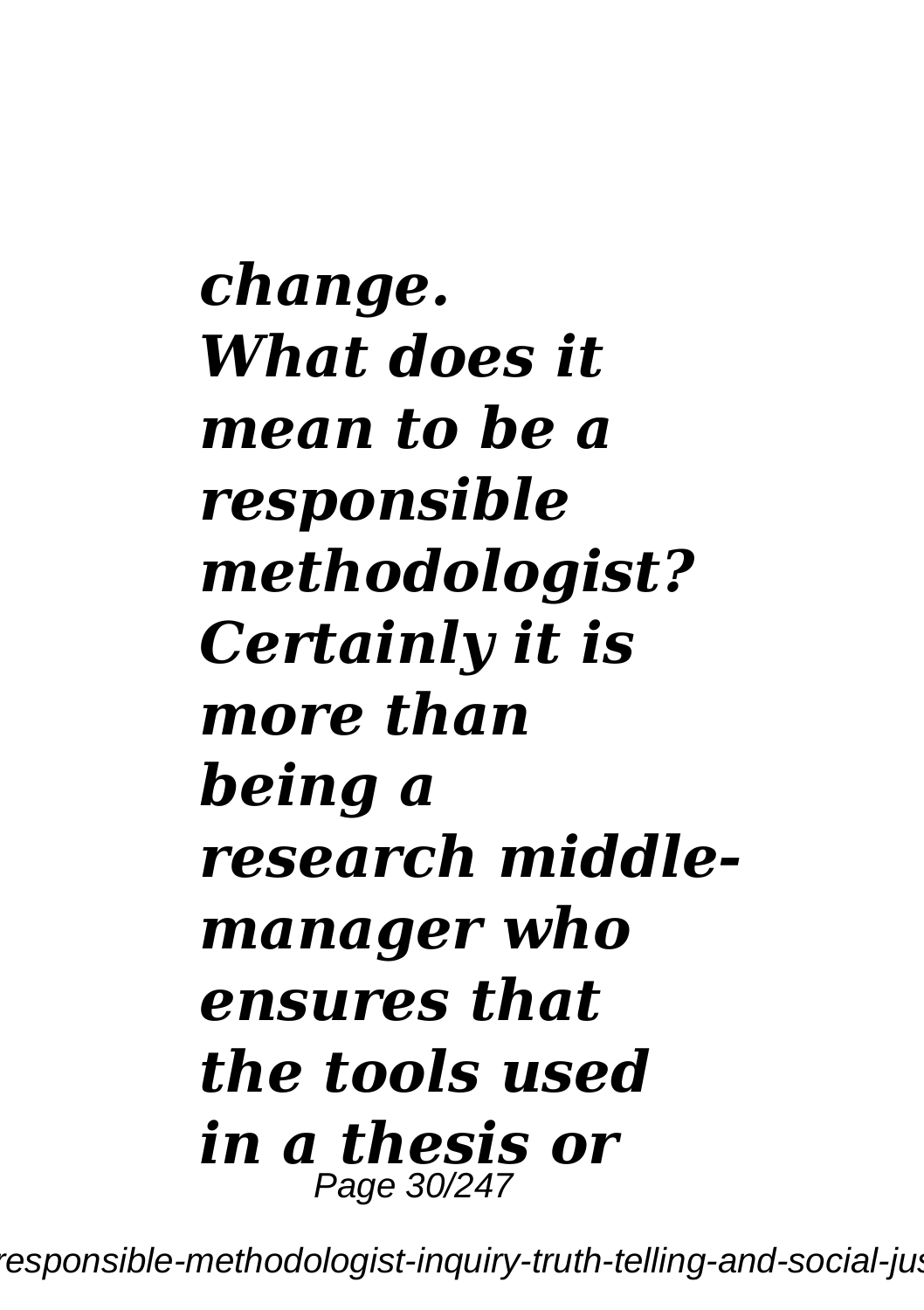*dissertation are of the right gauge. In The Responsible Methodologist, leading education scholar Aaron Kuntz uses the latest movements in social theory to challenge* Page 31/247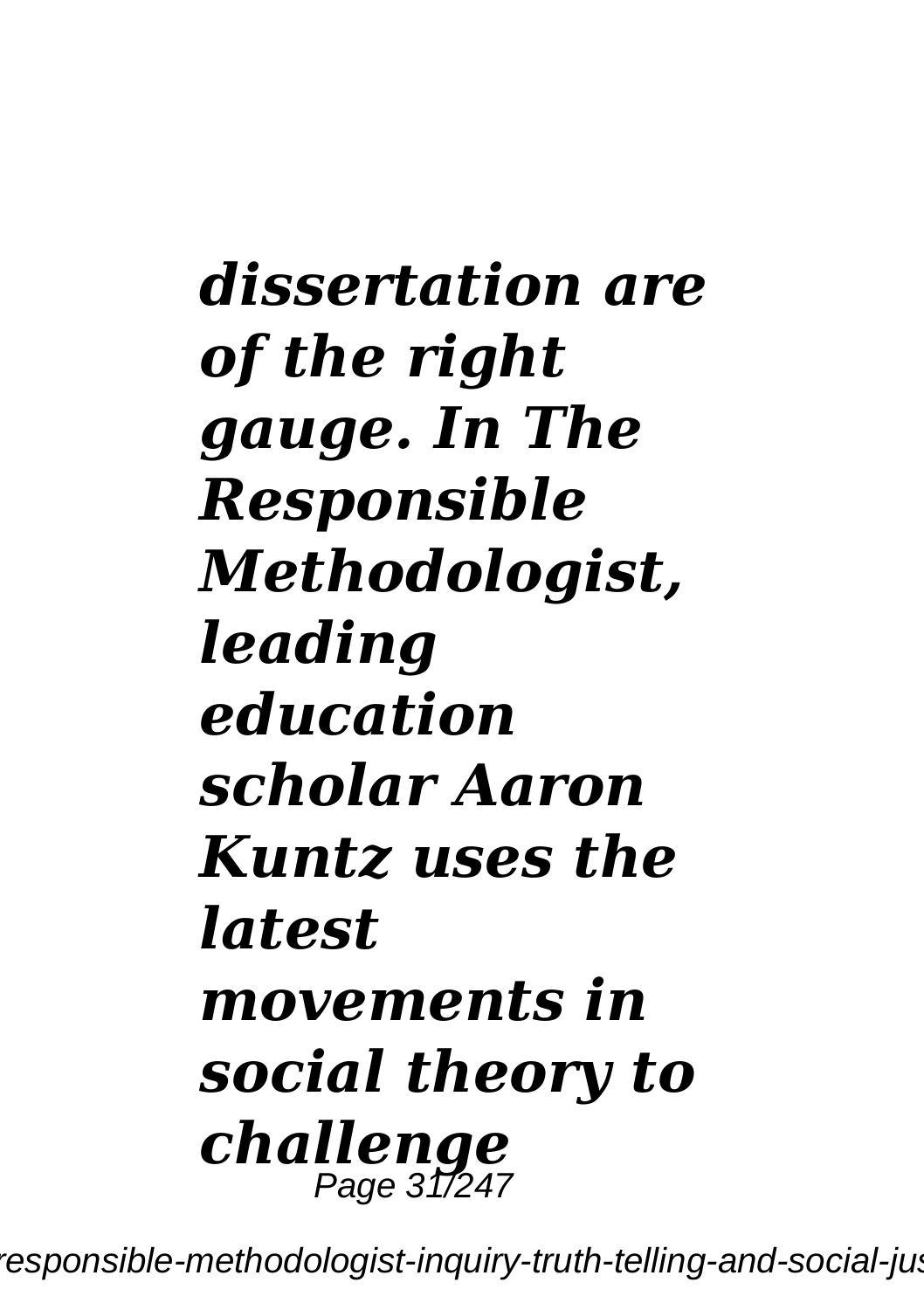*qualitative researchers to reconceptualize their work away from the technocratic toward an intervention, an ethical disruption of the norm, an activist stance toward* Page 32/247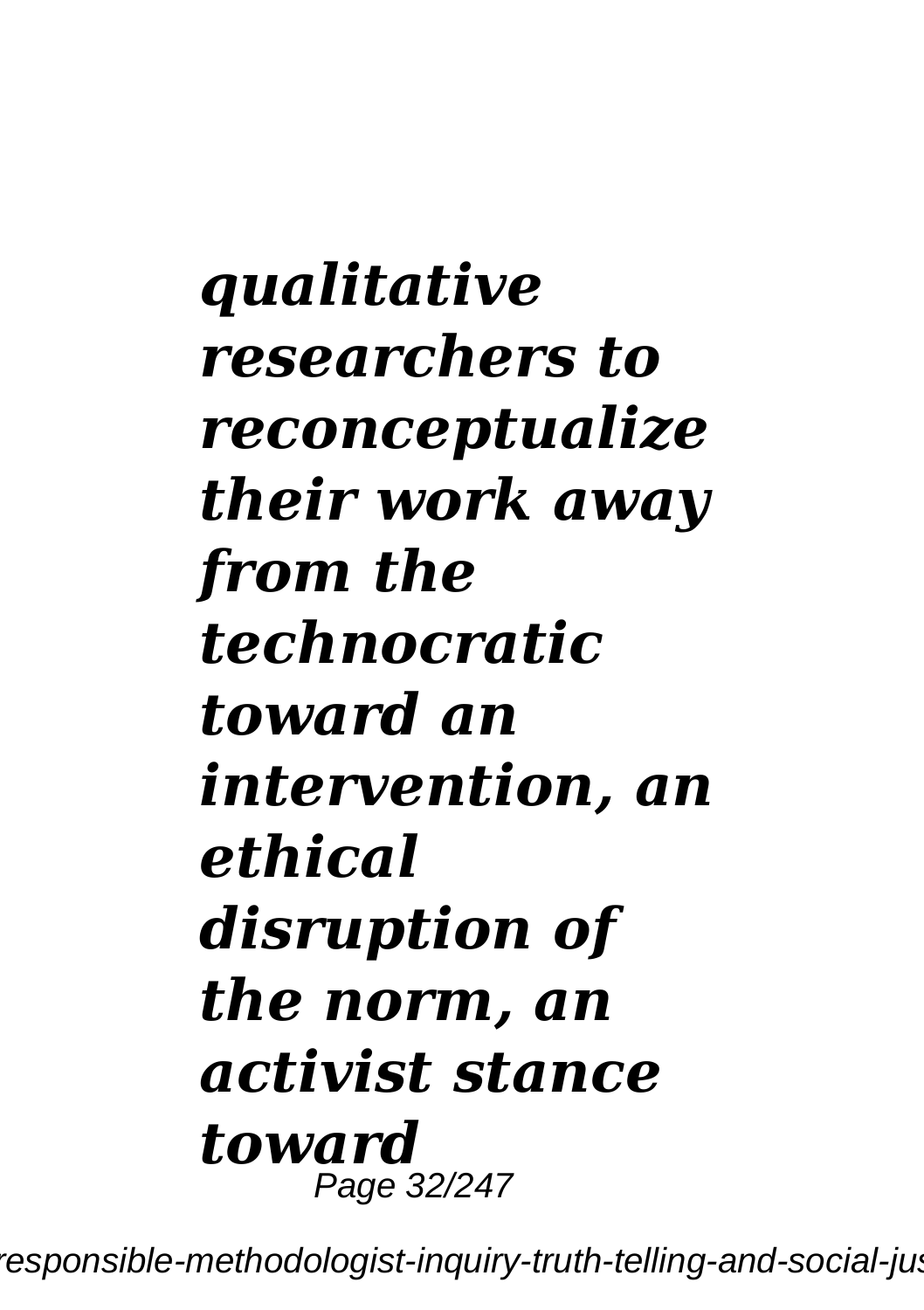*progressive social change. Inviting creativity and vision, he insists that the responsible methodologist become a force leading the discourse toward social justice. His* Page 33/247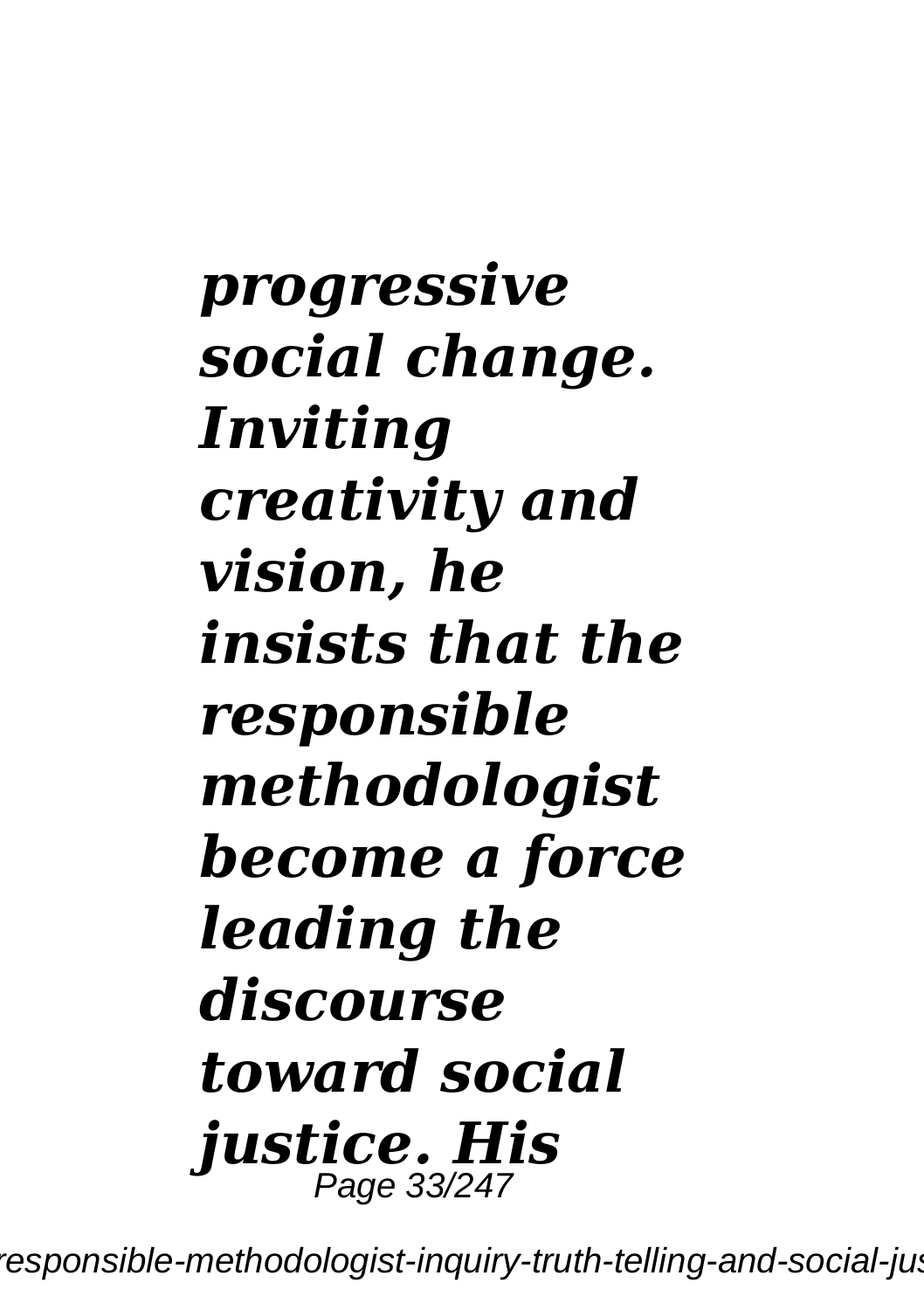*book-challenges the technocratic role given to qualitative methodologists in university settings;-urges them to become a force for change through Foucault's parrhesia, risky*  Page 34/247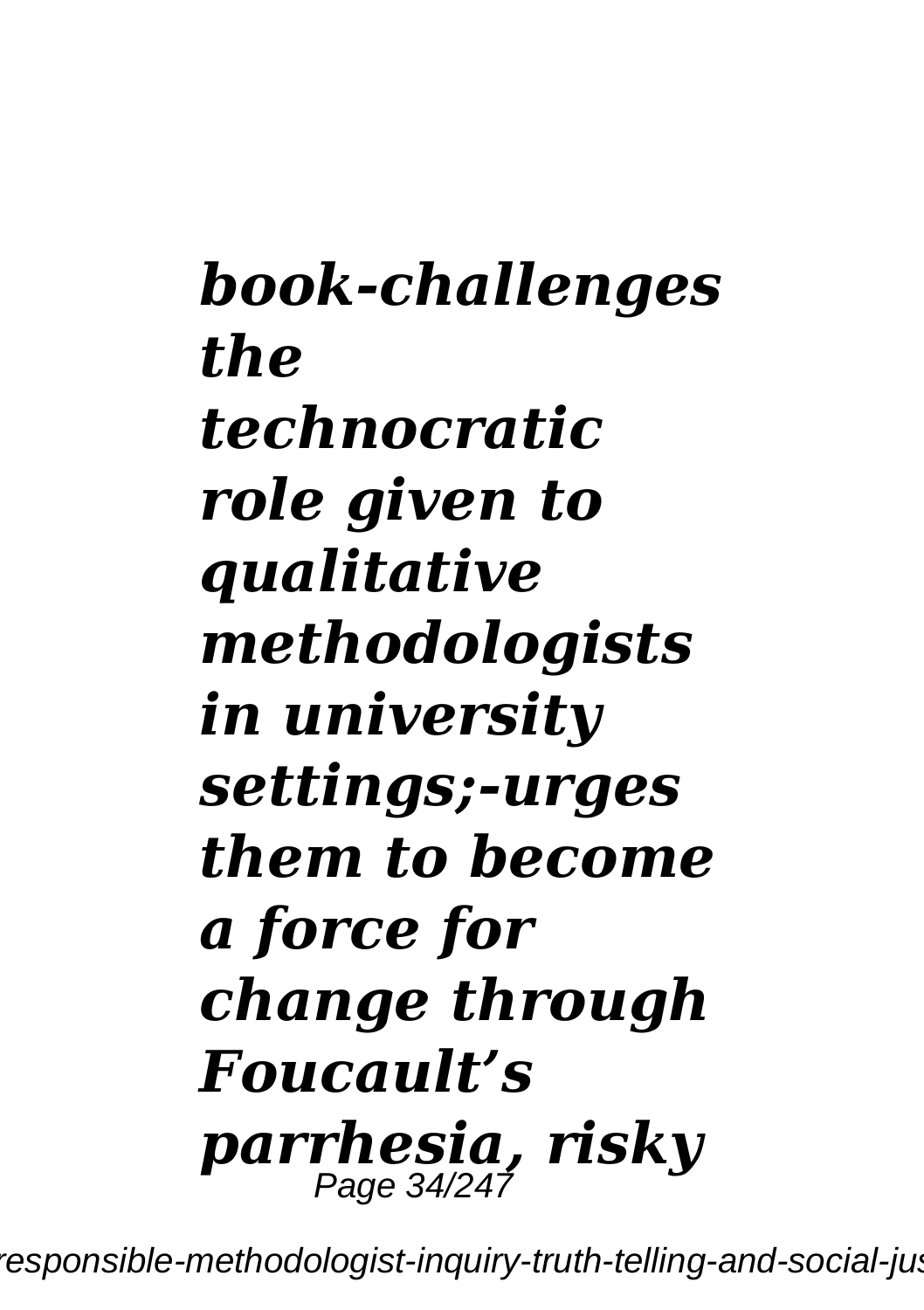*truth-telling;-in cludes research projects that have incorporated this vision. A Clinician's Guide to Practicing Cognitive Behavioral Therapy Handbook of* Page 35/247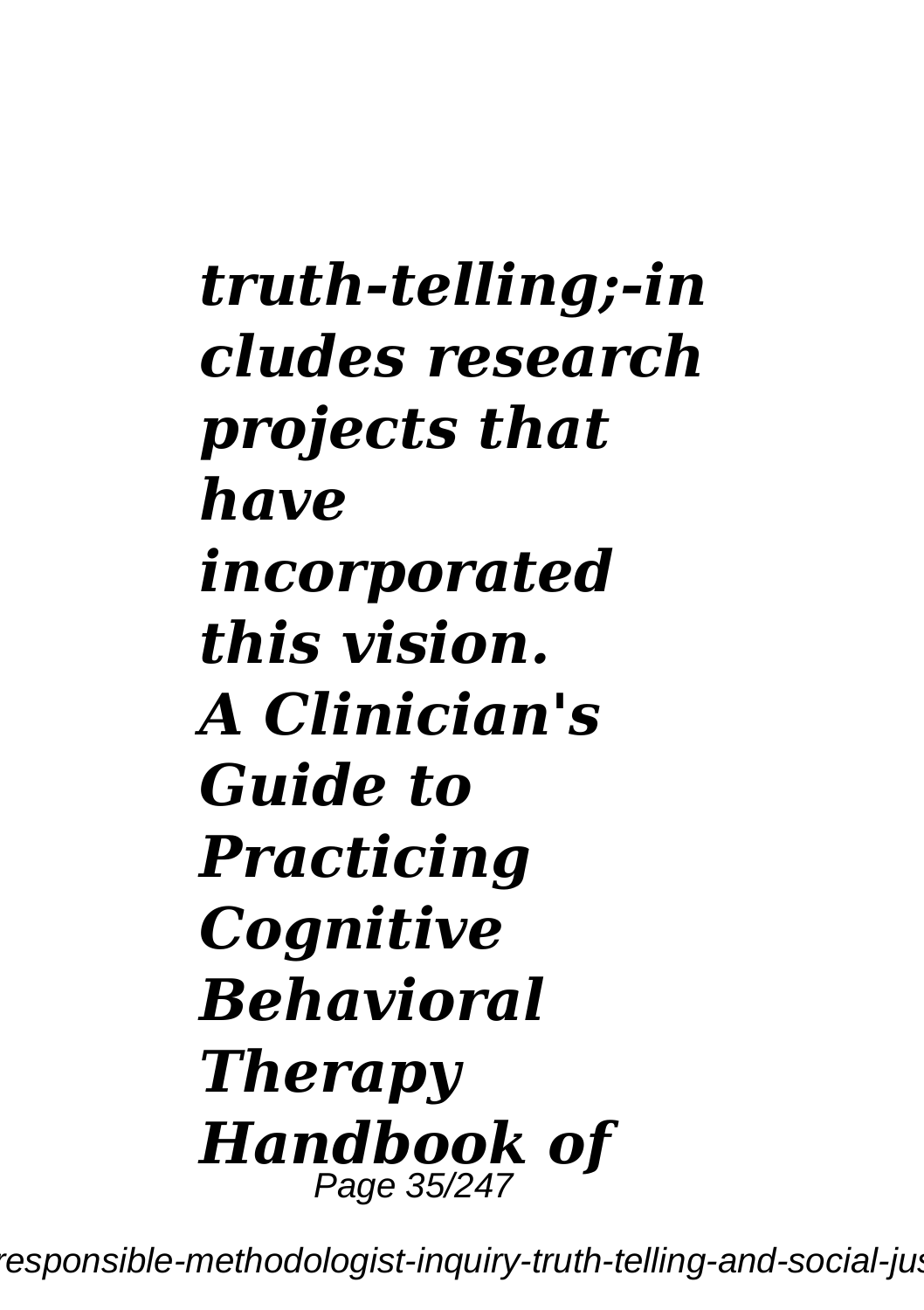*Critical and Indigenous Methodologies Papers of the First and Second Polish-American Semiotics Colloquia A Methodology for Social Research Interviewing* Page 36/247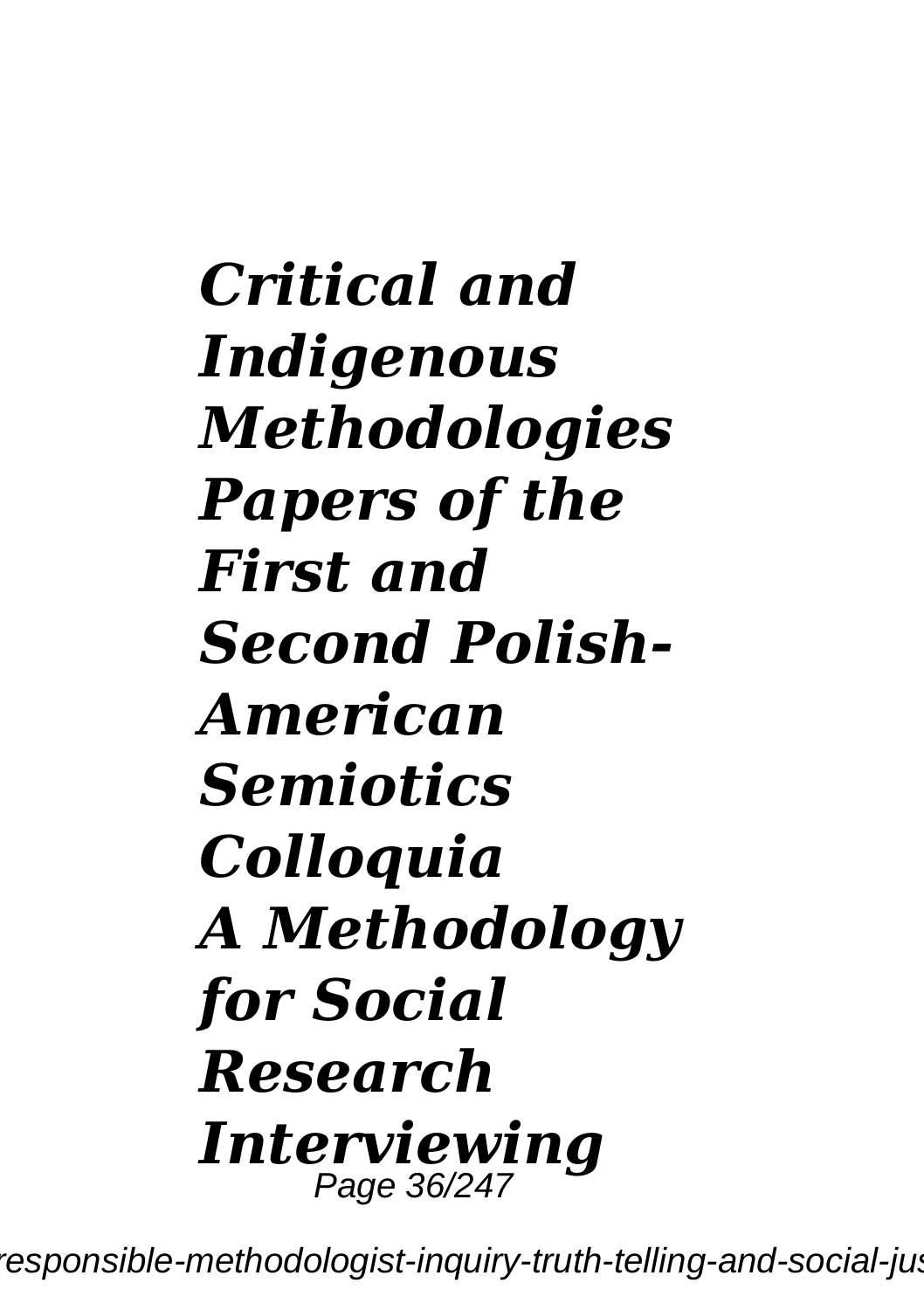*Developing Grounded Theory* **Education is a field in which reflective practice is imperative for teacher and student success and for maintaining the** Page 37/247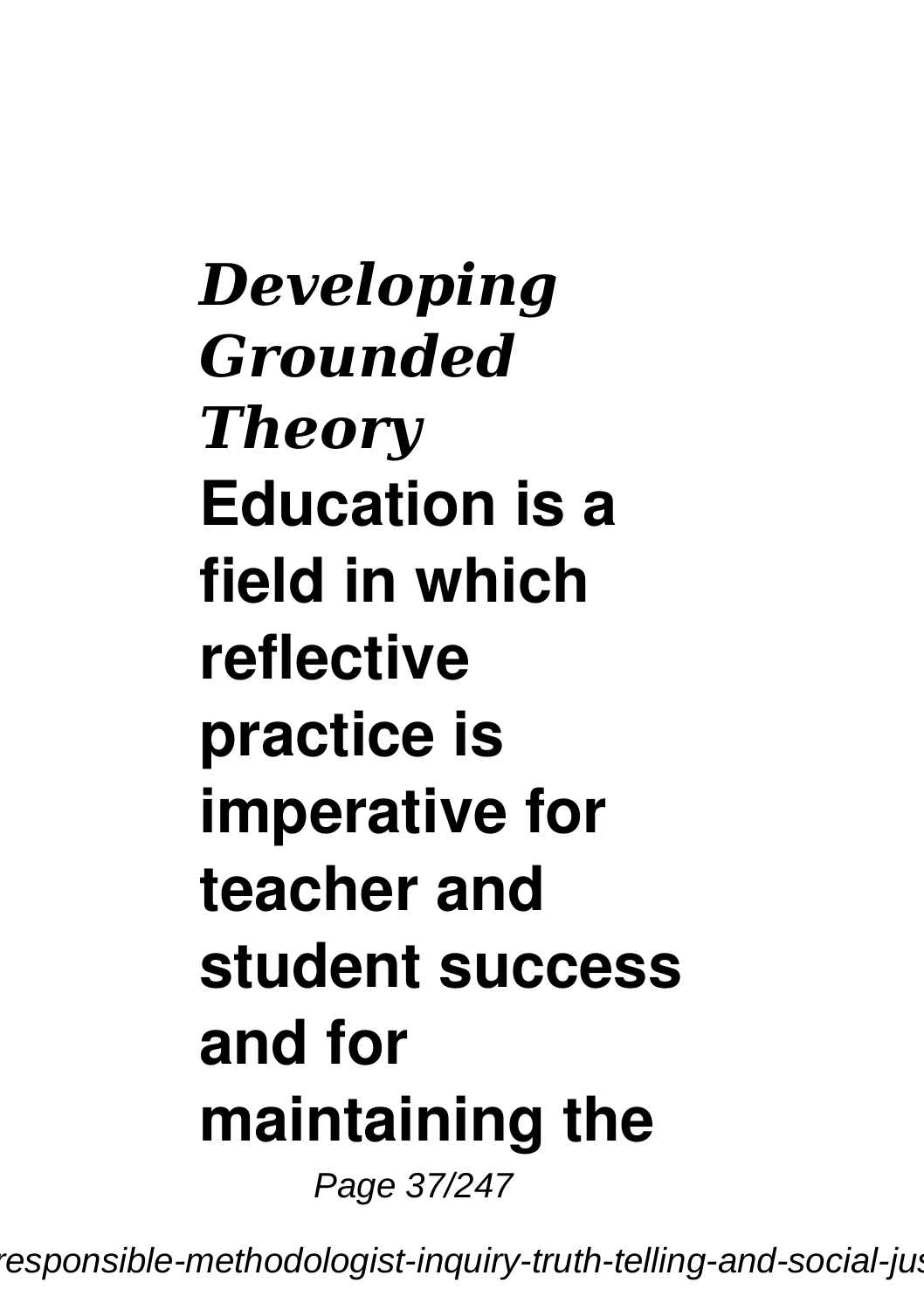**desire to remain in the profession. During times of uncertainty, particularly as teachers faced the dual pandemics of social injustice and the COVID-19 pandemic over the past year,** Page 38/247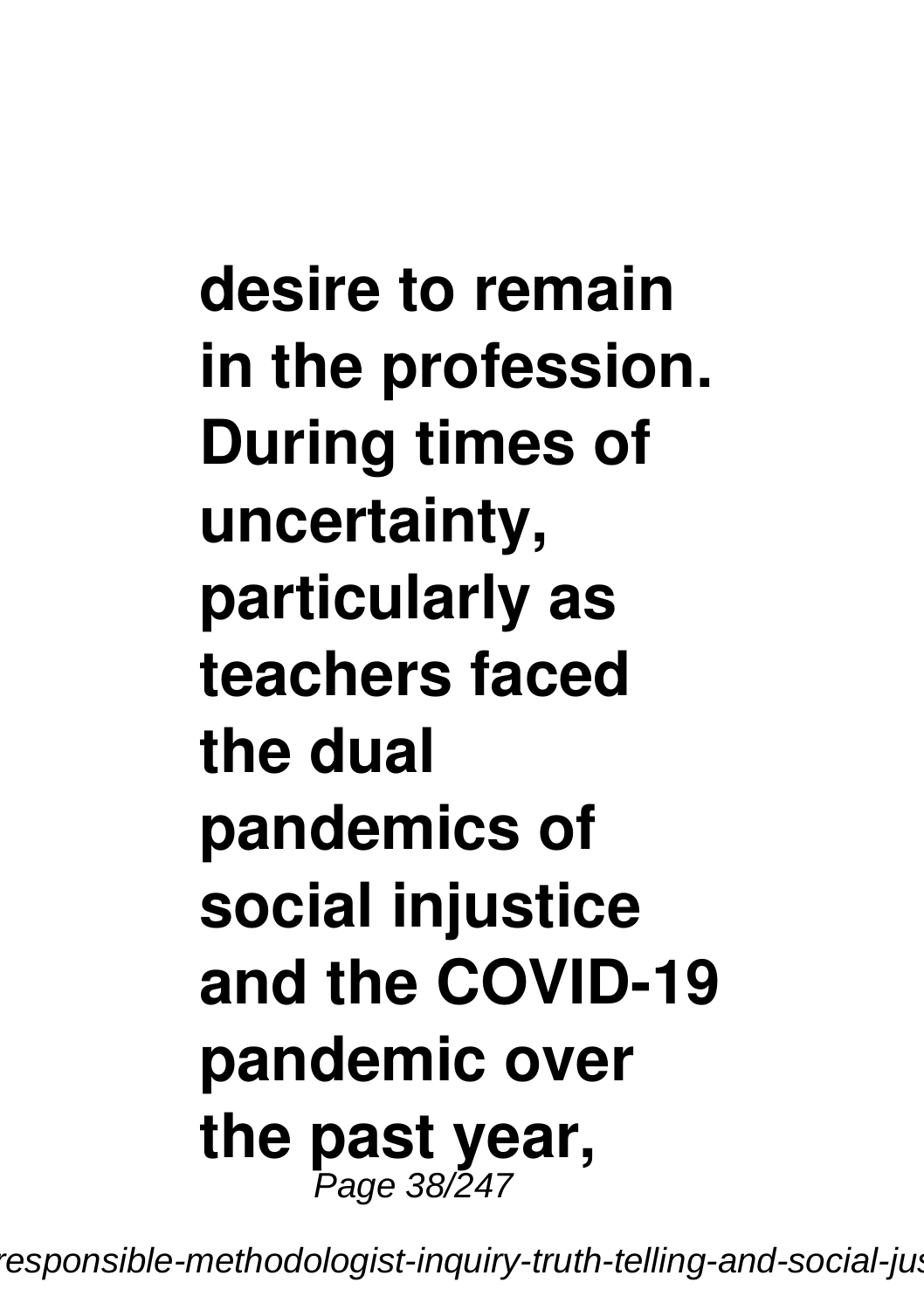**they have felt demoralized and powerless. As a result, burnout among educators is becoming increasingly prevalent. It is crucial for teachers to hear reflections of others'** Page 39/247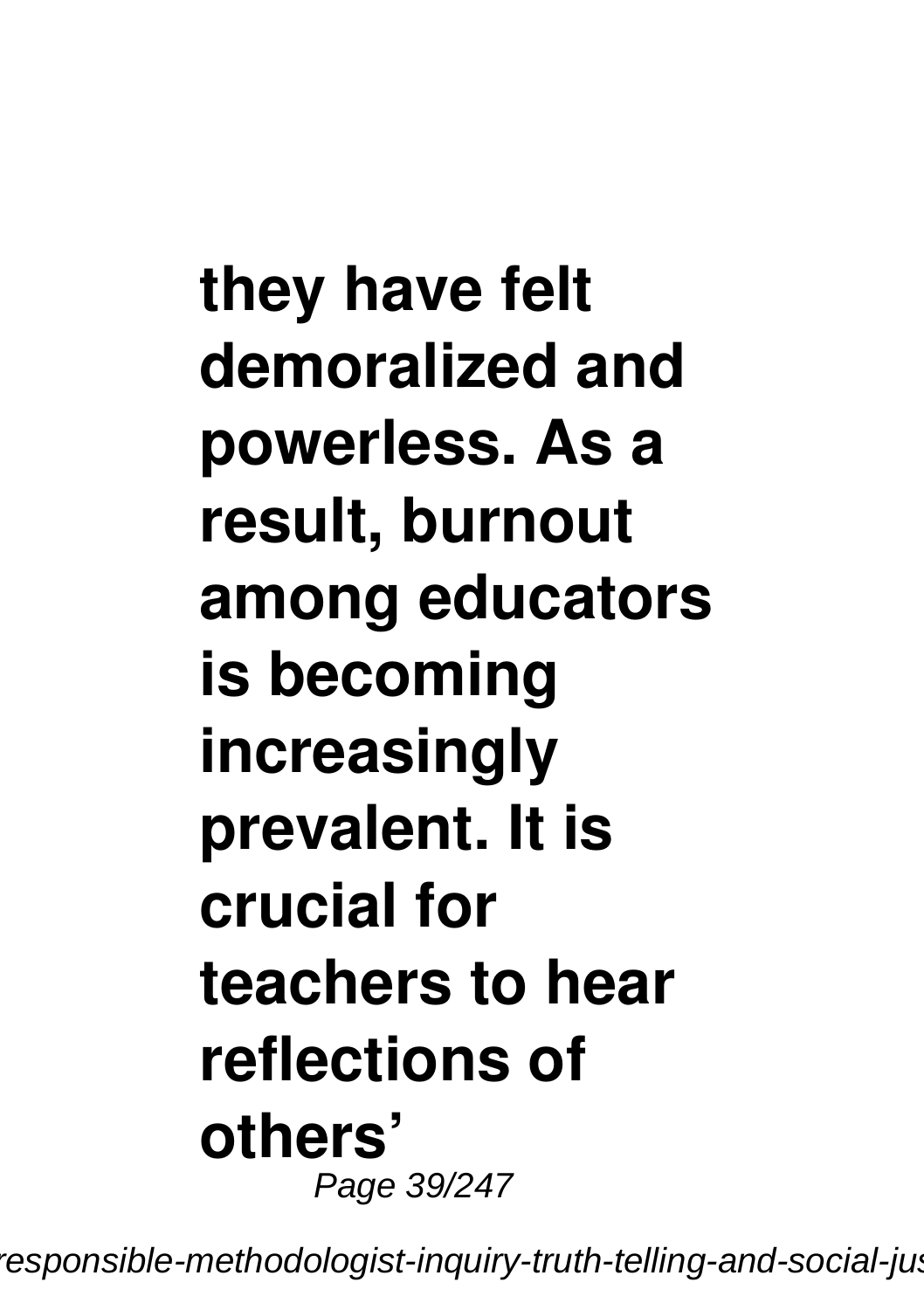**experiences to remind them that they are not alone in their work, provide opportunities for them to find connections with fellow educators, and encourage them to engage in reflective** Page 40/247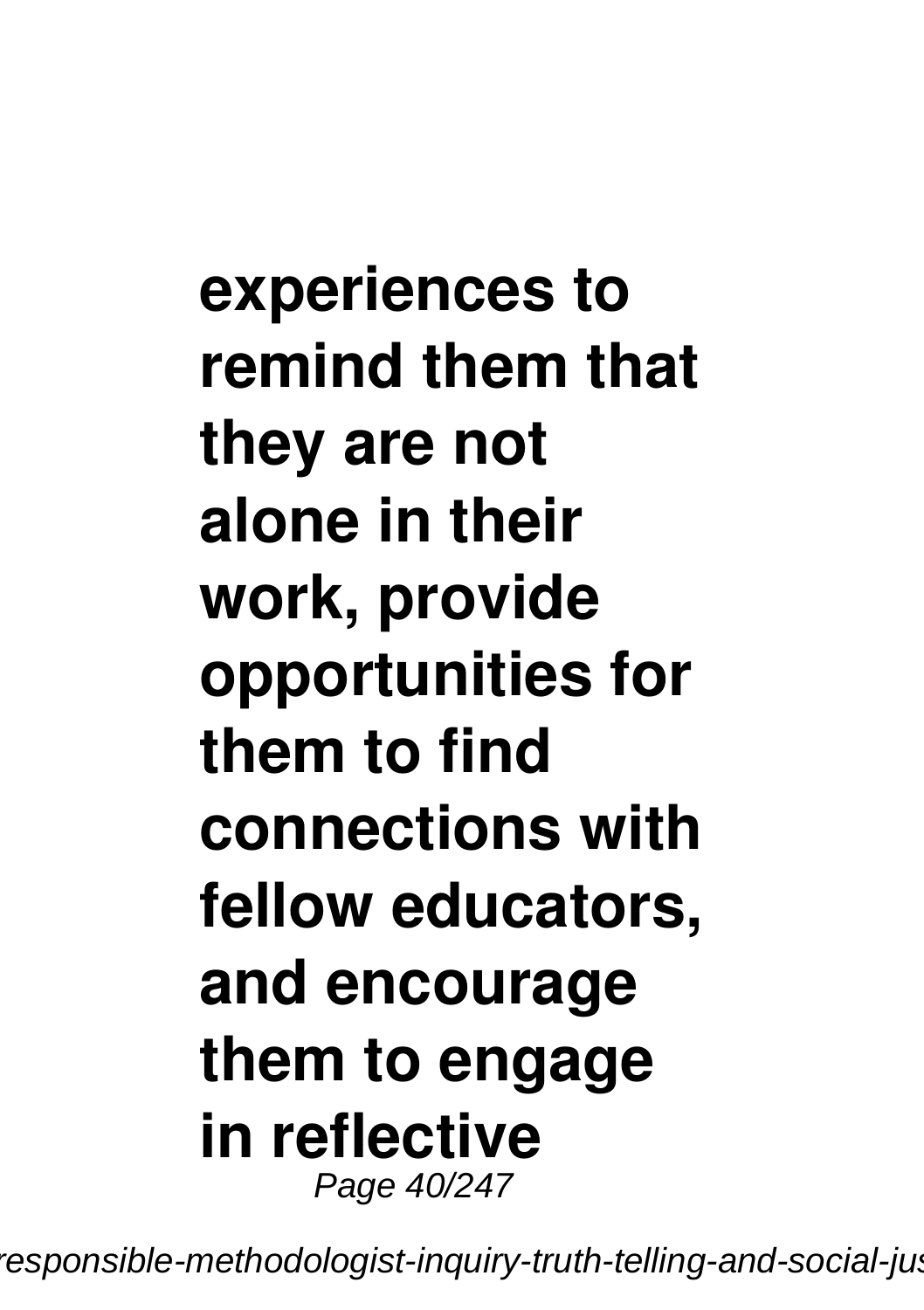**practices of their own. Teacher Reflections on Transitioning From K-12 to Higher Education Classrooms provides a collection of reflections from educators on their varied** Page 41/247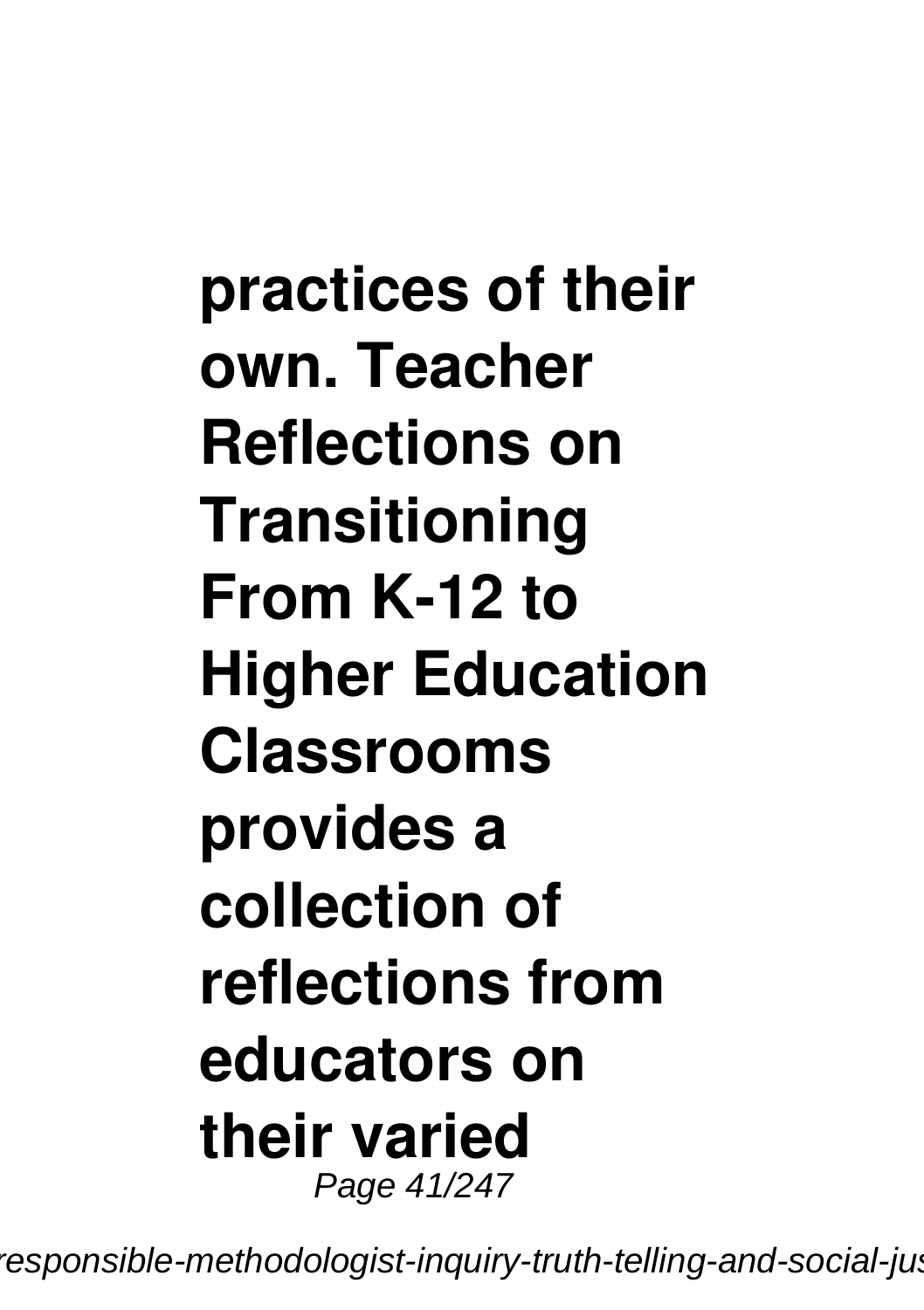## **experiences within education and how and why they have pursued a place in academia. This book speaks to the humanistic side of academia by acknowledging the multiple** Page 42/247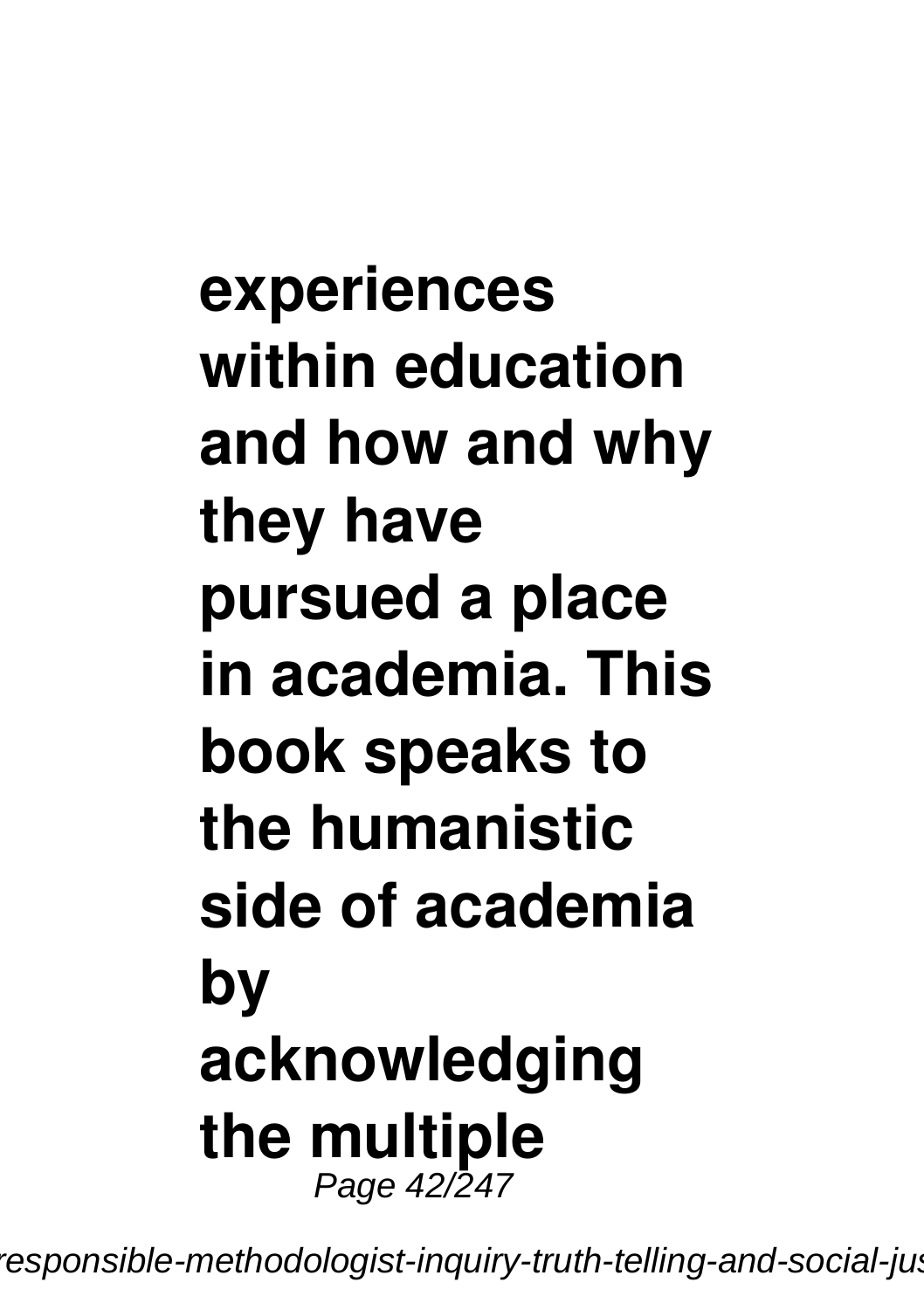**passions, professions, and pathways that led each of the authors to academia. It is unique in that it is laced with the lived realities of the human side of academia from a shared stories** Page 43/247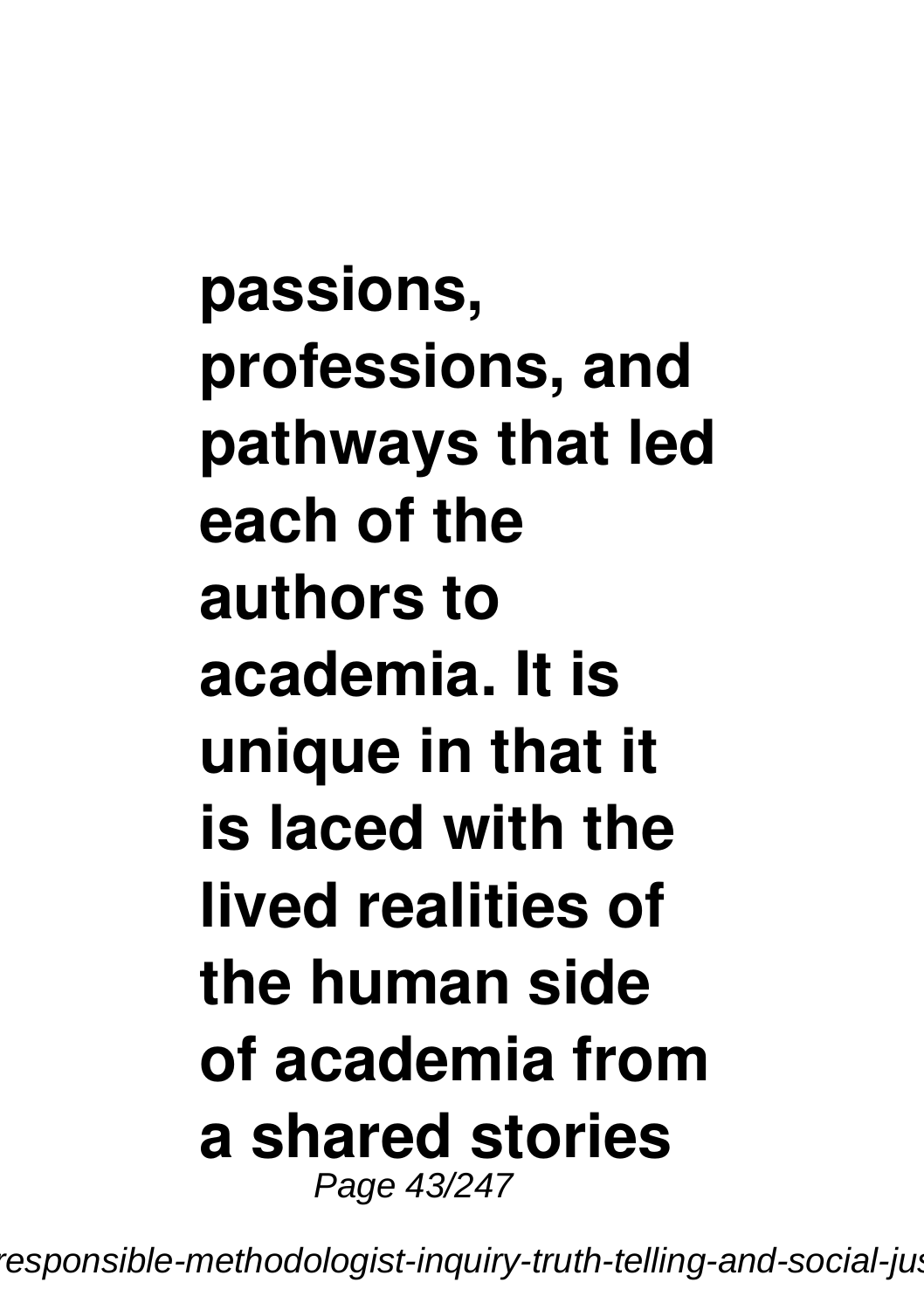**perspective. Covering topics such as lifelong learners and identity shifts, this major reference work is ideal for academicians, researchers, scholars, practitioners,** Page 44/247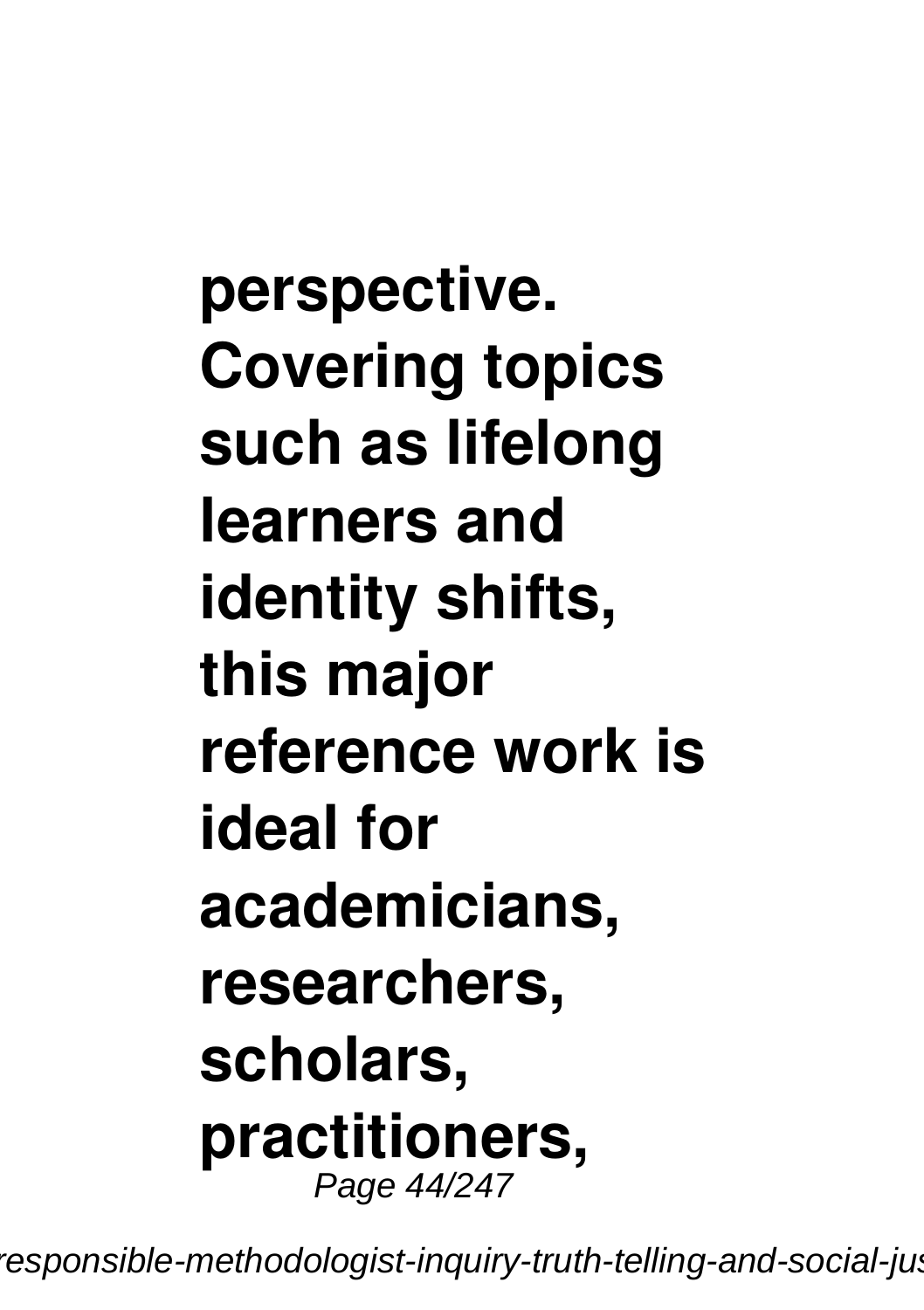**principals, administrators, educators, and students. In today's globalized world, viable and reliable research is fundamental for the development of information.** Page 45/247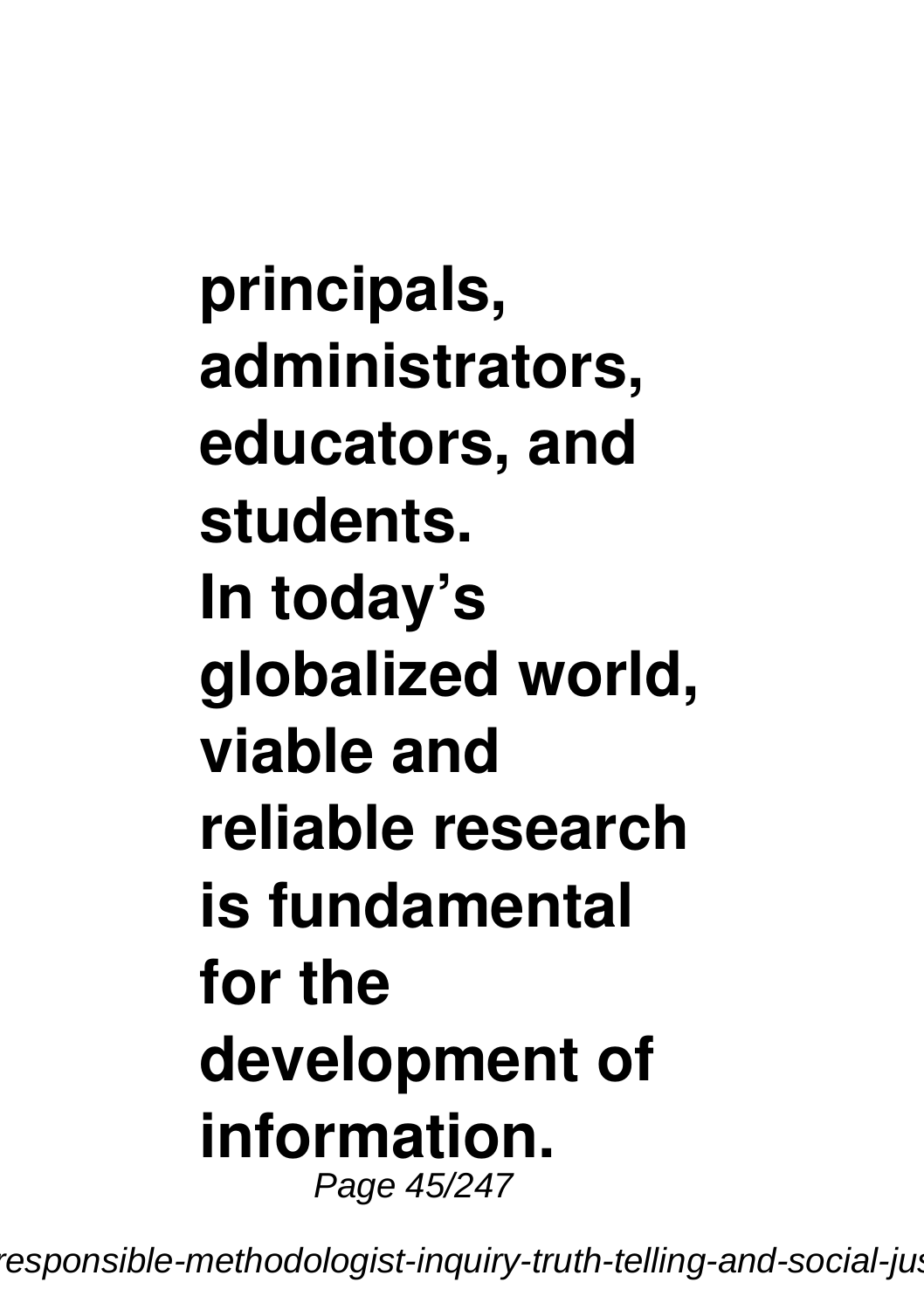**Innovative methods of research have begun to shed light on notable issues and concerns that affect the advancement of knowledge within information science. Building** Page 46/247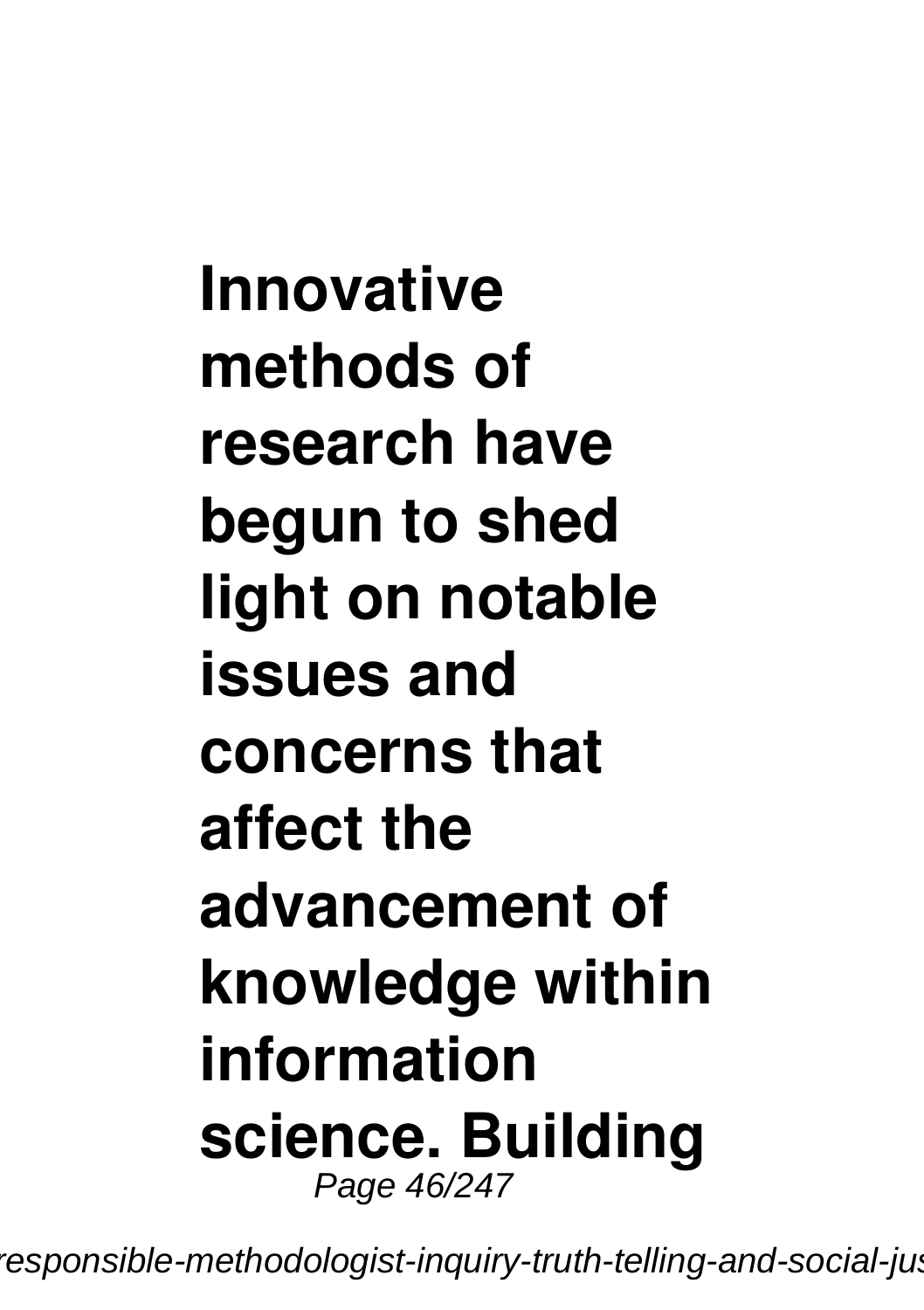**on previous literature and exploring these new research techniques are necessary to understand the future of information and knowledge. The Handbook of Research on** Page 47/247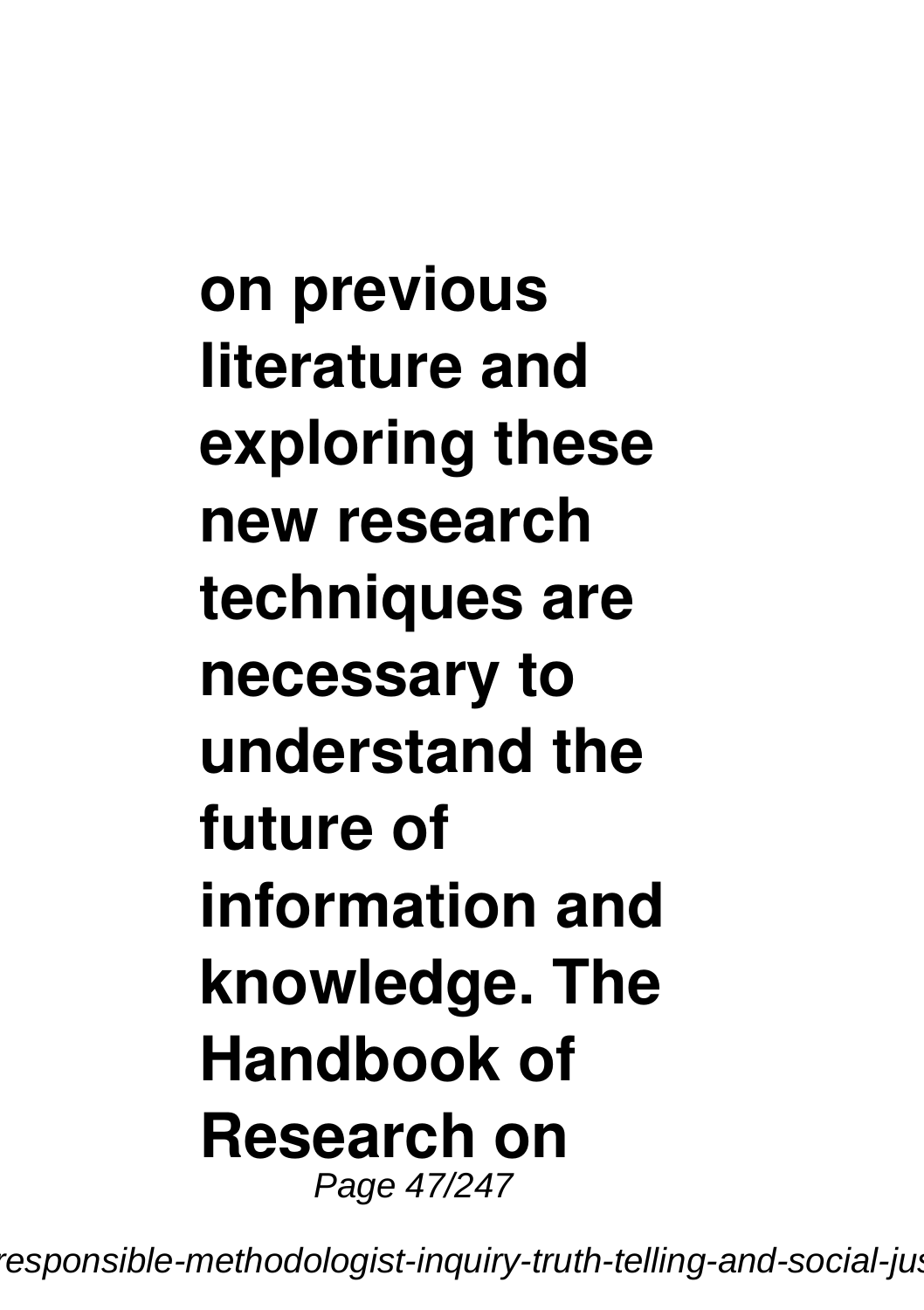**Connecting Research Methods for Information Science Research is a collection of innovative research on the methods and application of study methods** Page 48/247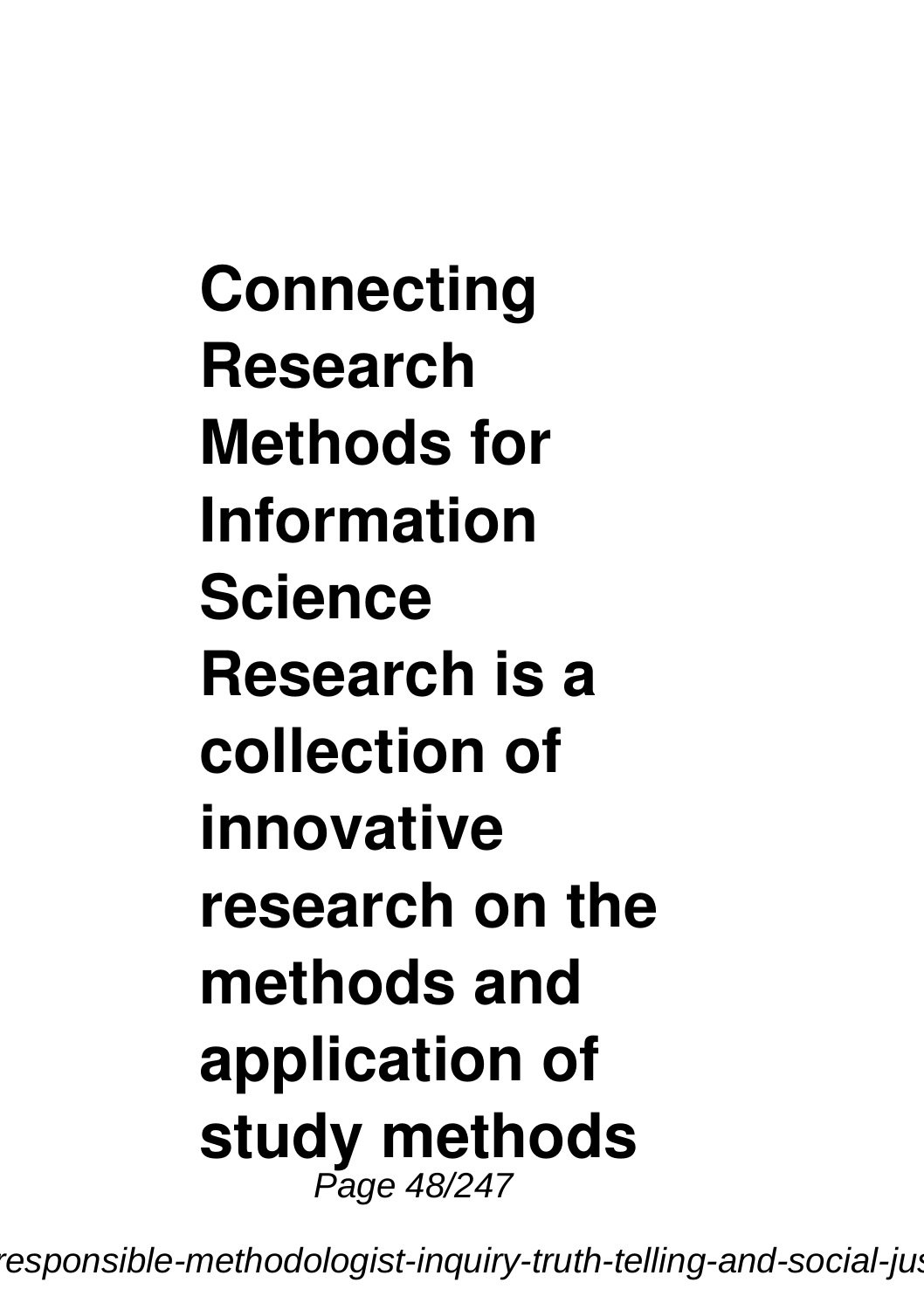**within library and information science. While highlighting topics including data management, philosophical foundations, and quantitative methodology, this book is** Page 49/247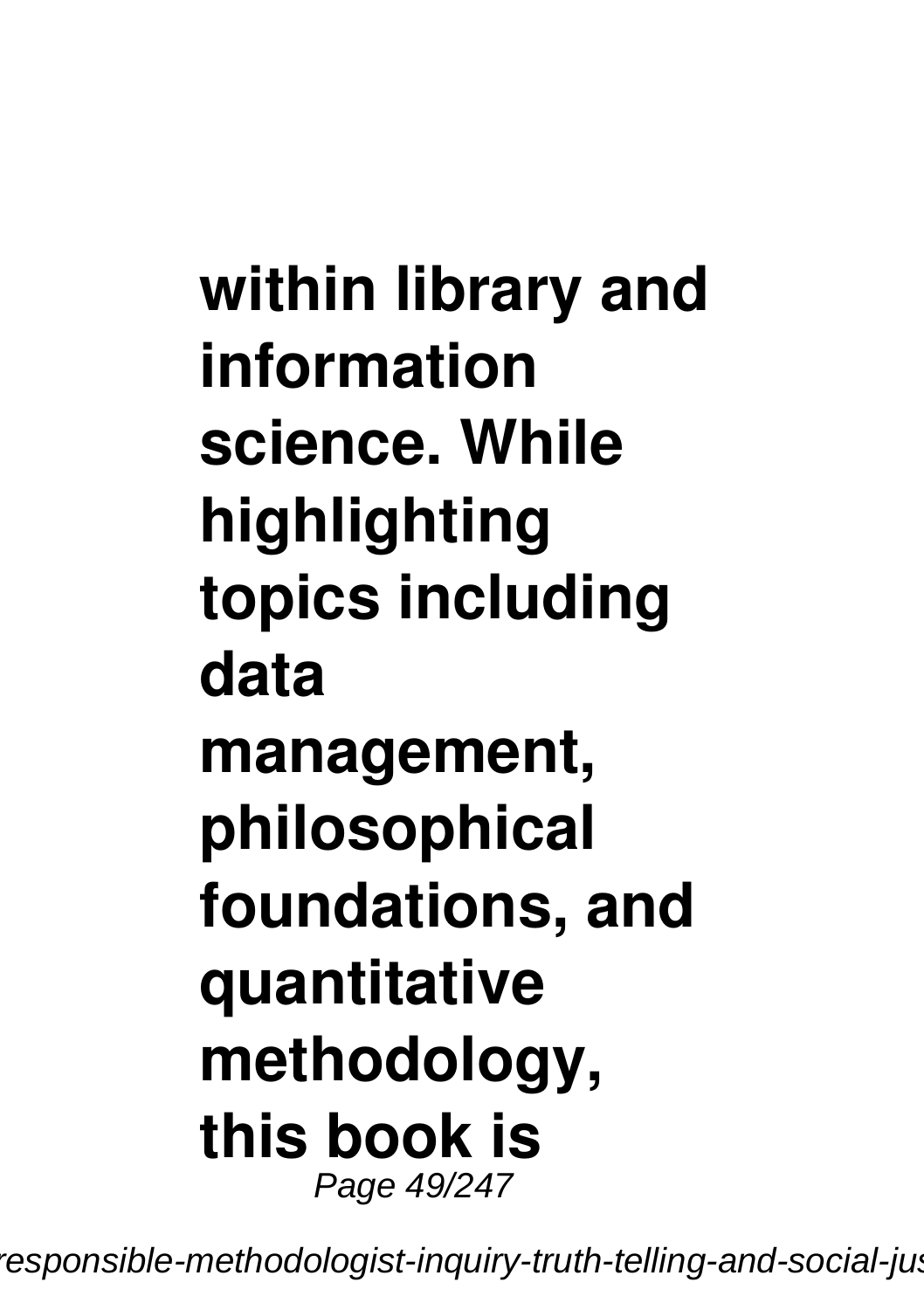**ideally designed for librarians, information science professionals, policymakers, advanced-level students, researchers, and academicians seeking current research on** Page 50/247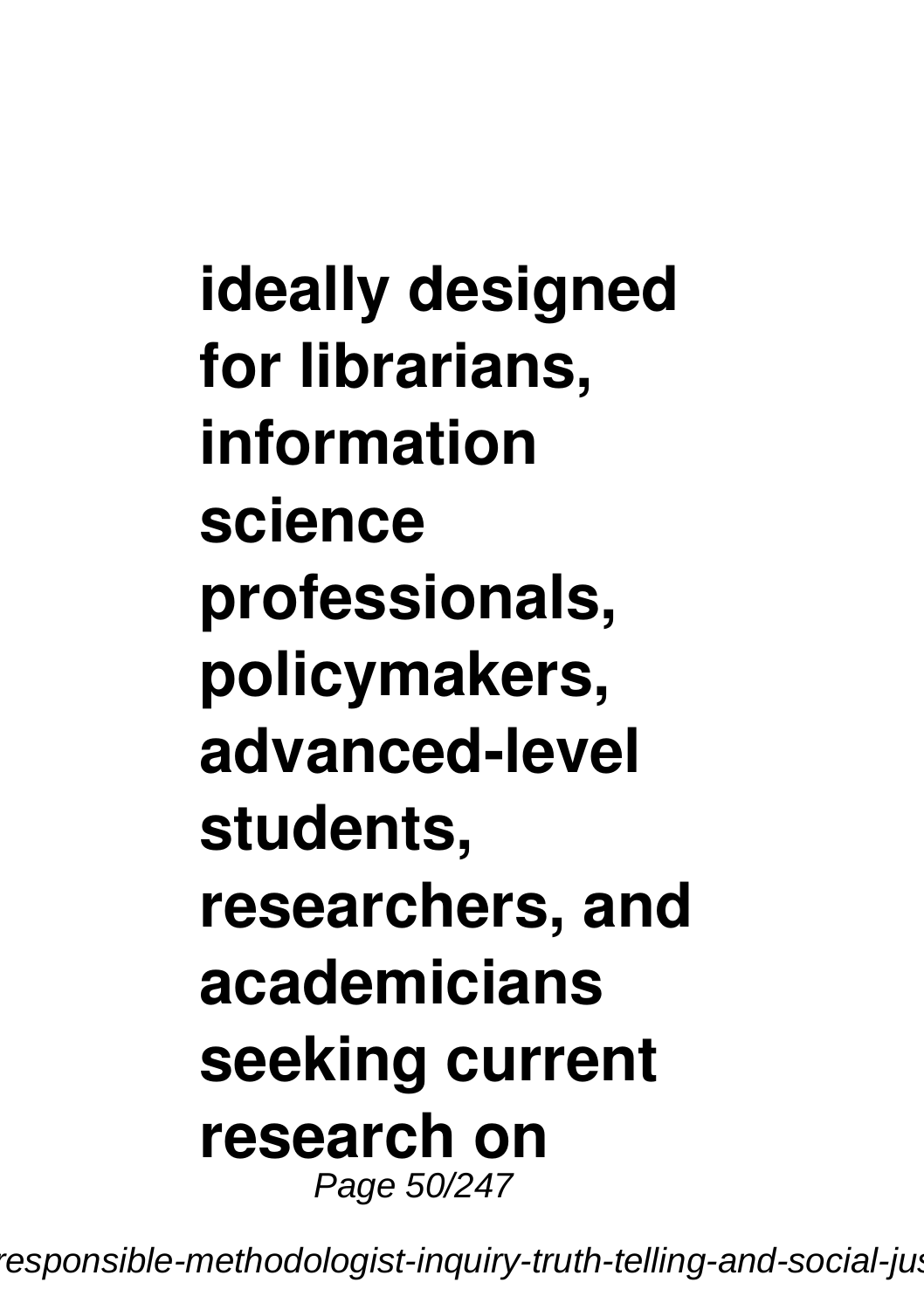**transformative methods of research within information science. This book is an anthology of classic and contemporary nursing articles that address various** Page 51/247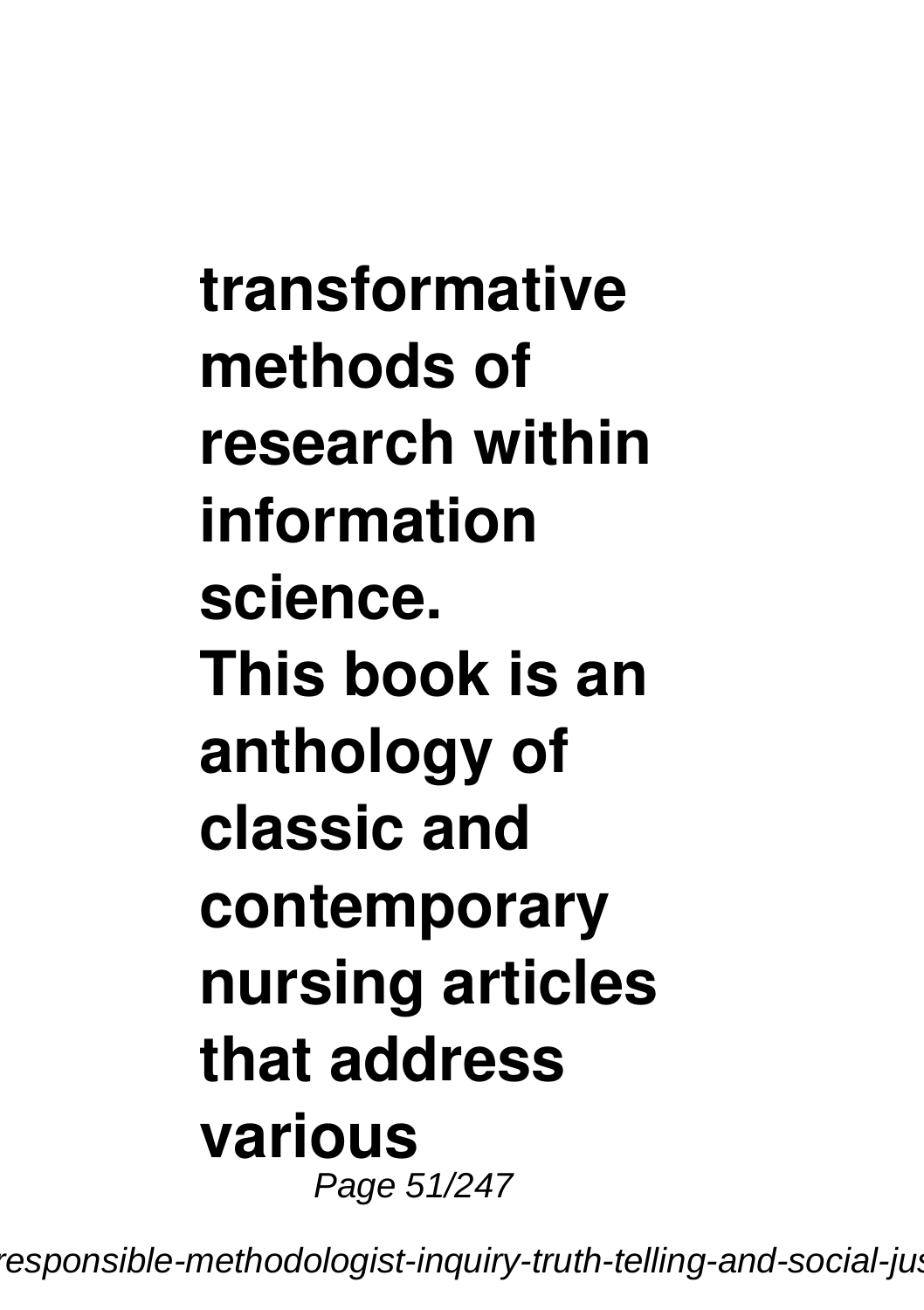**theoretical and philosophical perspectives on the nature of theory and knowledge development. It is designed to provide a comprehensive overview of the important** Page 52/247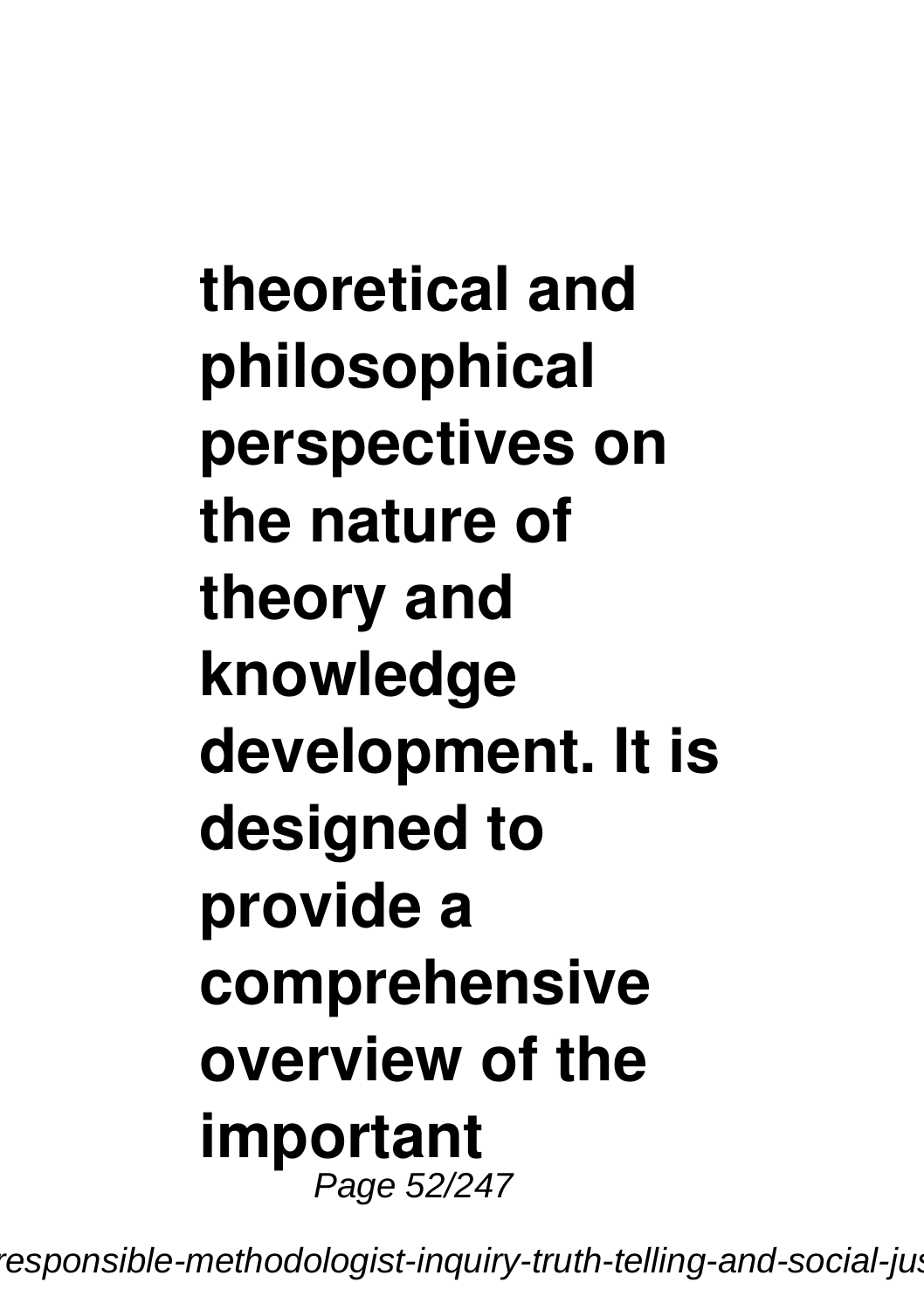**discussions taking place regarding the structures and processes of knowledge building in nursing. Connecting "theory" and "method" can be challenging for** Page 53/247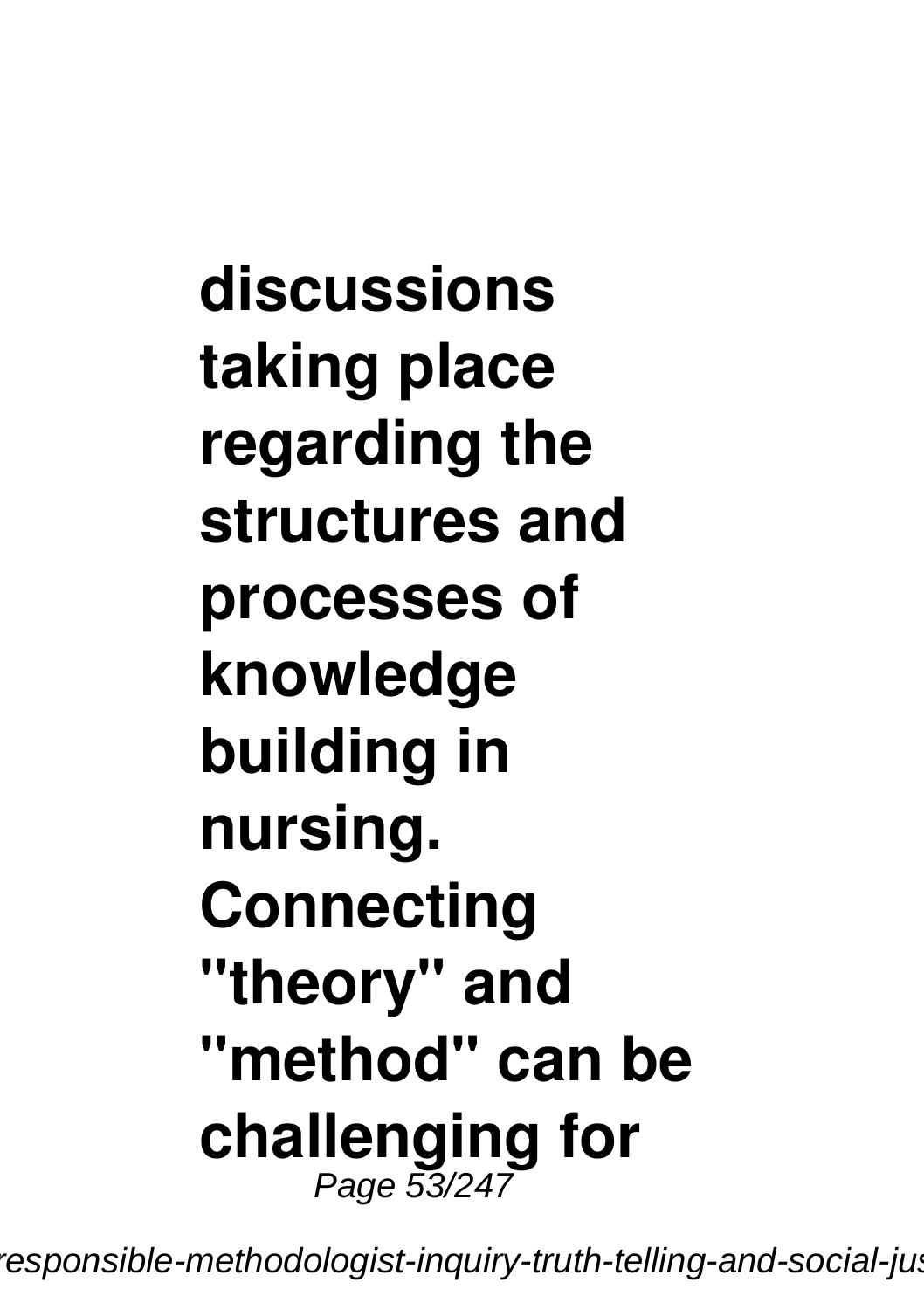**novice researchers. Interviewing: A Guide to Theory and Practice draws from, and extends, the author?s earlier 2010 book, and focuses on three interrelated issues, how** Page 54/247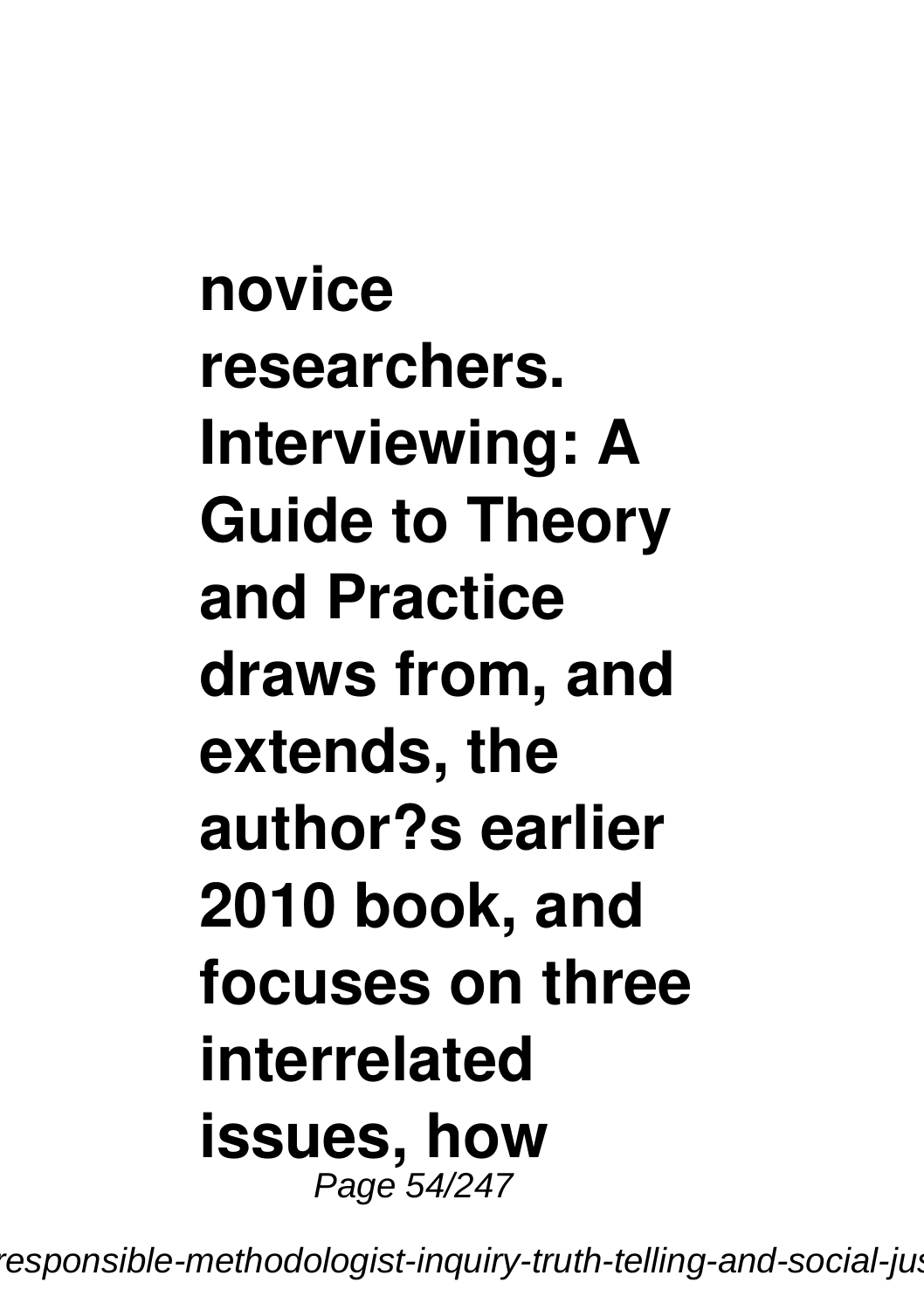**researchers: theorize research interviews; examine their subject positions in relation to projects and participants; and explore the details of interview interaction to** Page 55/247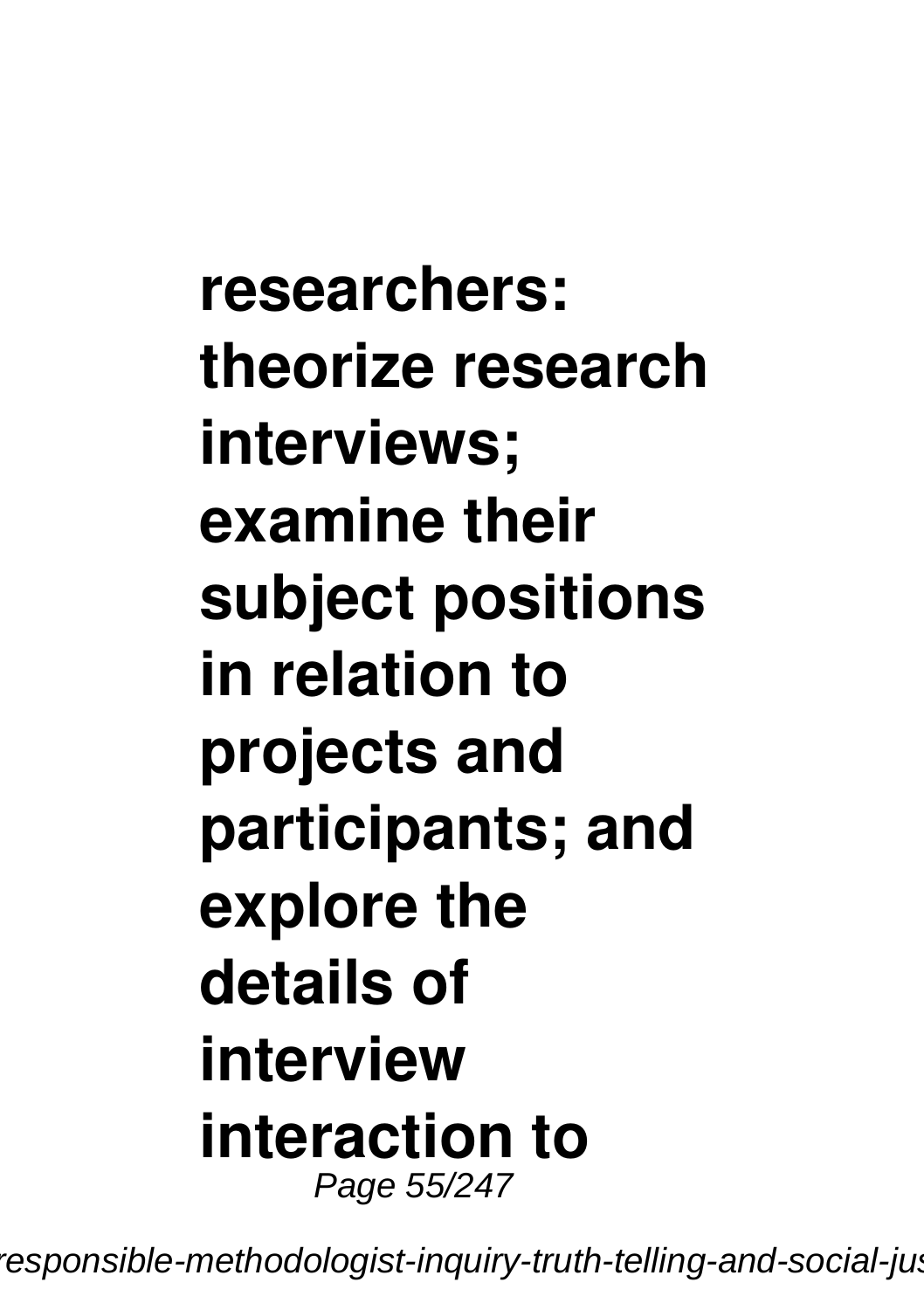**inform practice. New Directions in Theorizing Qualitative Research Collaborating and Inquiring Together The Elements of Journalism Philosophical Mentoring in** Page 56/247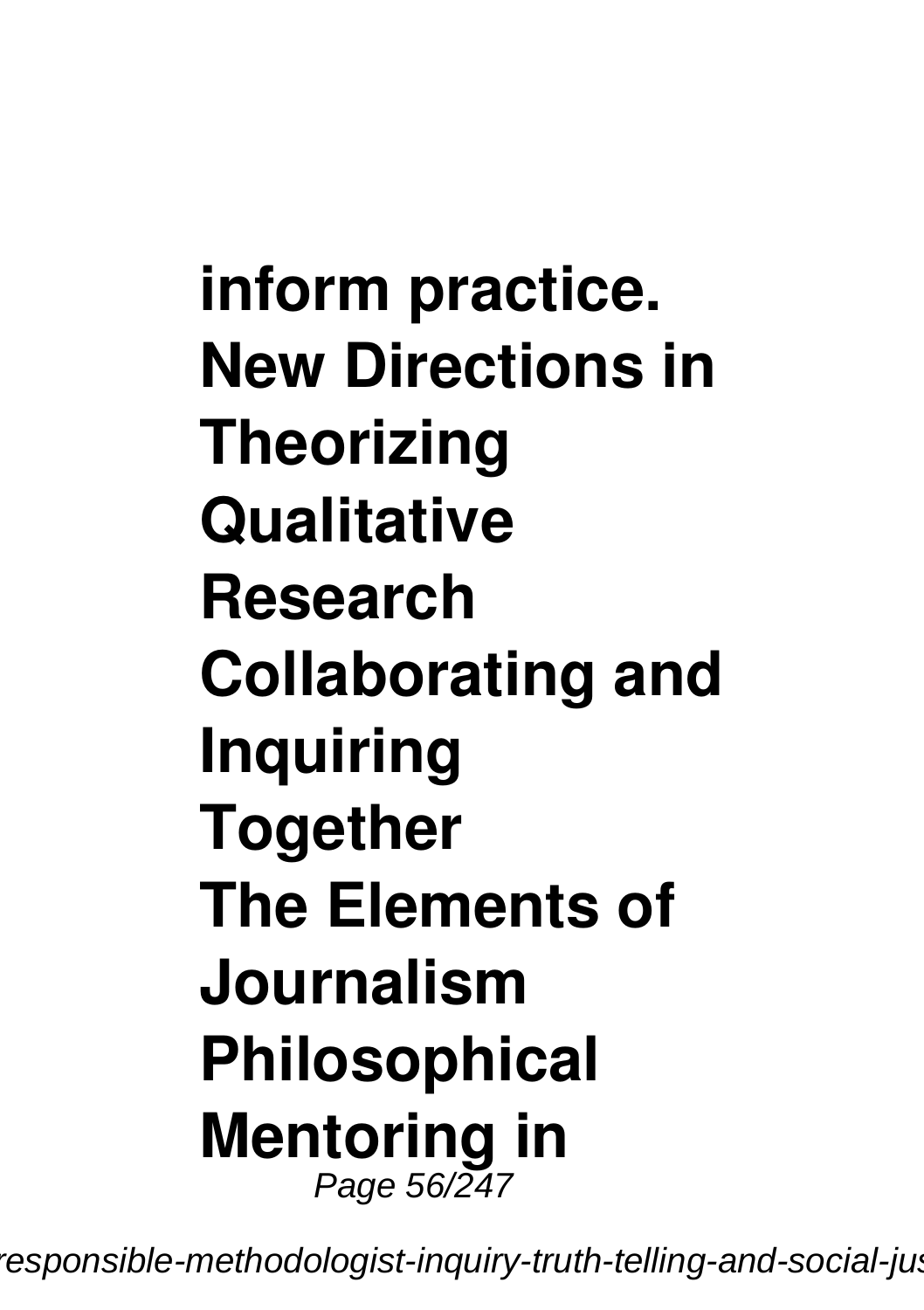**Qualitative Research A Study in Nonstandard Possible-world Semantics and Ontology Perspectives on Nursing Theory** In July 1997, twenty-five of America's most Page 57/247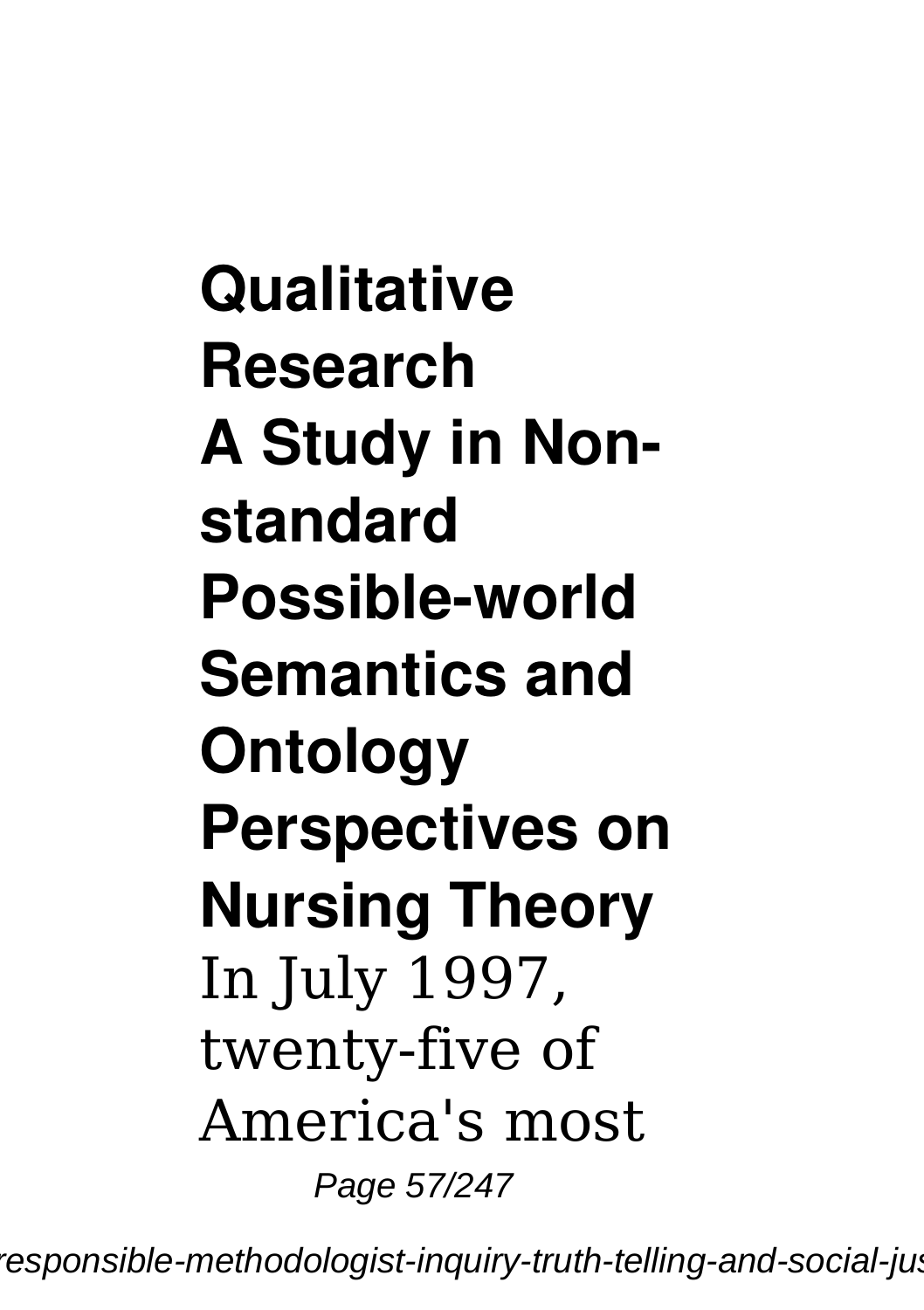influential journalists sat down to try and discover what had happened to their profession in the years between Watergate and Whitewater. What they knew was that the public no longer Page 58/247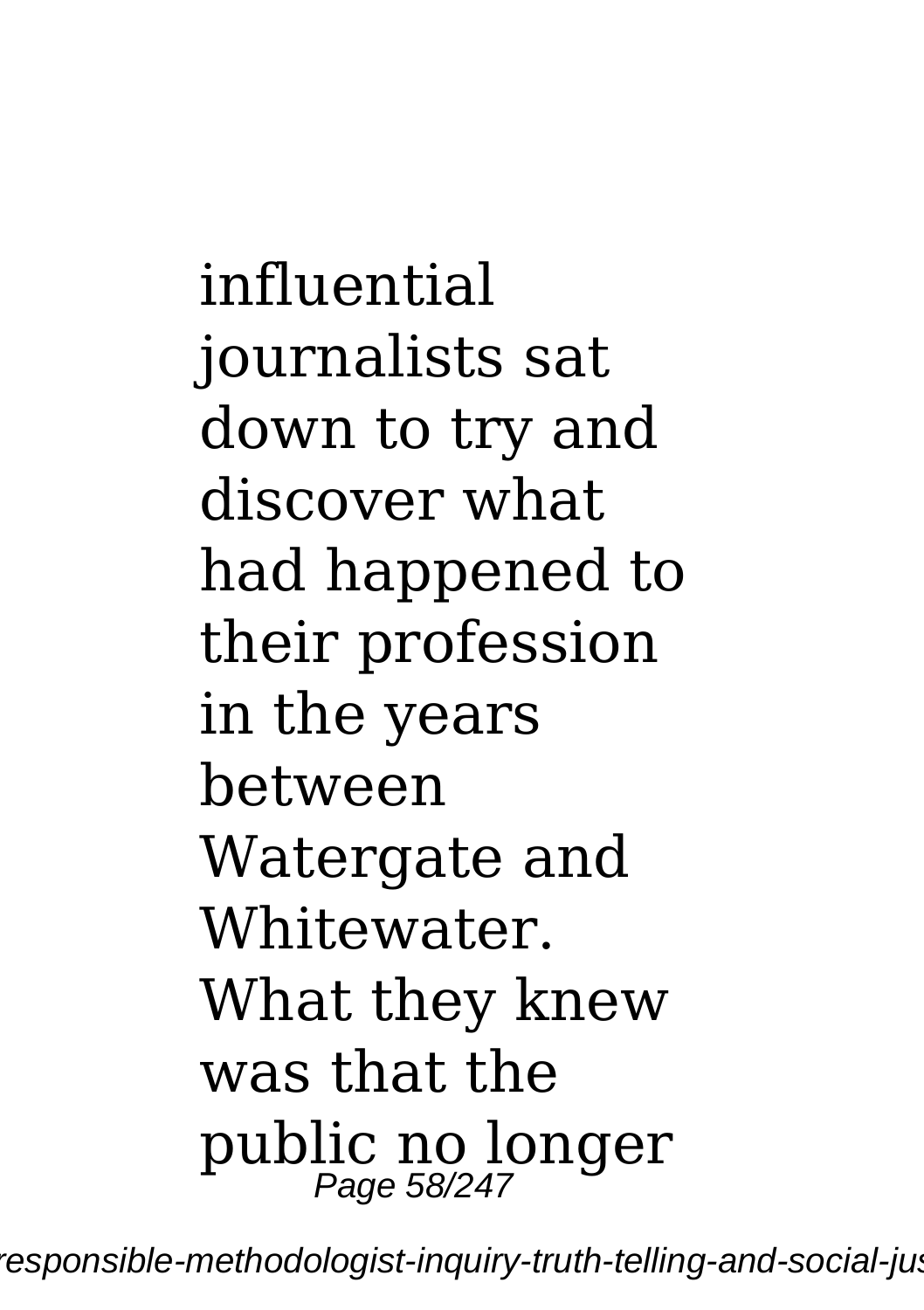trusted the press as it once had. They were keenly aware of the pressures that advertisers and new technologies were putting on newsrooms around the country. But, more than anything, they Page 59/247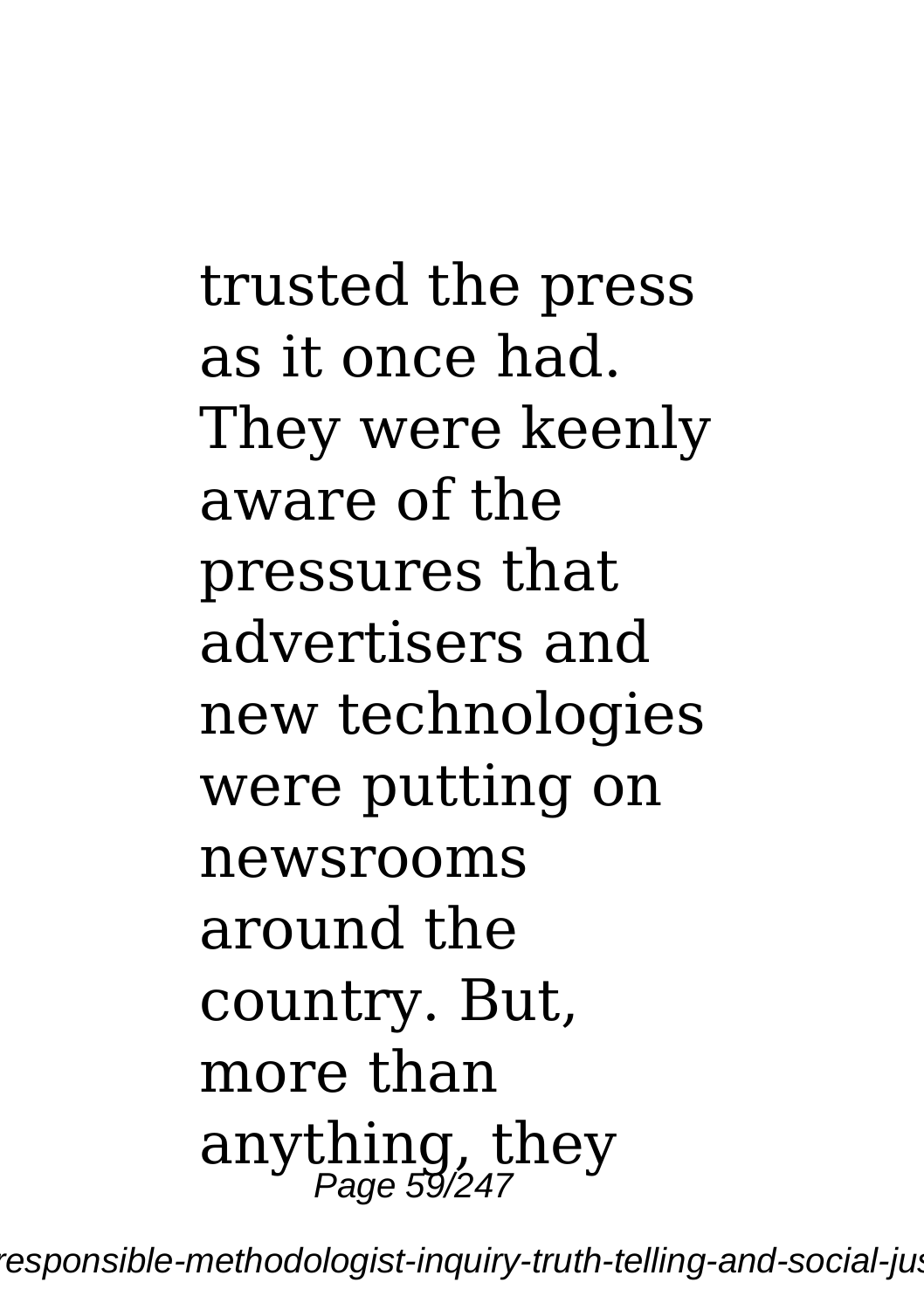were aware that readers, listeners, and viewers — the people who use the news — were turning away from it in droves. There were many reasons for the public's growing lack of trust. On television, there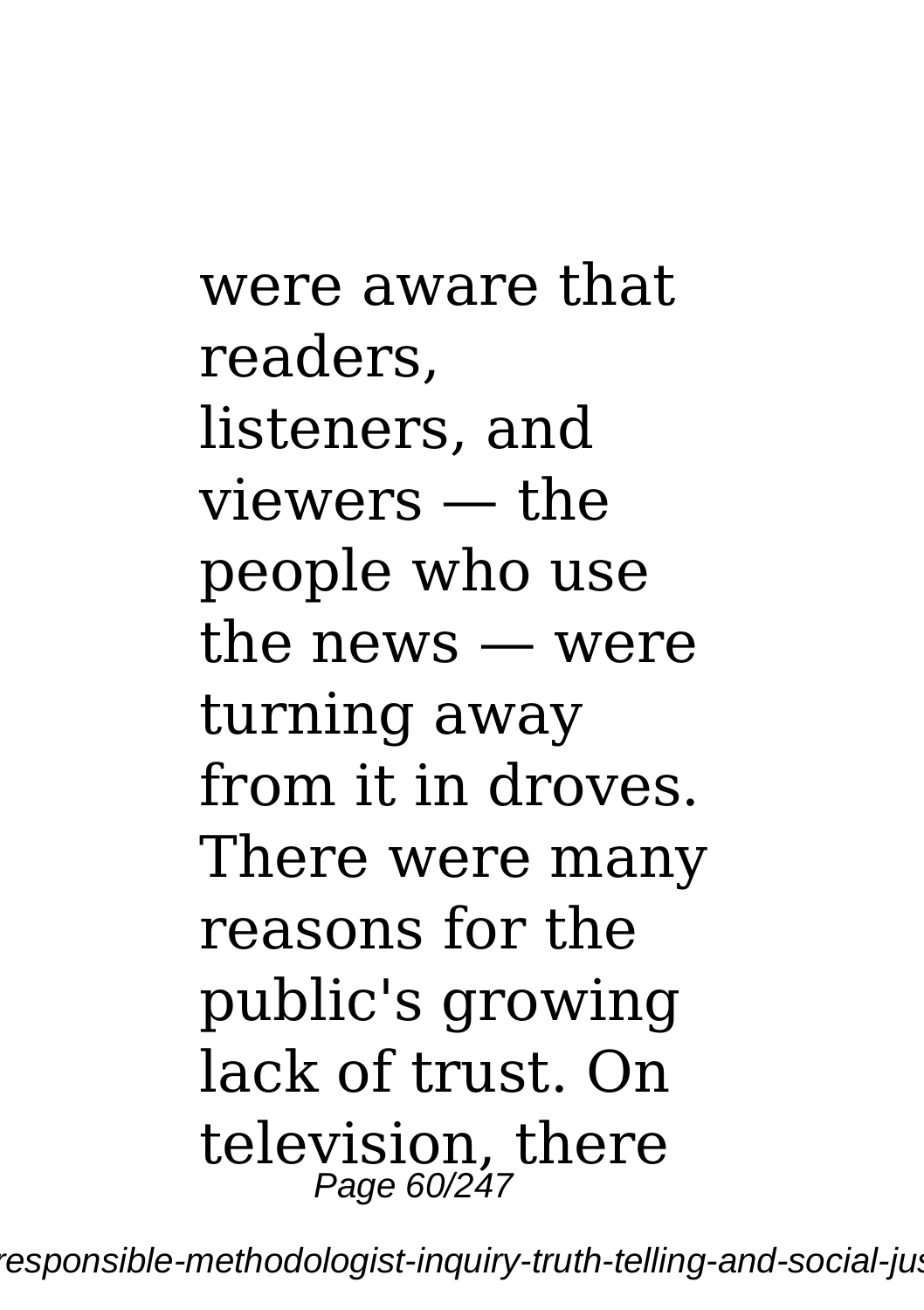were the ads that looked like news shows and programs that presented gossip and press releases as if they were news. There were the "docudramas," television movies that were an uneasy blend of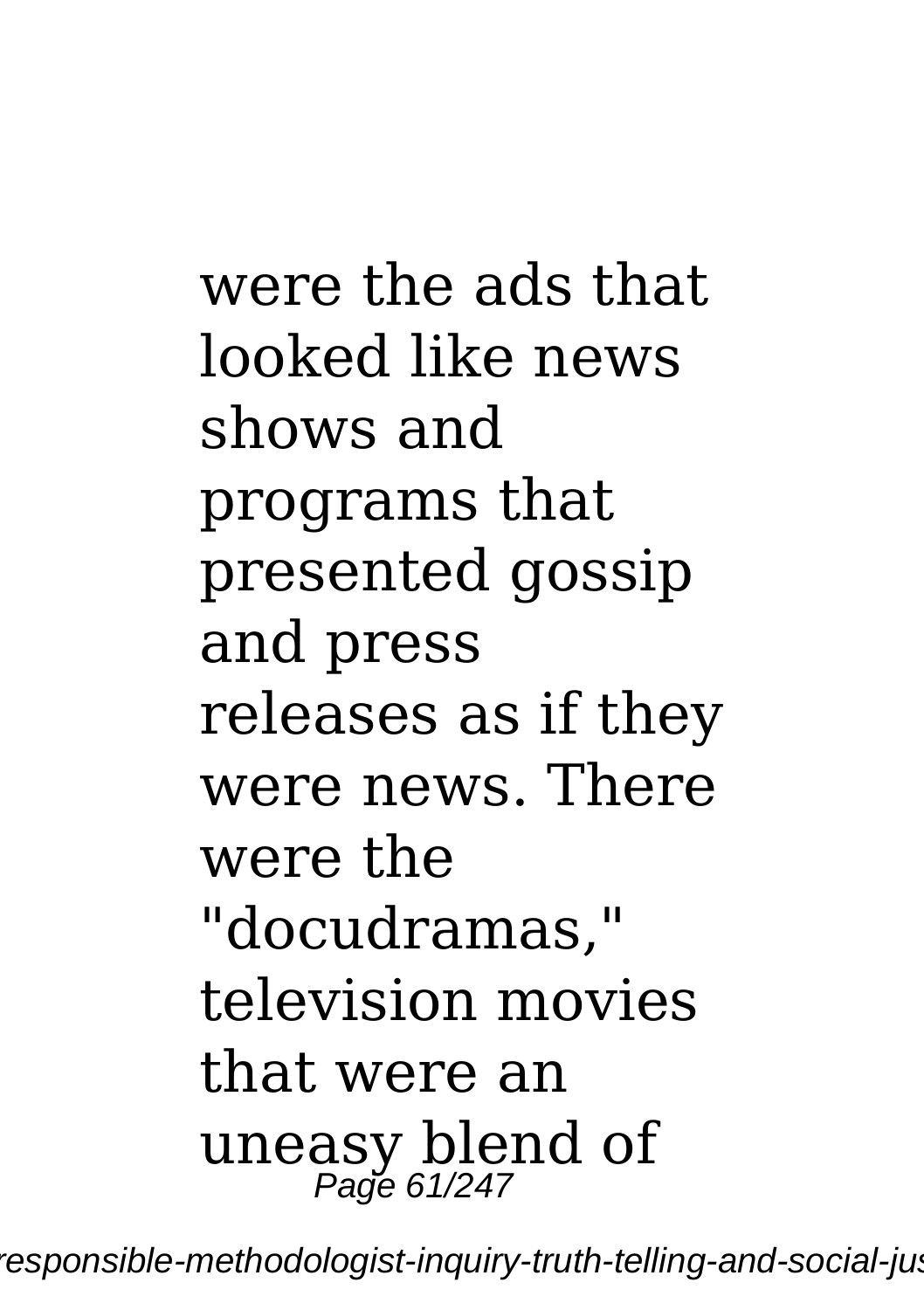fact and fiction and which purported to show viewers how events had "really" happened. At newspapers and magazines, celebrity was replacing news, newsroom budgets were Page 62/247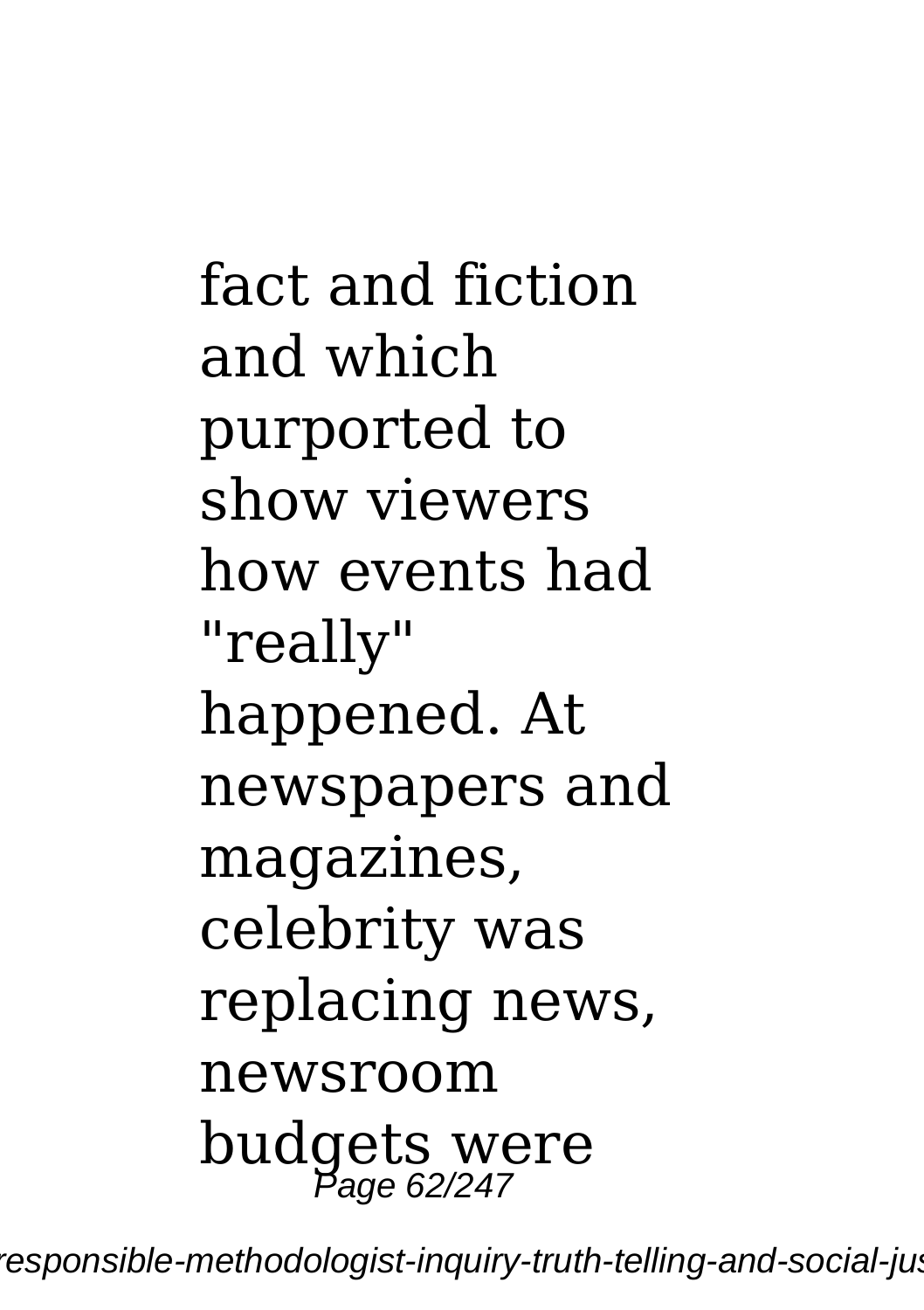being slashed, and editors were pushing journalists for more "edge" and "attitude" in place of reporting. And, on the radio, powerful talk personalities led their listeners from sensation to Page 63/247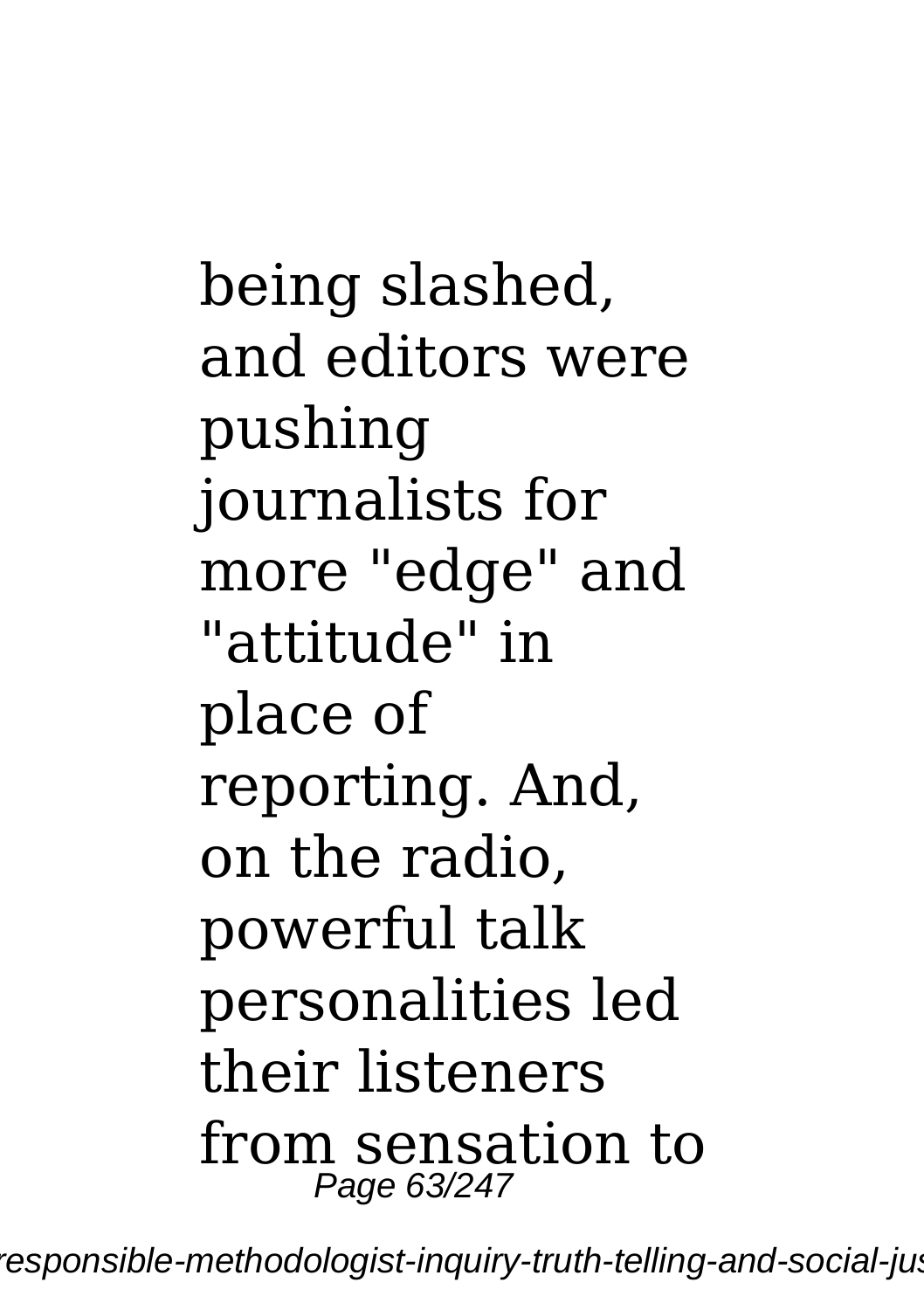sensation, from fact to fantasy, while deriding traditional journalism. Fact was blending with fiction, news with entertainment, journalism with rumor. Calling themselves the Committee of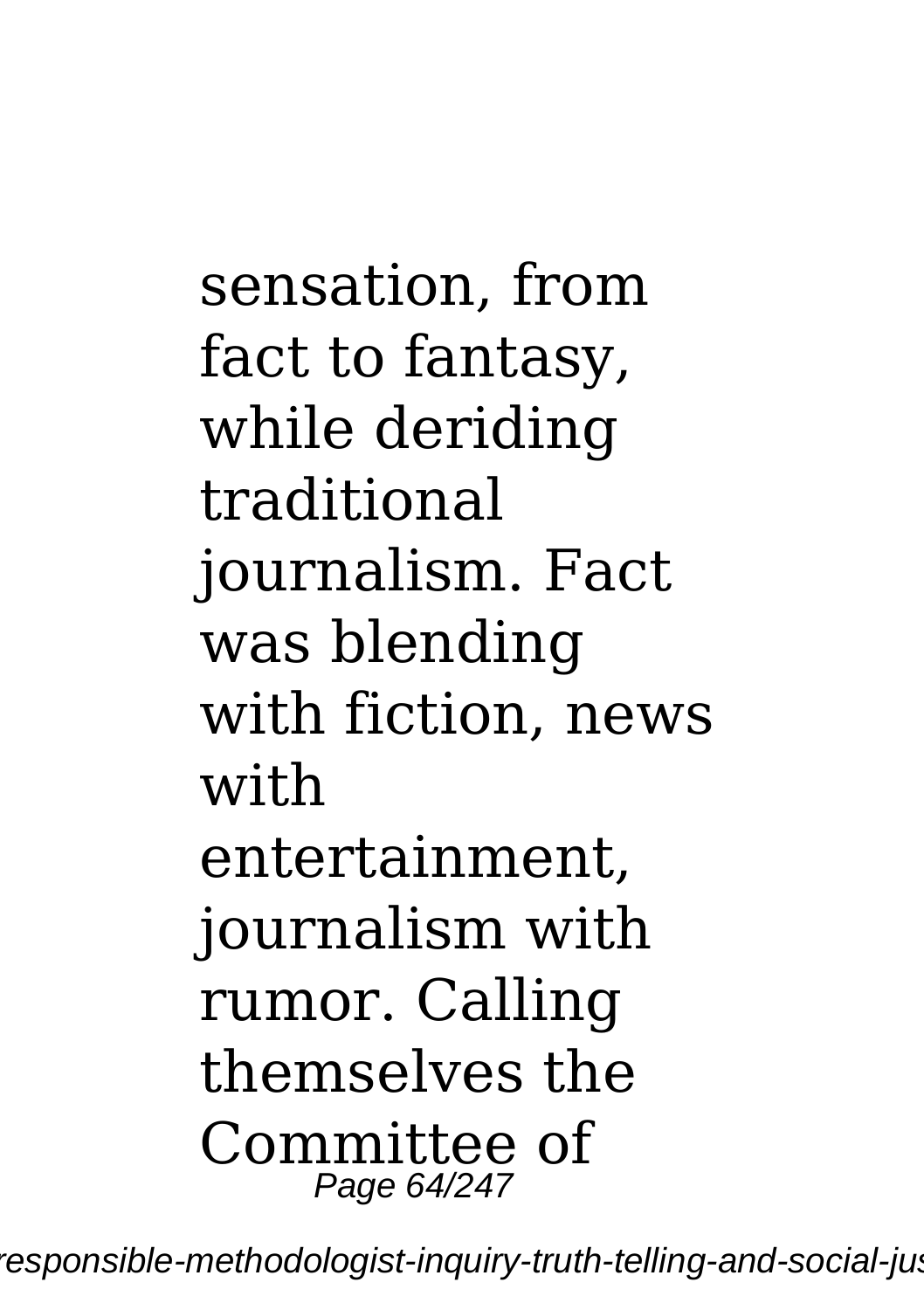Concerned Journalists, the twenty-five determined to find how the news had found itself in this state. Drawn from the committee's years of intensive research, dozens of surveys of readers, Page 65/247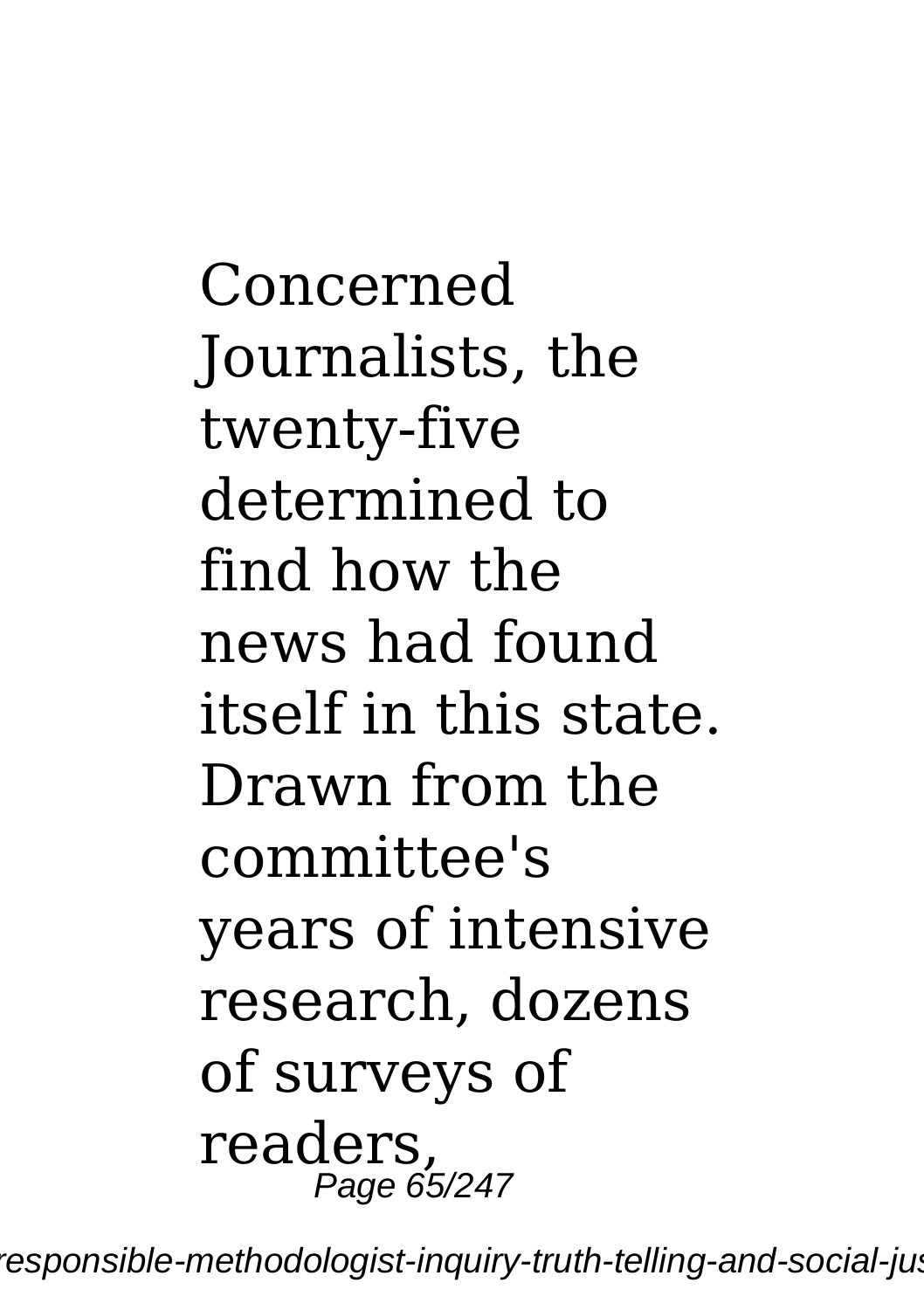listeners, viewers, editors, and journalists, and more than one hundred intensive interviews with journalists and editors, The Elements of Journalism is the first book ever to spell out — both Page 66/247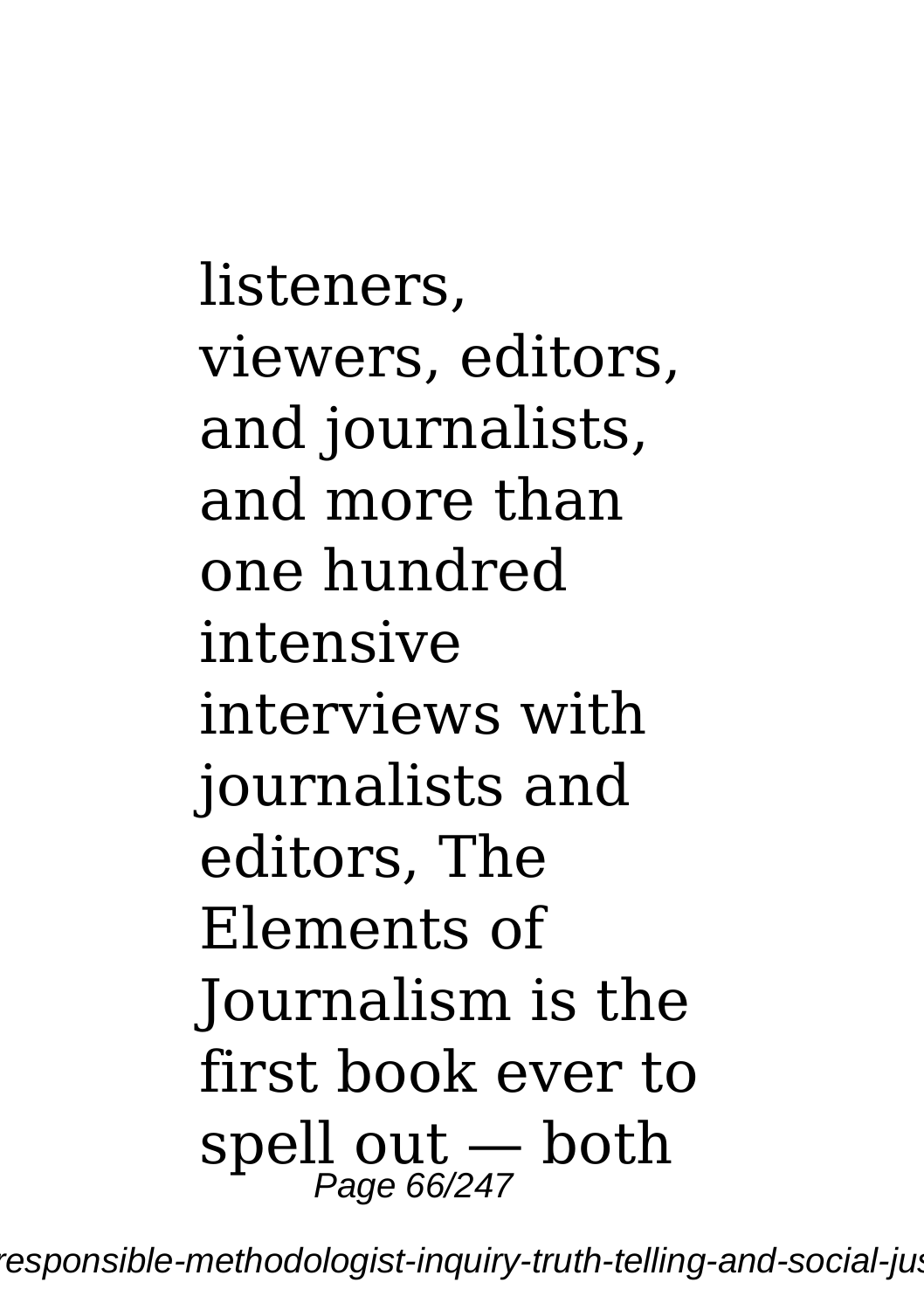for those who create and those who consume the news — the principles and responsibilities of journalism. Written by Bill Kovach and Tom Rosenstiel, two of the nation's preeminent press critics, this is one Page 67/247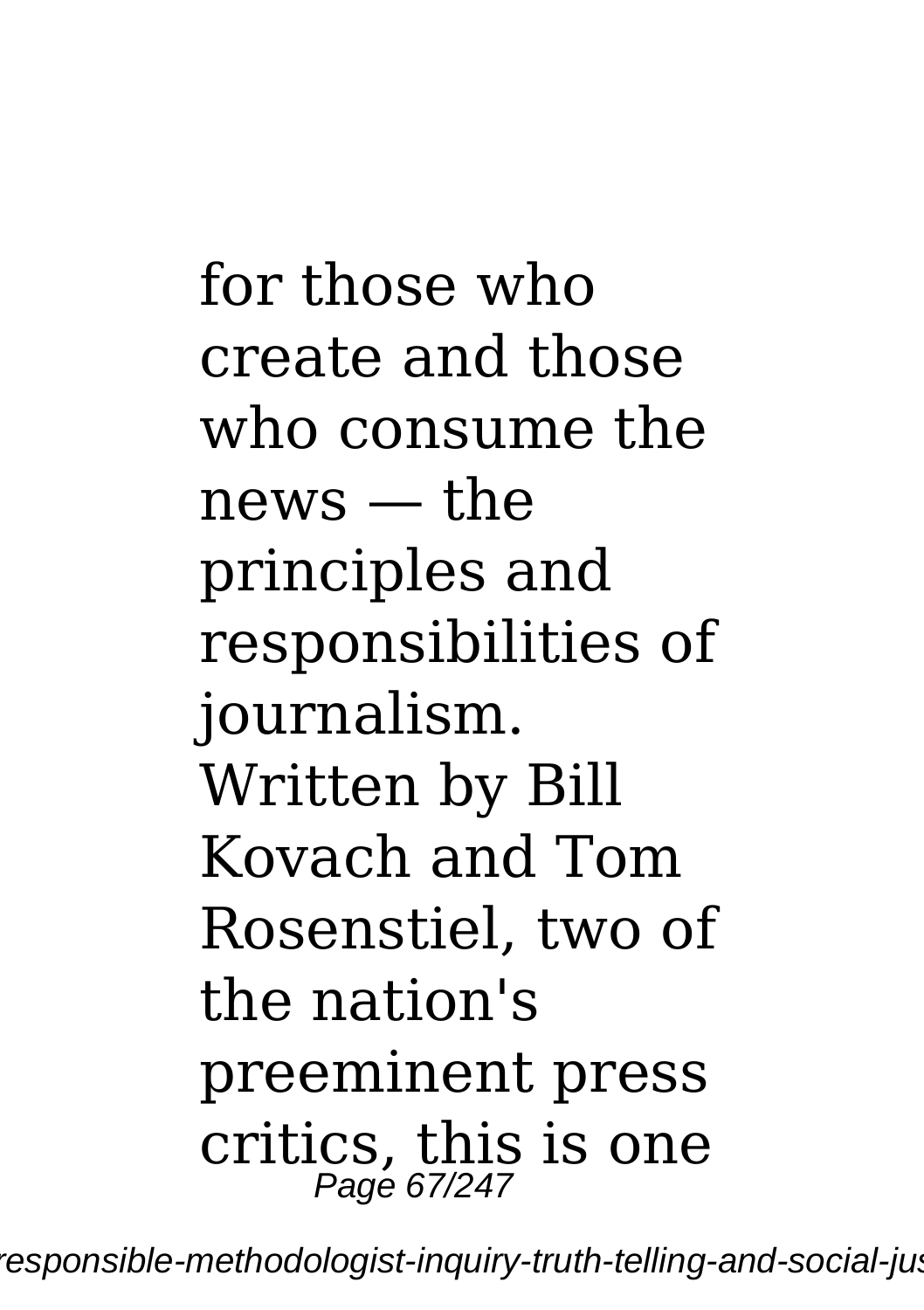of the most provocative books about the role of information in society in more than a generation and one of the most important ever written about news. By offering in turn each of the Page 68/247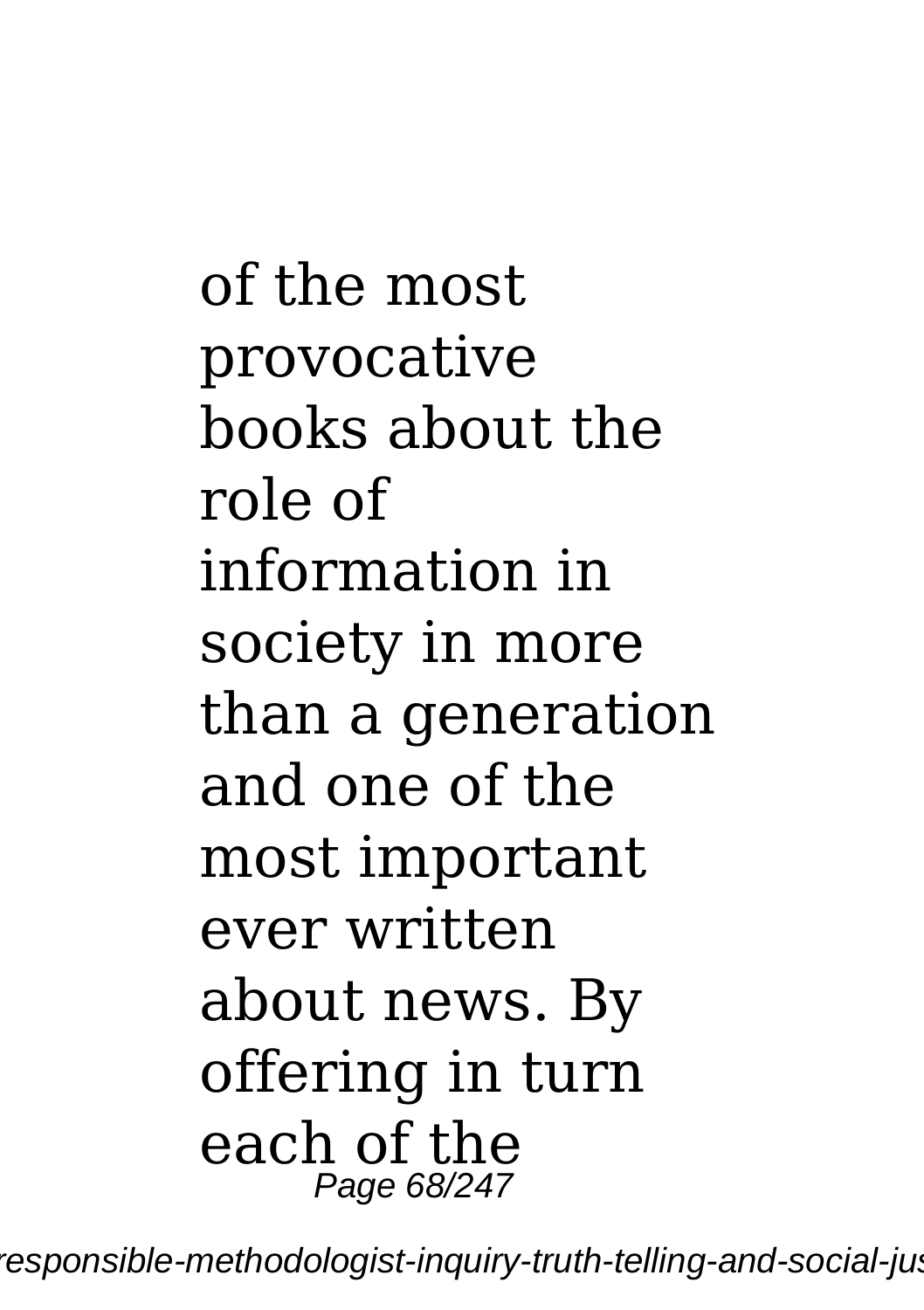principles that should govern reporting, Kovach and Rosenstiel show how some of the most common conceptions about the press, such as neutrality, fairness, and balance, are Page 69/247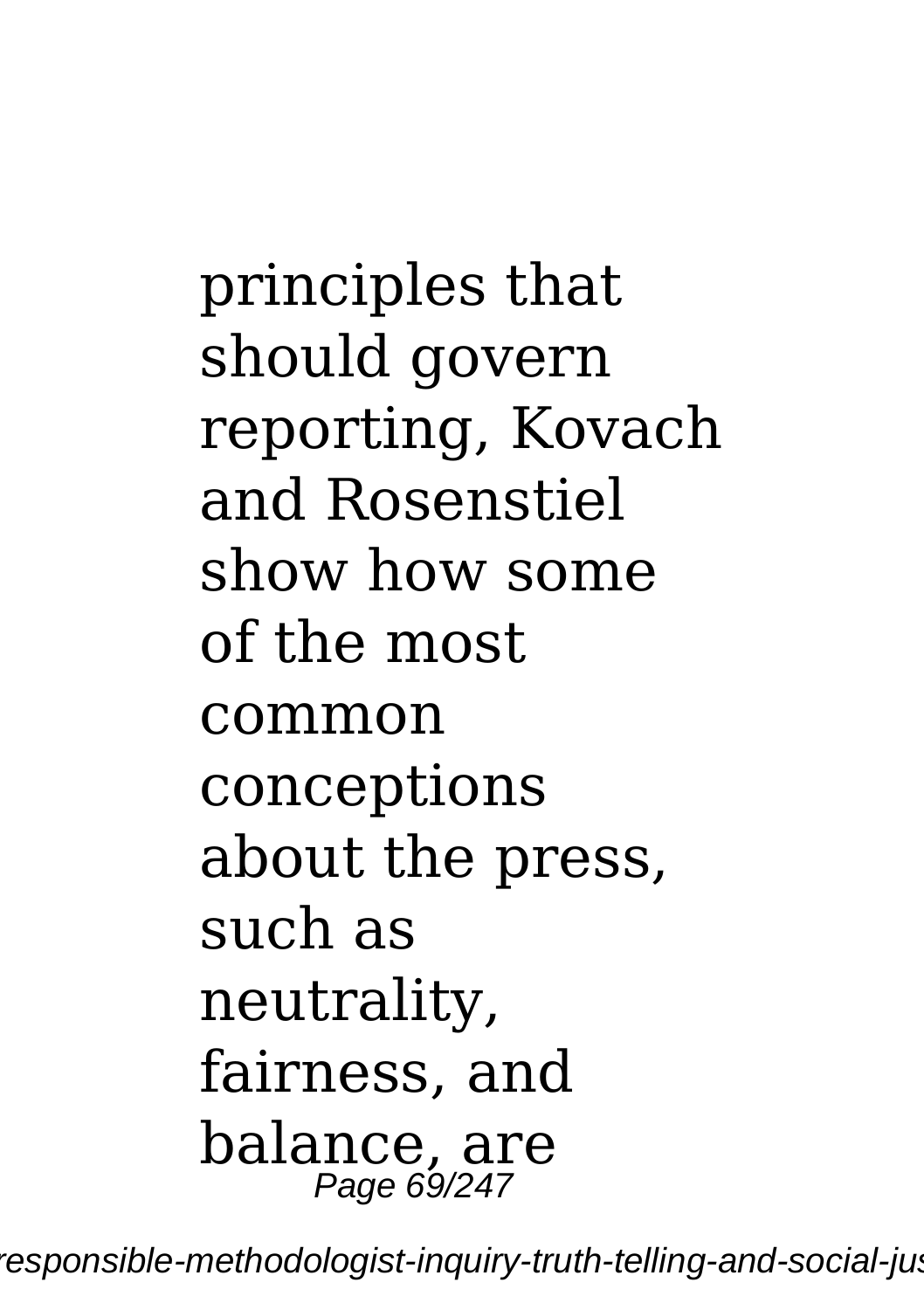actually modern misconceptions. They also spell out how the news should be gathered, written, and reported even as they demonstrate why the First Amendment is on the brink of becoming a Page 70/247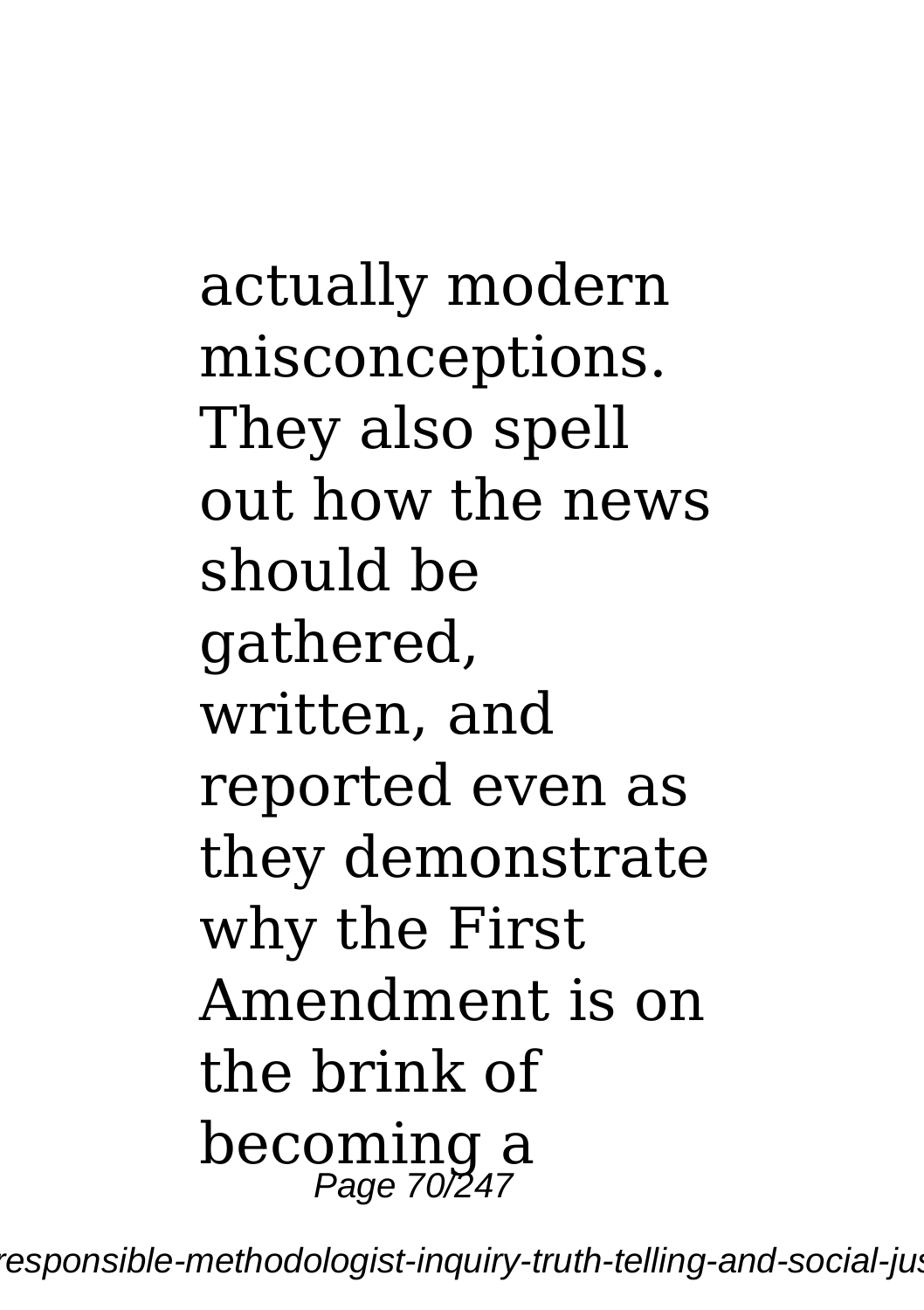commercial right rather than something any American citizen can enjoy. The Elements of Journalism is already igniting a national dialogue on issues vital to us all. This book will be the starting point for Page 71/247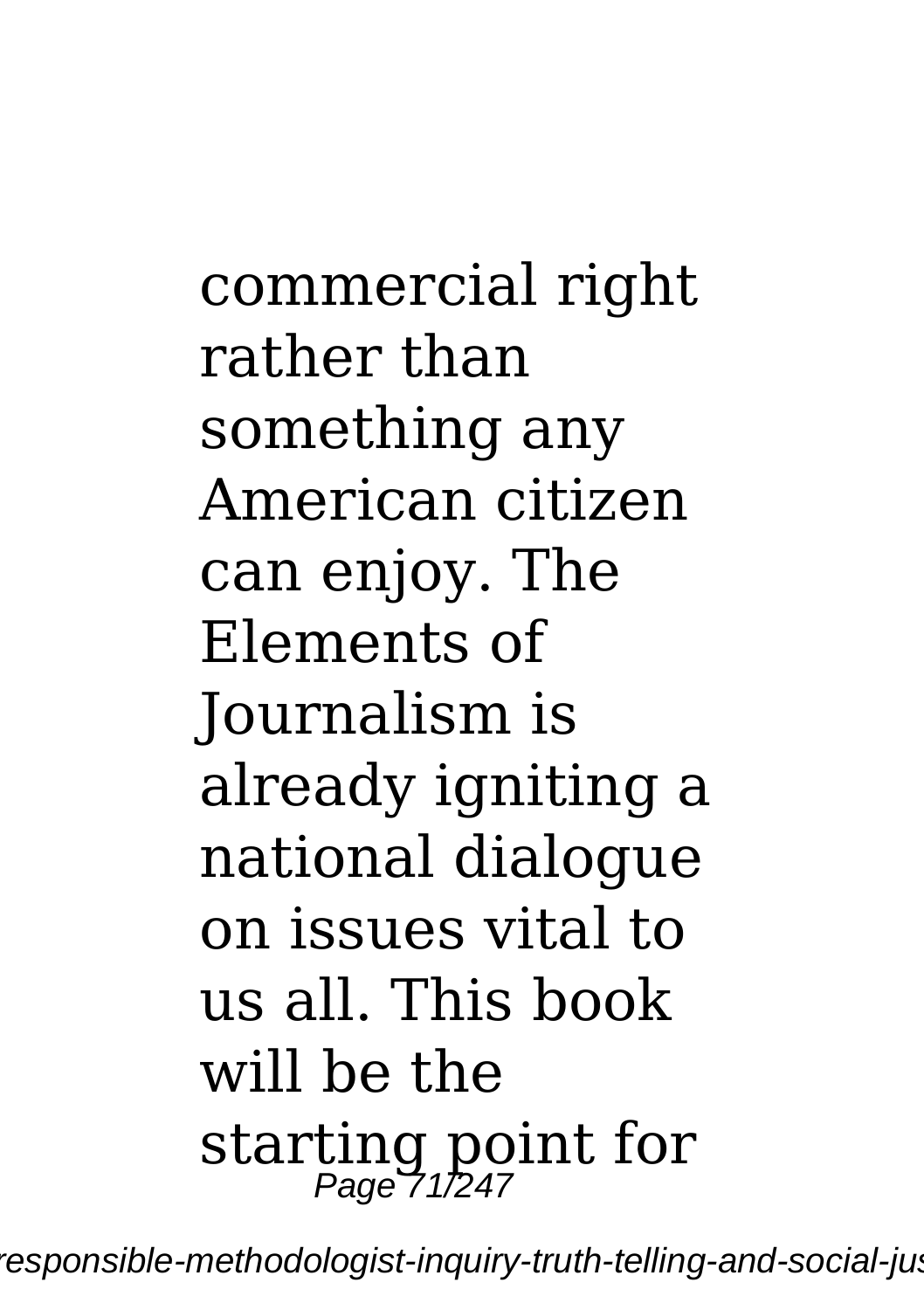discussions by journalists and members of the public about the nature of journalism and the access that we all enjoy to information for years to come. I would like to distinguish between the Page 72/247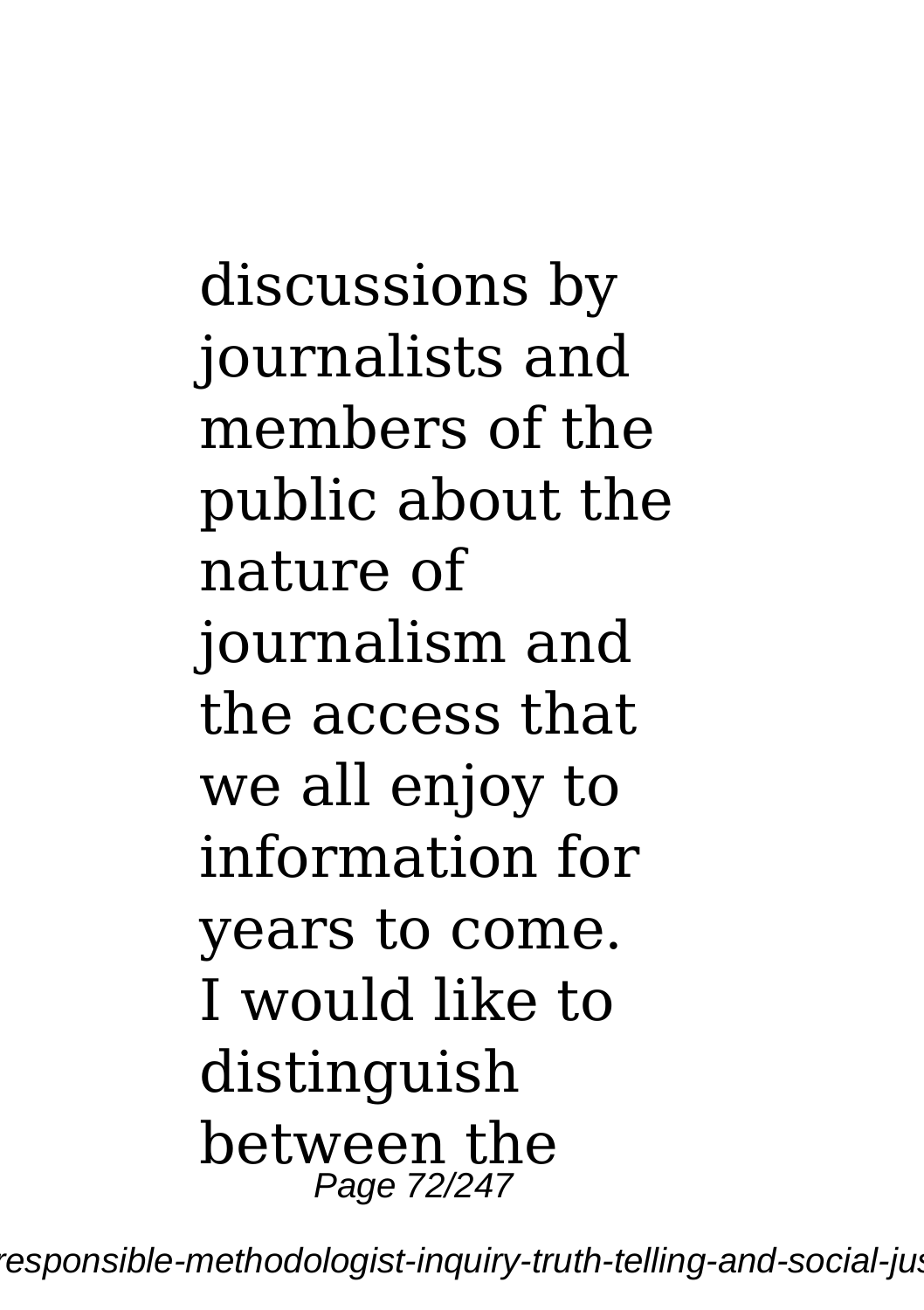'history of ideas' and the 'history of thought.' The history of ideas involves the analysis of a notion from its birth, through its development, and in the setting of other ideas, which constitute its context. The Page 73/247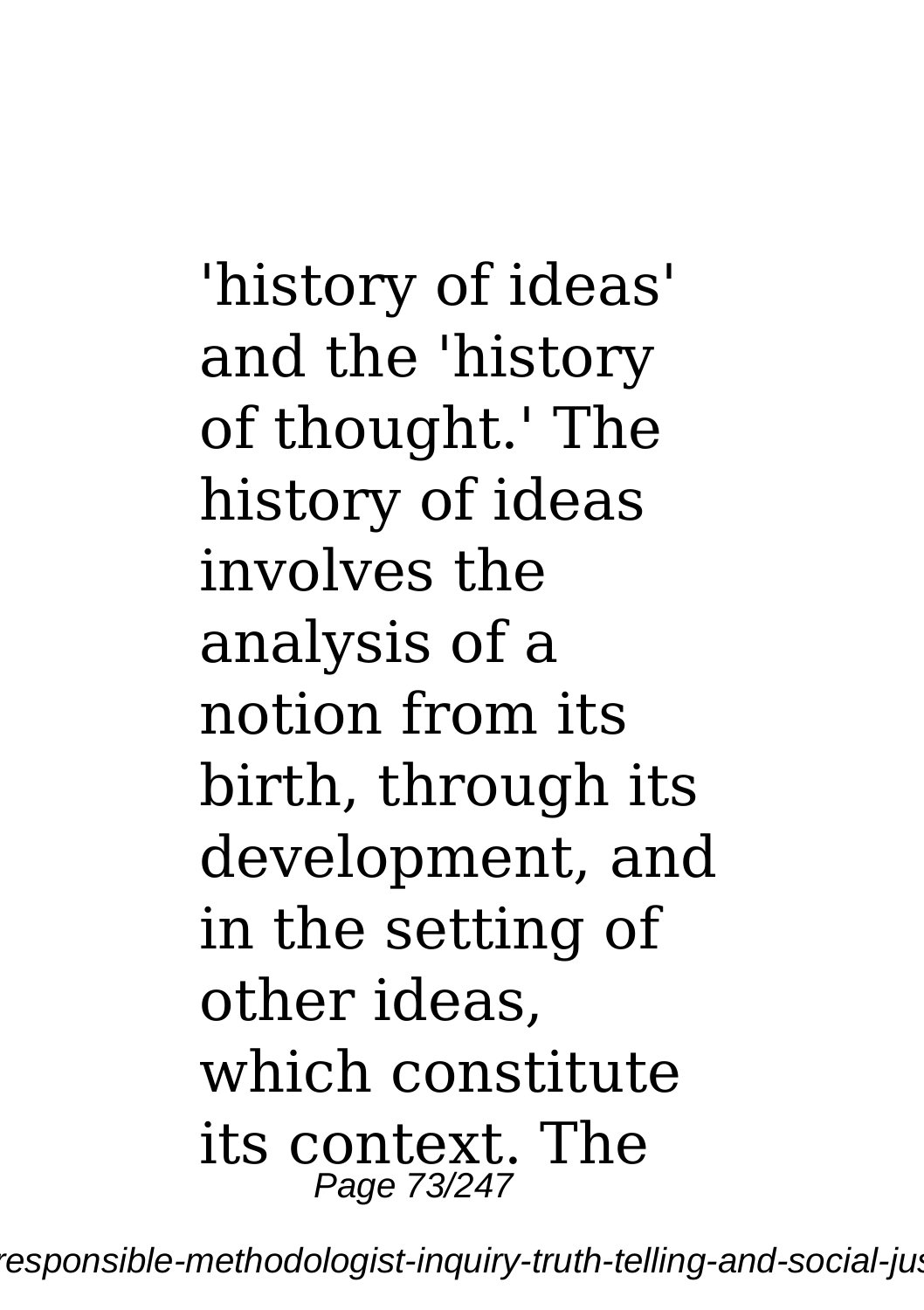history of thought is the analysis of the way an unproblematic field of experience becomes a problem, raises discussions and debate, incites new reactions, and induces crisis in the previously Page 74/247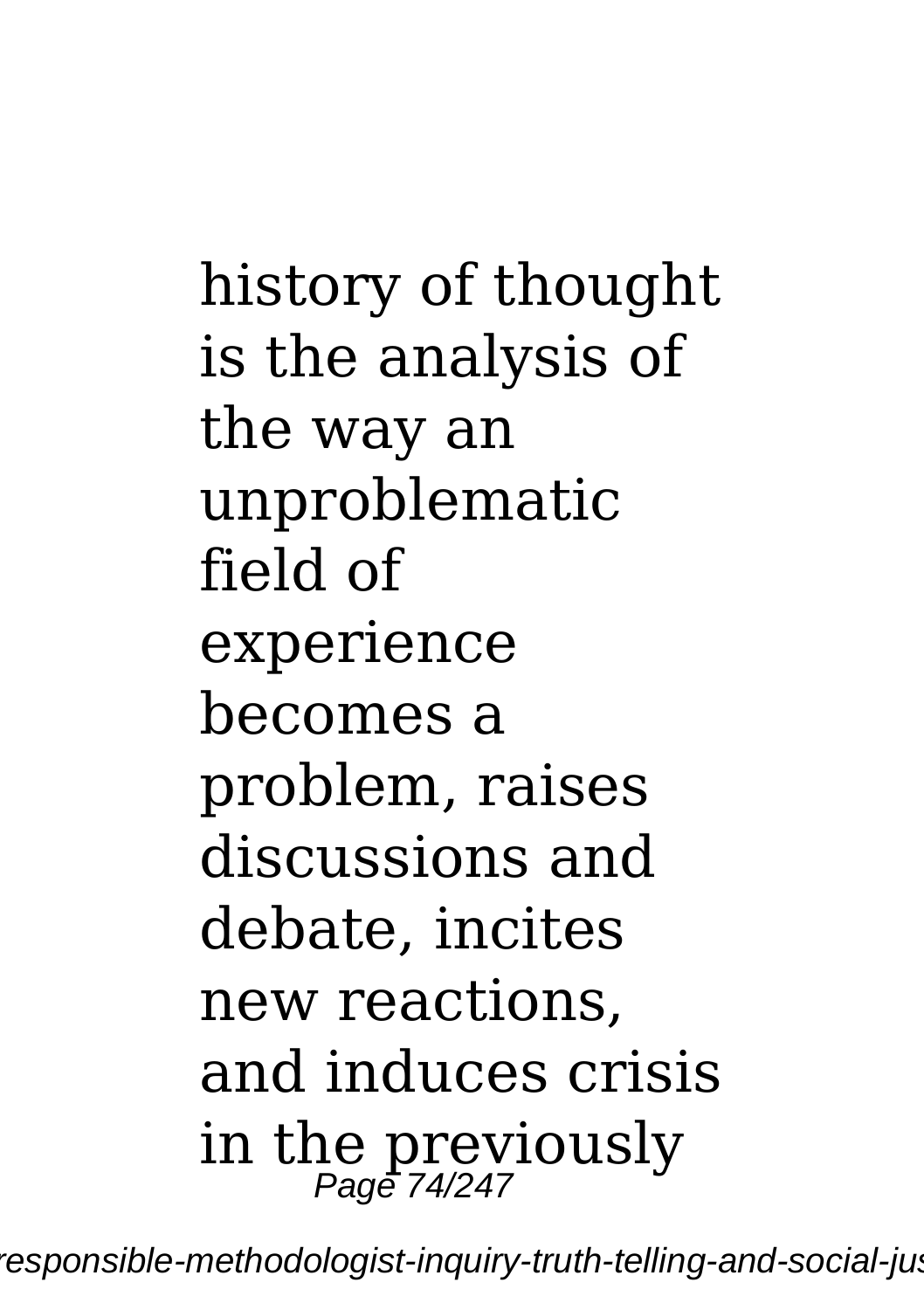silent behaviors, practices, and institutions. It is the history of the way people become anxious, for example, about madness, about crime, about themselves, or about truth. Comprised of six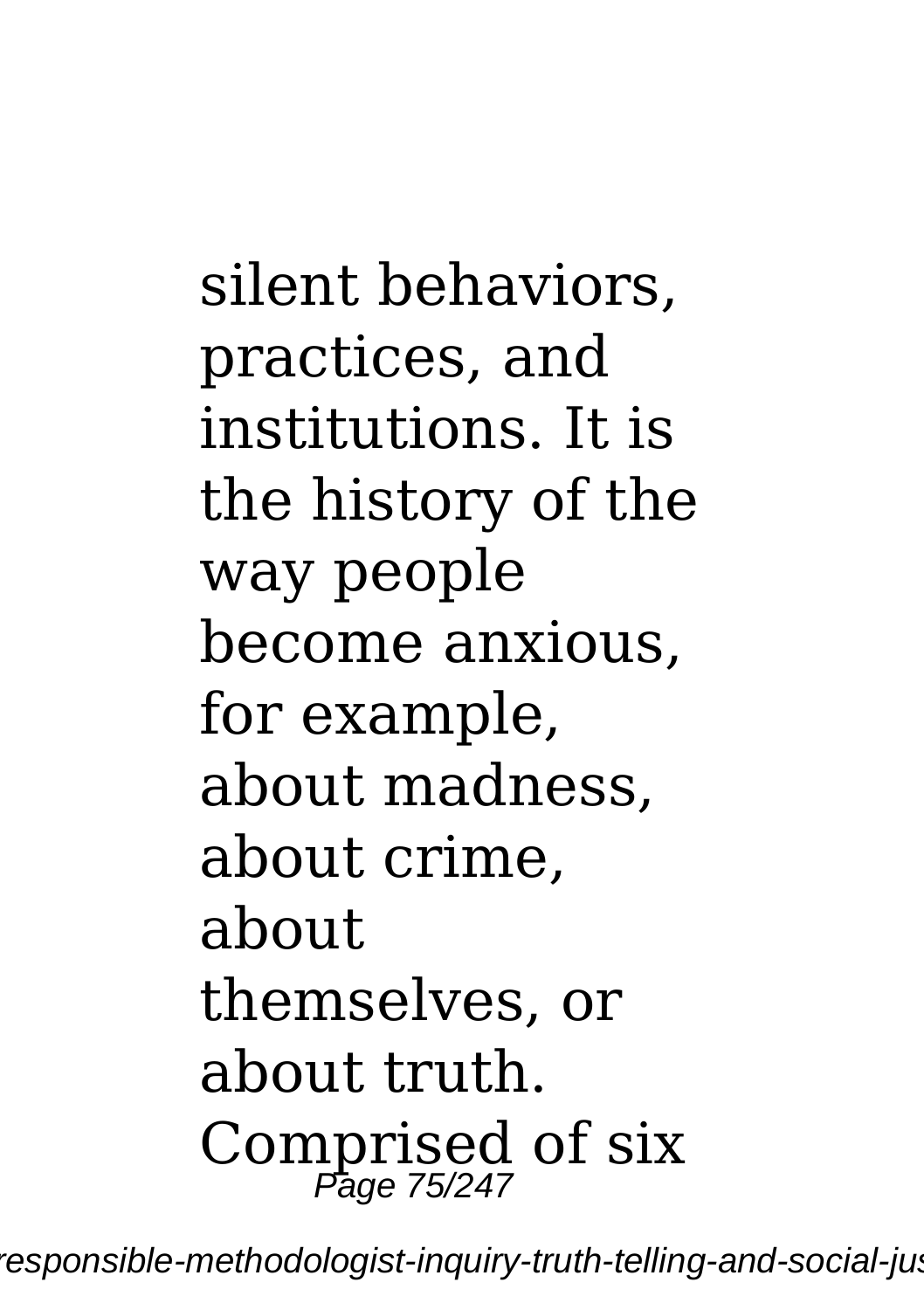lectures delivered, in English, by Michel Foucault while teaching at Berkeley in the Fall of 1983, Fearless Speech was edited by Joseph Pearson and published in 2001. Reviewed by the author, it Page 76/247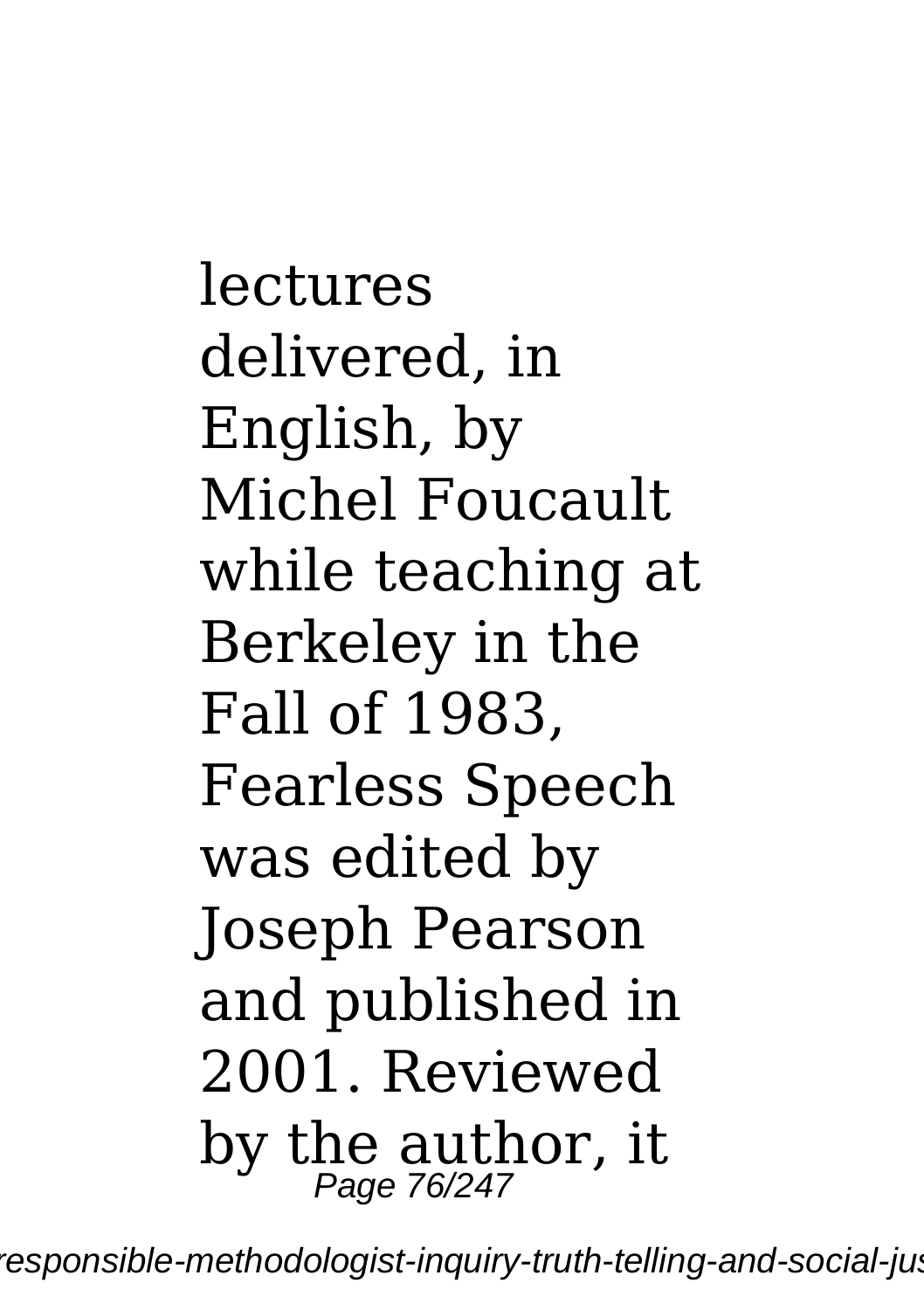is the last book Foucault wrote before his death in 1984 and can be read as his last testament. Here, he positions the philosopher as the only person able to confront power with the truth, a stance Page 77/247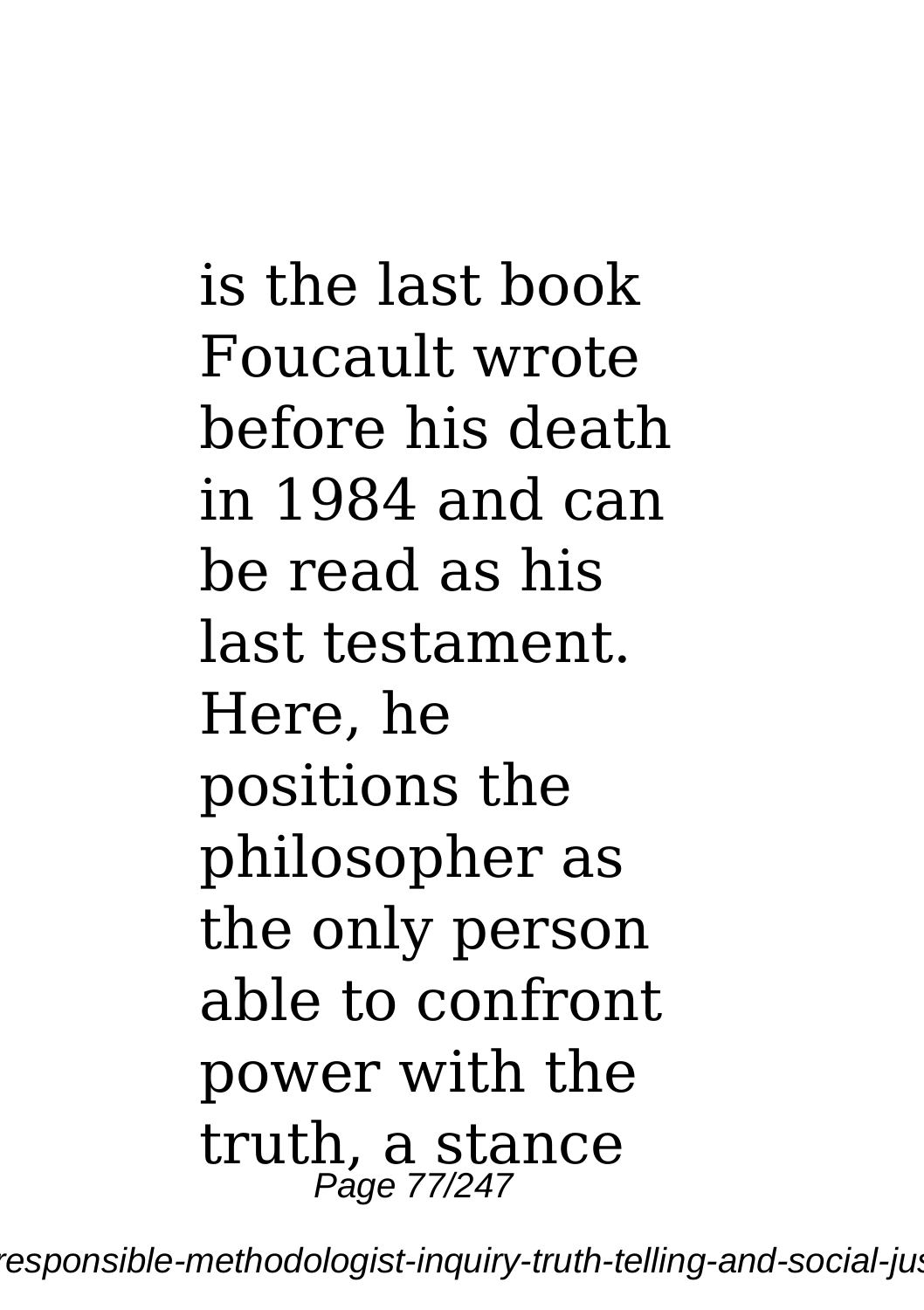that boldly sums up Foucault's project as a philosopher. Still unpublished in France, Fearless Speech concludes the genealogy of truth that Foucault pursued throughout his life, starting with his investigations Page 78/247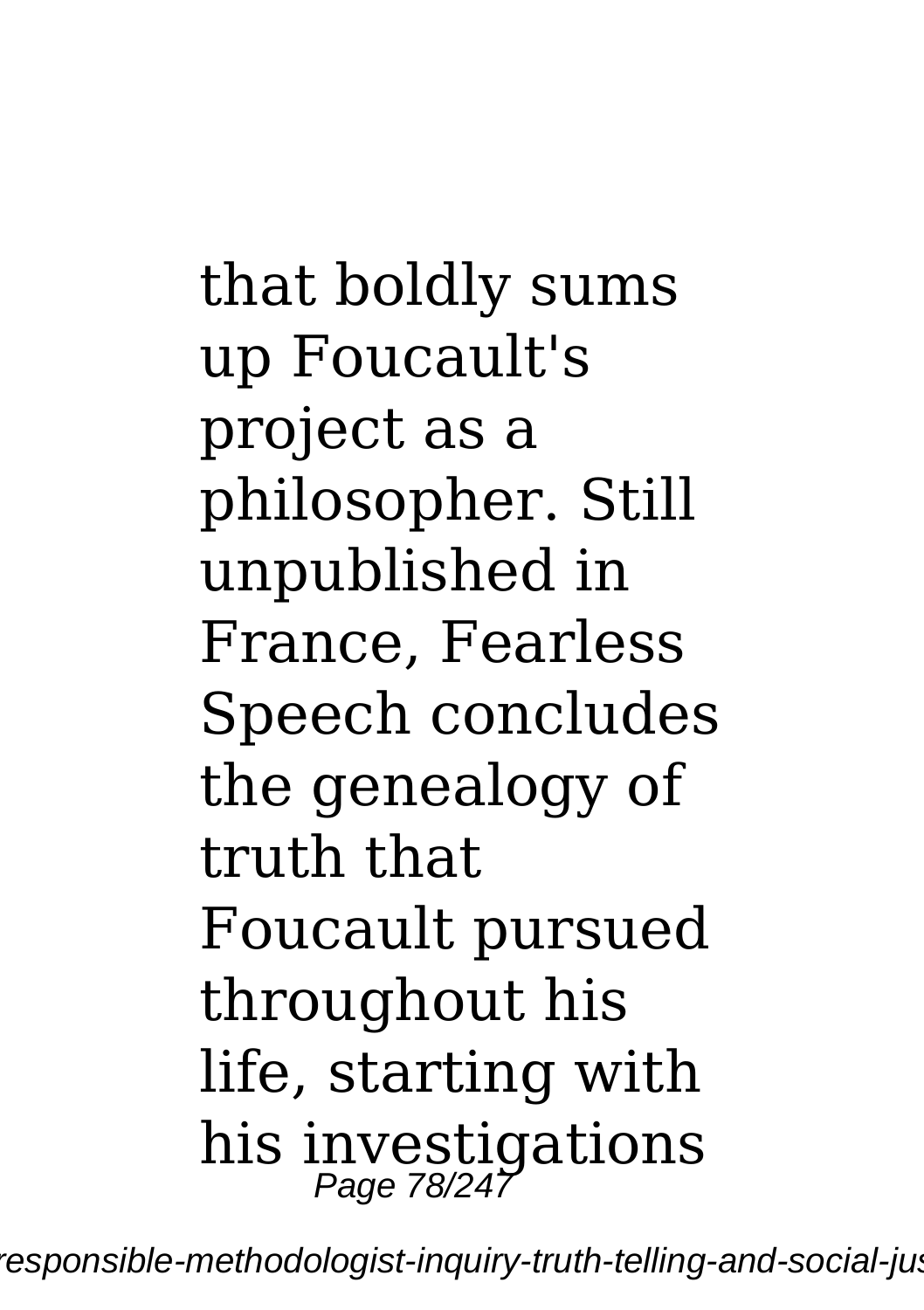in Madness and Civilization, into the question of power and its technology. The expression "fearless speech" is a rough translation of the Greek parrhesia, which designates those who take a risk to tell the Page 79/247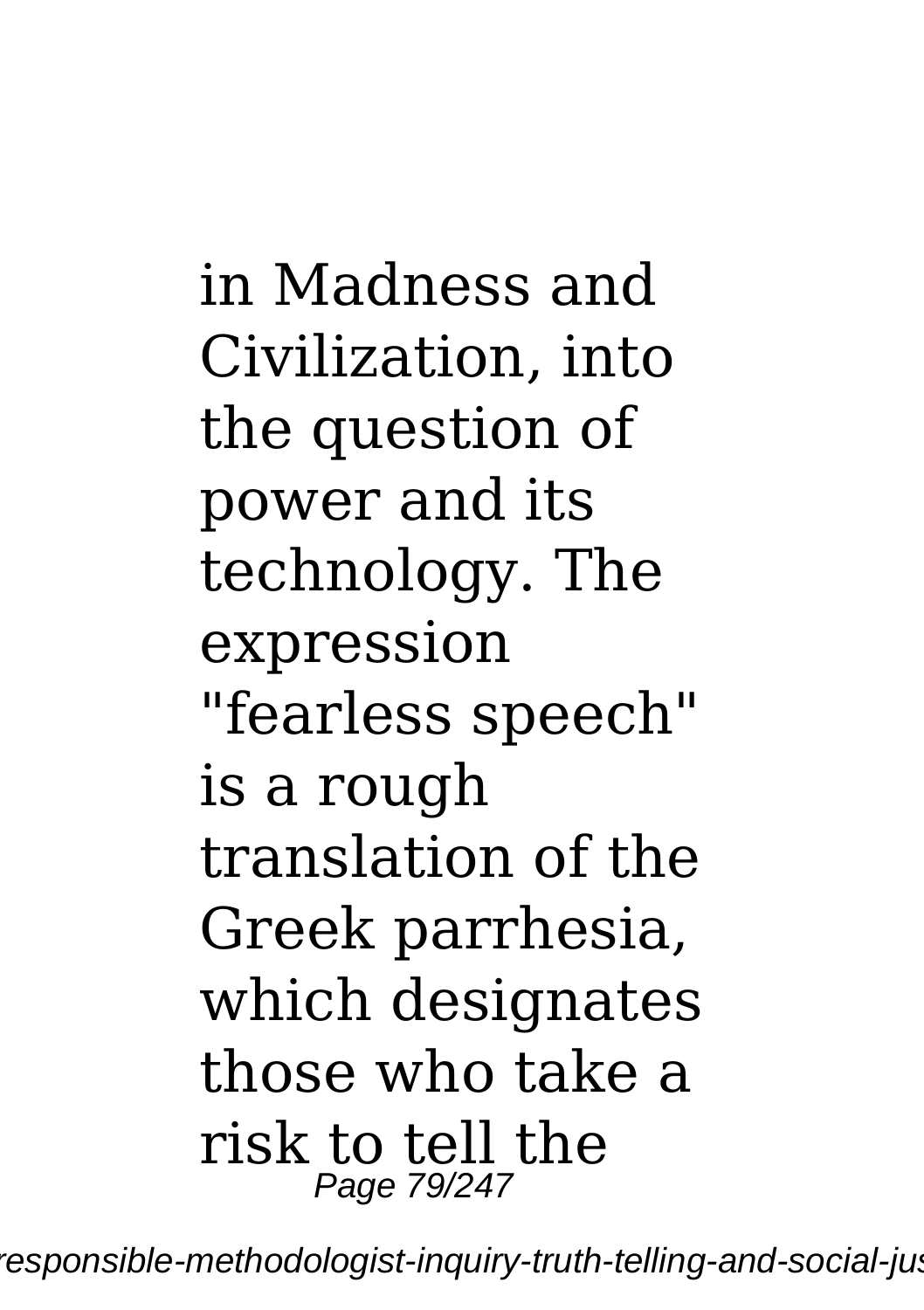truth; the citizen who has the moral qualities required to speak the truth, even if it differs from what the majority of people believe and faces danger for speaking it. Parrhesia is a verbal activity in which a speaker Page 80/247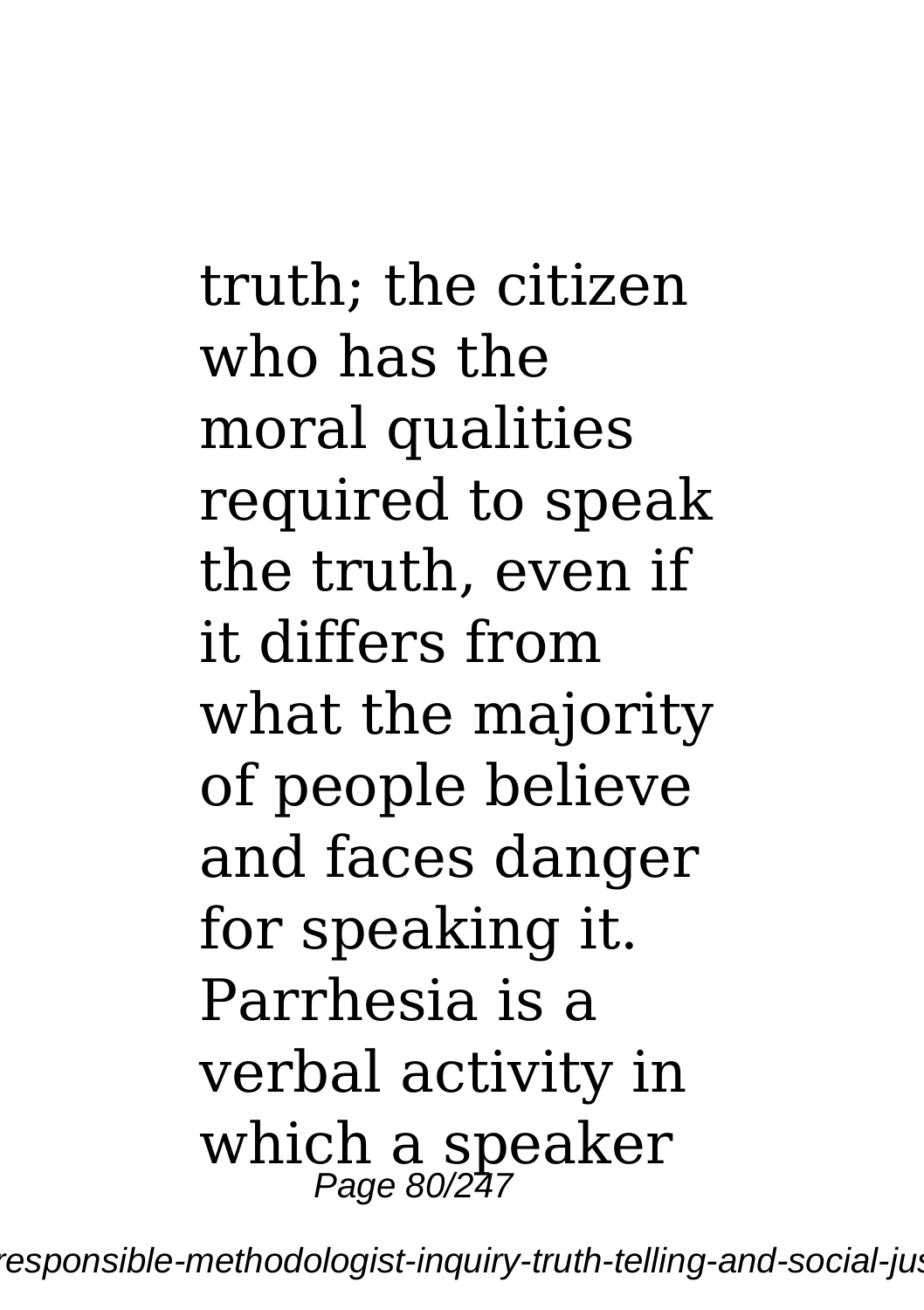expresses his personal relationship to truth through frankness instead of persuasion, truth instead of flattery, and moral duty instead of selfinterest and moral apathy. The integrity of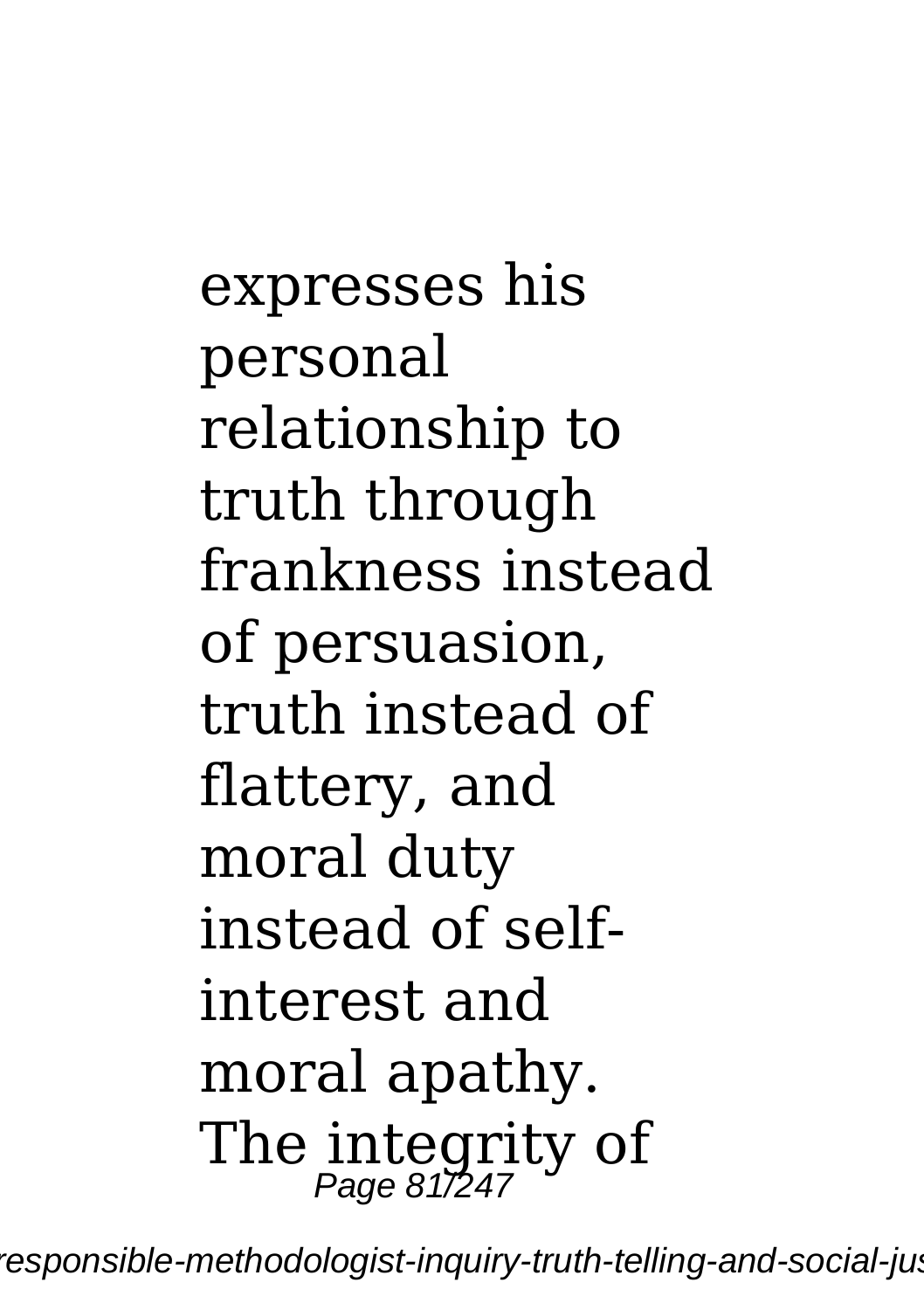knowledge that emerges from research is based on individual and collective adherence to core values of objectivity, honesty, openness, fairness, accountability, and stewardship.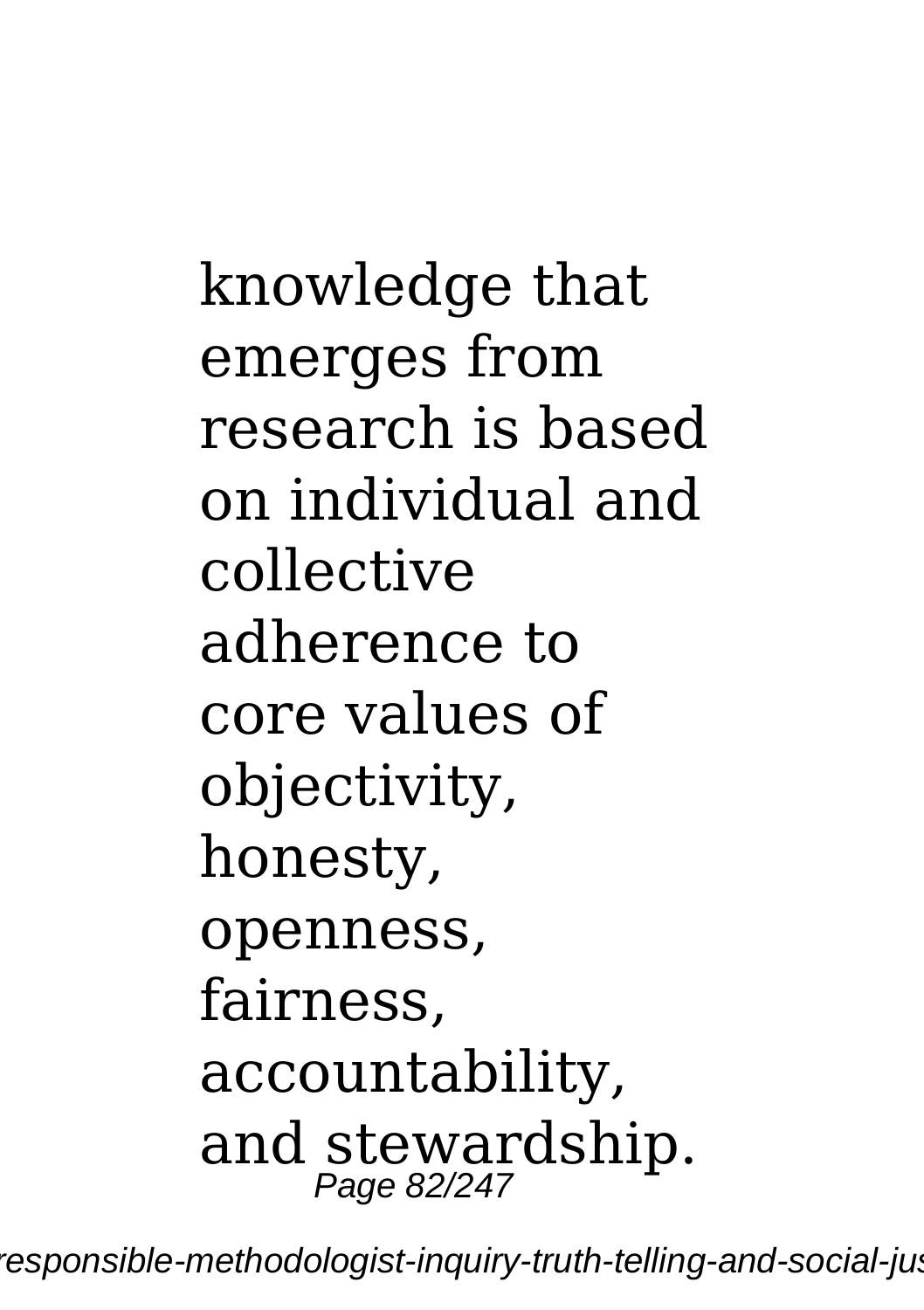Integrity in science means that the organizations in which research is conducted encourage those involved to exemplify these values in every step of the research process. Understanding<br>Page 83/247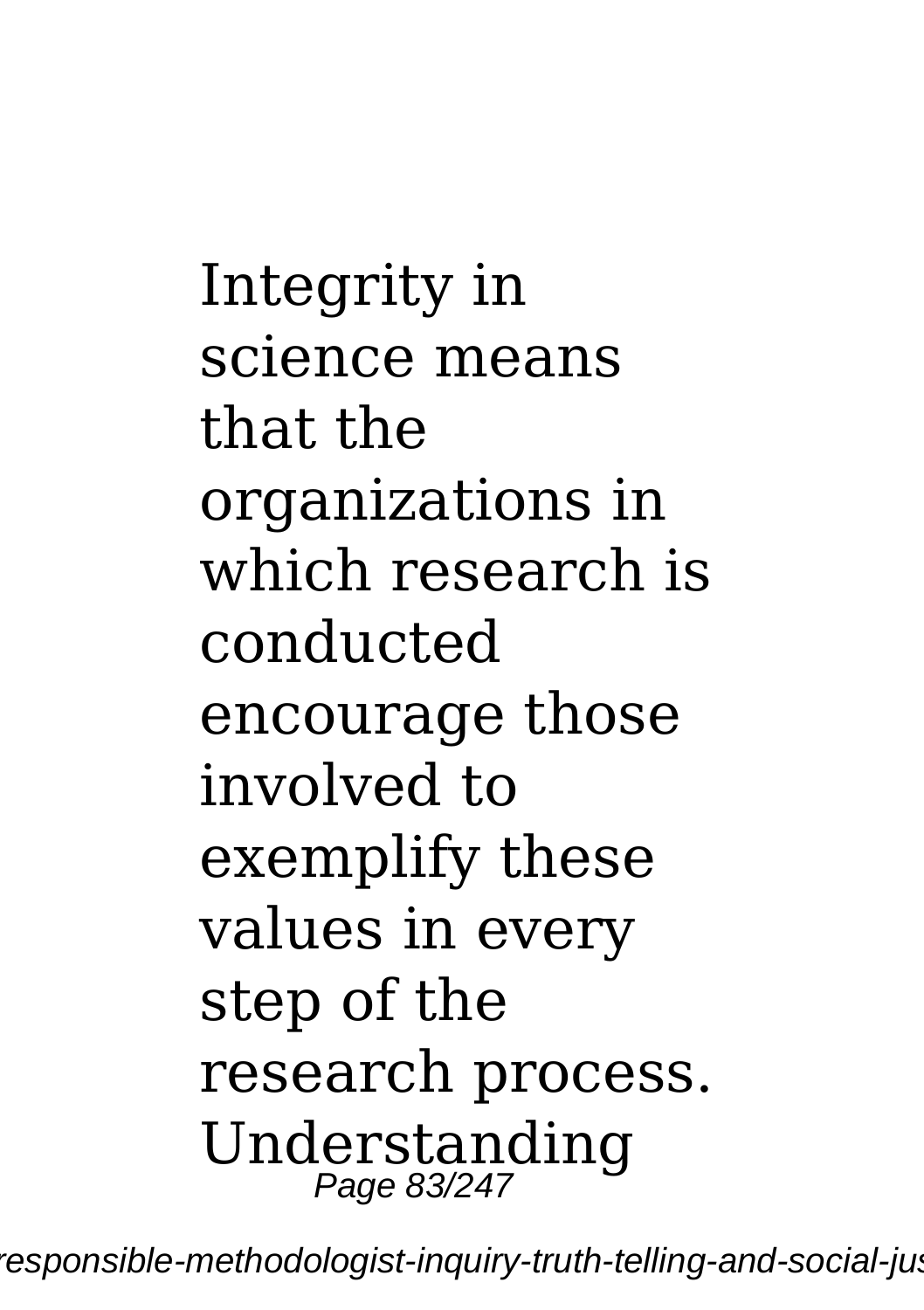the dynamics that support â€" or distort â€" practices that uphold the integrity of research by all participants ensures that the research enterprise advances knowledge. The<br>Page 84/247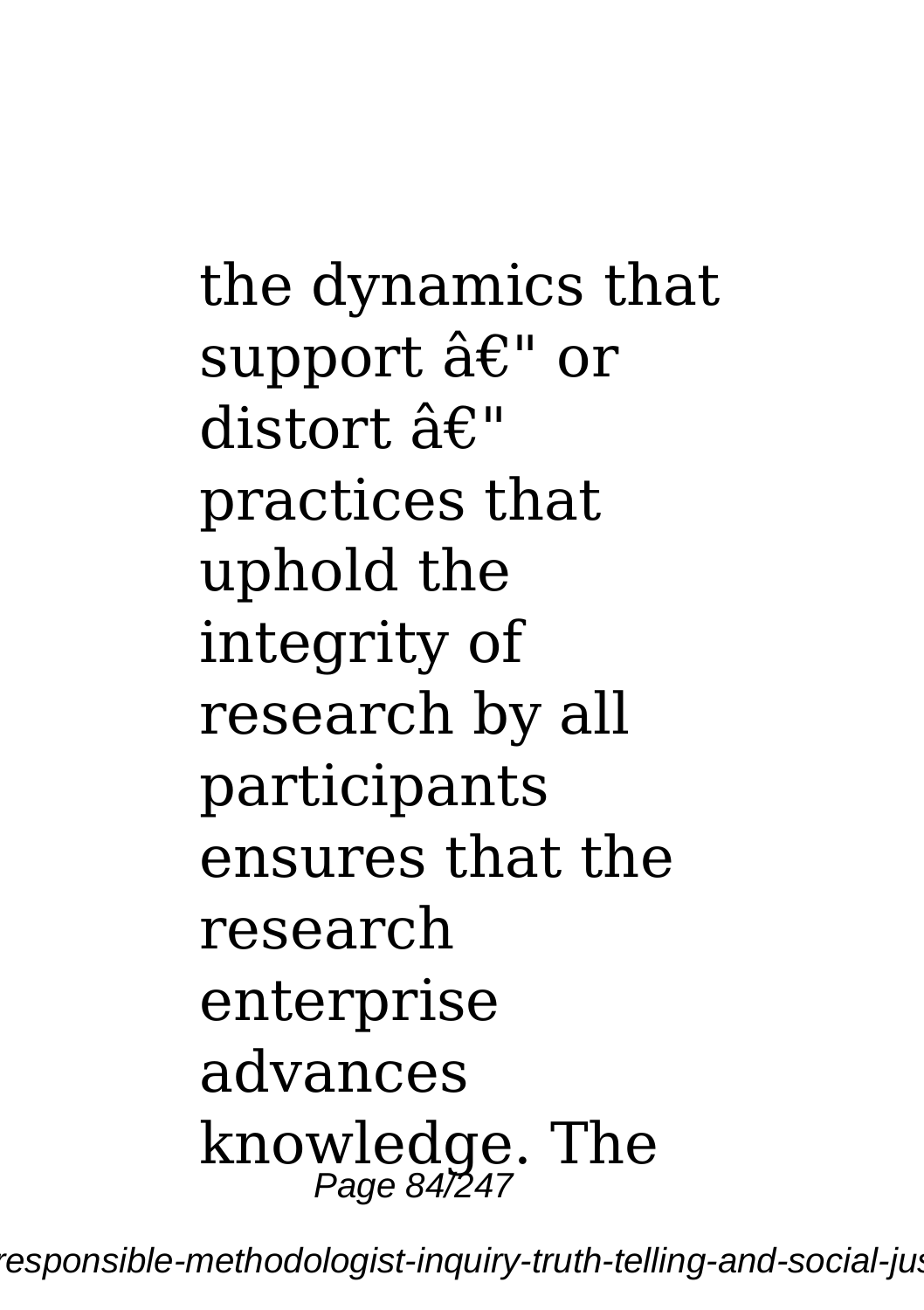1992 report Responsible Science: Ensuring the Integrity of the Research Process evaluated issues related to scientific responsibility and the conduct of research. It provided a Page 85/247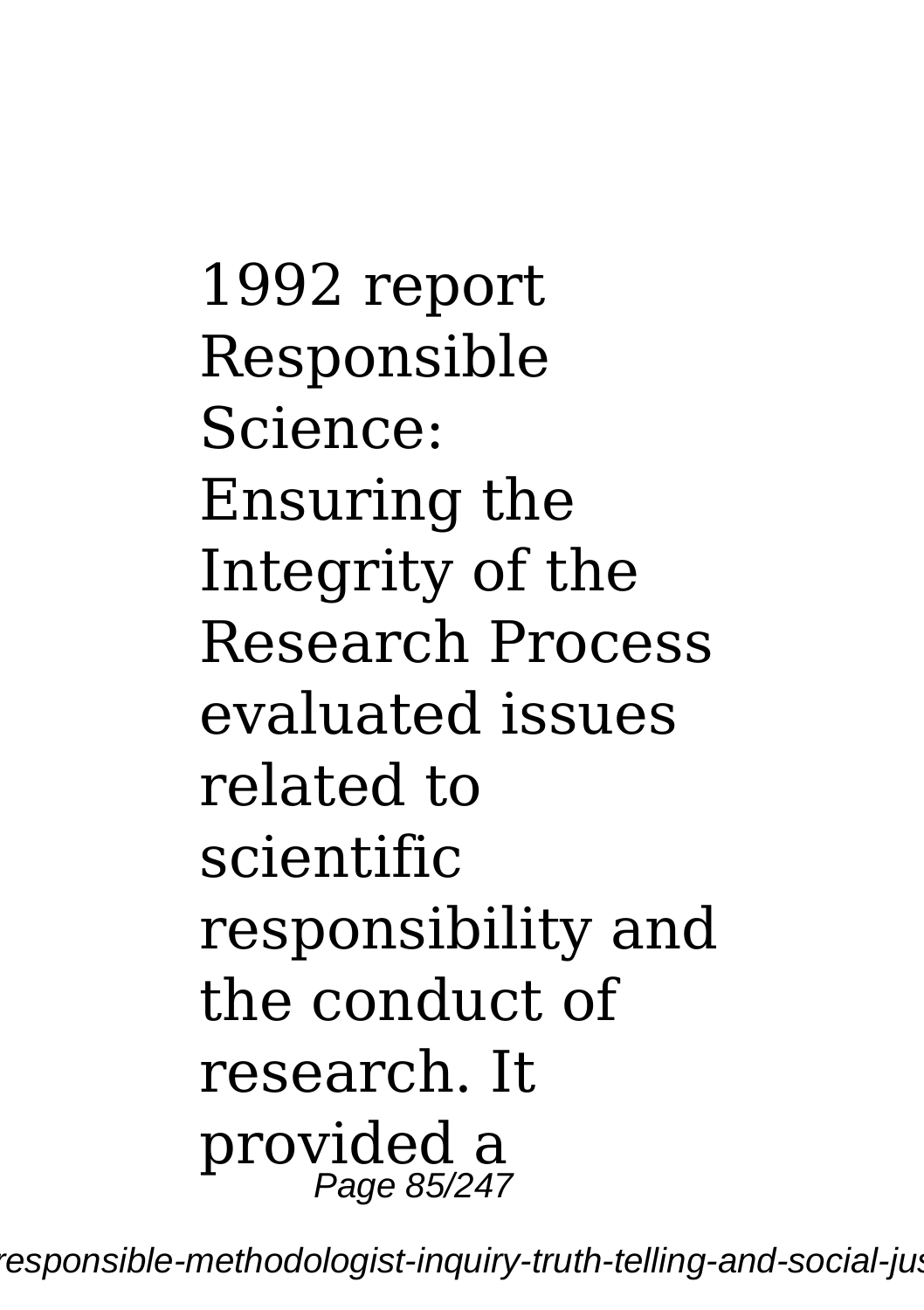valuable service in describing and analyzing a very complicated set of issues, and has served as a crucial basis for thinking about research integrity for more than two decades. However, as experience has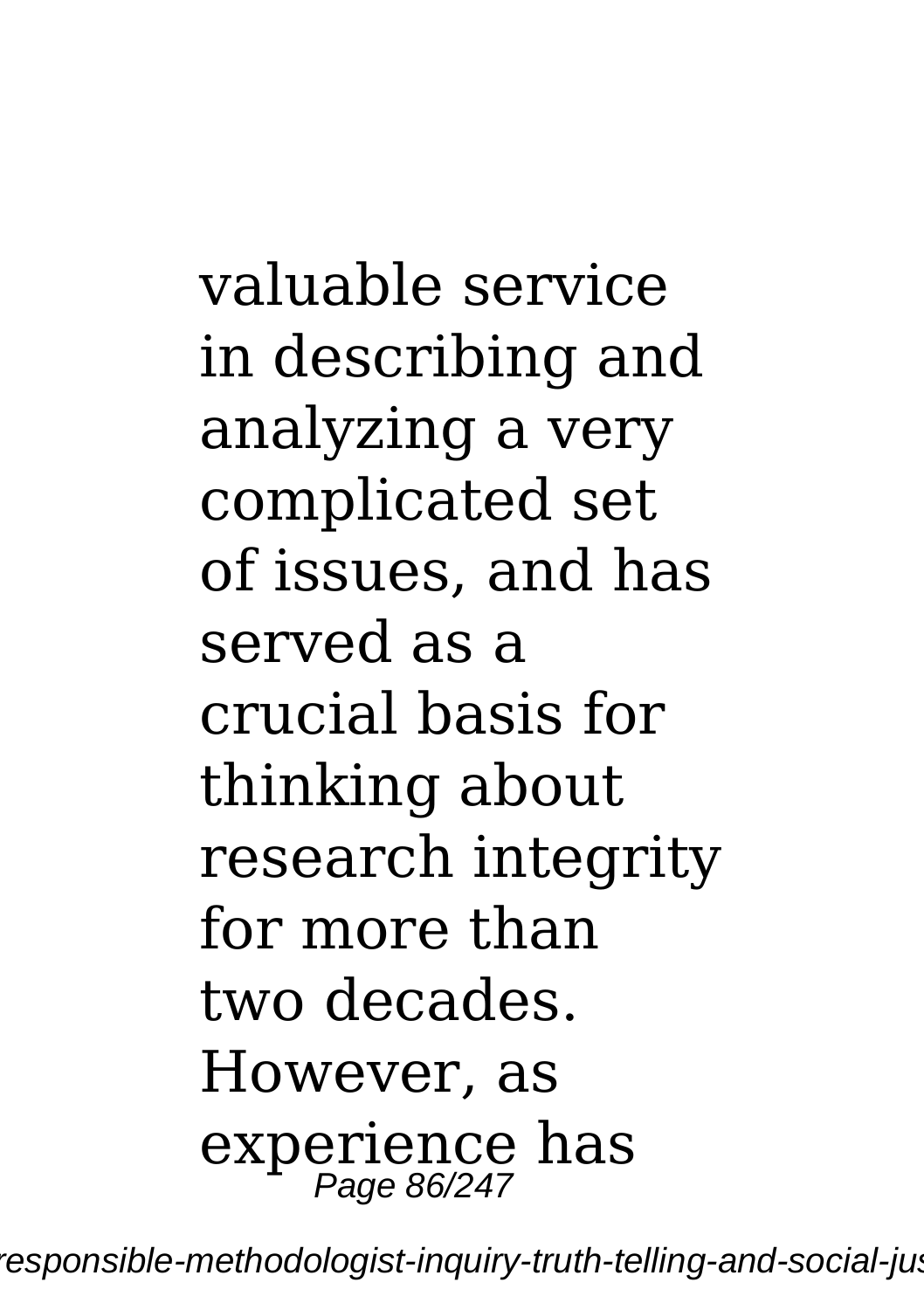accumulated with various forms of research misconduct, detrimental research practices, and other forms of misconduct, as subsequent empirical research has revealed more Page 87/247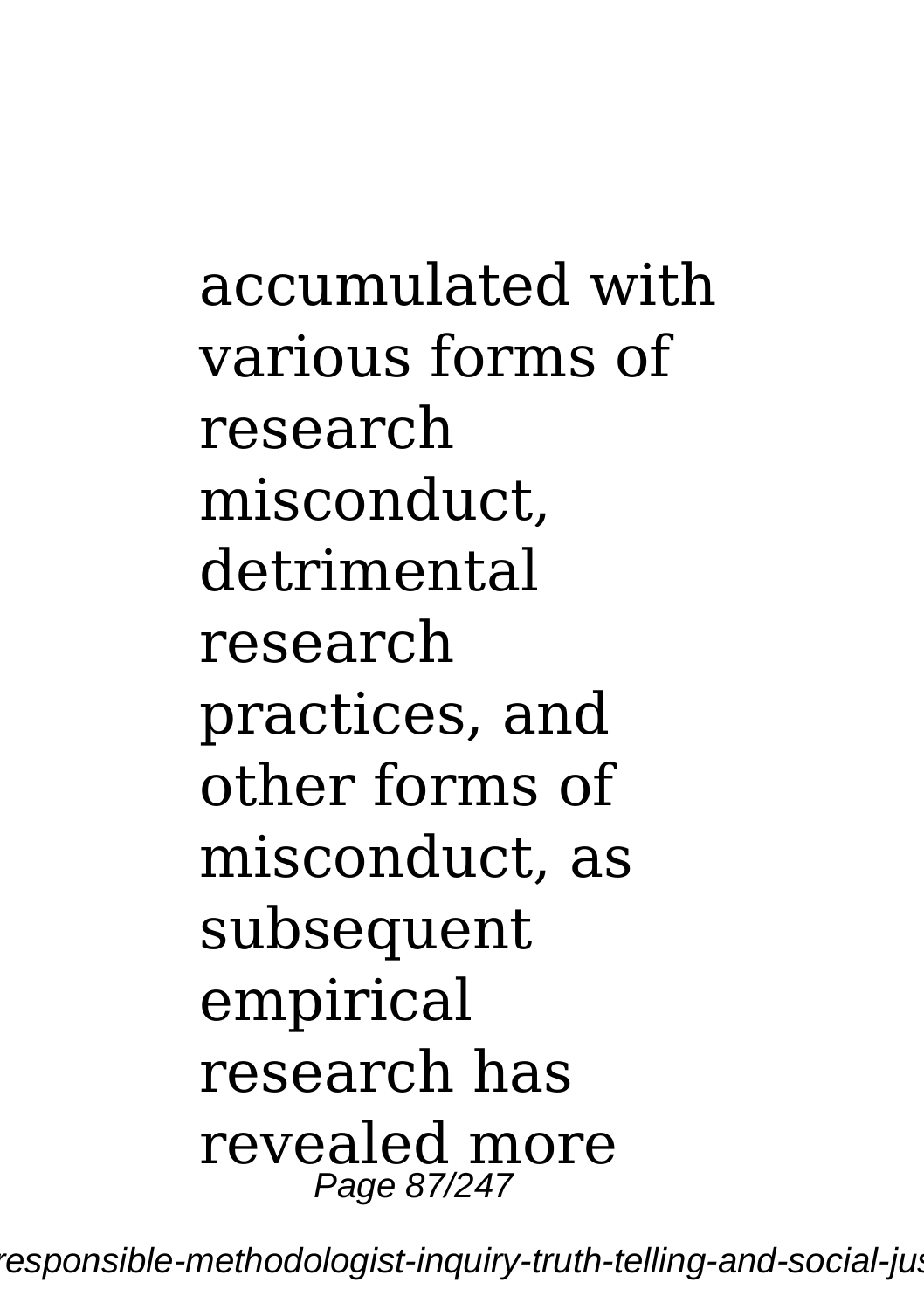about the nature of scientific misconduct, and because technological and social changes have altered the environment in which science is conducted, it is clear that the framework established more Page 88/247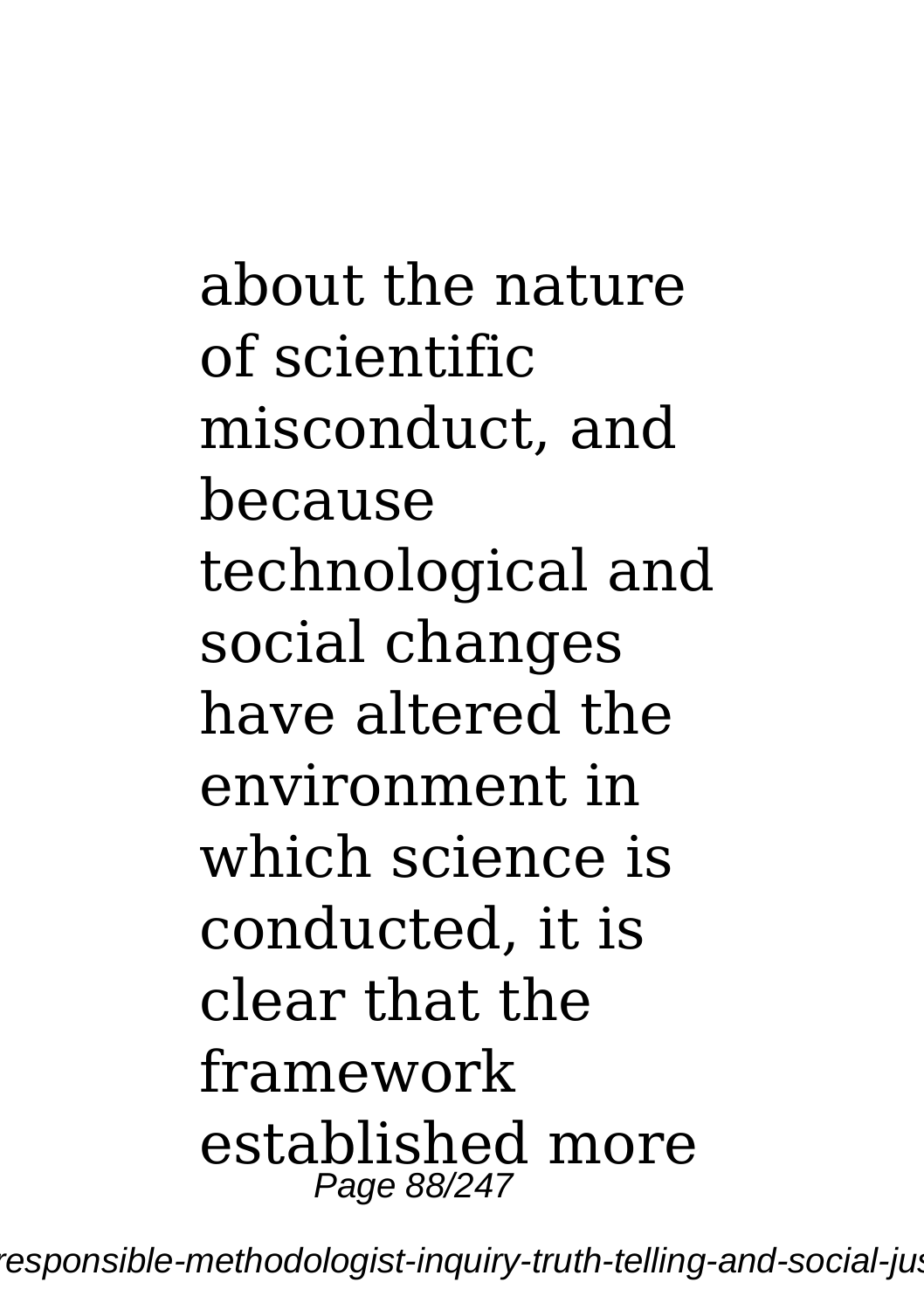than two decades ago needs to be updated. Responsible Science served as a valuable benchmark to set the context for this most recent analysis and to help guide the committee's thought process.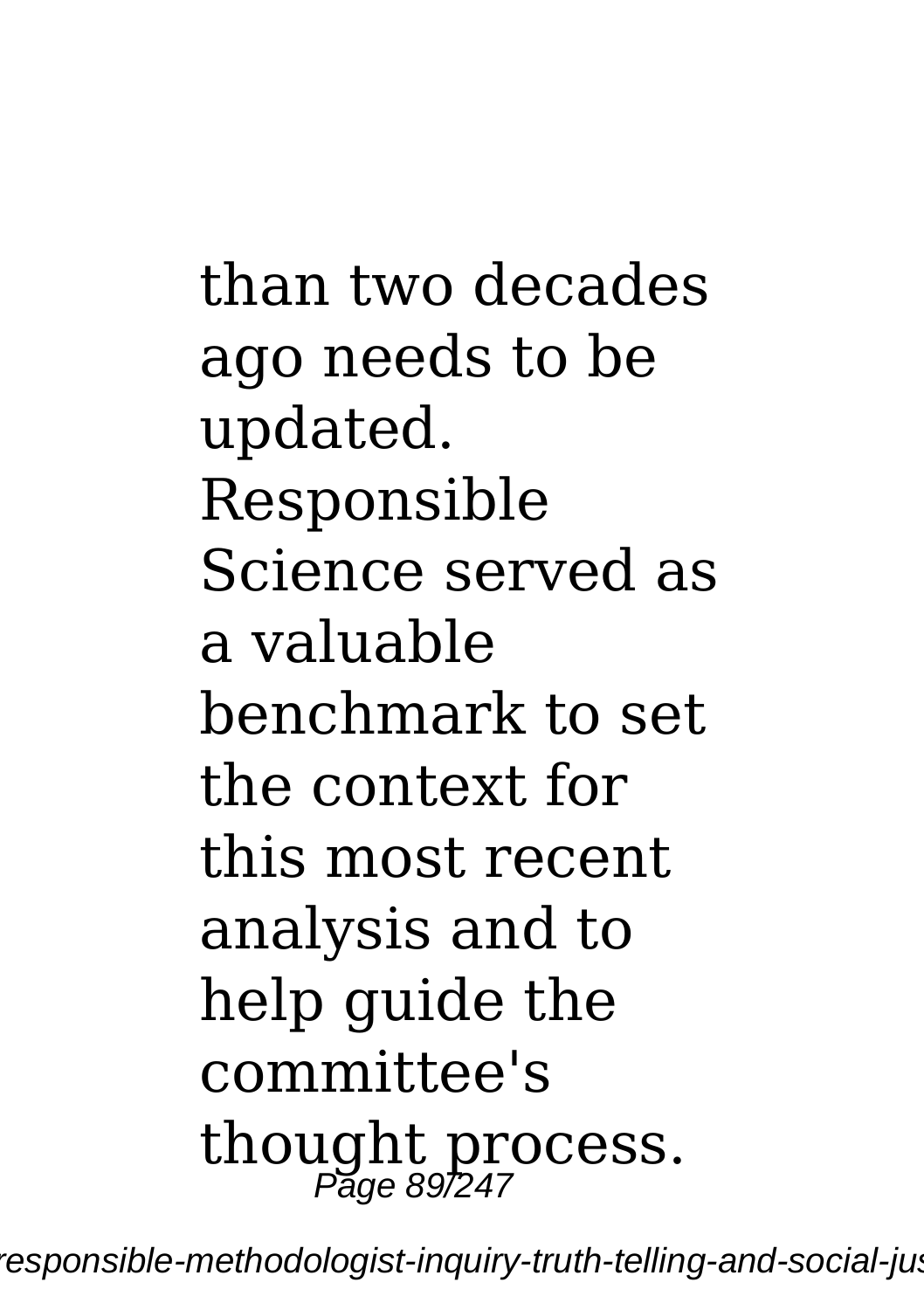Fostering Integrity in Research identifies best practices in research and recommends practical options for discouraging and addressing research misconduct and detrimental Page 90/247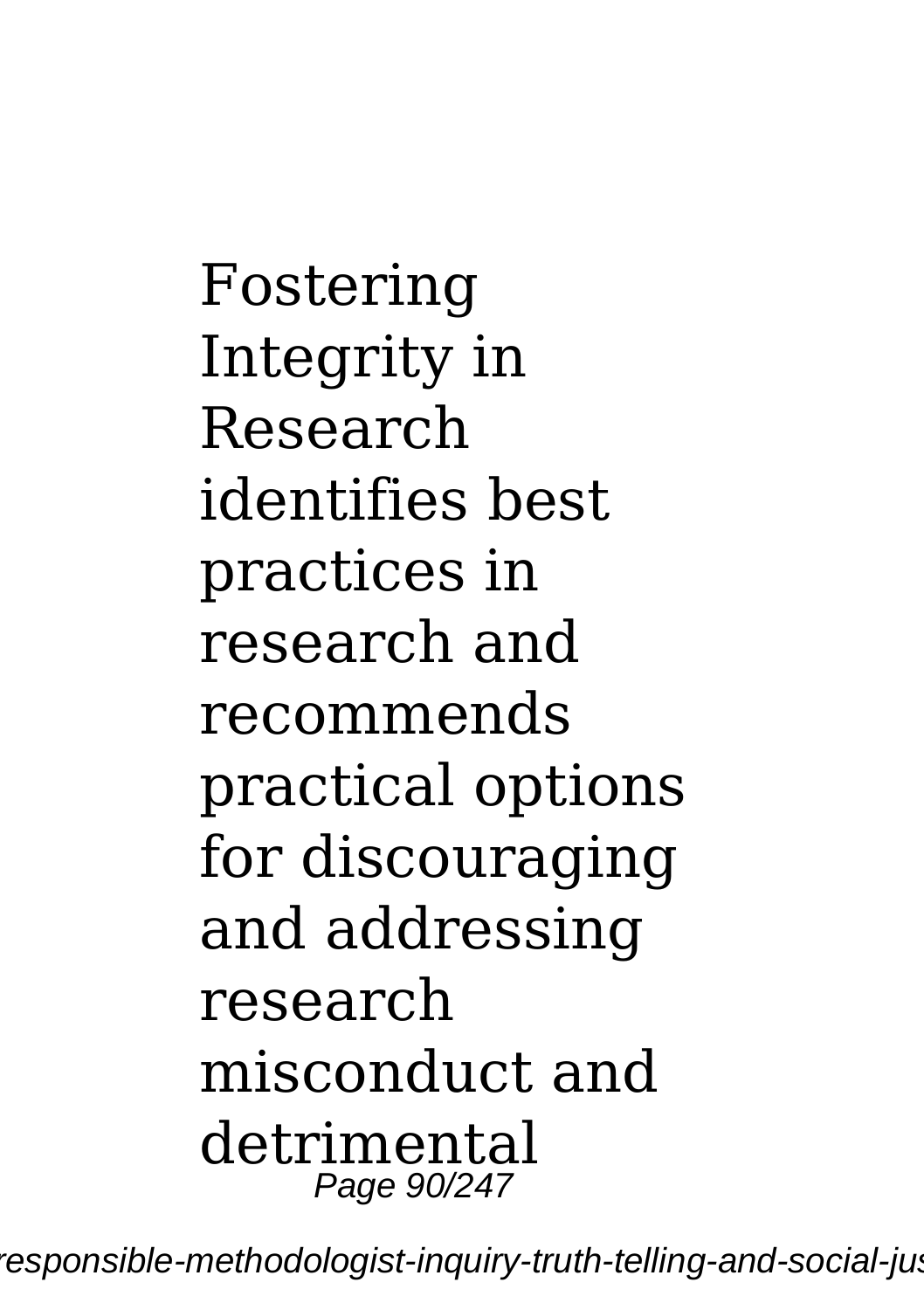research practices. Learning how to formulate questions that examine the power relations between the researcher and participants is at the heart of critical approaches. This Page 91/247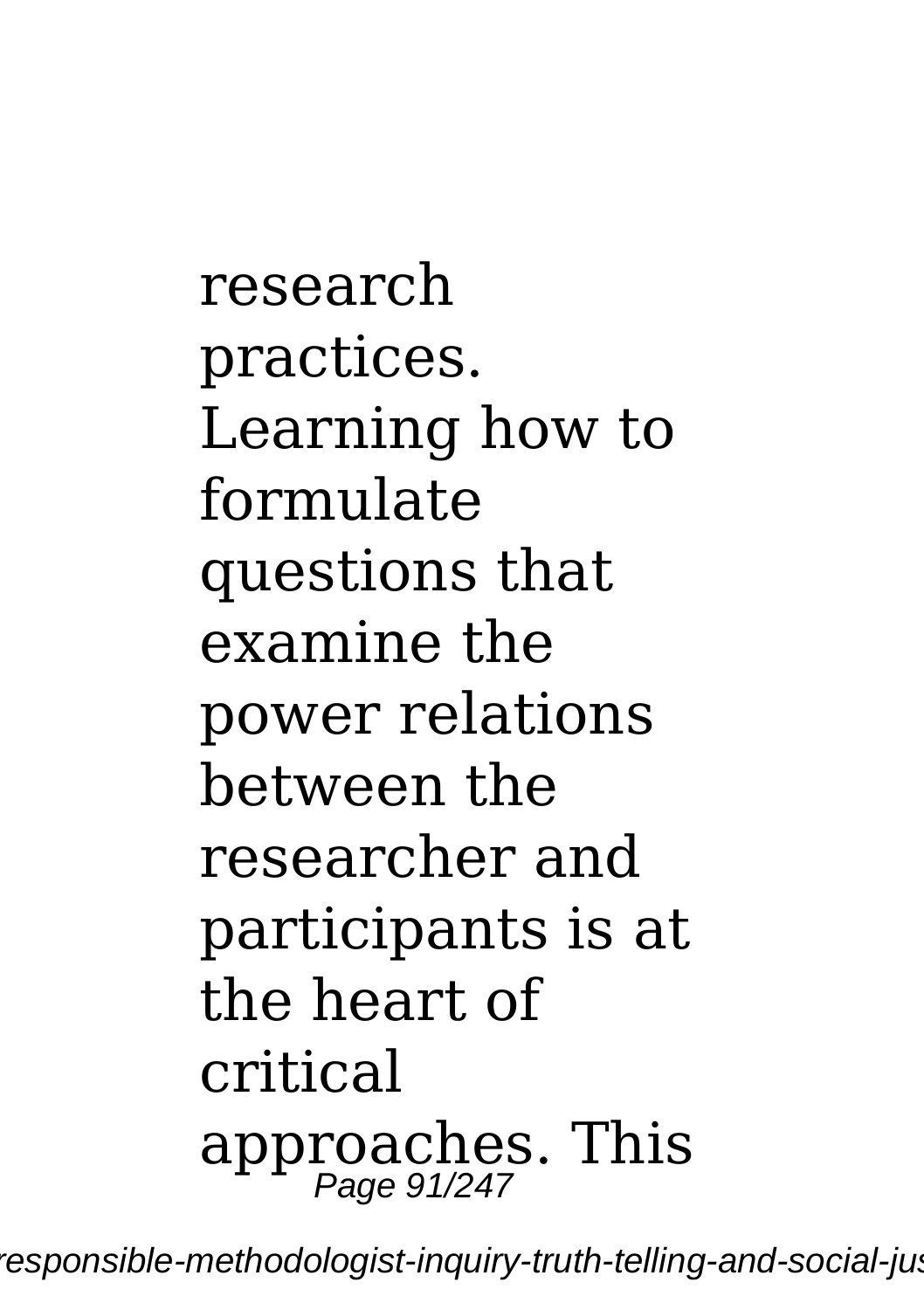book provides a comprehensive overview and treatment of critical approaches to questions in qualitative research. It also examines questions as tools for strategic thinking and Page 92/247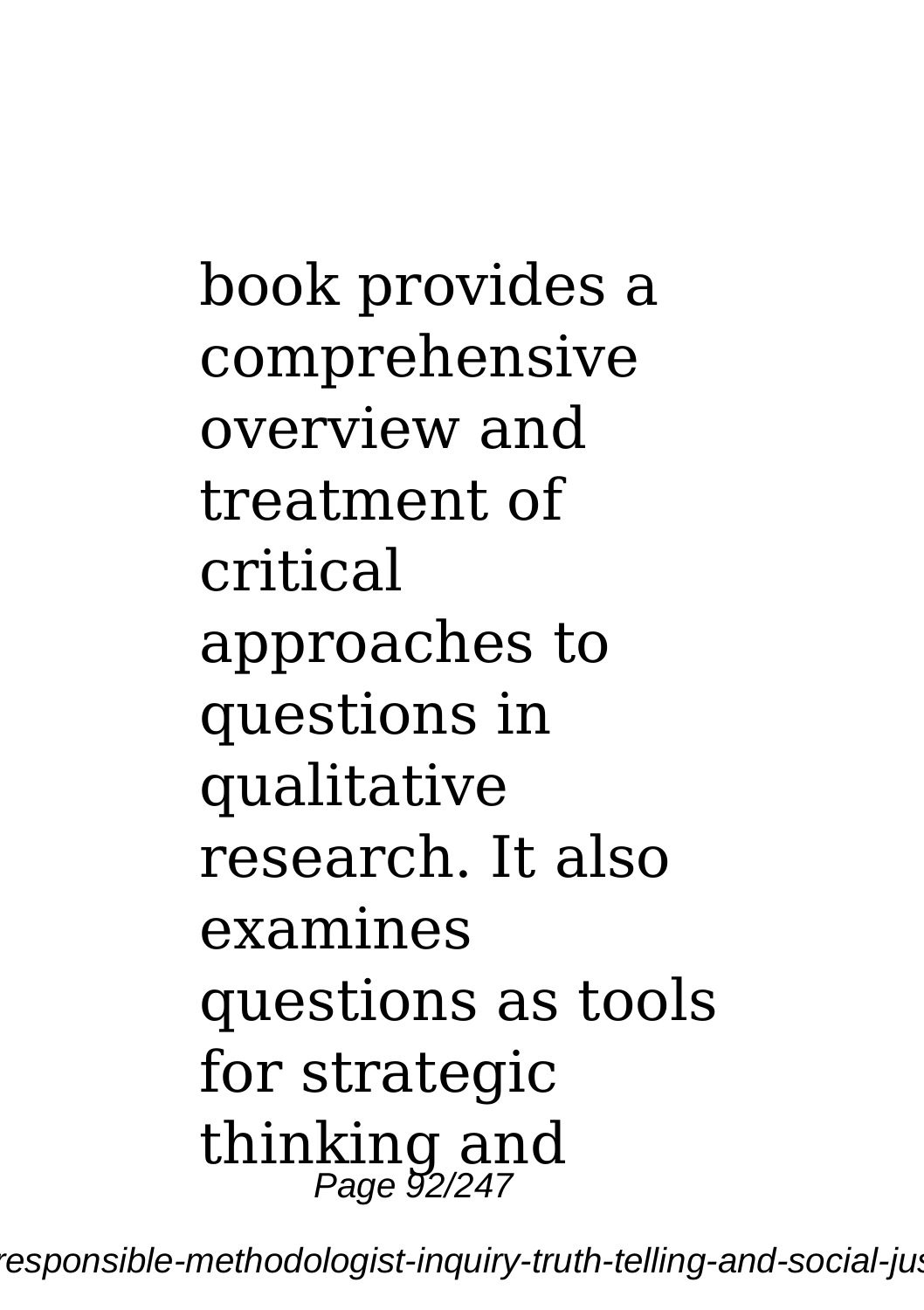decision making at all stages of the qualitative research process. Written using examples from research and teaching, it situates constructing and formulating questions as a critical aspect of Page 93/247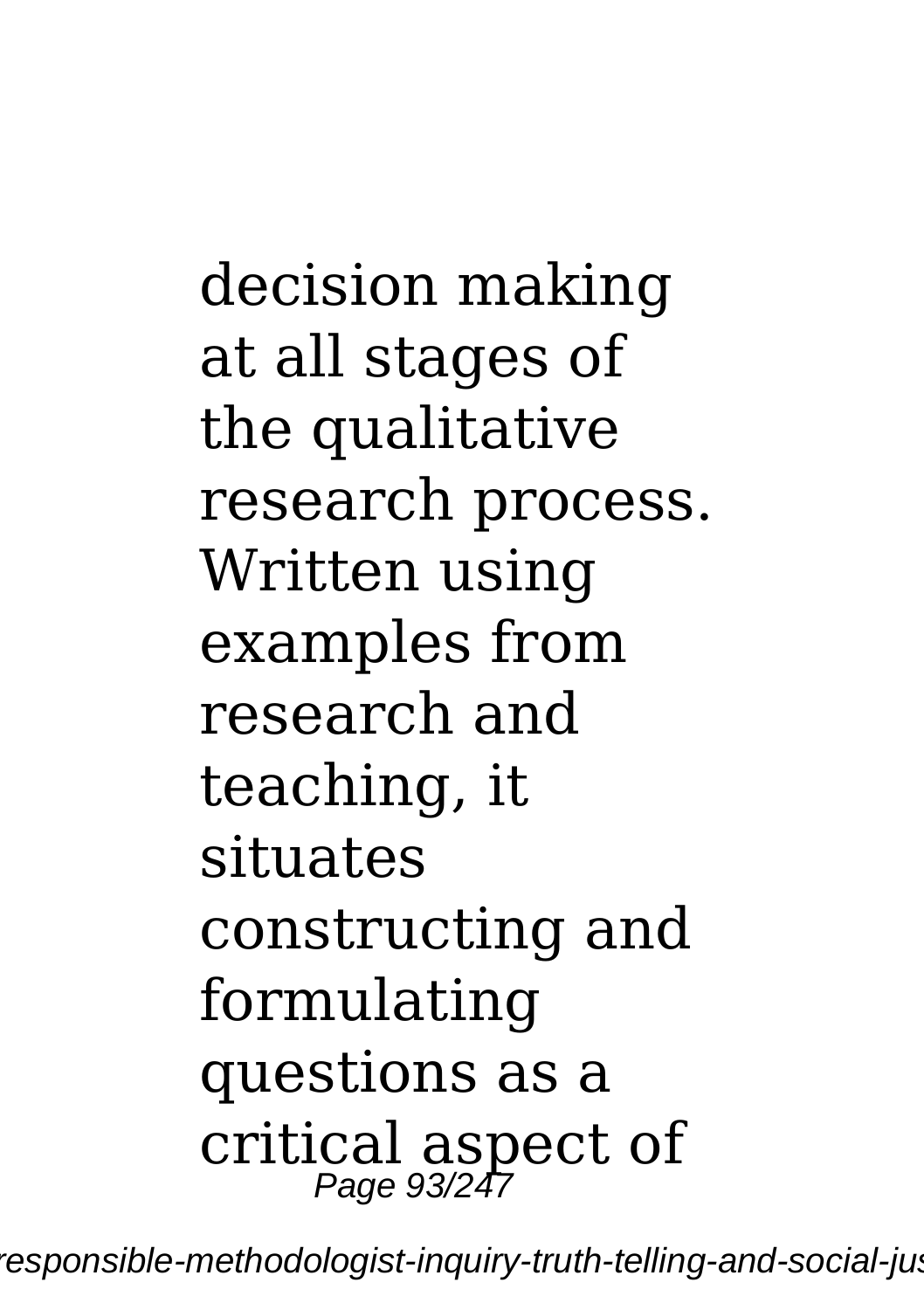qualitative research that encourages learning to interrogate, and inquire, against the grain. The authors illustrate the ways in which different research questions necessitate Page 94/247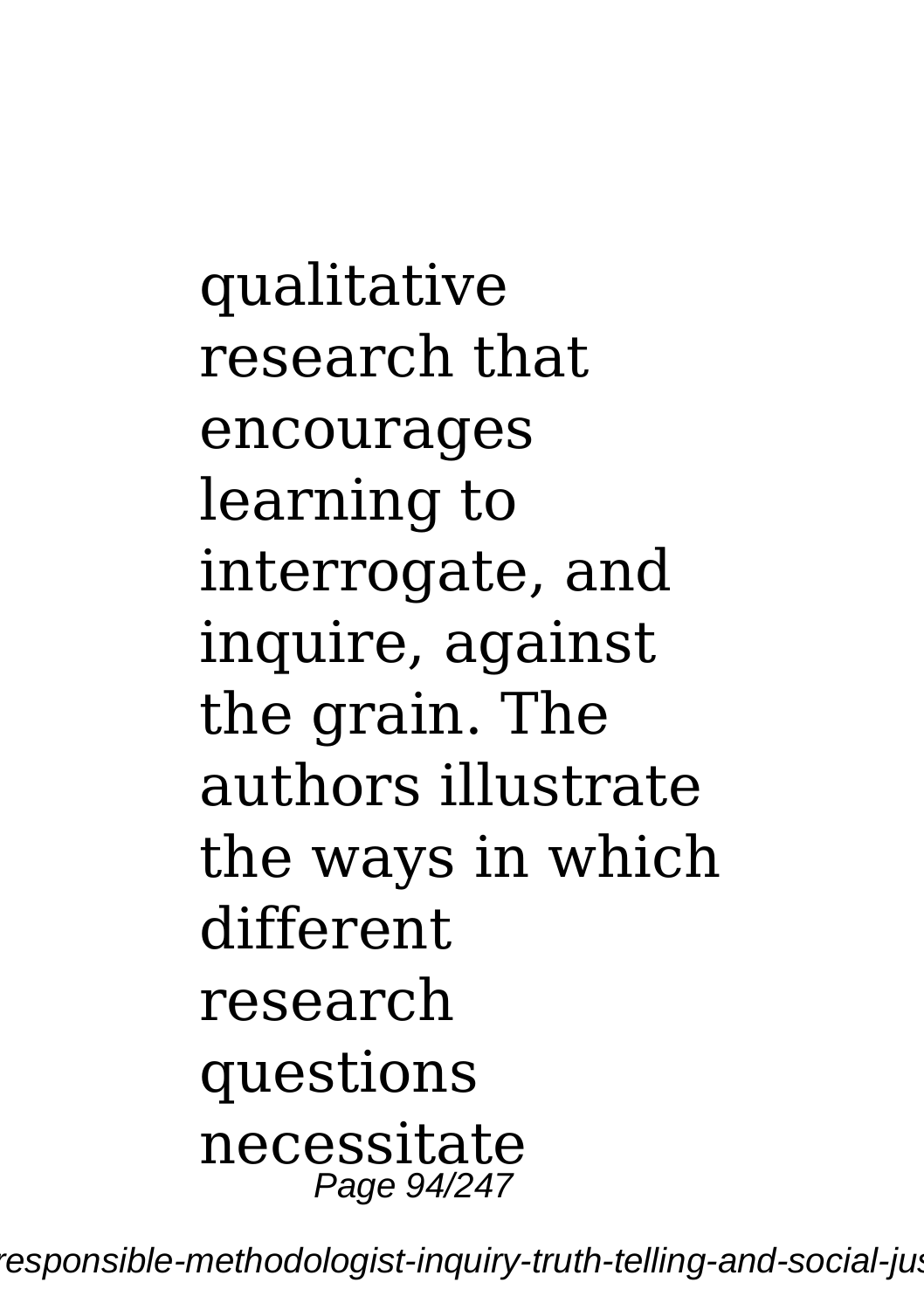different methodological choices, framing questions for research, interviewing, and analysis—suggest ing some questions that can guide the writing process. With exercises, sample questions,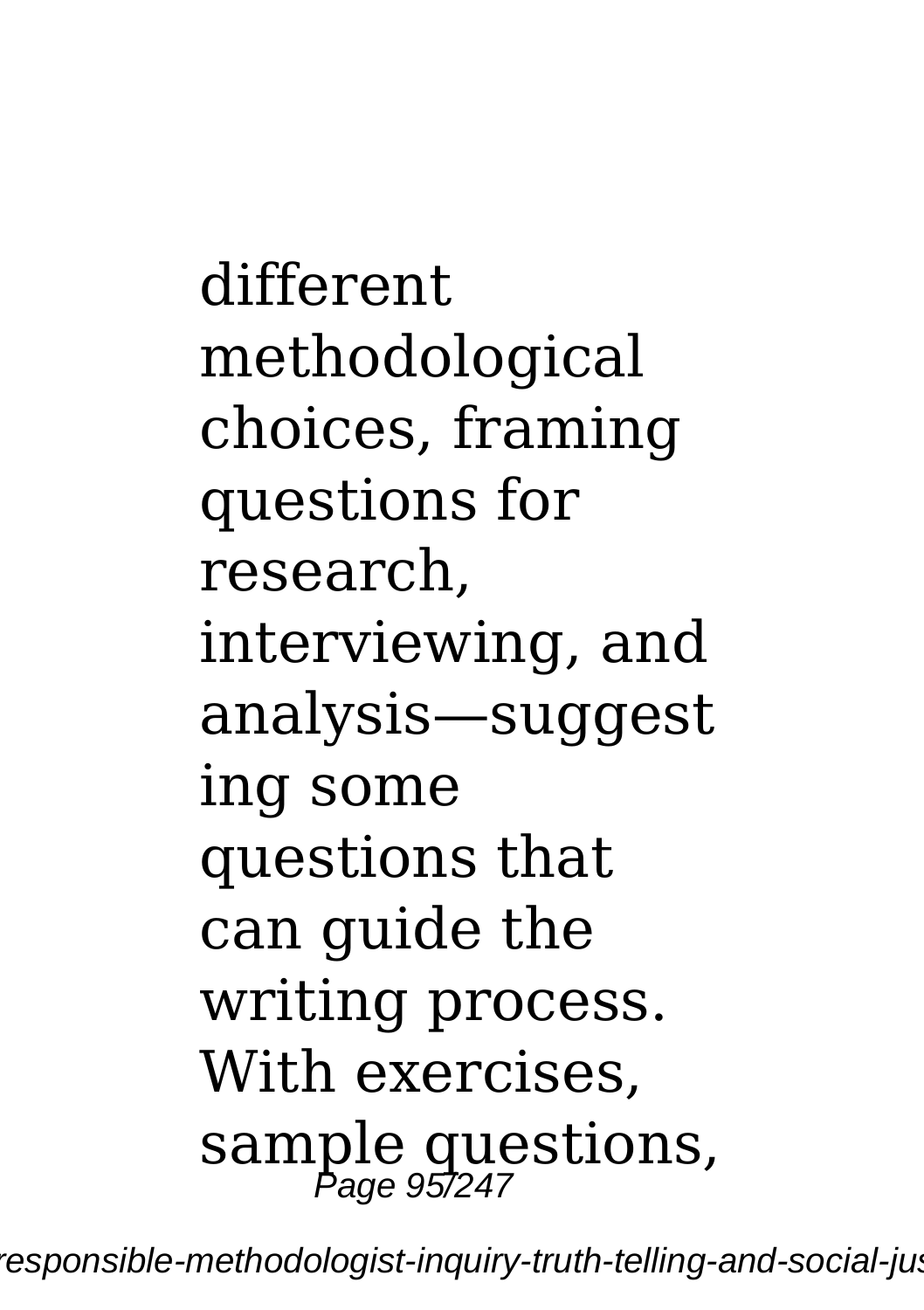and outlines for planning research, this book assists qualitative researchers with creating more effective questions, including formulating questions to guide reflexivity Page 96/247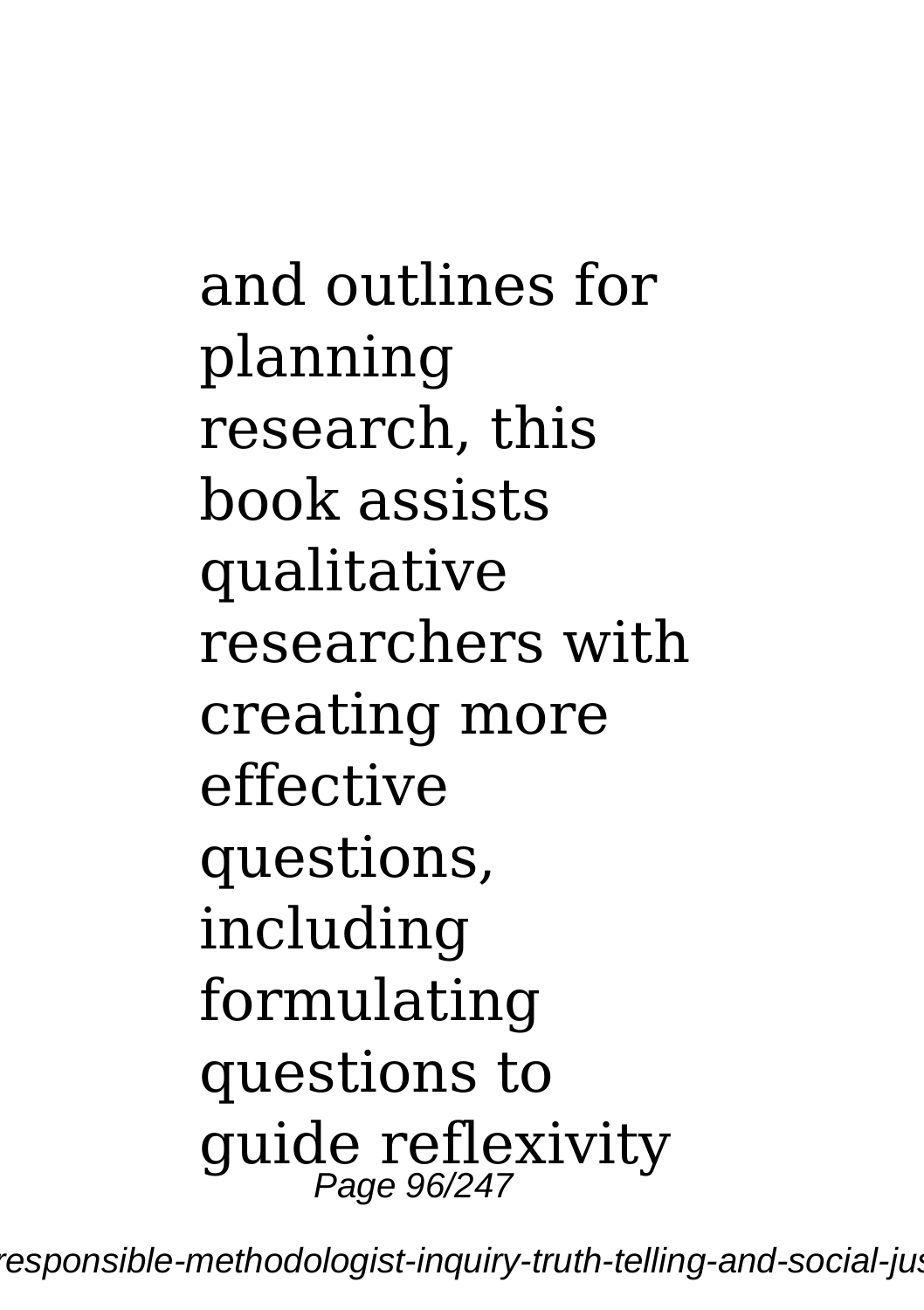meant to confront prevailing assumptions and therefore dismantle and uncover omissions and invisibilities. This book stands out among other qualitative research methods books in its focus Page 97/247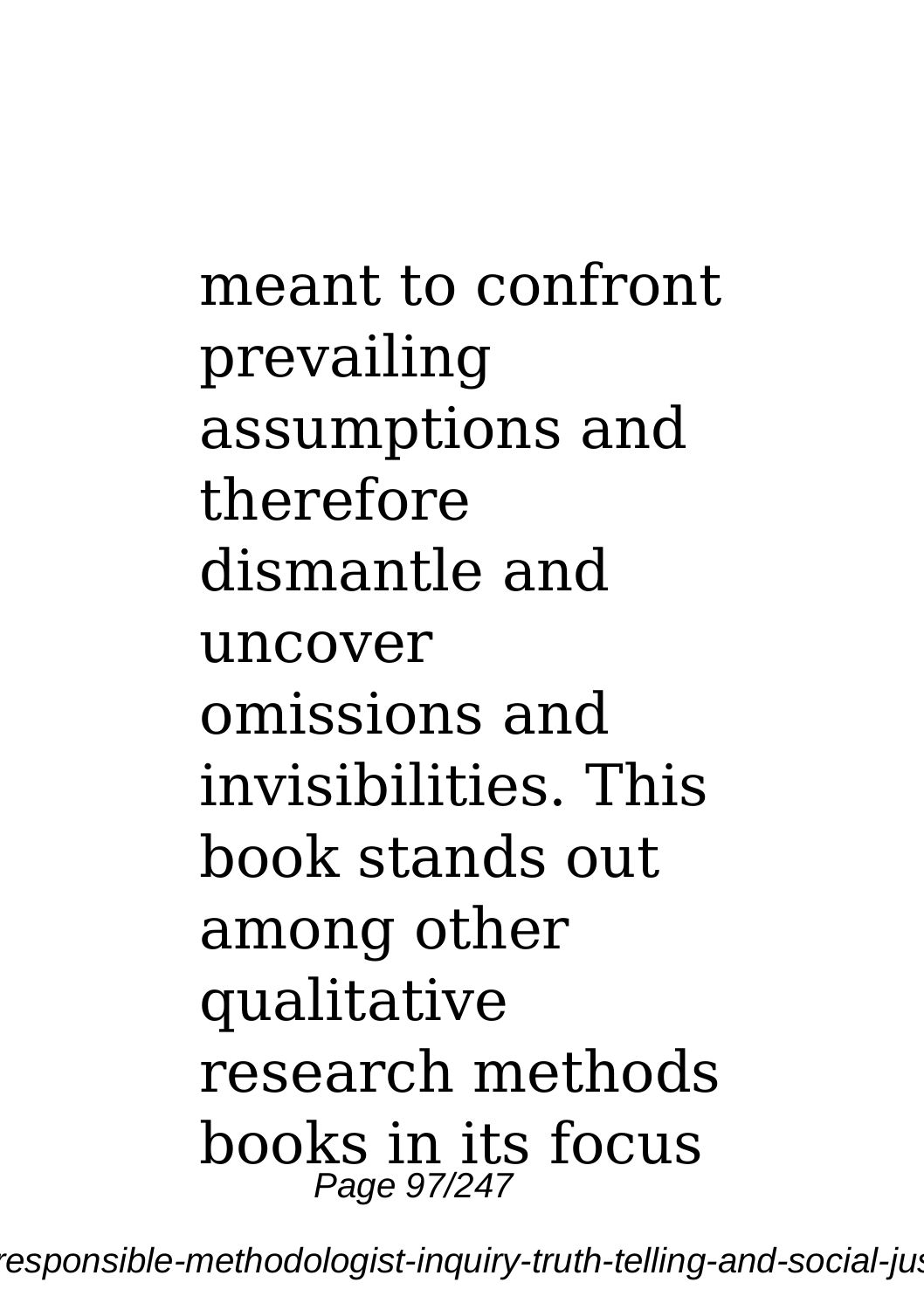on critical approaches to questions as the driver of the research imagination. Utilising a number of examples, there is also a focused discussion of how to arrive at research Page 98/247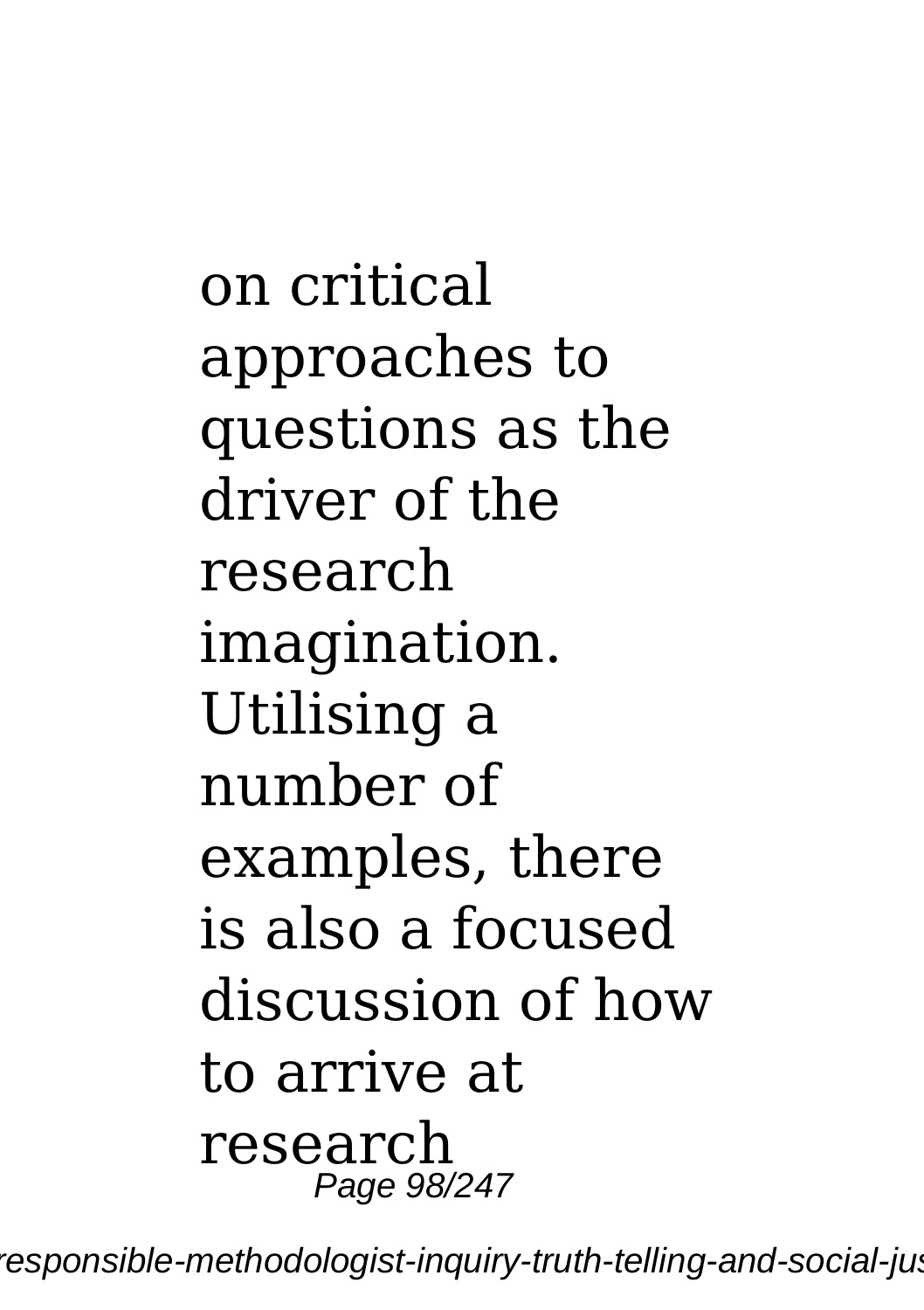questions, align interview questions with those research questions, actively construct questions to guide the data analysis process, and use further types of questions to guide the writing Page 99/247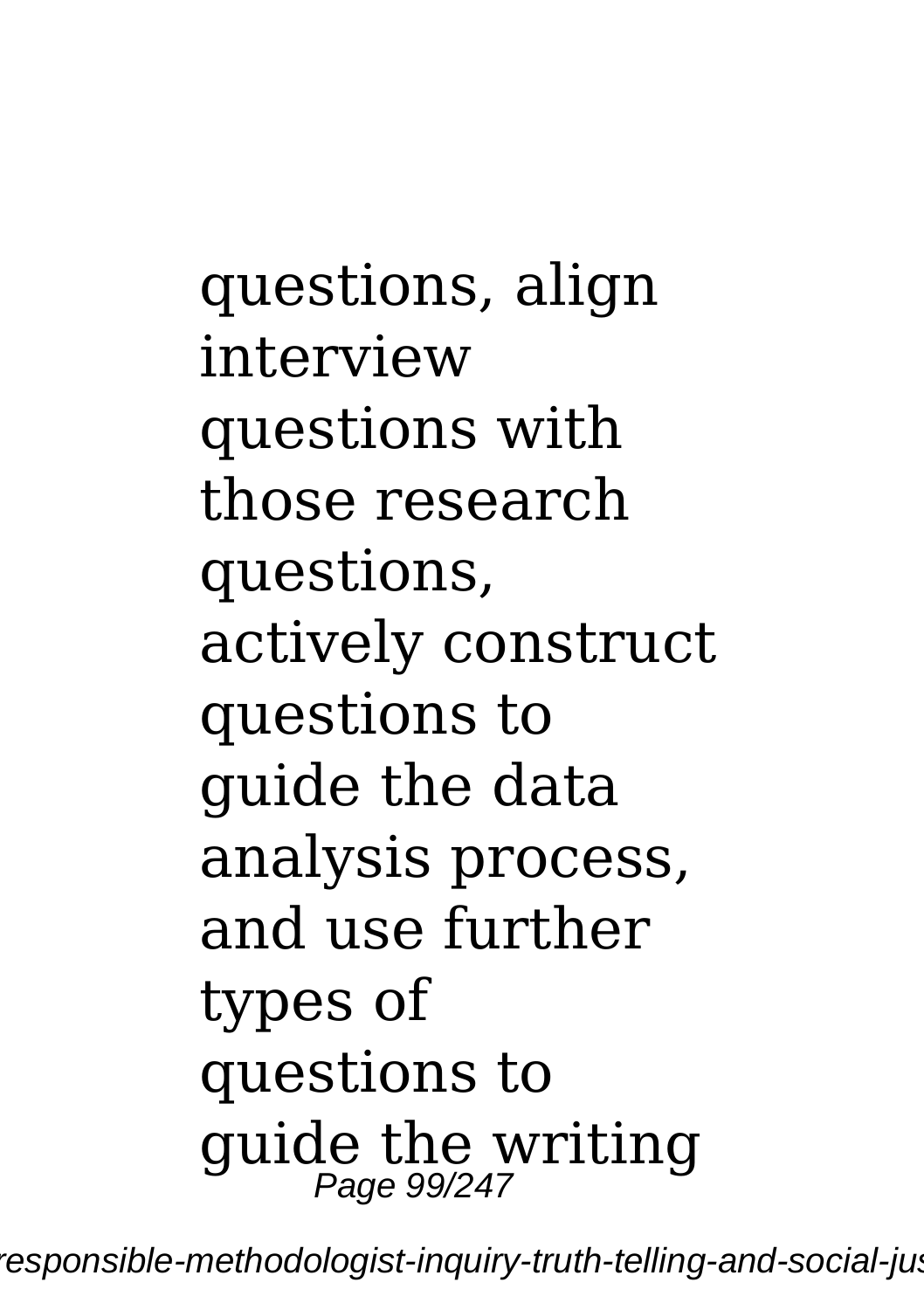process. The examples the authors employ include questions drawn from qualitative approaches to phenomenology, ethnography, life writing, feminist research, and participatory action research. Page 100/247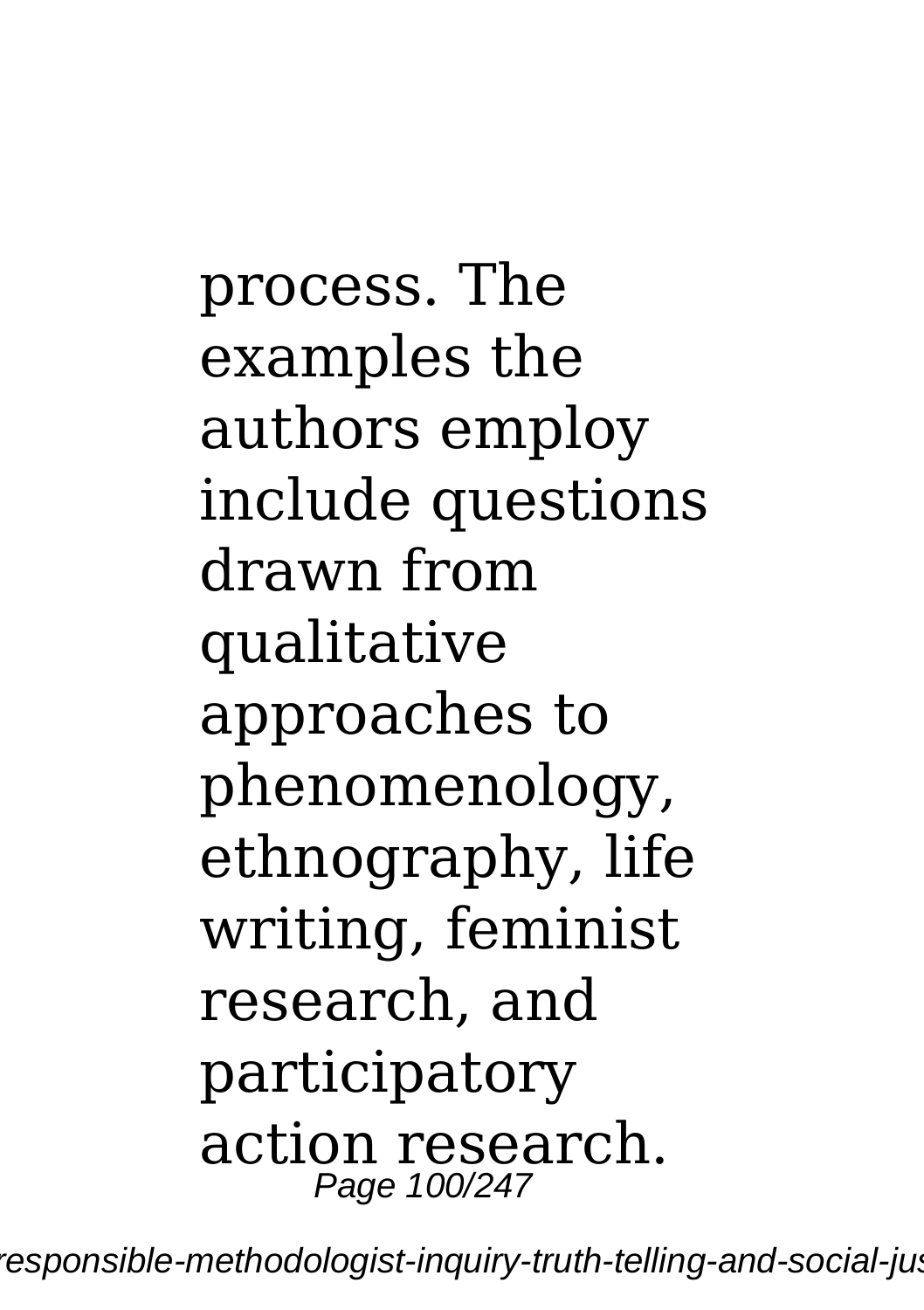The Responsible Methodologist Fearless Speech Current Issues in Nursing If the Truth Be Told Research ethics in the real world Foundations and Futures *Winner of The University of* Page 101/247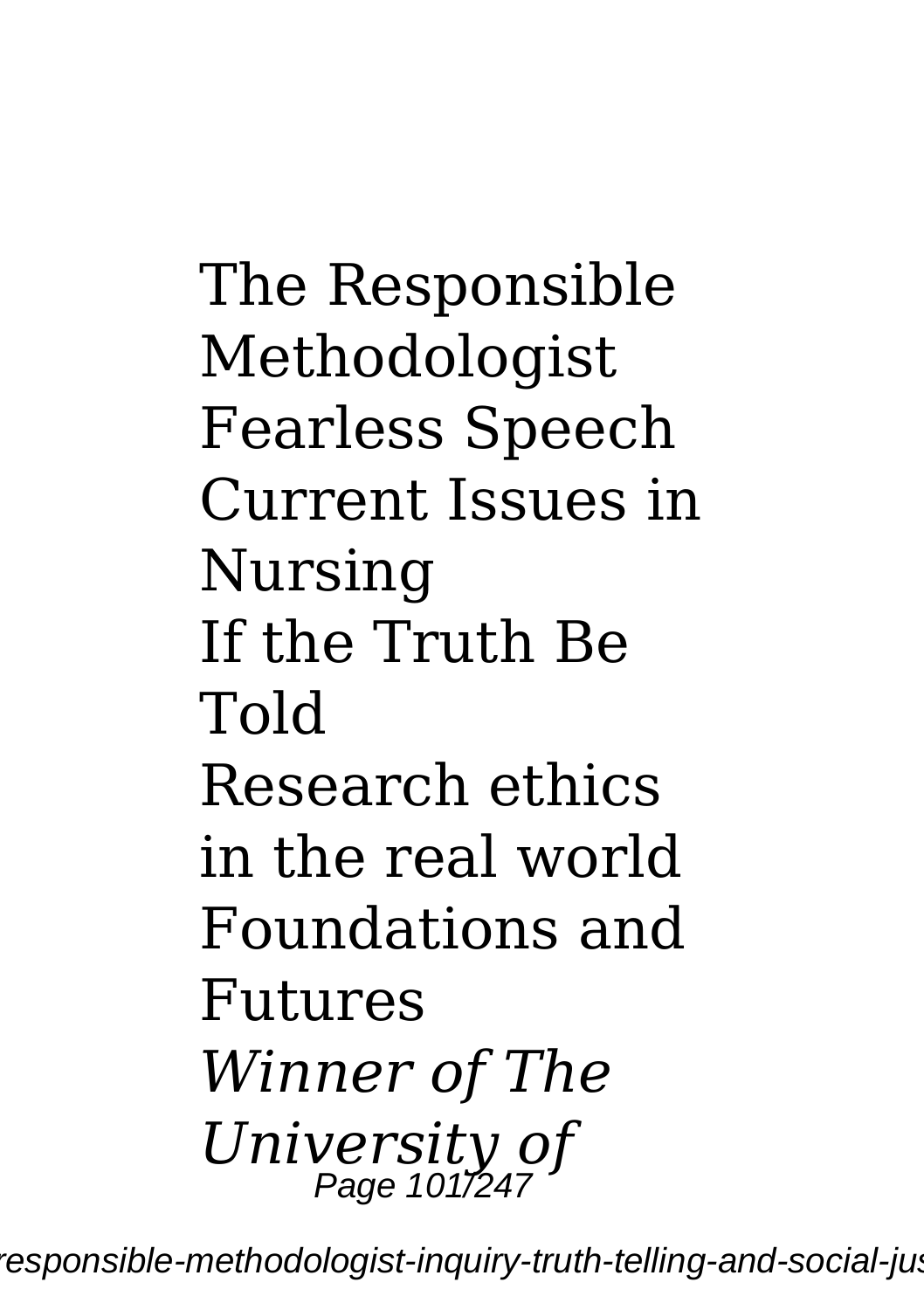*Alabama 2017 President's Faculty Research Award What does it mean to be a responsible methodologist? Certainly it is more than being a research middlemanager who ensures that the tools used in a* Page 102/247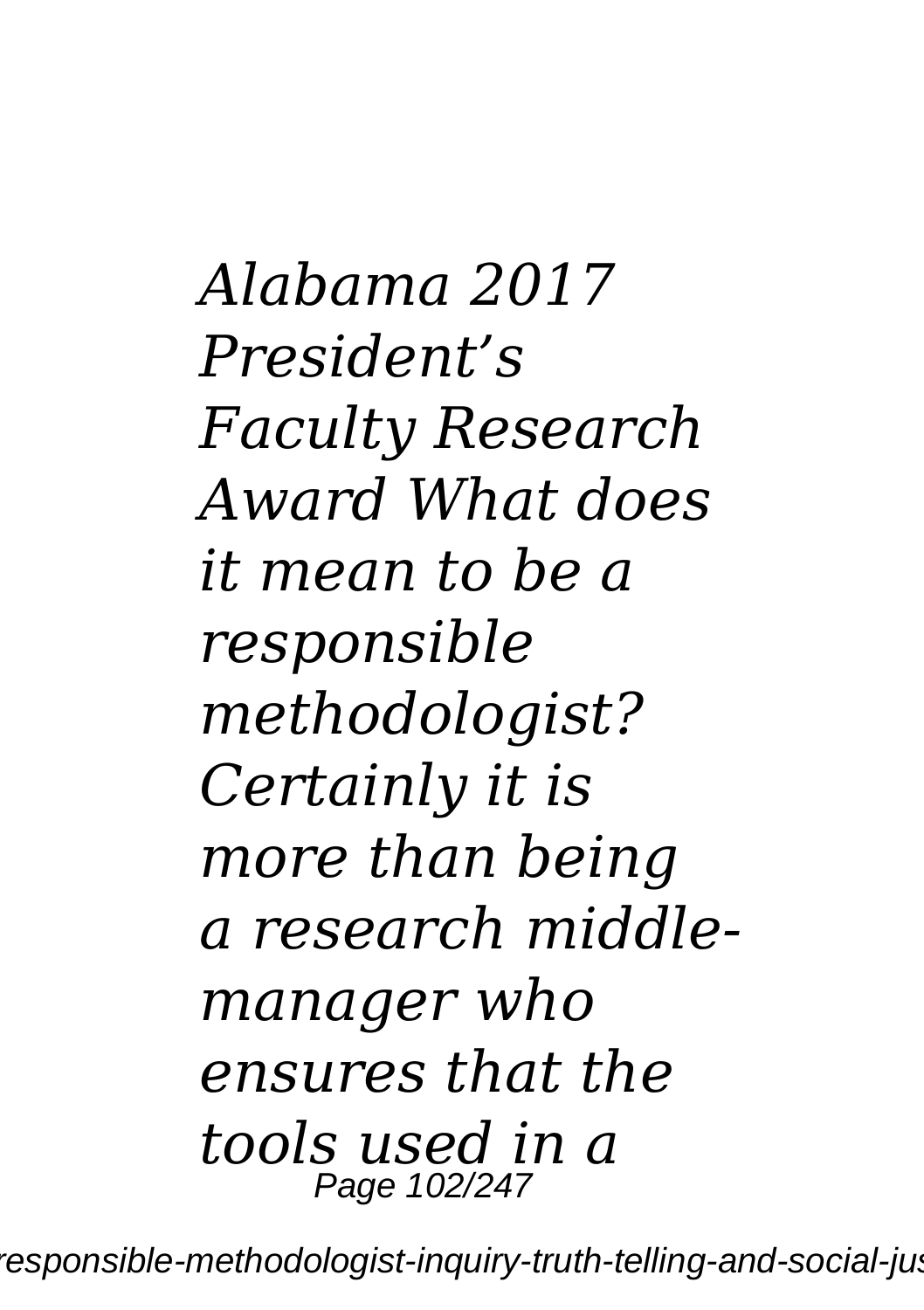*thesis or dissertation are of the right gauge. In The Responsible Methodologist, leading education scholar Aaron Kuntz uses the latest movements in social theory to challenge qualitative* Page 103/247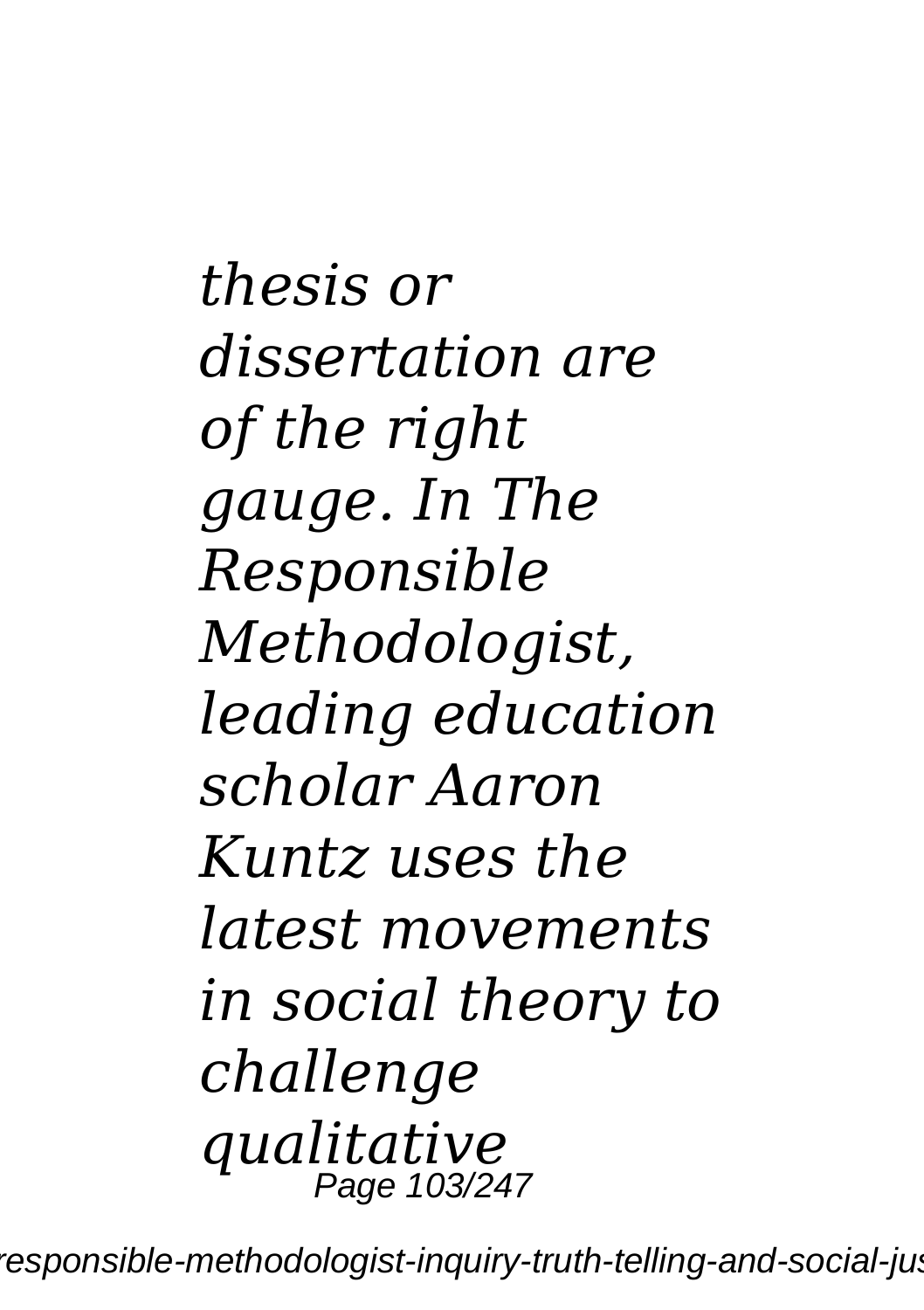*researchers to reconceptualize their work away from the technocratic toward an intervention, an ethical disruption of the norm, an activist stance toward progressive social change.* Page 104/247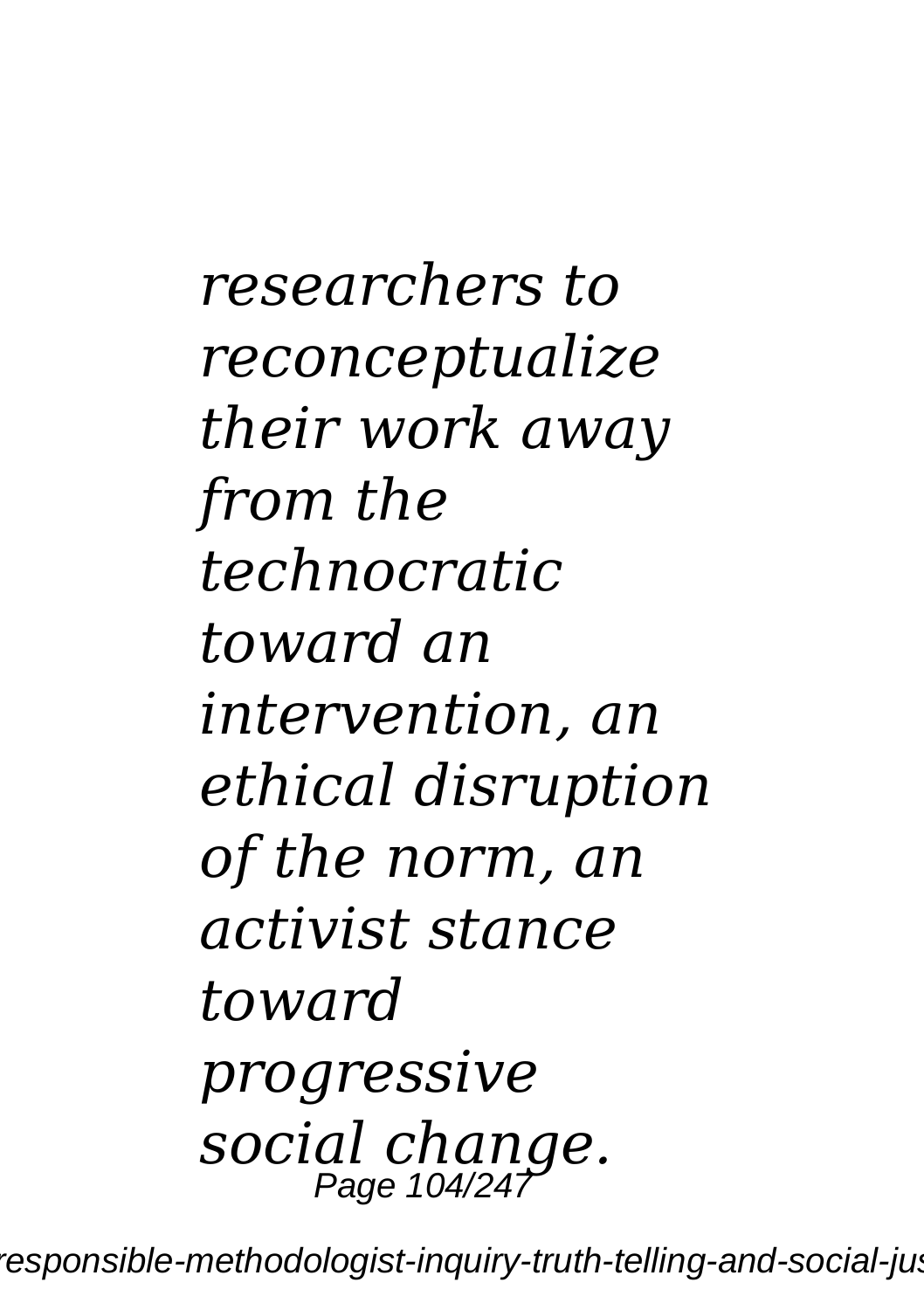*Inviting creativity and vision, he insists that the responsible methodologist become a force leading the discourse toward social justice. His book-challenges the technocratic role given to qualitative* Page 105/247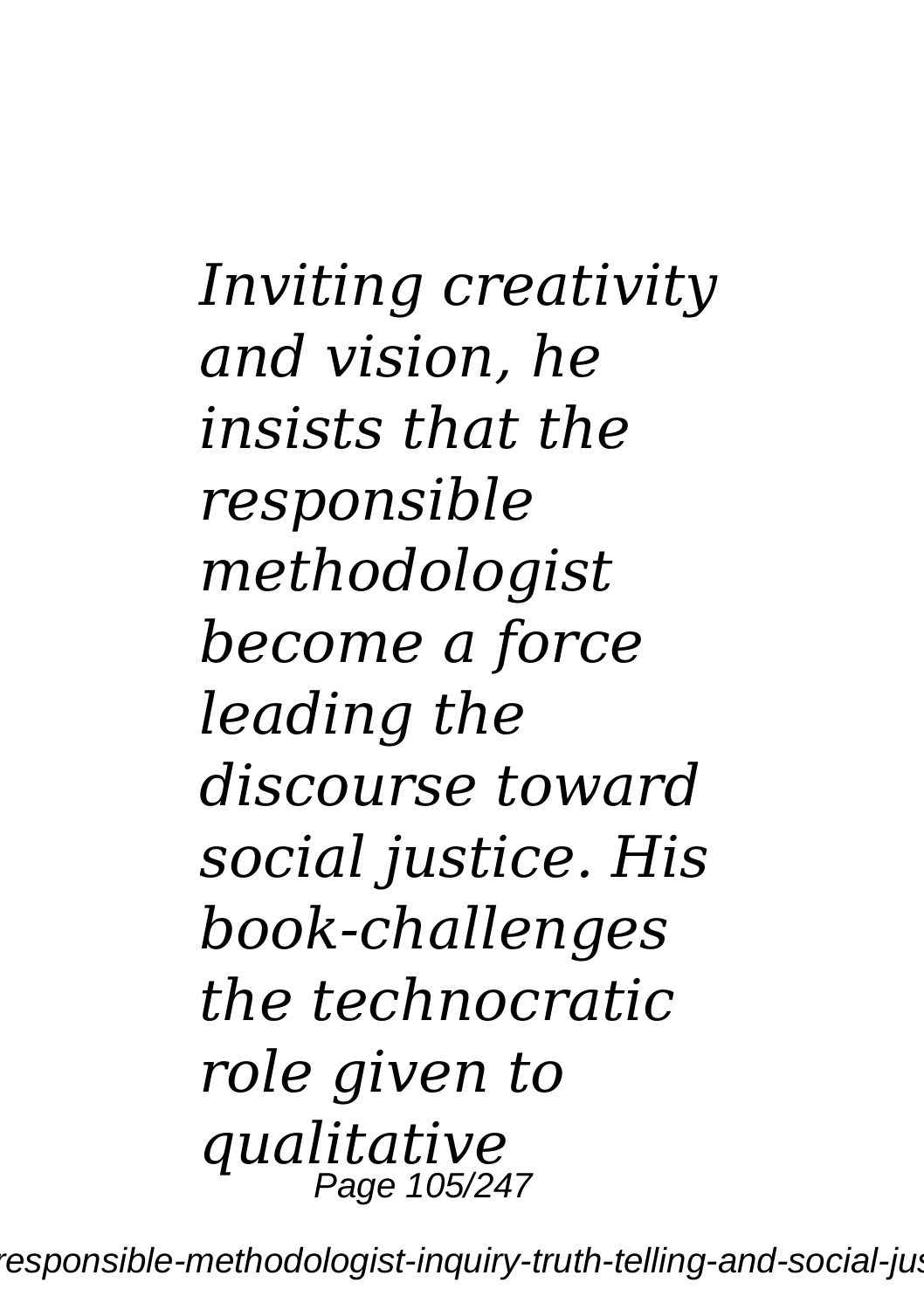*methodologists in university settings;-urges them to become a force for change through Foucault's parrhesia, risky t ruthtelling;-includes research projects that have incorporated this* Page 106/247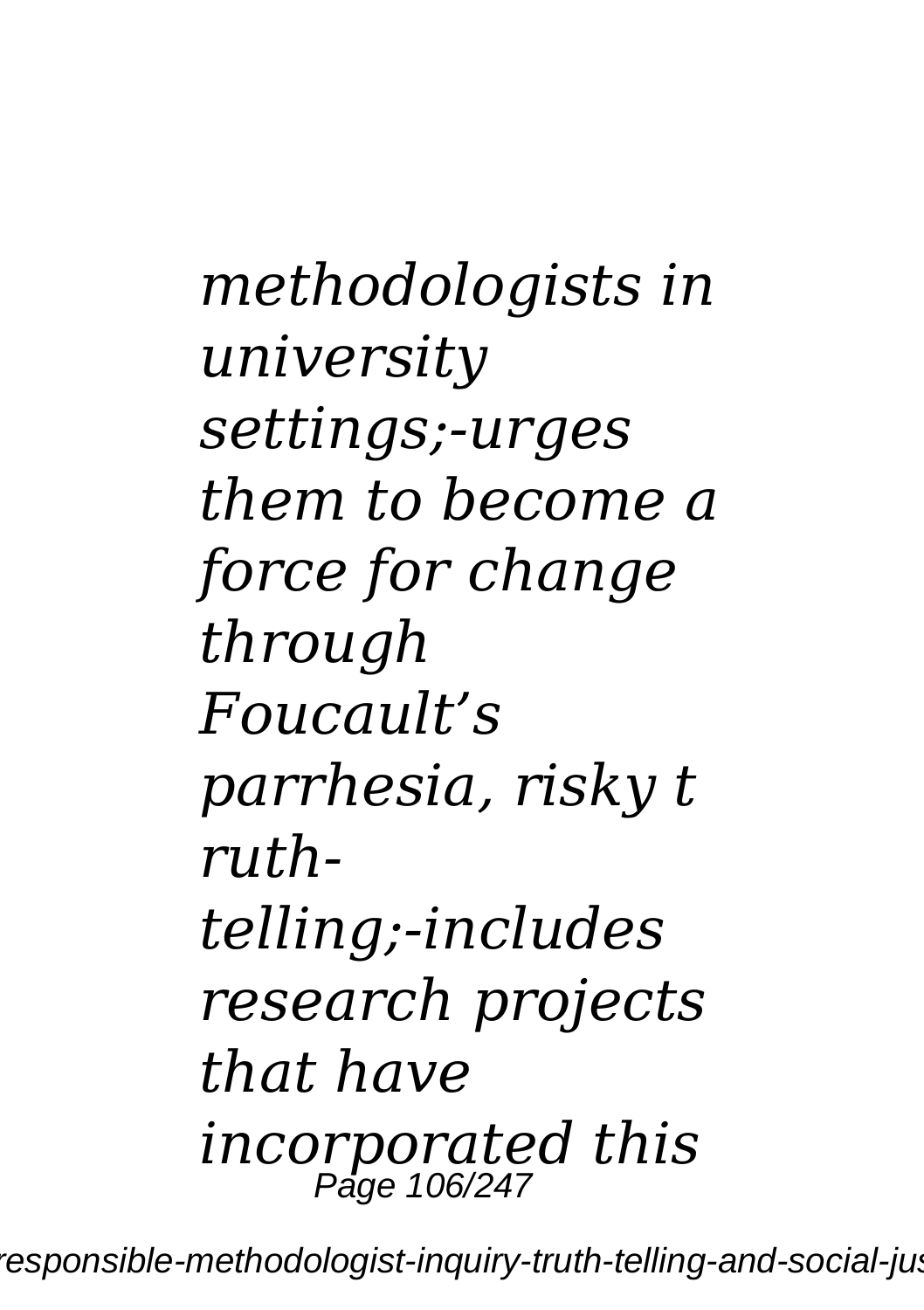*vision. http://amk untz.people.ua.ed u/ "Selections from [the author's] Asian drama; an inquiry into the poverty of nations " Includes bibliographical references Campion Collection.* Page 107/247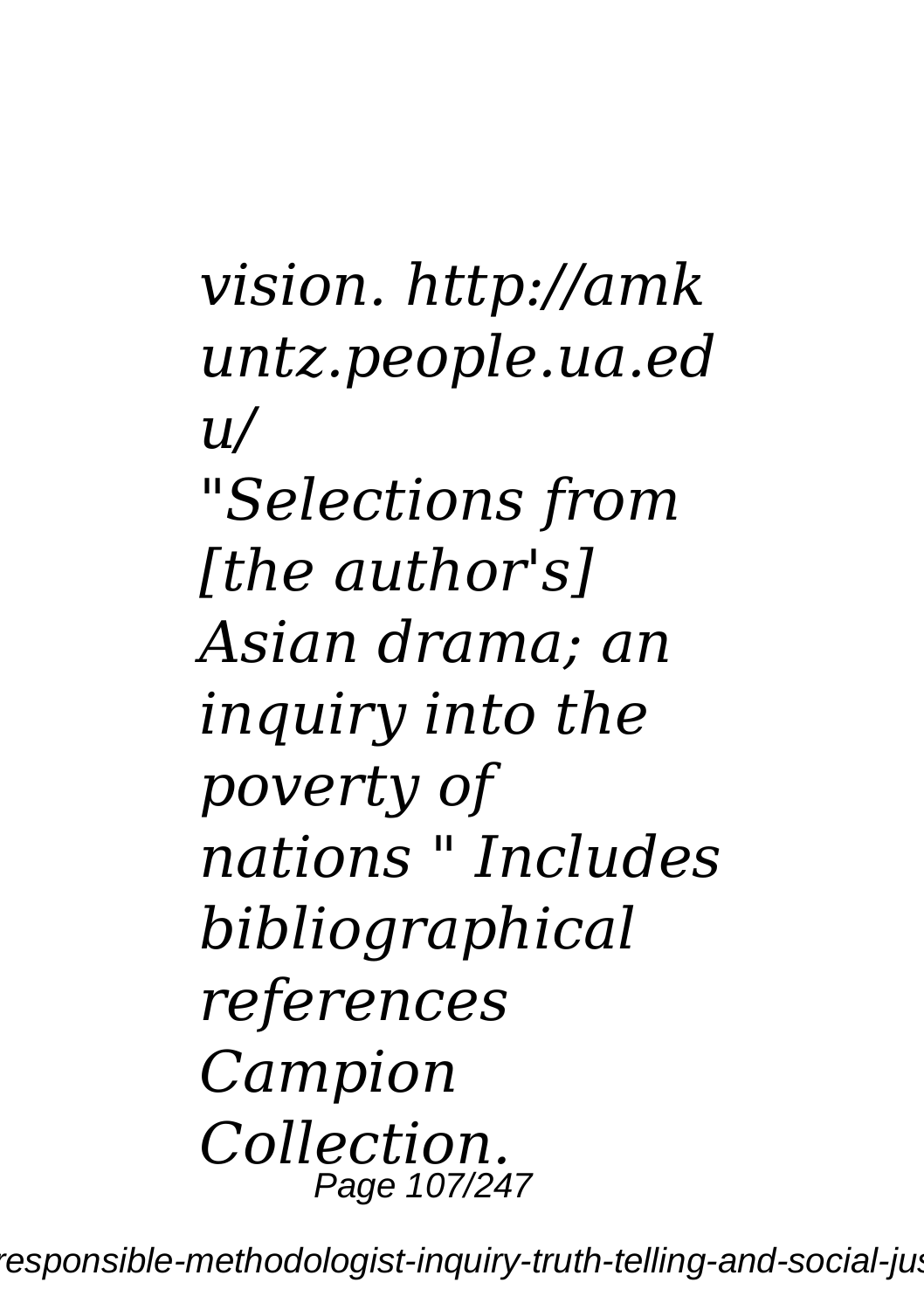*In this second edition of CBT Made Simple, two renowned psychologists and experts in cognitive behavioral therapy (CBT) offer the most comprehensive manual available to help* Page 108/247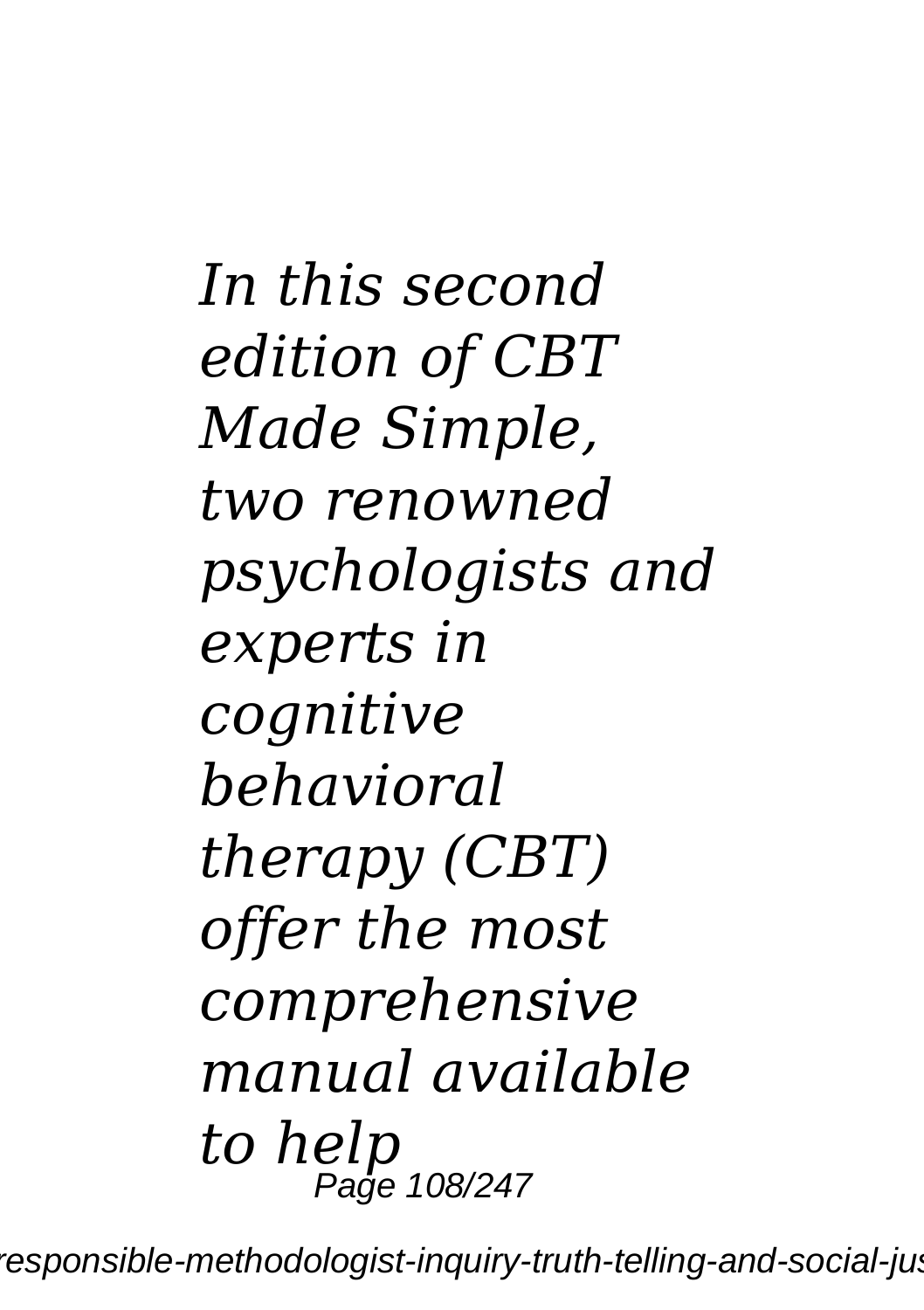*professionals learn CBT and deliver it to clients for better treatment outcomes. CBT is an evidencebased treatment for several mental health disorders, including anxiety, depression, obses* Page 109/247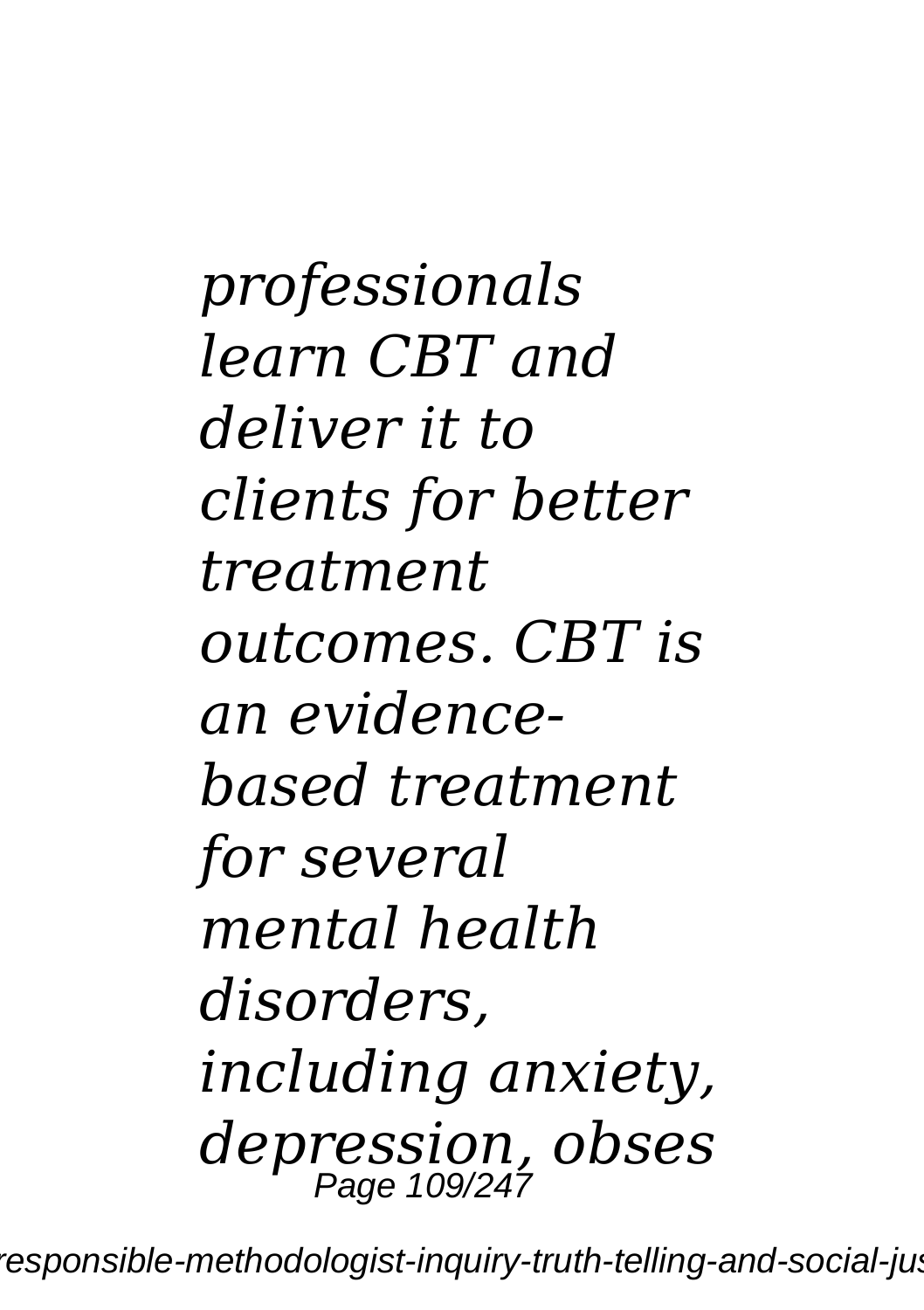*sive-compulsive disorder (OCD), post-traumatic stress disorder (PTSD), and anger problems. This simple, pragmatic guide offers everything you need to know about CBT: what it is, how it works, and how* Page 110/247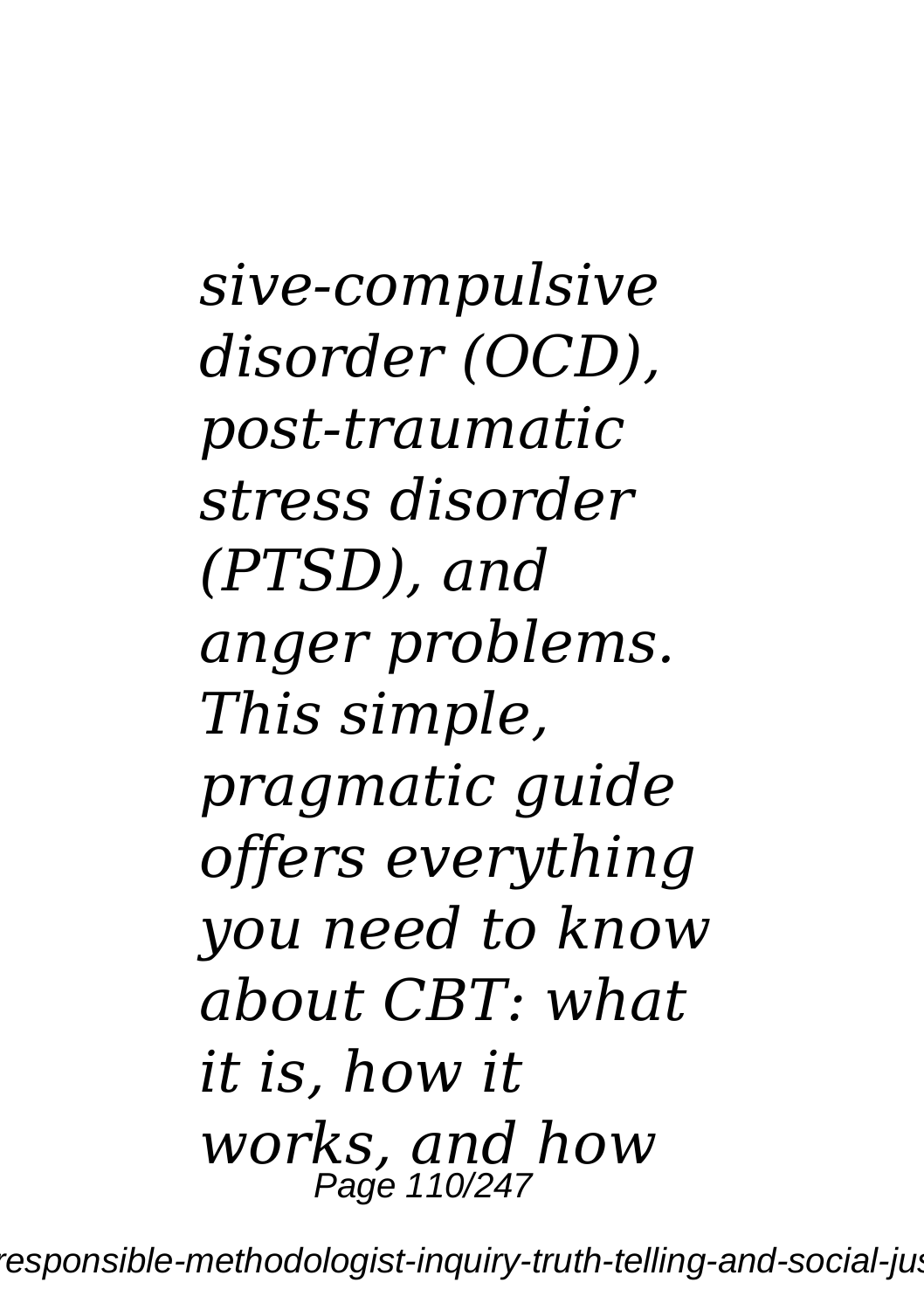*to implement it in session. This fully revised and updated second edition of CBT Made Simple provides a userfriendly, practical approach to learning CBT using up-to-theminute teaching methods and* Page 111/247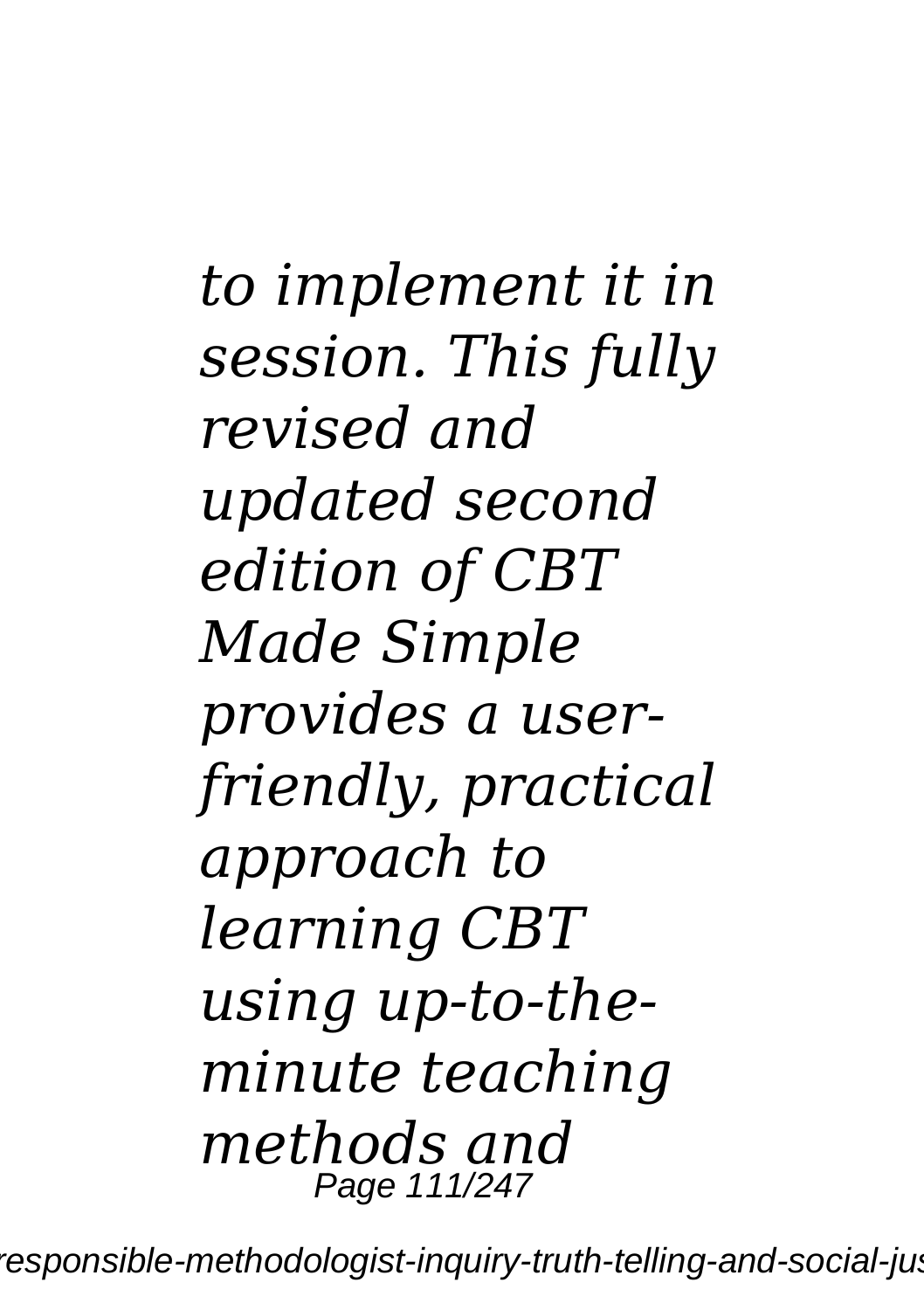*learning tools—in particular, the "effective adult learning model," which promotes interactive learning, experiential learning, and selfreflection. Each chapter presents key elements of CBT in clear,* Page 112/247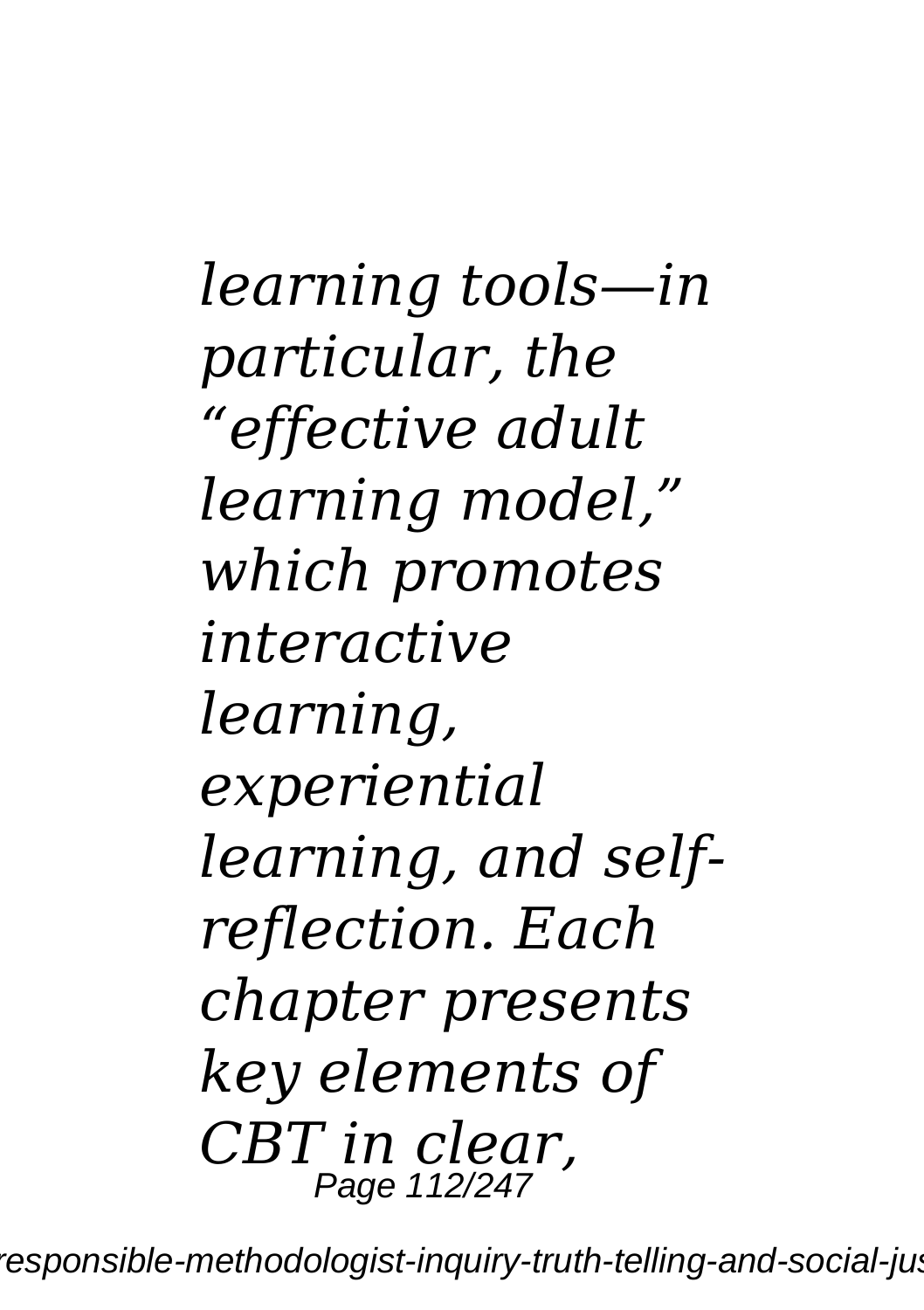*accessible language, and includes client dialogues and clinical examples. Practical exercises are incorporated throughout, enabling you to practice and consolidate your learning. In* Page 113/247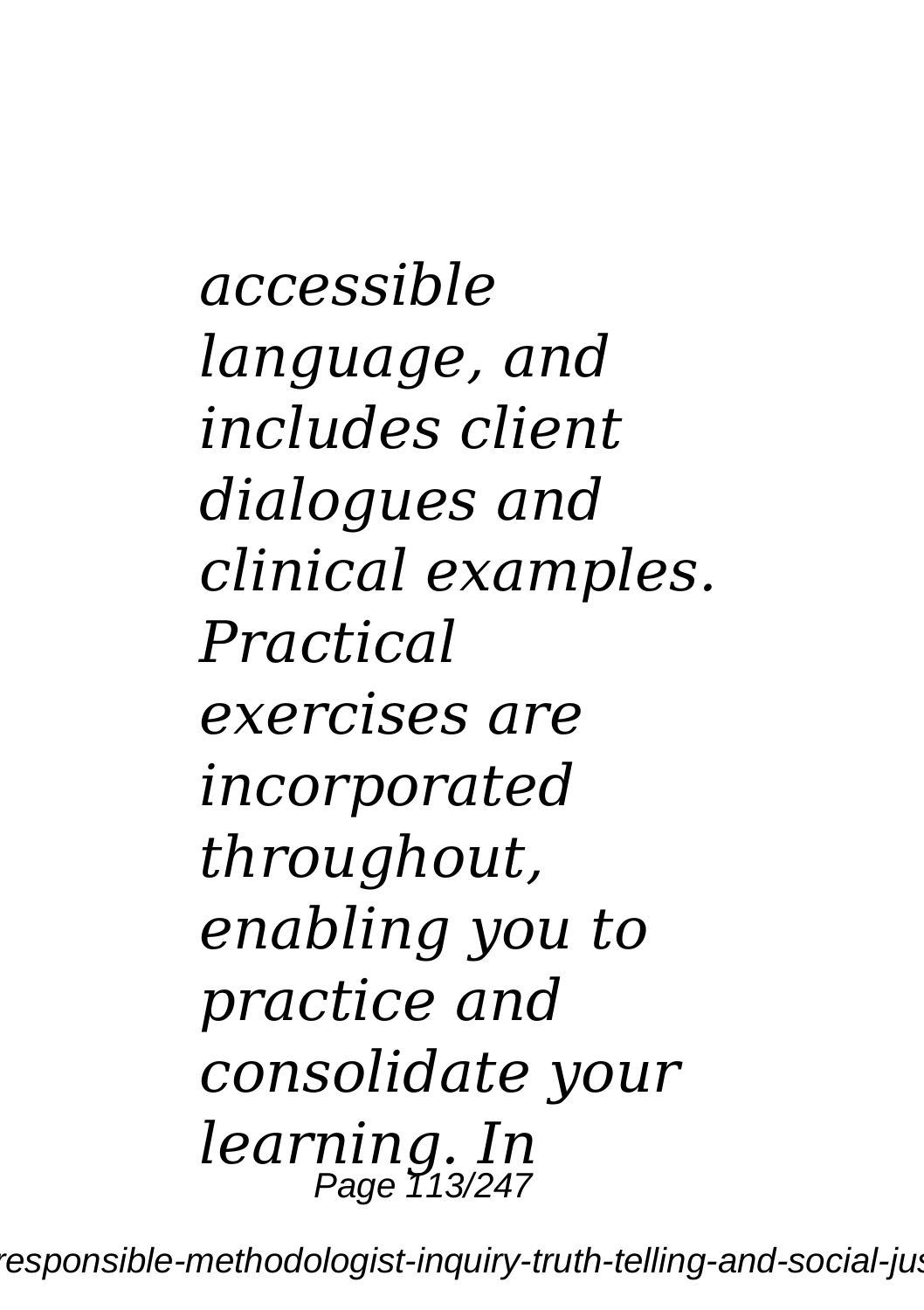*addition, each chapter mimics the structure of an actual CBT session. This new edition also includes the core components of CBT—core beliefs, intermediate beliefs, and behavioral* Page 114/247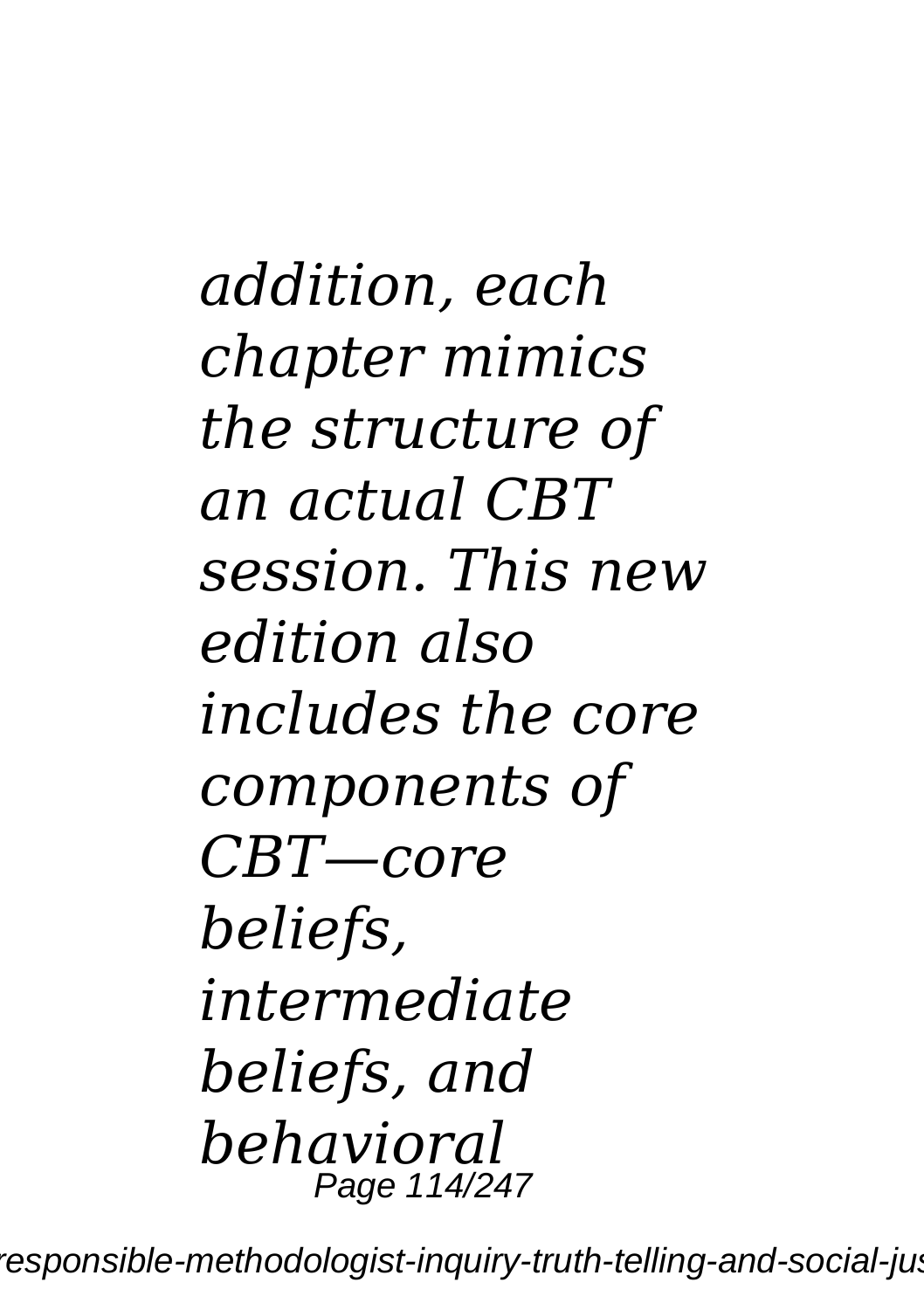*experiments—to make this the most comprehensive CBT manual you'll find anywhere. If you are a clinician or student interested in learning more about CBT, this book—part of the* Page 115/247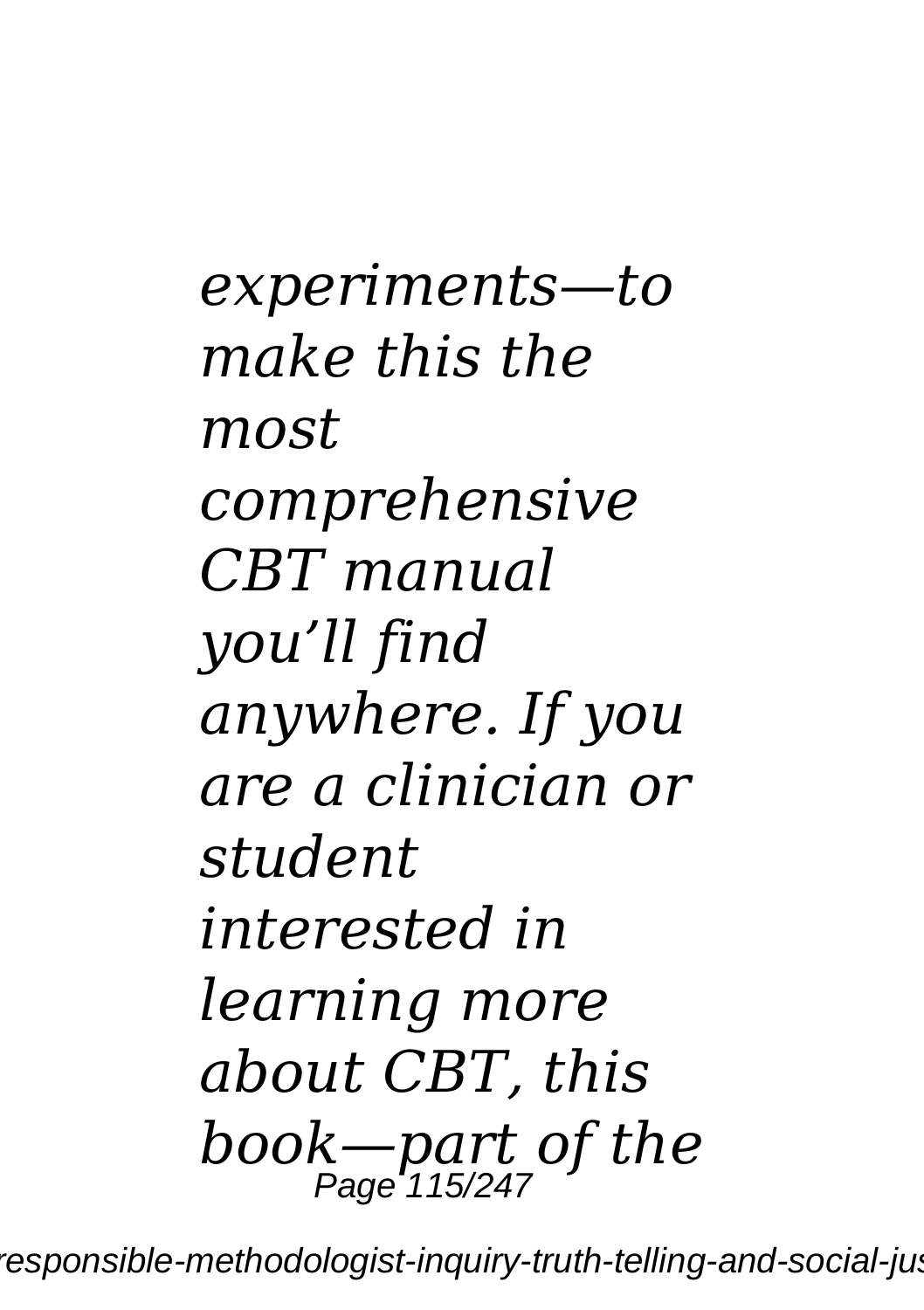*New Harbinger Made Simple series that includes ACT Made Simple and DBT Made Simple—has everything you need to hit the ground running. Why not make it a part of your professional* Page 116/247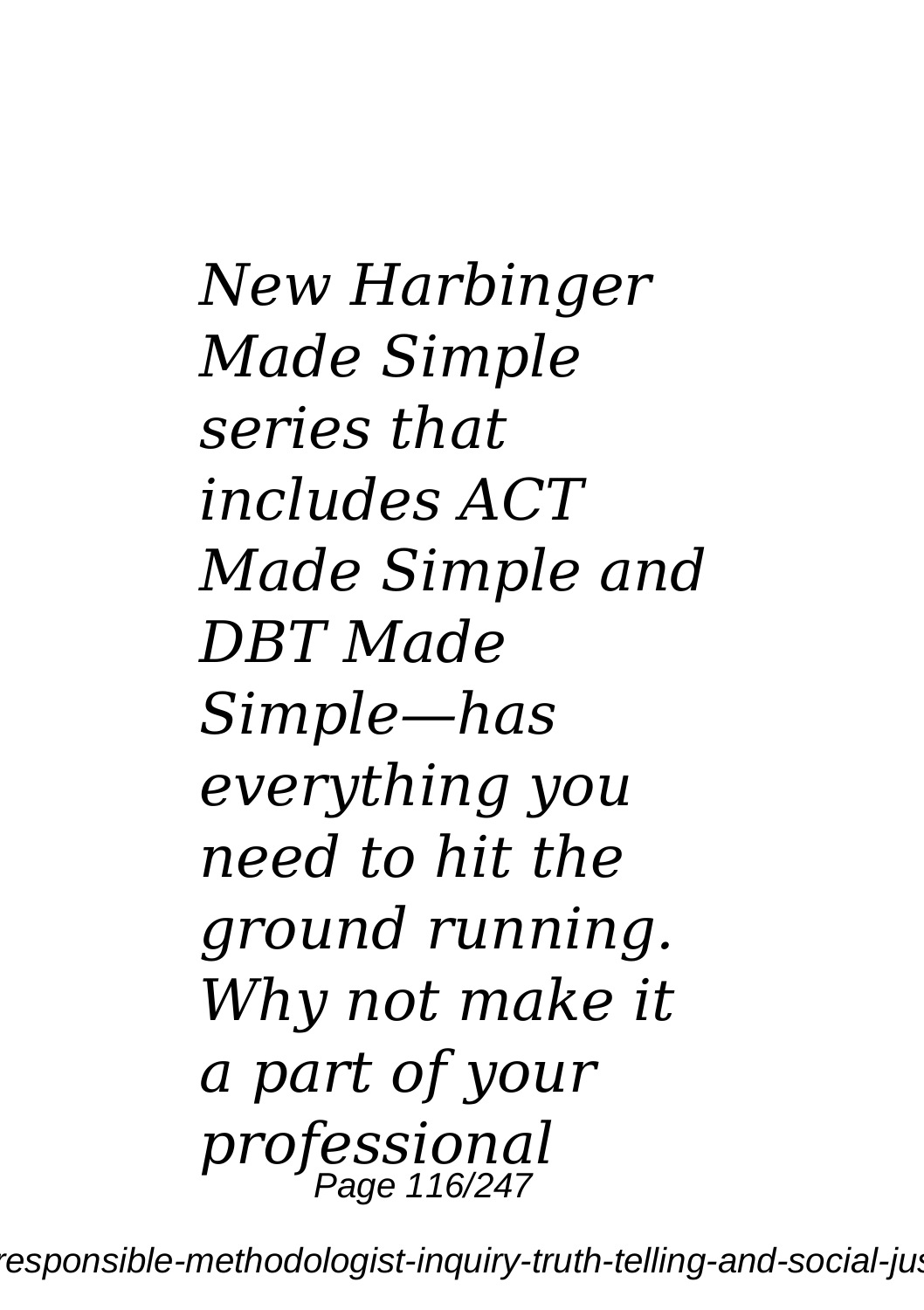*library? The Handbook of Critical Methodologies covers everything from the history of critical and indigenous theory and how it came to inform and impact qualitative research and* Page 117/247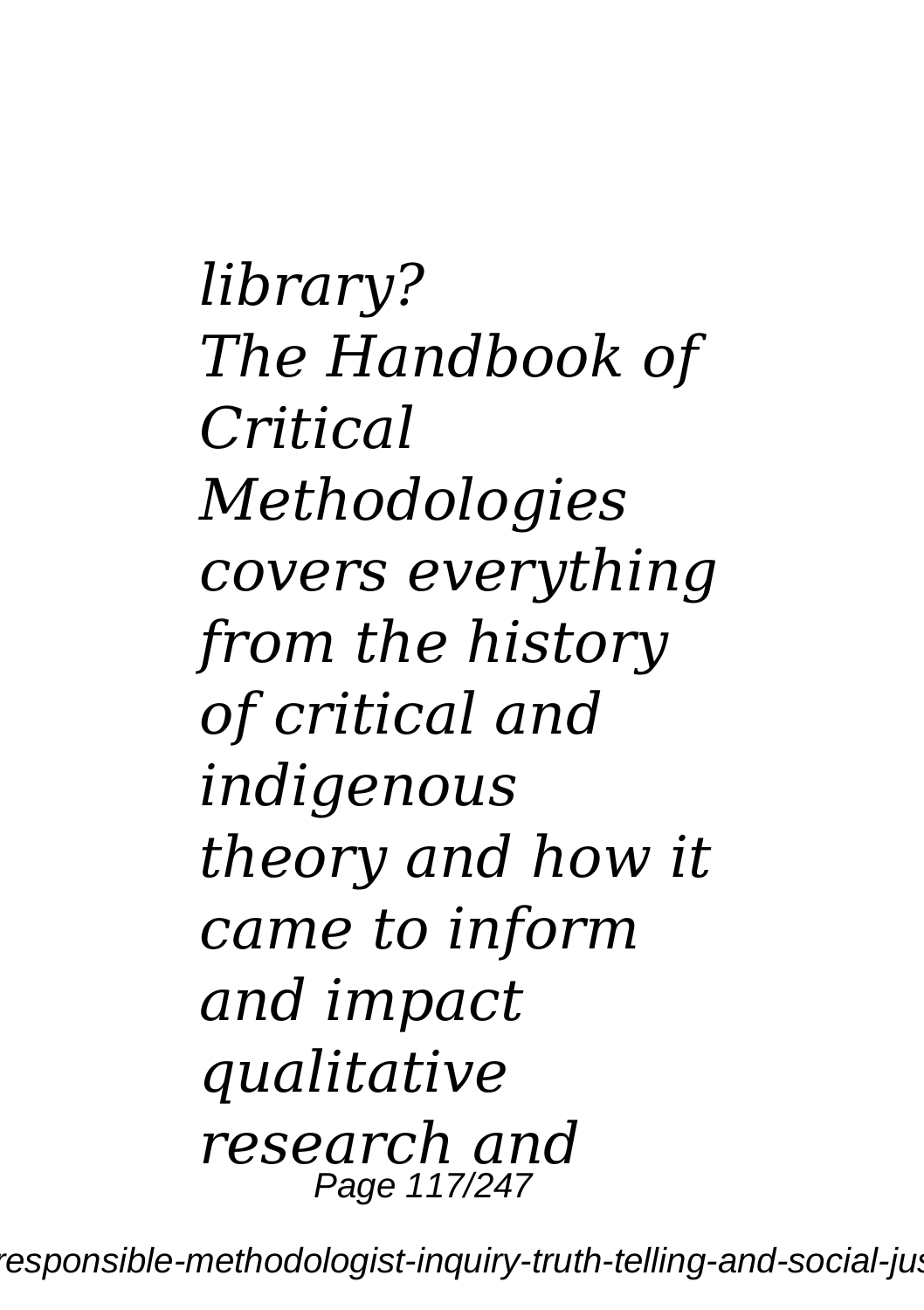*indigenous peoples to the critical constructs themselves, including race/diversity, gender representation (queer theory, feminism), culture, and politics to the* Page 118/247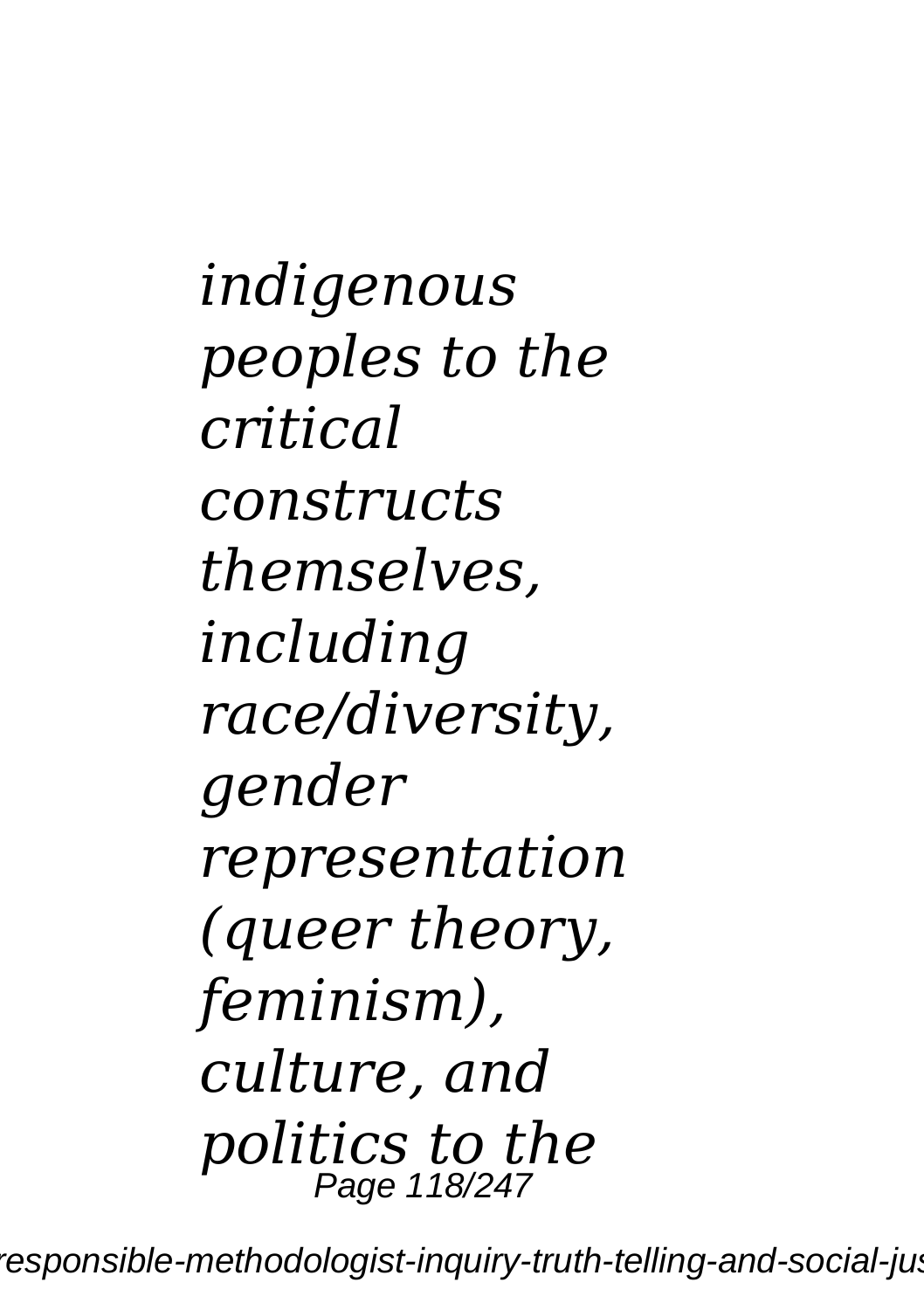*meaning of "critical" concepts within specific disciplines (critical psychology, critical communic ation/mass communication, media studies, cultural studies, political* Page 119/247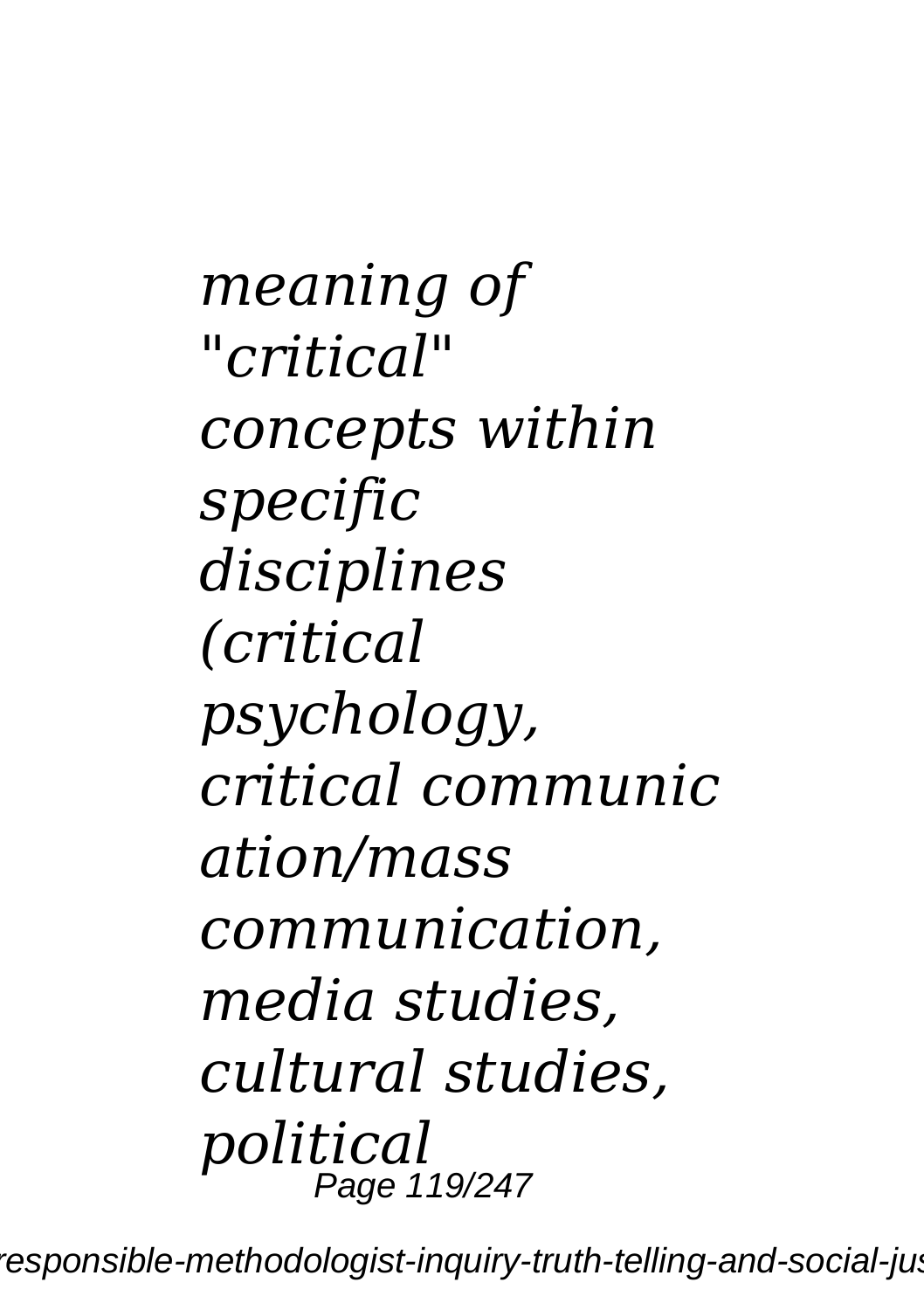*economy, education, sociology, anthropology, history, etc. - all in an effort to define emancipatory research and explore what critical qualitative research can do* Page 120/247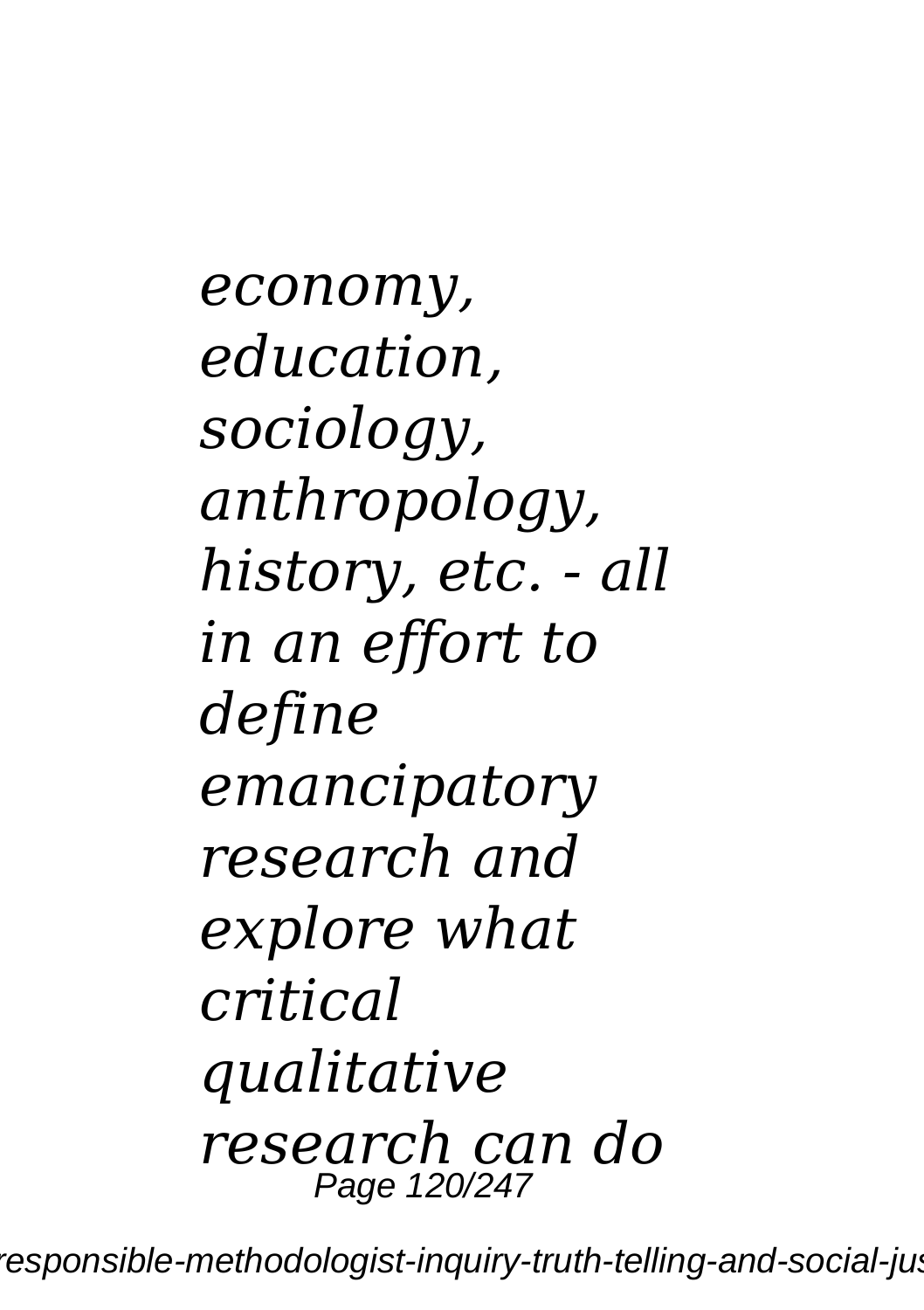*for social change and social justice. Critical Approaches to Questions in Qualitative Research An Approach to the Asian Drama, Methodological and Theoretical The SAGE Handbook of* Page 121/247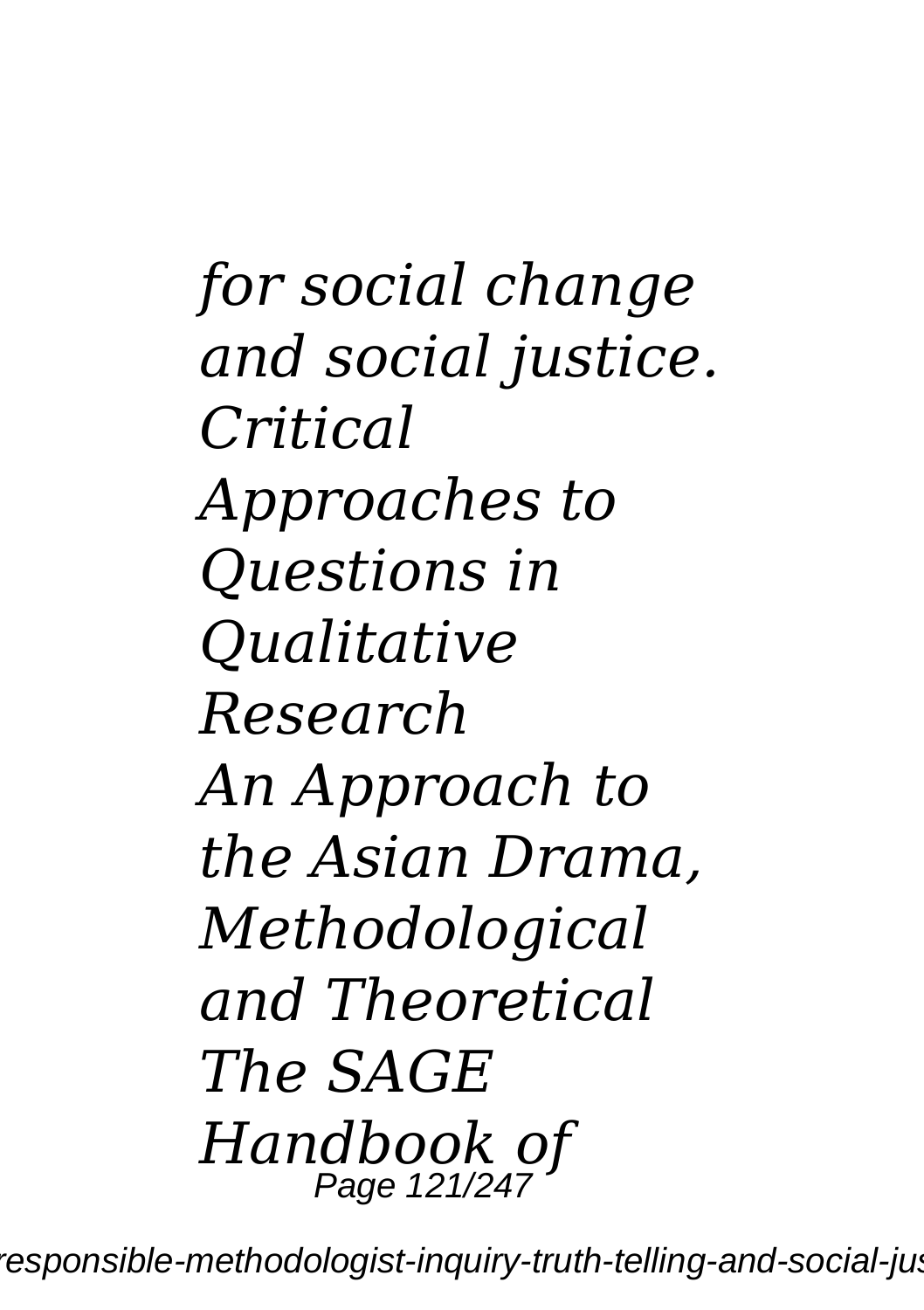*Qualitative Research Design Critical Geography of Educational Reform Fostering Integrity in Research Inquiry, Truth-Telling, and Social Justice* If the Truth Be Told: Page 122/247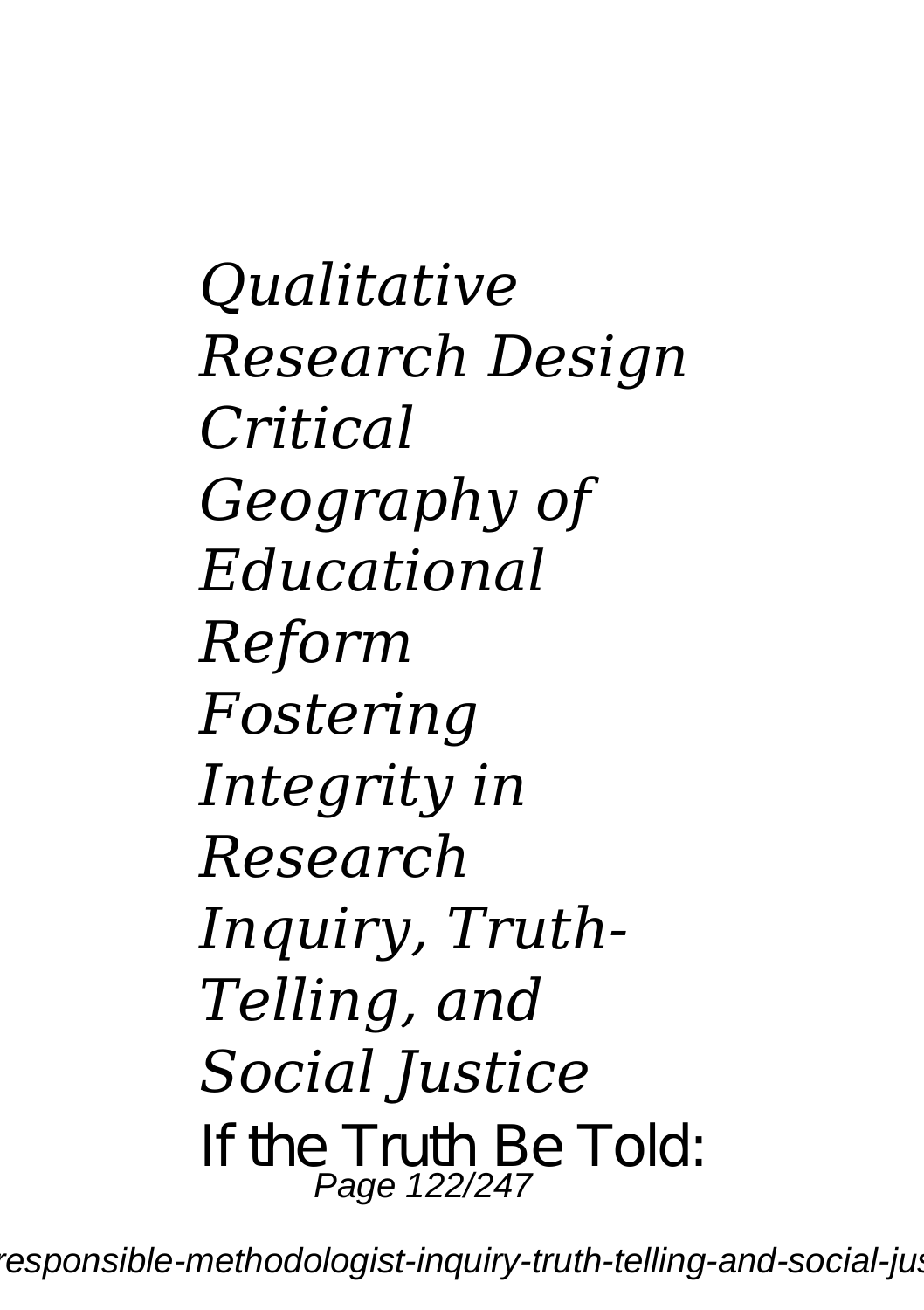Accounts in Literary Forms plays with the sense of truth. It is composed of six chapters, "Childhood Dangers," "Relational Logics," "Jesus Chronicles," "Criminal Tales," "Aging, Illness, and Death Lessons," and "Telling Truths."<br>Page 123/247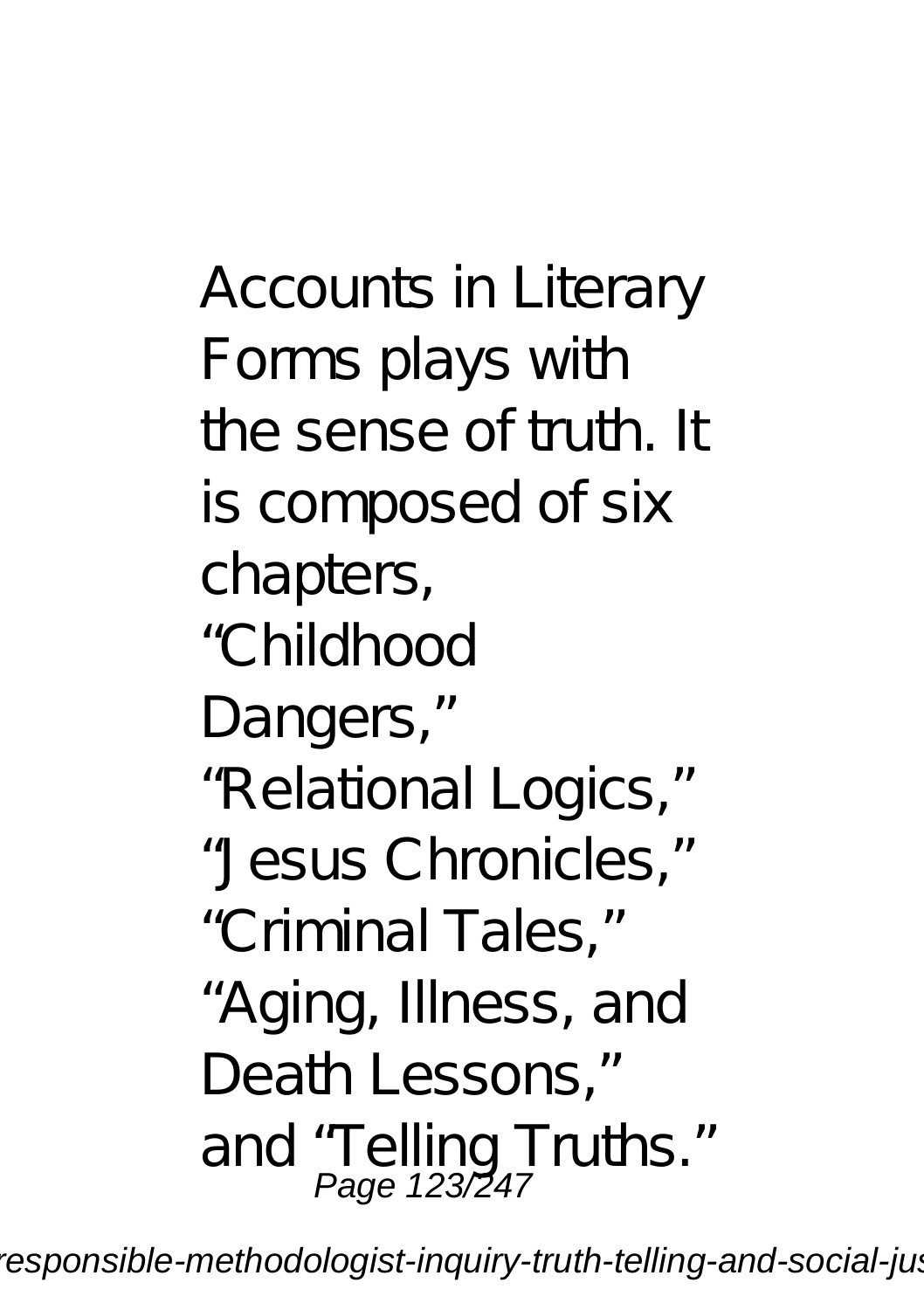Each chapter includes fictional and nonfictional accounts, including poems, stories, monologues, short dramas, essays, creative nonfiction, and mixed genres, to address each chapter's subject. Pieces are based on the author's Page 124/247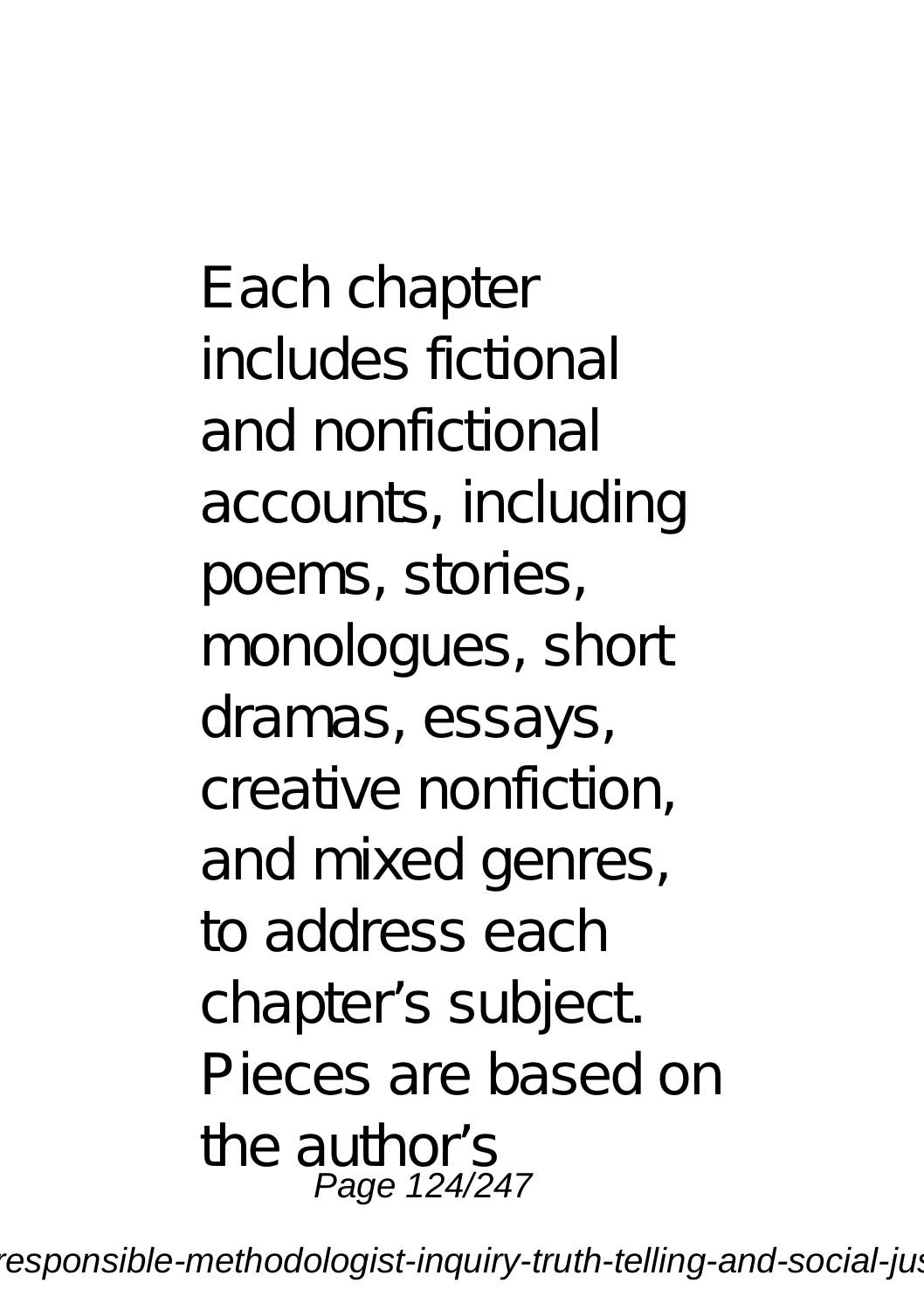personal experiences, newspapers accounts, and purely fictional accounts (all revealed in an appendix at the end of the book). Moving through the book from beginning to end, readers may or may not know Page 125/247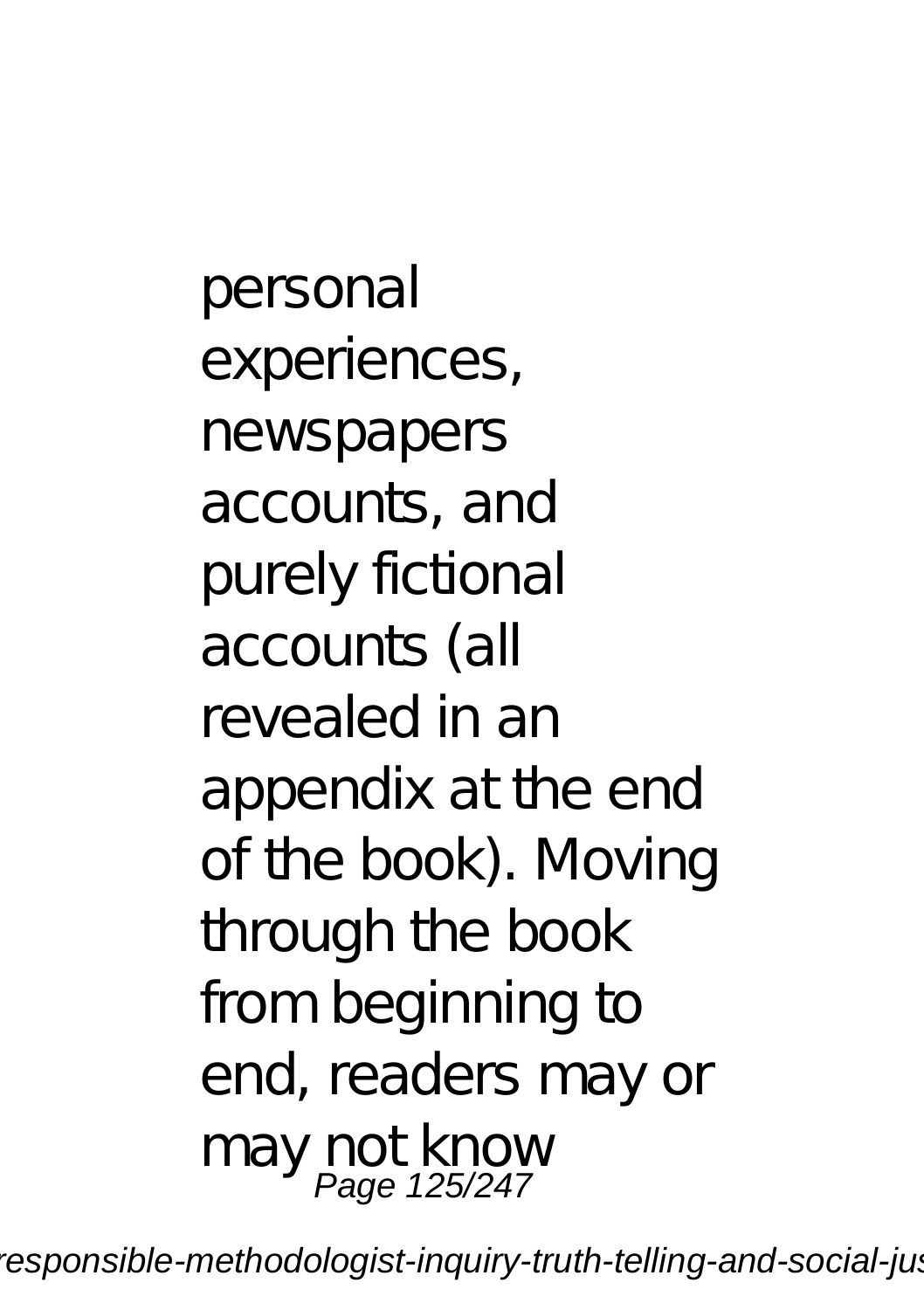whether they are reading a nonfictional or fictional text. Pelias intentionally subverts assumptions readers may have in reading the different pieces in order to blur the boundaries of what counts as evidence, what Page 126/247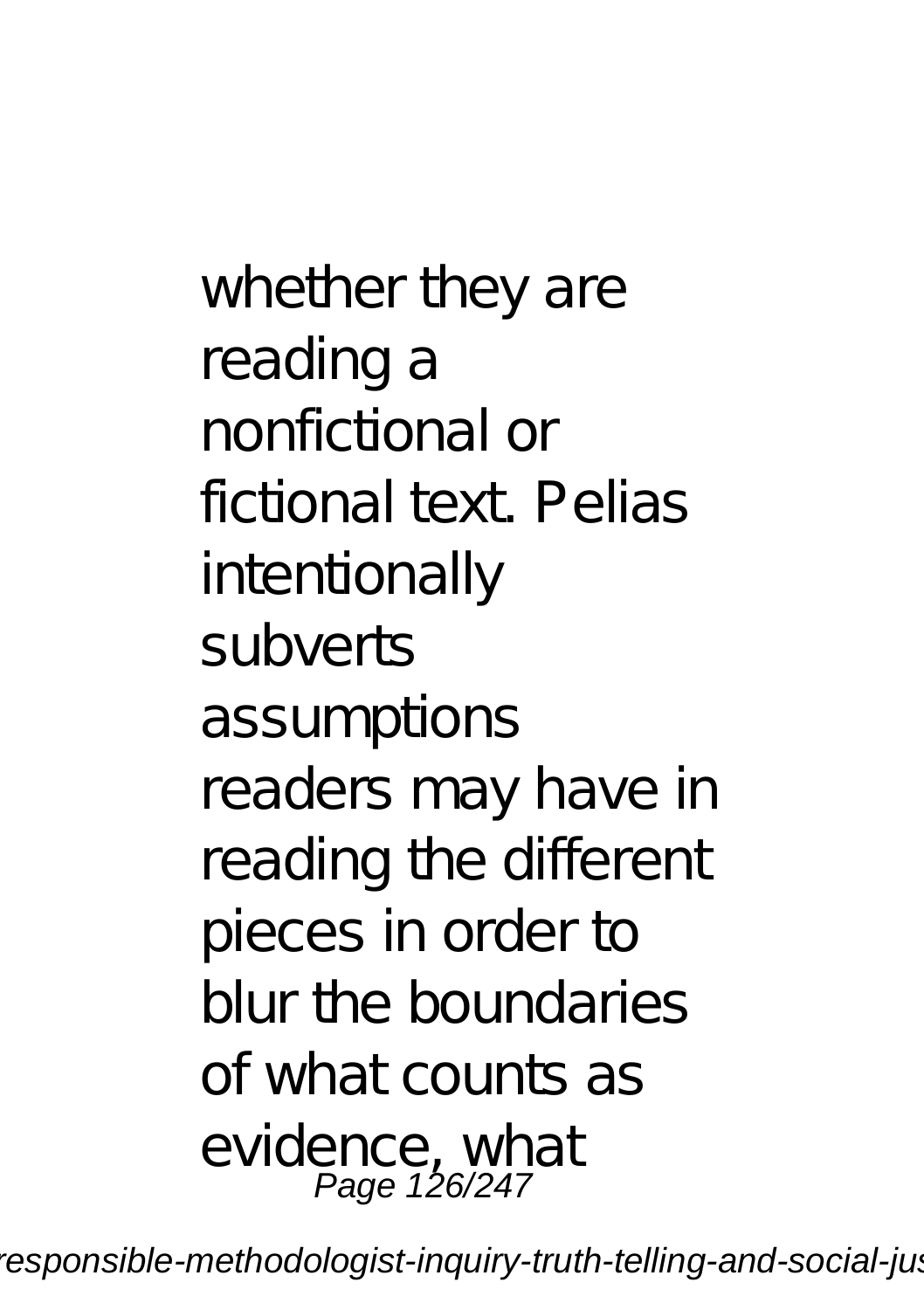might be accepted as truth, what might be of use in everyday lives. In this vein, Pelias invites readers to consider what they value and why. As an engaging compilation of literary works, this book can be read by anyone simply for<br>Page 127/247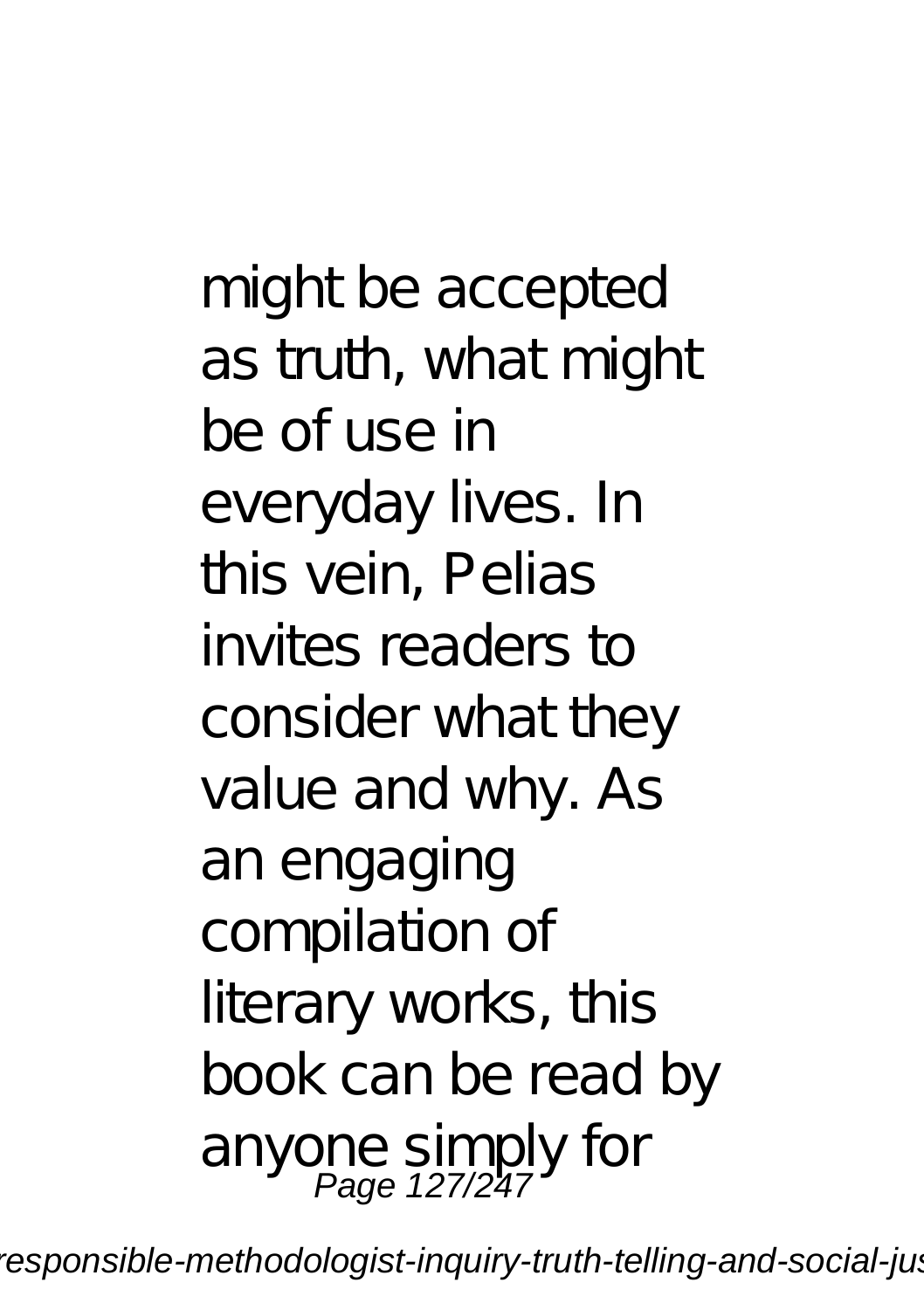pleasure. If Truth Be Told can also be used in any number of college courses in communication, creative writing, cultural studies, ethics, narrative inquiry, philosophy, psychology, sociology and qualitative inquiry. The book includes Page 128/247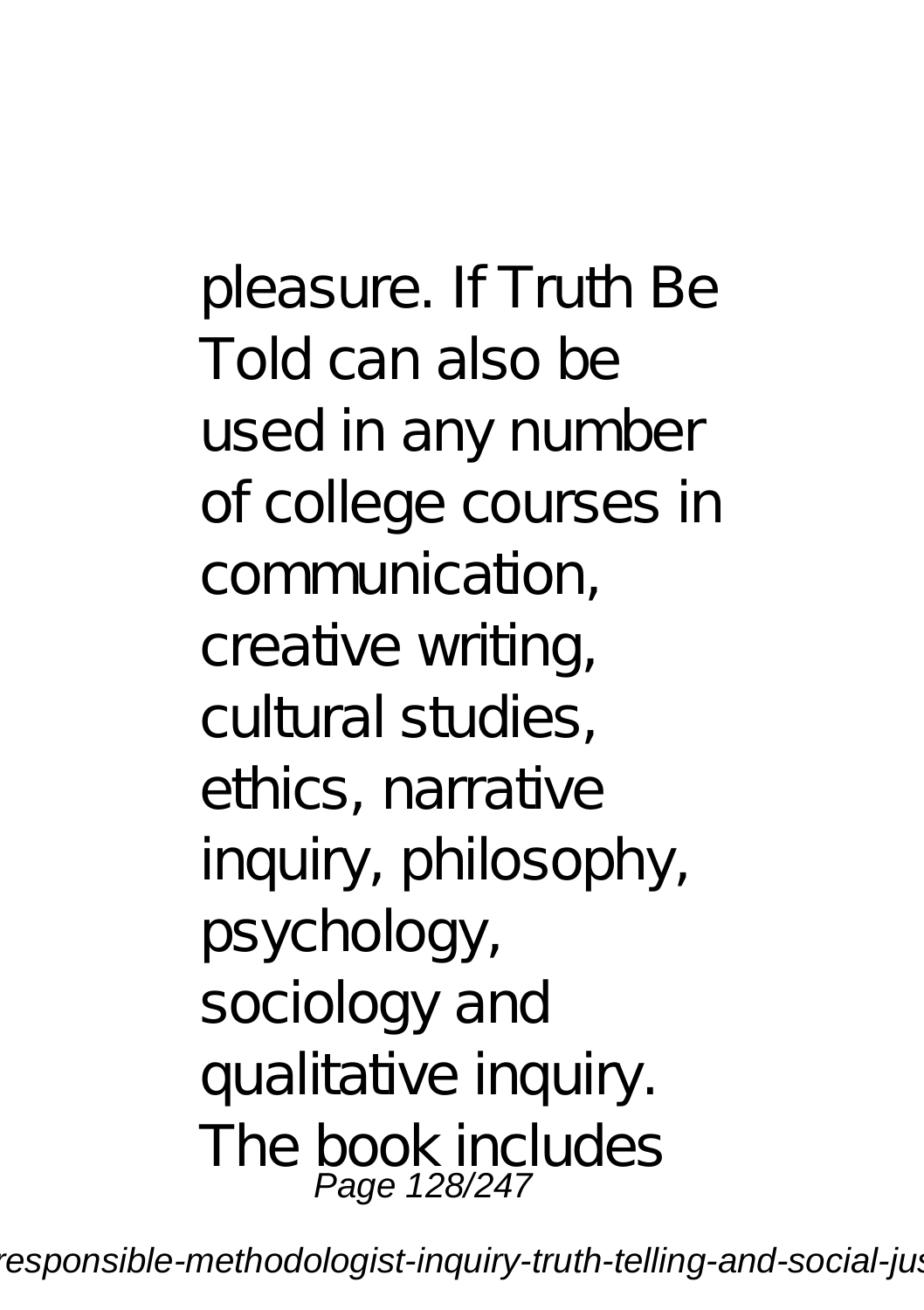an extensive appendix with general and chapterby-chapter discussion questions. "If the truth be told, I'd confess that I found myself in many of the stories he told; I anticipate that other readers will as well, and we'll all be Page 129/247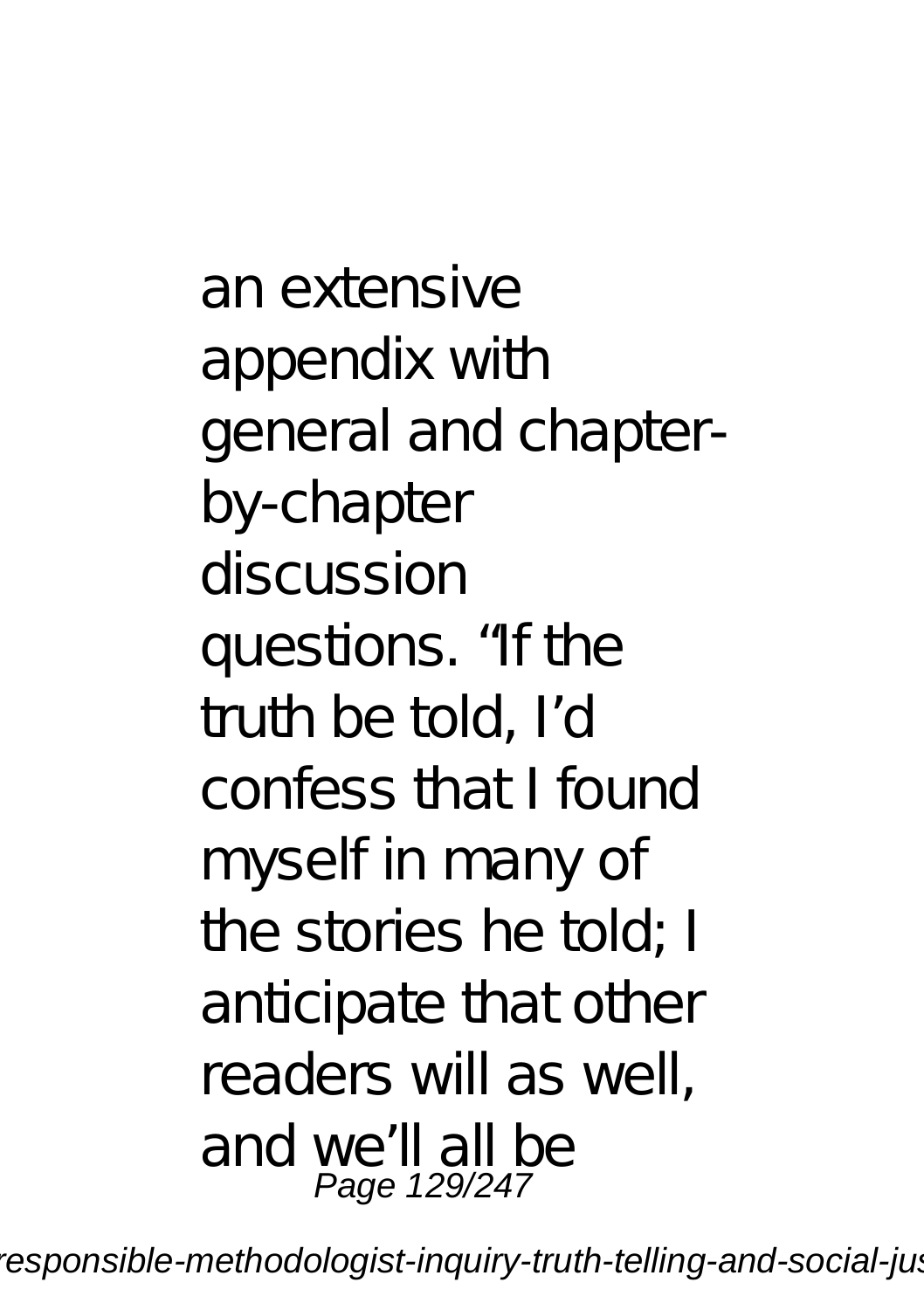better for it. If the Truth Be Told solidifies Pelias's standing as a wise and creative writer par excellence." – Carolyn Ellis, University of South Florida "For anyone interested in learning how to poetically and creatively capture<br>Page 130/247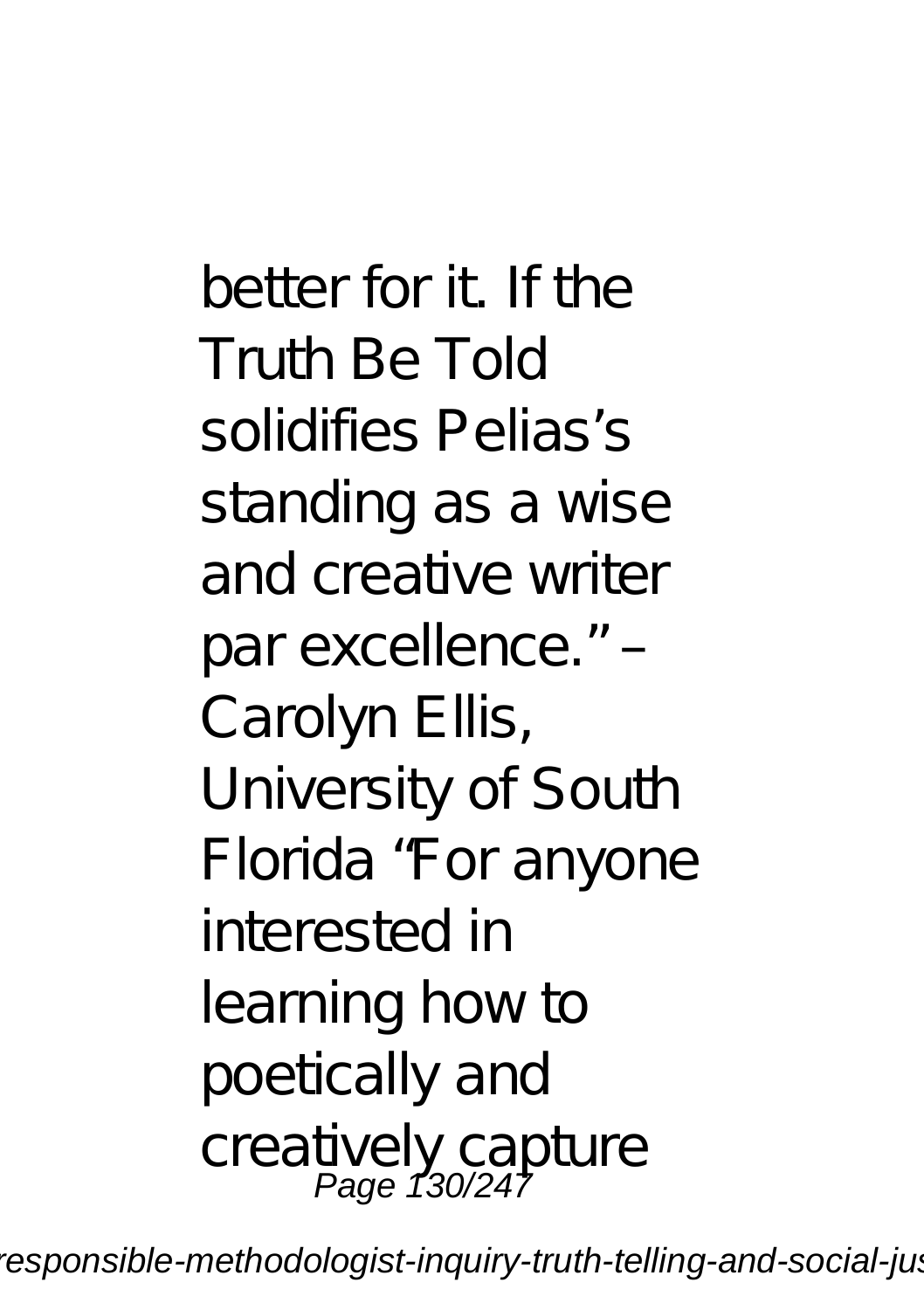the human experience, If the Truth be Told is a must read. Each tale richly satisfies yet whets the desire for more; the only solution is to keep reading right through to the end."– Lesa Lockford, Bowling Green State Page 131/247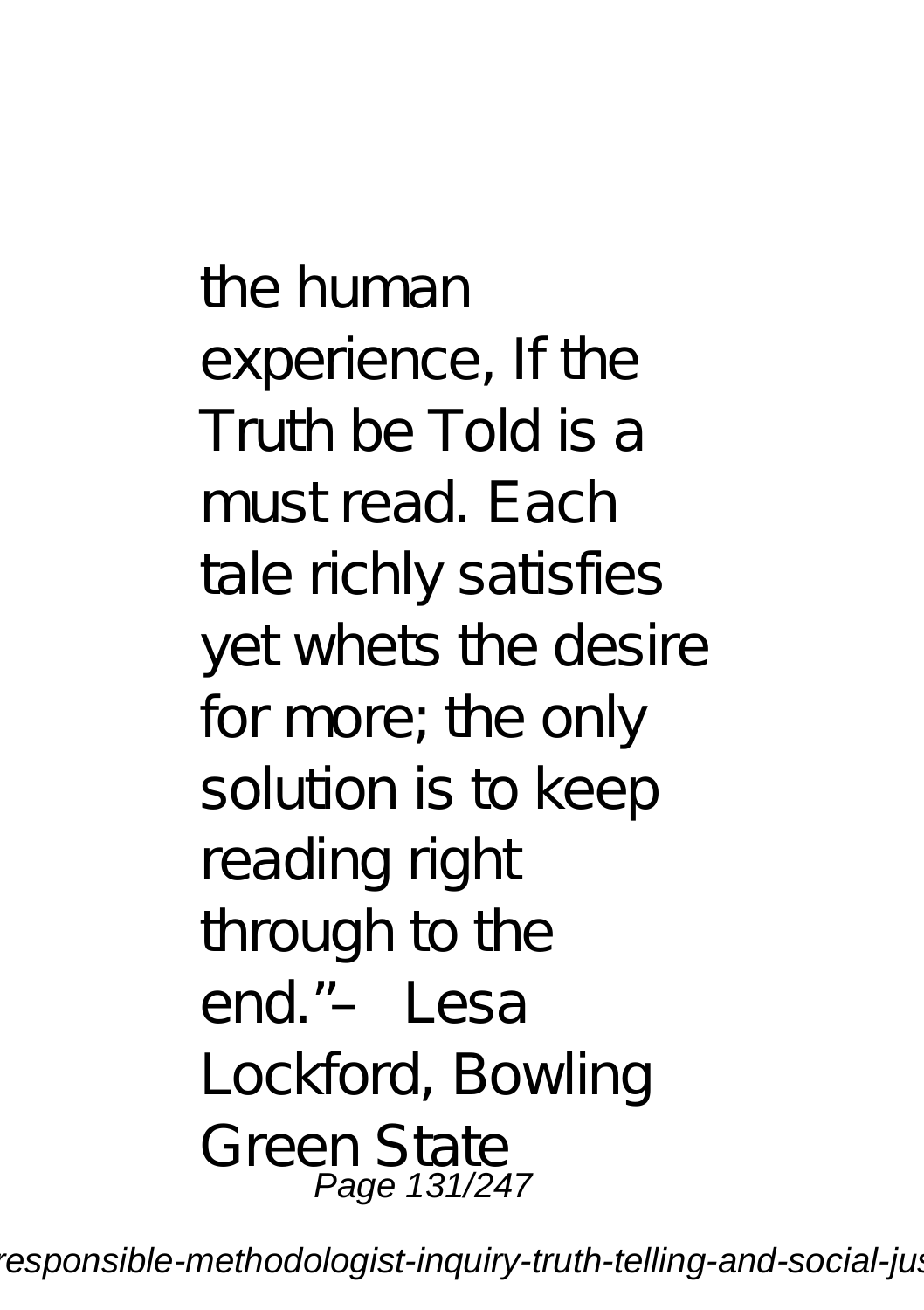University Ronald J. Pelias has spent his career working with the fusion of performance, literature, and qualitative methods in an ongoing search for truths that provide momentary places of rest. Making Sense of<br>Page 132/247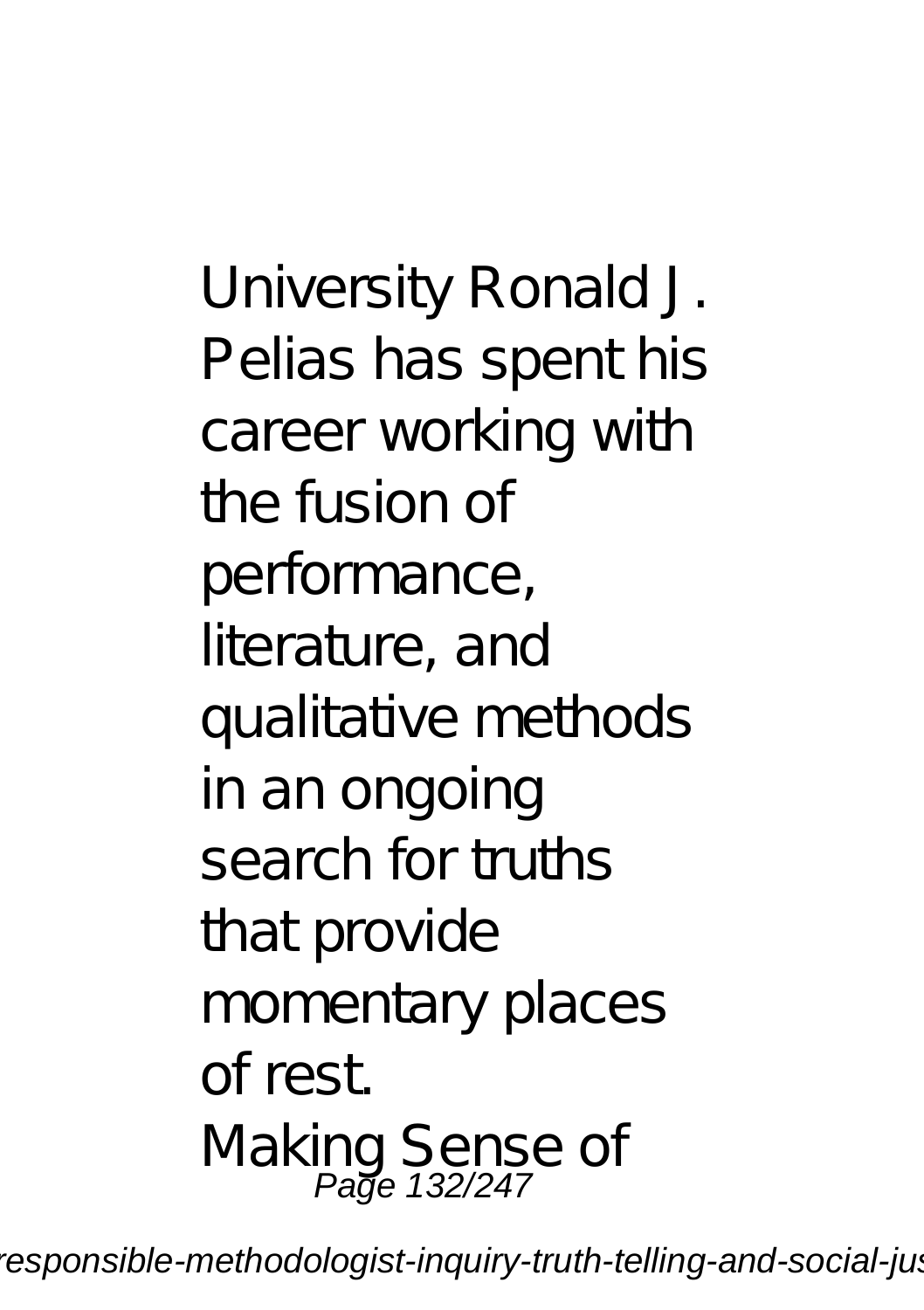Social Research Methodology: A Student and Practitioner Centered Approach introduces students to research methods by illuminating the underlying assumptions of social science inquiry. Authors Pengfei Zhao,<br>Page 133/247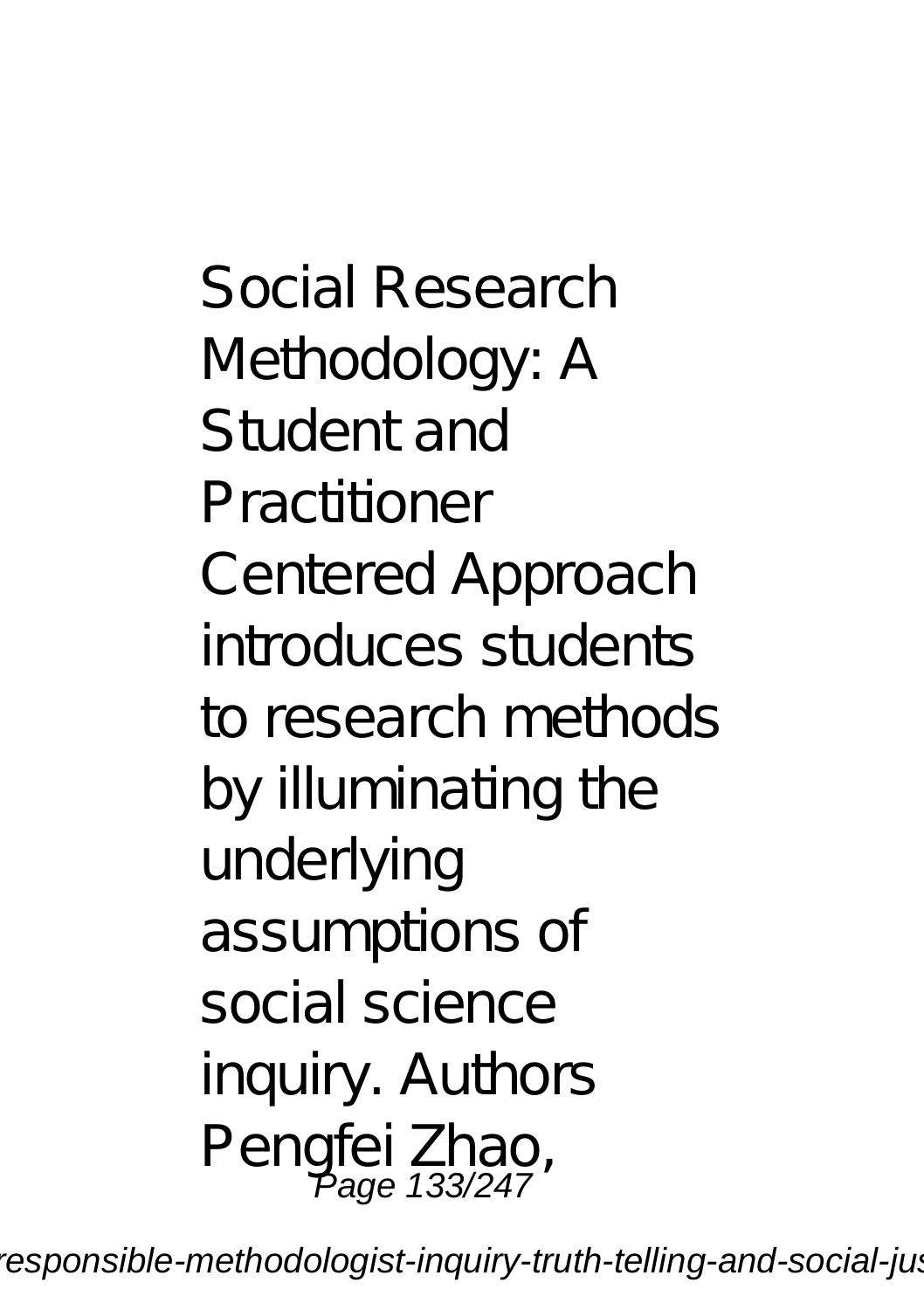Karen Ross, Peiwei Li, and Barbara Dennis show how research concepts are often an integral part of everyday life through illustrative common scenarios, like looking for a recipe or going on a job interview. The authors extrapolate from these personal Page 134/247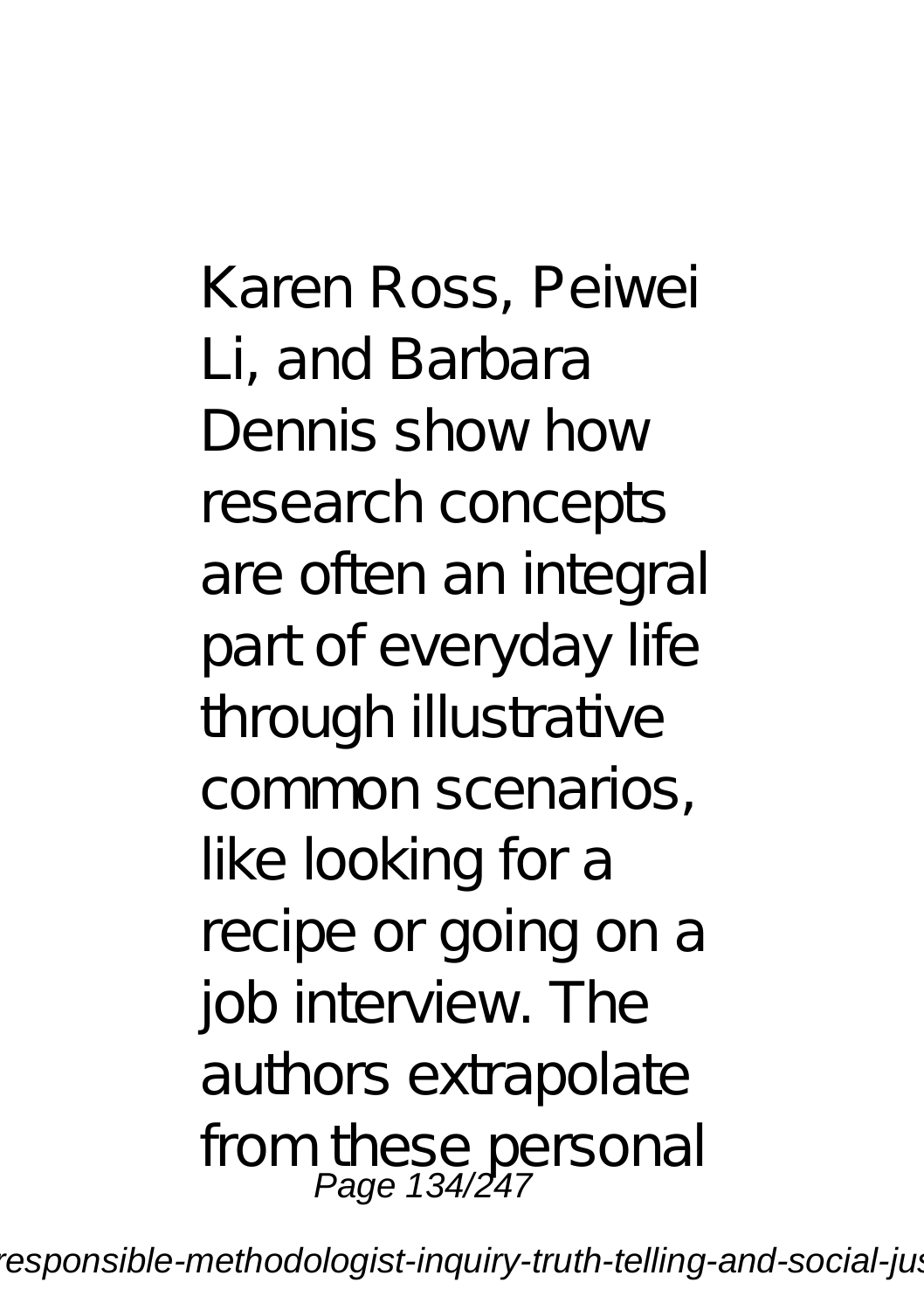but ubiquitous experiences to further explain concepts, like gathering data or social context, so students develop a deeper understanding of research and its applications outside of the classroom. Students from Page 135/247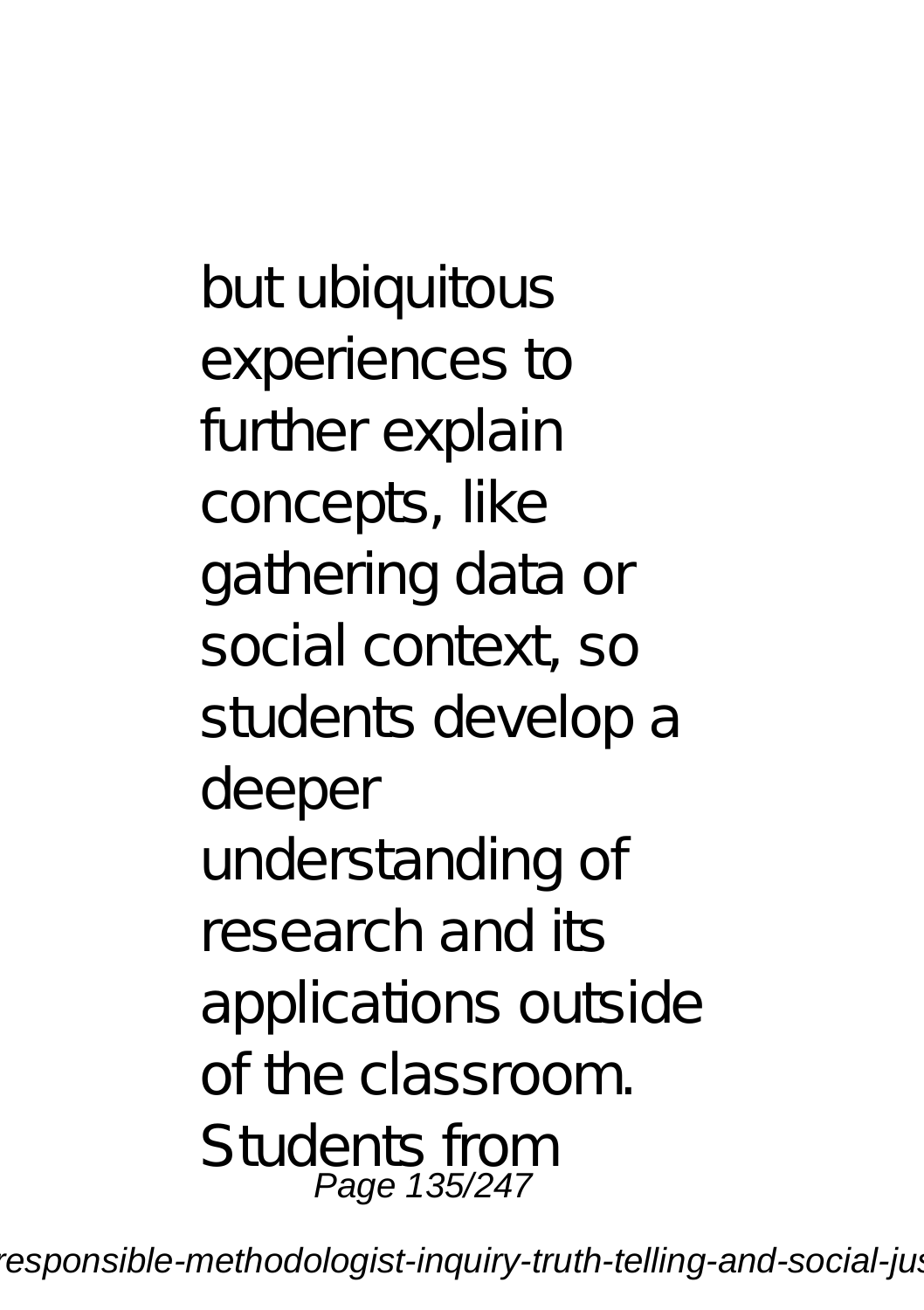across the social sciences can take this new understanding into their own research, their professional lives, and their personal lives with a new sense of relevancy and urgency. This text is organized into clusters that center Page 136/247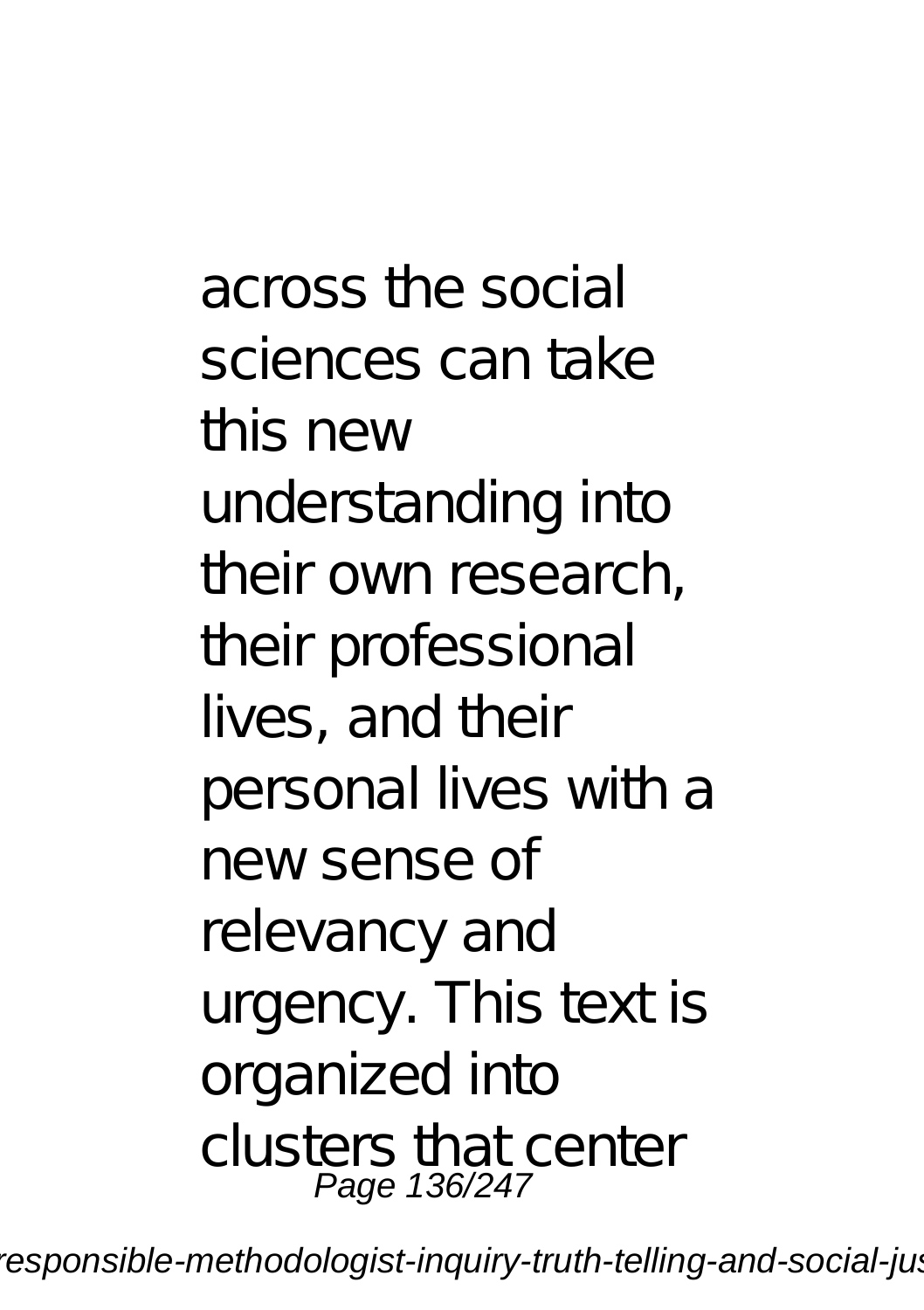on major topics in social science research. The first cluster introduces concepts that are fundamental to all aspects and steps of the research process. These concepts include relationality, identity, ethics. epistemology, Page 137/247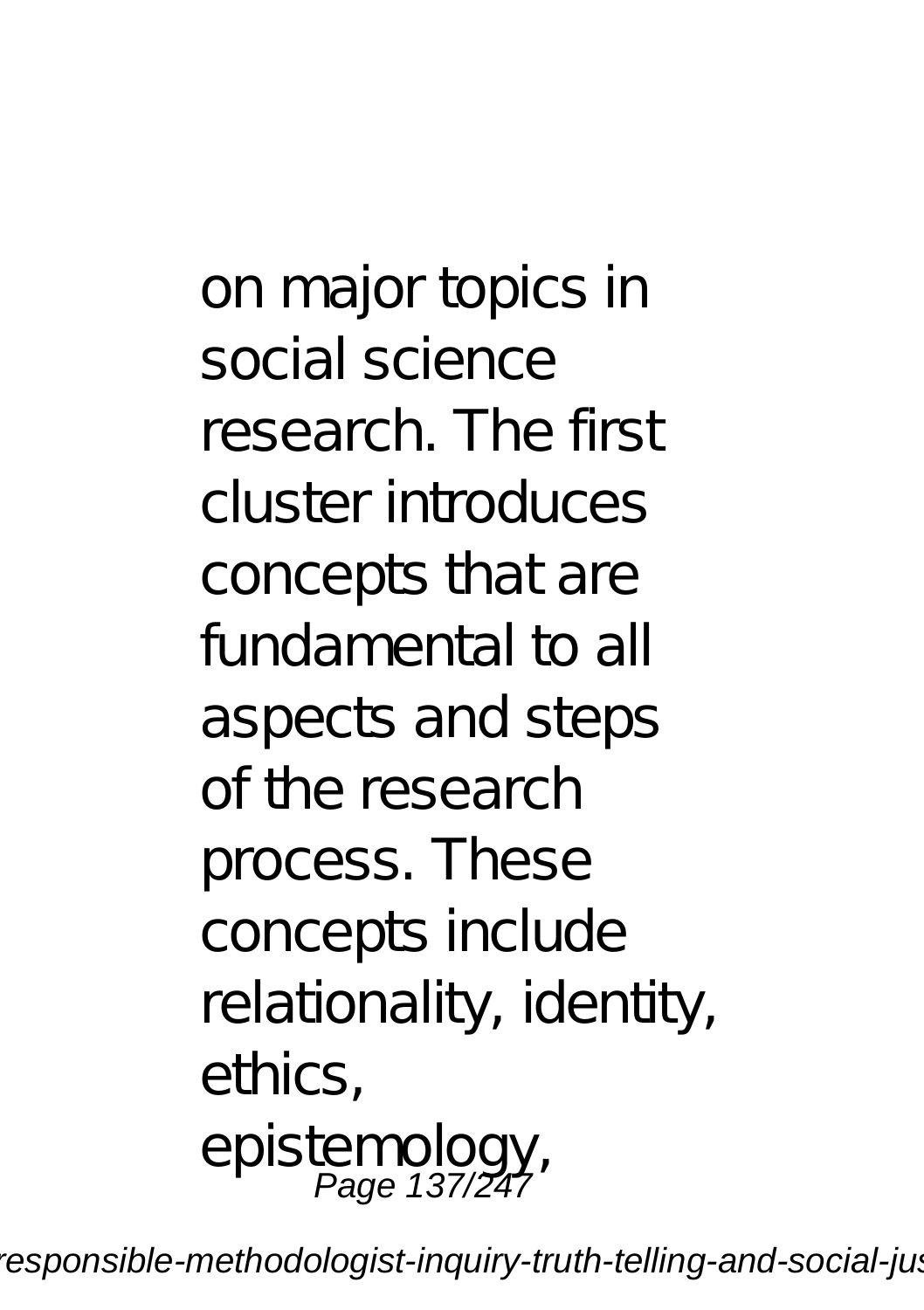validity, and the sociopolitical context within which research occurs. The second and third clusters focus on data and inference. These clusters engage concretely with steps of the research process, including decisions Page 138/247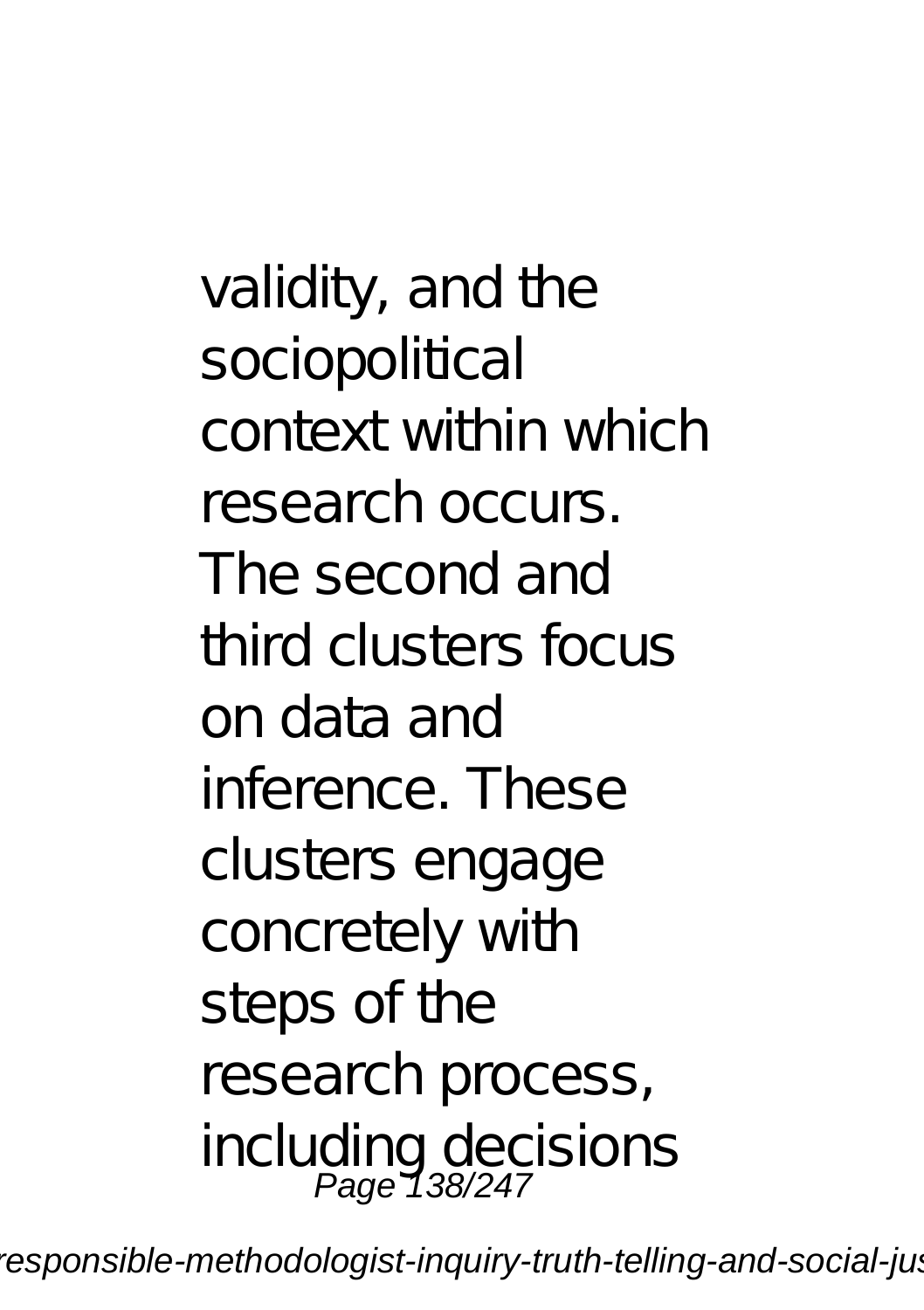about designing research, generating data, making inferences. Throughout the chapters, Pause and Reflect openended questions provide readers with the space for further inquiry into research concepts and how they apply to life.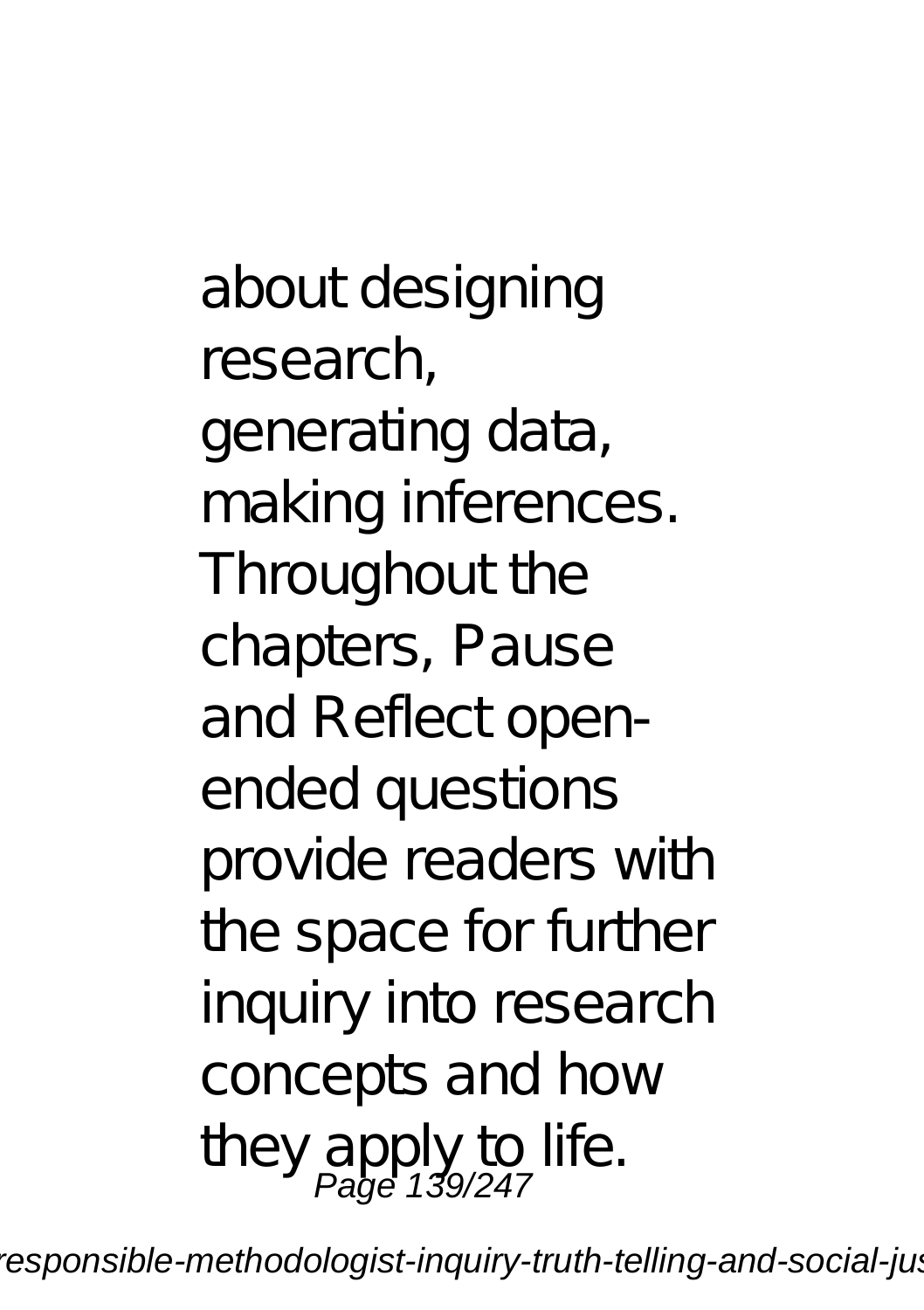Research Scenario features in each chapter offer new perspectives on major research topics from leading and emerging voices in methods. Moving from this dialogic perspective to more actionable advice, You and Research features Page 140/247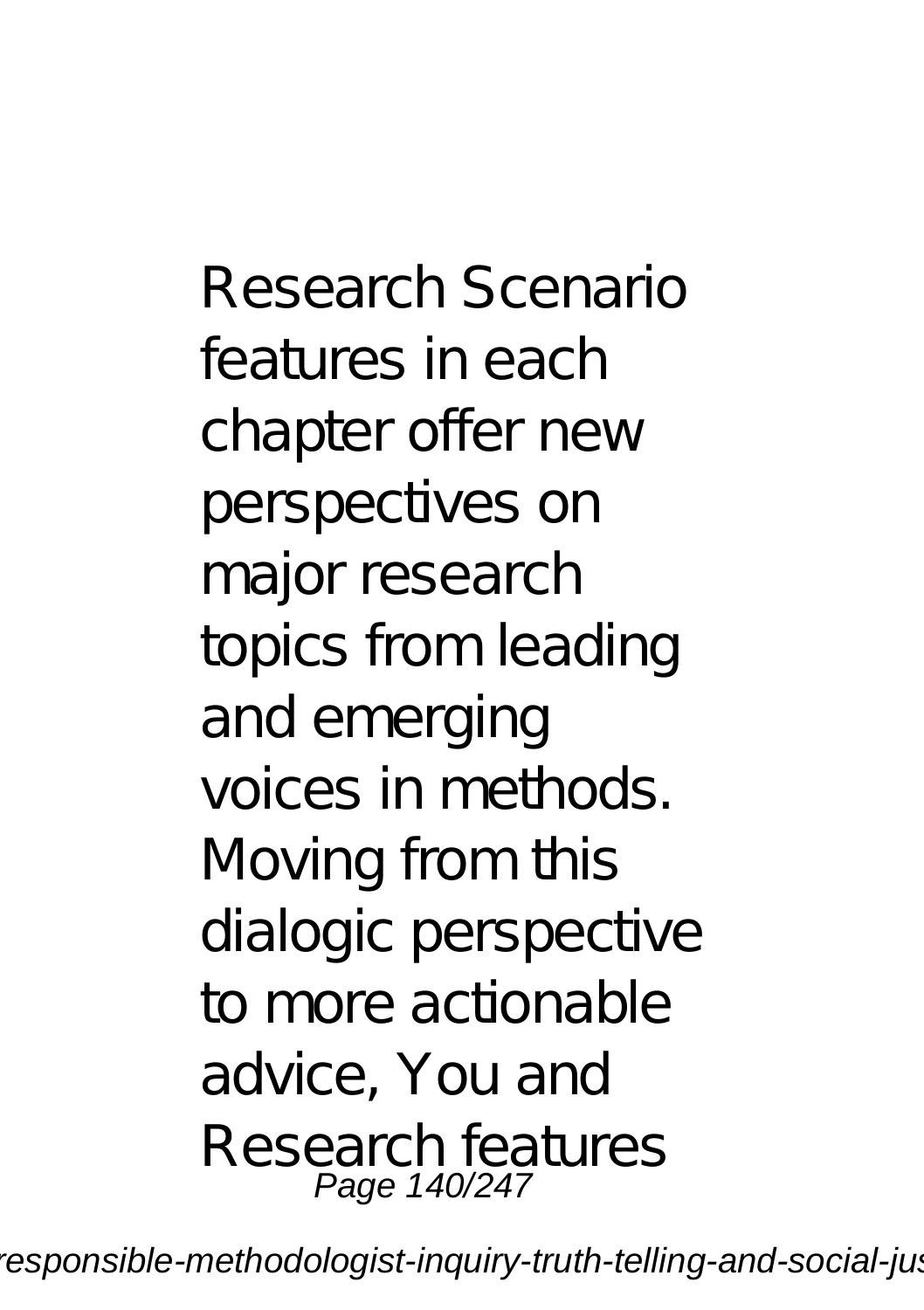offer students concrete steps for engaging with research. Take your research into the world with Making Sense of Social Research Methodology: A Student and Practitioner Centered Approach. Research related to Page 141/247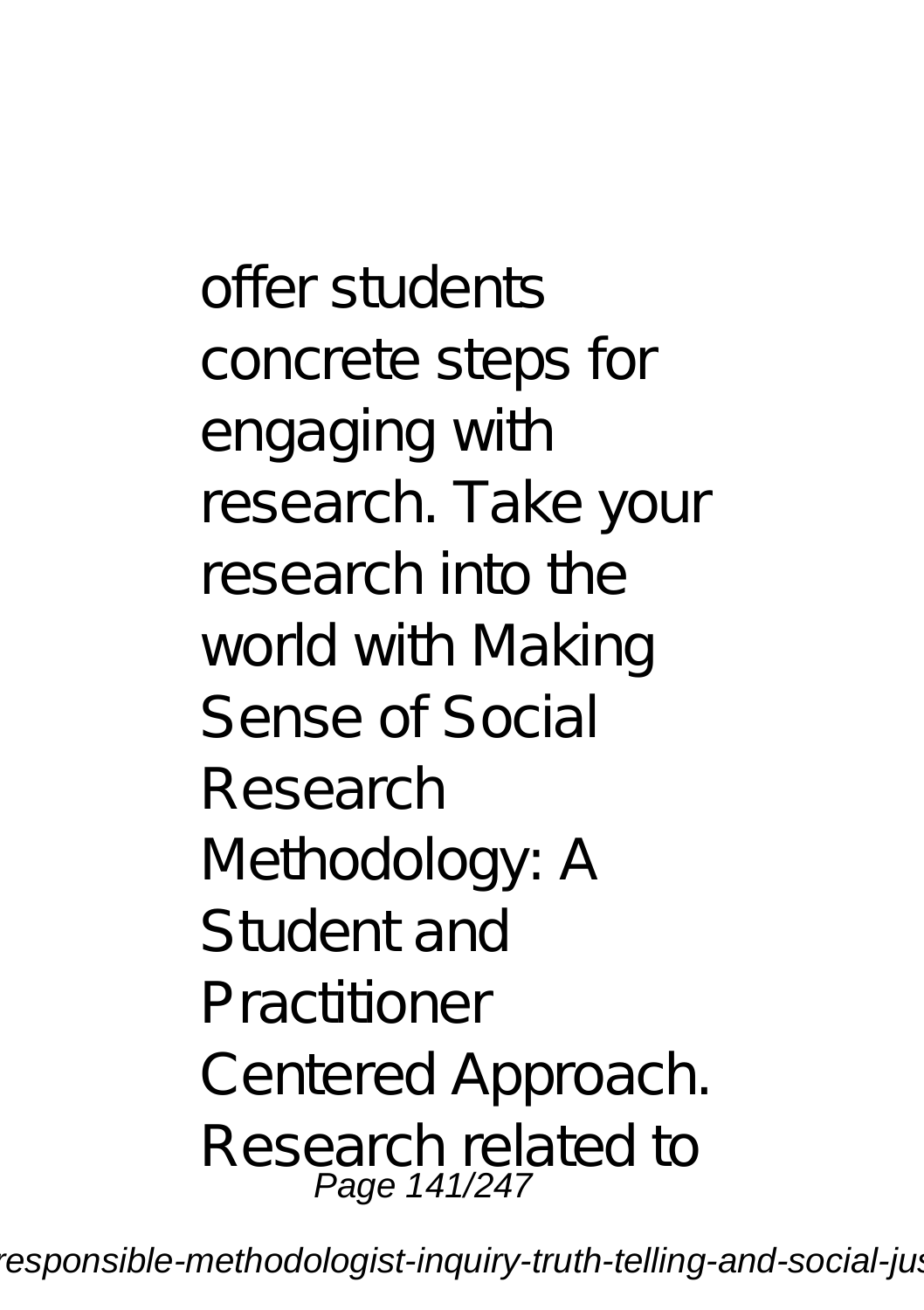justice and tourism is at an early stage in tourism studies. Challenges abound due to the complex scope and scale of tourism, and thus the need to transcend disciplinary boundaries to inform a phenomenon that is intricately<br>Page 142/247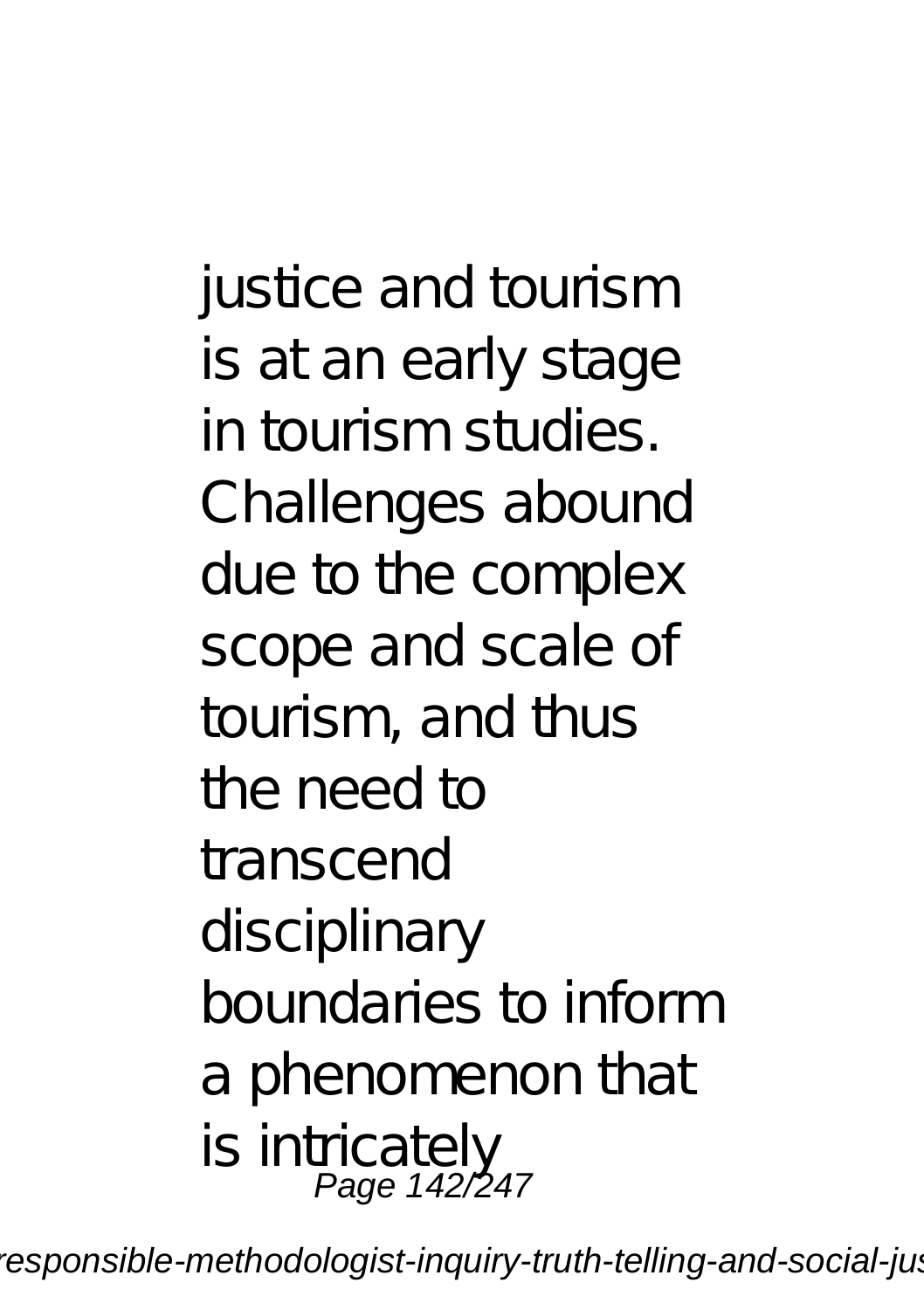interwoven with place and people from local to global. The contributors to this book have drawn from diverse knowledge domains including but not limited to sociology, geography, business studies, urban planning and architecture, Page 143/247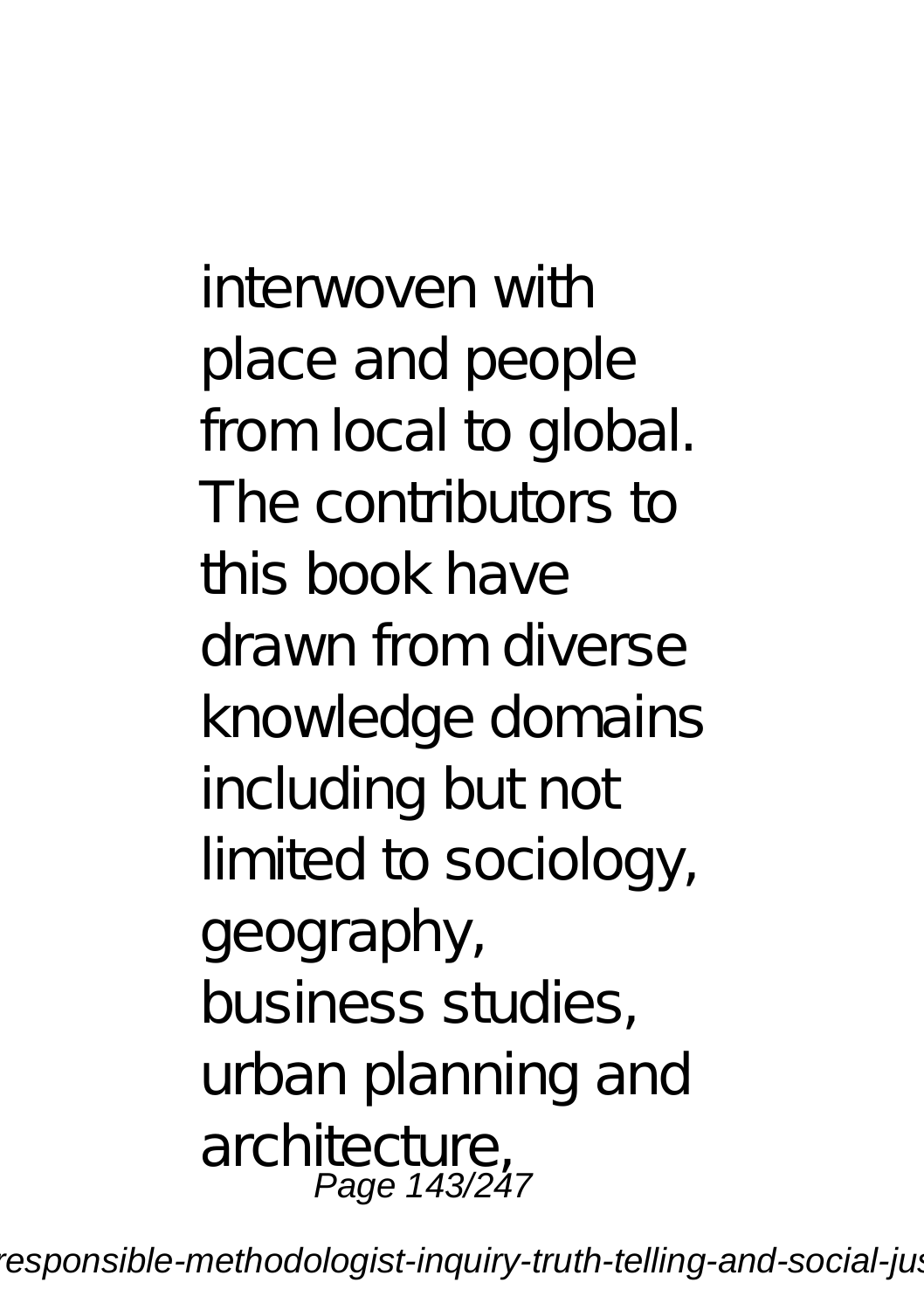anthropology, philosophy and management studies, to inform their research. From case-based empirical research to descriptive and theore tical approaches to justice and tourism, they tackle critical issues such as Page 144/247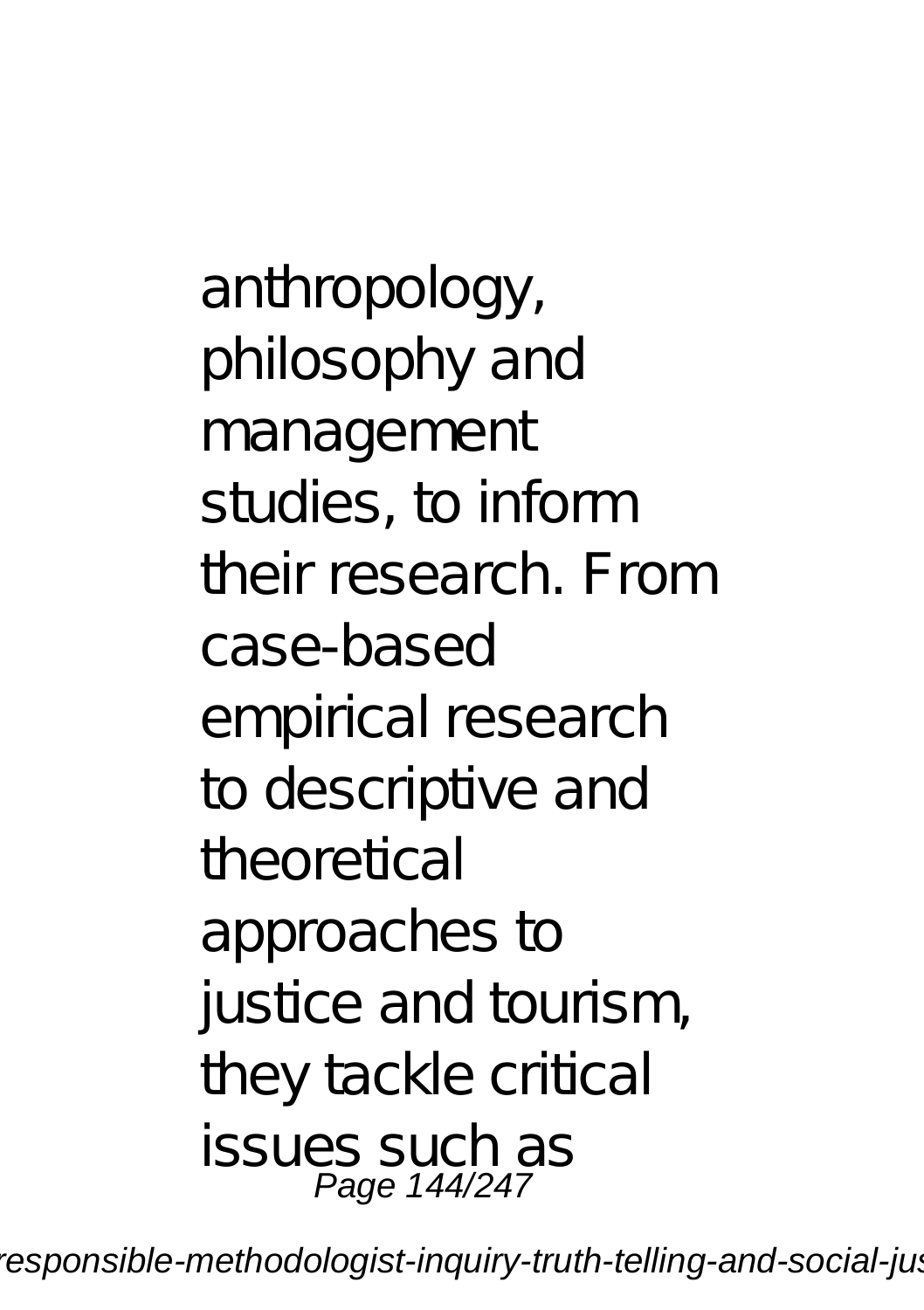social justice and gender, discrimination and racism, minority and worker rights, indigenous, cultural and heritage justice (including special topics like food sovereignty), while post-humanistic perspectives that call us to attend to Page 145/247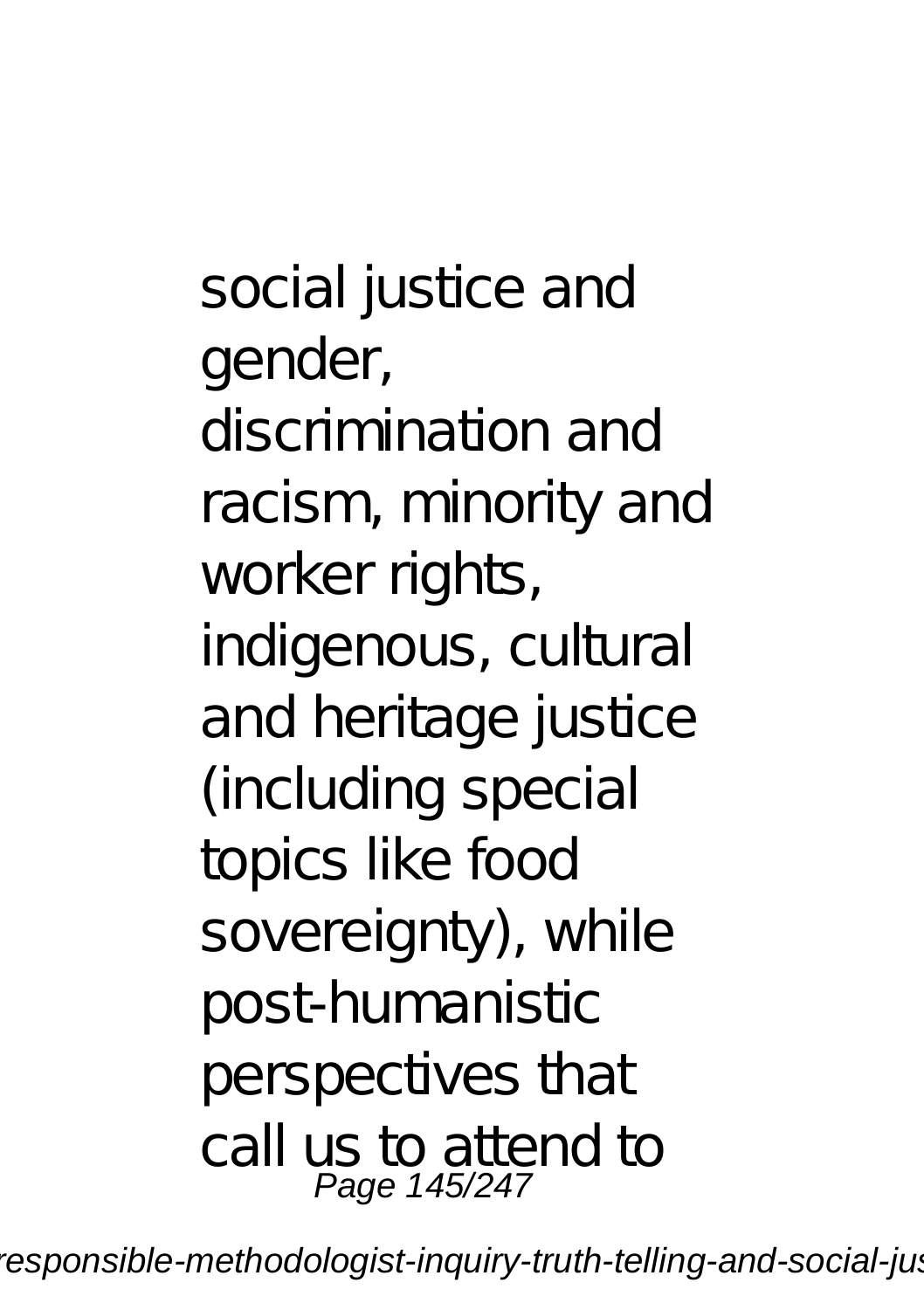non-human others, to climate justice and sustainable futures. A rich array of principles is woven within and between the chapters. The various contributions illustrate the need for continuing collaboration among<br>Page 146/247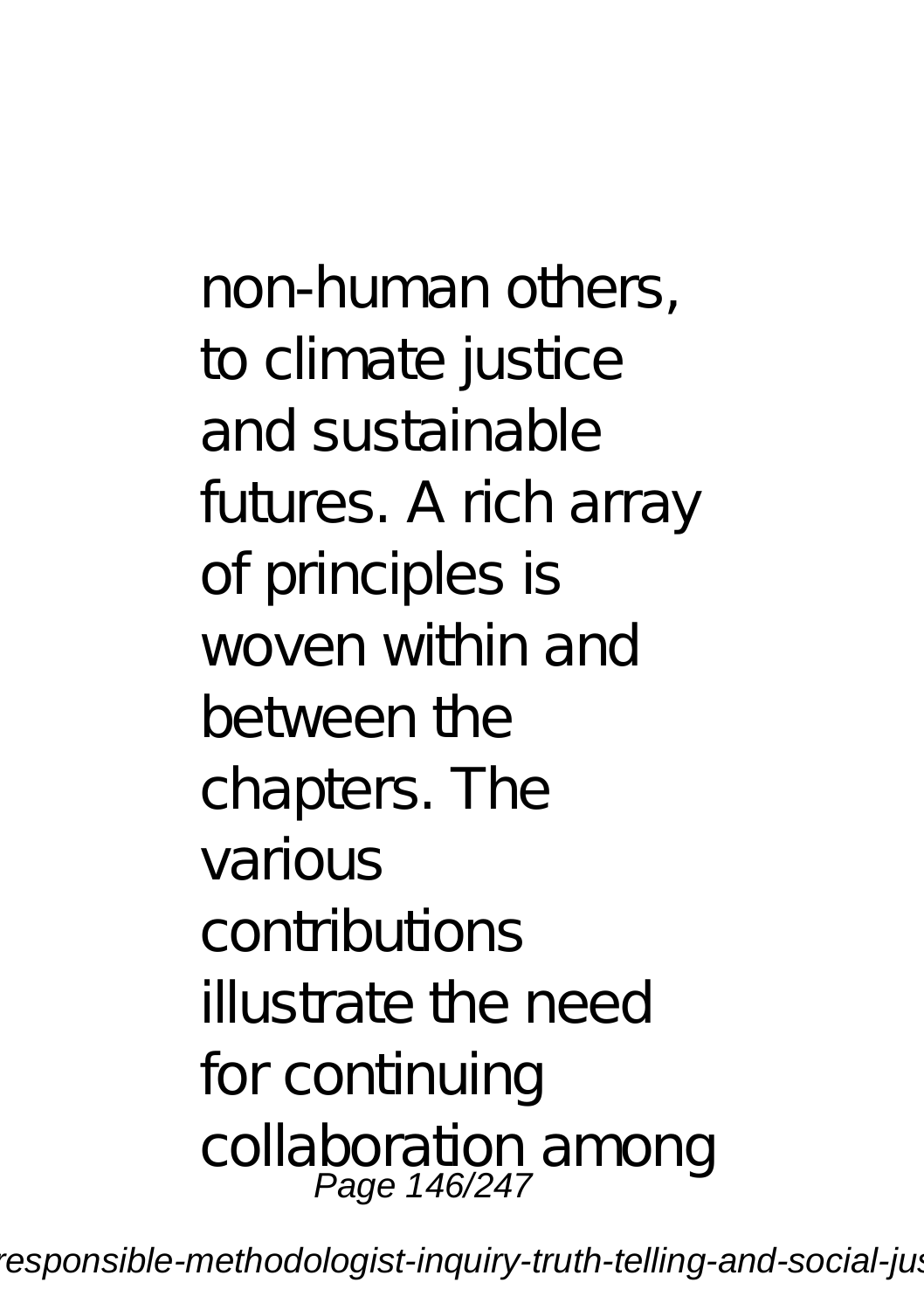researchers in the Global North and Global South to enable diverse voices and worldviews to inform the pluralism of justice and tourism, as arises in this book. The chapters in this book were originally published as a special issue of<br>Page 147/247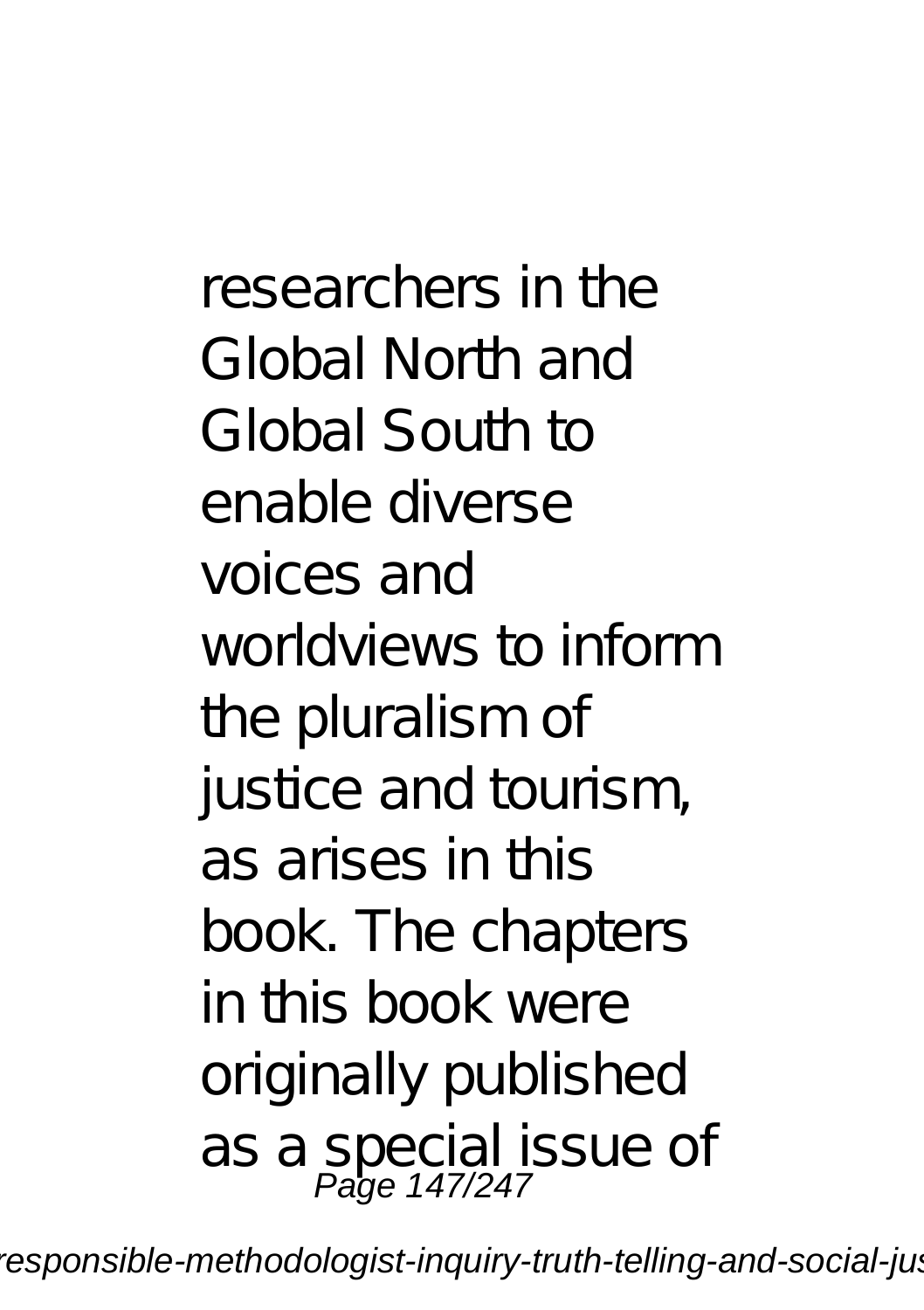the Journal of Sustainable Tourism. With contributions from advanced, early career, and emerging qualitative scholars, Philosophical Mentoring in Qualitative Research illuminates how Page 148/247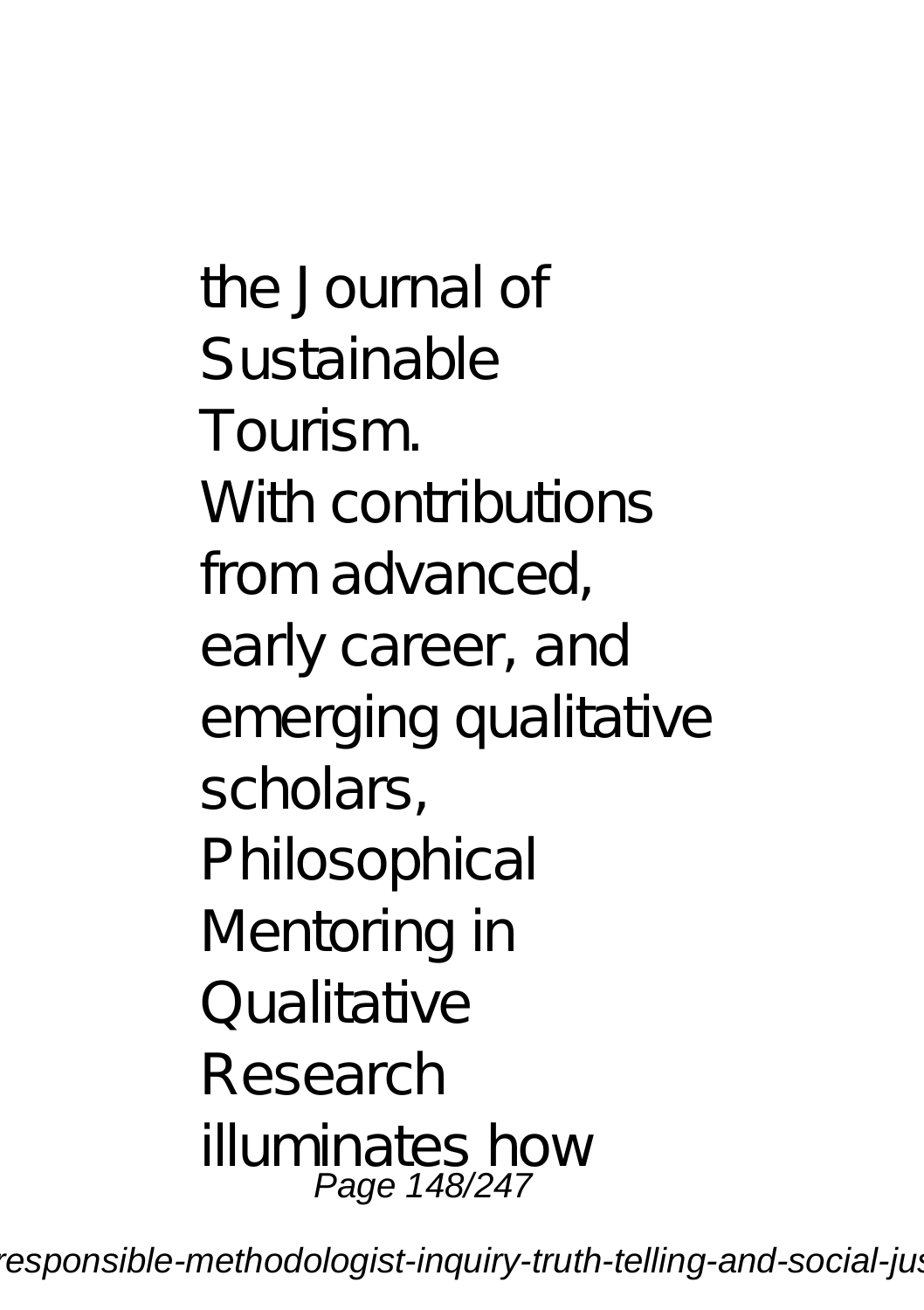qualitative research mentoring practices, relationships, and possibilities of inquiry and teaching come to life under different mentoring philosophies. What we can know in and about the world is inseparable from our approach(es) to knowing with and in<br>Page 149/247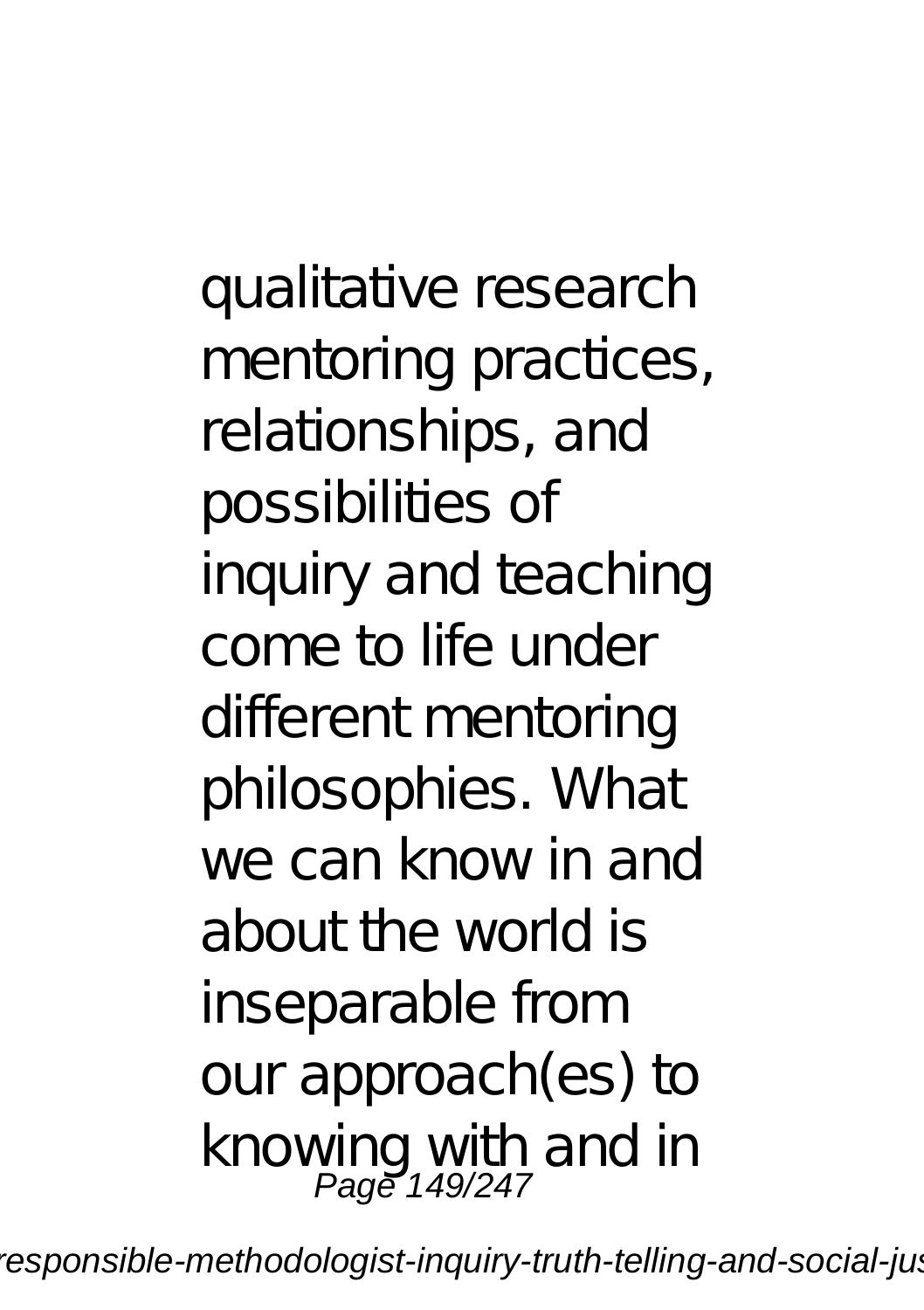it. And how we mentor in qualitative research matters to what we can know and do as qualitative inquirers. Yet, despite its importance, mentoring is rarely conceptualized as a practice inspiring or inspired by philosophy. This<br>Page 150/247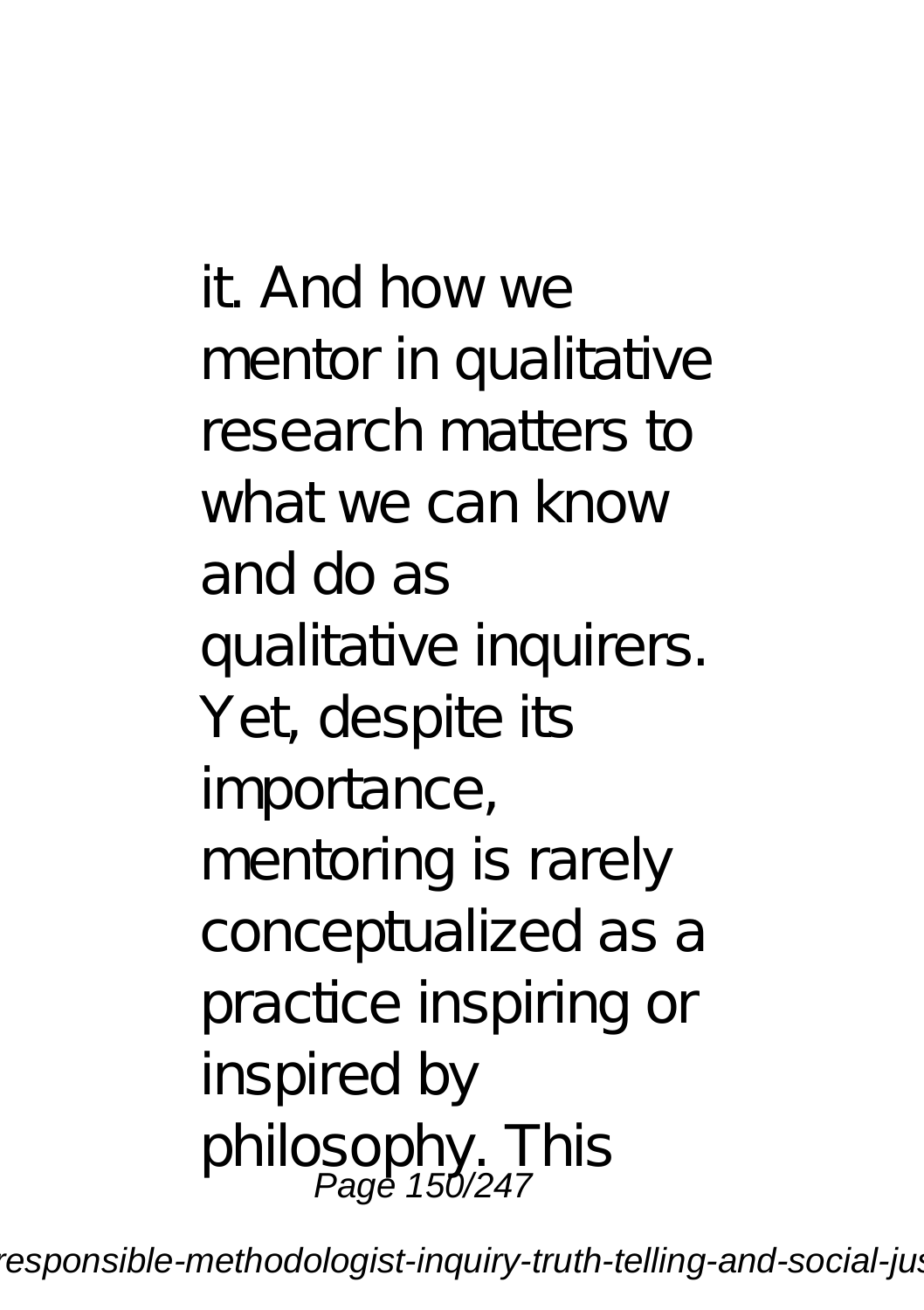edited book opens a needed space for thinking about mentoring as a philosophical practice. Its thoughtful chapters and artful "mentoring moments" draw on critical, feminist, new materialist, poststructuralist, and<br>Page 151/247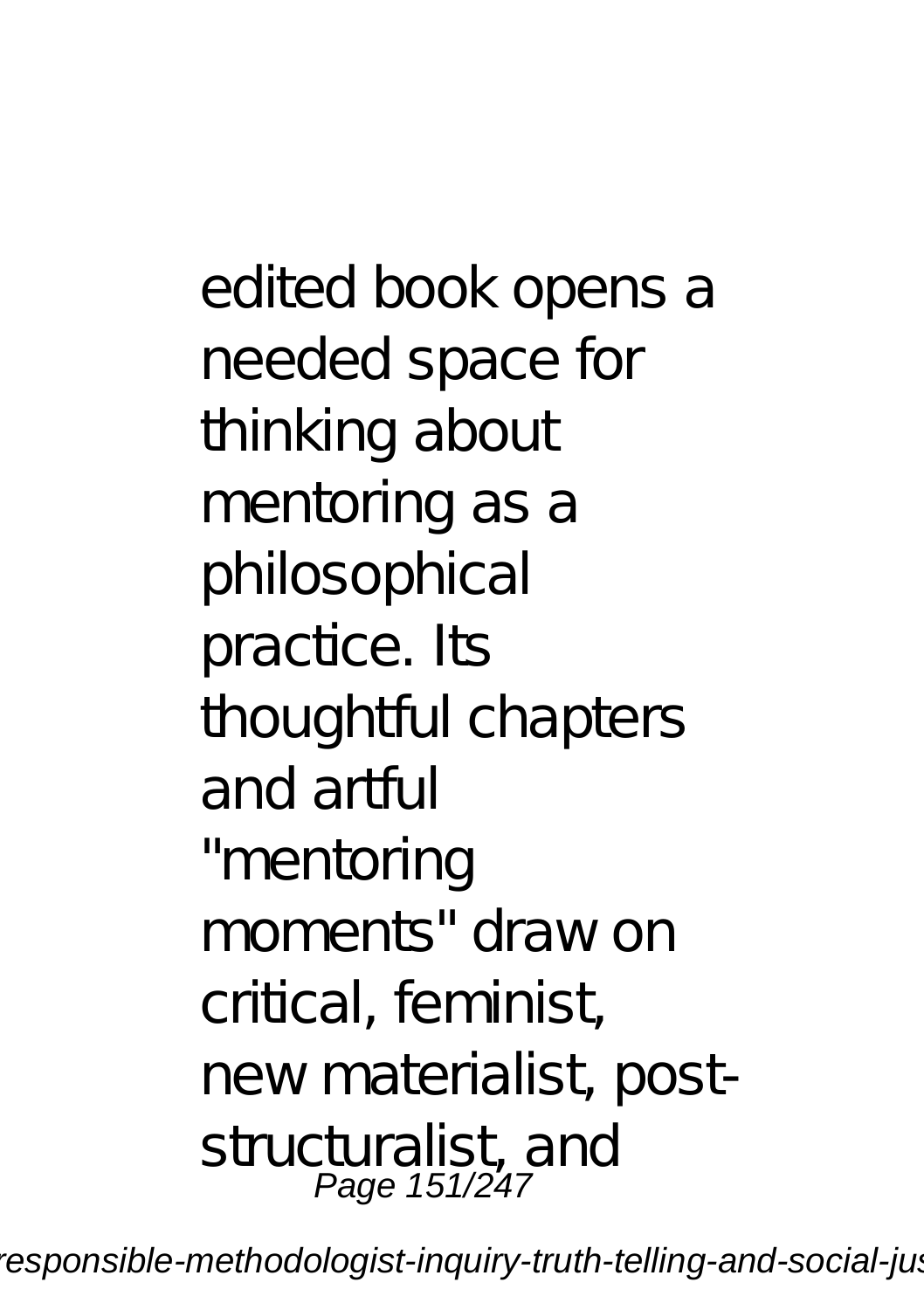other philosophies to make visible, interrupt, reflect, deepen, and expand mentoring practices within the qualitative community revealing what we can know, do, and become through them. Philosophical Mentoring in Qualitative Page 152/247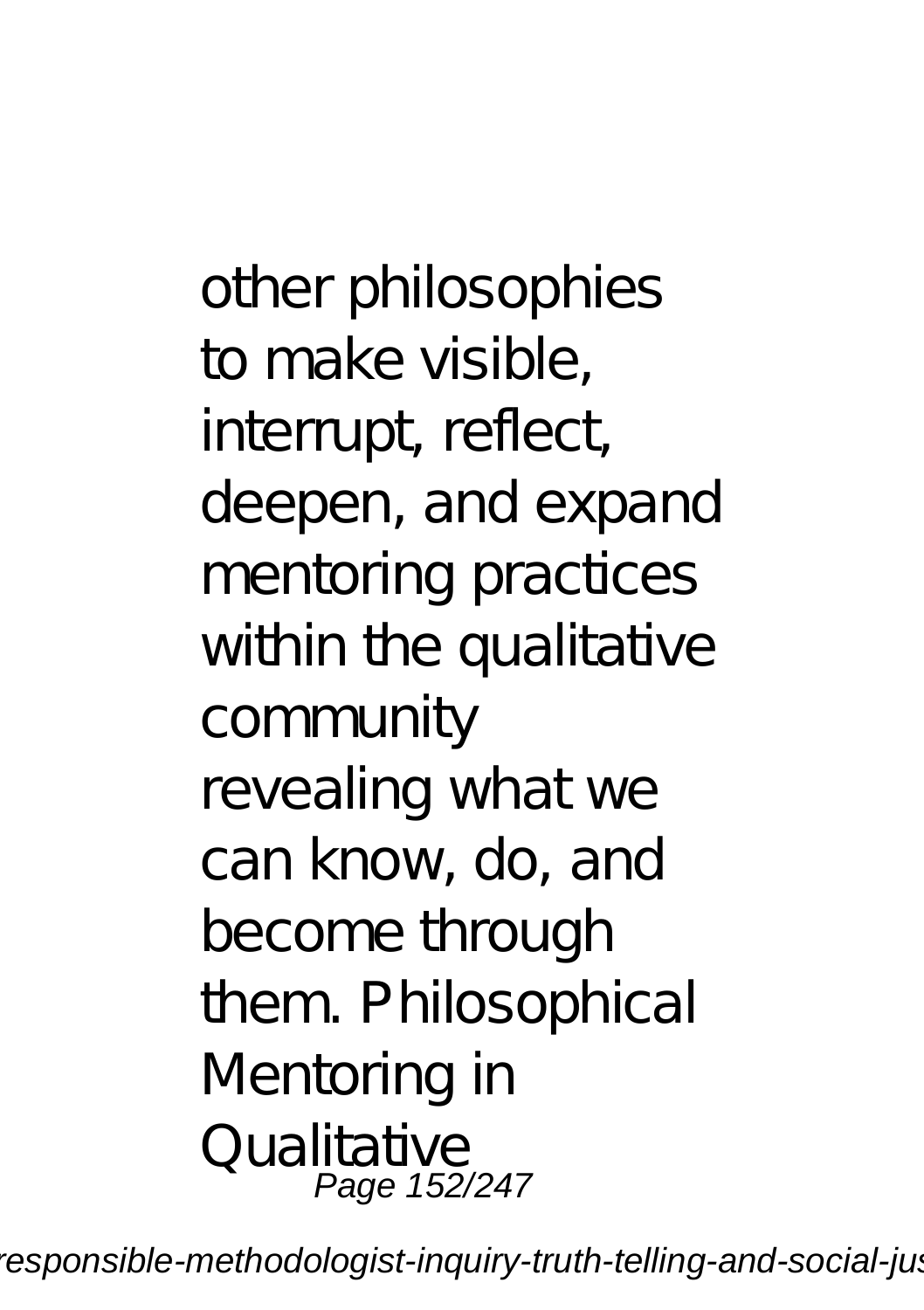Research sensitizes readers to mentoring as a philosophical practice. As such, it is essential reading for students and researchers in qualitative research and higher education interested in mentoring practice and Page 153/247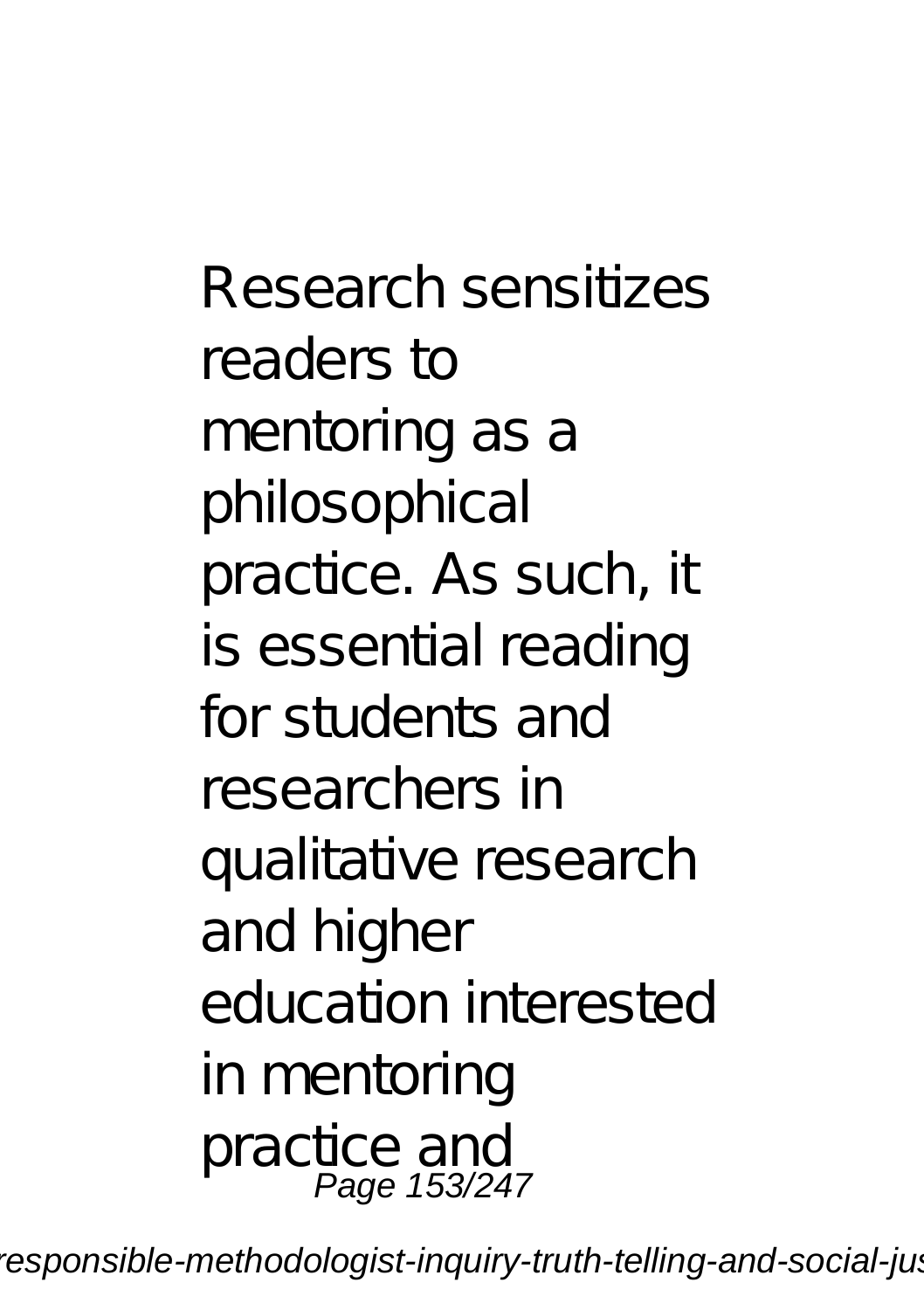humanistic research values. What Newspeople Should Know and the Public Should Expect Principles and Approaches for Local-Global Sustainability and Well-Being The Logic of Inconsistency Page 154/247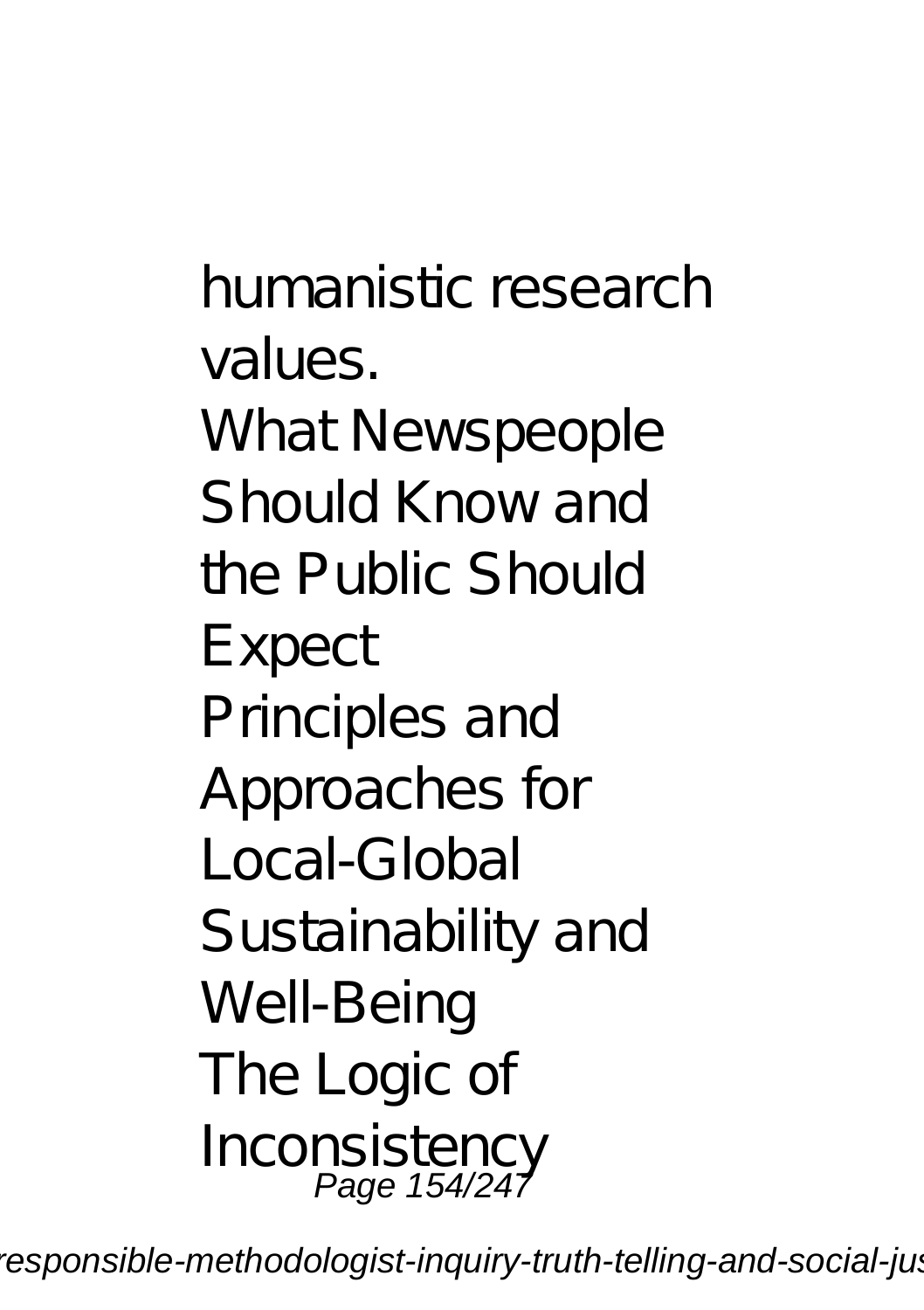Pacific Philosophy Forum Qualitative Research for Quantitative Researchers Revisiting **Transformative** Paradigm in Social Research *The chapters in this volume*

Page 155/247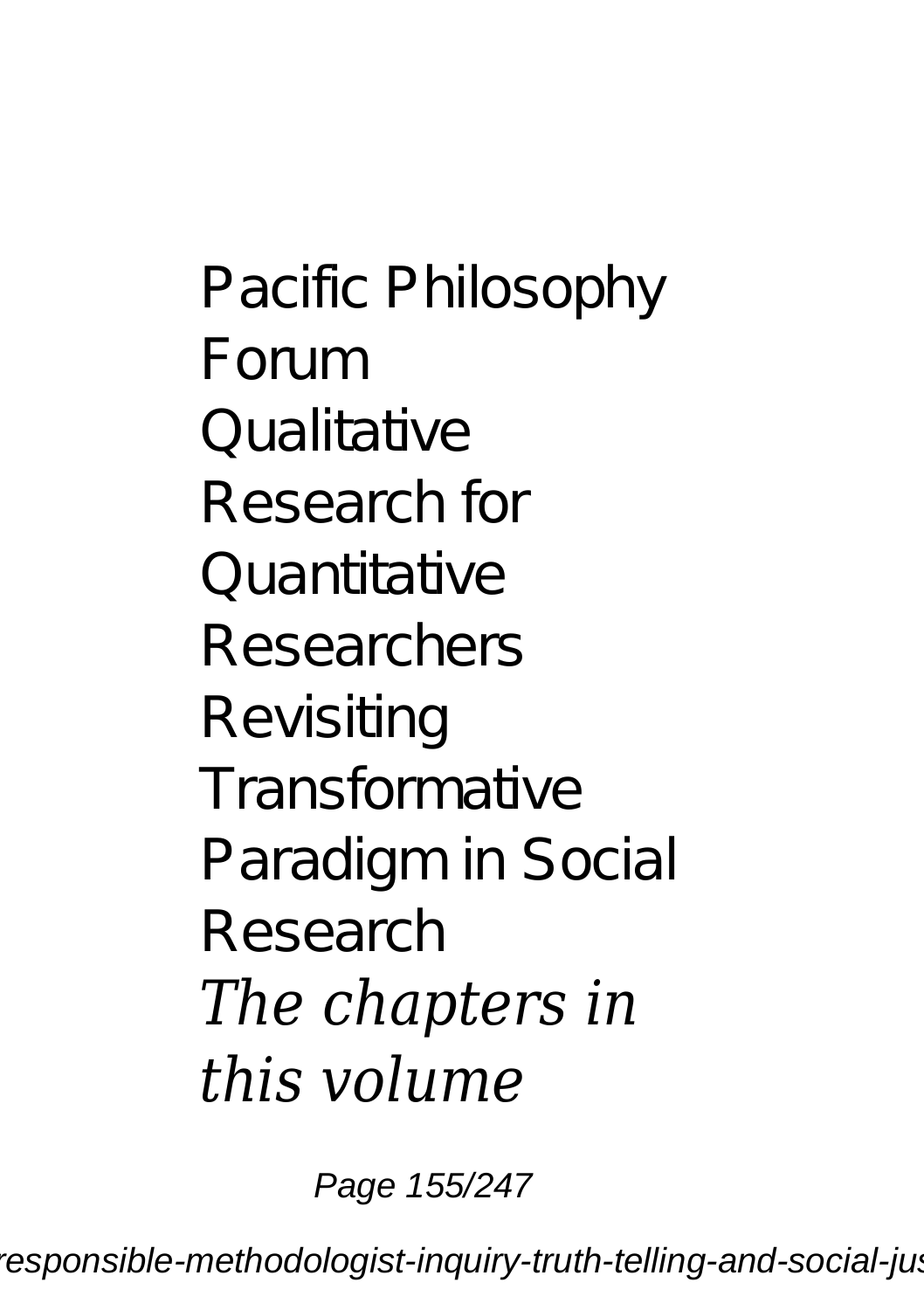*collect together perspectives on Indigenous epistemologies. These Indigenous ways of knowing pay particular attention to the relational aspects of language, culture, and place. They are* Page 156/247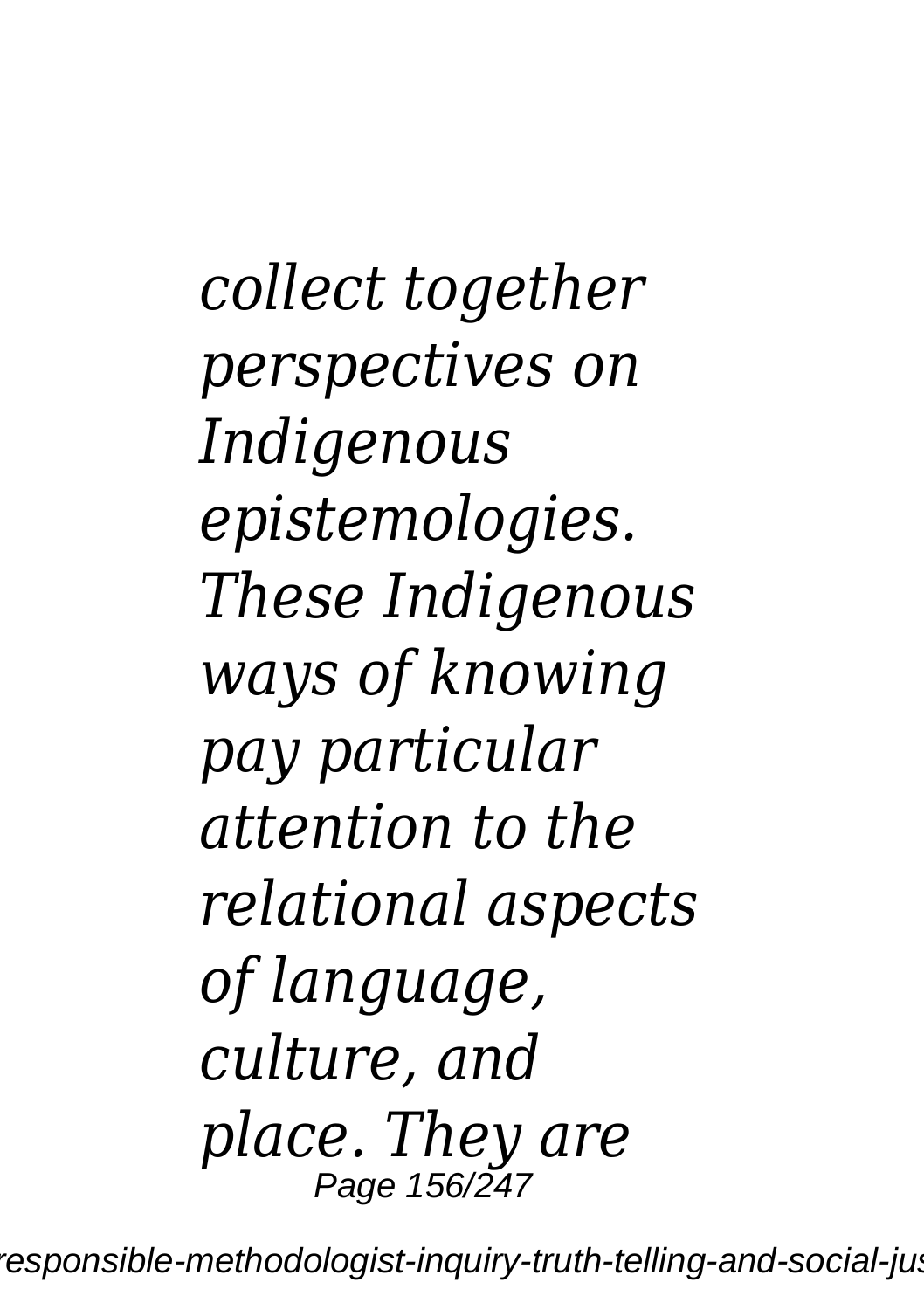*not identified as specific themes, but as integrated parts of a philosophy, for Indigenous epistemologies think within a relational framework, so that all aspects are best* Page 157/247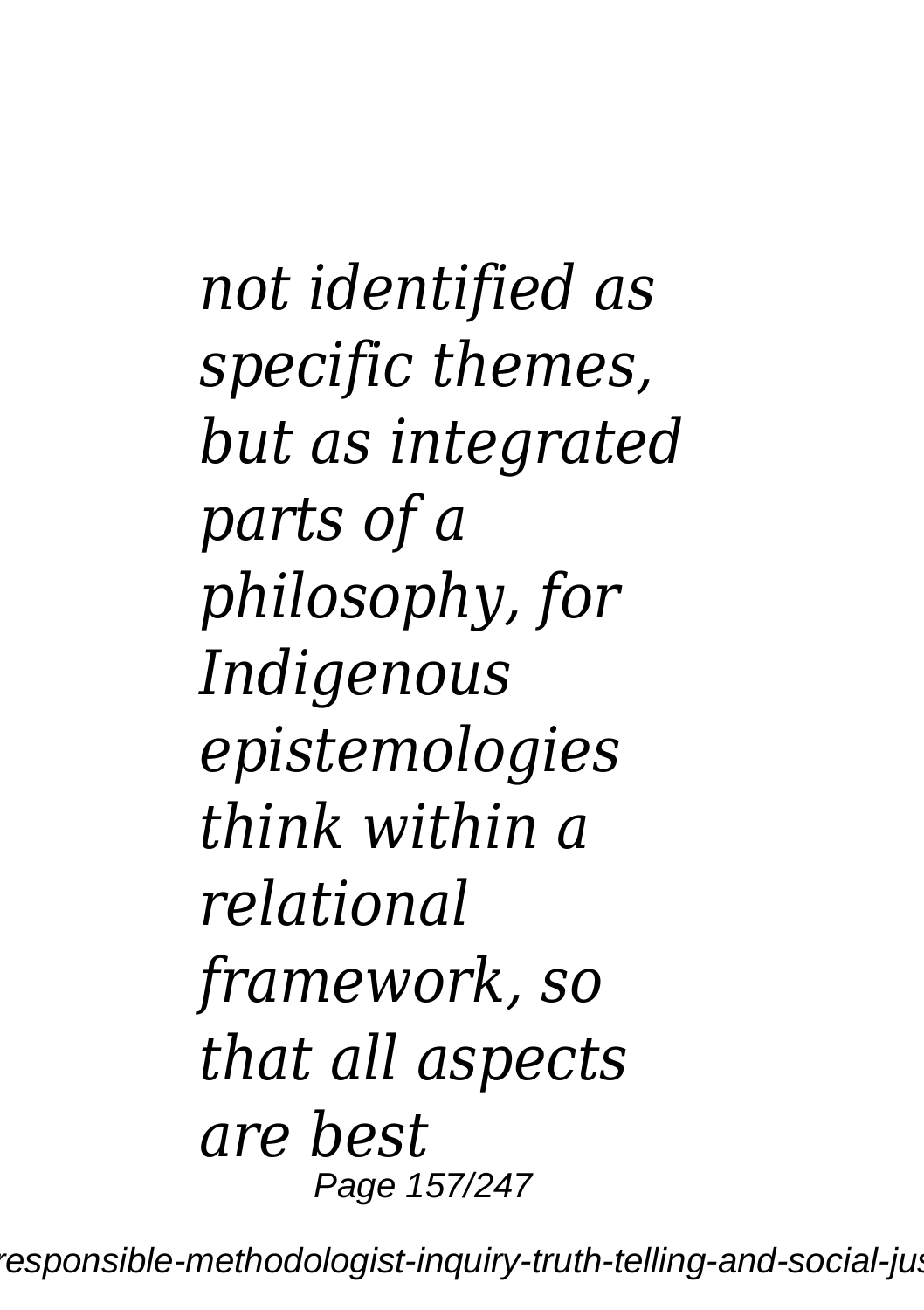*understood from this perspective. Indigenous ways of knowing have resisted colonization and oppression, and as such, Indigenous research perspectives exemplify a* Page 158/247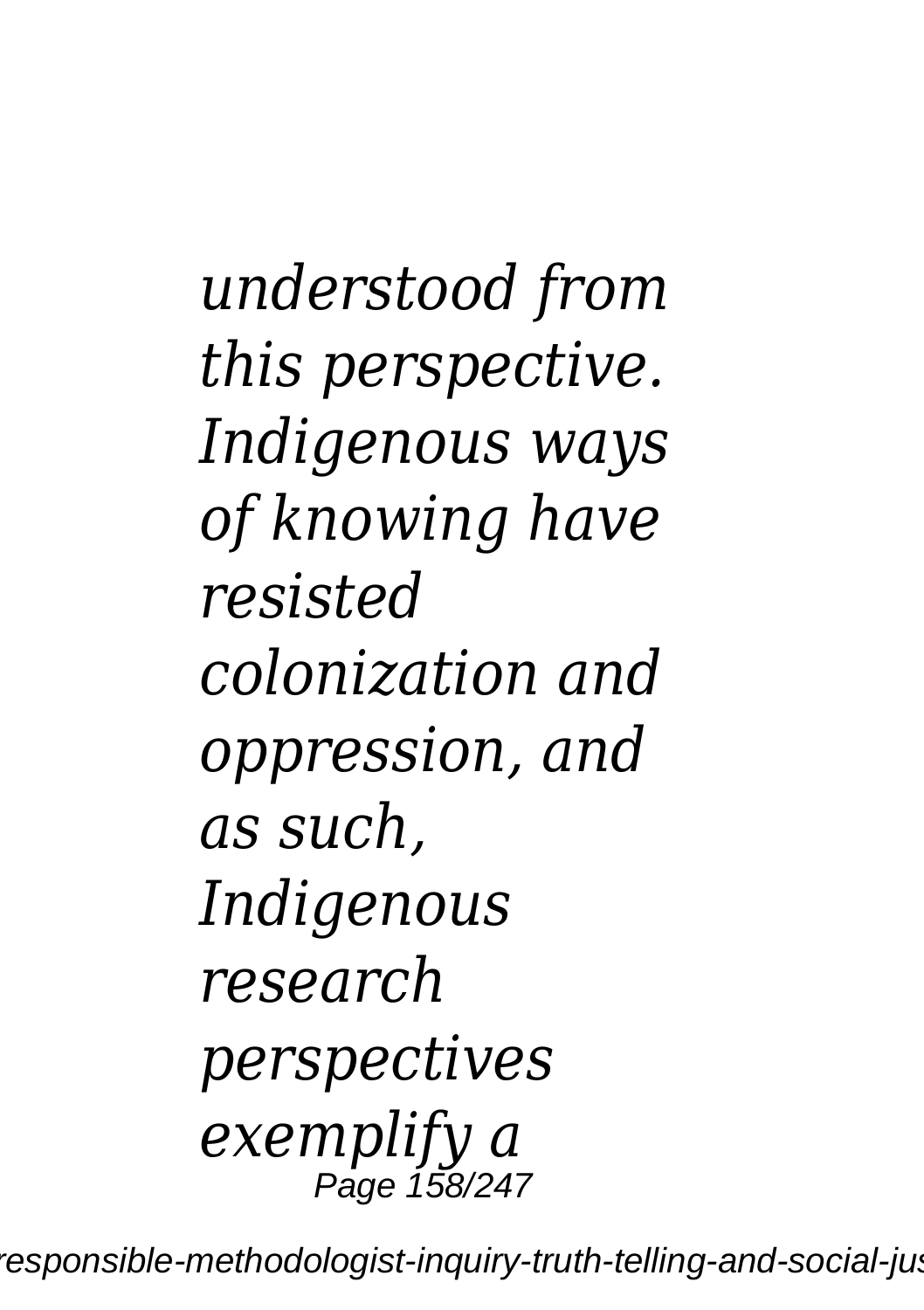*commitment to social justice, one that recovers knowledges that have been silenced or subjugated. When such knowledge is shared, we can see how to challenge oppressive* Page 159/247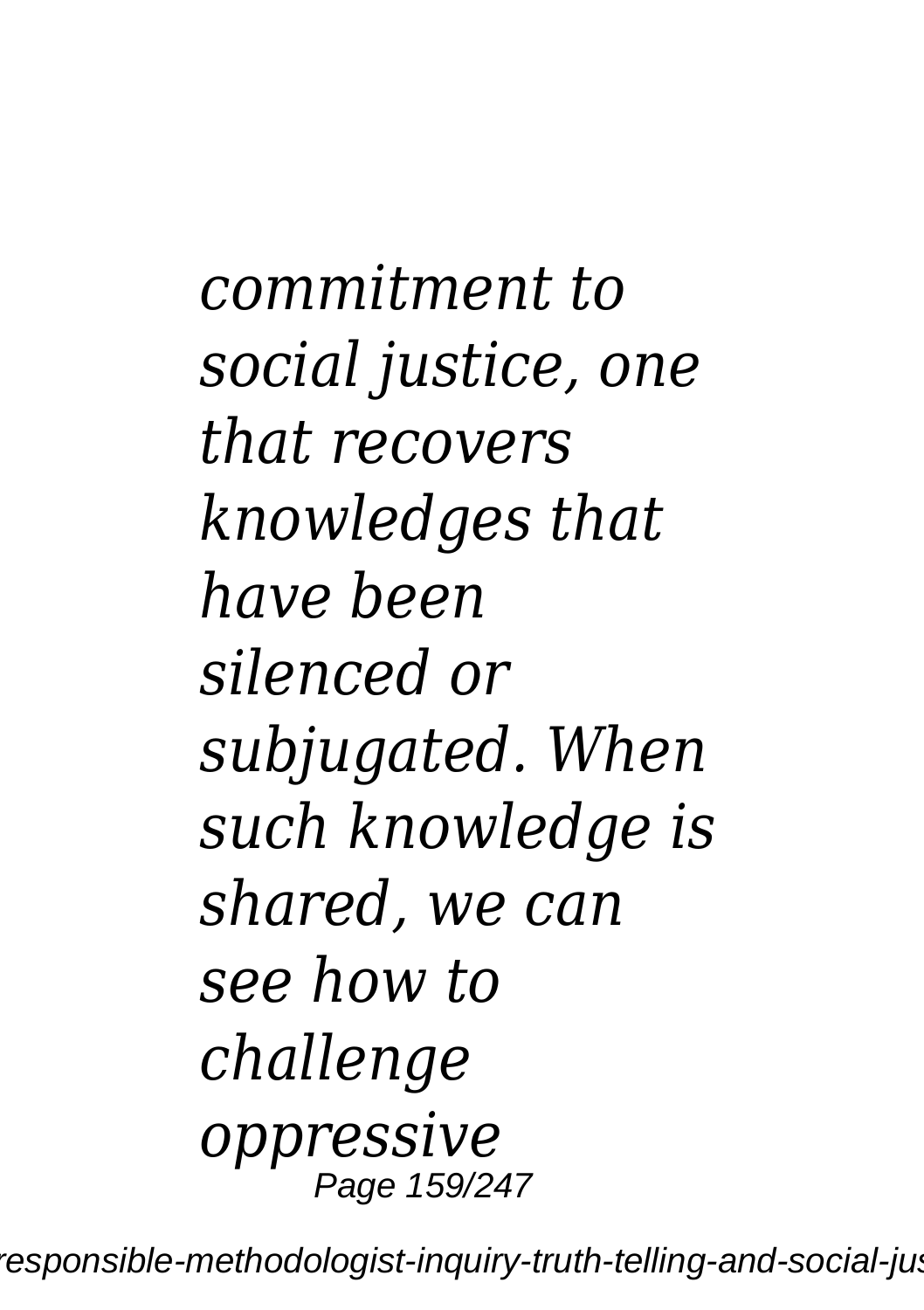*regimes. We can see how to seek truth in a relational way that's attendant to being together. Indigenous Research takes up issues of social justice in a way that is informed by Indigenous* Page 160/247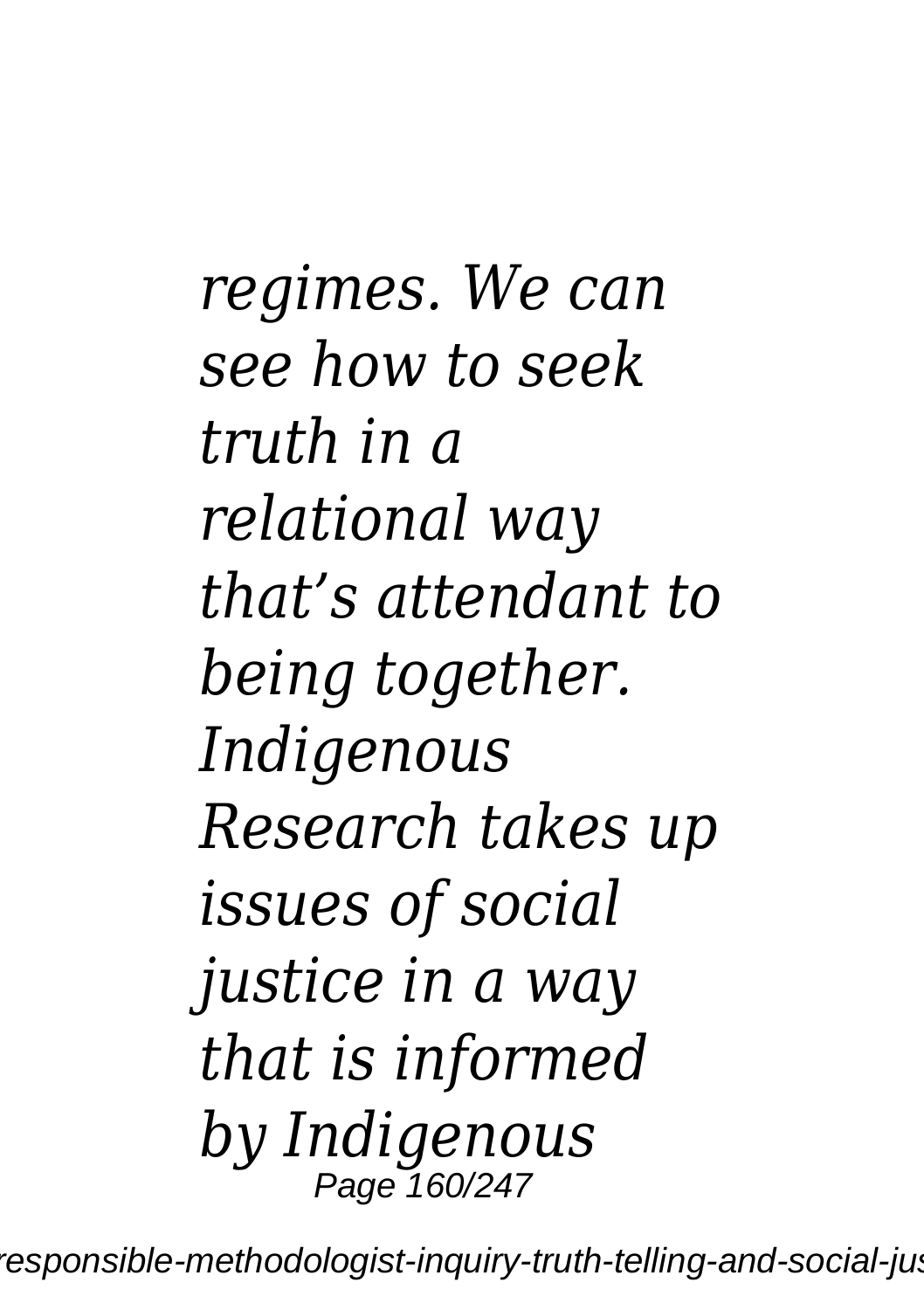*epistemologies, an important practice in contemporary research, particularly qualitative inquiry. Researchers, historians, and philosophers of science have* Page 161/247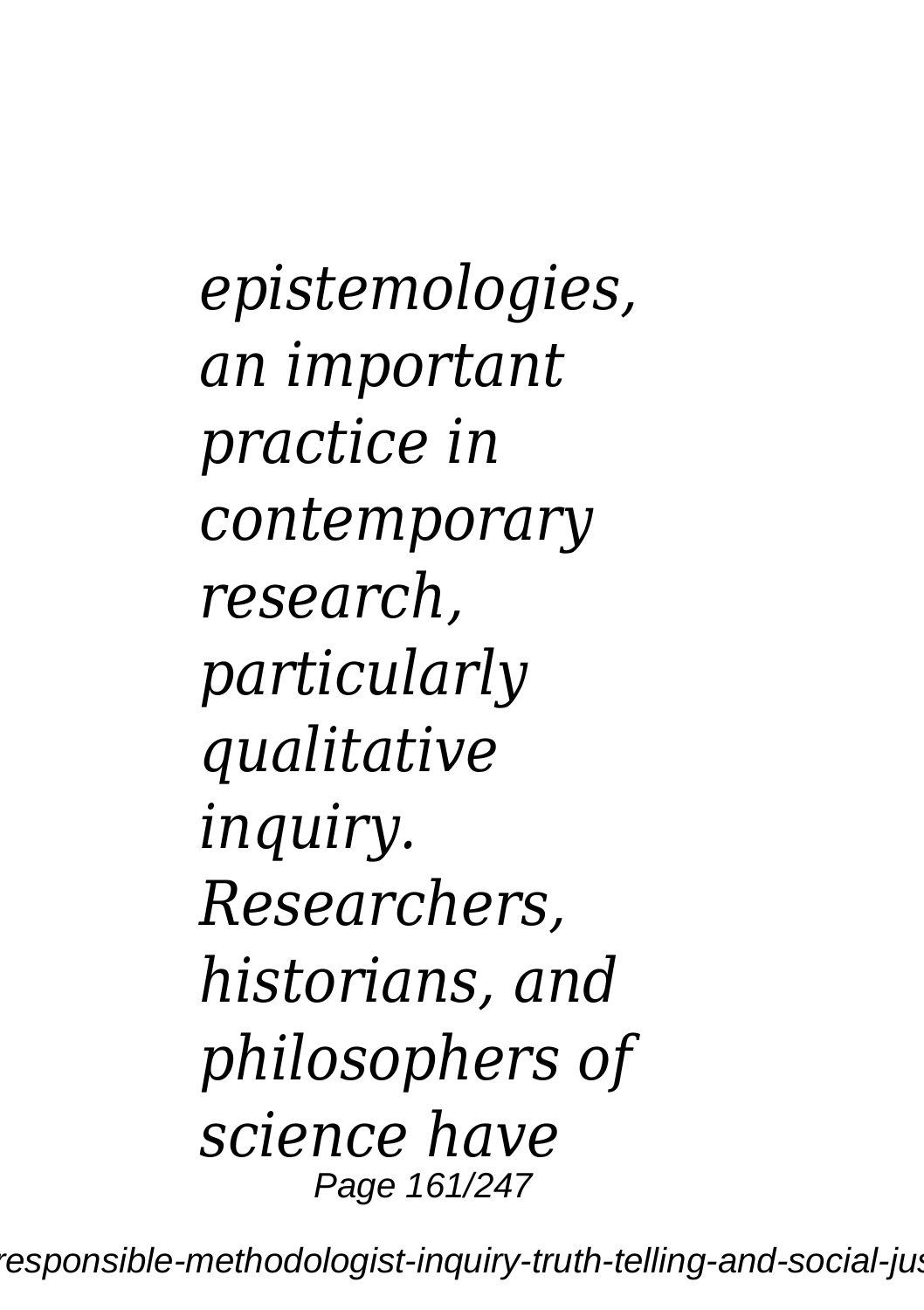*debated the nature of scientific research in education for more than 100 years. Recent enthusiasm for "evidence-based" policy and practice in educationâ€"now codified in the* **,<br>Page 162/247**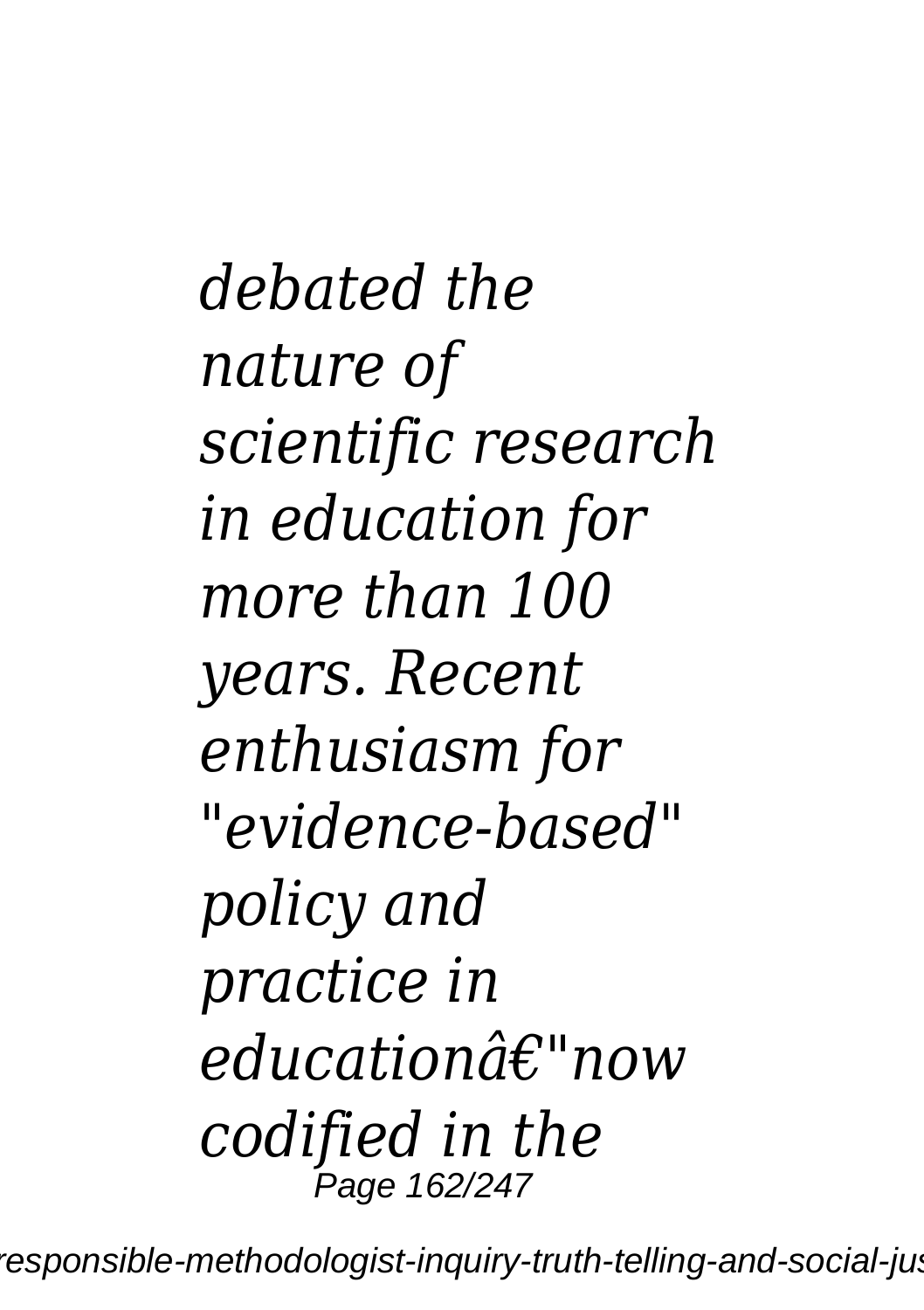*federal law that authorizes the bulk of elementary and secondary education programsâ€"have brought a new sense of urgency to understanding the ways in which the basic tenets of* Page 163/247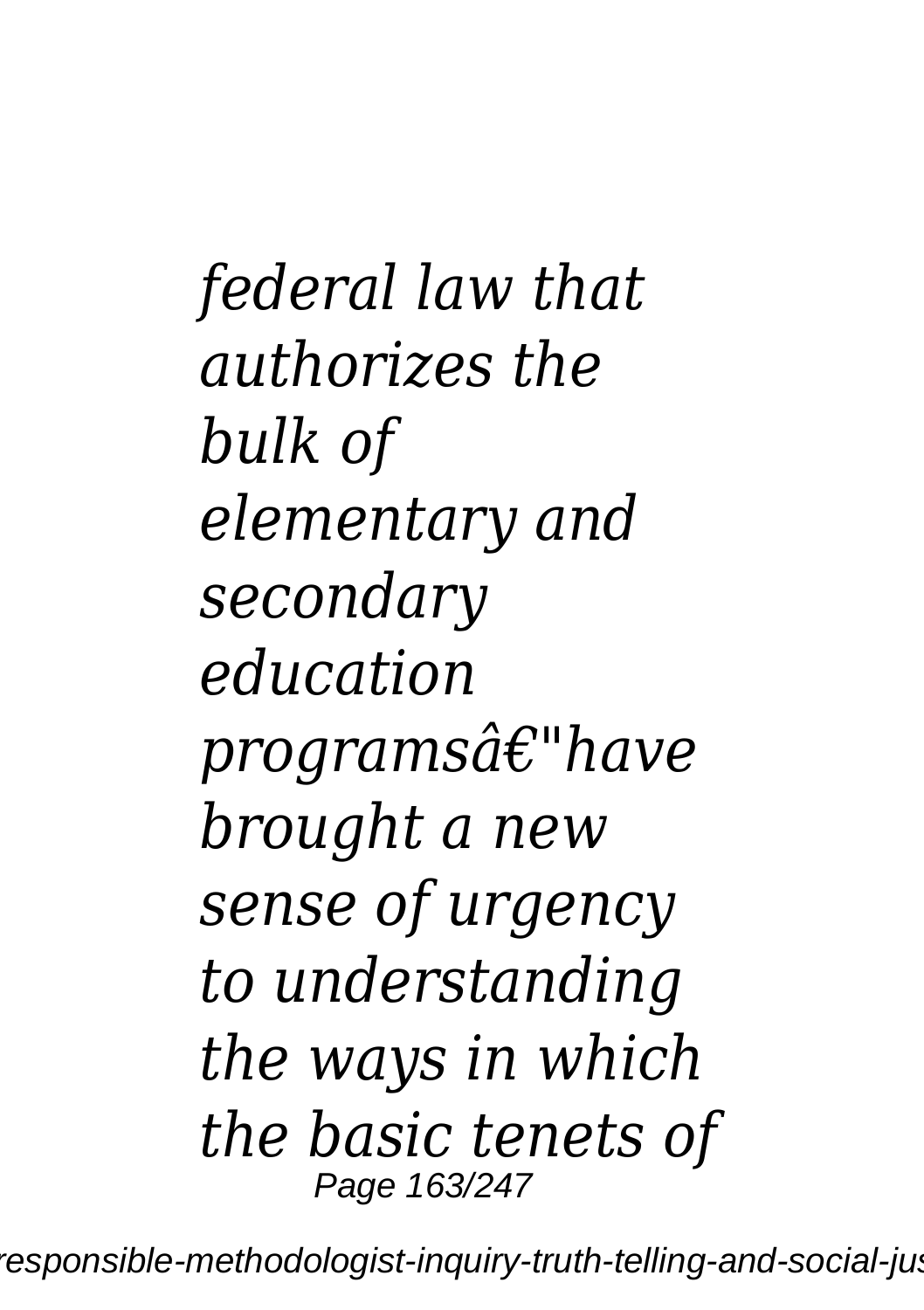*science manifest in the study of teaching, learning, and schooling. Scientific Research in Education describes the similarities and differences between scientific* Page 164/247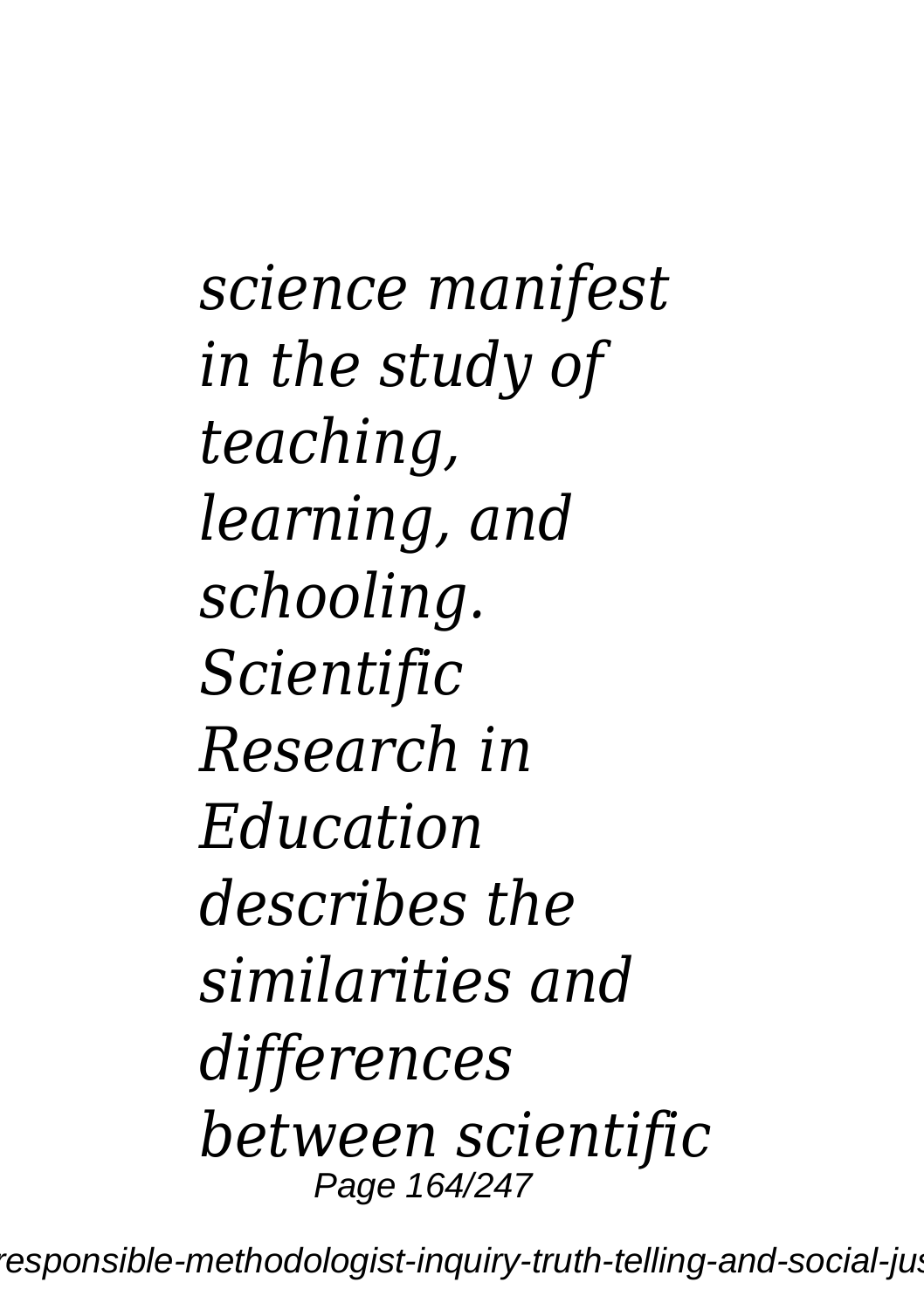*inquiry in education and scientific inquiry in other fields and disciplines and provides a number of examples to illustrate these ideas. Its main argument is that all scientific* Page 165/247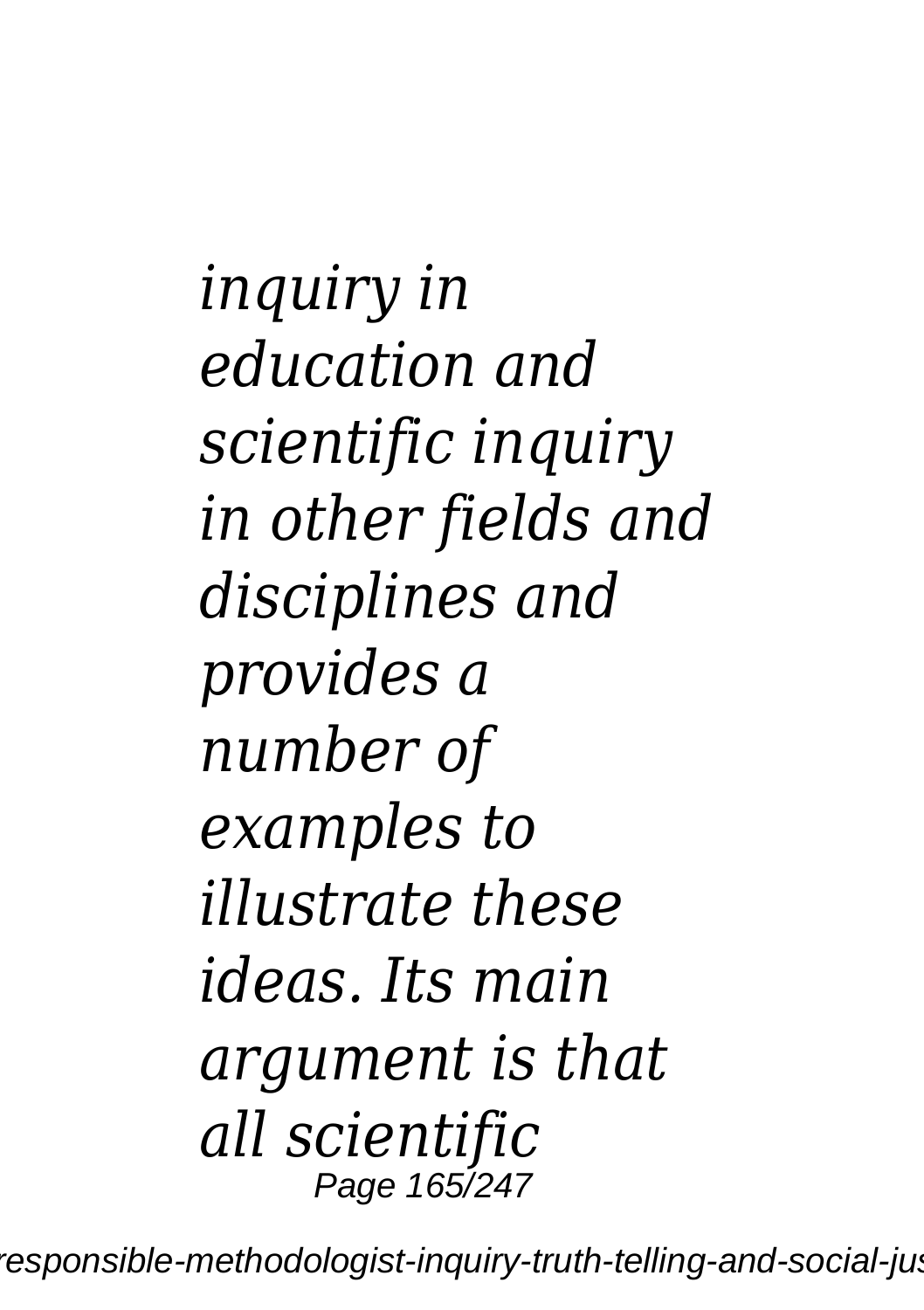*endeavors share a common set of principles, and that each fieldâ€"including education researc hâ€"develops a specialization that accounts for the particulars of what is being studied. The book* Page 166/247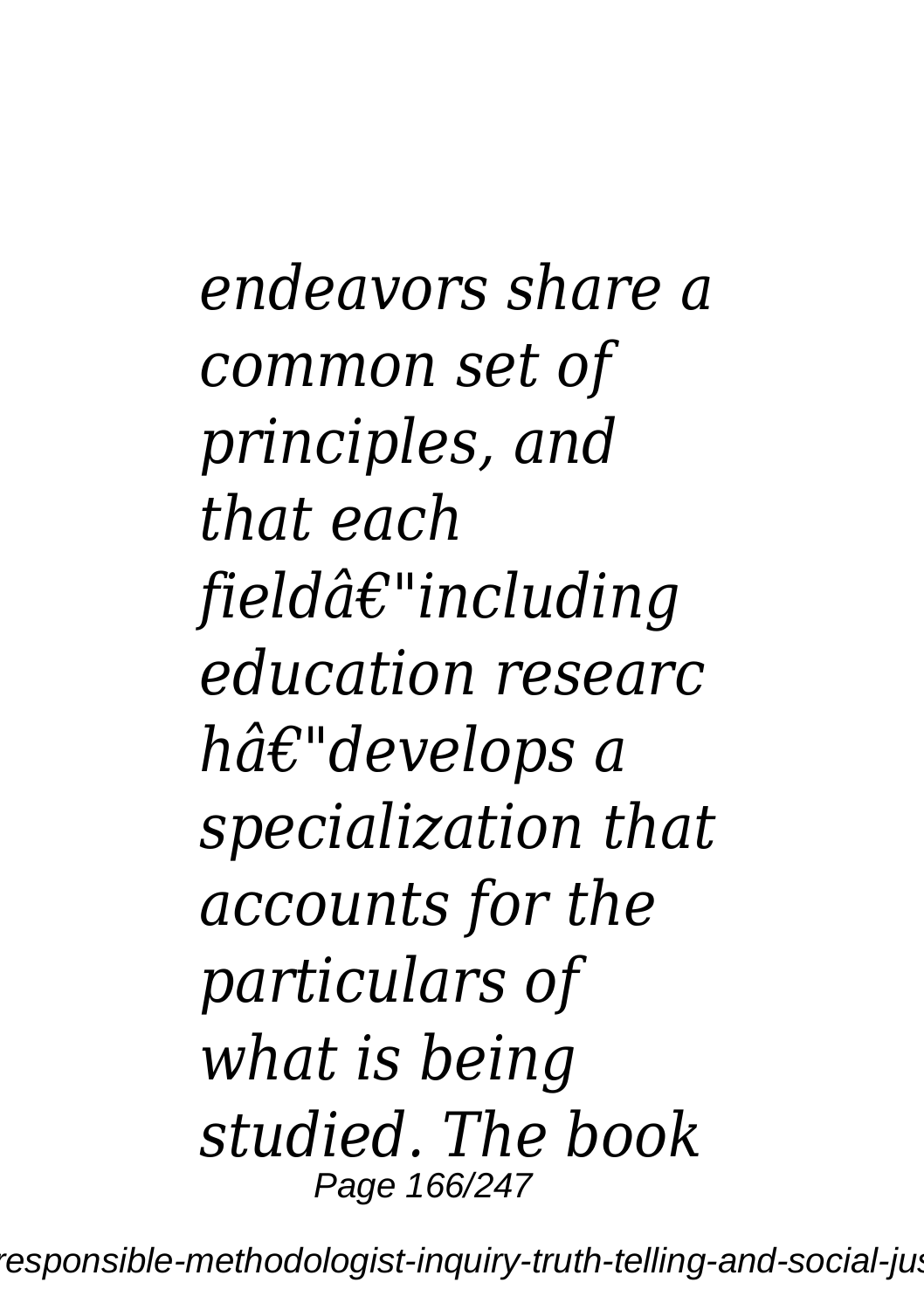*also provides suggestions for how the federal government can best support highquality scientific research in education. This volume features scholars who use a critical geography* Page 167/247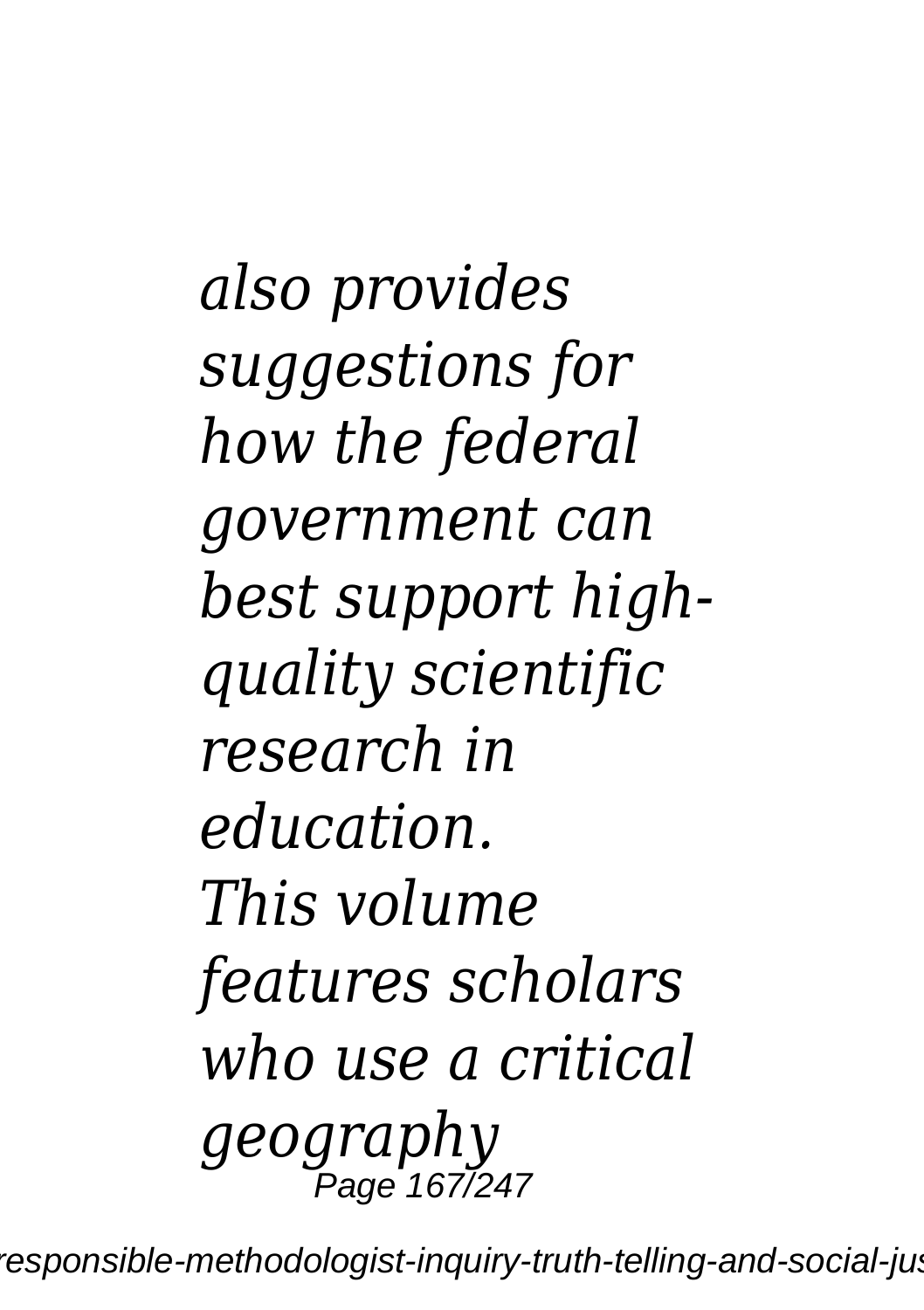*framework to analyze how constructions of social space shape education reform. In particular, they situate their work in present-day neoliberal policies that are pushing responsibility for economic and* Page 168/247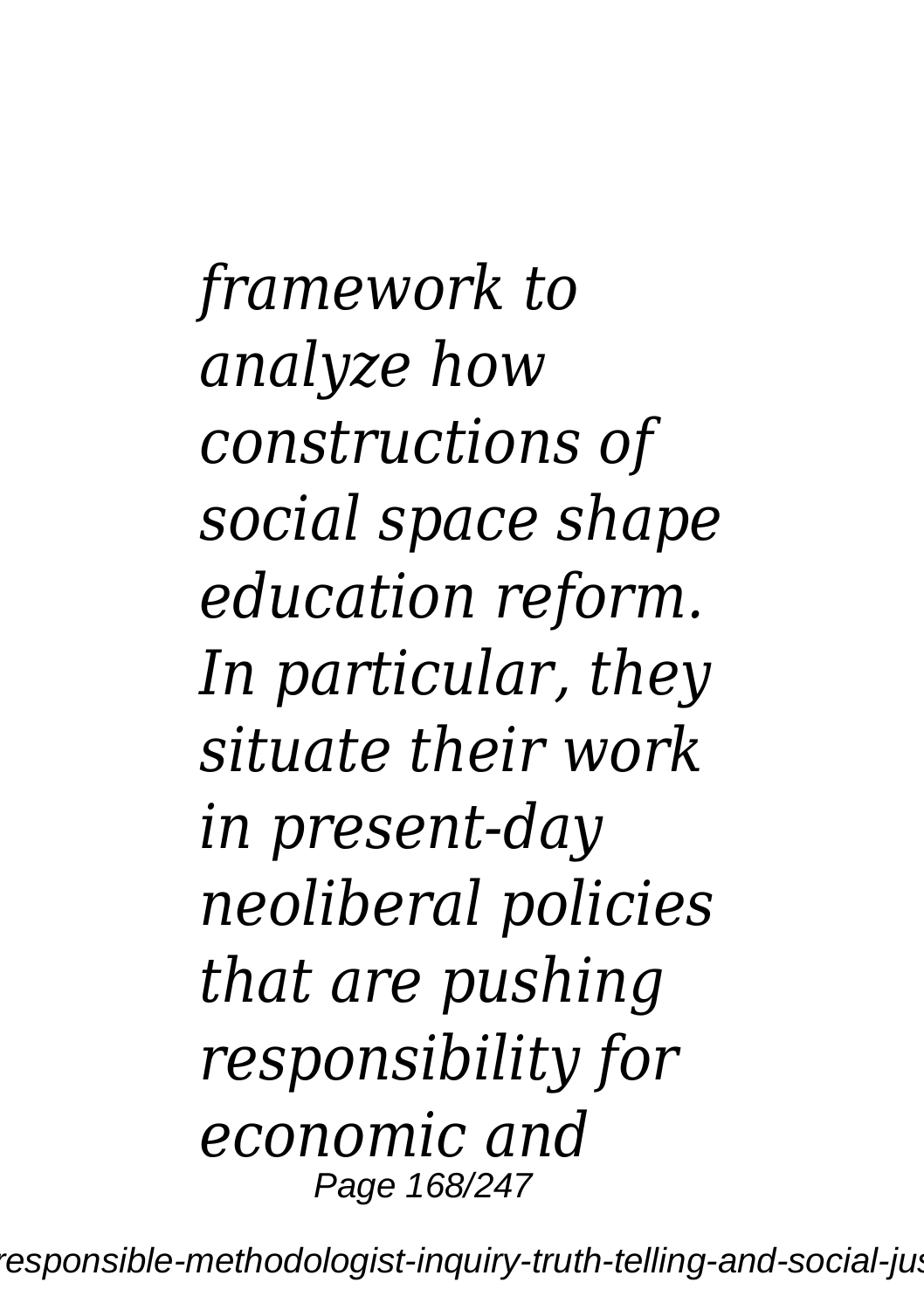*social welfare, as well as education policy and practice, out of federal and into more local entities. States, cities, and school boards are being given more responsibility and power in* Page 169/247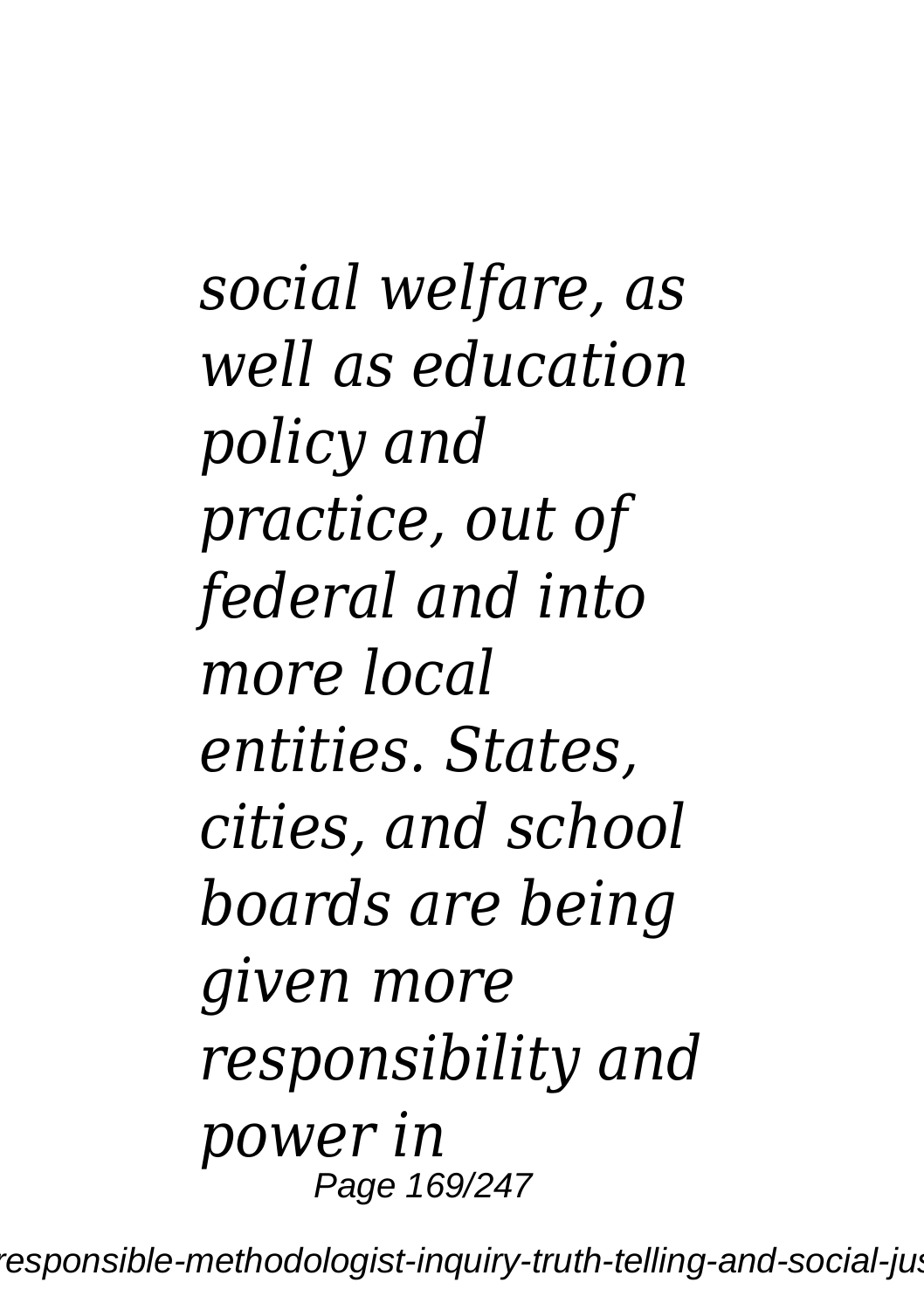*determining curriculum content and standards, accompanied by increasing privatization of public education through the rise of charter schools and for-profit organizations'* Page 170/247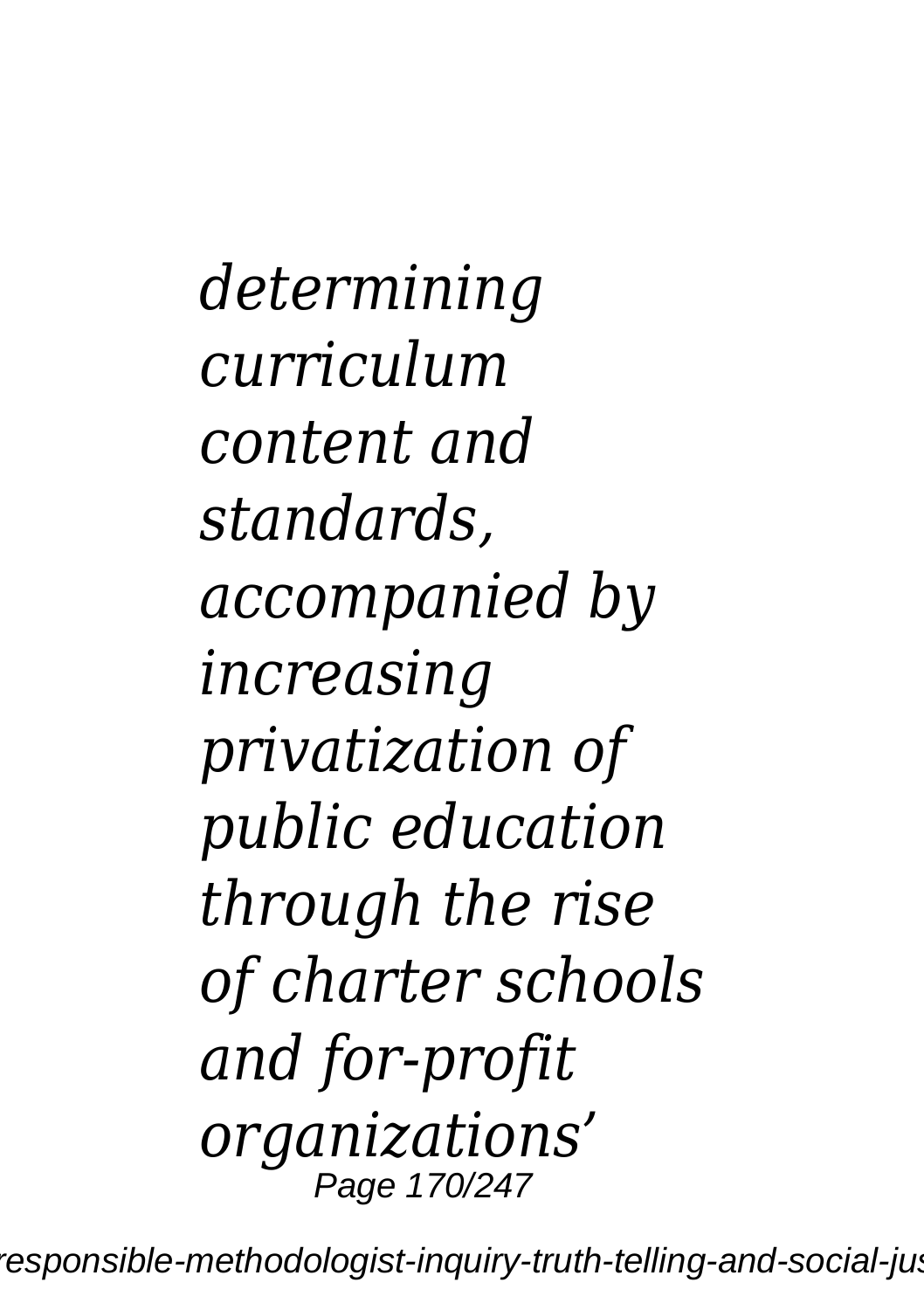*incursion into managing schools. Given these pressures, critical geography's unique approach to spatial constructions of schools is crucially important. Reterri torialization and d* Page 171/247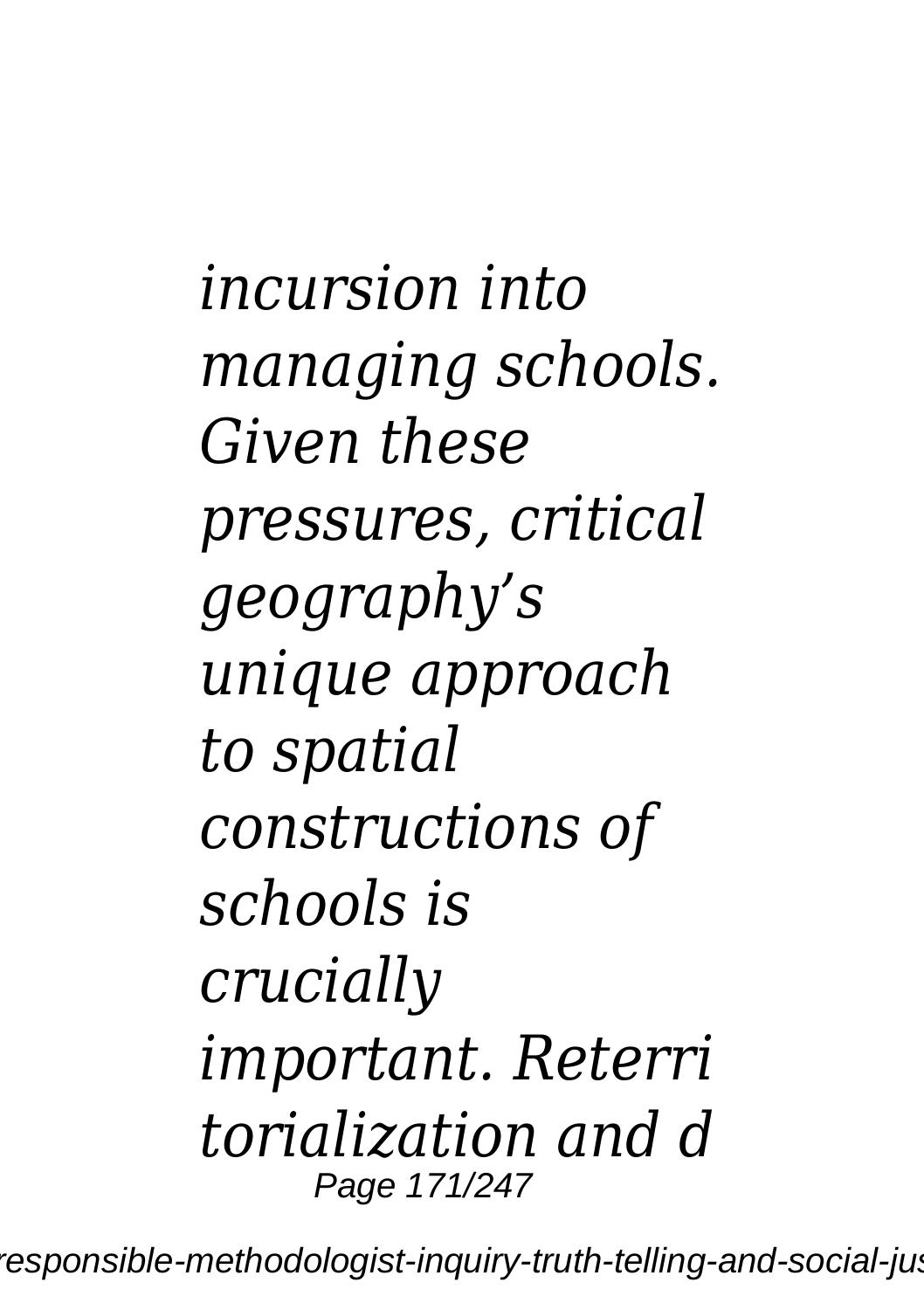*eterritorialization, or the varying flows of people and capital across space and time, are highlighted to understand spatial forces operating on such things as schools, communities, people, and* Page 172/247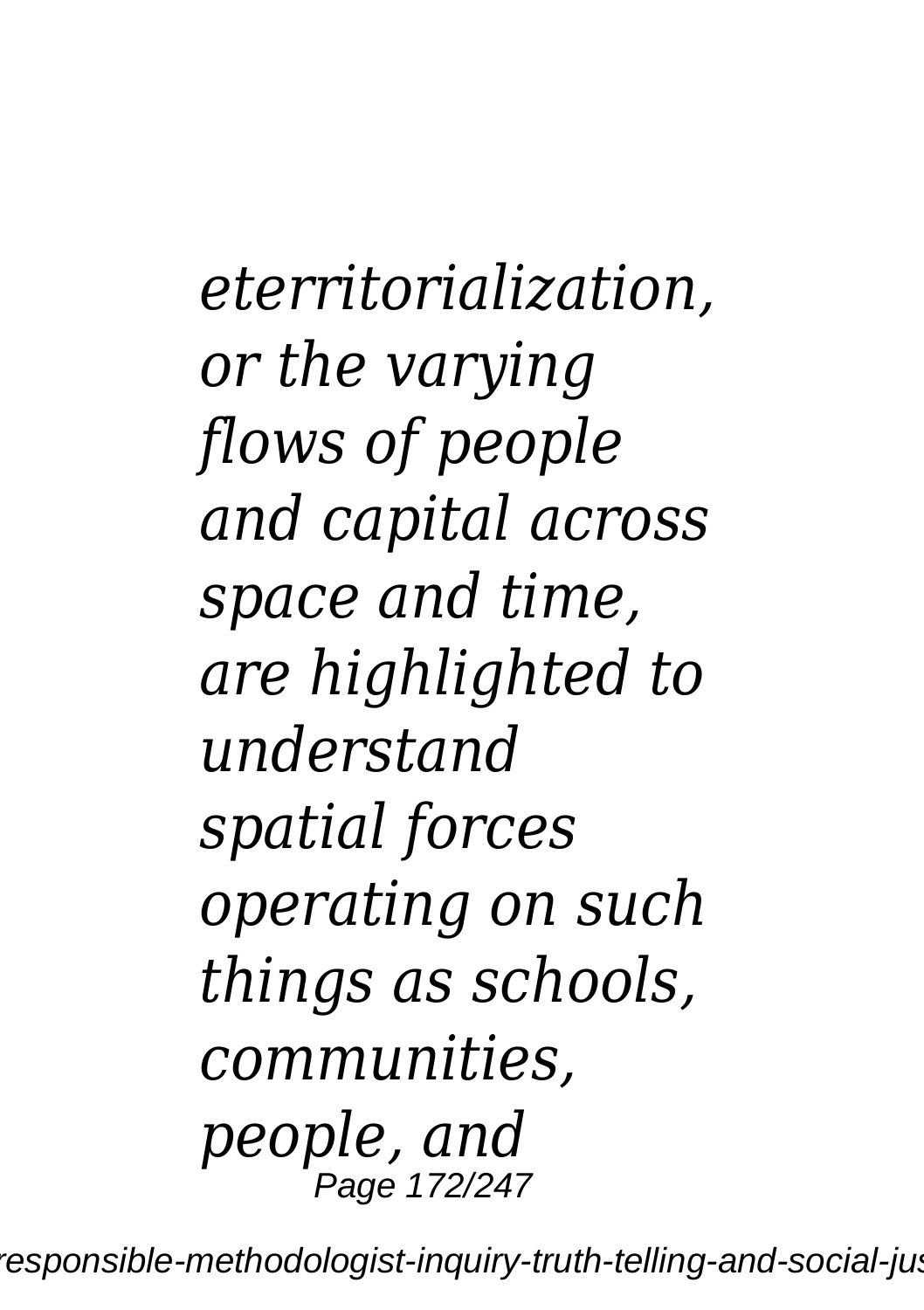*culture. Authors from multiple fields of study contribute to this book's examination of how social, political, and historical dimensions of spatial forces, especially* Page 173/247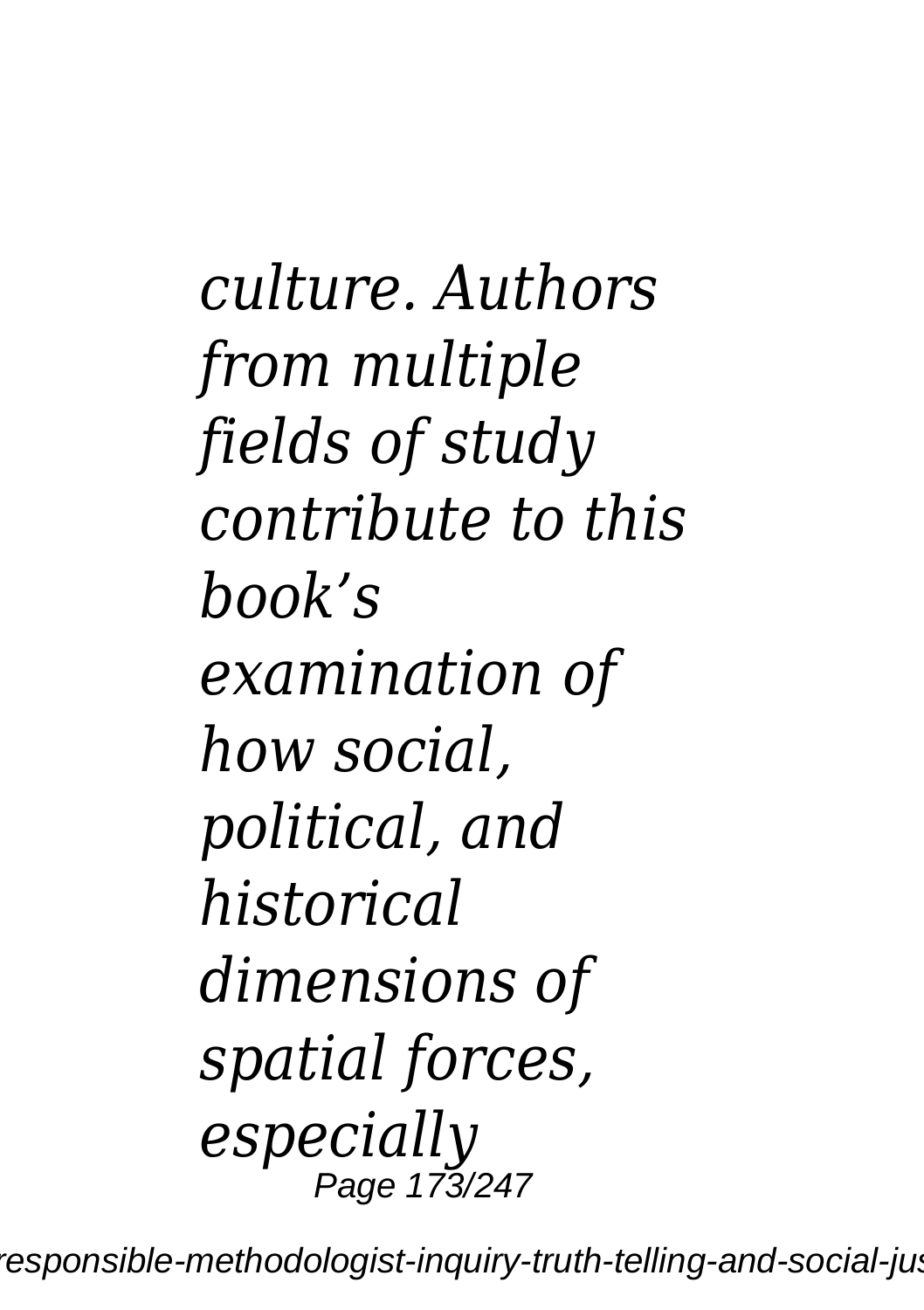*racial/ethnic and other markers of difference, shape are shaped by processes and outcomes of school reform. Research ethics and integrity are growing in importance as academics face* Page 174/247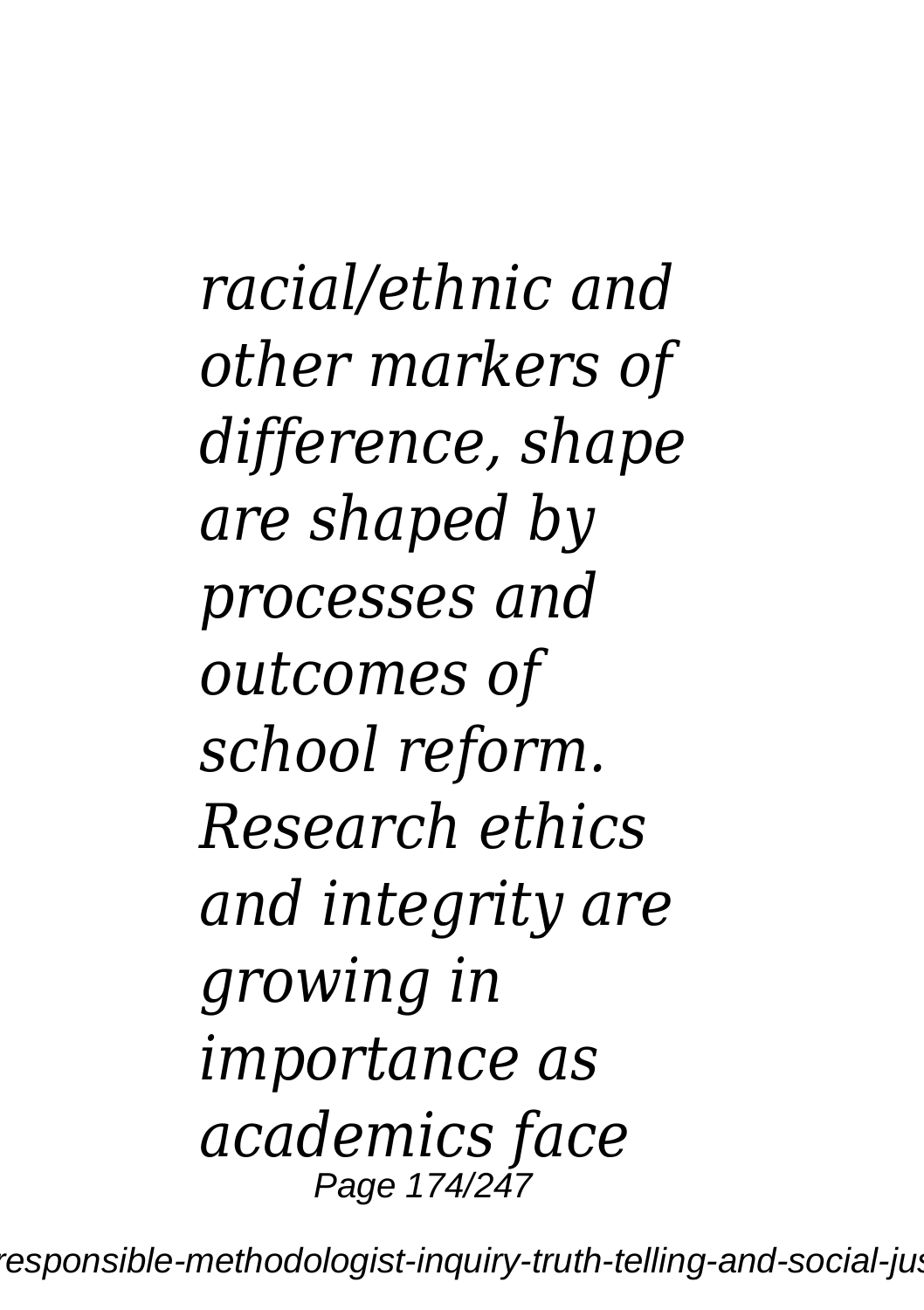*increasing pressure to win grants and publish, and universities promote themselves in the competitive HE market. Research Ethics in the Real World is the first book to highlight* Page 175/247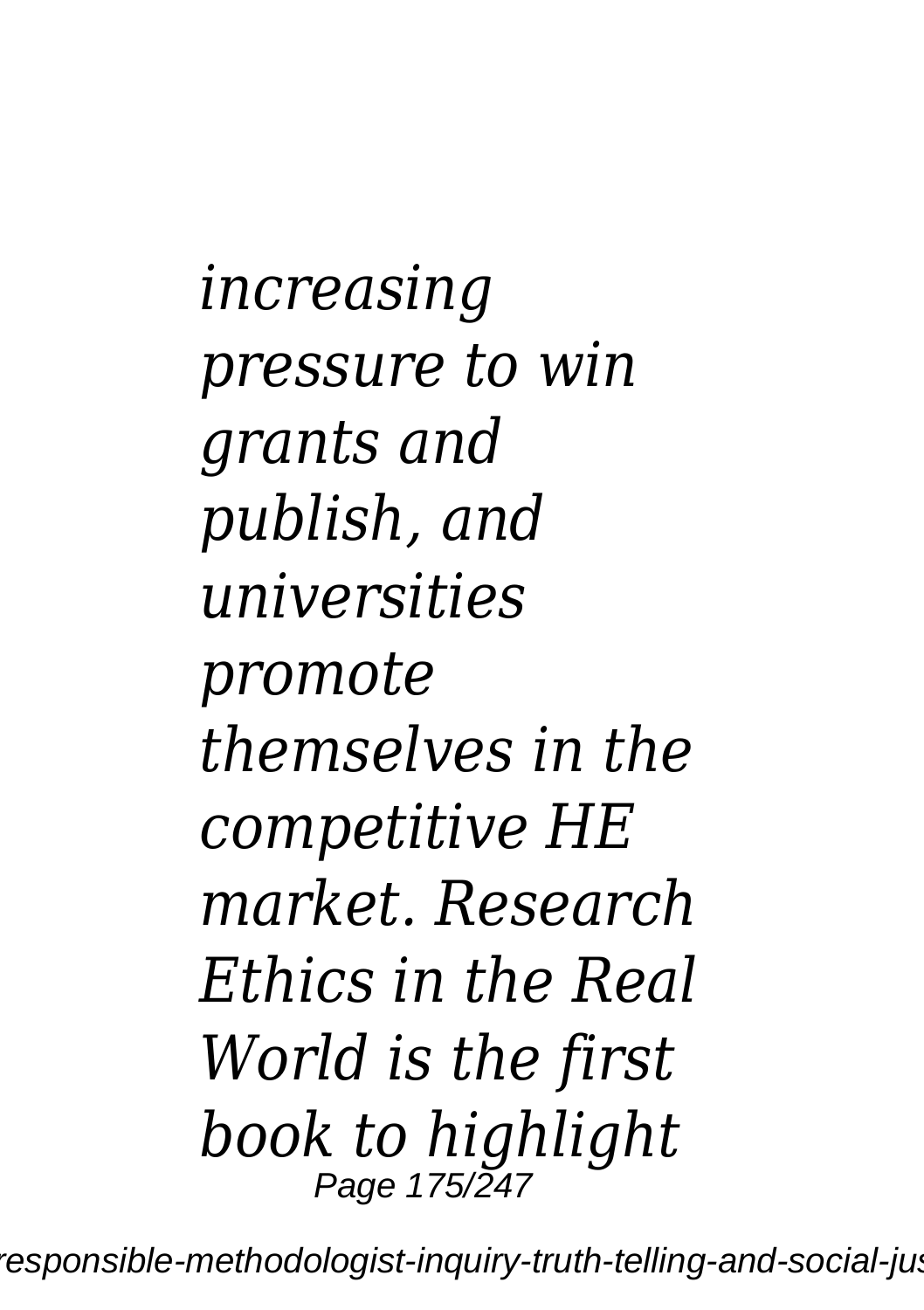*the links between research ethics and individual, social, professional, institutional, and political ethics. Drawing on Indigenous and Euro-Western research traditions, Helen* Page 176/247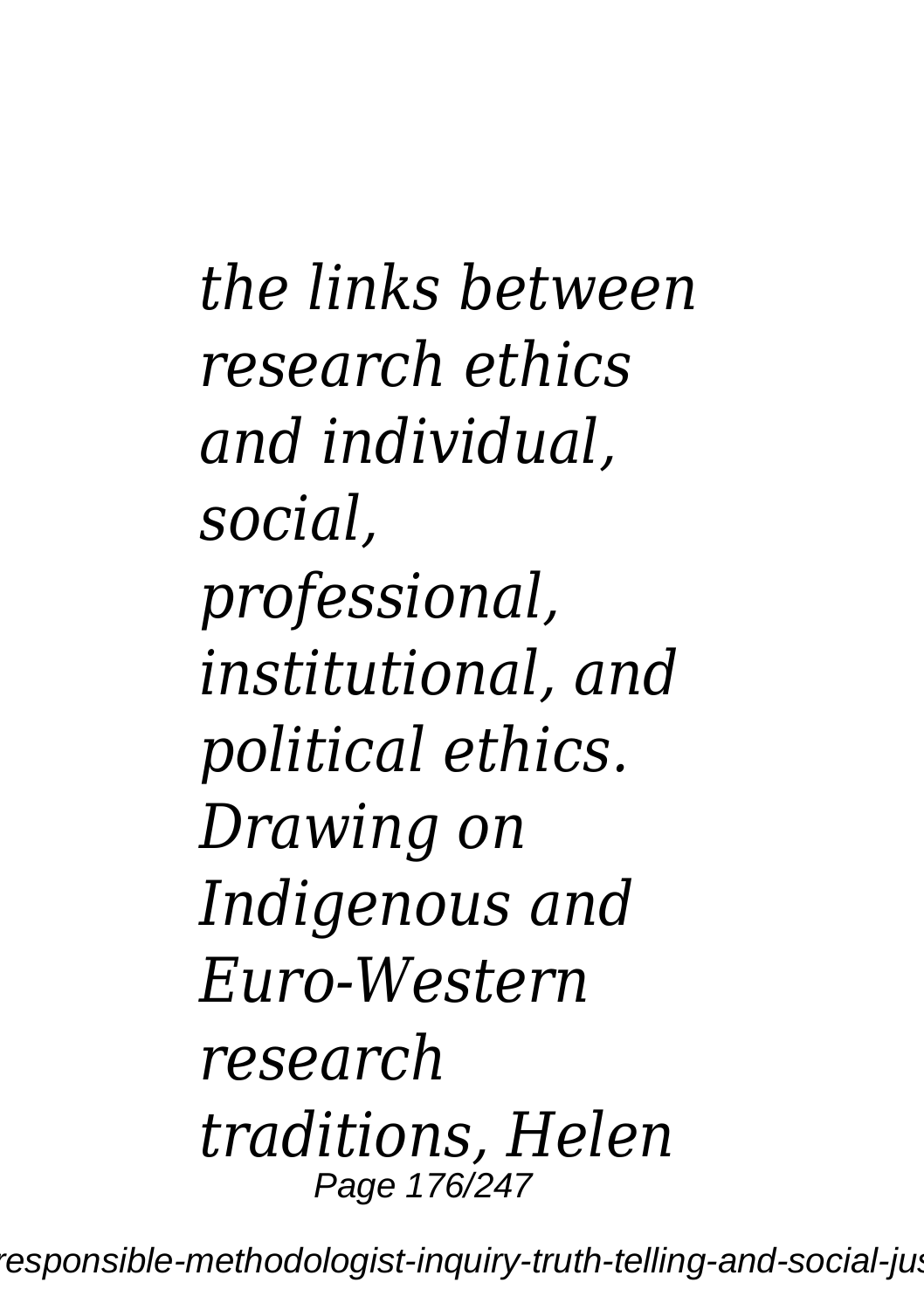*Kara considers all stages of the research process, from the formulation of a research question to aftercare for participants, data and findings. She argues that knowledge of both ethical* Page 177/247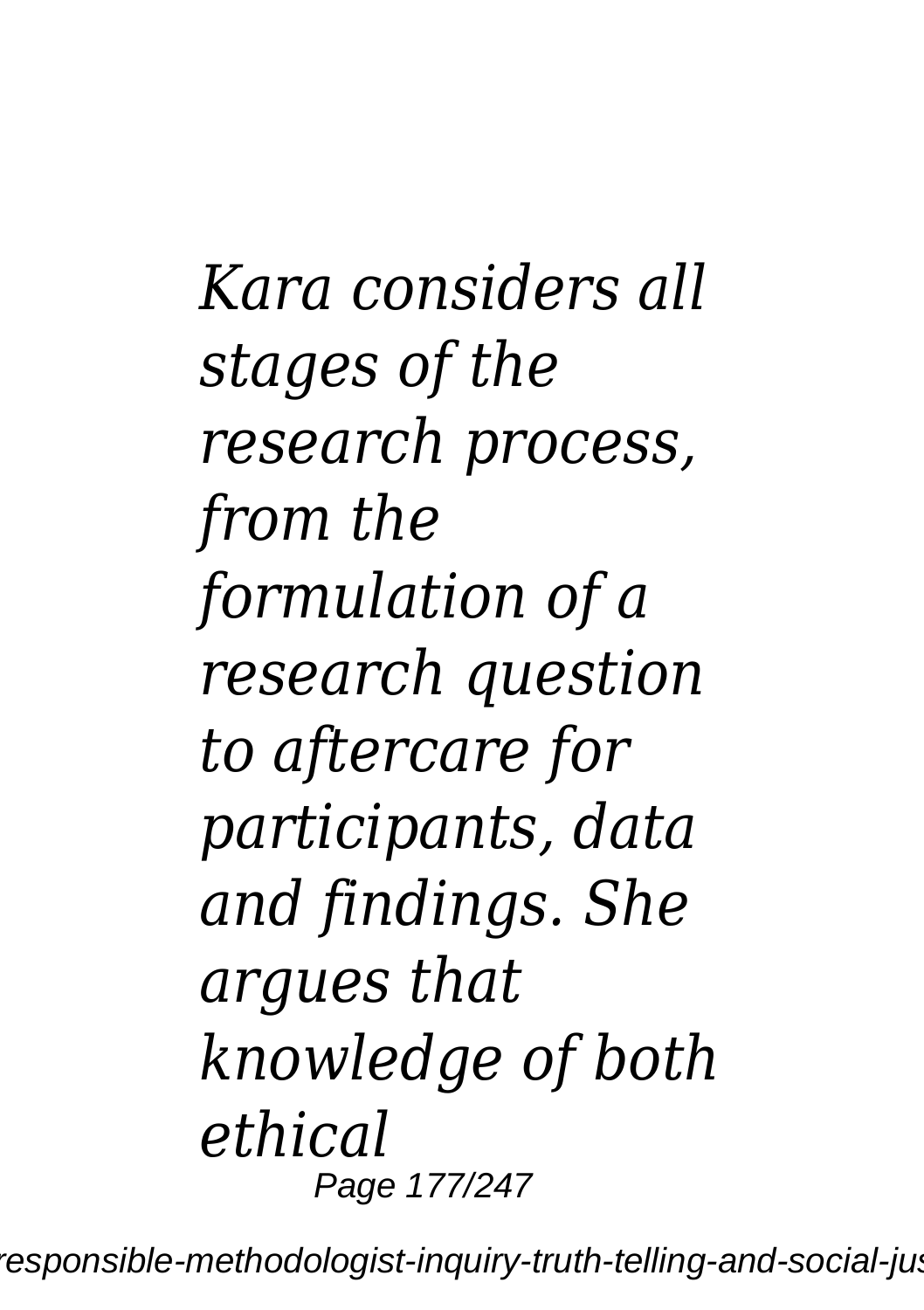*approaches is helpful for researchers working in either paradigm. Students, academics, and research ethics experts from around the world contribute realworld* Page 178/247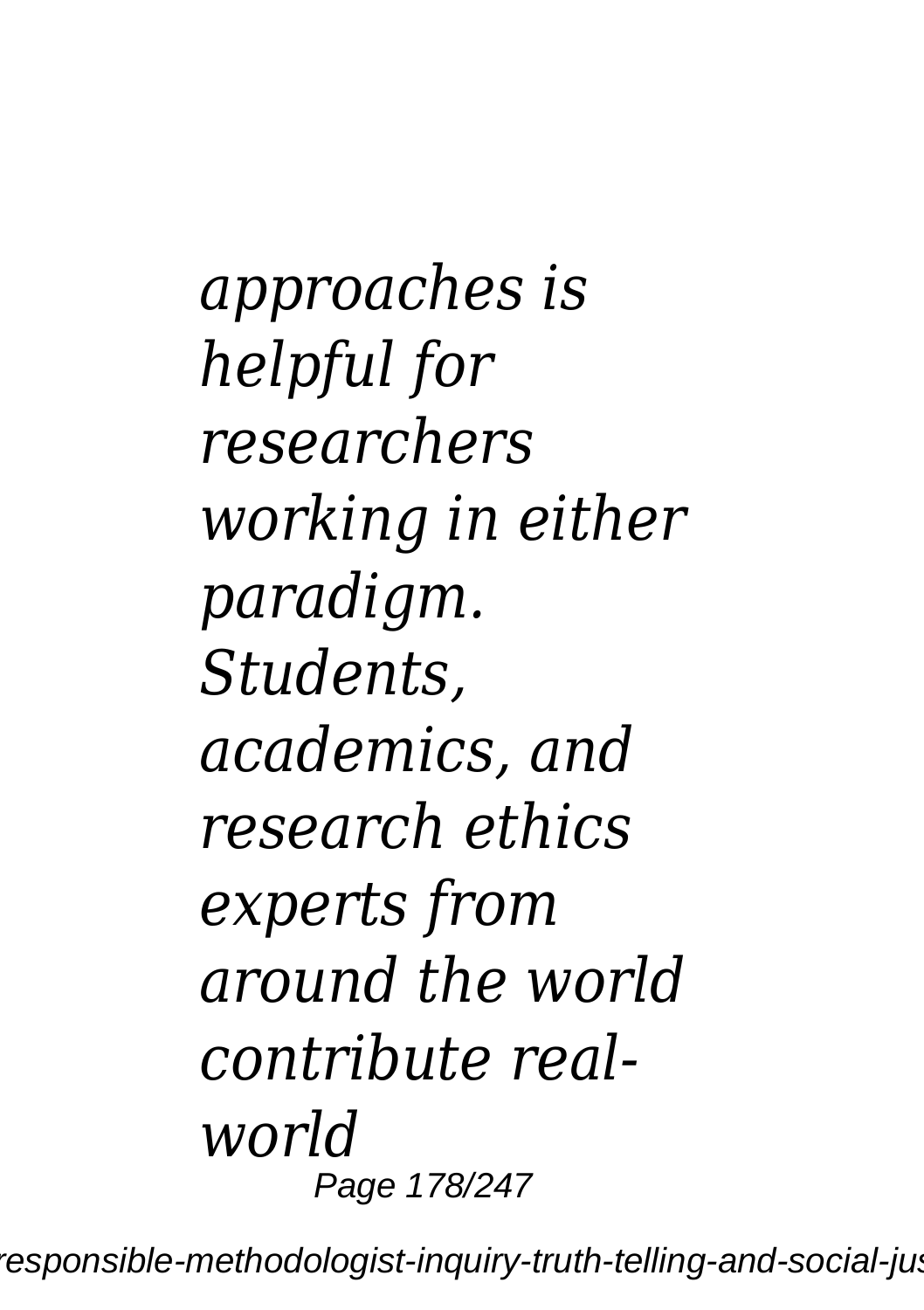*perspectives on navigating and managing ethics in practice. Research Ethics in the Real World provides guidance for quantitative, qualitative, and mixed-methods researchers from all disciplines* Page 179/247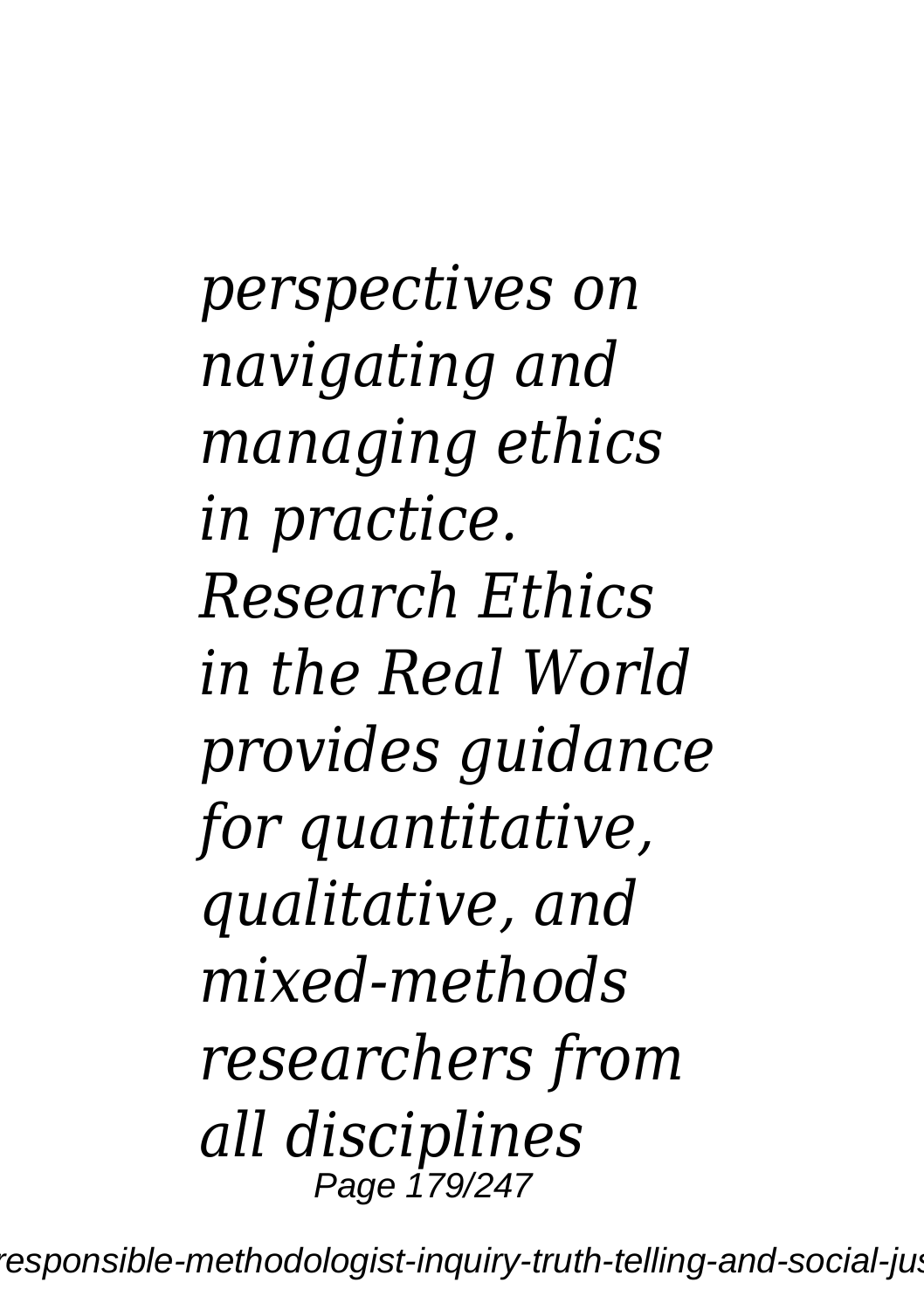*about how to act ethically throughout your research work. This book is invaluable in supporting teachers of research ethics to design and deliver effective courses. Critical* Page 180/247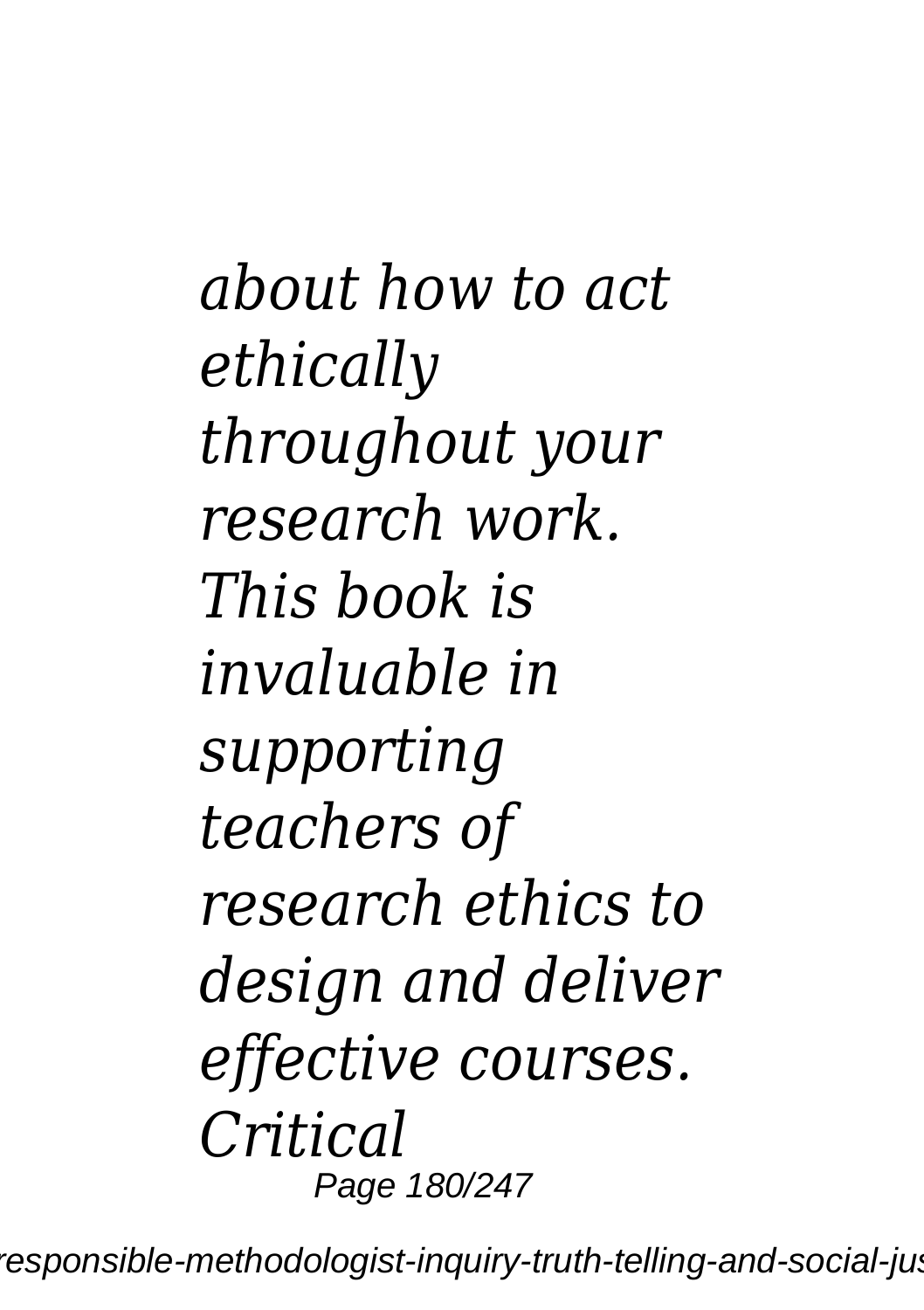*Qualitative Inquiry A Student and Practitioner Centered Approach The SAGE Handbook of Qualitative Research The Methodology of Aristotle's* Page 181/247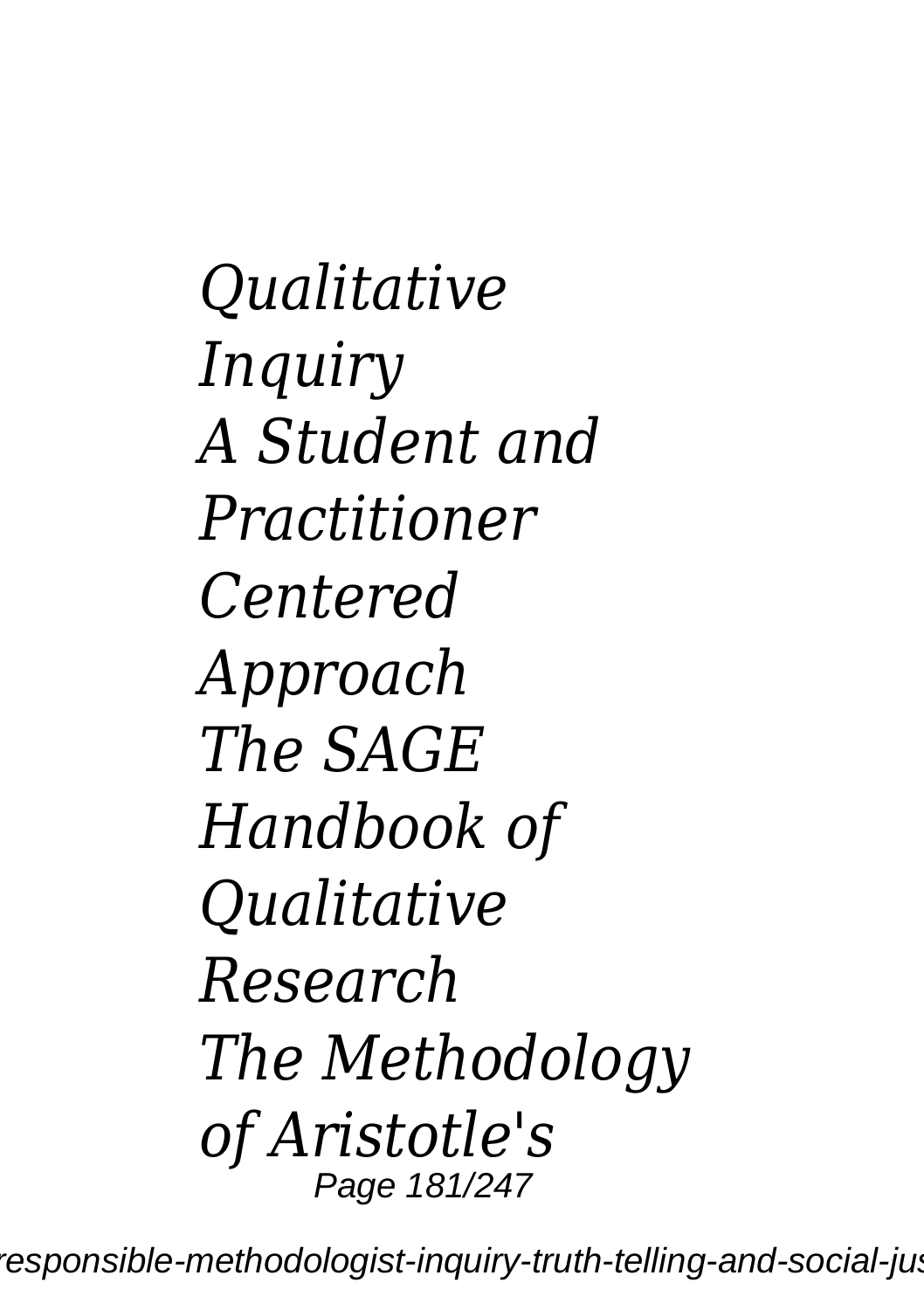*Inquiry Into the Human Good in the Nicomachean Ethics Responsible Research Practice The Politics of Diversity in Music Education Vol. 2 includes an issue called* Page 182/247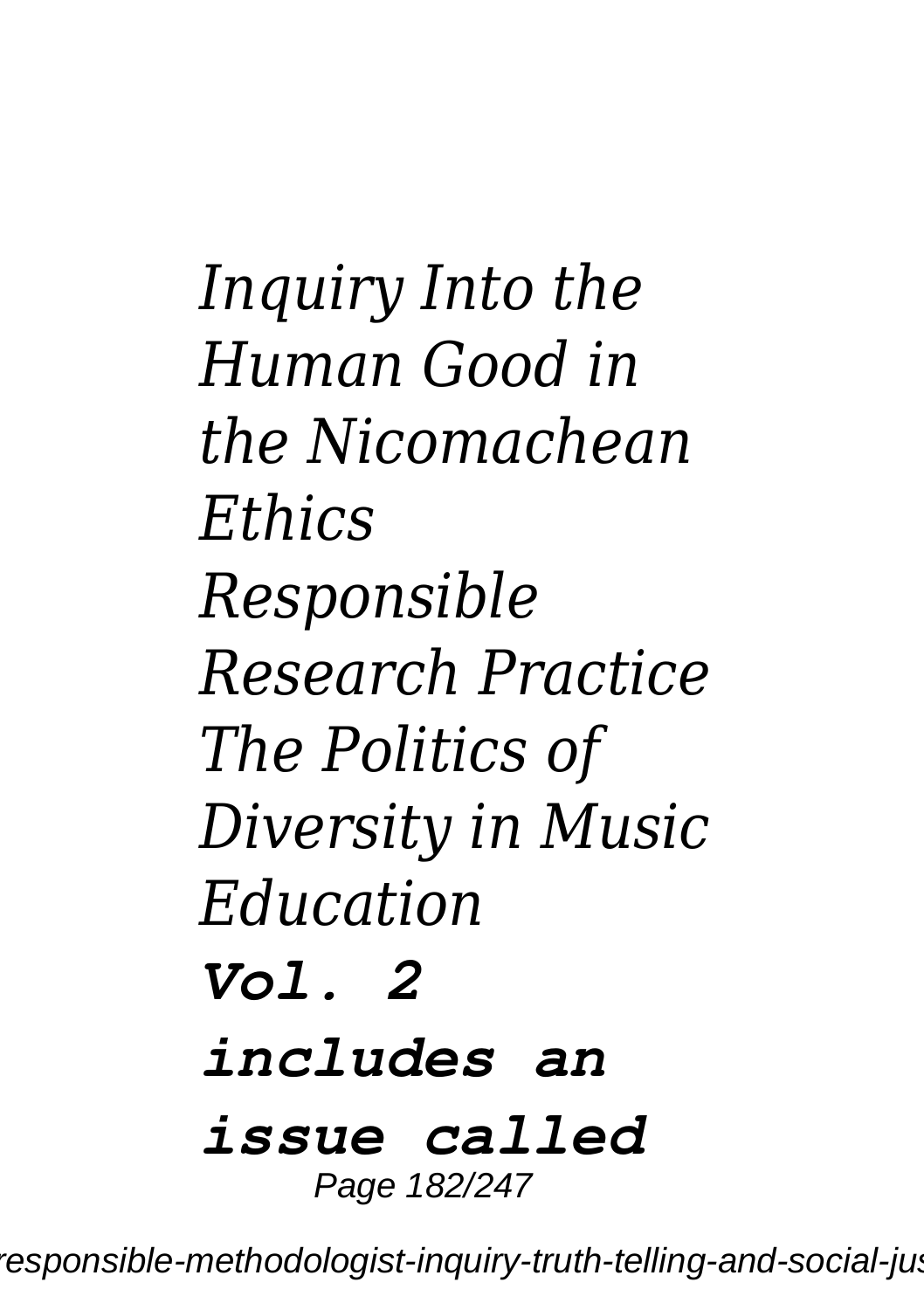*Special edition: International Institute of Philosophy. Tolerance, its foundations and limits in theory and practice; papers and discussions at* Page 183/247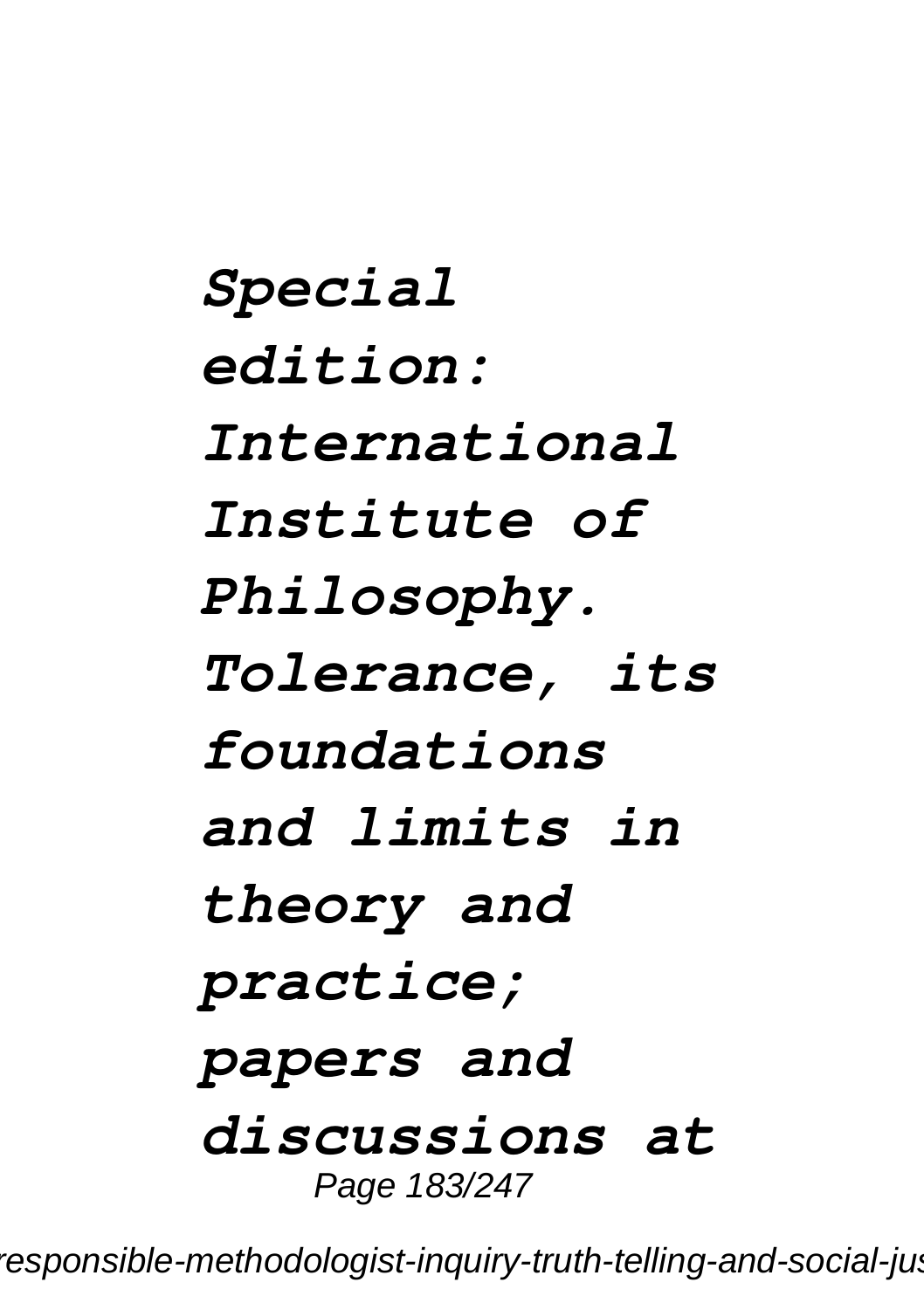# *two California conferences. Approaching qualitative research for the first time and unsure how to get started? Whether you have years of quantitative* Page 184/247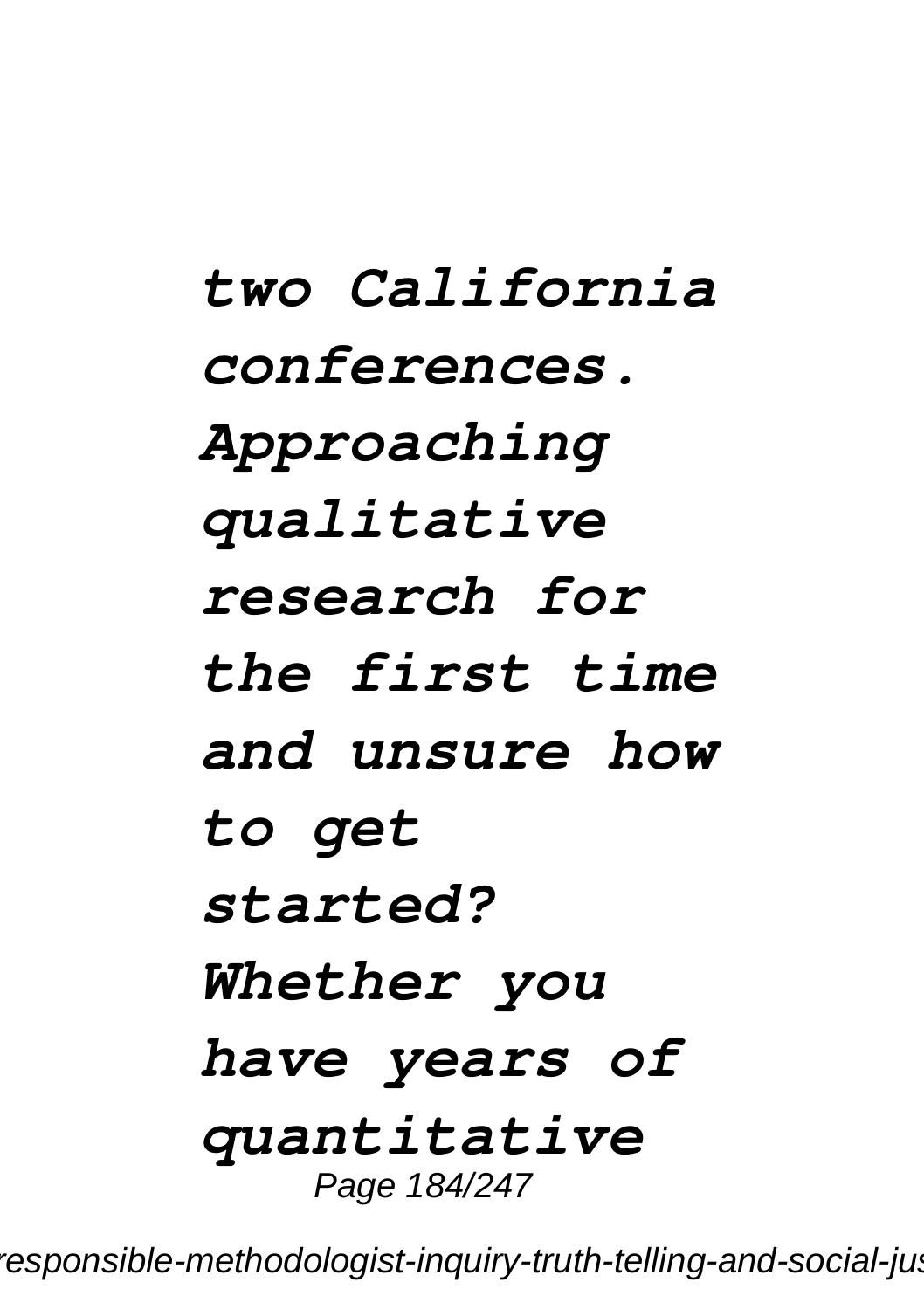*experience or have previously only taken a q uantitativefocused course, this book captures what you need to know and how to leverage your* Page 185/247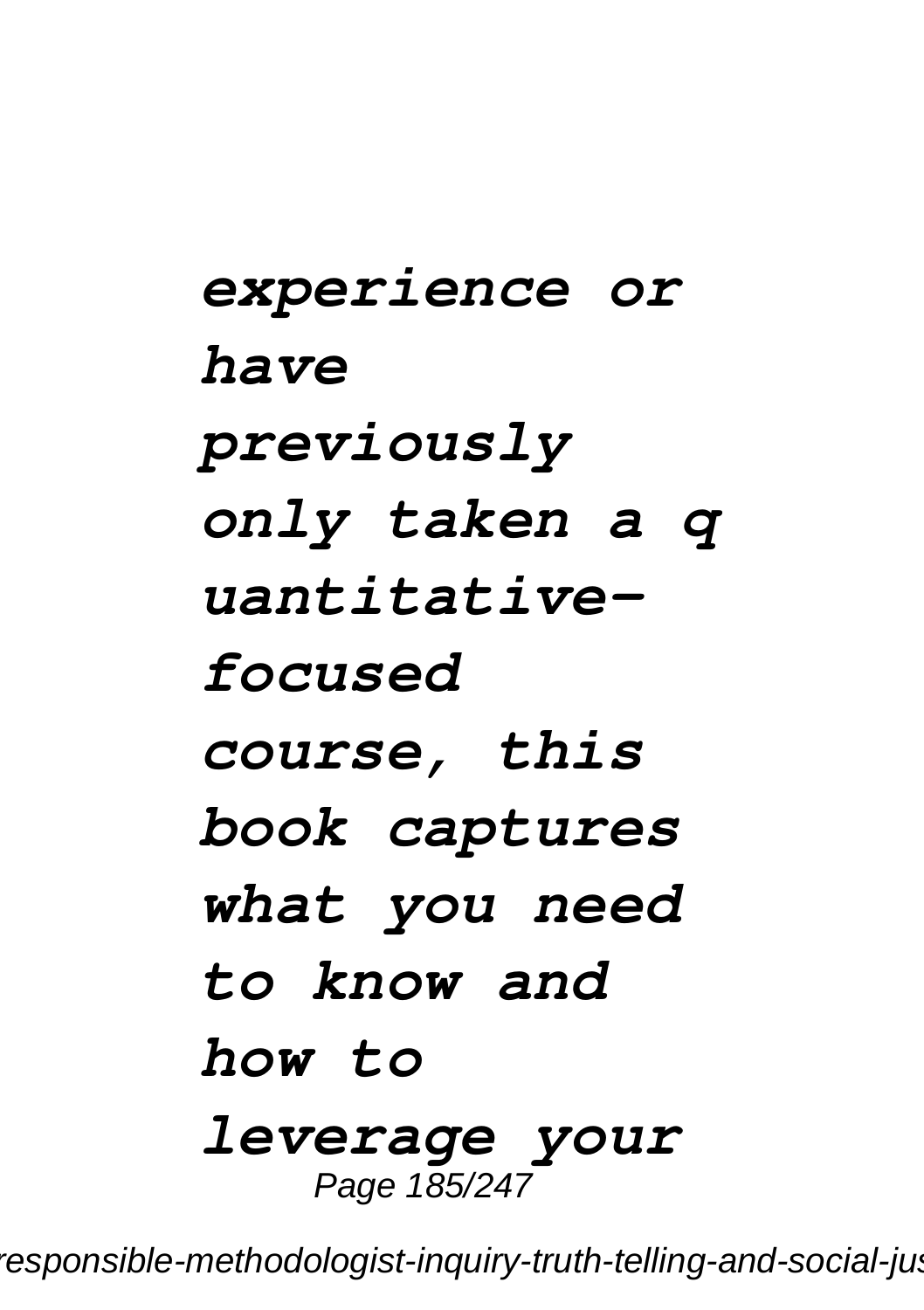*existing research skillset to jump into effective qualitative or mixed methods research. Getting you up to speed on the specifics of qualitative* Page 186/247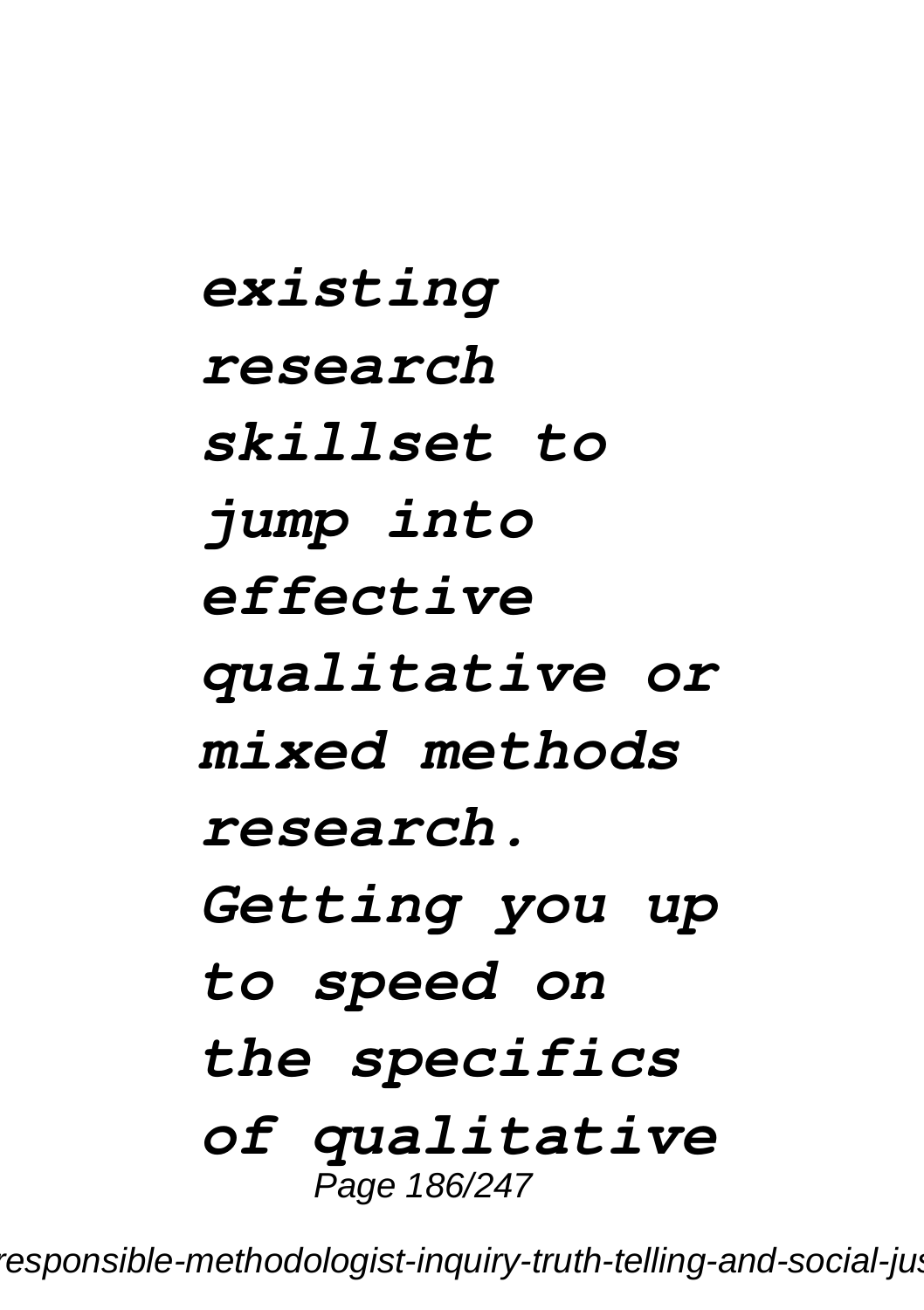*research, the book shows how it complements quantitative research and how to draw on and hone your existing skills to conduct impactful research. It* Page 187/247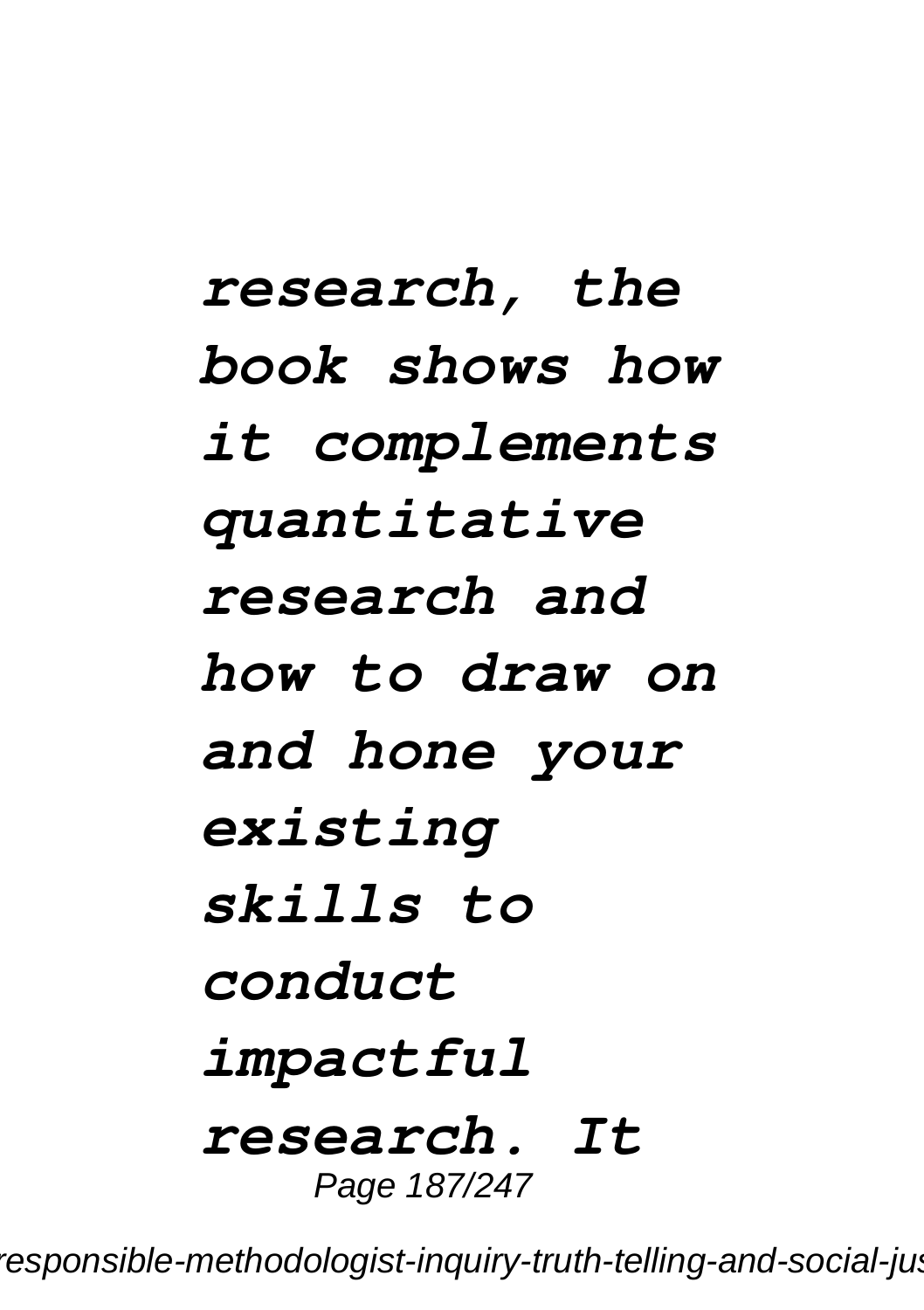# *covers the whole research process, from explaining what theories are for and planning your research design through collecting and working with your data to* Page 188/247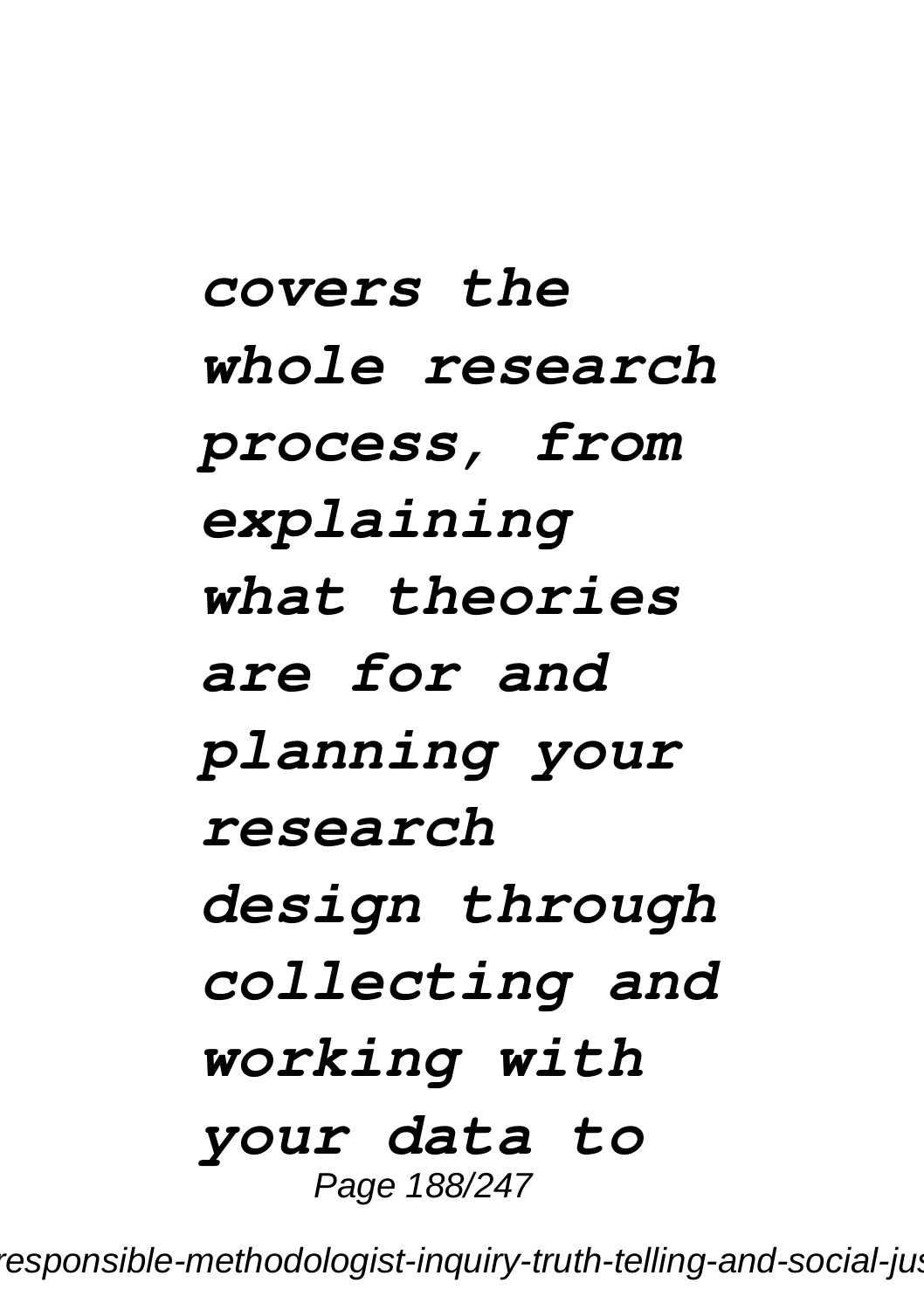*developing good practice in research reporting and dissemination. The book also: Showcases the value of qualitative research, helping you understand its* Page 189/247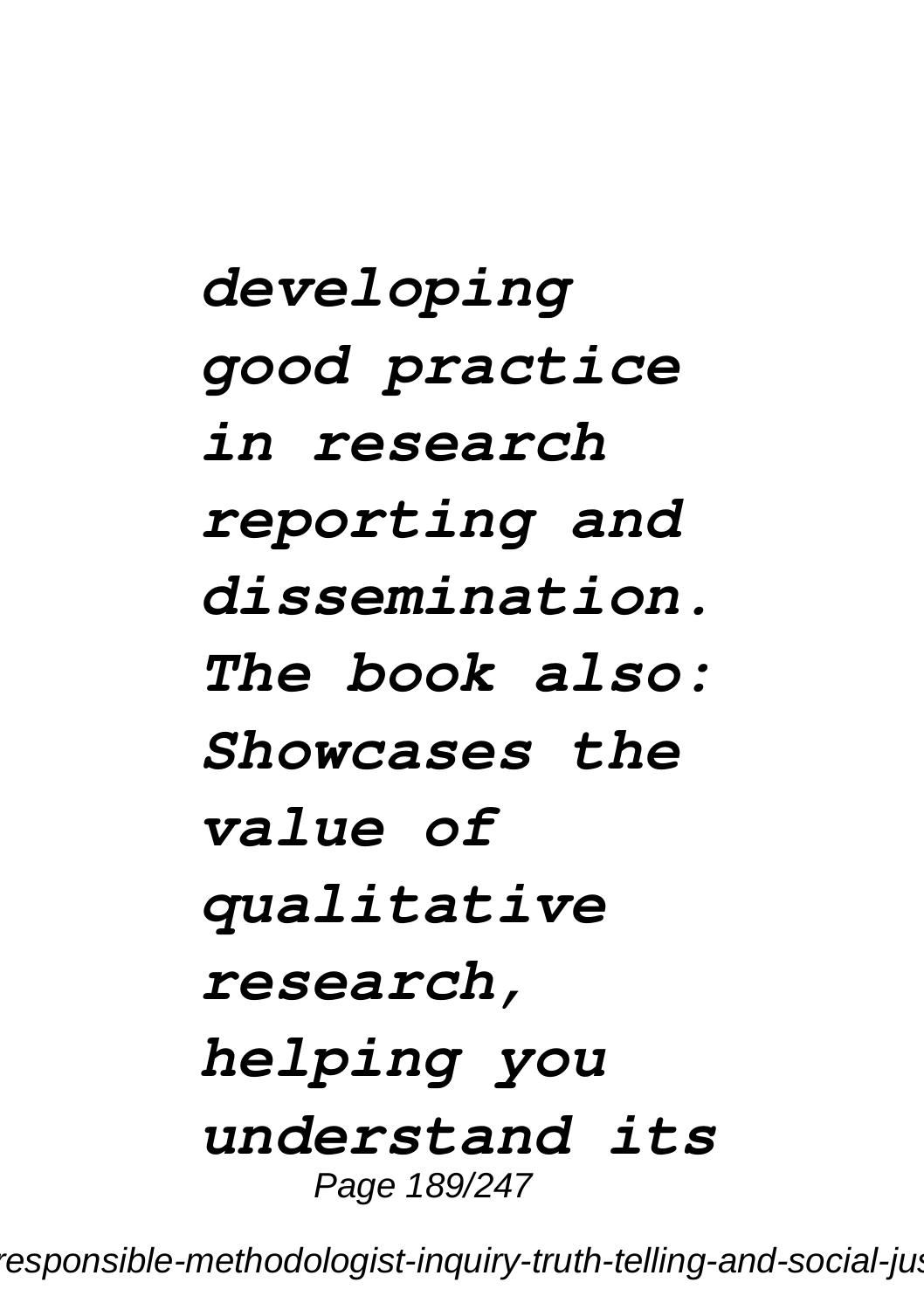*relevance, credibility and validity. Grapples with how to decolonise your methodology and thinking, do research in an ethical and inclusive way,* Page 190/247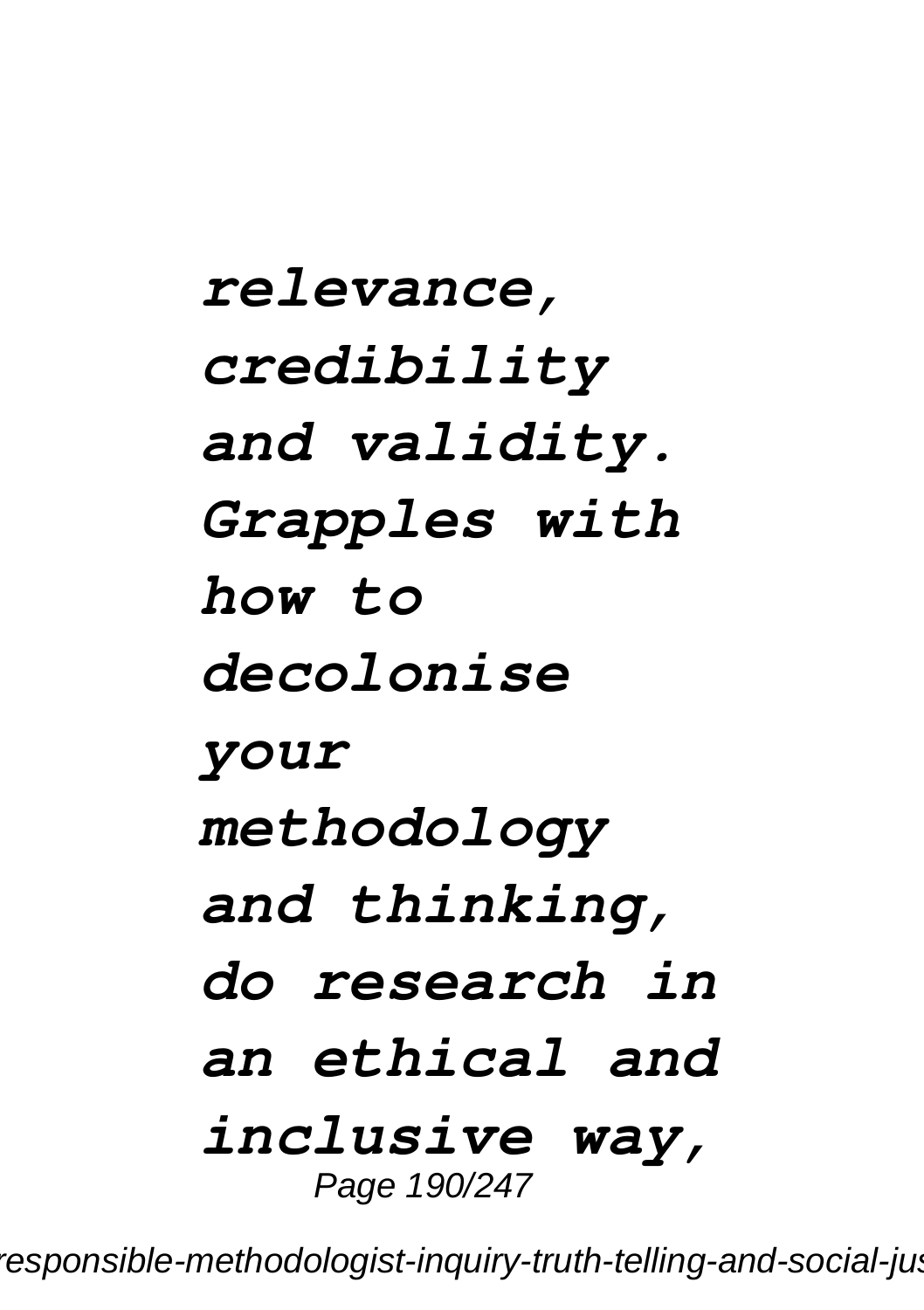# *and debias your data. Challenges you to rethink how you conduct research and choose the most appropriate methods for your project. Giving you a* Page 191/247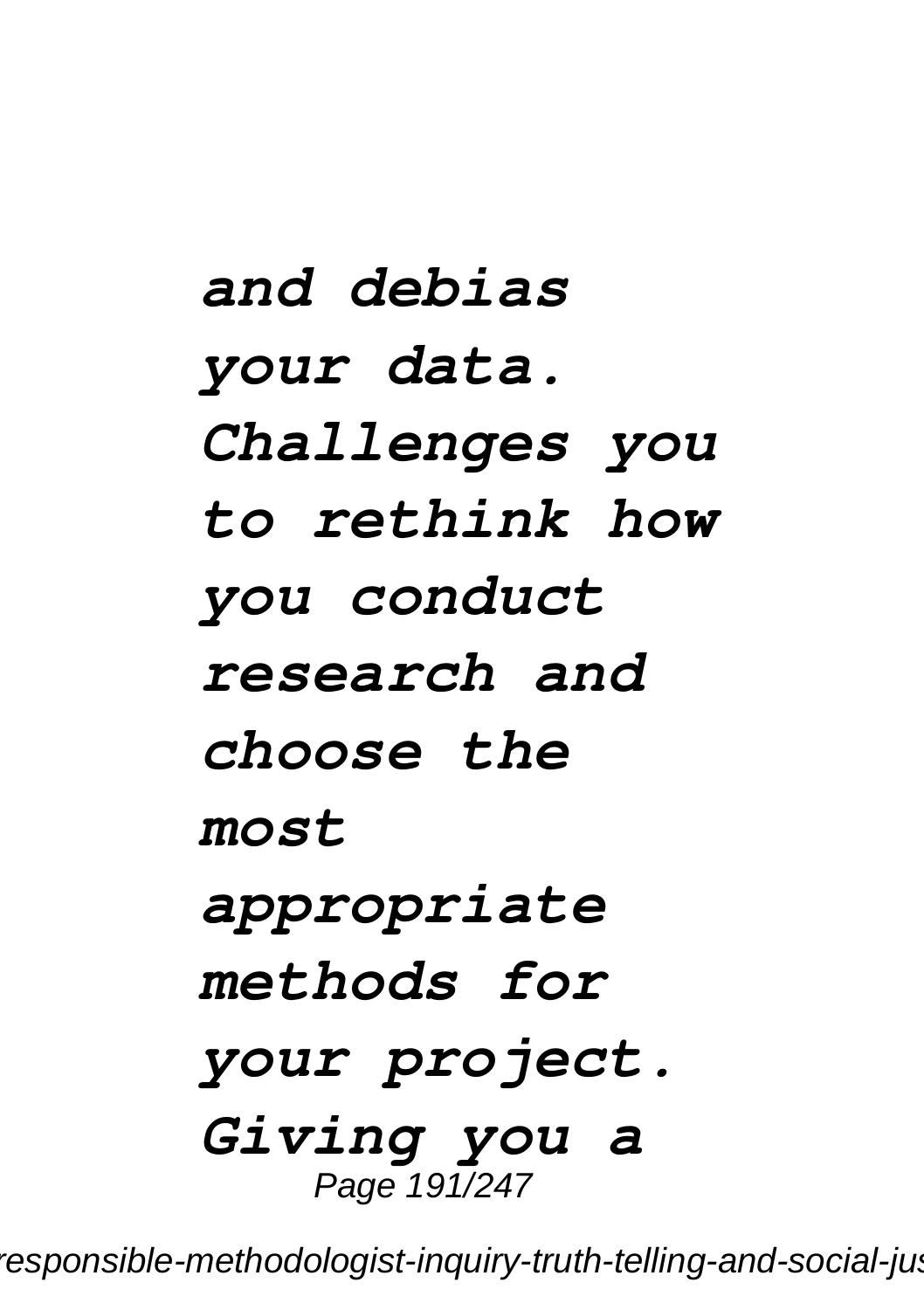*fuller understanding of methods and methodologies to benefit your work regardless of the approach you choose, this book encourages you to discover* Page 192/247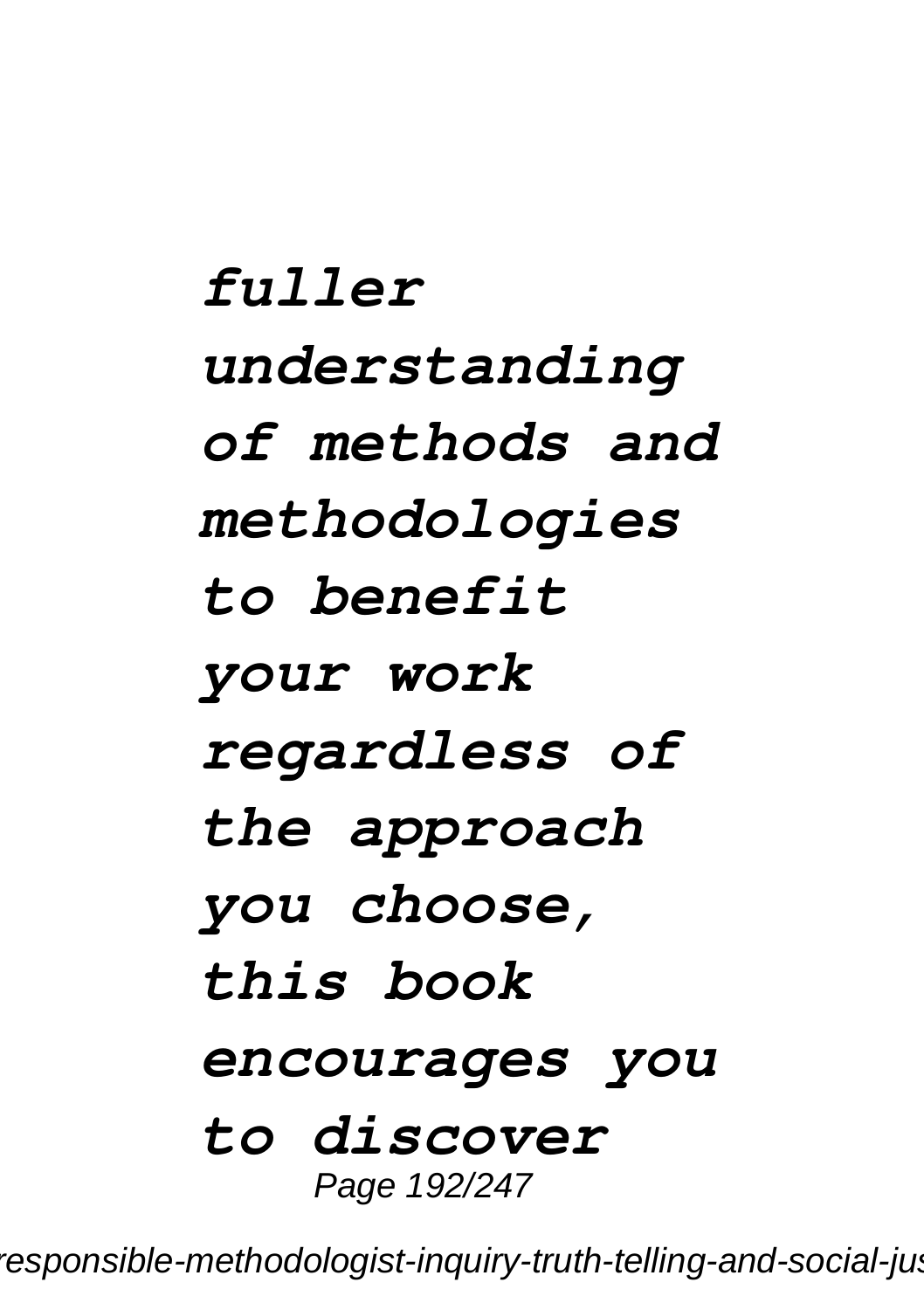*the joy of qualitative research. This book explores ways in which creative research practice can be explicitly and mindfully geared to make* Page 193/247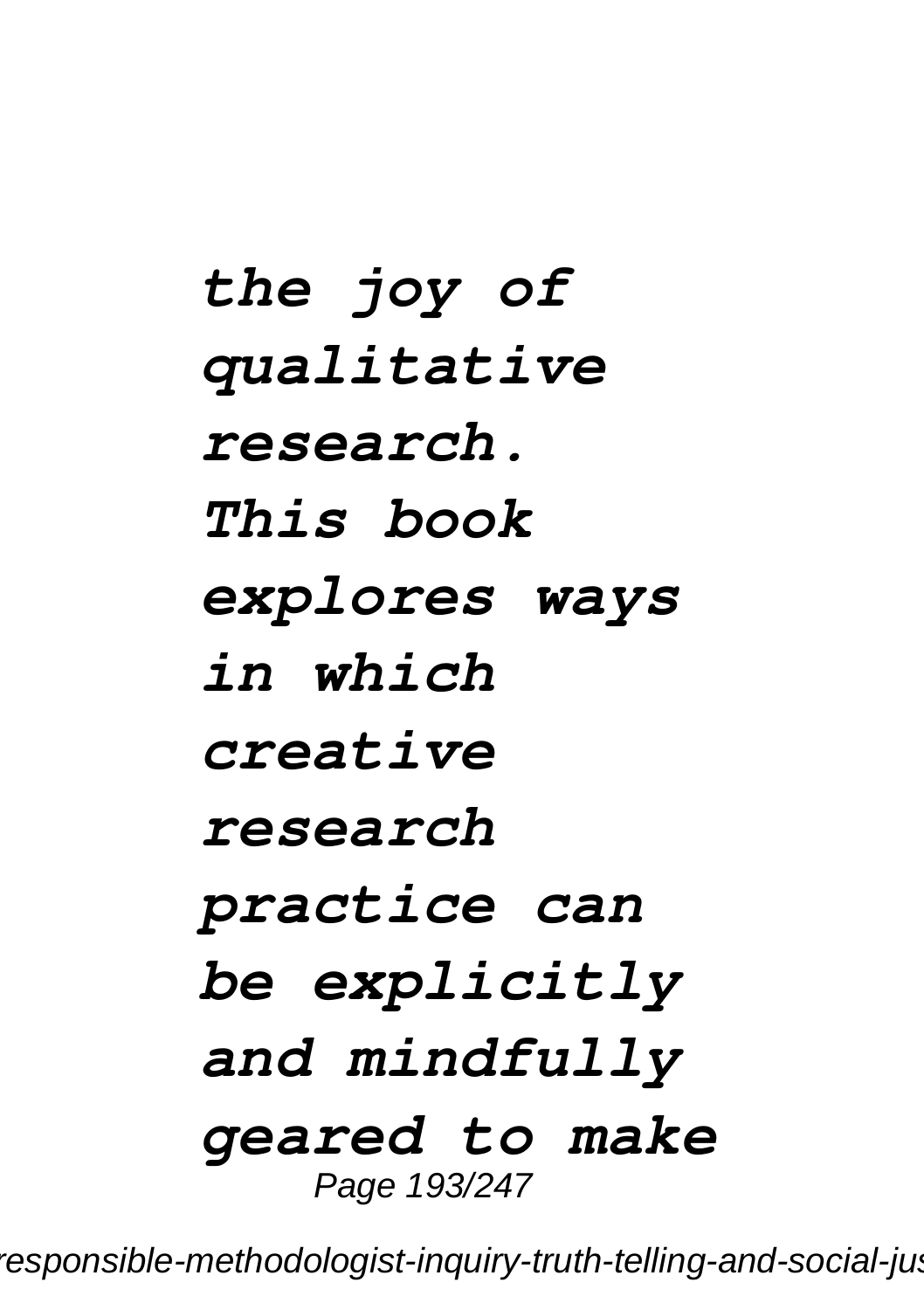# *a difference to the quality of social and ecological existence. It offers a range of examples of how different research methods can be employed (and re-tuned) with* Page 194/247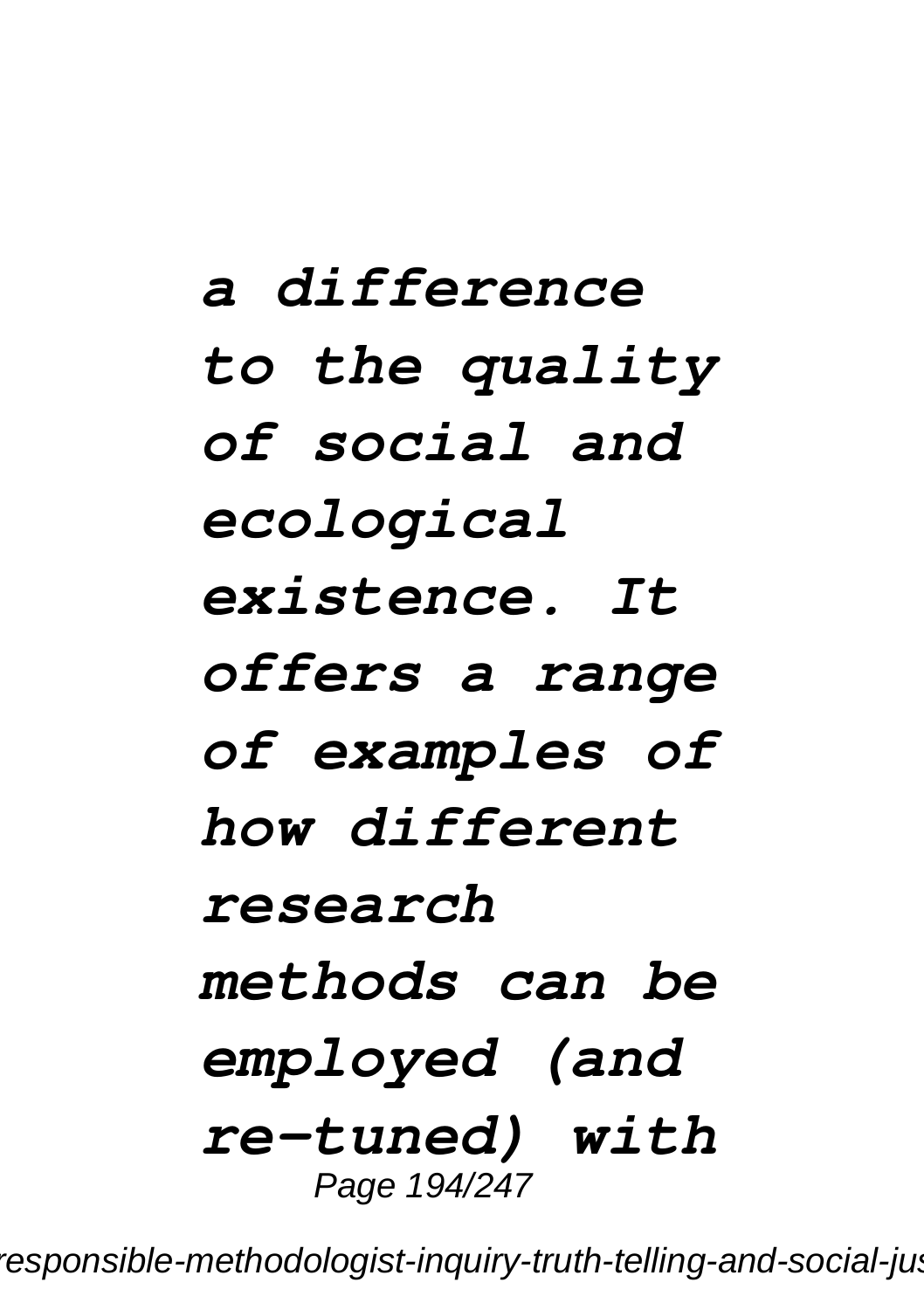# *this intention. The book suggests that what Romm names "active" research involves using the research space responsibly to open up new avenues for* Page 195/247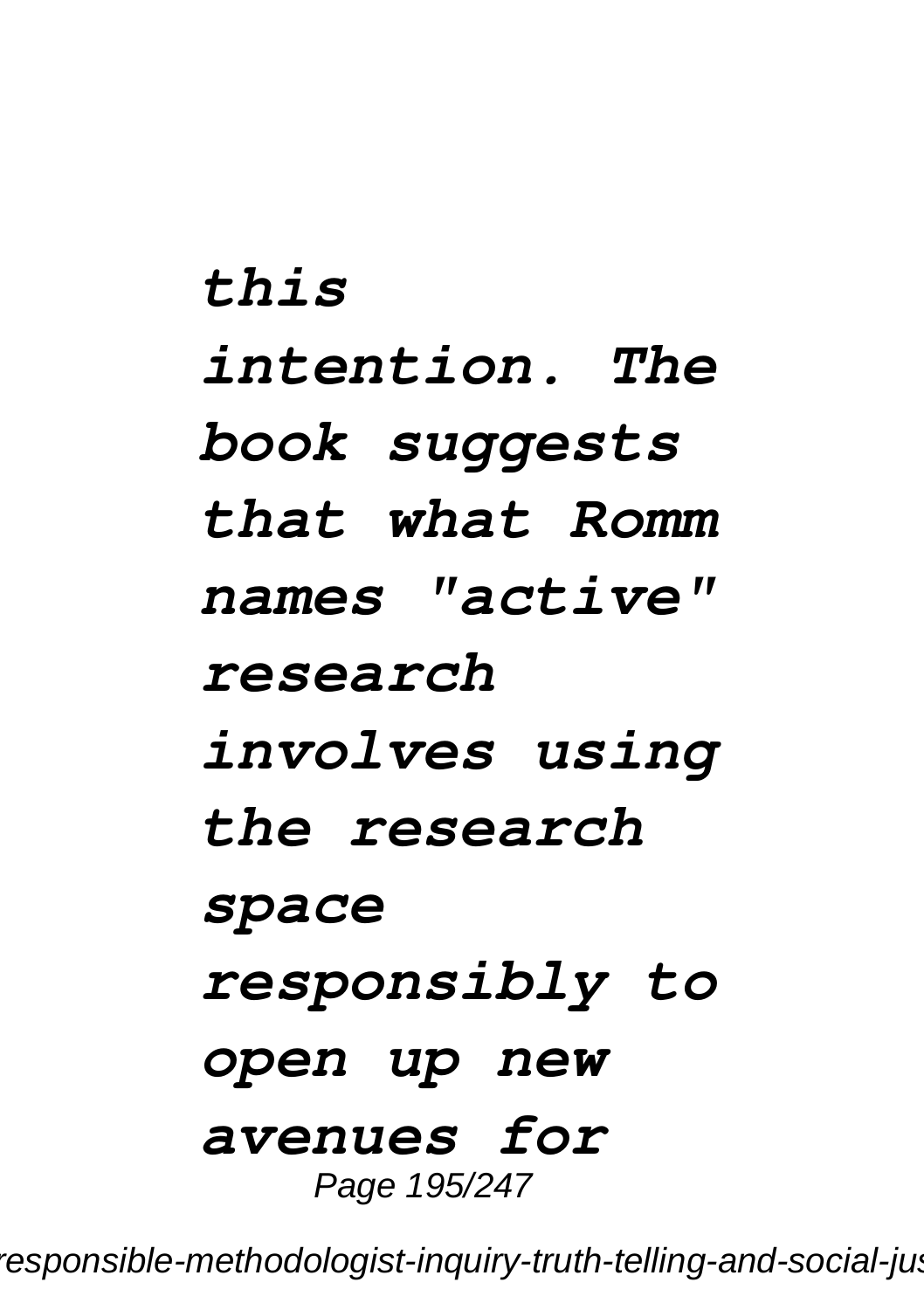# *thinking and acting on the part of those involved in the inquiry and wider stakeholders. The book includes a discussion of a range of epi stemological,* Page 196/247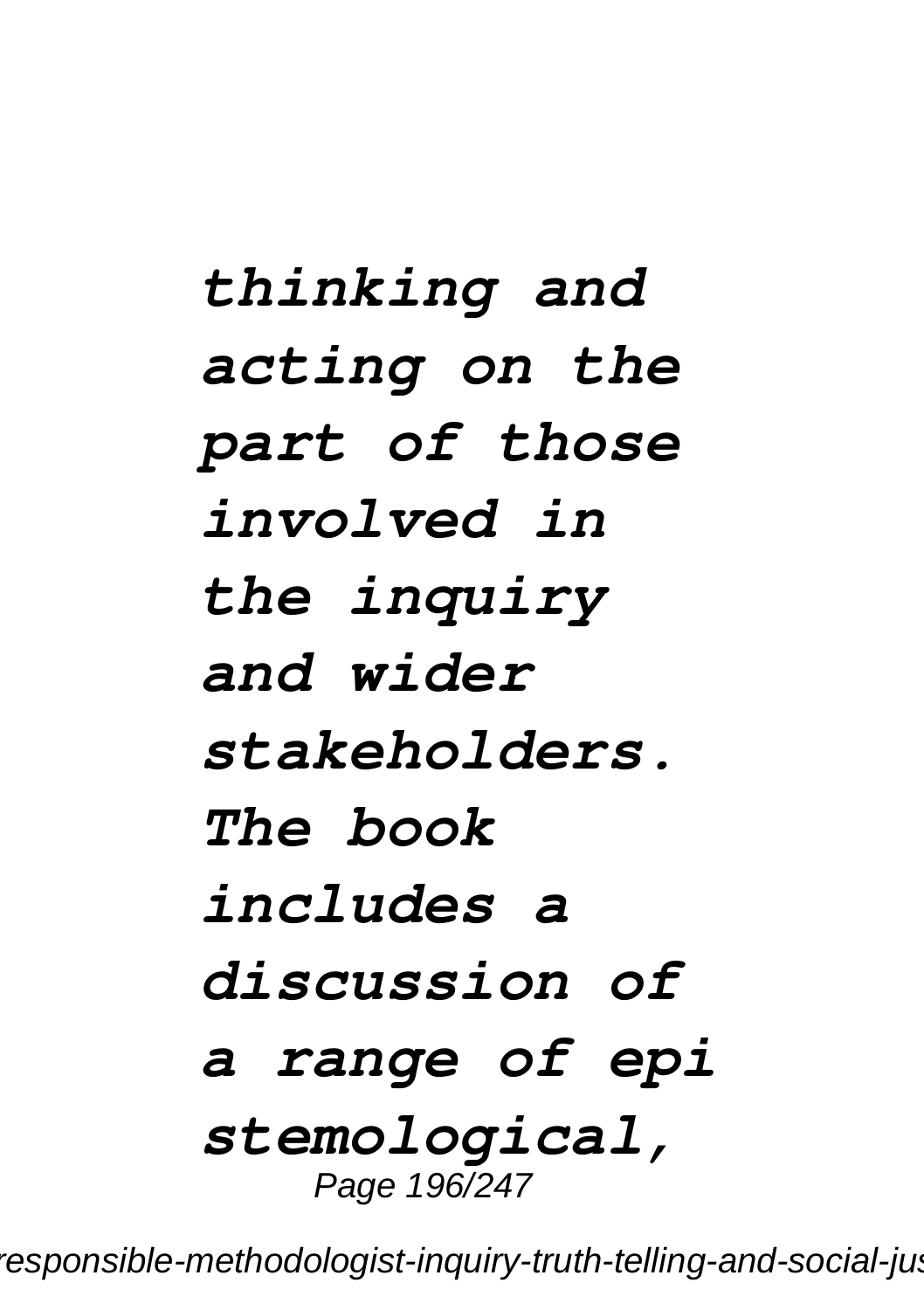*ontological, methodological and axiological positions (or paradigms) that can be embraced by inquirers implicitly or explicitly. It details the* Page 197/247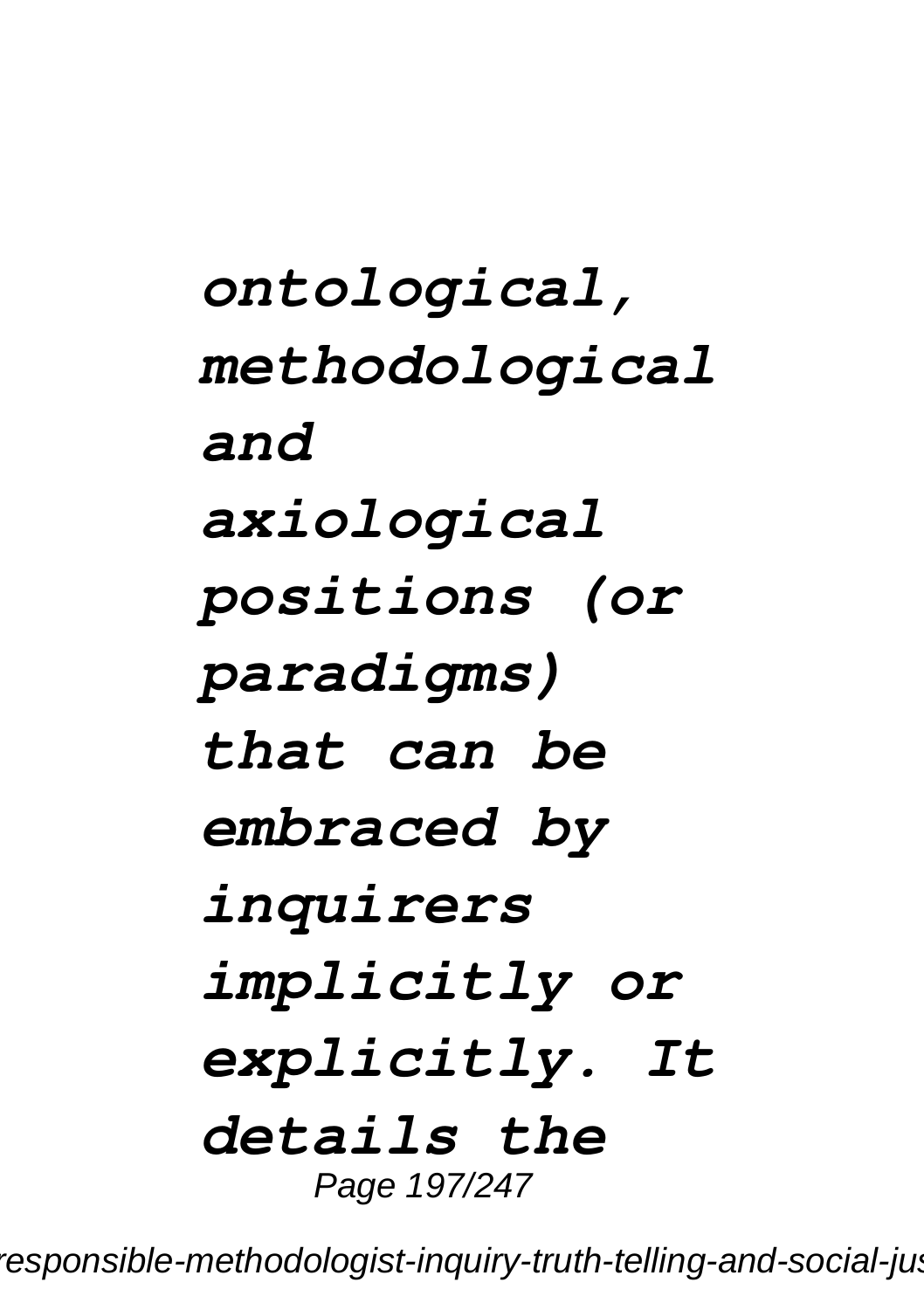# *contours of an epistemology where knowing is recognized to be grounded in social relations, as a matter of ethics. While focusing on discussing the "transformativ* Page 198/247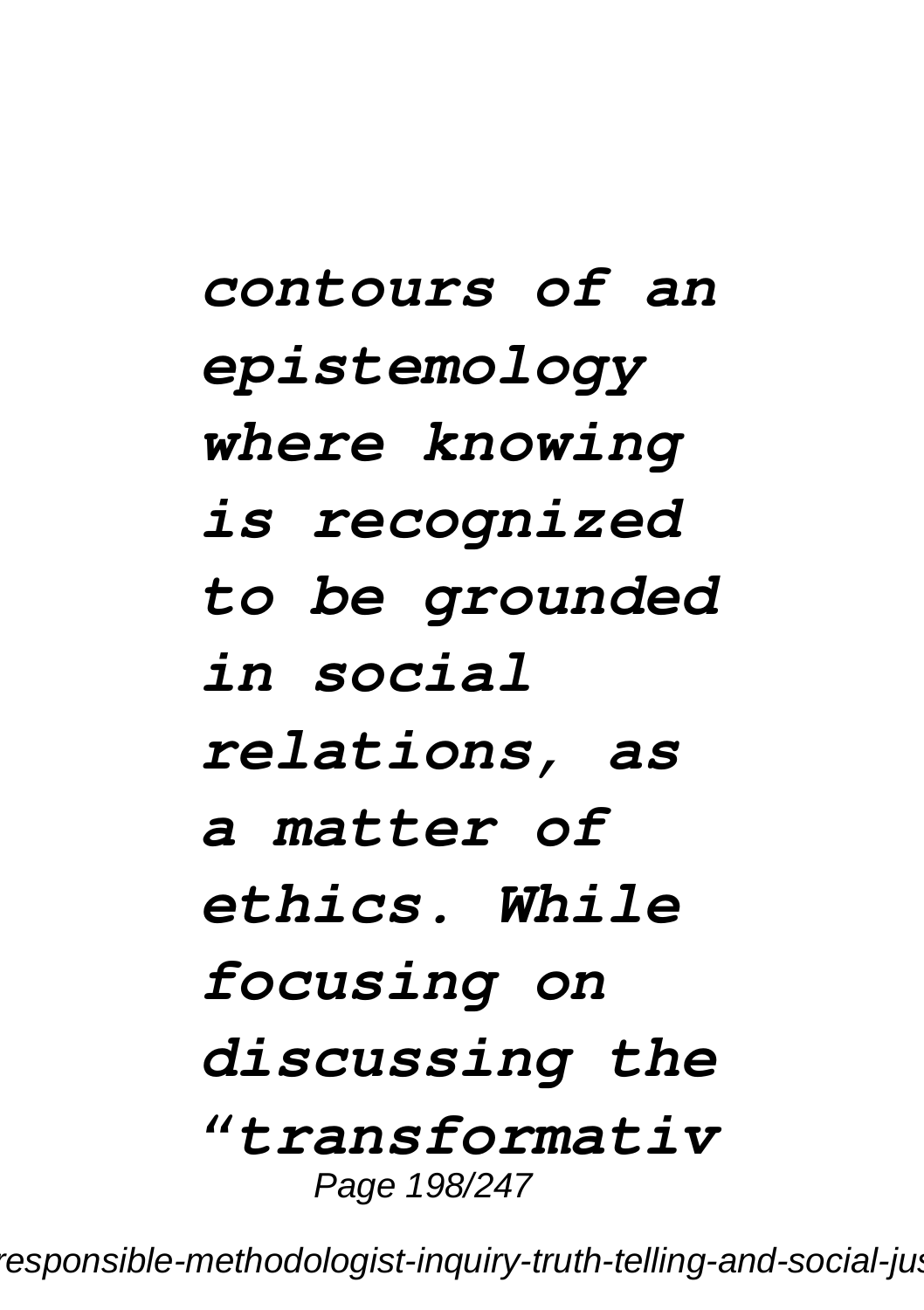*e paradigm" and attendant view of research ethics, it considers to what extent the borders between paradigms can be treated as being* Page 199/247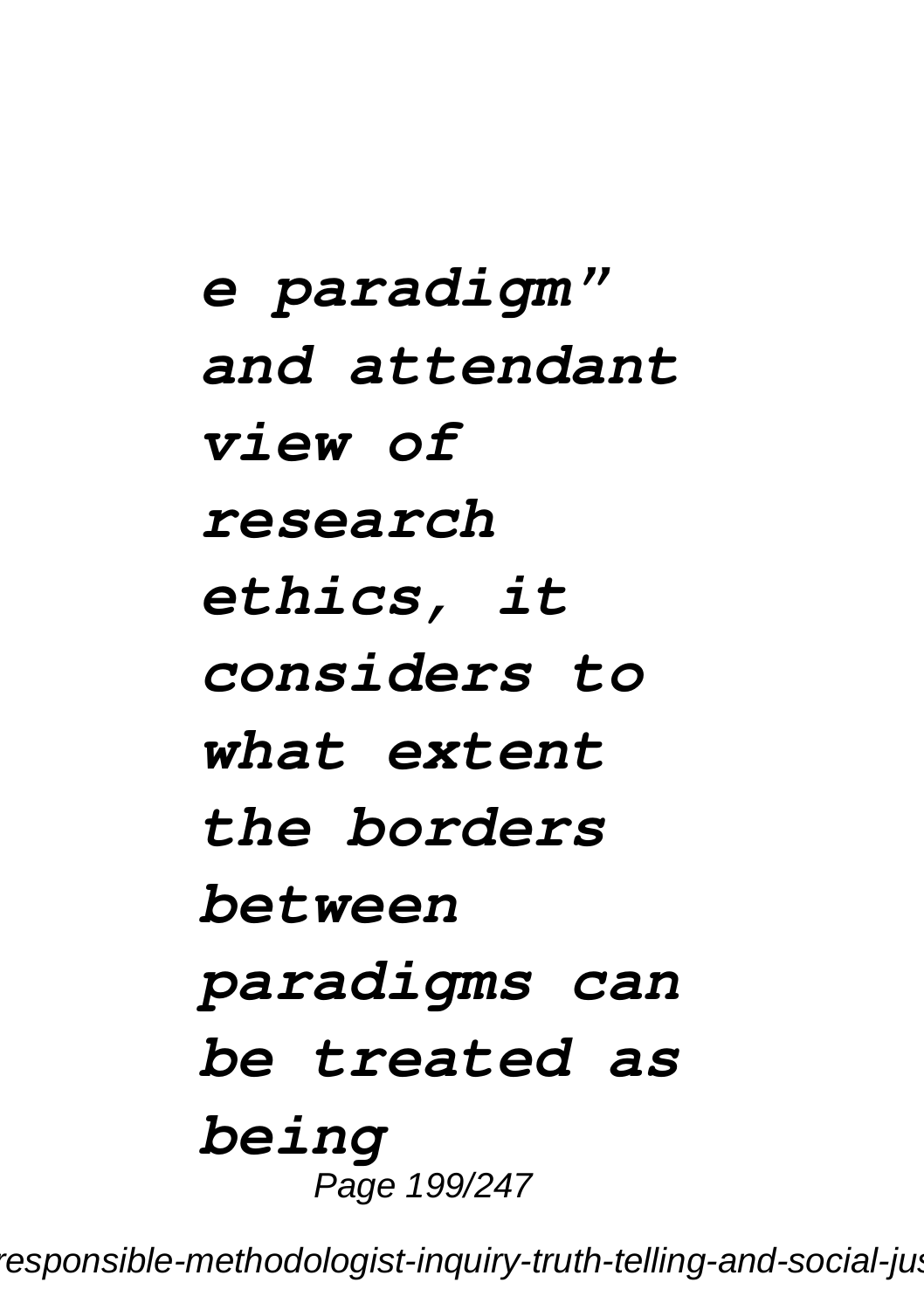*permeable in creative and active inquiries. Apart from considering options for enhancing responsible research practice during the* Page 200/247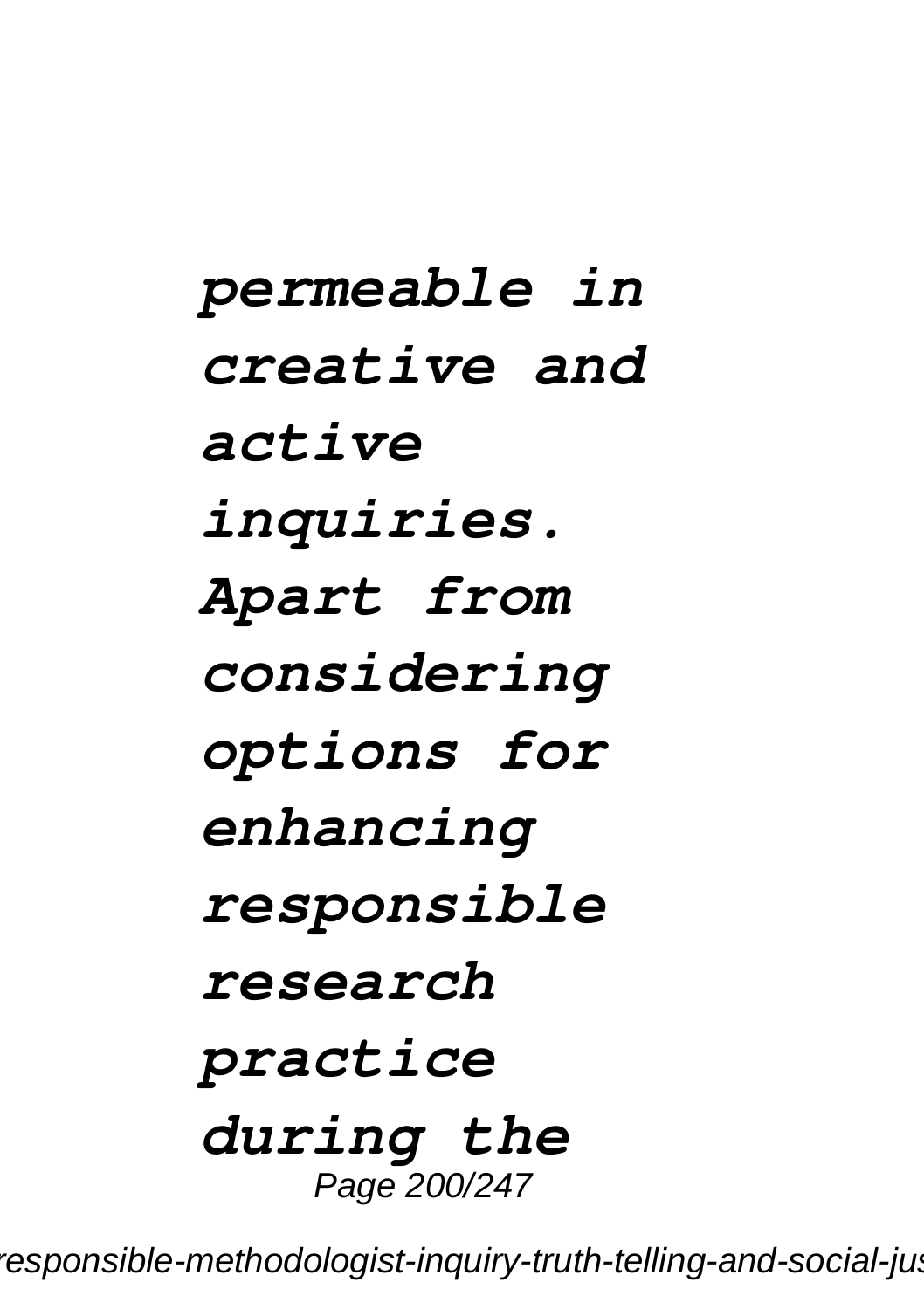*process of inquiry (and reconsidering mixed-research designs) the book also considers options for responsible theorizing that is inspirational* Page 201/247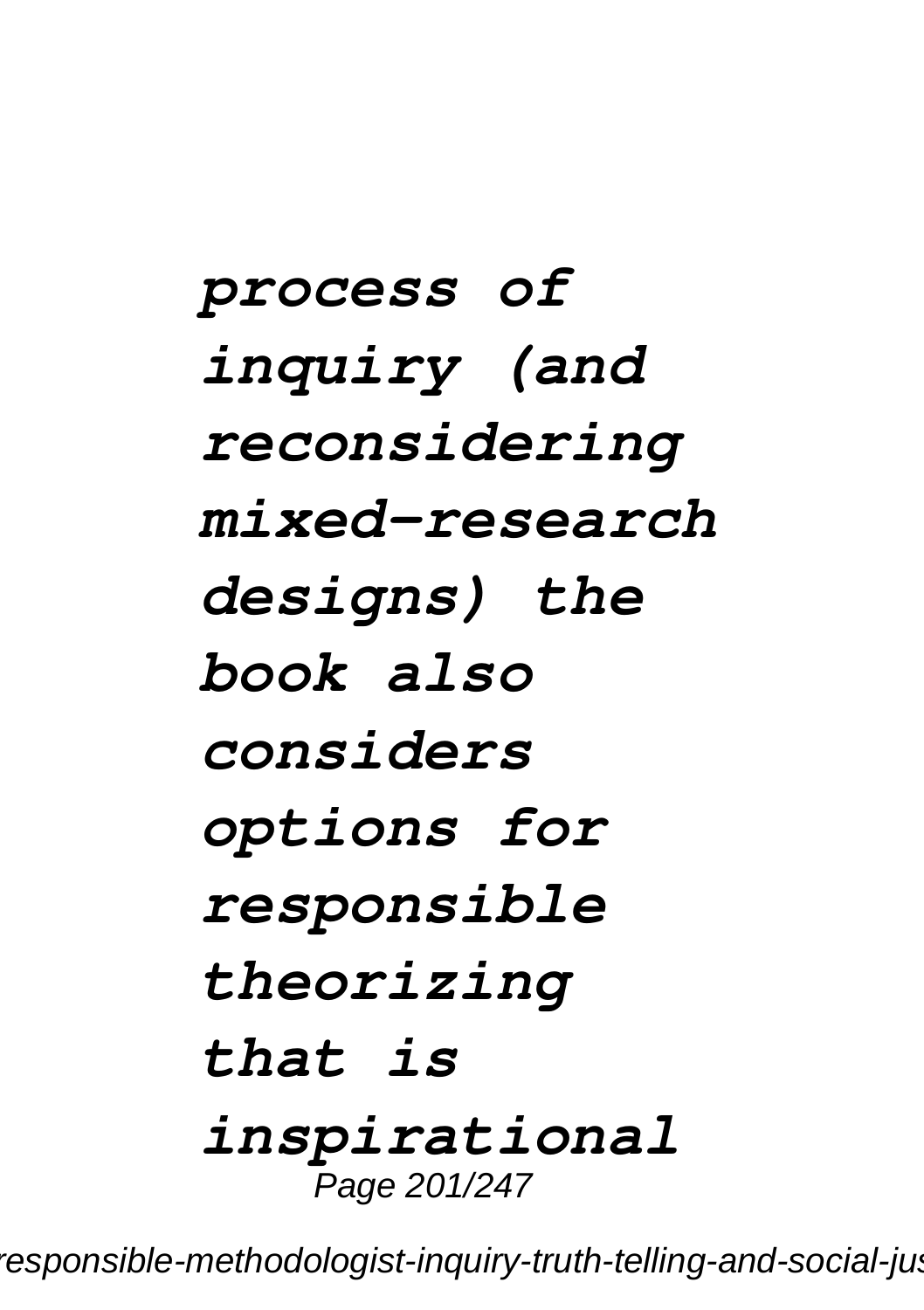# *for pursuing goals of social and ecological justice. Developing Grounded Theory: The Second Generation Revisited is a highly* Page 202/247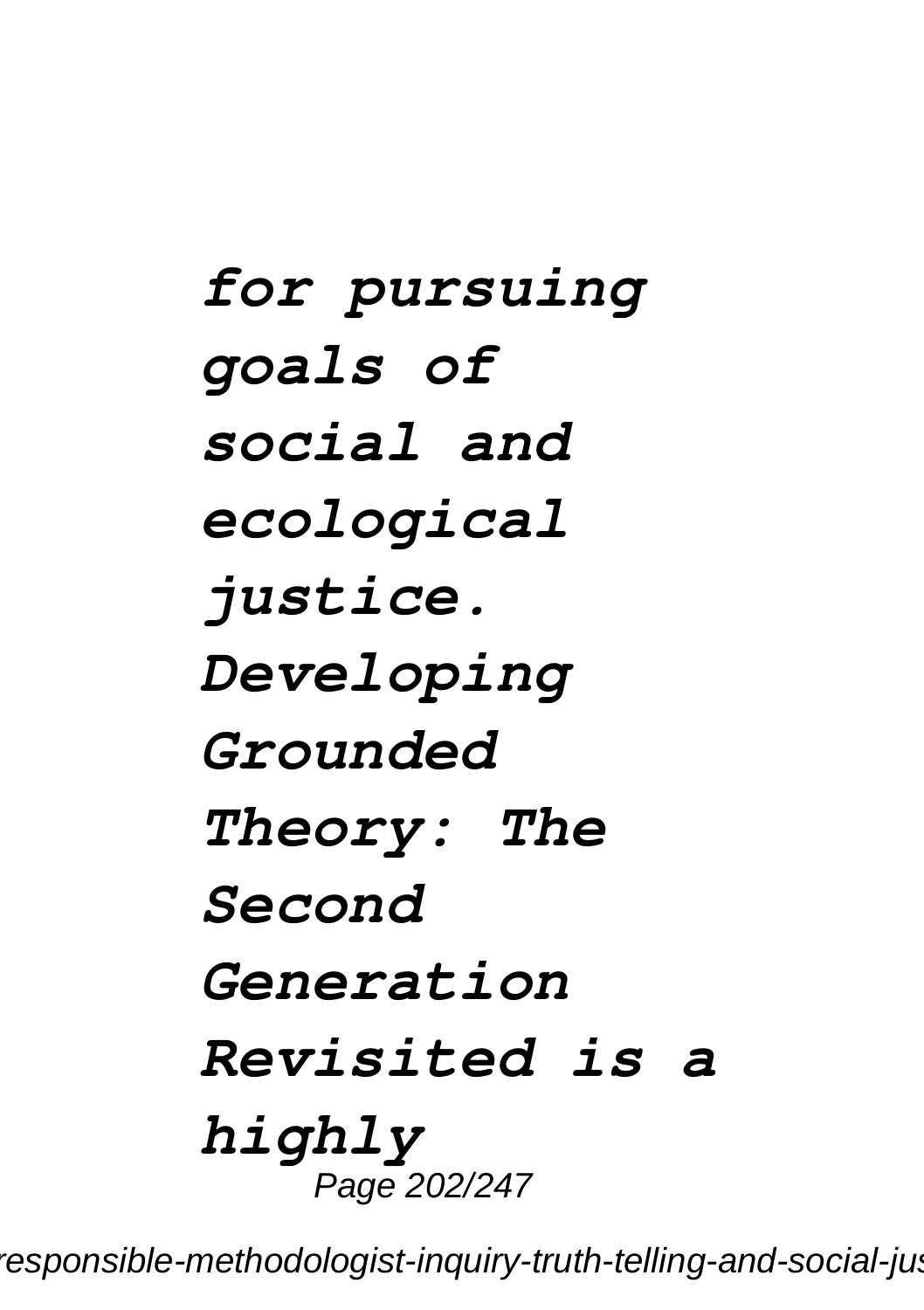*accessible description of the rapid development of grounded theories and the latest developments in grounded theory methods. A succinct* Page 203/247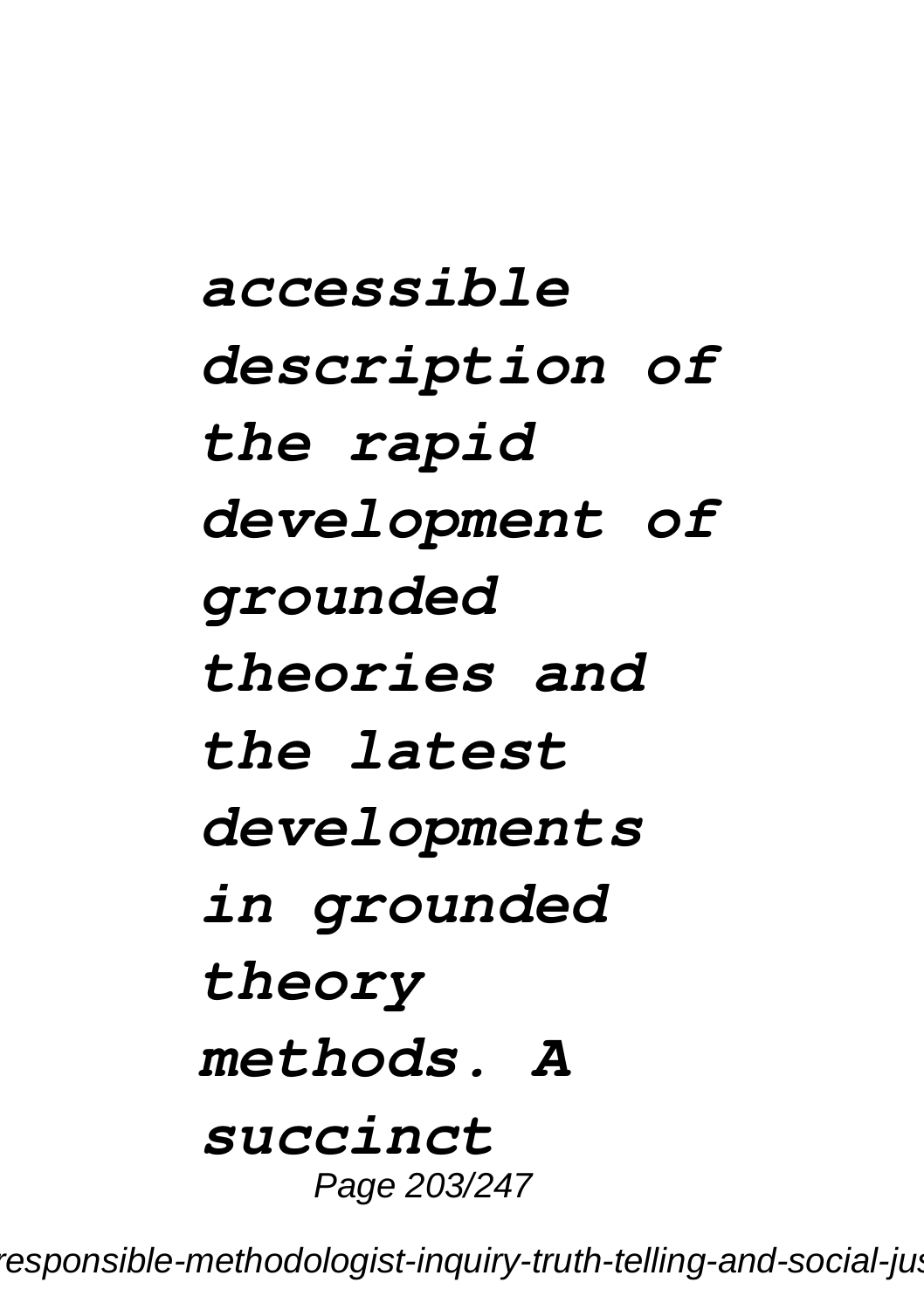# *overview of the development of grounded theory is provided, including the similarities and differences between Glaserian and* Page 204/247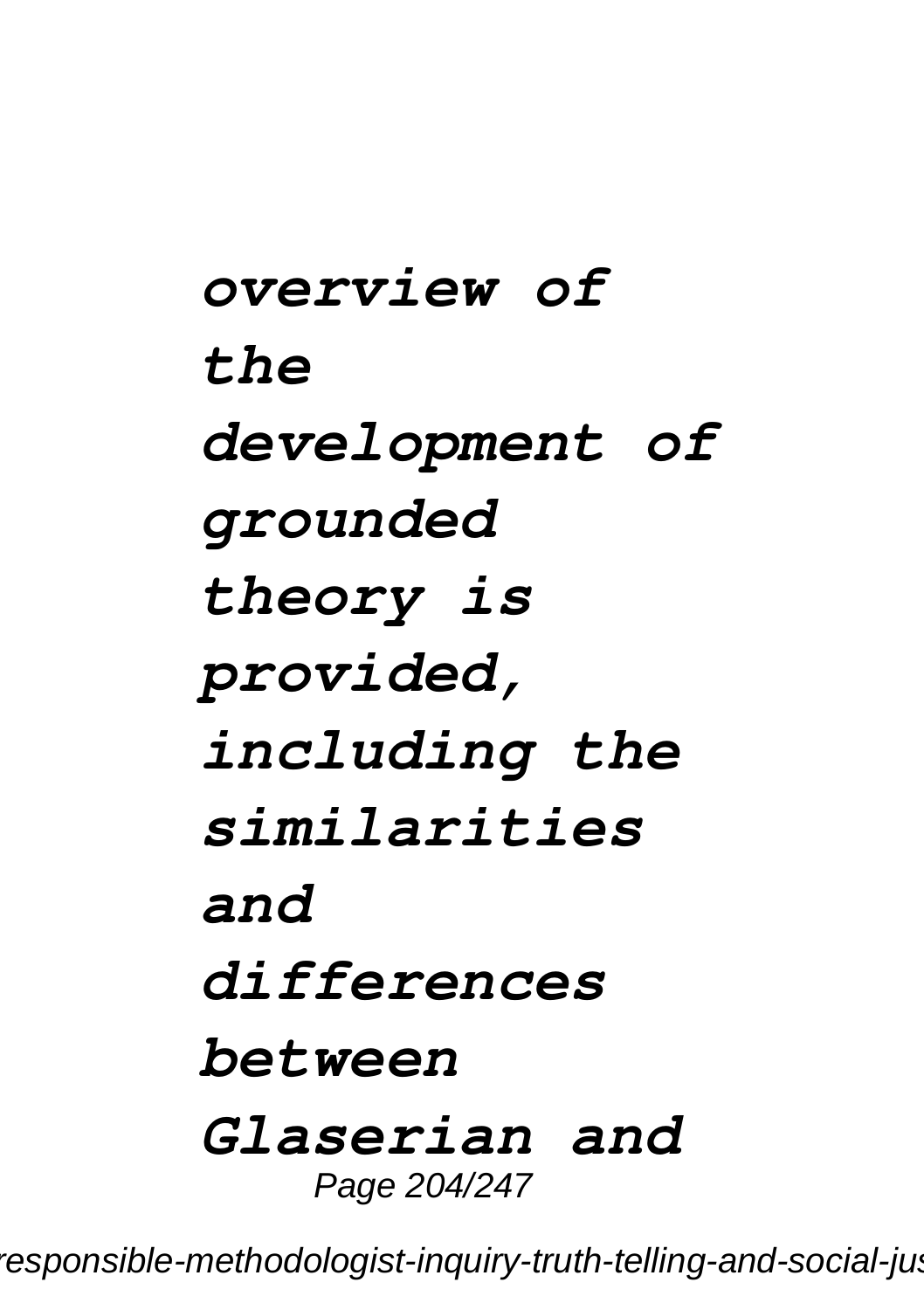*Straussian grounded theory. The method introduced by Schatzman, and the development of Charmaz's constructivist grounded theory and* Page 205/247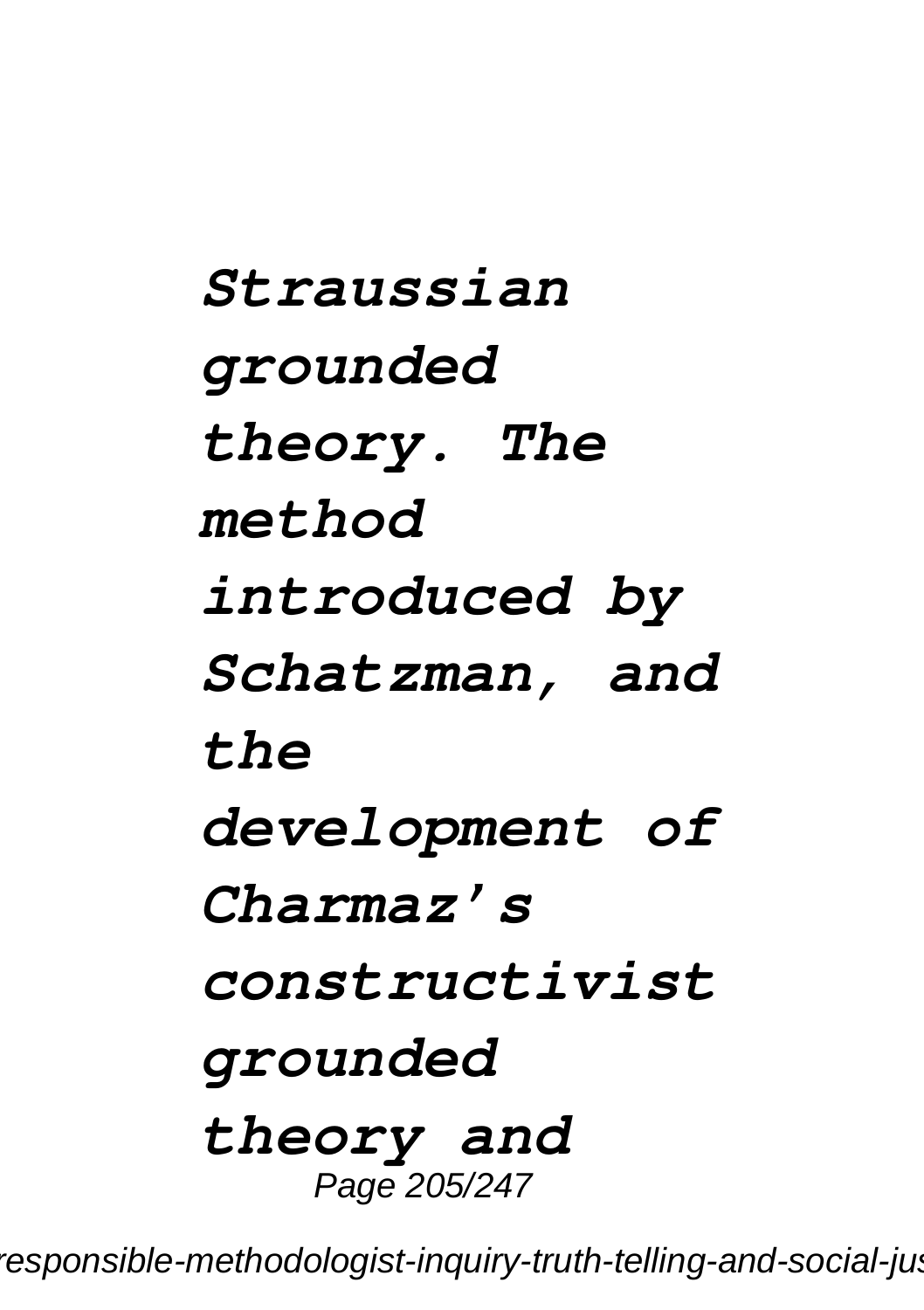*Clarke's situational analysis, are clearly presented. The book is divided into seven sections: each type of grounded theory is* Page 206/247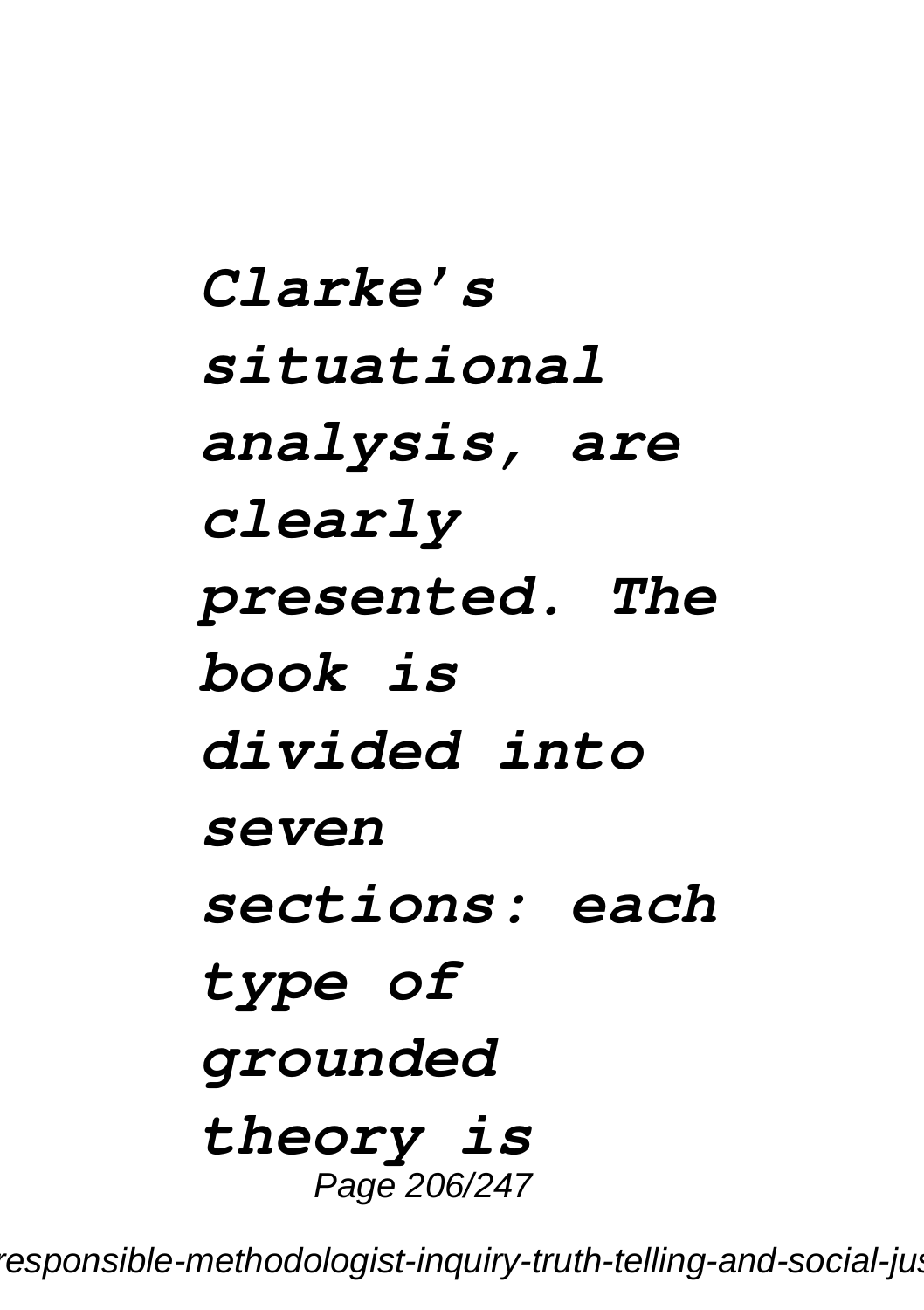# *discussed by the developer (or their student), followed by a chapter describing a project that used that particular type of grounded* Page 207/247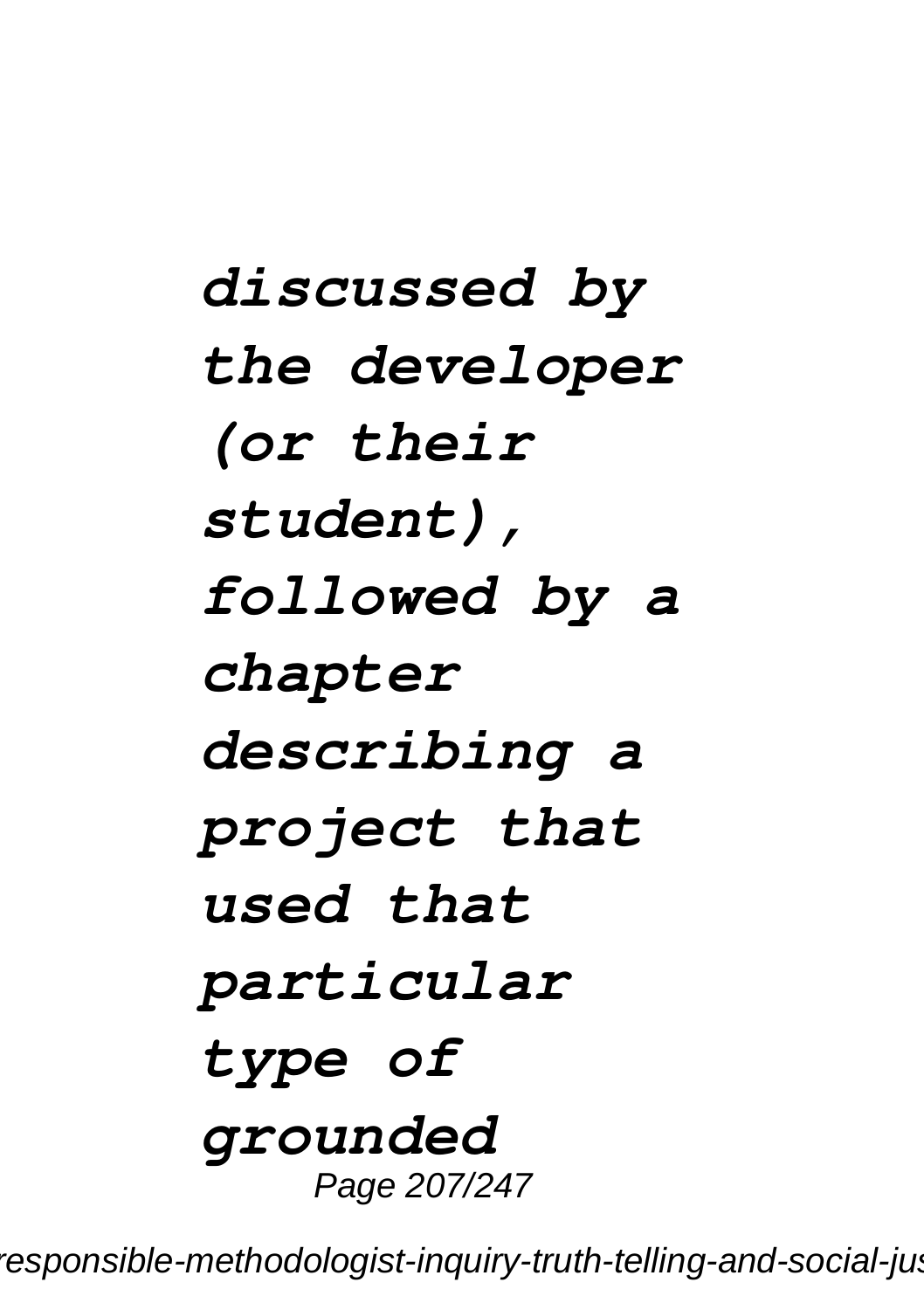*theory. Bookending these chapters is the first chapter, which describes the development and landscape of grounded theory, and a final chapter describing the* Page 208/247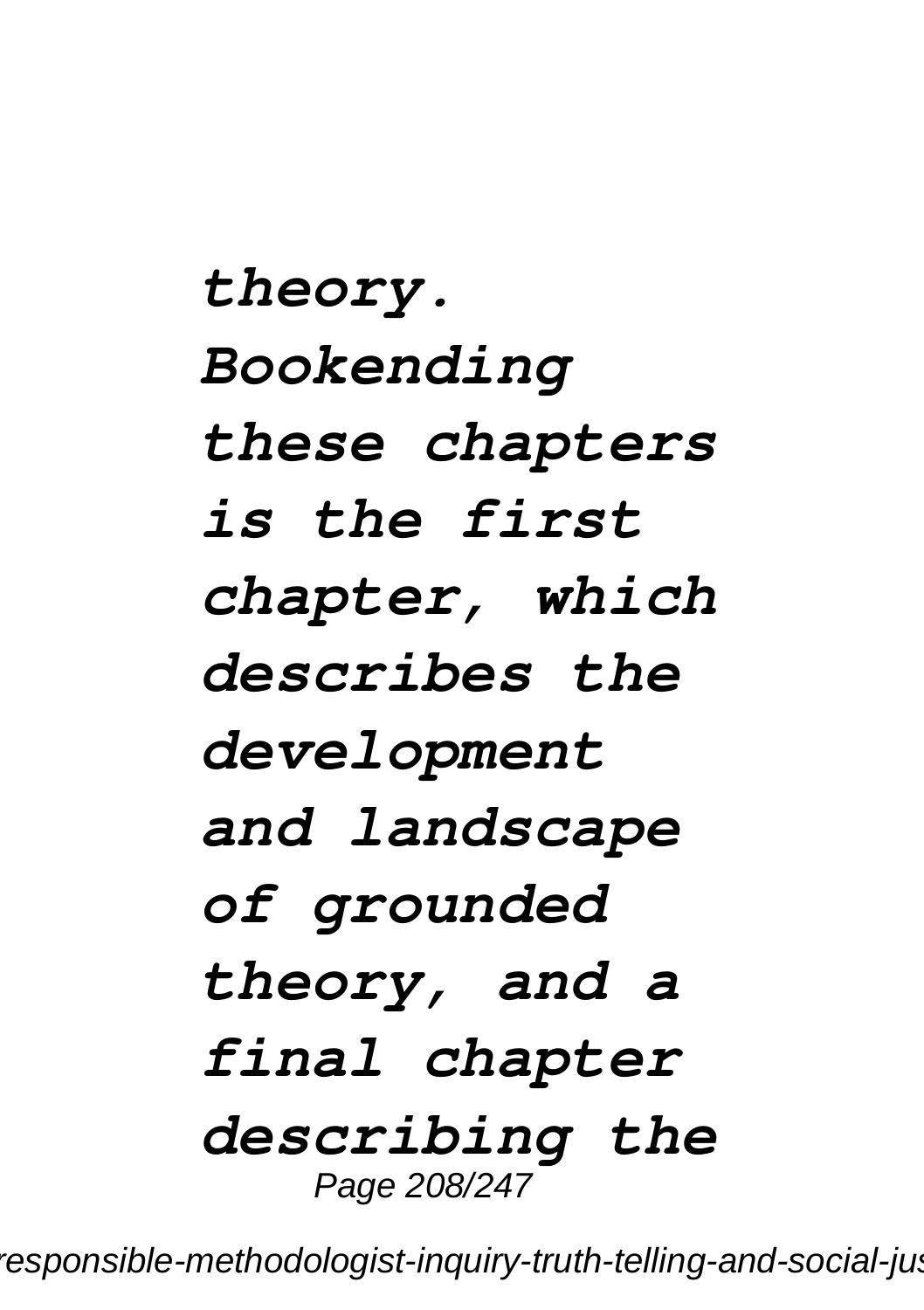# *challenges to the future of grounded theory. This book is ideally suited for beginning students trying to come to grips with the field as well as more* Page 209/247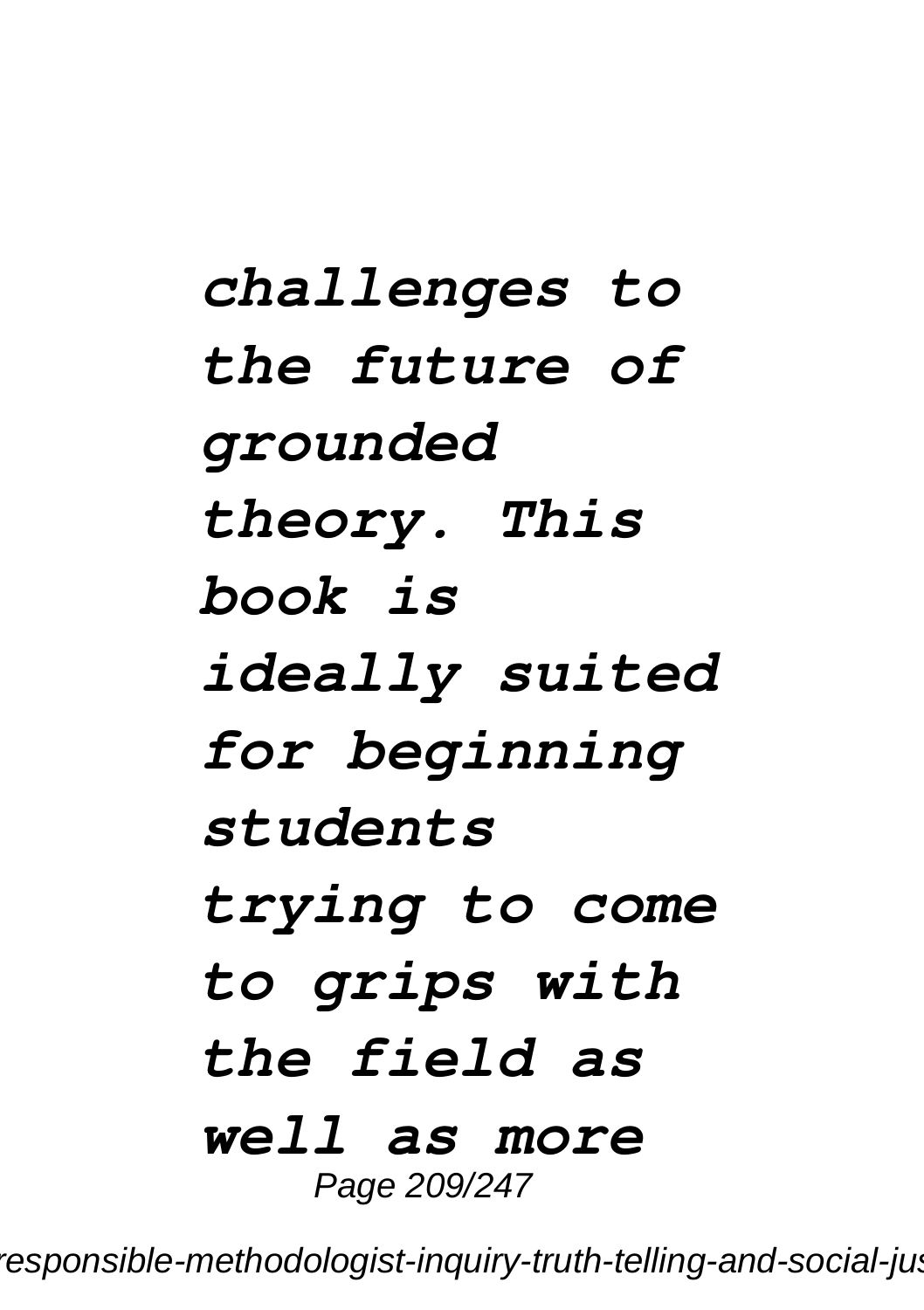*advanced researchers attempting to delineate the major types of grounded theory. Engaging Students in Socially Constructed Qualitative* Page 210/247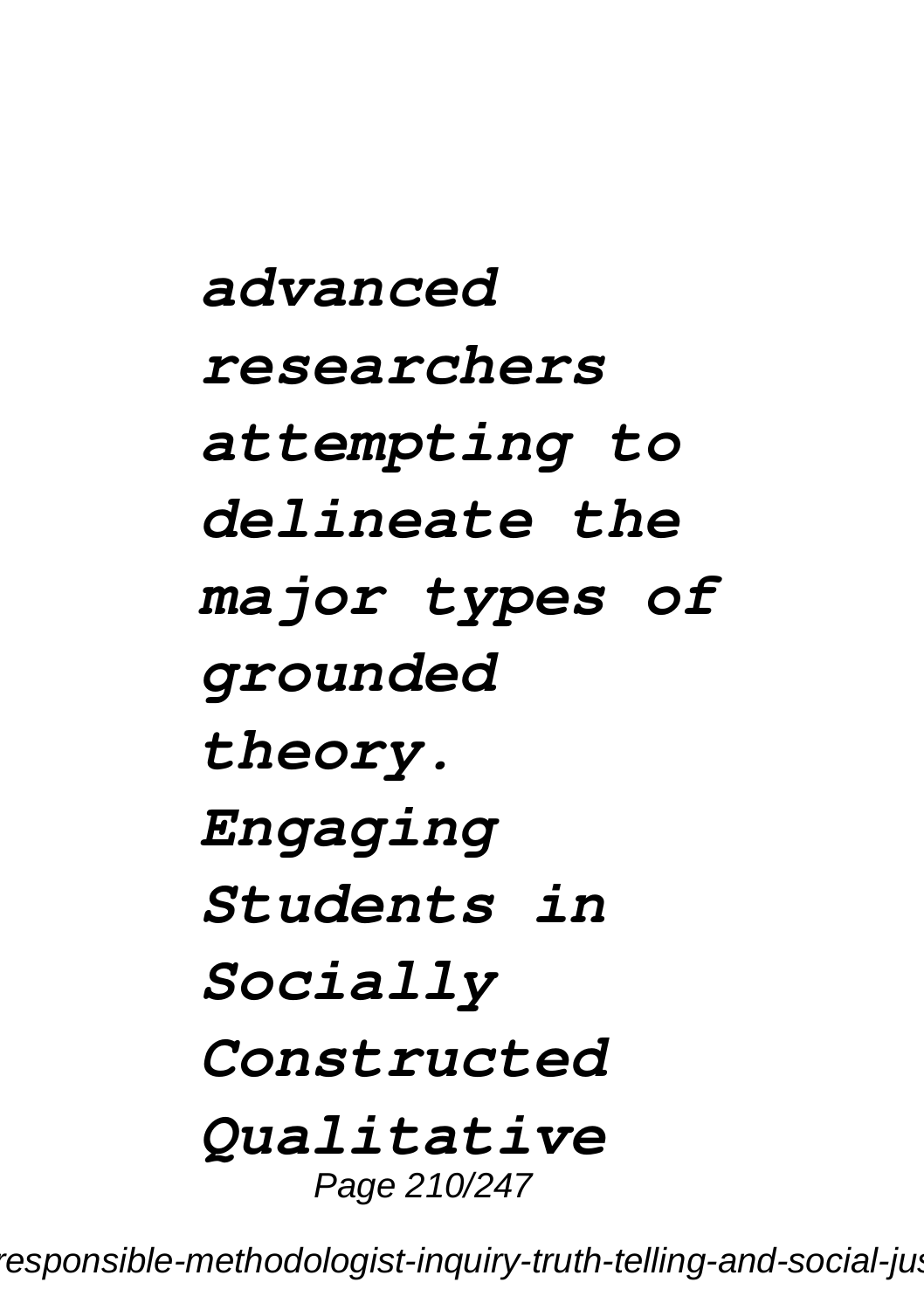*Research Pedagogies Teacher Reflections on Transitioning From K-12 to Higher Education Classrooms Lessons for a New Generation of Scholars* Page 211/247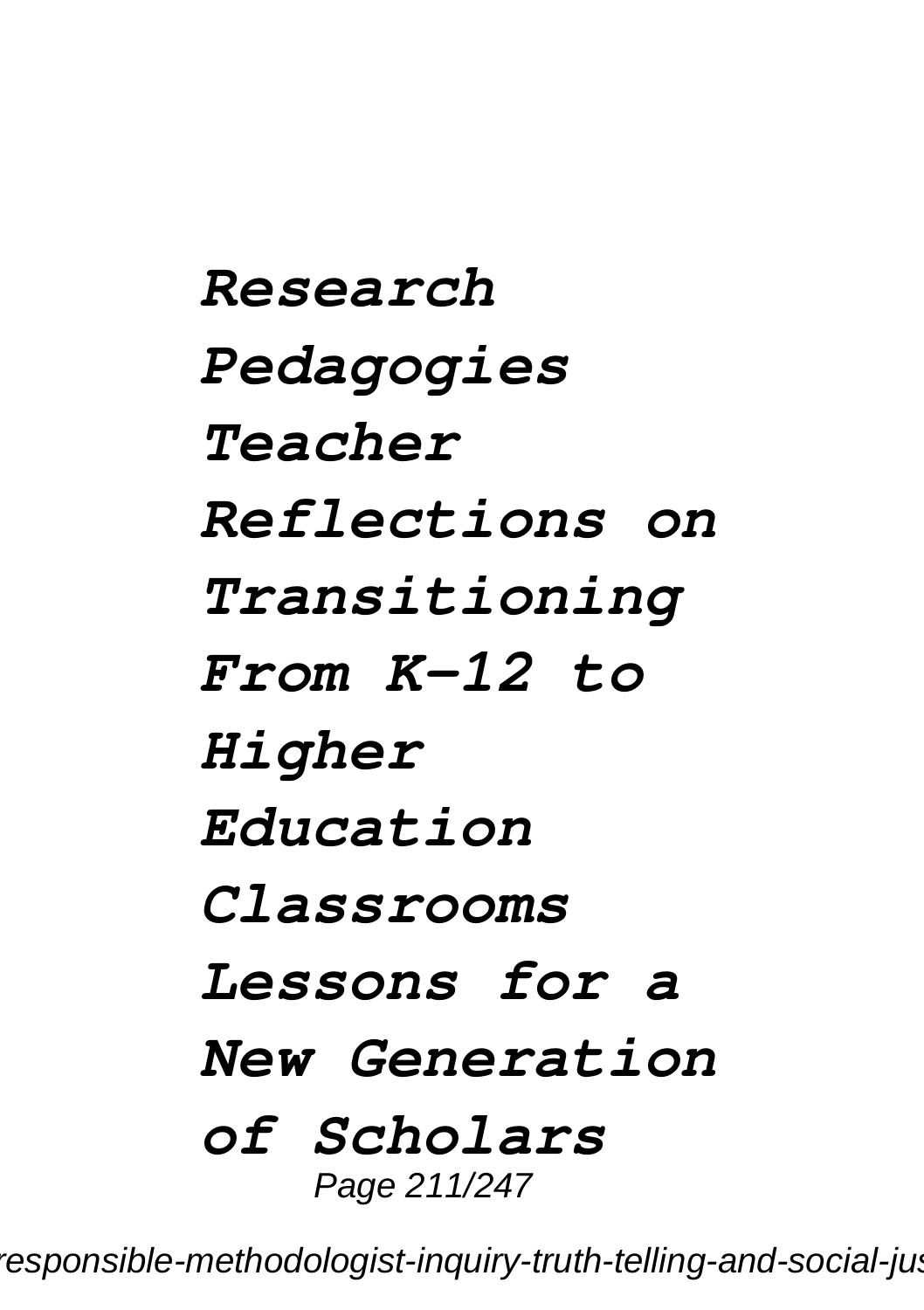*Scientific Research in Education Contemporary Analytic Philosophy CBT Made Simple* This open access book examines the political structures and processes that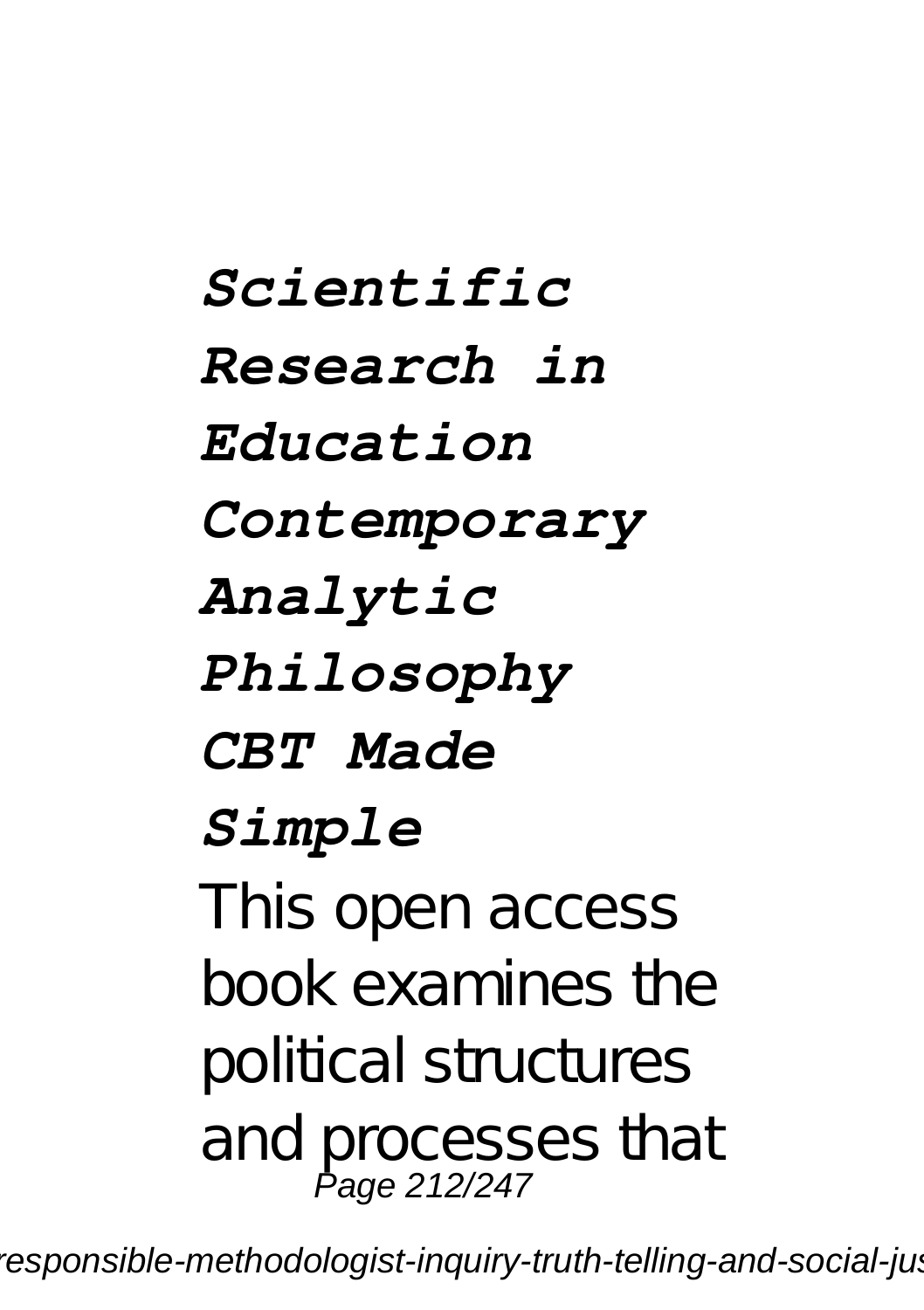frame and produce understandings of diversity in and through music education. Recent surges in nationalist, fundamentalist, protectionist and separatist tendencies highlight the Page 213/247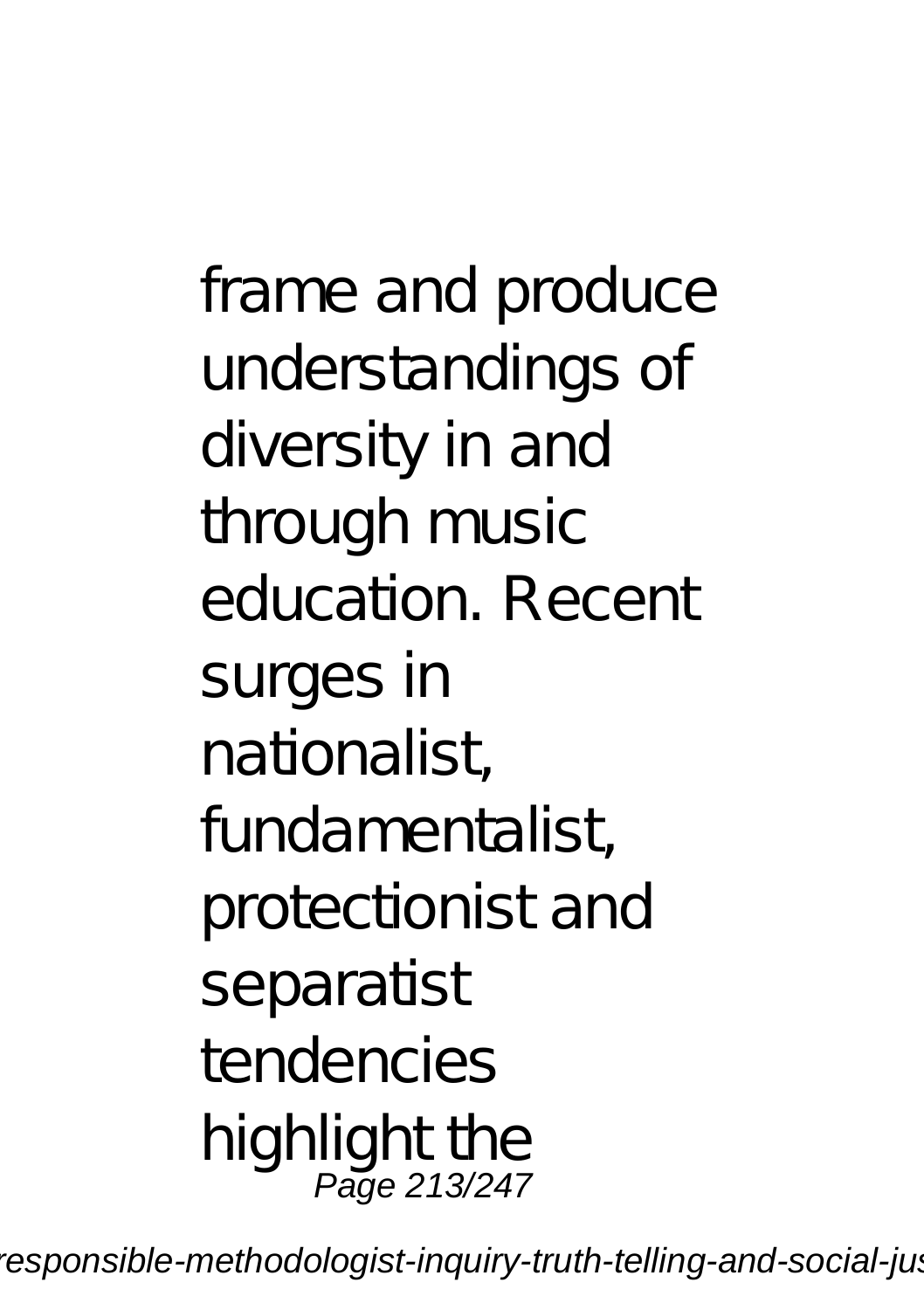imperative for music education to extend beyond nominal policy agendas or wholly celebratory diversity discourses. Bringing together high-level theorisation of the ways in which Page 214/247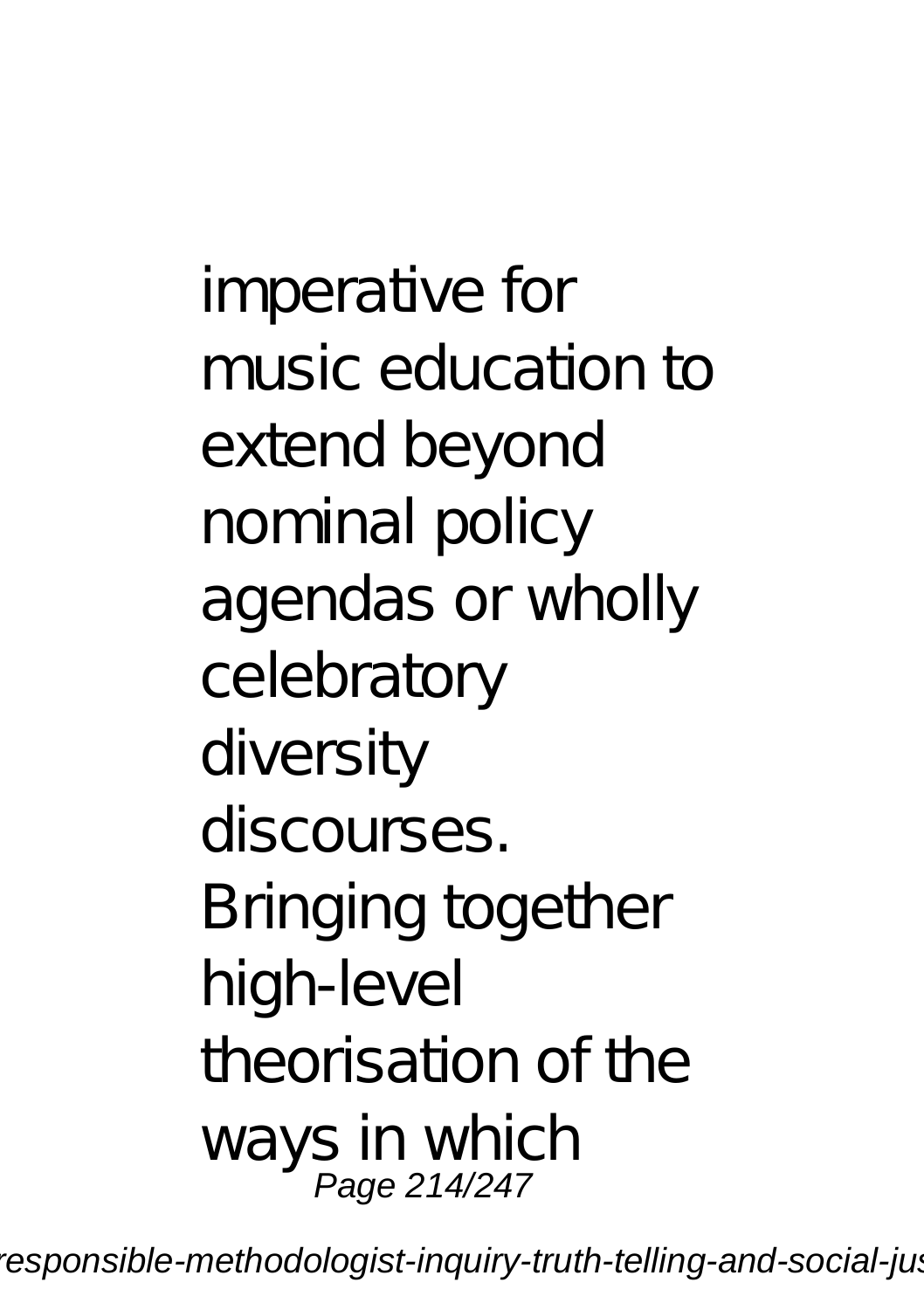music education upholds or unsettles understandings of society and empirical analyses of the complex situations that arise when negotiating diversity in practice, the Page 215/247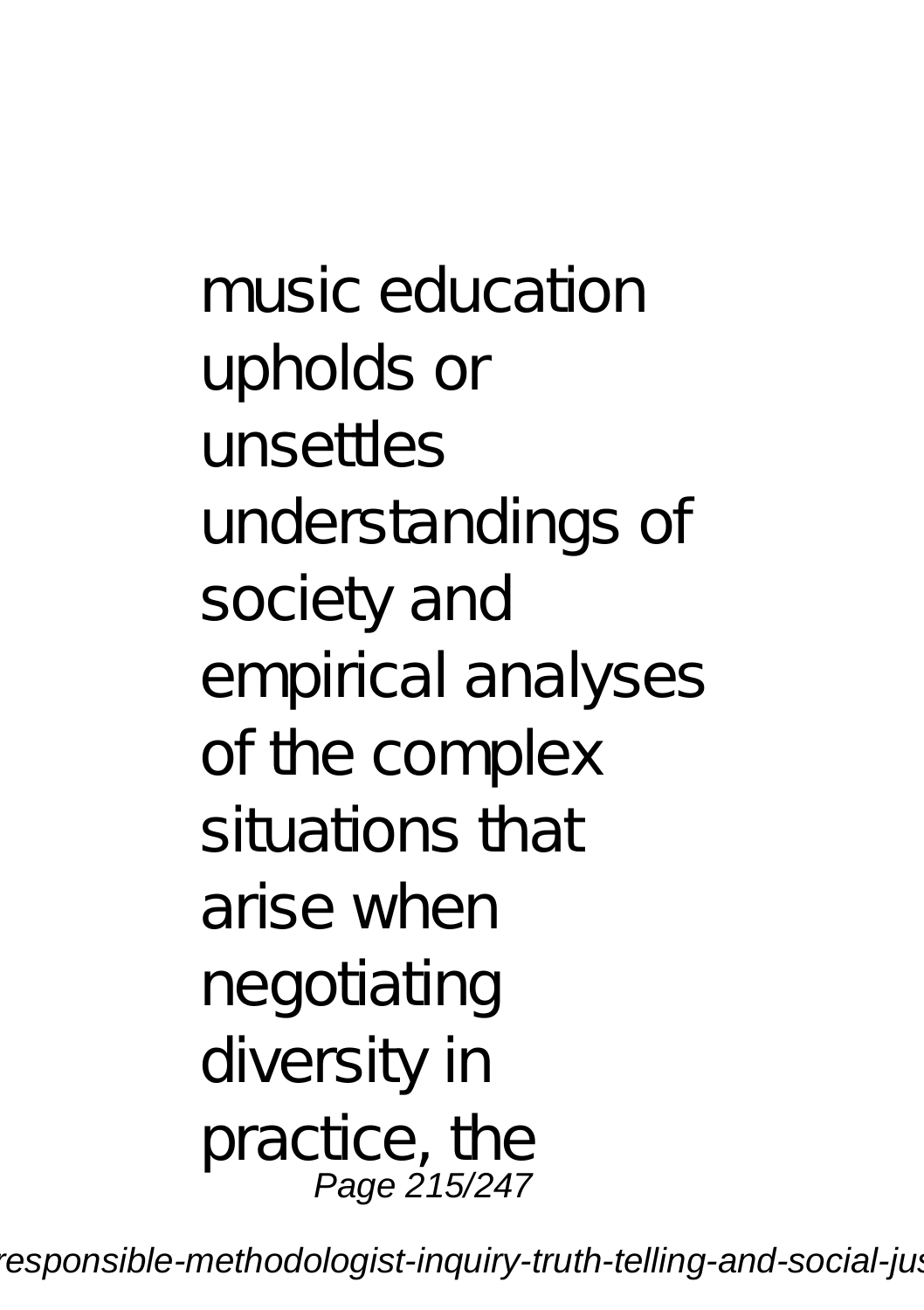chapters in this volume explore the politics of inquiry in research; examine music teachers' navigations of the shifting political landscapes of society and state; extend conceptualisations of diversity in Page 216/247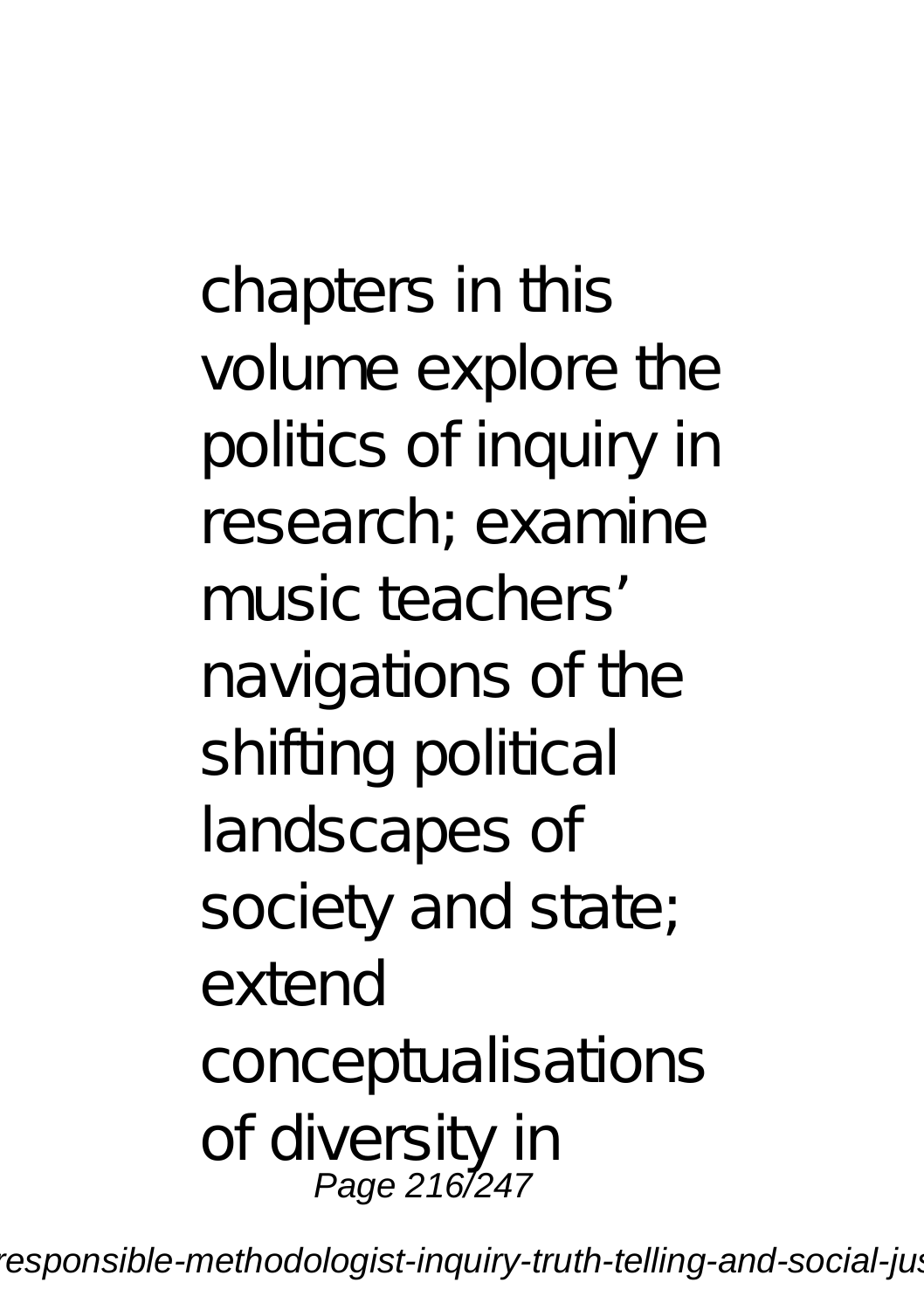music education beyond familiar boundaries; and critically consider the implications of diversity for music education leadership. Diversity is thus not approached as a label applied to certain individuals Page 217/247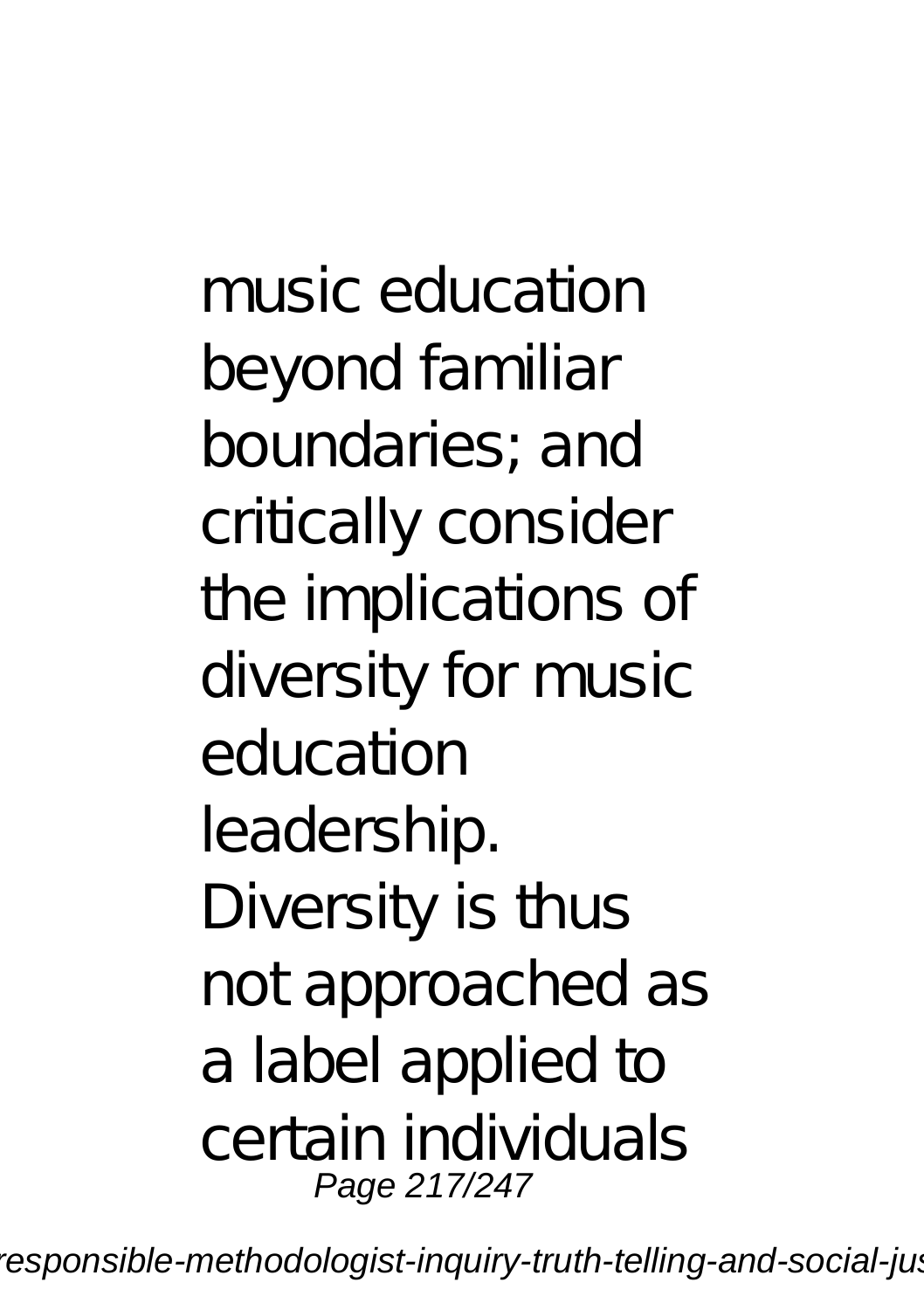or musical repertoires, but as socially organized difference, produced and manifest in various ways as part of everyday relations and interactions. This compelling collection serves as an invitation to Page 218/247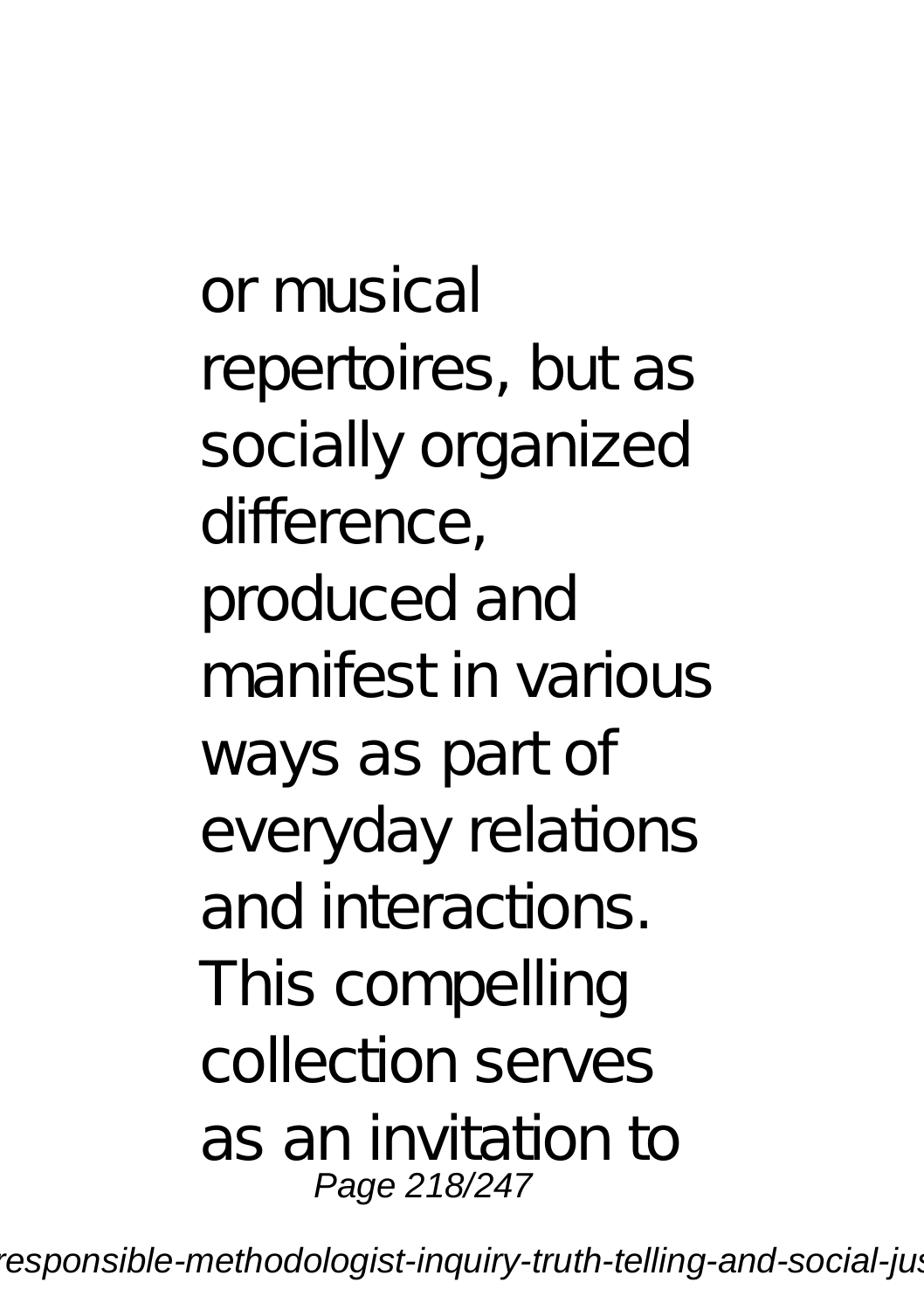ongoing reflexive inquiry; to deliberate the politics of diversity in a fast-changing and pluralist world; and together work towards more informed and ethically sound understandings of how diversity in Page 219/247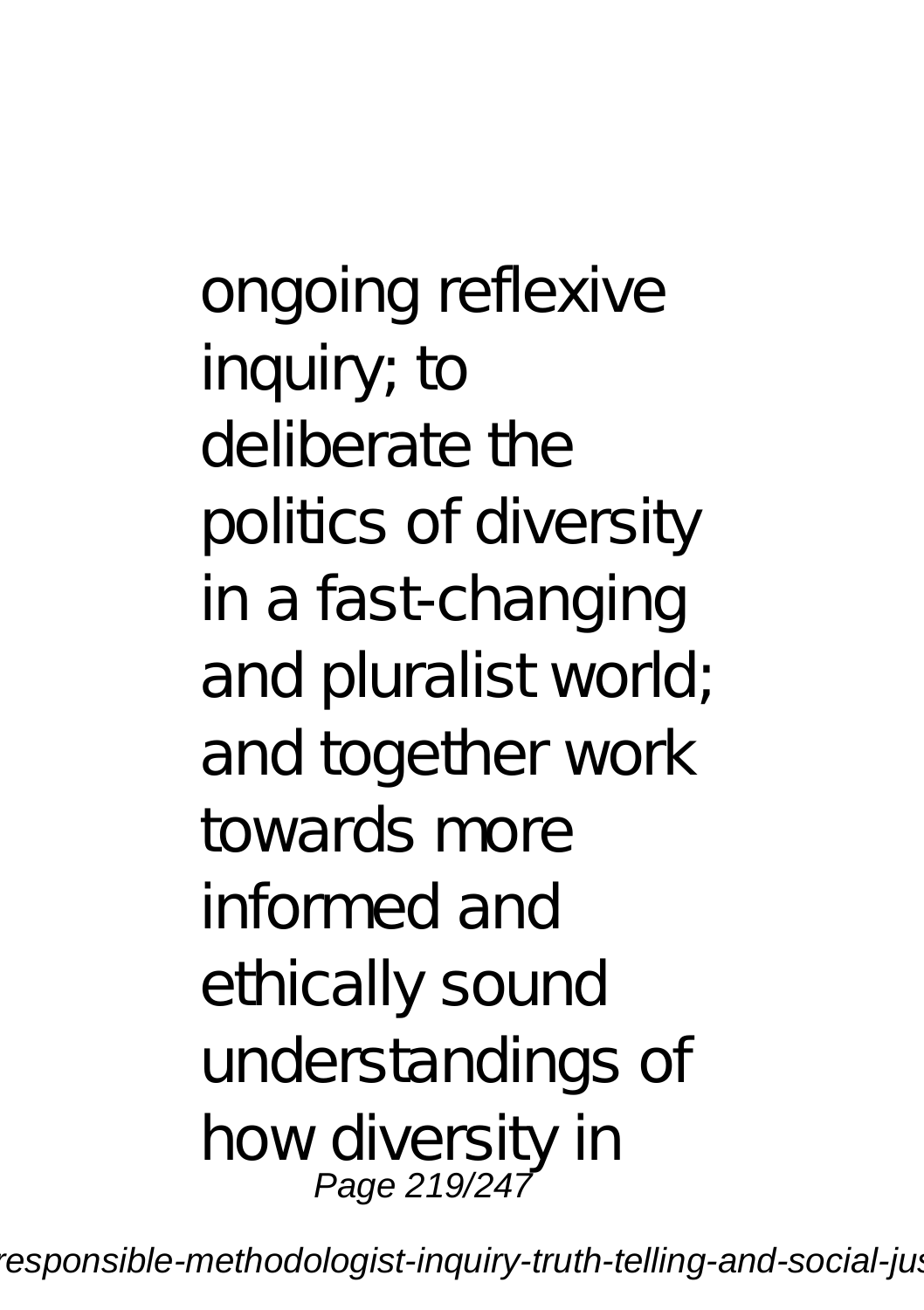music education policy, practice, and research is framed and conditioned both locally and globally. This open access book highlights the importance of visions of alternative futures Page 220/247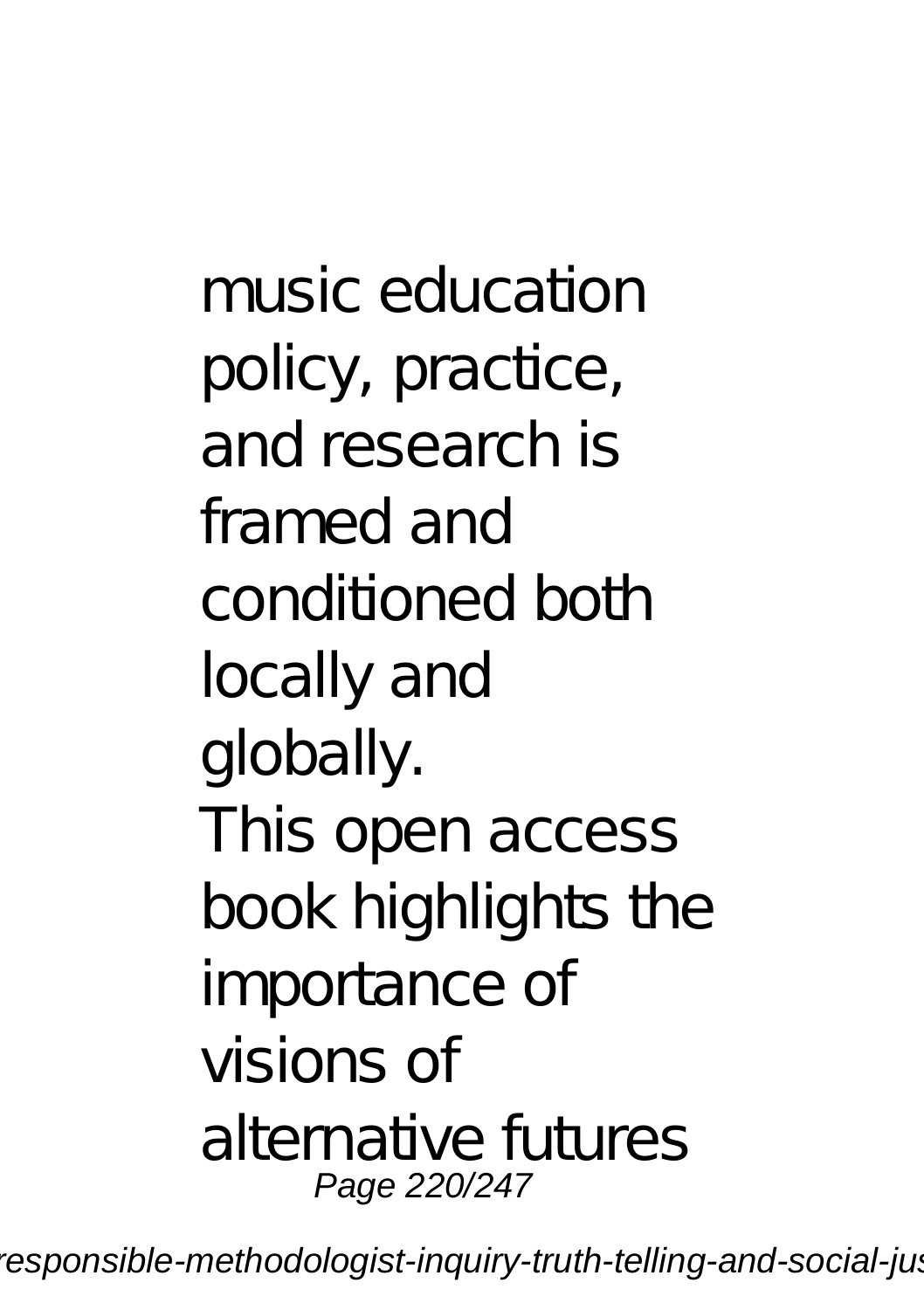in music teacher education in a time of increasing societal complexity due to increased diversity. There are policies at every level to counter prejudice, increase opportunities, reduce Page 221/247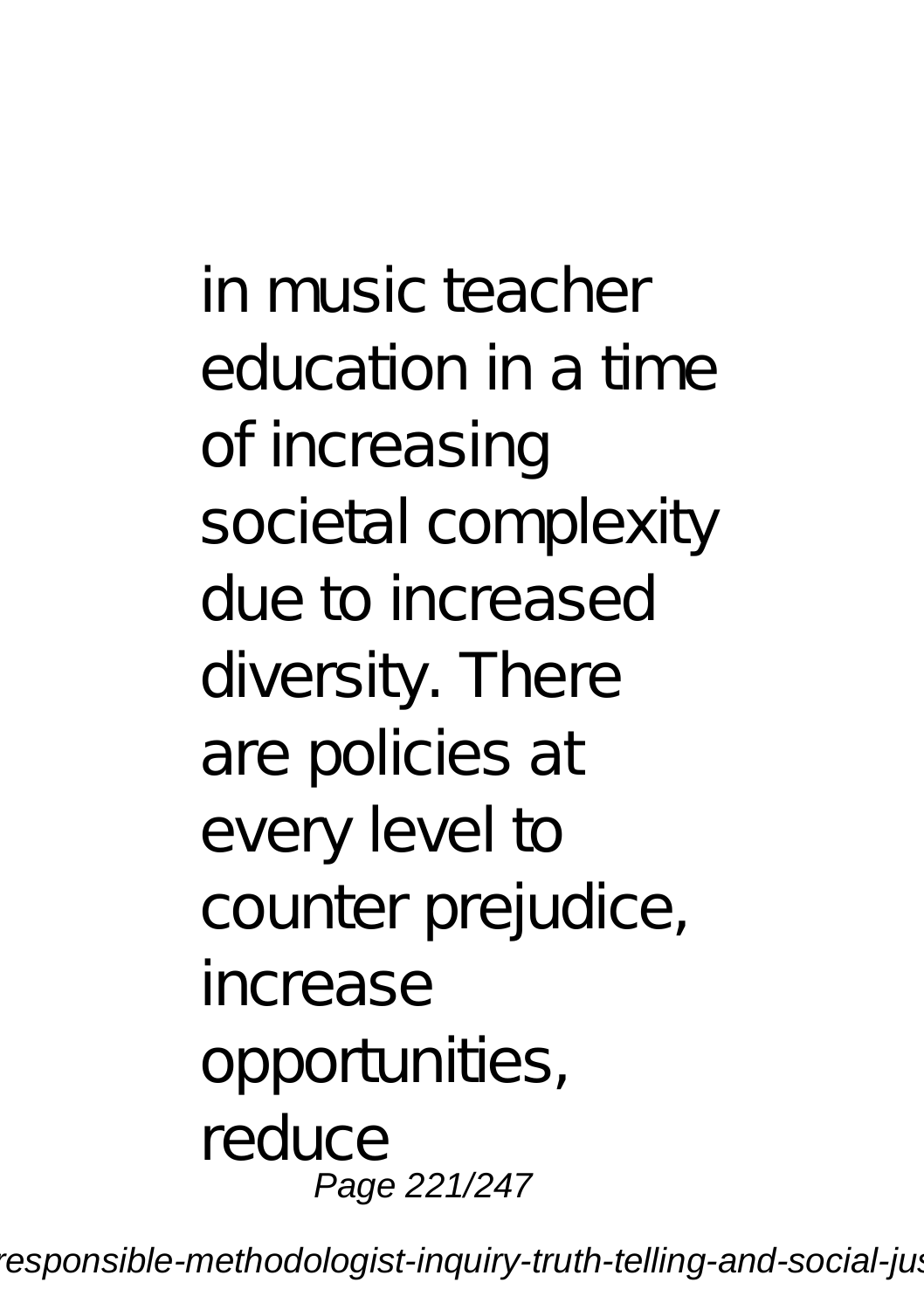inequalities, stimulate change in educational systems, and prevent and counter polarization. Foregrounding the intimate connections between music, society and Page 222/247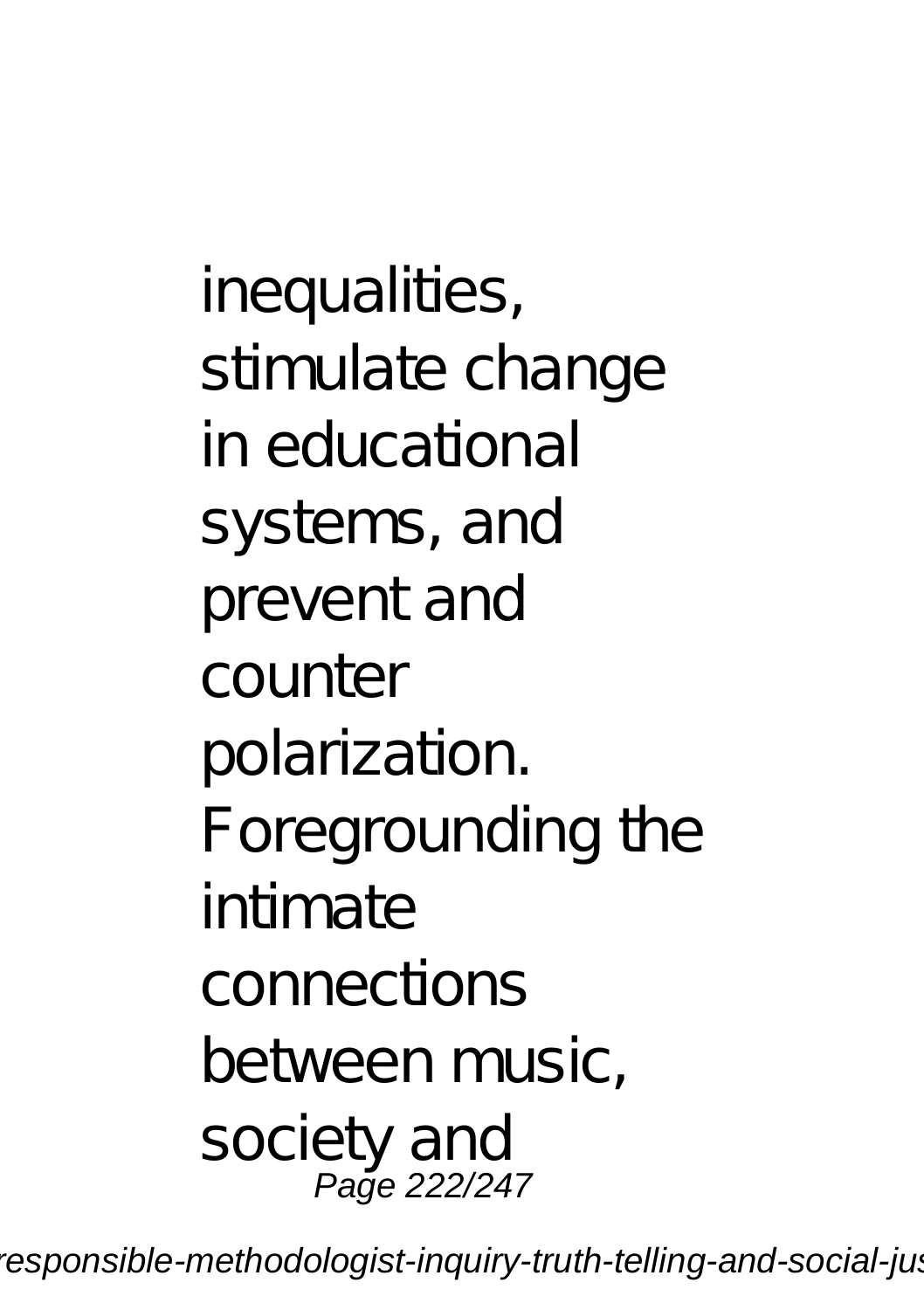education, this book suggests ways that music teacher education might be an arena for the reflexive contestation of traditions, hierarchies, practices and structures. The visions for Page 223/247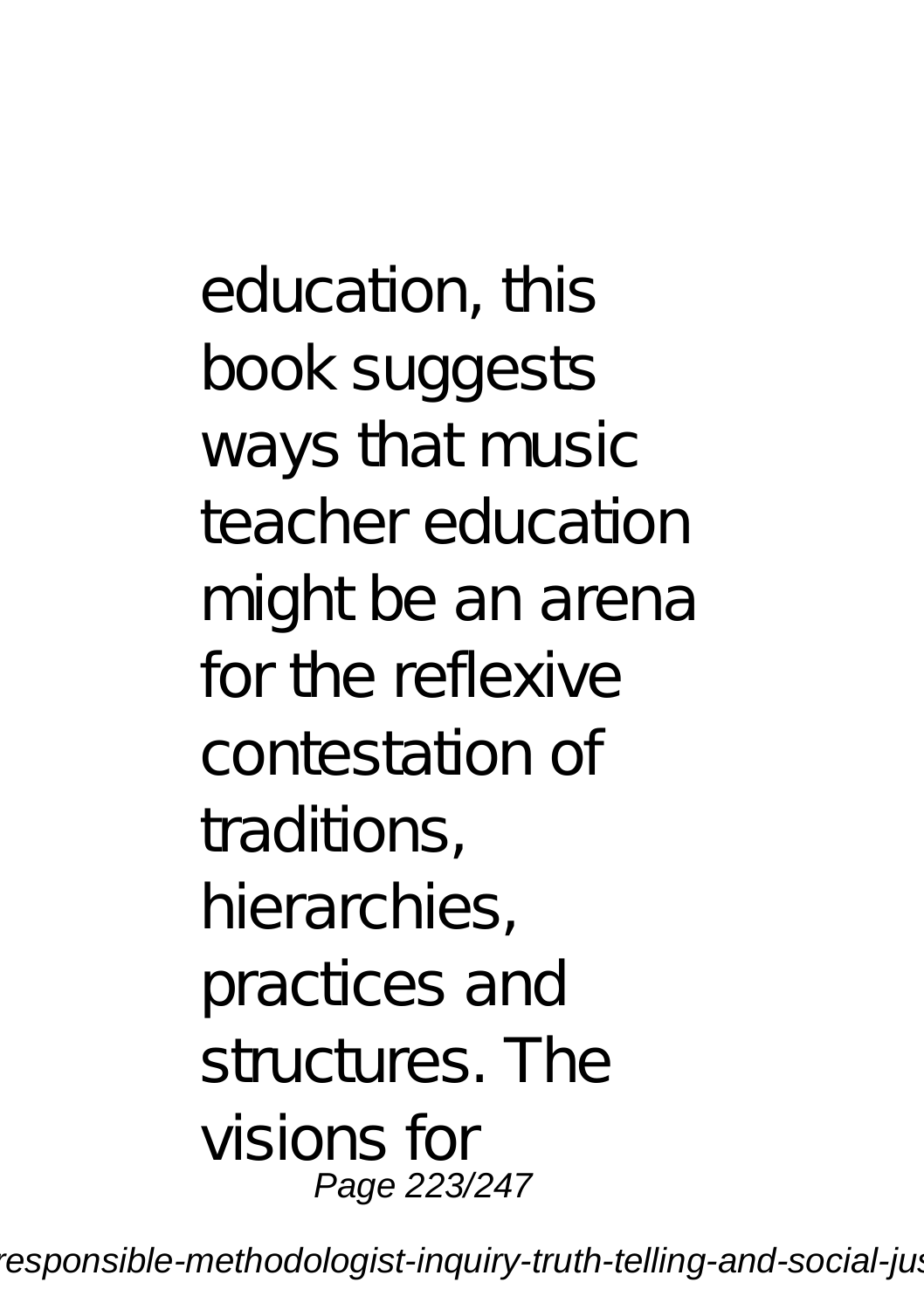intercultural music teacher education offered in this book arise from a variety of practical projects, intercultural collaborations, and cross-national work conducted in music teacher education. The Page 224/247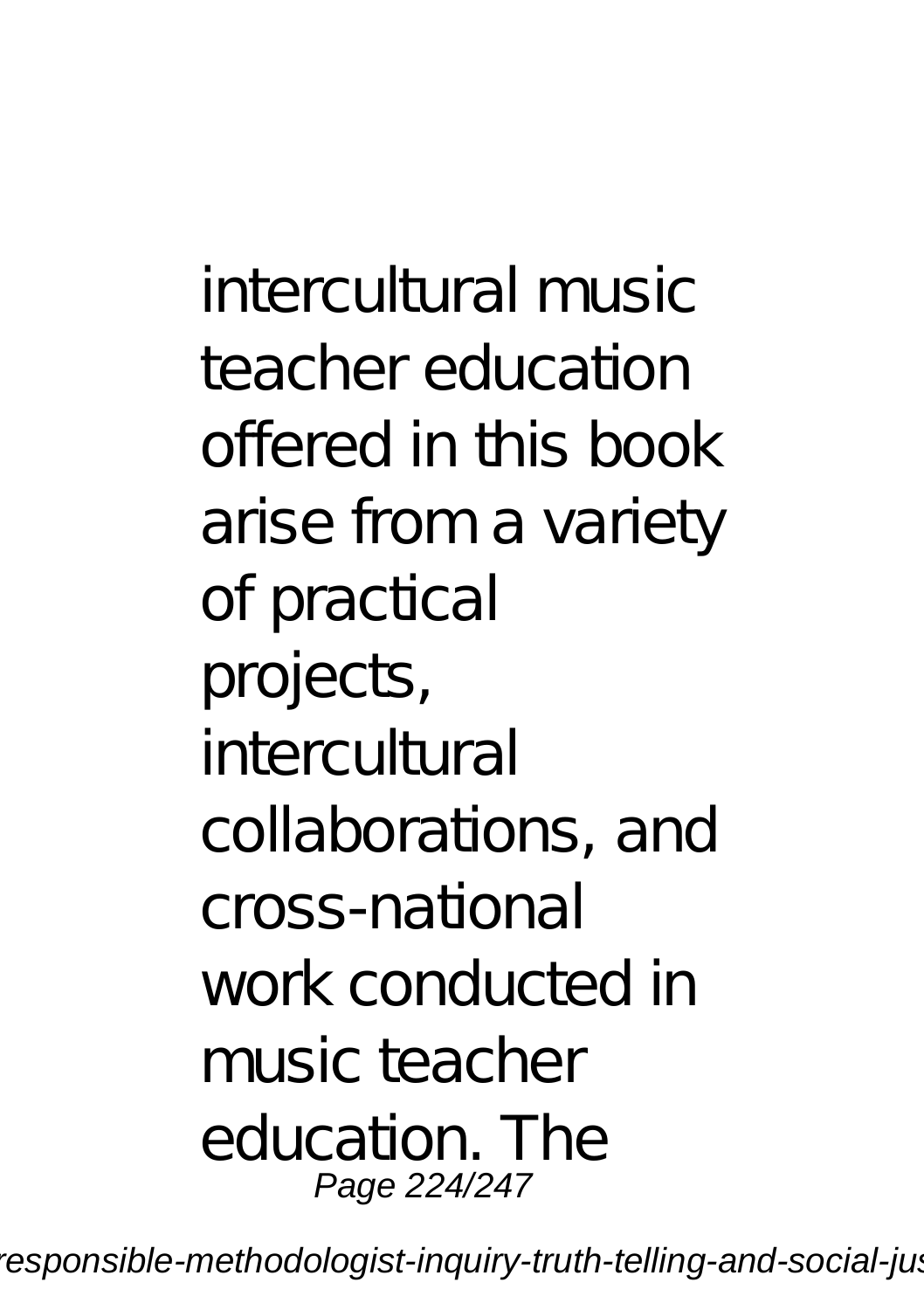chapters open up new horizons for understanding the tension-fields and possible discomfort that music teacher educators face when becoming change agents. They highlight the importance of Page 225/247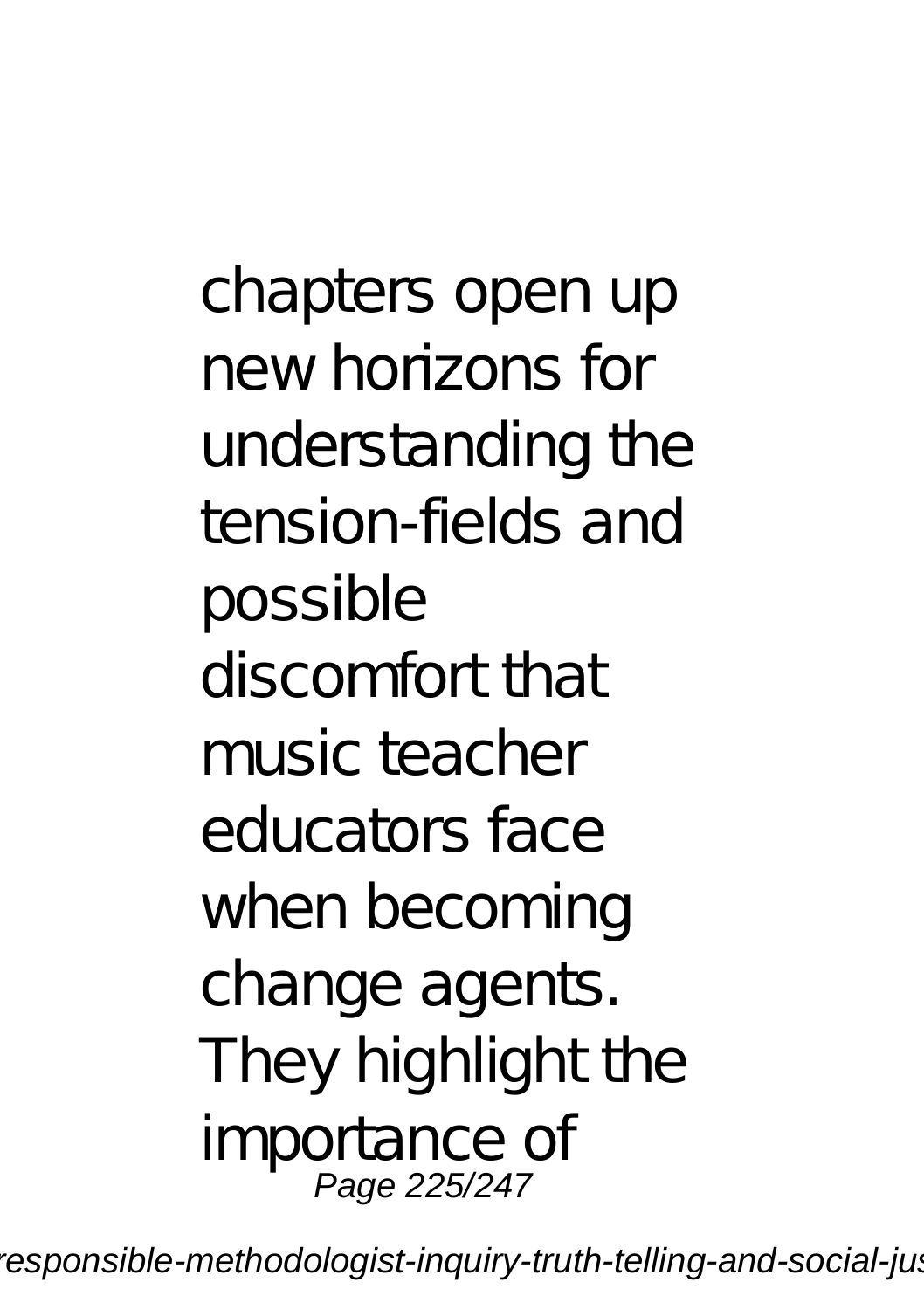collaborations, resilience and perseverance when enacting visions on the program level of higher education institutions, and the need for change in reimagining music teacher education Page 226/247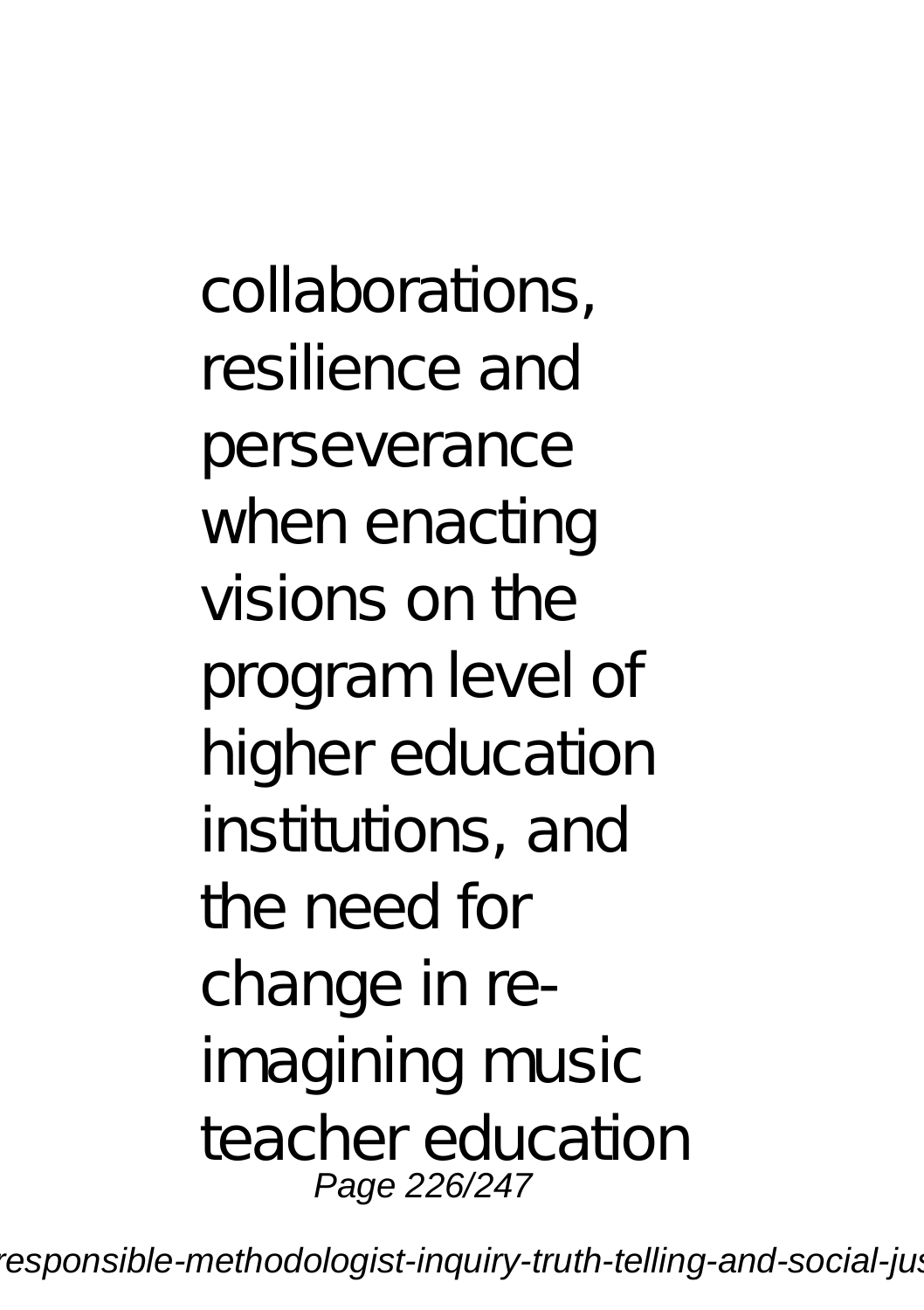programs. A state-of-the-art reference on educational ethnography edited by leading journal editors This book brings an international group of writers together to offer an authoritative state-Page 227/247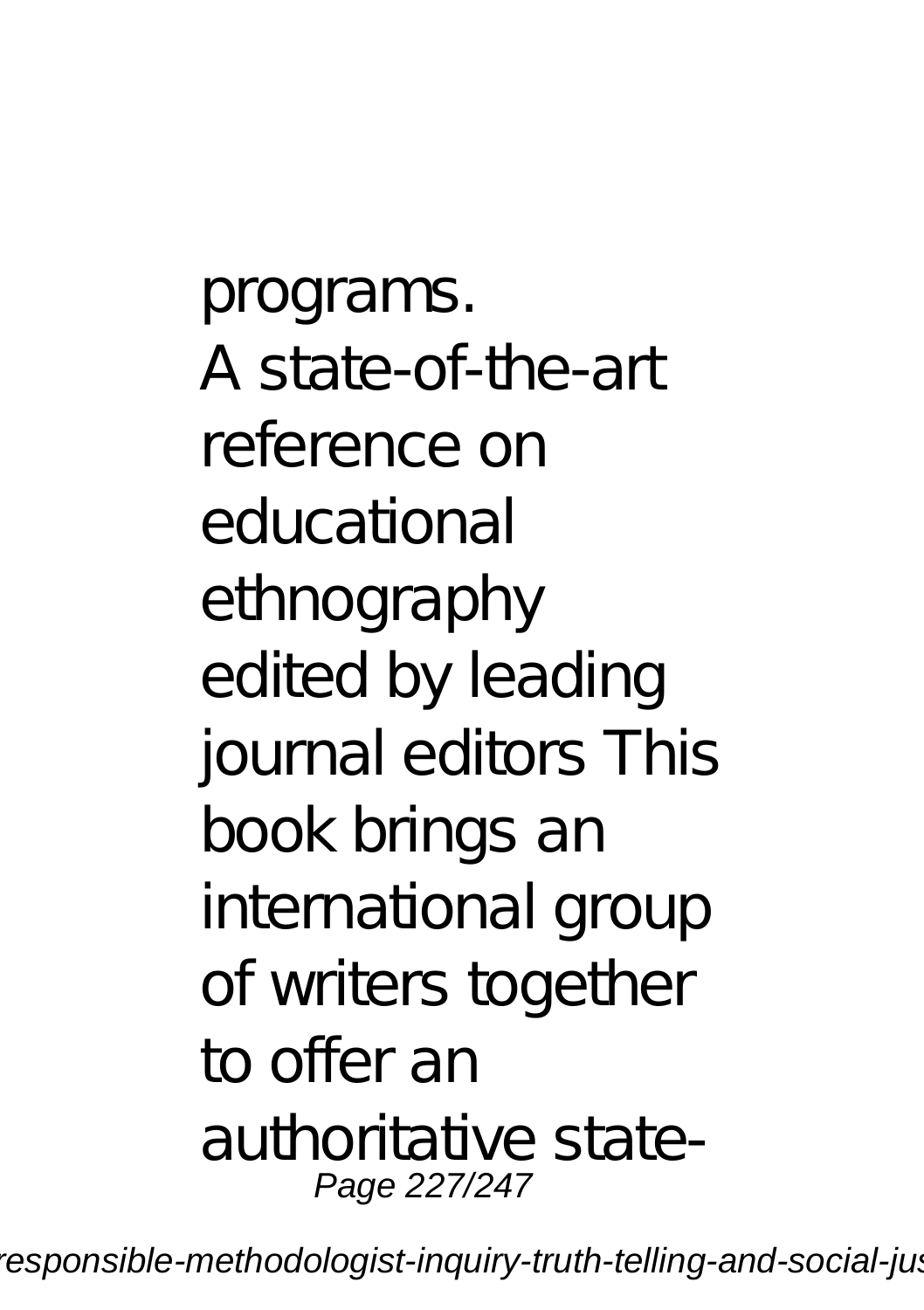of-the-art review of, and critical reflection on, educational ethnography as it is being theorized and practiced today—from rural and remote settings to virtual and visual posts. It provides a Page 228/247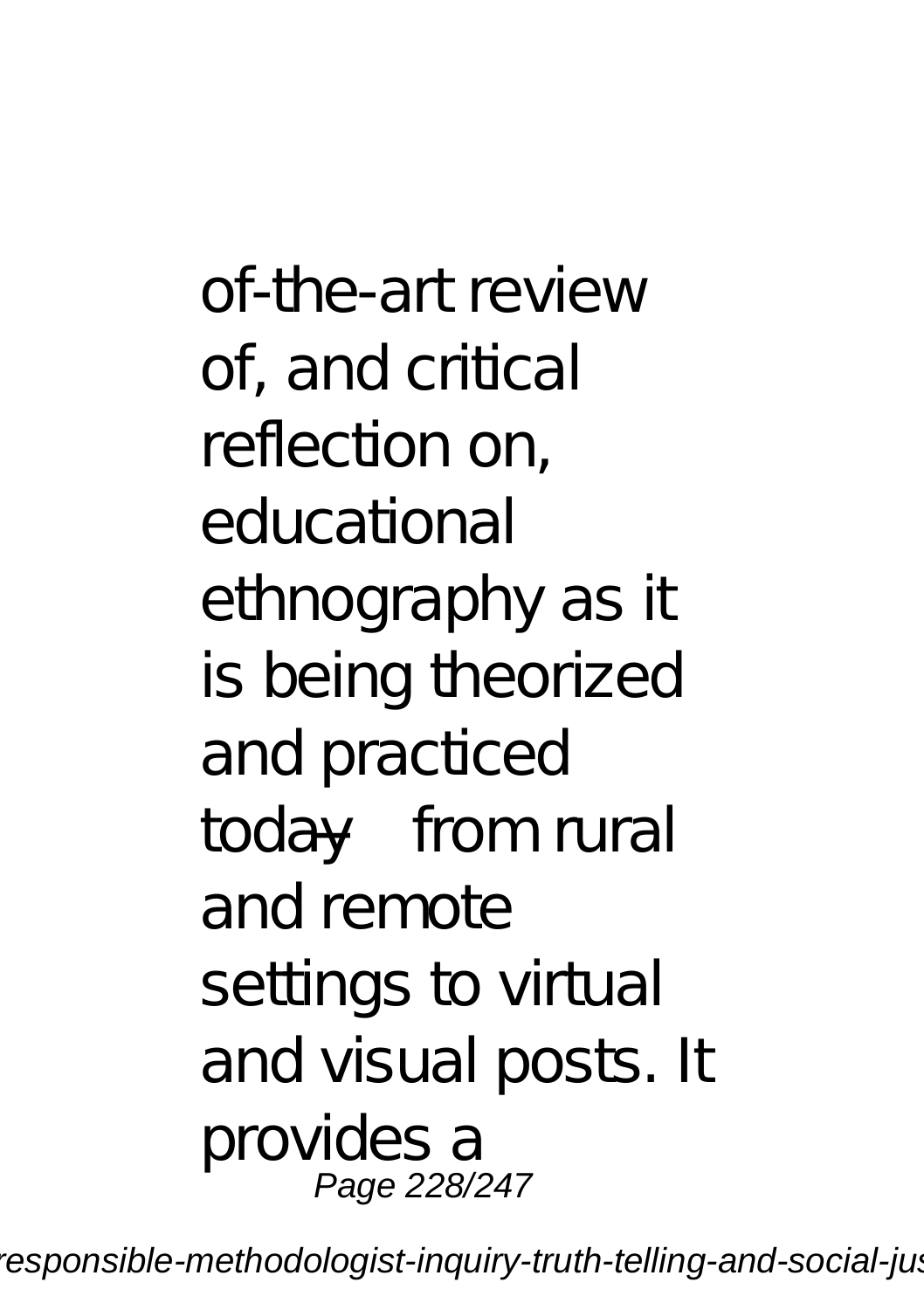definitive reference point and academic resource for those wishing to learn more about ethnographic research in education and the ways in which it might inform their research as well Page 229/247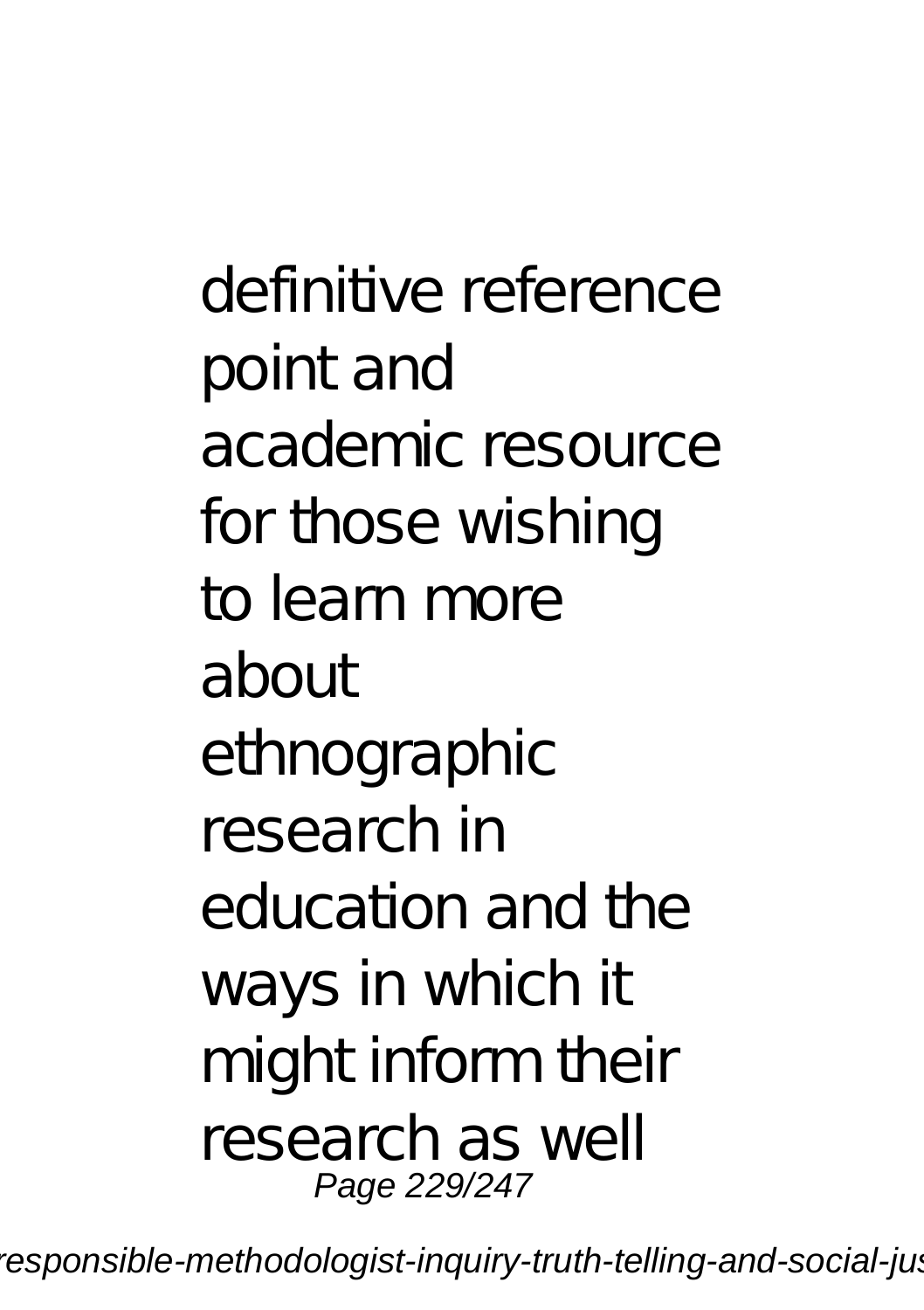as their practice. Engaging in equal measure with the history of ethnography, its current state-of play as well as its prospects, The Wiley Handbook of E thnography of Education covers a range of Page 230/247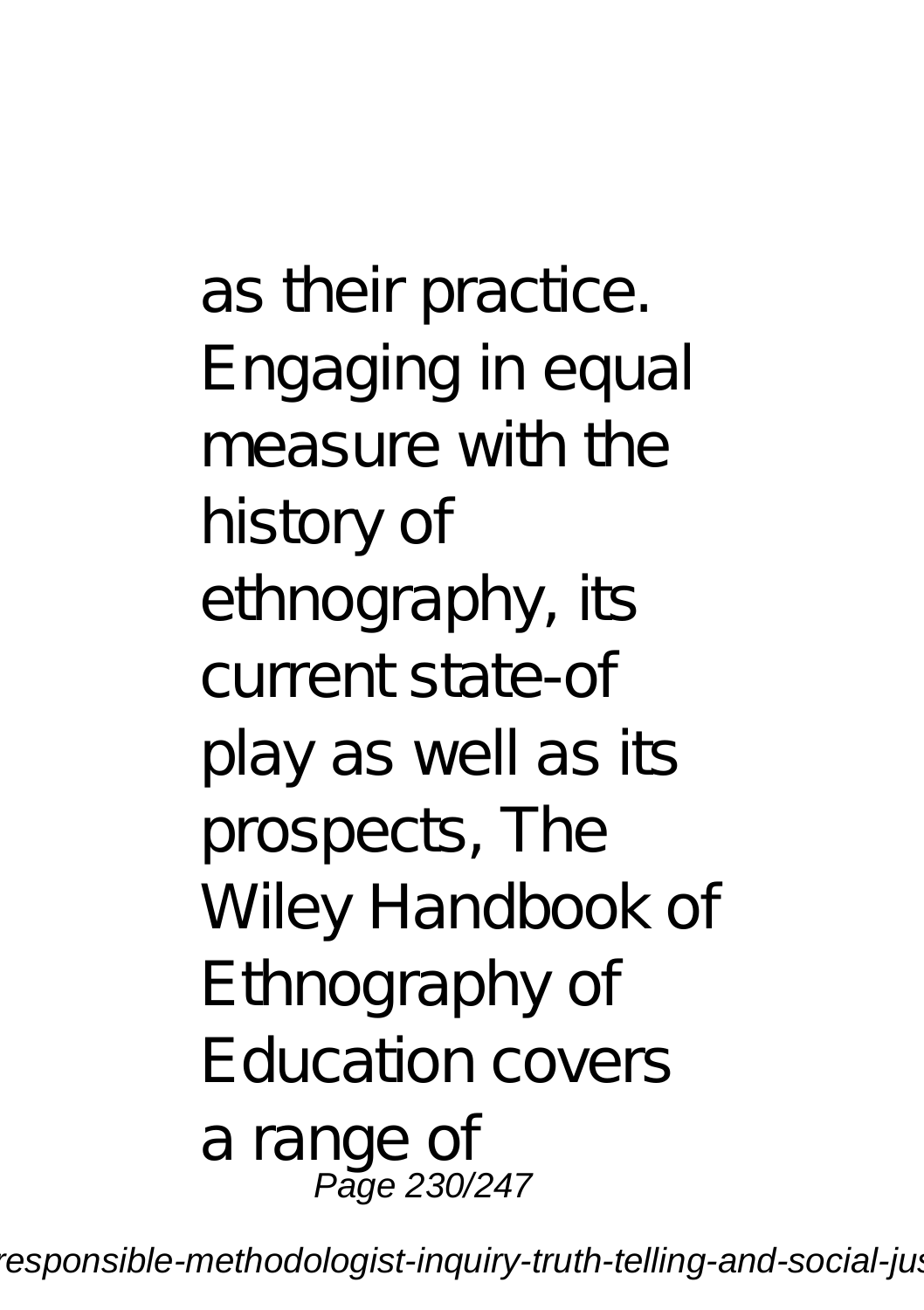traditional and contemporary subj ects—foundational aims and principles; what constitutes 'qood' ethnographic practice; the role of theory; global and multi-sited ethnographic methods in Page 231/247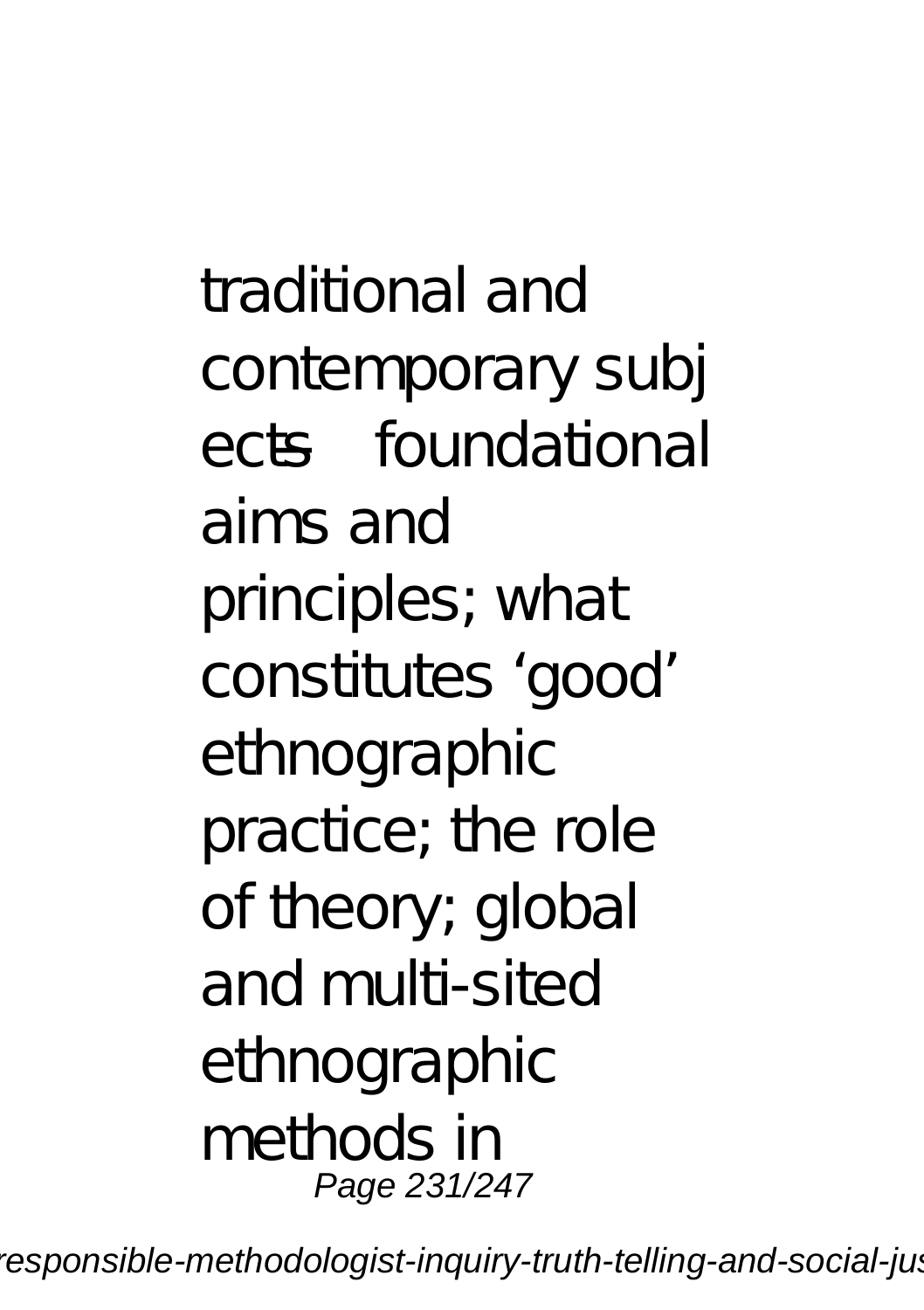education research; ethnography's many forms (visual, virtual, auto-, and online); networked ethnography and internet resources; and virtual and place-based ethnographic Page 232/247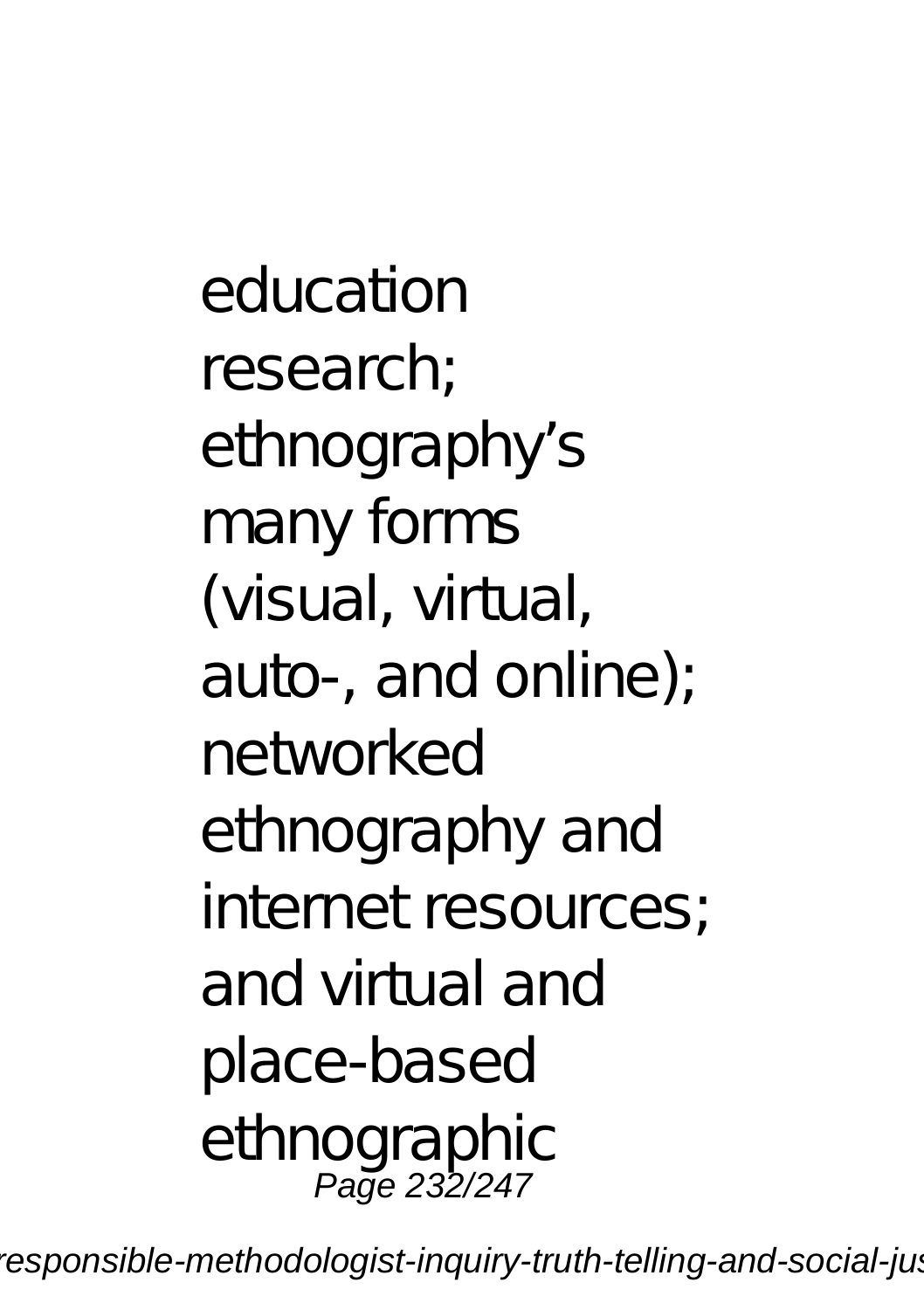fieldwork. Makes a return to fundamental principles of ethnographic inquiry, and describes and analyzes the many modalities of ethnography existing today Edited by highly-Page 233/247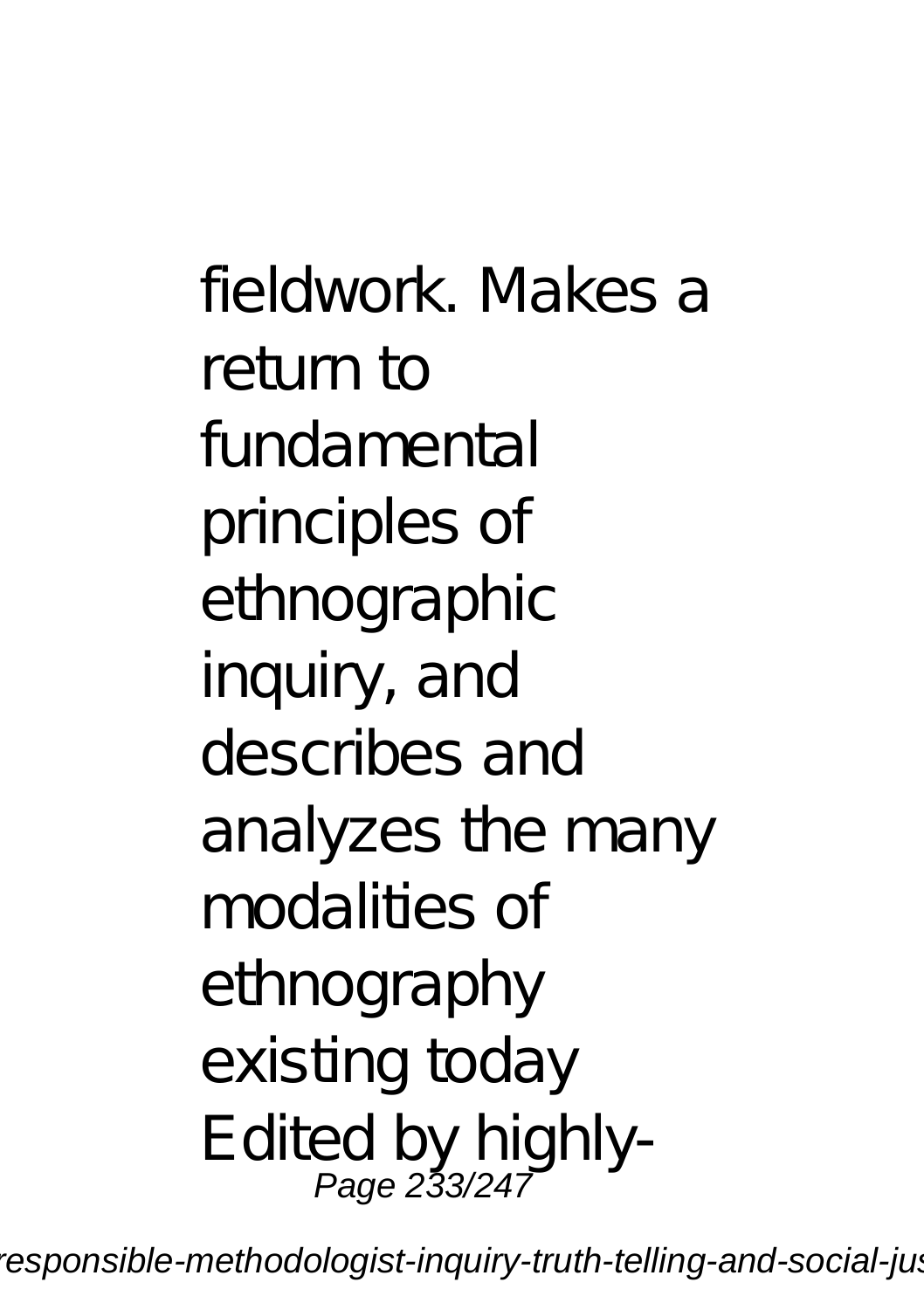regarded authorities of the subject with contributions from well-known experts in ethnography Reviews both classic ideas in the ethnography of education, such as

- grounded theory",
- " triangulation", and<br>Page 234/247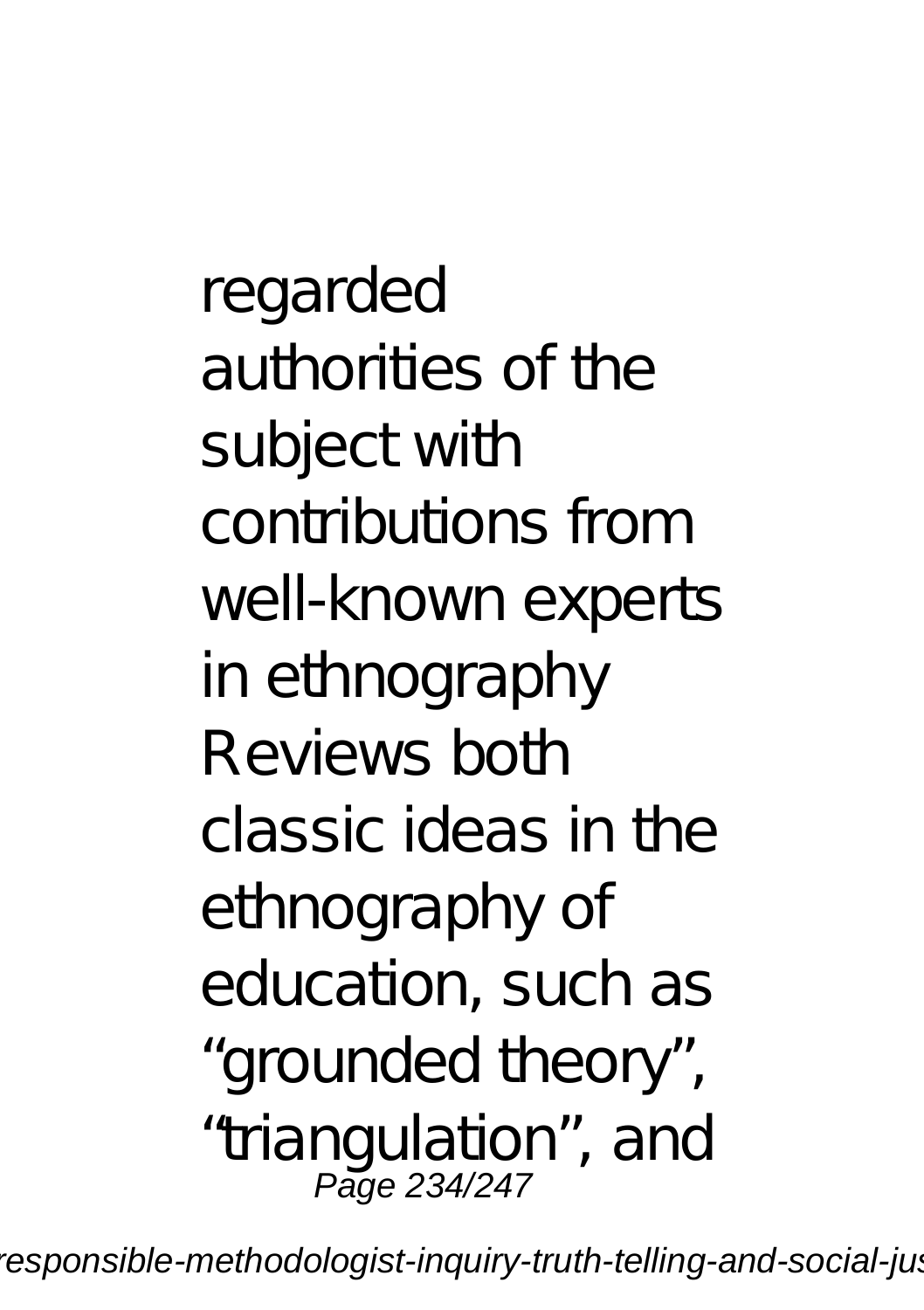thick description" along with new developments and challenges An ideal source for scholars in libraries as well as researchers out in the field The Wiley Handbook of E thnography of Education is a Page 235/247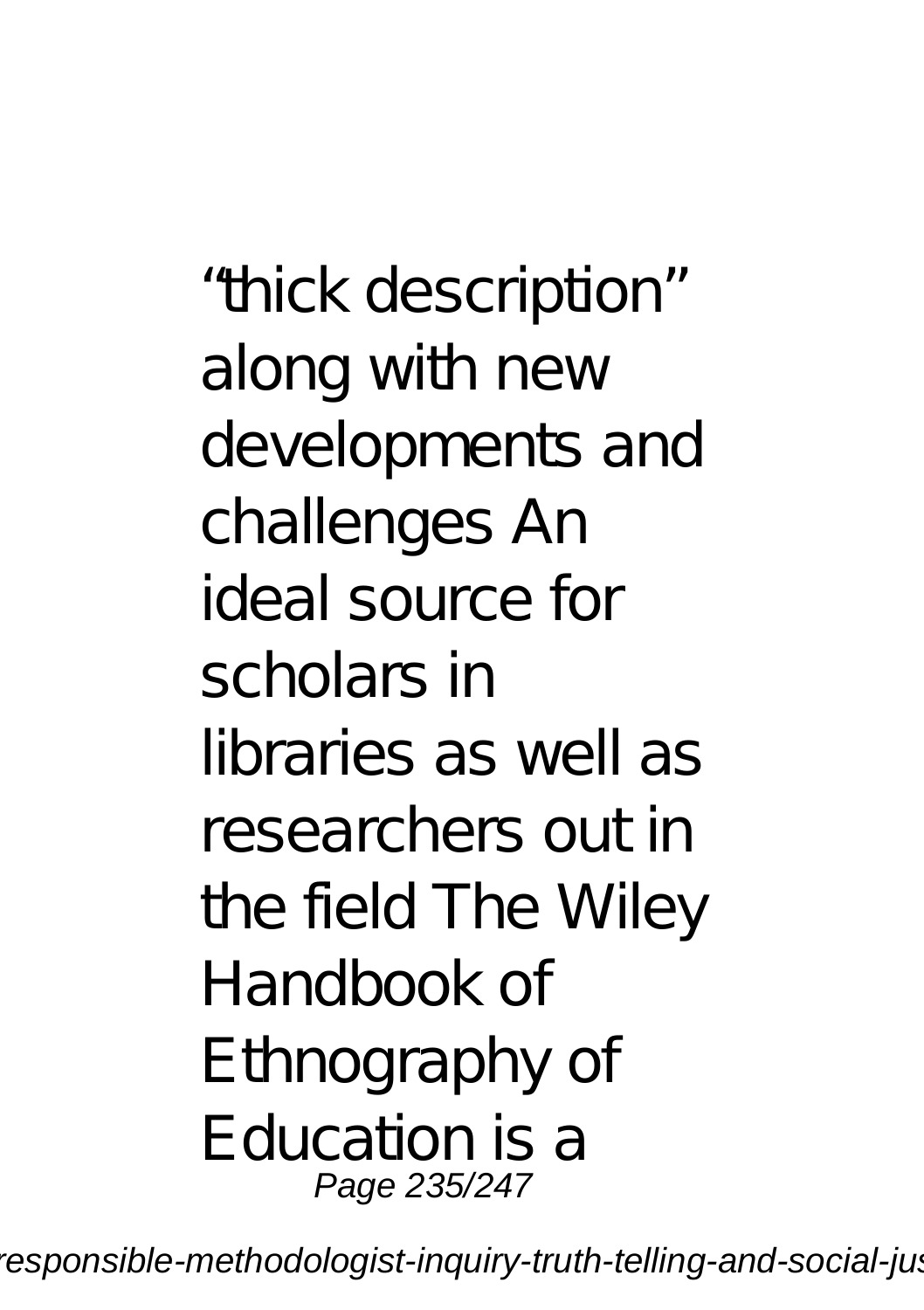definitive reference that is indispensable for anyone involved in educational ethnography and questions of methodology. Engaging Students in Socially Constructed Qualitative Page 236/247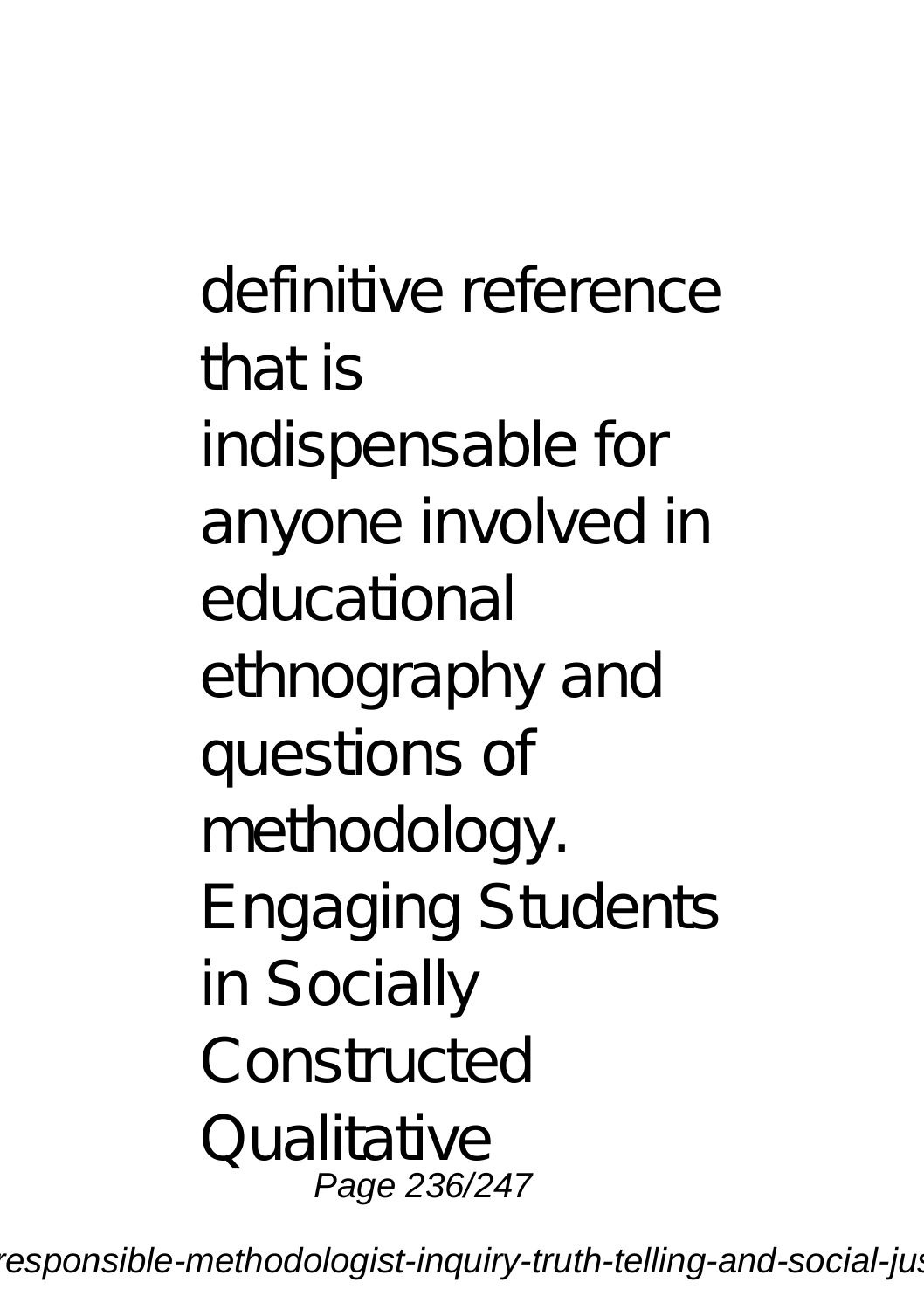Research Pedagogies offers innovative and creative strategies and theoretically grounded pedagogical approaches to actively engage students in qualitative inquiry and includes Page 237/247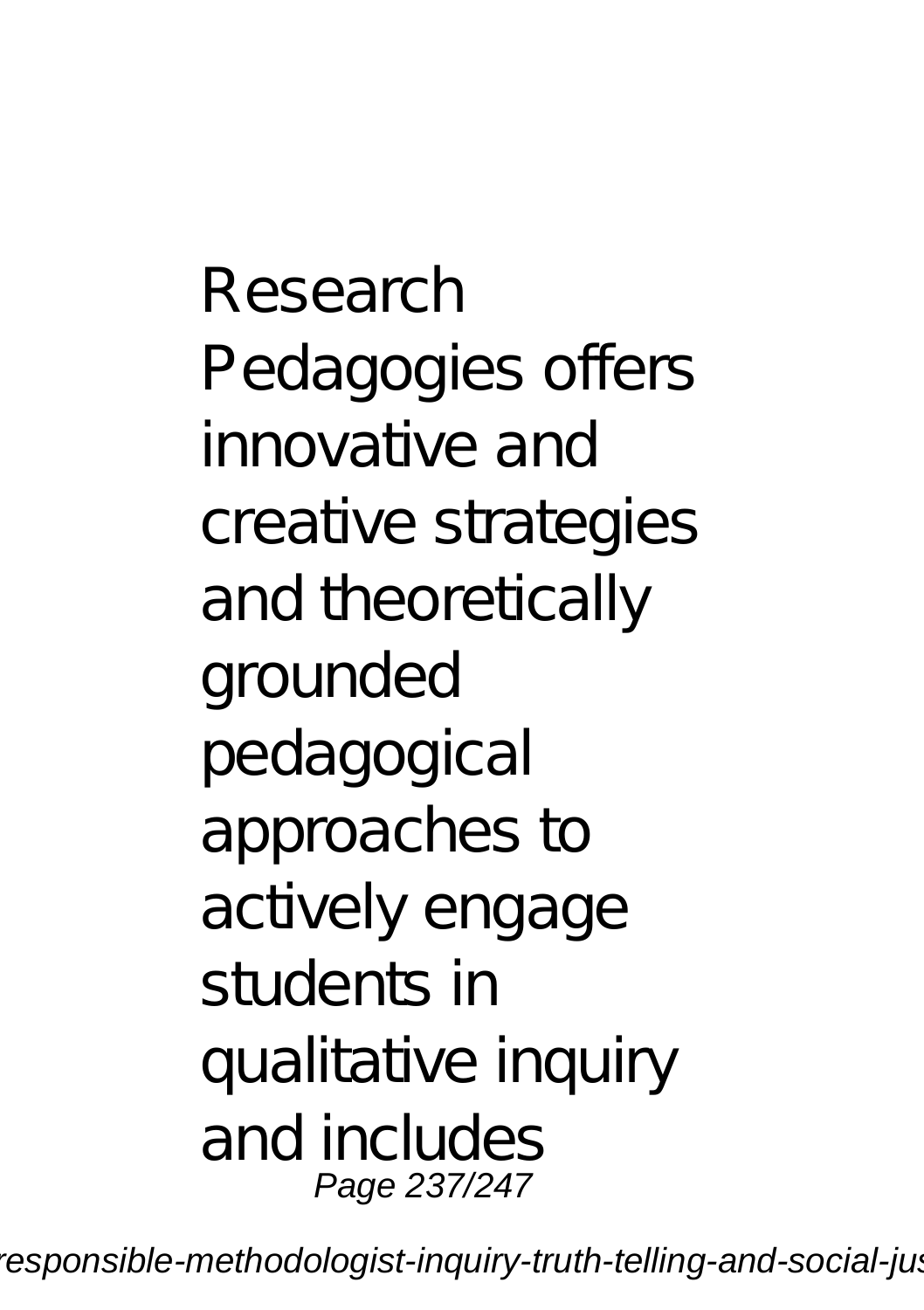authentic teaching scenarios and examples of students' work. Qualitative Inquiry, Cartography, and the Promise of Material Change Accounts in Literary Forms **Elevating** Marginalized Page 238/247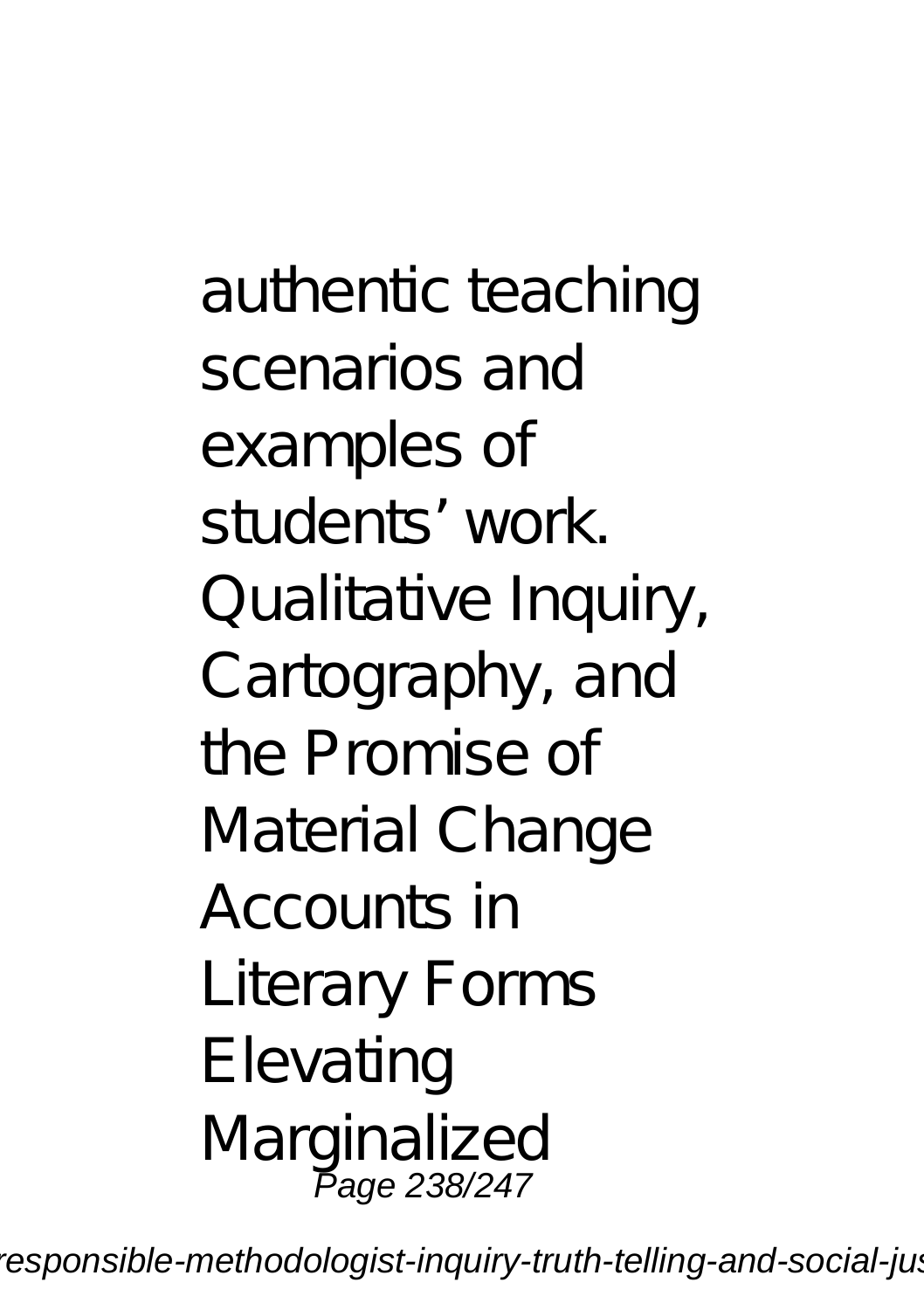Voices in Academe Sign, System, and Function Visions for Intercultural Music Teacher Education Euro-Western and Indigenous perspectives Critical approaches to qualitative Page 239/247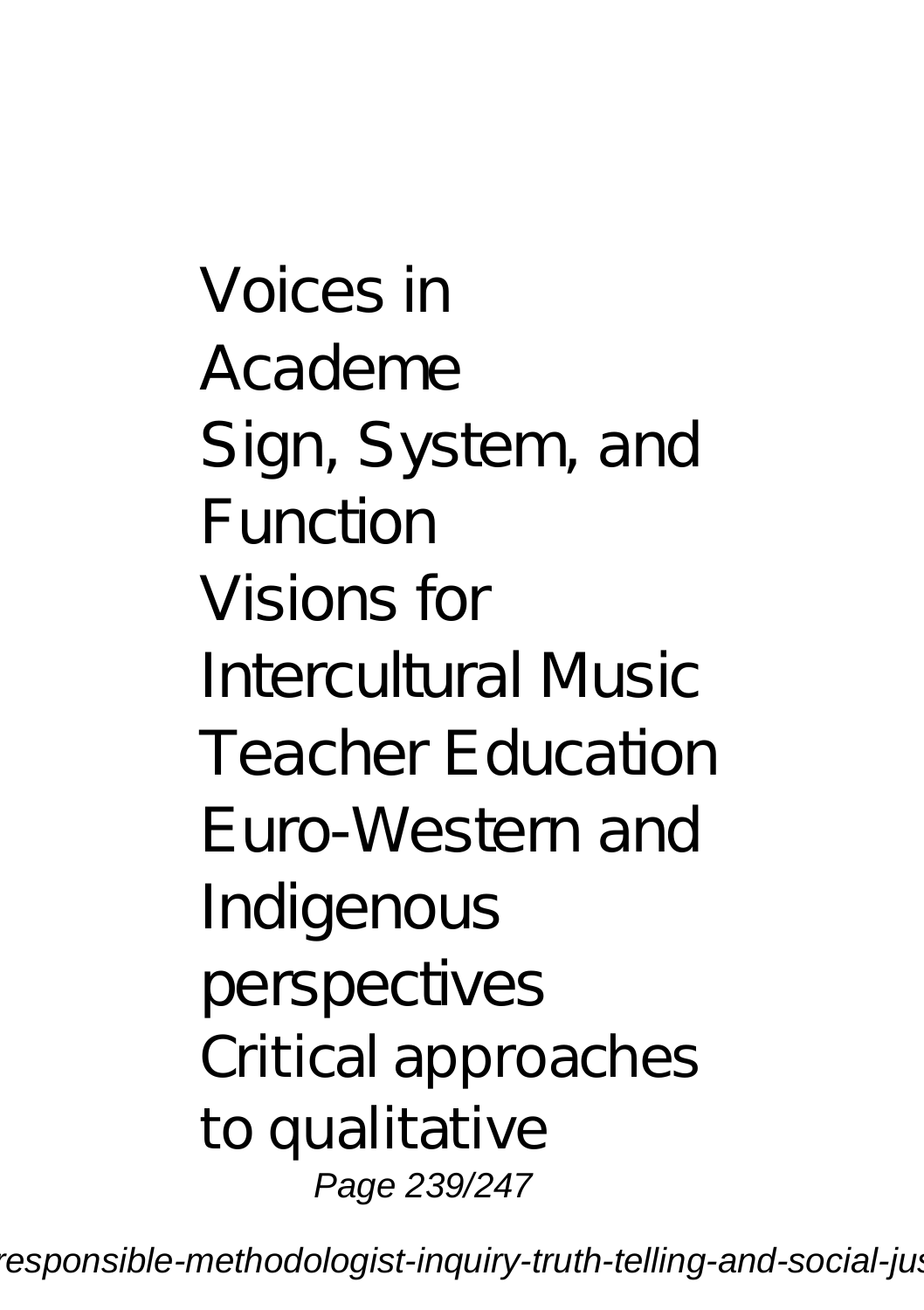research have made a significant impact on research practice over the past decade. This comprehensive volume of contemporary, original articles places this trend in its historical context, describes the current Page 240/247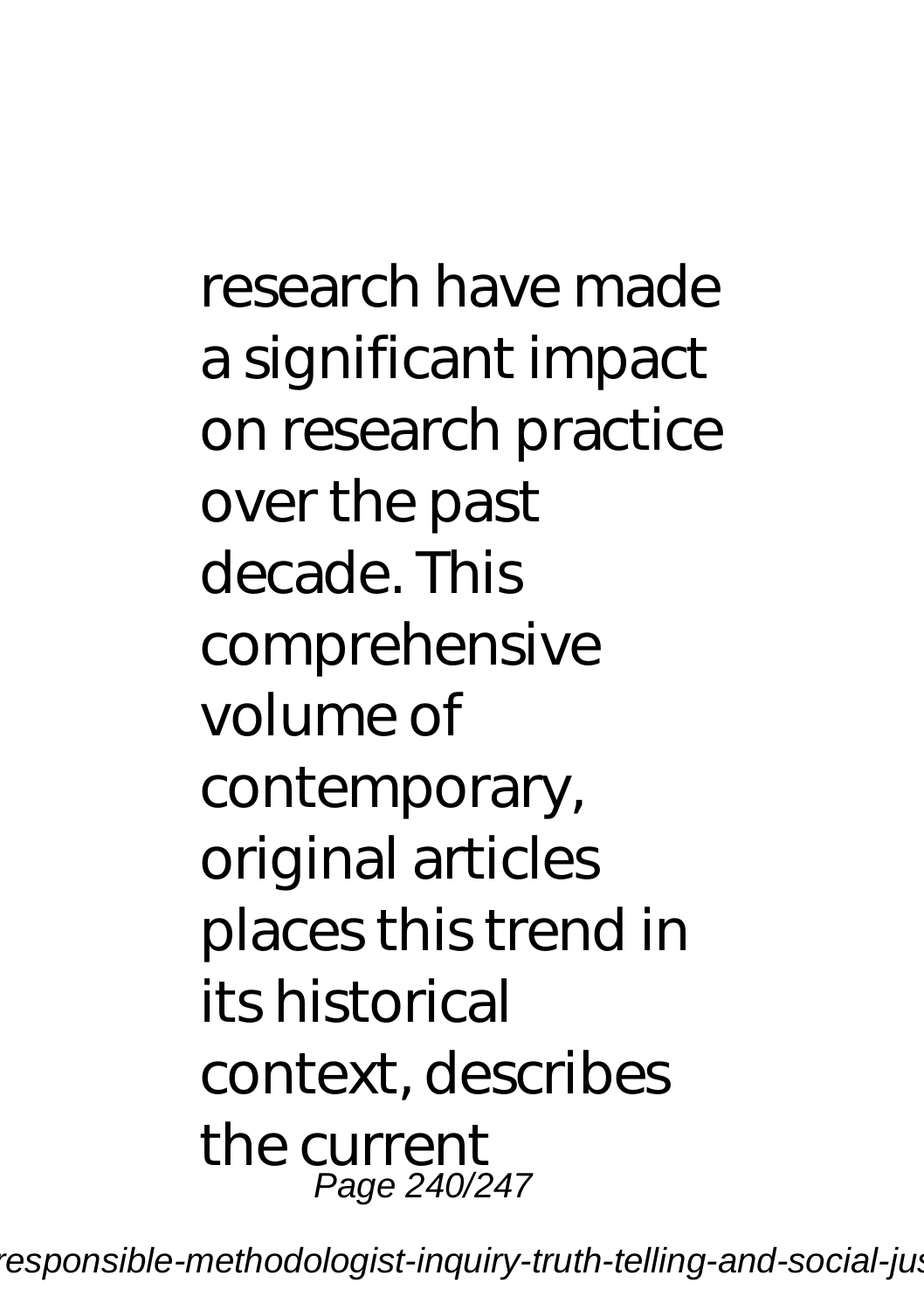landscape of critical work, and considers the future of this turn. The bookincludes contributions from some of the leading qualitative researchers on three continents;-consists of big-picture articles that Page 241/247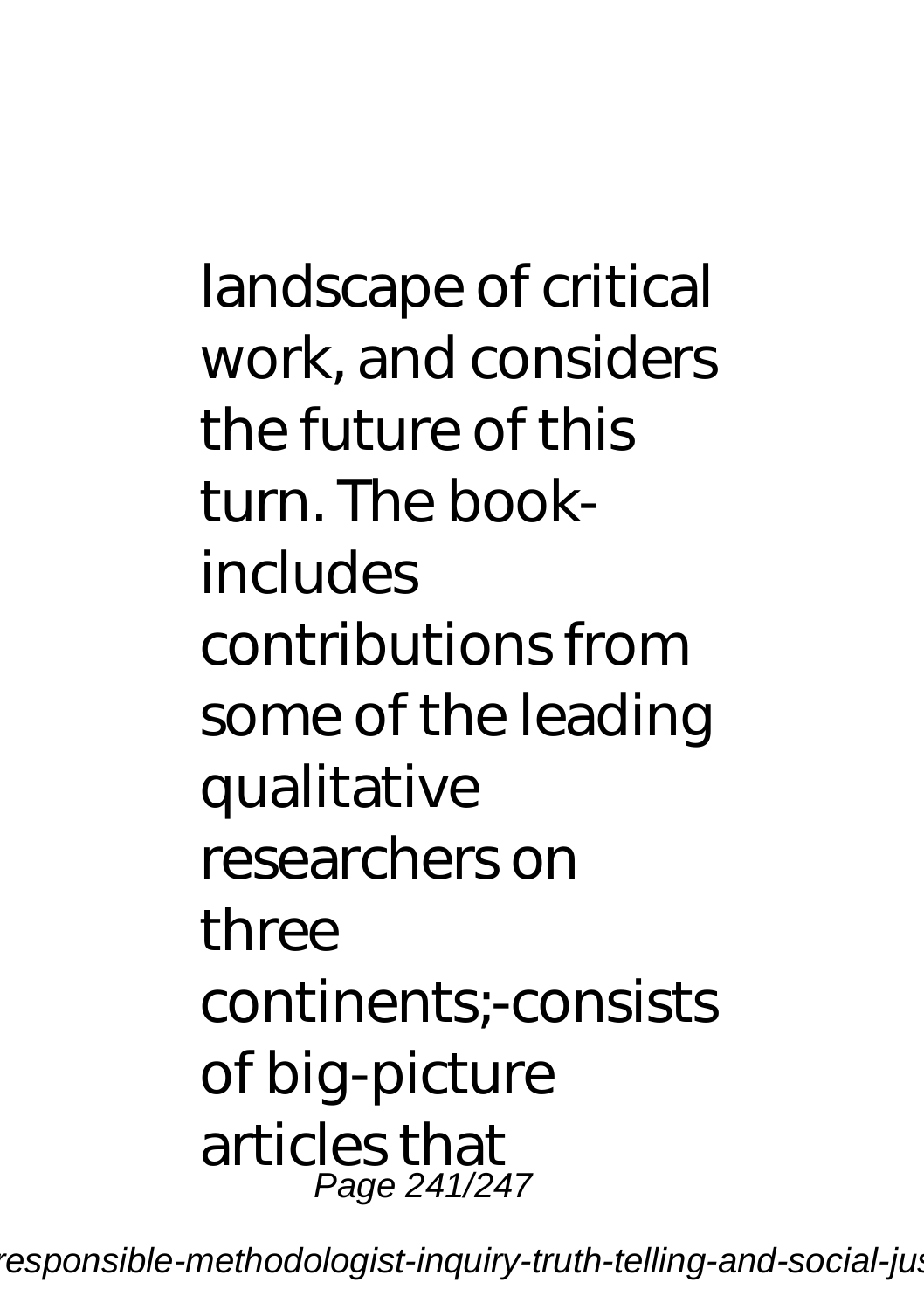describe the dimensions of this research tradition;-situates critical qualitative inquiry in the overall development and landscape of qualitative research. This book shares advice, how-to' s,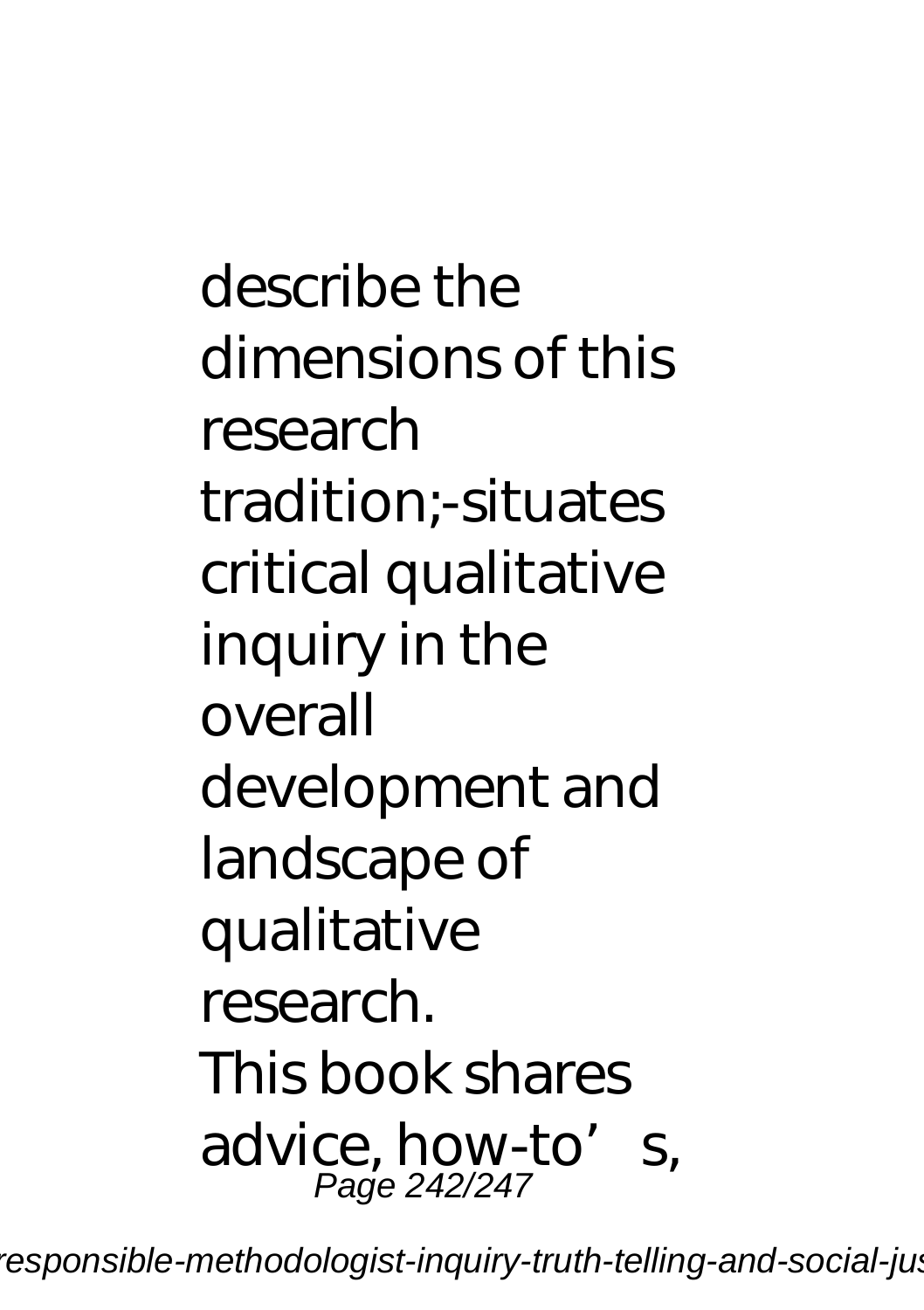validations, and cautionary tales based on minoritized students' recent experiences in doctoral studies. Providing a change of view from inspirational works framed at the "traditional" graduate student Page 243/247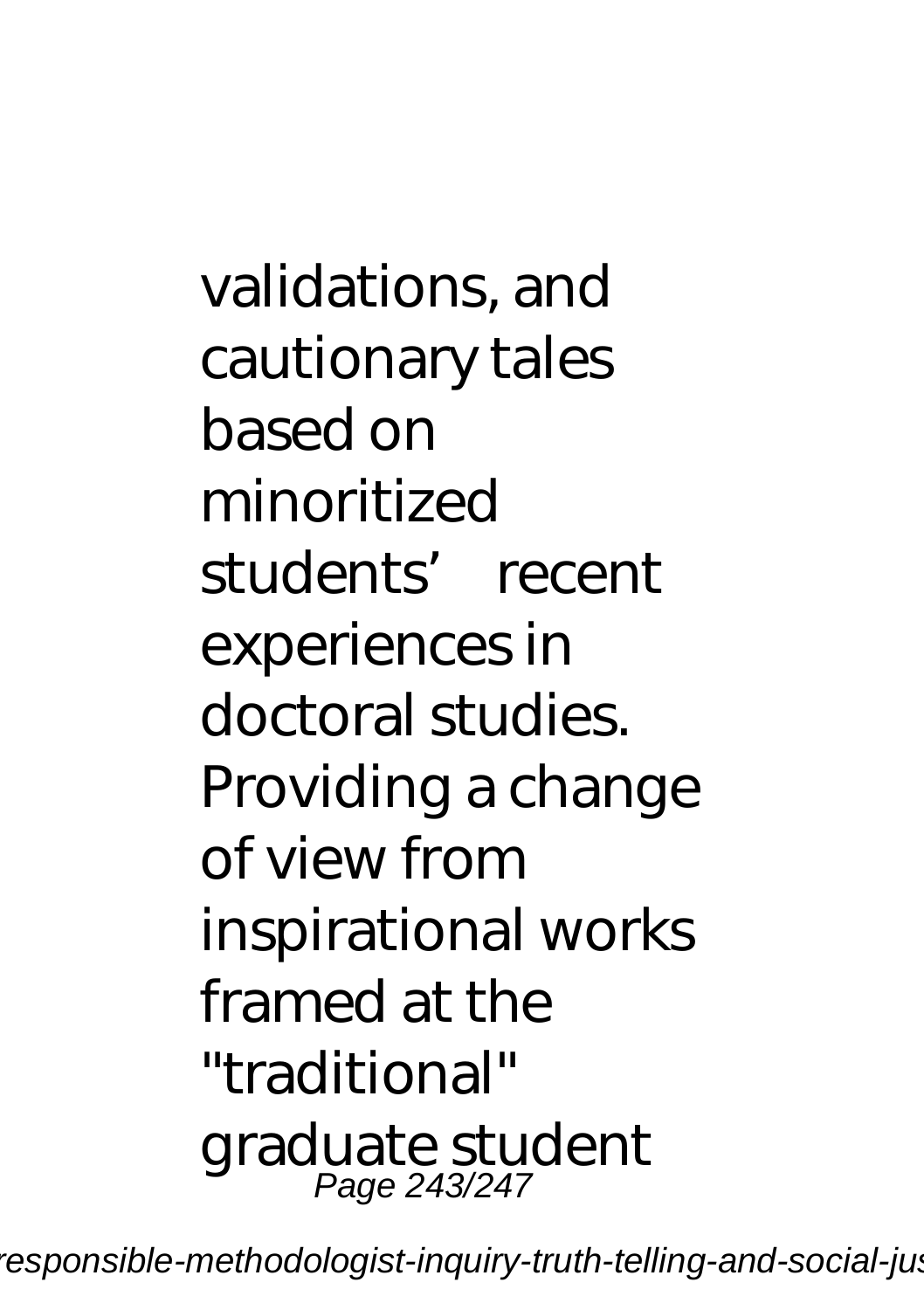towards the affirmation of marginalized voices, readers are given a look at the multiplicitous experiences of underrepresented identities in the predominantly, and historically, White academy. With the changing landscape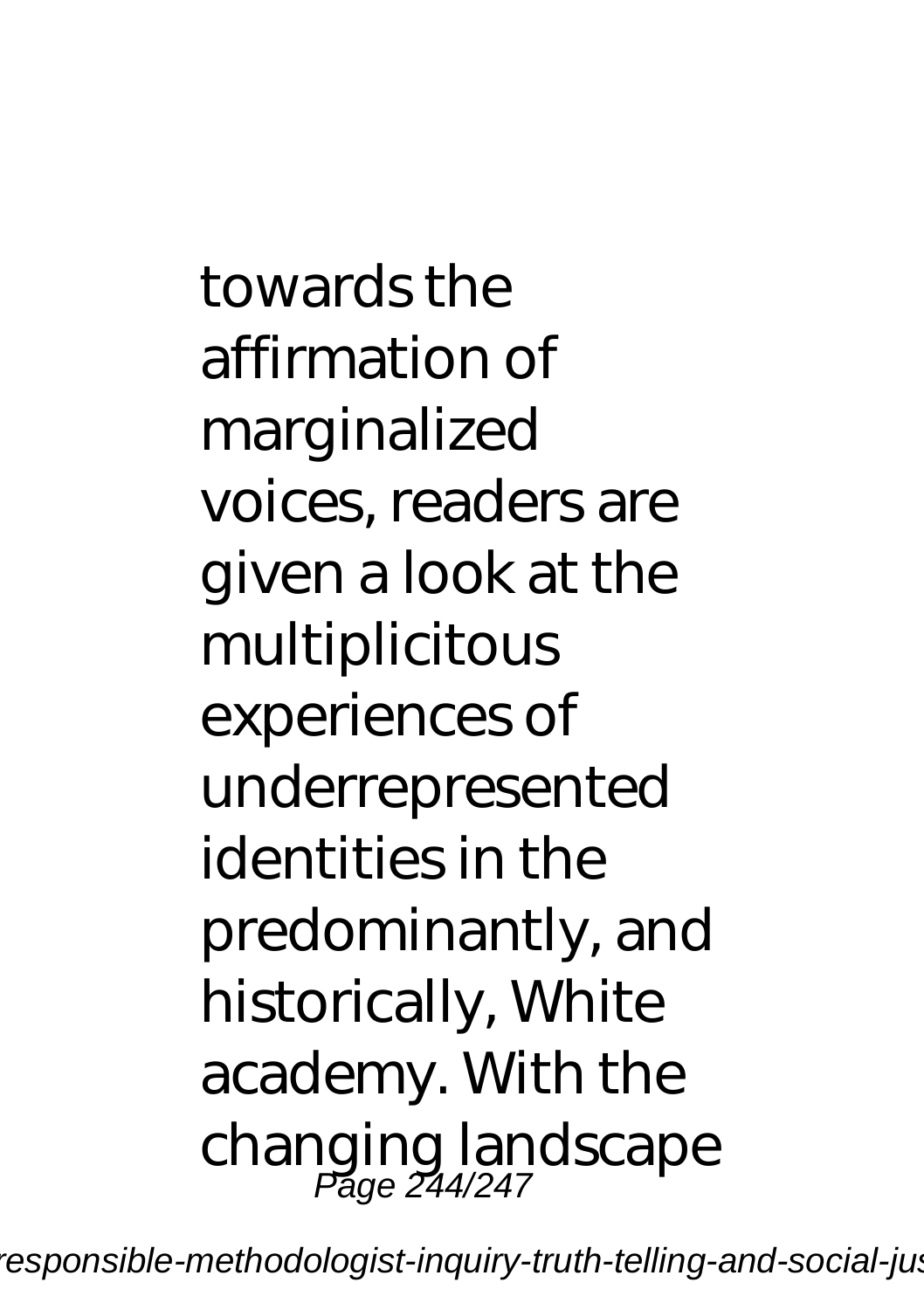of America's institutions of higher education. this book shares tools for navigating spaces intended for the elite. From the personal to professional, these words of wisdom and encouragement are useful anecdotes Page 245/247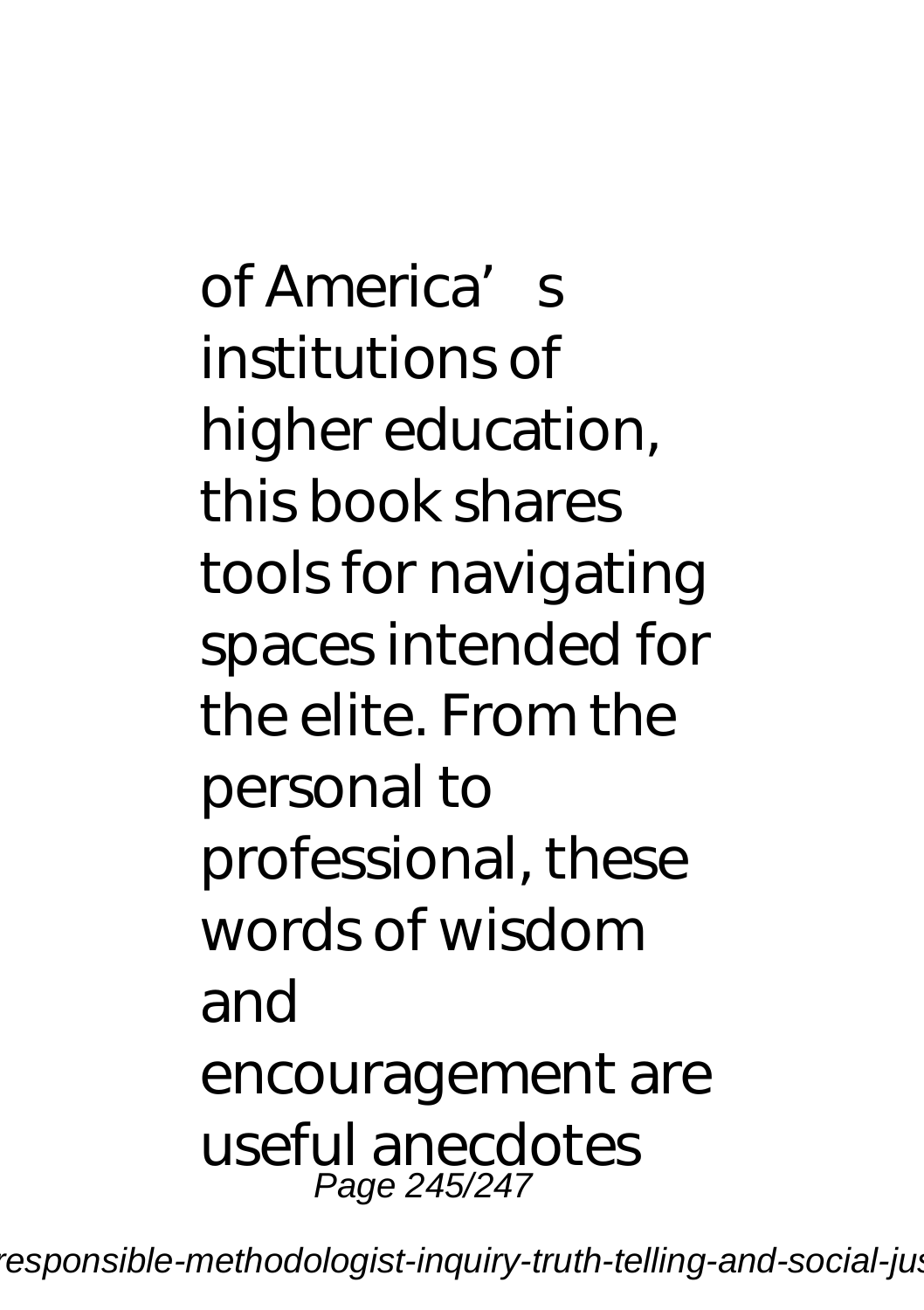that speak to the practitioner and academic. The Second Generation Revisited Making Sense of Social Research **Methodology** Justice and Tourism Deterritorializing/R eterritorializing The Wiley Page 246/247